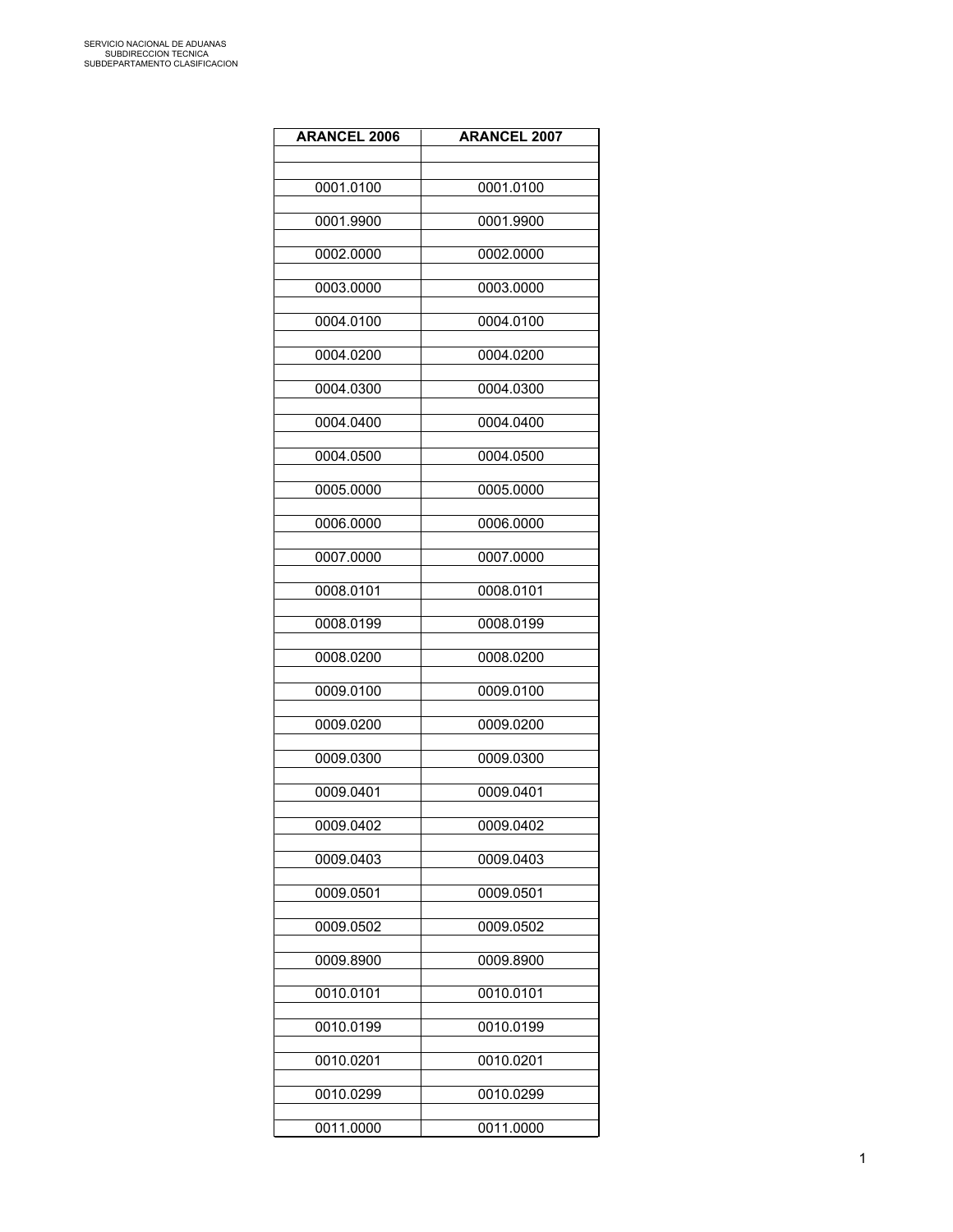| <b>ARANCEL 2006</b> | <b>ARANCEL 2007</b> |
|---------------------|---------------------|
| 0012.0101           | 0012.0101           |
| 0012.0199           | 0012.0199           |
| 0012.0200           | 0012.0200           |
| 0012.0300           | 0012.0300           |
| 0012.0400           | 0012.0400           |
| 0012.0500           | 0012.0500           |
| 0013.0100           | 0013.0100           |
| 0013.0200           | 0013.0200           |
| 0013.9900           | 0013.9900           |
| 0014.0000           | 0014.0000           |
| 0015.0000           | 0015.0000           |
| 0016.0000           | 0016.0000           |
| 0017.0000           | 0017.0000           |
| 0019.0100           | 0019.0100           |
| 0019.8900           | 0019.8900           |
| 0020.0000           | 0020.0000           |
| 0021.0100           | 0021.0100           |
| 0021.0200           | 0021.0200           |
| 0021.0300           | 0021.0300           |
| 0021.0400           | 0021.0400           |
| 0023.0000           | 0023.0000           |
| 0024.0101           | 0024.0101           |
| 0024.0199           | 0024.0199           |
| 0024.8900           | 0024.8900           |
| 0025.0000           | 0025.0000           |
| 0026.0000           | 0026.0000           |
| 0029.0000           | 0029.0000           |
| 0030.0100           | 0030.0100           |
| 0030.9900           | 0030.9900           |
|                     |                     |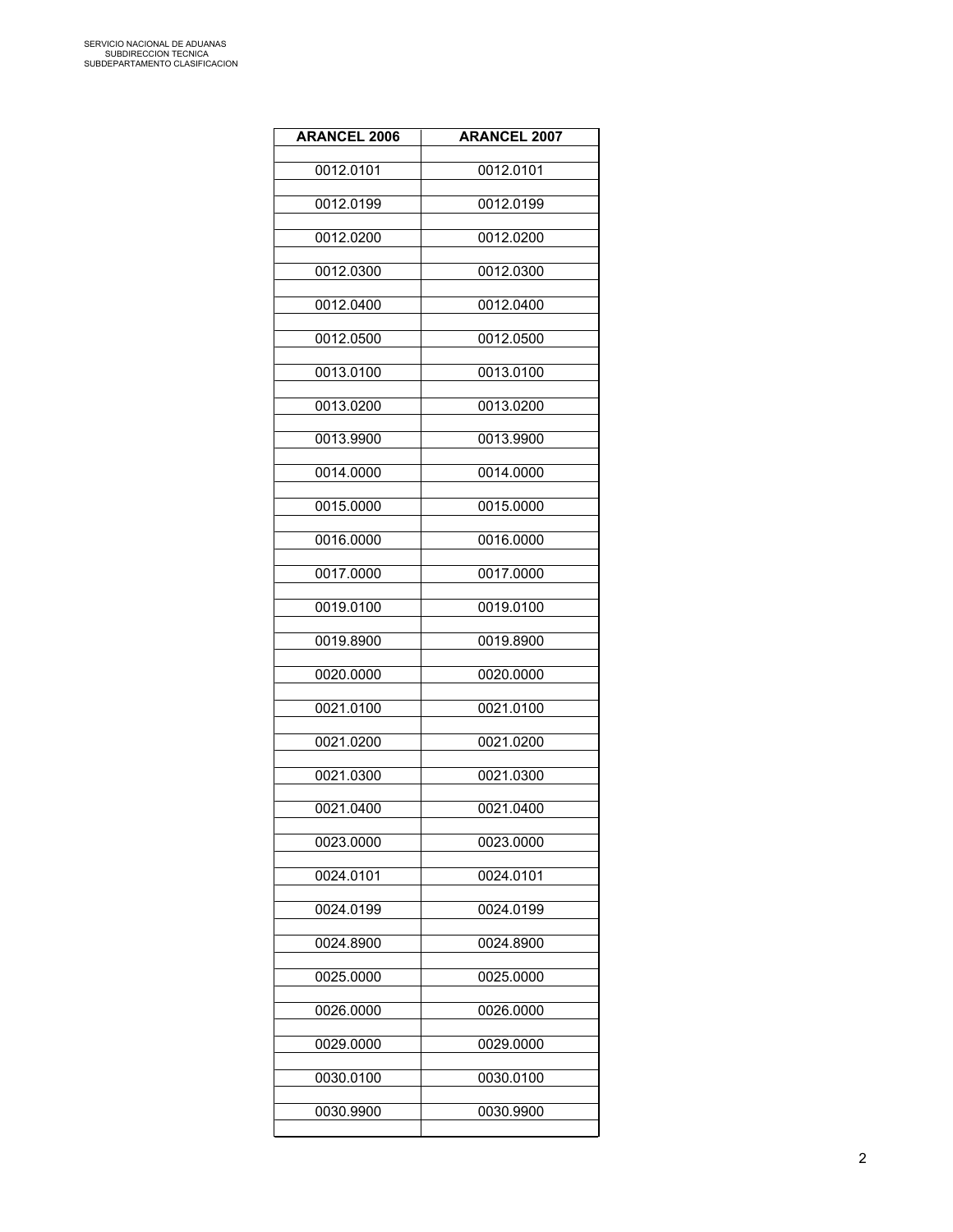| <b>ARANCEL 2006</b> | <b>ARANCEL 2007</b> |
|---------------------|---------------------|
| 0031.0000           | 0031.0000           |
|                     |                     |
| 0032.0000           | 0032.0000           |
| 0033.0100           | 0033.0100           |
|                     |                     |
| 0033.0200           | 0033.0200           |
| 0033.0300           | 0033.0300           |
|                     |                     |
| 0033.0400           | 0033.0400           |
|                     |                     |
| 0034.0000           | 0034.0000           |
| 0035.0100           | 0035.0100           |
|                     |                     |
| 0035.0200           | 0035.0200           |
| 0035.0300           | 0035.0300           |
|                     |                     |
| 0101.1000           | 0101.1000           |
| 0101.9011           | 0101.9011           |
|                     |                     |
| 0101.9019           | 0101.9019           |
|                     |                     |
| 0101.9090           | 0101.9090           |
| 0102.1000           | 0102.1000           |
|                     |                     |
| 0102.9000           | 0102.9000           |
| 0103.1000           | 0103.1000           |
|                     |                     |
| 0103.9100           | 0103.9100           |
|                     |                     |
| 0103.9200           | 0103.9200           |
| 0104.1010           | 0104.1010           |
|                     |                     |
| 0104.1090           | 0104.1090           |
| 0104.2000           | 0104.2000           |
|                     |                     |
| 0105.1110           | 0105.1110           |
| 0105.1190           | 0105.1190           |
|                     |                     |
| 0105.1200           | 0105.1200           |
|                     |                     |
| 0105.1900           | 0105.1900           |
| 0105.9200           | 0105.9400           |
|                     |                     |
| 0105.9300           | 0105.9400           |
| 0105.9900           | 0105.9900           |
|                     |                     |
| 0106.1100           | 0106.1100           |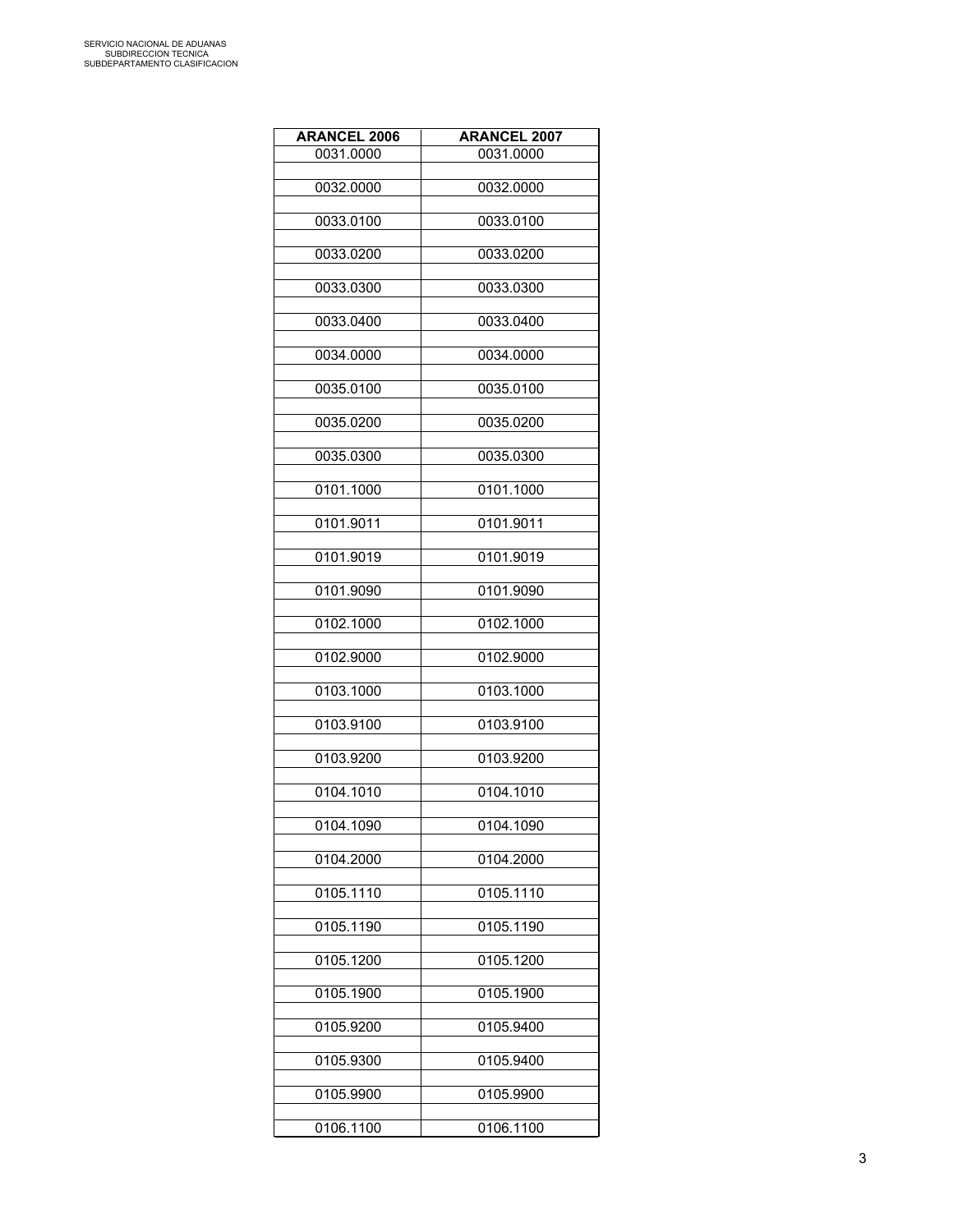| <b>ARANCEL 2006</b> | <b>ARANCEL 2007</b> |
|---------------------|---------------------|
| 0106.1200           | 0106.1200           |
| 0106.1910           | 0106.1910           |
| 0106.1990           | 0106.1990           |
| 0106.2000           | 0106.2000           |
| 0106.3100           | 0106.3100           |
| 0106.3200           | 0106.3200           |
| 0106.3900           | 0106.3900           |
| 0106.9000           | 0106.9000           |
| 0201.1000           | 0201.1000           |
| 0201.2000           | 0201.2000           |
| 0201.3010           | 0201.3000           |
| 0201.3020           | 0201.3000           |
| 0201.3090           | 0201.3000           |
| 0202.1000           | 0202.1000           |
| 0202.2000           | 0202.2000           |
| 0202.3010           | 0202.3000           |
| 0202.3020           | 0202.3000           |
| 0202.3090           | 0202.3000           |
| 0203.1100           | 0203.1100           |
| 0203.1200           | 0203.1200           |
| 0203.1900           | 0203.1900           |
| 0203.2100           | 0203.2100           |
| 0203.2210           | 0203.2200           |
| 0203.2220           | 0203.2200           |
| 0203.2290           | 0203.2200           |
| 0203.2910           | 0203.2910           |
| 0203.2920           | 0203.2920           |
| 0203.2930           | 0203.2930           |
| 0203.2990           | 0203.2990           |
|                     |                     |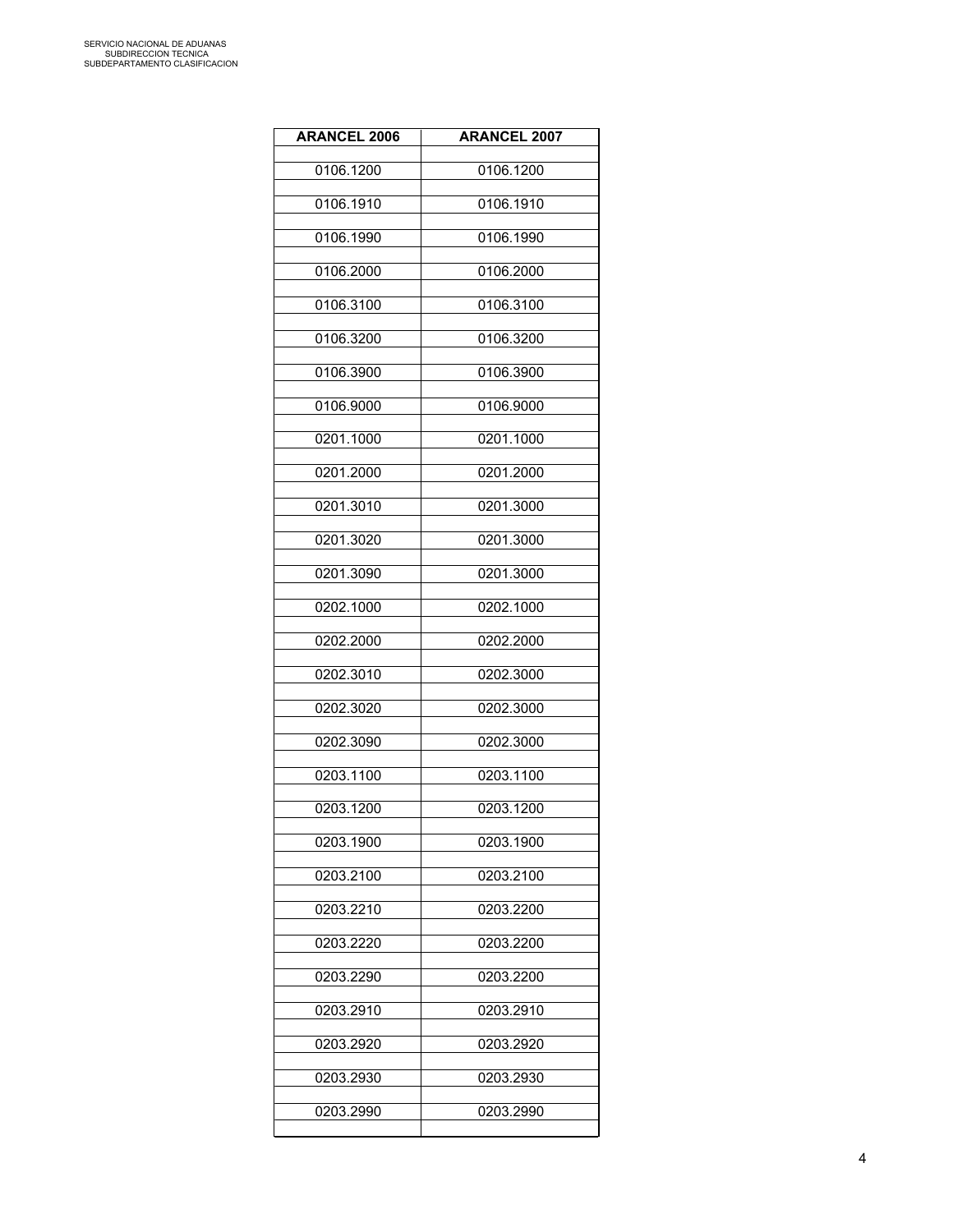| <b>ARANCEL 2006</b> | <b>ARANCEL 2007</b> |
|---------------------|---------------------|
| 0204.1000           | 0204.1000           |
|                     |                     |
| 0204.2100           | 0204.2100           |
| 0204.2200           | 0204.2200           |
|                     |                     |
| 0204.2300           | 0204.2300           |
|                     |                     |
| 0204.3000           | 0204.3000           |
| 0204.4100           | 0204.4100           |
|                     |                     |
| 0204.4210           | 0204.4210           |
|                     |                     |
| 0204.4220           | 0204.4220           |
| 0204.4230           | 0204.4230           |
|                     |                     |
| 0204.4290           | 0204.4290           |
|                     |                     |
| 0204.4310           | 0204.4300           |
| 0204.4320           | 0204.4300           |
|                     |                     |
| 0204.4390           | 0204.4300           |
|                     |                     |
| 0204.5000           | 0204.5000           |
| 0205.0000           | 0205.0000           |
|                     |                     |
| 0206.1000           | 0206.1000           |
|                     |                     |
| 0206.2100           | 0206.2100           |
| 0206.2200           | 0206.2200           |
|                     |                     |
| 0206.2900           | 0206.2900           |
| 0206.3000           | 0206.3000           |
|                     |                     |
| 0206.4100           | 0206.4100           |
|                     |                     |
| 0206.4910           | 0206.4910           |
| 0206.4920           | 0206.4920           |
|                     |                     |
| 0206.4990           | 0206.4990           |
|                     |                     |
| 0206.8000           | 0206.8000           |
| 0206.9000           | 0206.9000           |
|                     |                     |
| 0207.1100           | 0207.1100           |
|                     |                     |
| 0207.1210           | 0207.1210           |
| 0207.1290           | 0207.1290           |
|                     |                     |
| 0207.1300           | 0207.1300           |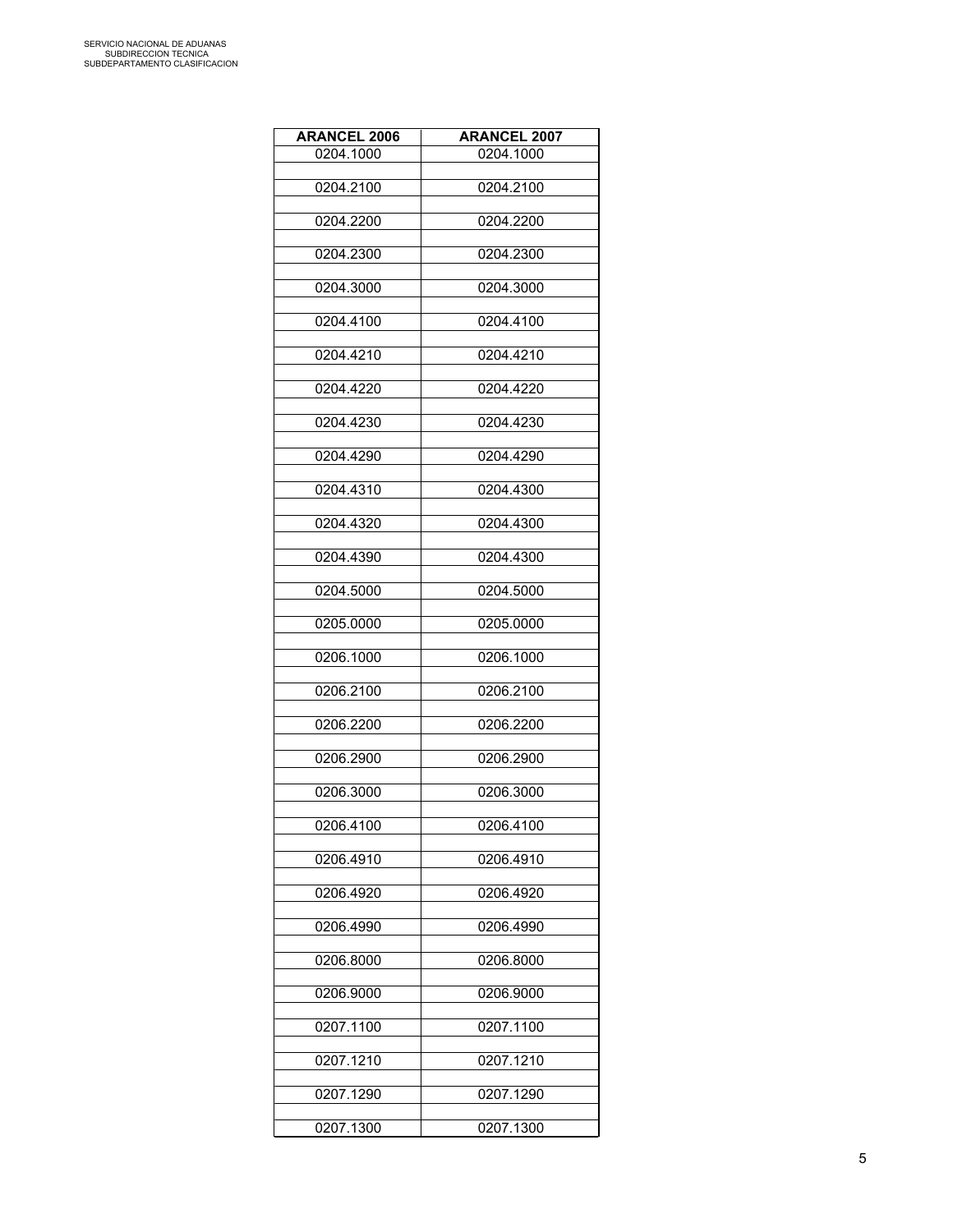| <b>ARANCEL 2006</b> | <b>ARANCEL 2007</b> |
|---------------------|---------------------|
|                     |                     |
| 0207.1410           | 0207.1411           |
|                     | 0207.1419           |
| 0207.1421           | 0207.1421           |
|                     |                     |
| 0207.1422           | 0207.1422           |
|                     |                     |
| 0207.1423           | 0207.1423           |
| 0207.1424           | 0207.1424           |
|                     |                     |
| 0207.1429           | 0207.1429           |
|                     |                     |
| 0207.1430           | 0207.1430           |
|                     |                     |
| 0207.2400           | 0207.2400           |
| 0207.2500           | 0207.2500           |
|                     |                     |
| 0207.2600           | 0207.2600           |
|                     |                     |
| 0207.2710           | 0207.2710           |
| 0207.2790           | 0207.2790           |
|                     |                     |
| 0207.3200           | 0207.3200           |
|                     |                     |
| 0207.3300           | 0207.3300           |
| 0207.3400           | 0207.3400           |
|                     |                     |
| 0207.3500           | 0207.3500           |
|                     |                     |
| 0207.3600           | 0207.3600           |
| 0208.1000           | 0208.1000           |
|                     |                     |
| 0208.2000           | 0208.9000           |
|                     |                     |
| 0208.3000           | 0208.3000           |
| 0208.4000           | 0208.4000           |
|                     |                     |
| 0208.5000           | 0208.5000           |
|                     |                     |
| 0208.9000           | 0208.9000           |
| 0209.0010           | 0209.0010           |
|                     |                     |
| 0209.0020           | 0209.0020           |
|                     |                     |
| 0209.0090           | 0209.0090           |
| 0210.1100           | 0210.1100           |
|                     |                     |
| 0210.1200           | 0210.1200           |
| 0210.1900           | 0210.1900           |
|                     |                     |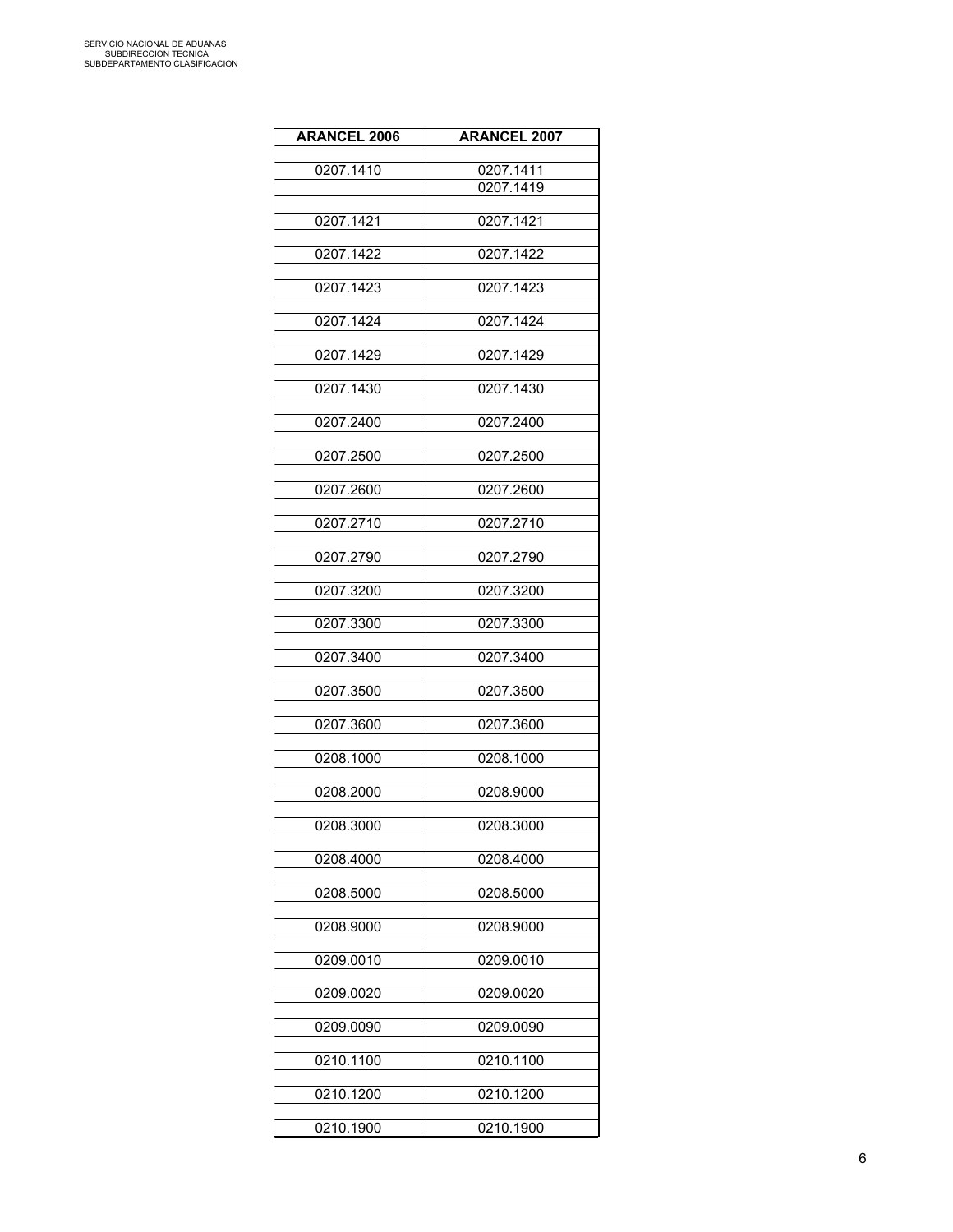| <b>ARANCEL 2006</b> | <b>ARANCEL 2007</b>    |
|---------------------|------------------------|
|                     |                        |
| 0210.2000           | 0210.2000              |
|                     |                        |
| 0210.9100           | 0210.9100              |
| 0210.9200           | 0210.9200              |
|                     |                        |
| 0210.9300           | 0210.9300              |
|                     |                        |
| 0210.9900           | 0210.9900              |
|                     |                        |
| 0301.1000           | 0301.1000              |
| 0301.9110           | 0301.9100              |
|                     |                        |
| 0301.9190           | 0301.9100              |
|                     |                        |
| 0301.9210           | 0301.9200              |
|                     |                        |
| 0301.9290           | 0301.9200              |
| 0301.9310           | 0301.9300              |
|                     |                        |
| 0301.9390           | 0301.9300              |
|                     |                        |
| 0301.9910           | 0301.9400              |
|                     | 0301.9500              |
|                     | 0301.9900              |
|                     |                        |
| 0301.9990           | 0301.9400              |
|                     | 0301.9500<br>0301.9900 |
|                     |                        |
| 0302.1110           | 0302.1110              |
|                     |                        |
| 0302.1120           | 0302.1120              |
|                     |                        |
| 0302.1190           | 0302.1130              |
|                     | 0302.1190              |
| 0302.1211           | 0302.1211              |
|                     |                        |
| 0302.1212           | 0302.1212              |
|                     |                        |
| 0302.1219           | 0302.1213              |
|                     | 0302.1219              |
|                     |                        |
| 0302.1221           | 0302.1221              |
| 0302.1222           | 0302.1222              |
|                     |                        |
| 0302.1229           | 0302.1223              |
|                     | 0302.1229              |
|                     |                        |
| 0302.1900           | 0302.1900              |
|                     |                        |
| 0302.2100           | 0302.2100              |
| 0302.2200           | 0302.2200              |
|                     |                        |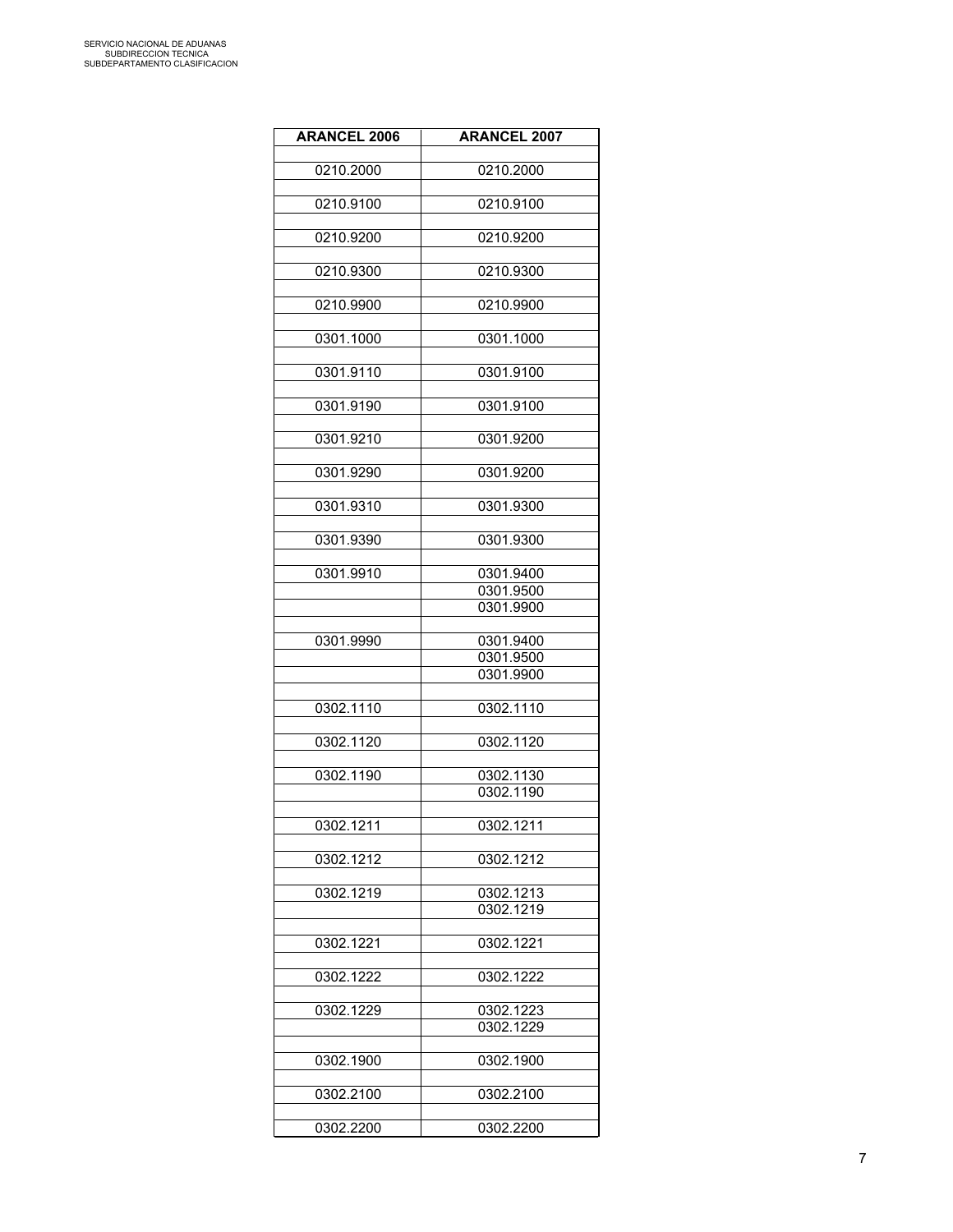| <b>ARANCEL 2006</b> | <b>ARANCEL 2007</b> |
|---------------------|---------------------|
| 0302.2300           | 0302.2300           |
| 0302.2911           | 0302.2911           |
| 0302.2912           | 0302.2912           |
| 0302.2919           | 0302.2919           |
| 0302.2921           | 0302.2921           |
| 0302.2922           | 0302.2922           |
| 0302.2929           | 0302.2929           |
| 0302.2990           | 0302.2990           |
| 0302.3110           | 0302.3110           |
| 0302.3120           | 0302.3120           |
| 0302.3190           | 0302.3190           |
| 0302.3200           | 0302.3200           |
| 0302.3300           | 0302.3300           |
| 0302.3400           | 0302.3400           |
| 0302.3500           | 0302.3500           |
| 0302.3600           | 0302.3600           |
| 0302.3900           | 0302.3900           |
| 0302.4000           | 0302.4000           |
| 0302.5000           | 0302.5000           |
| 0302.6111           | 0302.6111           |
| 0302.6112           | 0302.6112           |
| 0302.6119           | 0302.6119           |
| 0302.6190           | 0302.6190           |
| 0302.6200           | 0302.6200           |
| 0302.6300           | 0302.6300           |
| 0302.6400           | 0302.6400           |
| 0302.6510           | 0302.6510           |
| 0302.6590           | 0302.6590           |
| 0302.6600           | 0302.6600           |
|                     |                     |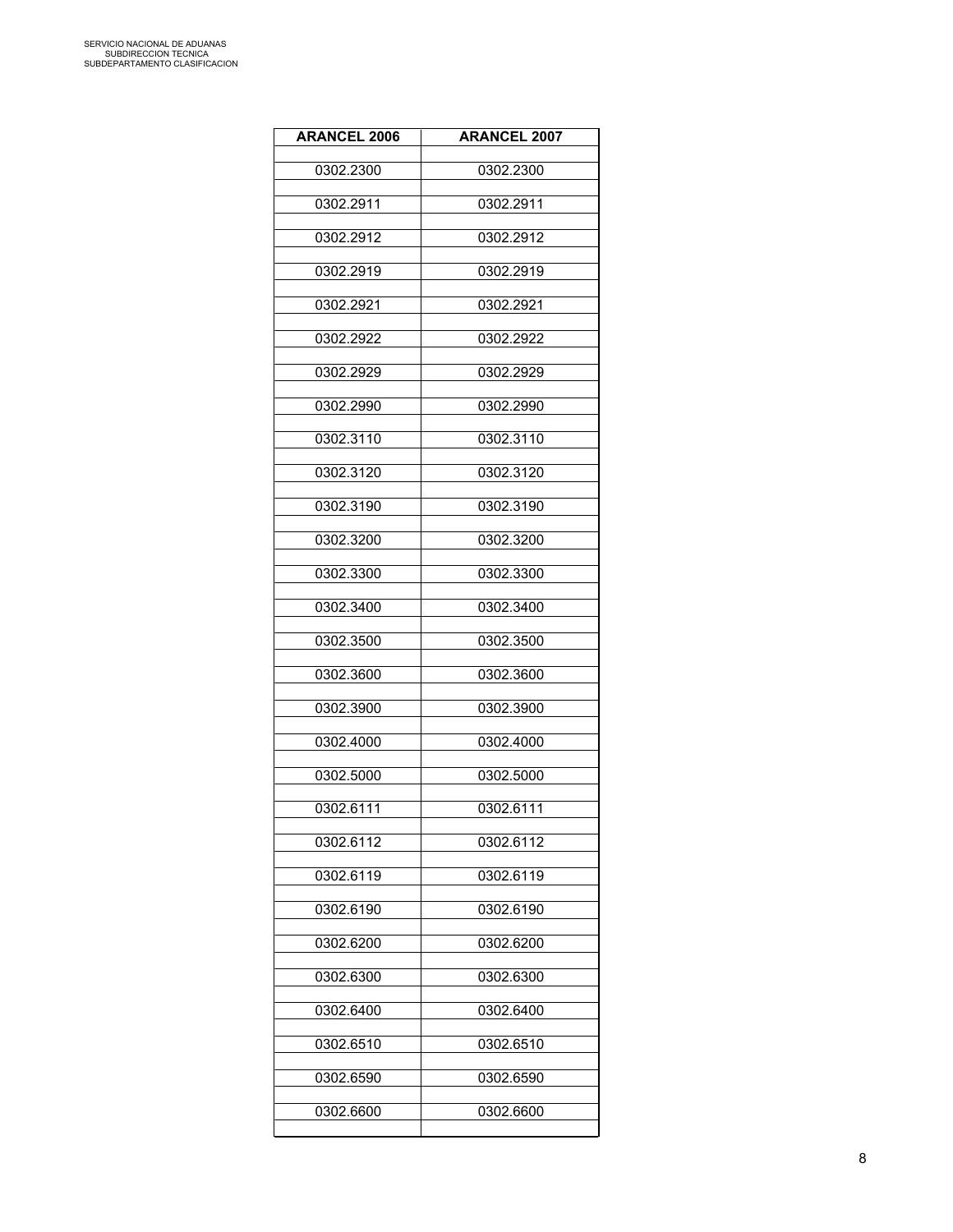| <b>ARANCEL 2006</b> | <b>ARANCEL 2007</b> |
|---------------------|---------------------|
| 0302.6911           | 0302.6811           |
|                     |                     |
| 0302.6912           | 0302.6812           |
| 0302.6919           | 0302.6819           |
|                     |                     |
| 0302.6921           | 0302.6921           |
|                     |                     |
| 0302.6922           | 0302.6922           |
| 0302.6923           | 0302.6923           |
|                     |                     |
| 0302.6924           | 0302.6924           |
|                     |                     |
| 0302.6929           | 0302.6929           |
| 0302.6931           | 0302.6931           |
|                     |                     |
| 0302.6932           | 0302.6932           |
|                     |                     |
| 0302.6939           | 0302.6939           |
| 0302.6940           | 0302.6940           |
|                     |                     |
| 0302.6951           | 0302.6951           |
|                     |                     |
| 0302.6952           | 0302.6952           |
| 0302.6959           | 0302.6959           |
|                     |                     |
| 0302.6961           | 0302.6961           |
|                     |                     |
| 0302.6962           | 0302.6962           |
| 0302.6969           | 0302.6969           |
|                     |                     |
| 0302.6971           | 0302.6710           |
| 0302.6972           | 0302.6720           |
|                     |                     |
| 0302.6979           | 0302.6790           |
|                     |                     |
| 0302.6981           | 0302.6981           |
| 0302.6982           | 0302.6982           |
|                     |                     |
| 0302.6983           | 0302.6983           |
|                     |                     |
| 0302.6984           | 0302.6984           |
| 0302.6989           | 0302.6989           |
|                     |                     |
| 0302.6991           | 0302.6991           |
|                     |                     |
| 0302.6992           | 0302.6992           |
| 0302.6993           | 0302.6993           |
|                     |                     |
| 0302.6994           | 0302.6994           |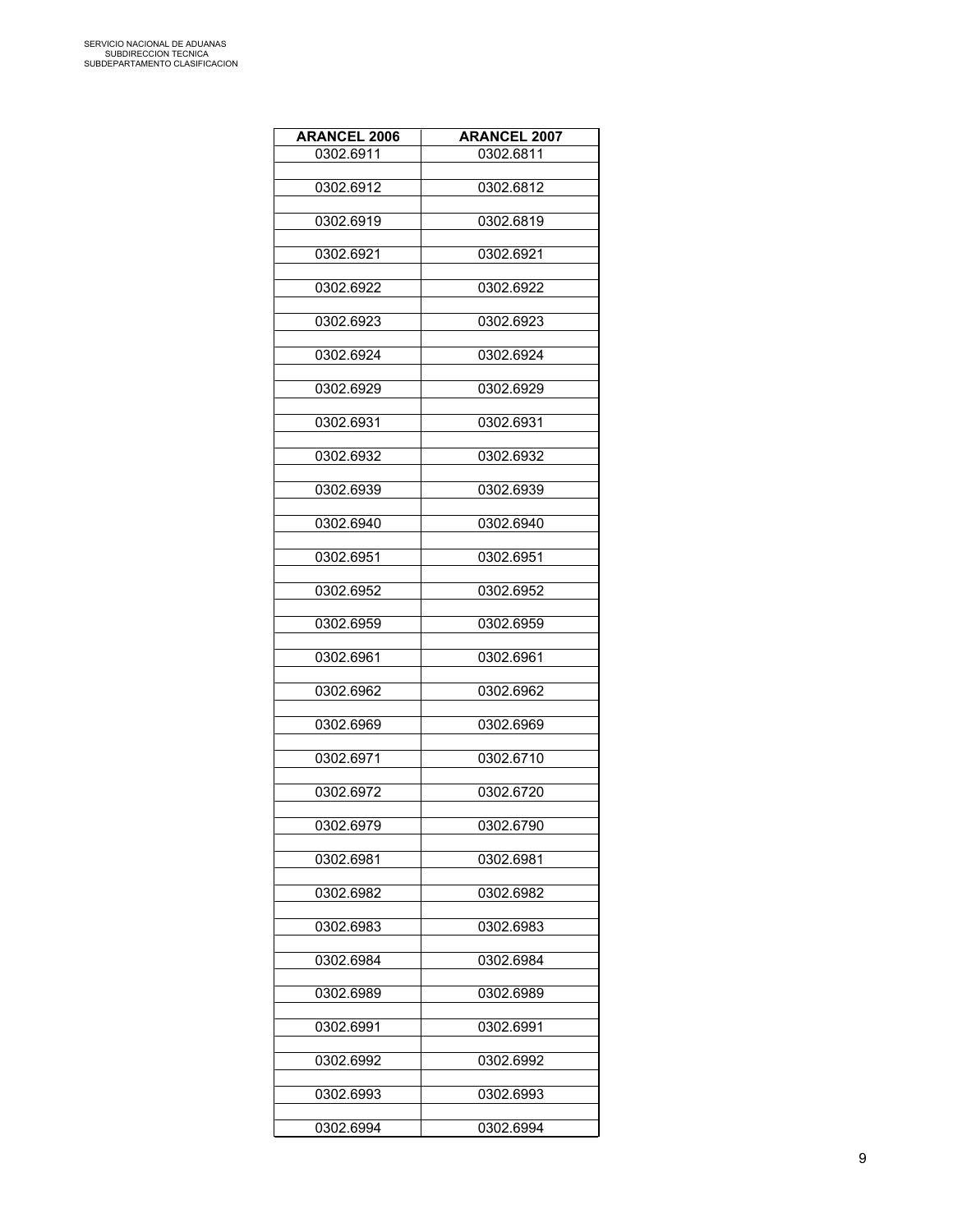| <b>ARANCEL 2006</b> | <b>ARANCEL 2007</b> |
|---------------------|---------------------|
| 0302.6995           | 0302.6995           |
| 0302.6996           | 0302.6996           |
| 0302.6999           | 0302.6890           |
|                     | 0302.6999           |
| 0302.7000           | 0302.7000           |
| 0303.1110           | 0303.1110           |
| 0303.1120           | 0303.1120           |
| 0303.1190           | 0303.1130           |
|                     | 0303.1140           |
|                     | 0303.1190           |
| 0303.1910           | 0303.1910           |
| 0303.1920           | 0303.1920           |
| 0303.1990           | 0303.1930           |
|                     | 0303.1940           |
|                     | 0303.1990           |
| 0303.2110           | 0303.2110           |
| 0303.2120           | 0303.2120           |
| 0303.2130           | 0303.2140           |
|                     | 0303.2150           |
|                     | 0303.2190           |
| 0303.2190           | 0303.2190           |
| 0303.2210           | 0303.2210           |
| 0303.2220           | 0303.2220           |
| 0303.2290           | 0303.2230           |
|                     | 0303.2240           |
|                     | 0303.2290           |
| 0303.2900           | 0303.2900           |
|                     |                     |
| 0303.3100           | 0303.3100           |
| 0303.3200           | 0303.3200           |
| 0303.3300           | 0303.3300           |
| 0303.3911           | 0303.3911           |
| 0303.3912           | 0303.3912           |
| 0303.3919           | 0303.3919           |
| 0303.3921           | 0303.3921           |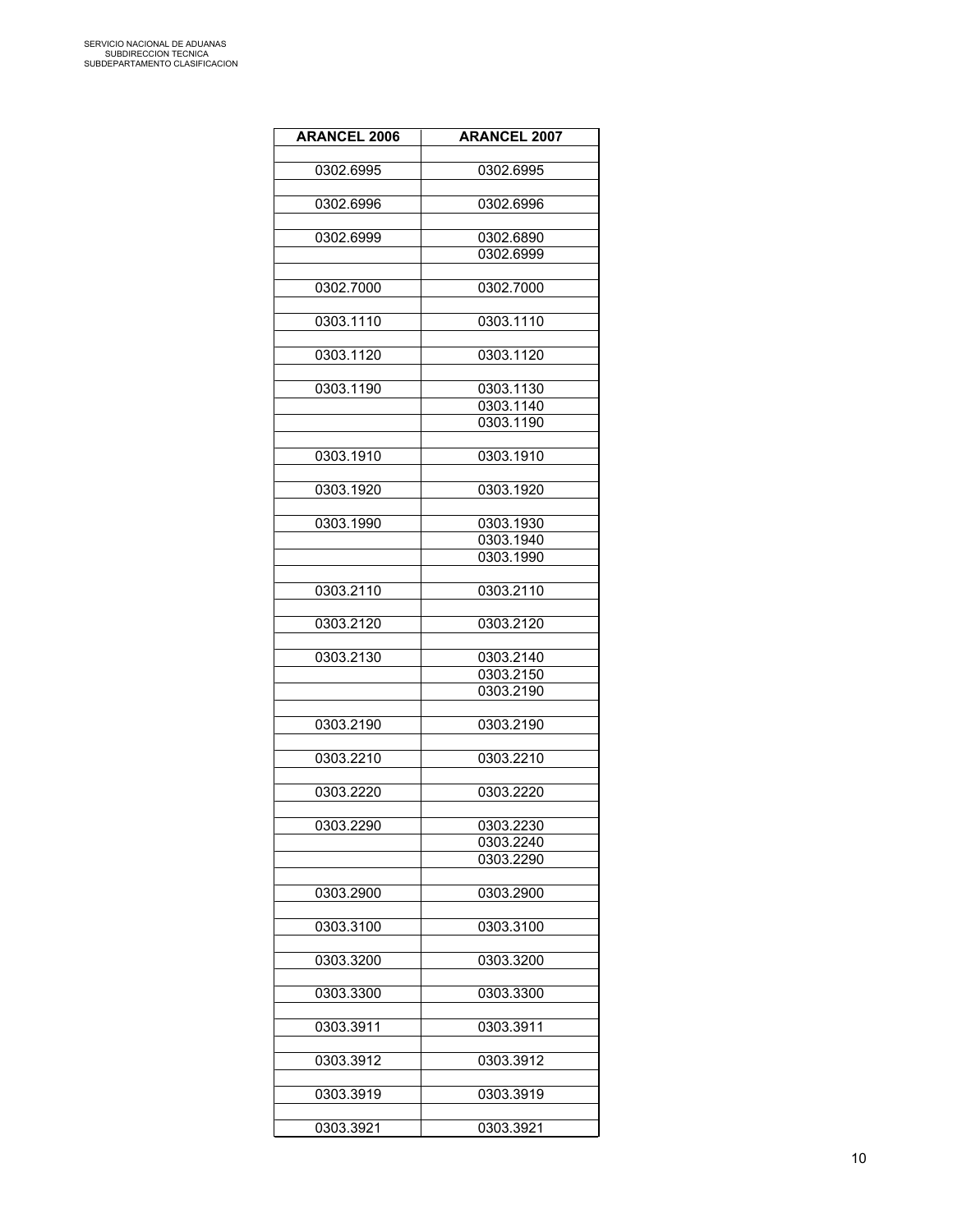| <b>ARANCEL 2006</b> | <b>ARANCEL 2007</b> |
|---------------------|---------------------|
| 0303.3922           | 0303.3922           |
| 0303.3929           | 0303.3929           |
| 0303.3990           | 0303.3990           |
| 0303.4110           | 0303.4110           |
| 0303.4120           | 0303.4120           |
| 0303.4190           | 0303.4190           |
| 0303.4200           | 0303.4200           |
| 0303.4300           | 0303.4300           |
| 0303.4400           | 0303.4400           |
| 0303.4500           | 0303.4500           |
| 0303.4600           | 0303.4600           |
| 0303.4900           | 0303.4900           |
| 0303.5000           | 0303.5100           |
| 0303.6000           | 0303.5200           |
| 0303.7111           | 0303.7111           |
| 0303.7112           | 0303.7112           |
| 0303.7119           | 0303.7119           |
| 0303.7190           | 0303.7190           |
| 0303.7200           | 0303.7200           |
| 0303.7300           | 0303.7300           |
| 0303.7411           | 0303.7411           |
| 0303.7419           | 0303.7419           |
| 0303.7490           | 0303.7490           |
| 0303.7510           | 0303.7510           |
| 0303.7590           | 0303.7590           |
| 0303.7600           | 0303.7600           |
| 0303.7700           | 0303.7700           |
| 0303.7811           | 0303.7811           |
| 0303.7812           | 0303.7812           |
|                     |                     |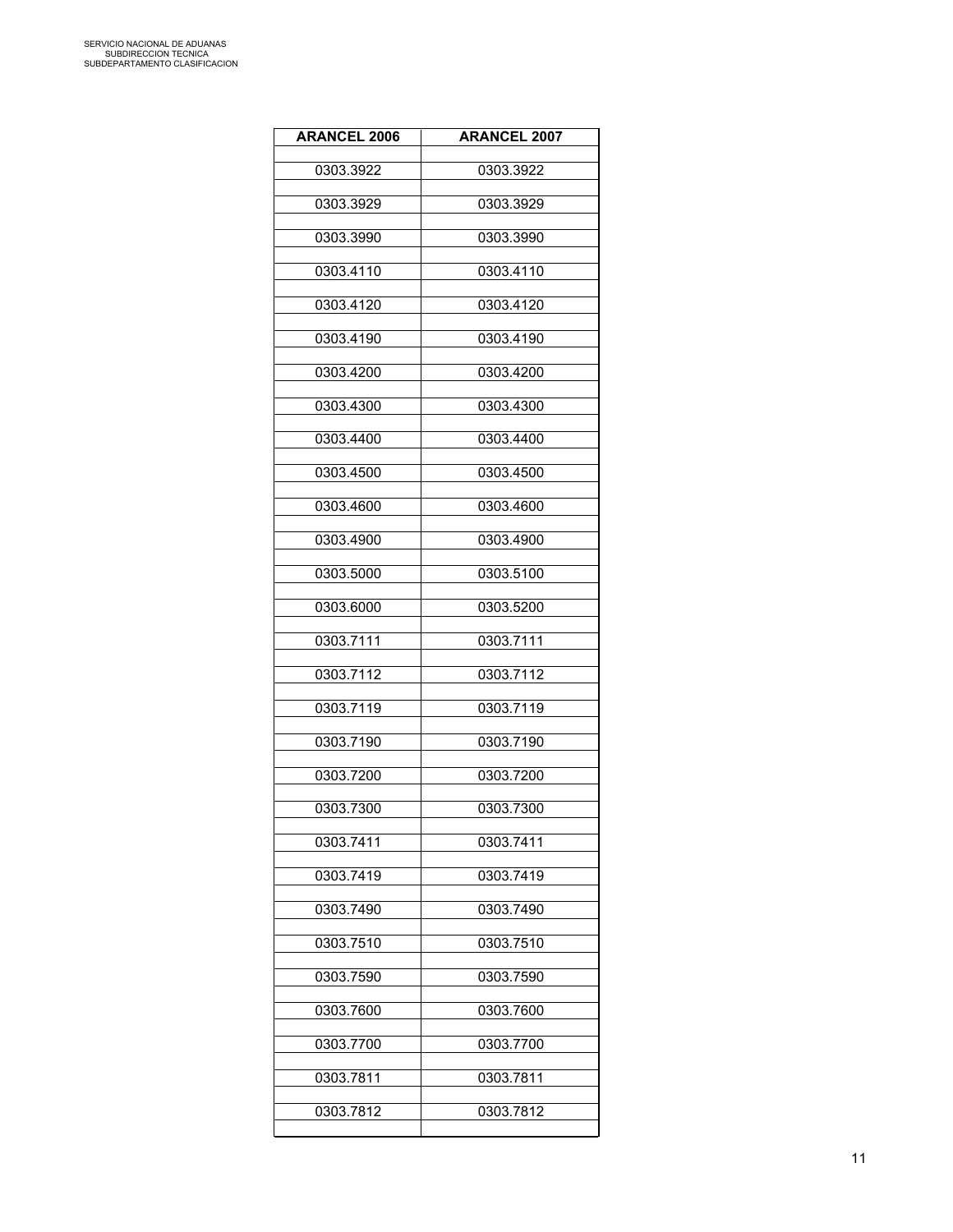| <b>ARANCEL 2006</b> | <b>ARANCEL 2007</b> |
|---------------------|---------------------|
| 0303.7819           | 0303.7819           |
|                     |                     |
| 0303.7821           | 0303.7821           |
| 0303.7822           | 0303.7822           |
|                     |                     |
| 0303.7829           | 0303.7829           |
|                     |                     |
| 0303.7890           | 0303.7890           |
| 0303.7911           | 0303.6211           |
|                     |                     |
| 0303.7912           | 0303.6212           |
|                     |                     |
| 0303.7919           | 0303.6219           |
| 0303.7921           | 0303.7921           |
|                     |                     |
| 0303.7922           | 0303.7922           |
|                     |                     |
| 0303.7929           | 0303.7929           |
| 0303.7931           | 0303.7931           |
|                     |                     |
| 0303.7932           | 0303.7932           |
| 0303.7933           | 0303.7933           |
|                     |                     |
| 0303.7934           | 0303.7934           |
|                     |                     |
| 0303.7935           | 0303.7935           |
| 0303.7936           | 0303.7936           |
|                     |                     |
| 0303.7937           | 0303.7937           |
|                     |                     |
| 0303.7938           | 0303.7938           |
| 0303.7939           | 0303.7939           |
|                     |                     |
| 0303.7940           | 0303.7940           |
| 0303.7951           | 0303.7951           |
|                     |                     |
| 0303.7952           | 0303.7952           |
|                     |                     |
| 0303.7959           | 0303.7959           |
| 0303.7960           | 0303.7960           |
|                     |                     |
| 0303.7971           | 0303.7971           |
|                     |                     |
| 0303.7972           | 0303.7972           |
| 0303.7979           | 0303.7979           |
|                     |                     |
| 0303.7981           | 0303.6110           |
| 0303.7982           | 0303.6120           |
|                     |                     |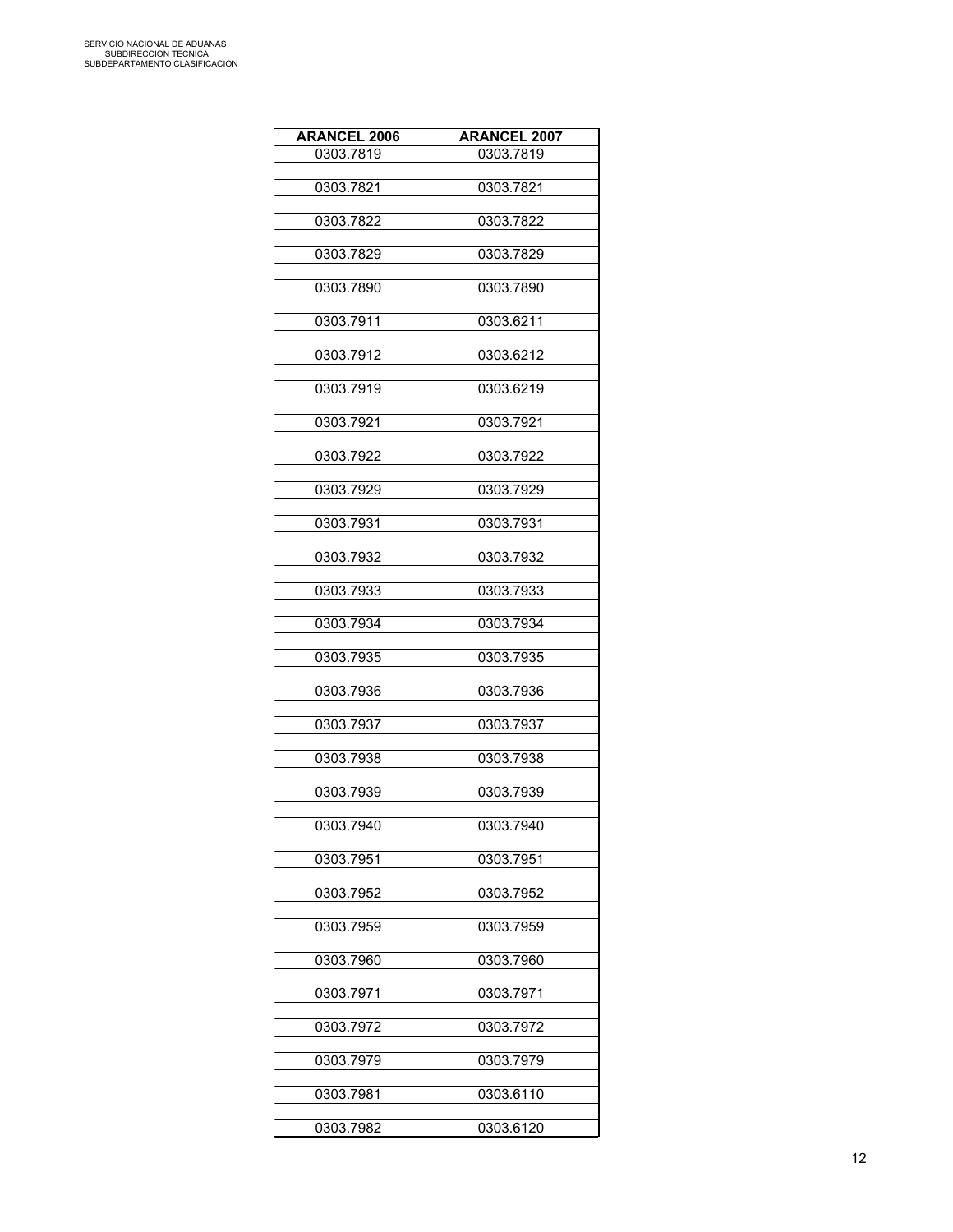| <b>ARANCEL 2006</b> | <b>ARANCEL 2007</b> |
|---------------------|---------------------|
|                     |                     |
| 0303.7983           | 0303.6190           |
| 0303.7989           | 0303.6190           |
|                     |                     |
| 0303.7991           | 0303.7991           |
|                     |                     |
| 0303.7992           | 0303.7992           |
| 0303.7993           | 0303.7993           |
|                     |                     |
| 0303.7994           | 0303.7994           |
| 0303.7995           | 0303.7995           |
|                     |                     |
| 0303.7999           | 0303.6290           |
|                     | 0303.7984           |
|                     | 0303.7985           |
|                     | 0303.7988           |
|                     | 0303.7996           |
|                     | 0303.7997           |
|                     | 0303.7998           |
|                     | 0303.7999           |
|                     |                     |
| 0303.8010           | 0303.8010           |
|                     |                     |
| 0303.8020           | 0303.8020           |
|                     |                     |
| 0303.8030           | 0303.8030           |
| 0303.8090           | 0303.8090           |
|                     |                     |
| 0304.1011           | 0304.1110           |
|                     |                     |
| 0304.1019           | 0304.1190           |
|                     |                     |
| 0304.1020           | 0304.1910           |
| 0304.1031           | 0304.1211           |
|                     |                     |
| 0304.1032           | 0304.1921           |
|                     |                     |
| 0304.1039           | 0304.1219           |
|                     | 0304.1929           |
|                     |                     |
| 0304.1041           | 0304.1931           |
|                     |                     |
| 0304.1042           | 0304.1932           |
| 0304.1049           | 0304.1939           |
|                     |                     |
| 0304.1051           | 0304.1941           |
|                     |                     |
| 0304.1052           | 0304.1942           |
|                     |                     |
| 0304.1059           | 0304.1949           |
|                     |                     |
| 0304.1061           | 0304.1951           |
|                     |                     |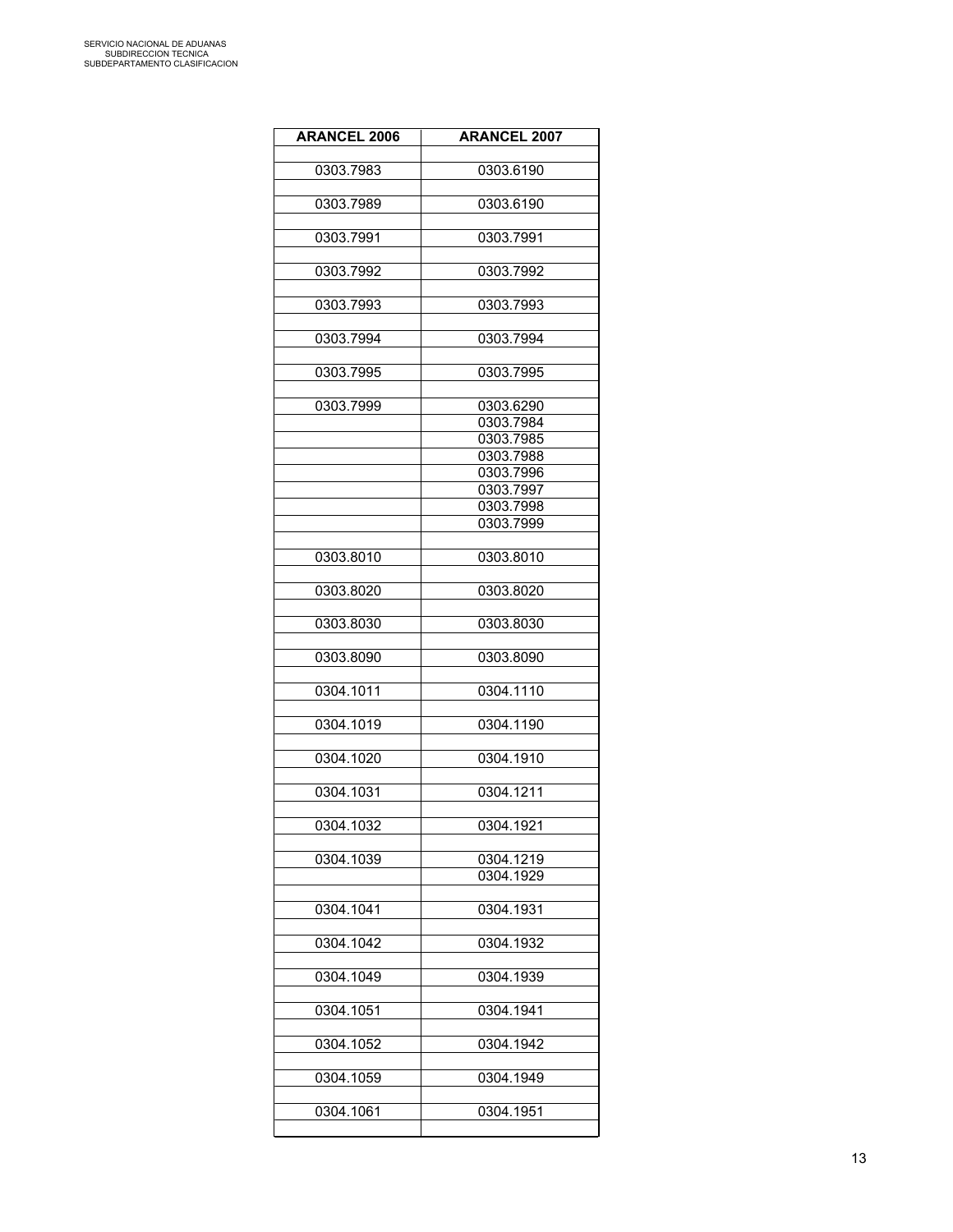| <b>ARANCEL 2006</b> | <b>ARANCEL 2007</b> |
|---------------------|---------------------|
| 0304.1069           | 0304.1959           |
|                     |                     |
| 0304.1071           | 0304.1961           |
|                     |                     |
| 0304.1072           | 0304.1963           |
|                     |                     |
| 0304.1073           | 0304.1964           |
|                     |                     |
| 0304.1079           | 0304.1969           |
|                     |                     |
| 0304.1081           | 0304.1962           |
|                     |                     |
|                     |                     |
| 0304.1089           | 0304.1969           |
|                     |                     |
| 0304.1091           | 0304.1991           |
|                     |                     |
| 0304.1092           | 0304.1992           |
|                     |                     |
| 0304.1099           | 0304.1290           |
|                     | 0304.1970           |
|                     | 0304.1999           |
|                     |                     |
| 0304.2010           | 0304.2100           |
|                     |                     |
| 0304.2020           | 0304.2910           |
|                     |                     |
| 0304.2031           | 0304.2210           |
|                     |                     |
| 0304.2032           | 0304.2920           |
|                     |                     |
|                     | 0304.2931           |
| 0304.2041           |                     |
|                     |                     |
| 0304.2042           | 0304.2932           |
|                     |                     |
| 0304.2049           | 0304.2939           |
|                     |                     |
| 0304.2051           | 0304.2941           |
|                     |                     |
| 0304.2052           | 0304.2942           |
|                     |                     |
| 0304.2060           | 0304.2950           |
|                     |                     |
| 0304.2071           | 0304.2961           |
|                     |                     |
| 0304.2072           | 0304.2963           |
|                     |                     |
| 0304.2073           | 0304.2964           |
|                     |                     |
| 0304.2079           | 0304.2969           |
|                     |                     |
|                     |                     |
| 0304.2080           | 0304.2970           |
|                     |                     |
| 0304.2091           | 0304.2962           |
|                     |                     |
| 0304.2092           | 0304.2991           |
|                     |                     |
| 0304.2093           | 0304.2992           |
|                     |                     |
| 0304.2099           | 0304.2290           |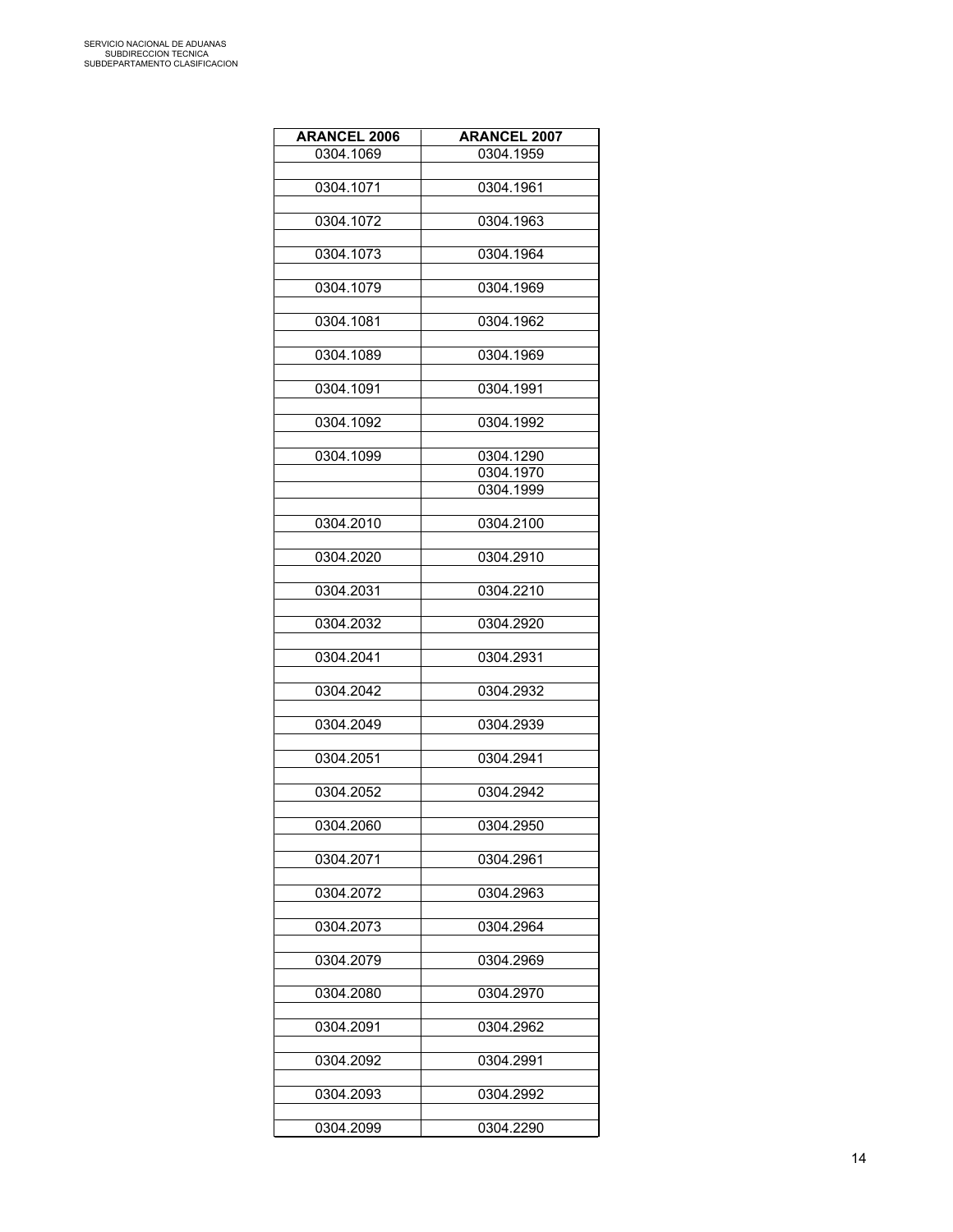| <b>ARANCEL 2006</b> | <b>ARANCEL 2007</b> |
|---------------------|---------------------|
|                     | 0304.2993           |
|                     | 0304.2994           |
|                     | 0304.2995           |
|                     | 0304.2999           |
|                     |                     |
| 0304.9010           | 0304.9100           |
|                     |                     |
| 0304.9020           | 0304.9910           |
|                     |                     |
| 0304.9031           | 0304.9211           |
|                     | 0304.9921           |
|                     |                     |
| 0304.9032           | 0304.9212           |
|                     | 0304.9922           |
|                     |                     |
| 0304.9033           | 0304.9219           |
| 0304.9034           | 0304.9929           |
|                     |                     |
| 0304.9041           | 0304.9931           |
|                     |                     |
| 0304.9042           | 0304.9932           |
|                     |                     |
| 0304.9043           | 0304.9933           |
|                     |                     |
| 0304.9044           | 0304.9934           |
|                     |                     |
| 0304.9045           | 0304.9935           |
|                     |                     |
| 0304.9049           | 0304.9939           |
|                     |                     |
| 0304.9051           | 0304.9941           |
|                     | 0304.9943           |
|                     |                     |
| 0304.9052           | 0304.9942           |
|                     |                     |
| 0304.9053           | 0304.9944           |
| 0304.9061           |                     |
|                     | 0304.9951           |
| 0304.9062           | 0304.9959           |
|                     |                     |
| 0304.9071           | 0304.9963           |
|                     |                     |
| 0304.9072           | 0304.9961           |
|                     |                     |
| 0304.9073           | 0304.9964           |
|                     |                     |
| 0304.9079           | 0304.9969           |
|                     |                     |
| 0304.9081           | 0304.9971           |
|                     |                     |
| 0304.9089           | 0304.9979           |
|                     |                     |
| 0304.9091           | 0304.9962           |
|                     |                     |
| 0304.9092           | 0304.9991           |
|                     |                     |
| 0304.9093           | 0304.9992           |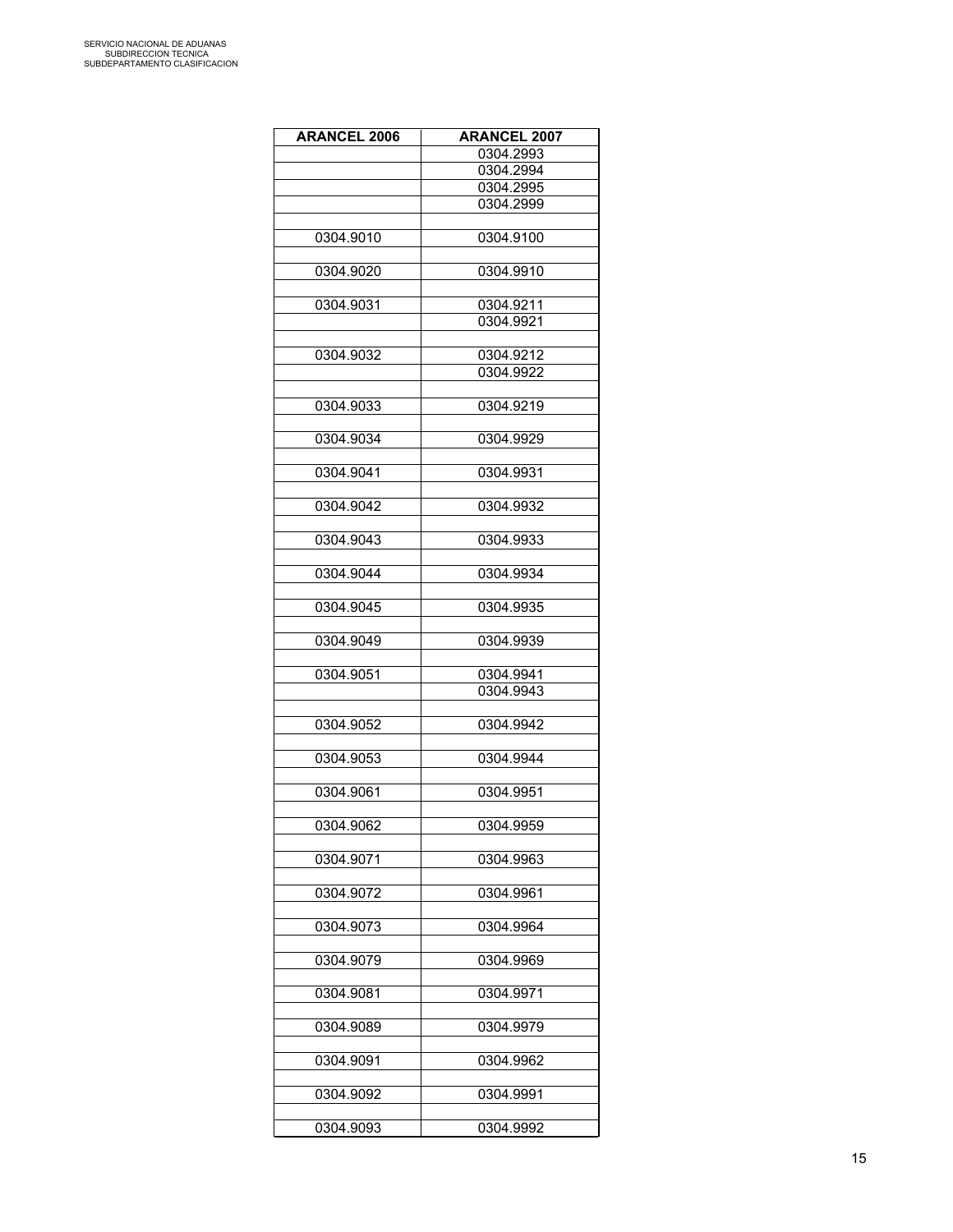| <b>ARANCEL 2006</b> | <b>ARANCEL 2007</b> |
|---------------------|---------------------|
|                     |                     |
| 0304.9099           | 0304.9290           |
|                     | 0304.9993           |
|                     | 0304.9999           |
|                     |                     |
| 0305.1000           | 0305.1000           |
| 0305.2010           | 0305.2010           |
| 0305.2020           | 0305.2020           |
|                     |                     |
| 0305.2090           | 0305.2090           |
| 0305.3010           | 0305.3010           |
| 0305.3020           | 0305.3020           |
| 0305.3030           | 0305.3030           |
|                     |                     |
| 0305.3040           | 0305.3040           |
| 0305.3050           | 0305.3050           |
| 0305.3060           | 0305.3060           |
| 0305.3090           | 0305.3090           |
| 0305.4110           | 0305.4110           |
| 0305.4120           | 0305.4120           |
| 0305.4130           | 0305.4130           |
| 0305.4140           | 0305.4140           |
| 0305.4150           | 0305.4150           |
| 0305.4160           | 0305.4160           |
| 0305.4190           | 0305.4190           |
|                     |                     |
| 0305.4200           | 0305.4200           |
| 0305.4911           | 0305.4911           |
| 0305.4912           | 0305.4912           |
| 0305.4913           | 0305.4913           |
| 0305.4919           | 0305.4919           |
| 0305.4990           | 0305.4990           |
| 0305.5100           | 0305.5100           |
| 0305.5910           | 0305.5910           |
|                     |                     |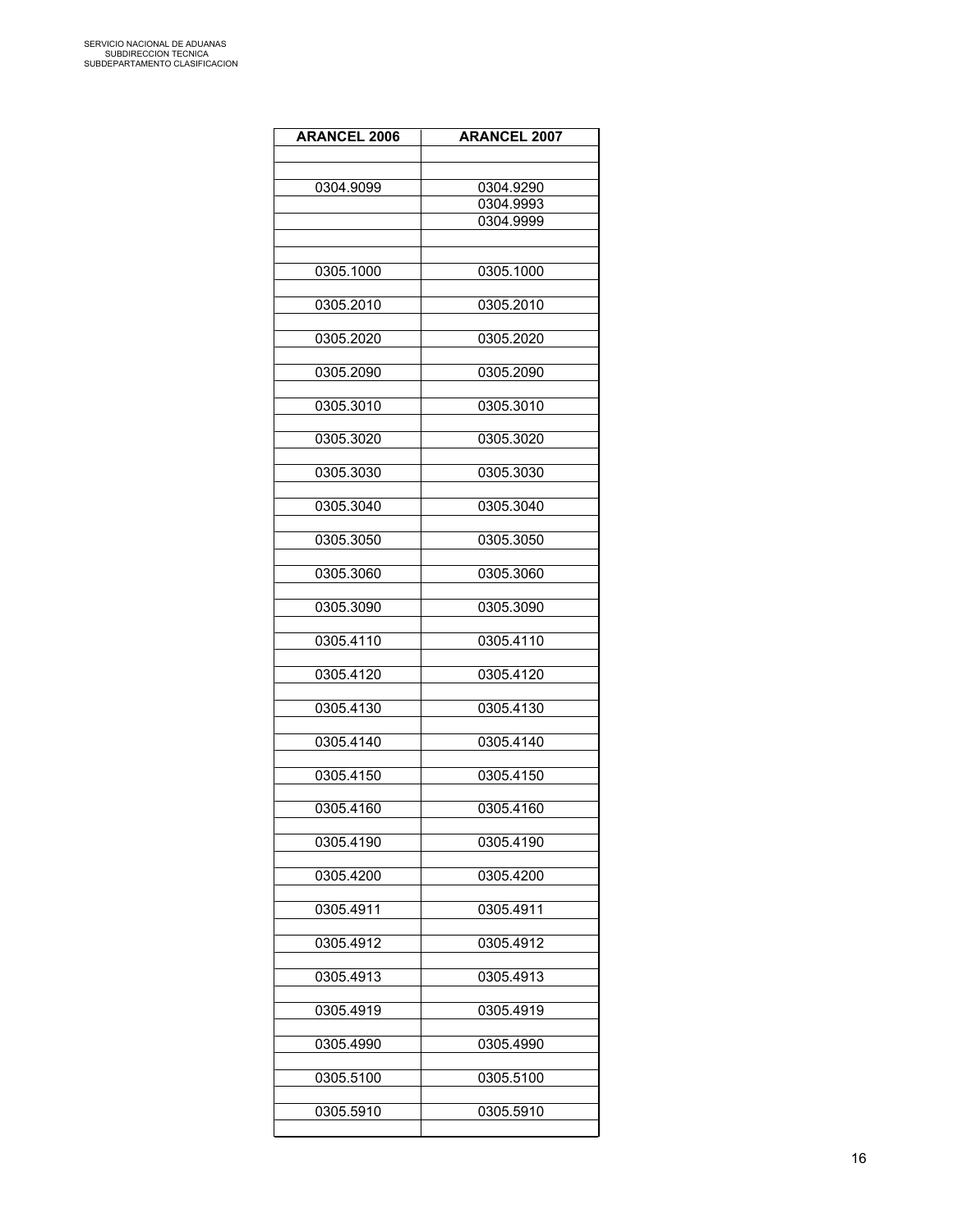| <b>ARANCEL 2006</b> | <b>ARANCEL 2007</b> |
|---------------------|---------------------|
| 0305.5990           | 0305.5920           |
|                     | 0305.5930           |
|                     | 0305.5940           |
|                     | 0305.5950           |
|                     | 0305.5990           |
|                     |                     |
| 0305.6100           | 0305.6100           |
|                     |                     |
| 0305.6200           | 0305.6200           |
|                     |                     |
|                     |                     |
| 0305.6300           | 0305.6300           |
|                     |                     |
| 0305.6910           | 0305.6911           |
|                     | 0305.6912           |
|                     | 0305.6913           |
|                     | 0305.6914           |
|                     | 0305.6915           |
|                     | 0305.6916           |
|                     | 0305.6919           |
|                     |                     |
| 0305.6920           | 0305.6921           |
|                     | 0305.6922           |
|                     | 0305.6923           |
|                     | 0305.6924           |
|                     | 0305.6925           |
|                     | 0305.6926           |
|                     | 0305.6929           |
|                     |                     |
| 0305.6990           | 0305.6990           |
|                     |                     |
| 0306.1110           | 0306.1110           |
|                     |                     |
| 0306.1120           | 0306.1120           |
|                     |                     |
| 0306.1130           | 0306.1130           |
|                     |                     |
| 0306.1190           | 0306.1190           |
|                     |                     |
| 0306.1200           | 0306.1200           |
|                     |                     |
| 0306.1311           | 0306.1311           |
|                     |                     |
| 0306.1312           | 0306.1312           |
|                     |                     |
|                     |                     |
| 0306.1313           | 0306.1313           |
|                     |                     |
| 0306.1319           | 0306.1319           |
|                     |                     |
| 0306.1321           | 0306.1321           |
|                     |                     |
| 0306.1322           | 0306.1322           |
|                     |                     |
| 0306.1329           | 0306.1329           |
|                     |                     |
| 0306.1391           | 0306.1391           |
|                     |                     |
| 0306.1399           | 0306.1399           |
|                     |                     |
| 0306.1410           | 0306.1410           |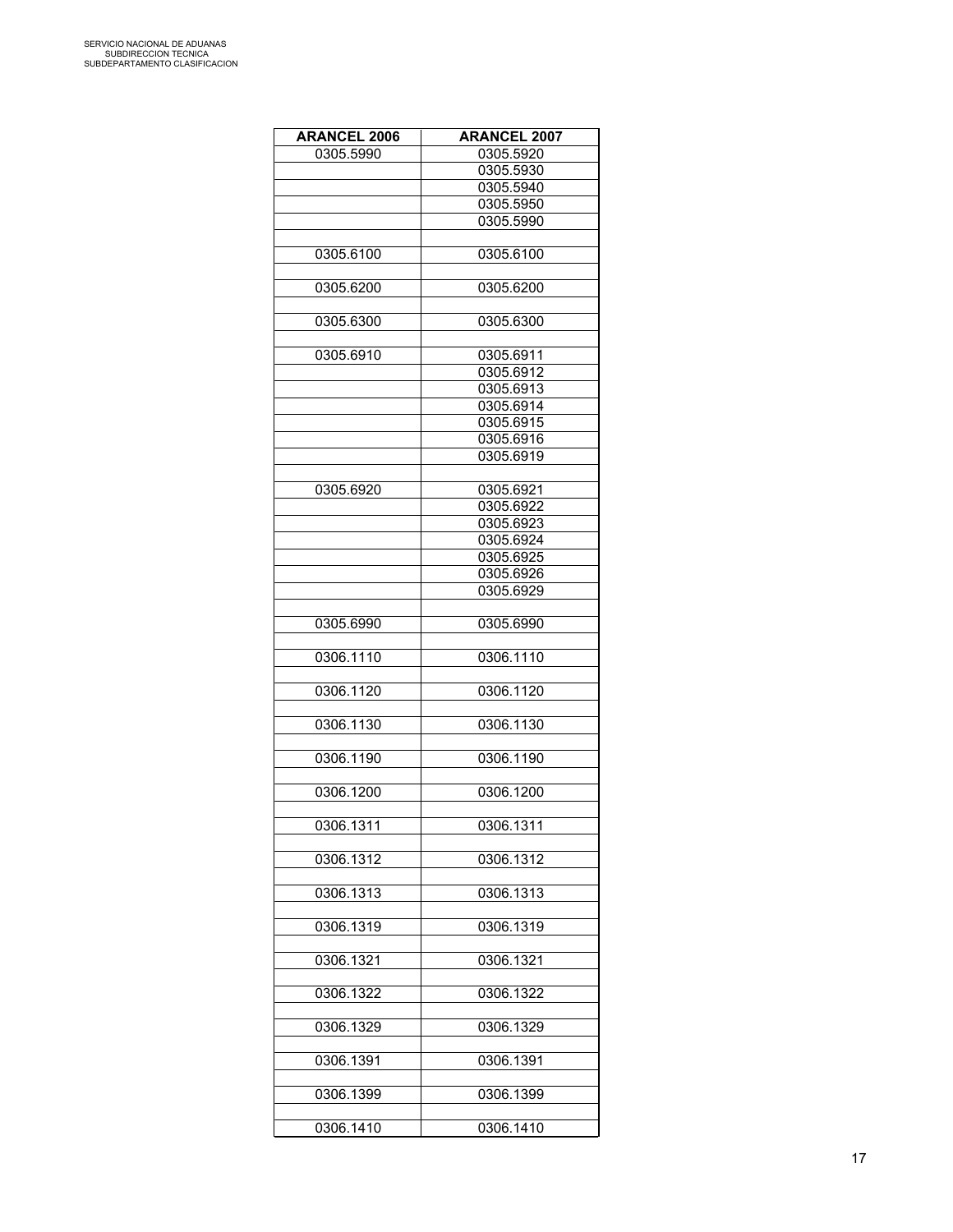| <b>ARANCEL 2006</b> | <b>ARANCEL 2007</b> |
|---------------------|---------------------|
| 0306.1421           | 0306.1421           |
| 0306.1422           | 0306.1422           |
| 0306.1423           | 0306.1423           |
| 0306.1424           | 0306.1424           |
| 0306.1429           | 0306.1429           |
| 0306.1490           | 0306.1490           |
| 0306.1910           | 0306.1930           |
| 0306.1920           | 0306.1990           |
| 0306.1990           | 0306.1990           |
| 0306.2110           | 0306.2110           |
| 0306.2120           | 0306.2120           |
| 0306.2130           | 0306.2130           |
| 0306.2190           | 0306.2190           |
| 0306.2200           | 0306.2200           |
| 0306.2311           | 0306.2311           |
| 0306.2312           | 0306.2312           |
| 0306.2313           | 0306.2313           |
| 0306.2319           | 0306.2319           |
| 0306.2321           | 0306.2321           |
| 0306.2322           | 0306.2322           |
| 0306.2329           | 0306.2329           |
| 0306.2391           | 0306.2391           |
| 0306.2399           | 0306.2399           |
| 0306.2410           | 0306.2410           |
| 0306.2421           | 0306.2421           |
| 0306.2422           | 0306.2422           |
| 0306.2423           | 0306.2423           |
| 0306.2424           | 0306.2424           |
| 0306.2429           | 0306.2429           |
|                     |                     |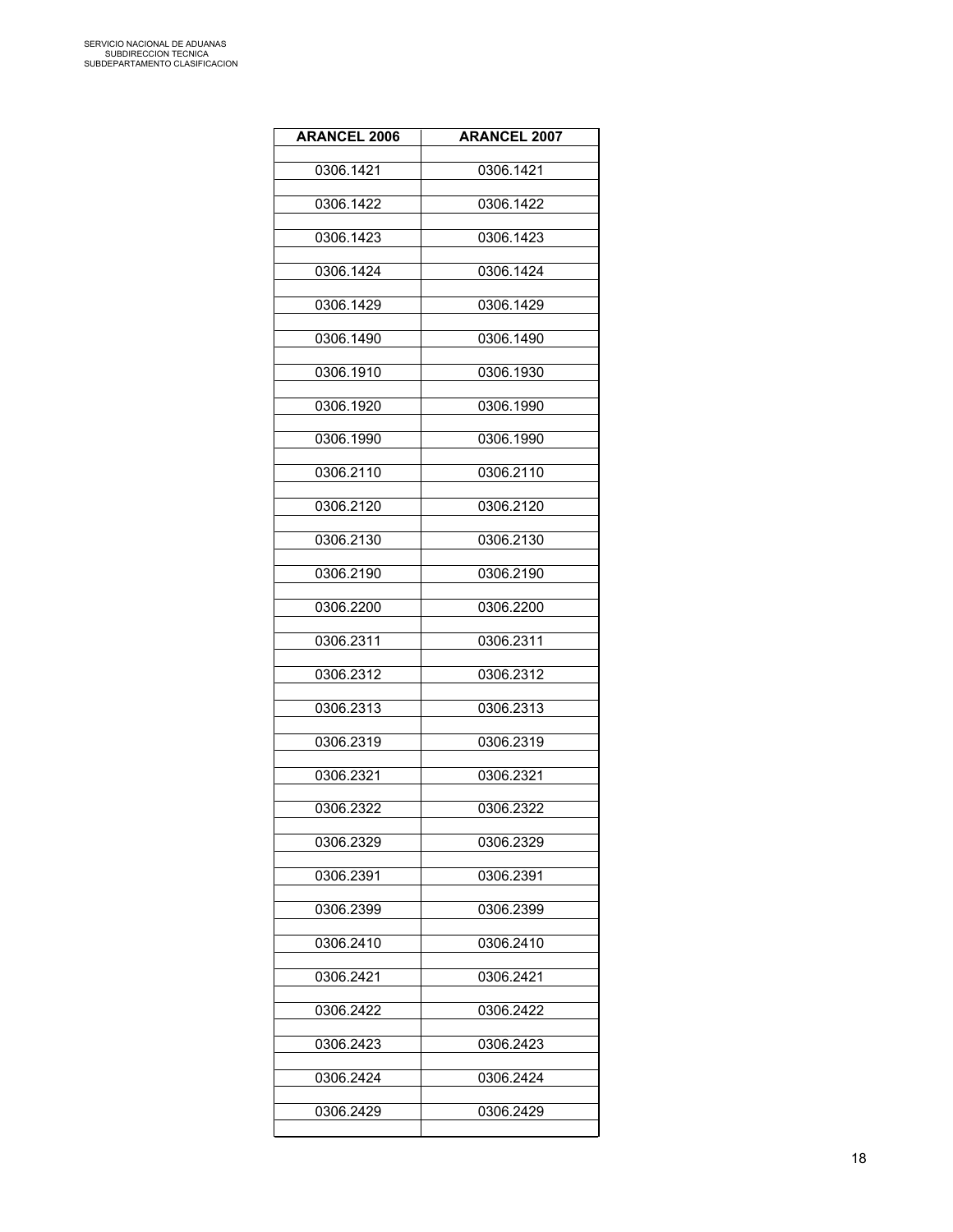| <b>ARANCEL 2006</b> | <b>ARANCEL 2007</b> |
|---------------------|---------------------|
| 0306.2490           | 0306.2490           |
|                     |                     |
| 0306.2910           | 0306.2930           |
| 0306.2920           | 0306.2990           |
|                     |                     |
| 0306.2990           | 0306.2990           |
| 0307.1011           | 0307.1011           |
|                     |                     |
| 0307.1012           | 0307.1012           |
|                     |                     |
| 0307.1019           | 0307.1019           |
| 0307.1021           | 0307.1021           |
|                     |                     |
| 0307.1022           | 0307.1022           |
| 0307.1029           | 0307.1029           |
|                     |                     |
| 0307.1091           | 0307.1091           |
| 0307.1092           | 0307.1092           |
|                     |                     |
| 0307.1099           | 0307.1099           |
|                     |                     |
| 0307.2110           | 0307.2110           |
| 0307.2120           | 0307.2120           |
|                     |                     |
| 0307.2190           | 0307.2190           |
| 0307.2911           | 0307.2911           |
|                     |                     |
| 0307.2919           | 0307.2919           |
| 0307.2921           | 0307.2921           |
|                     |                     |
| 0307.2929           | 0307.2929           |
|                     |                     |
| 0307.2990           | 0307.2990           |
| 0307.3100           | 0307.3100           |
|                     |                     |
| 0307.3900           | 0307.3900           |
| 0307.4100           | 0307.4100           |
|                     |                     |
| 0307.4910           | 0307.4910           |
| 0307.4990           | 0307.4990           |
|                     |                     |
| 0307.5100           | 0307.5100           |
|                     |                     |
| 0307.5910           | 0307.5910           |
| 0307.5990           | 0307.5990           |
|                     |                     |
| 0307.6000           | 0307.6000           |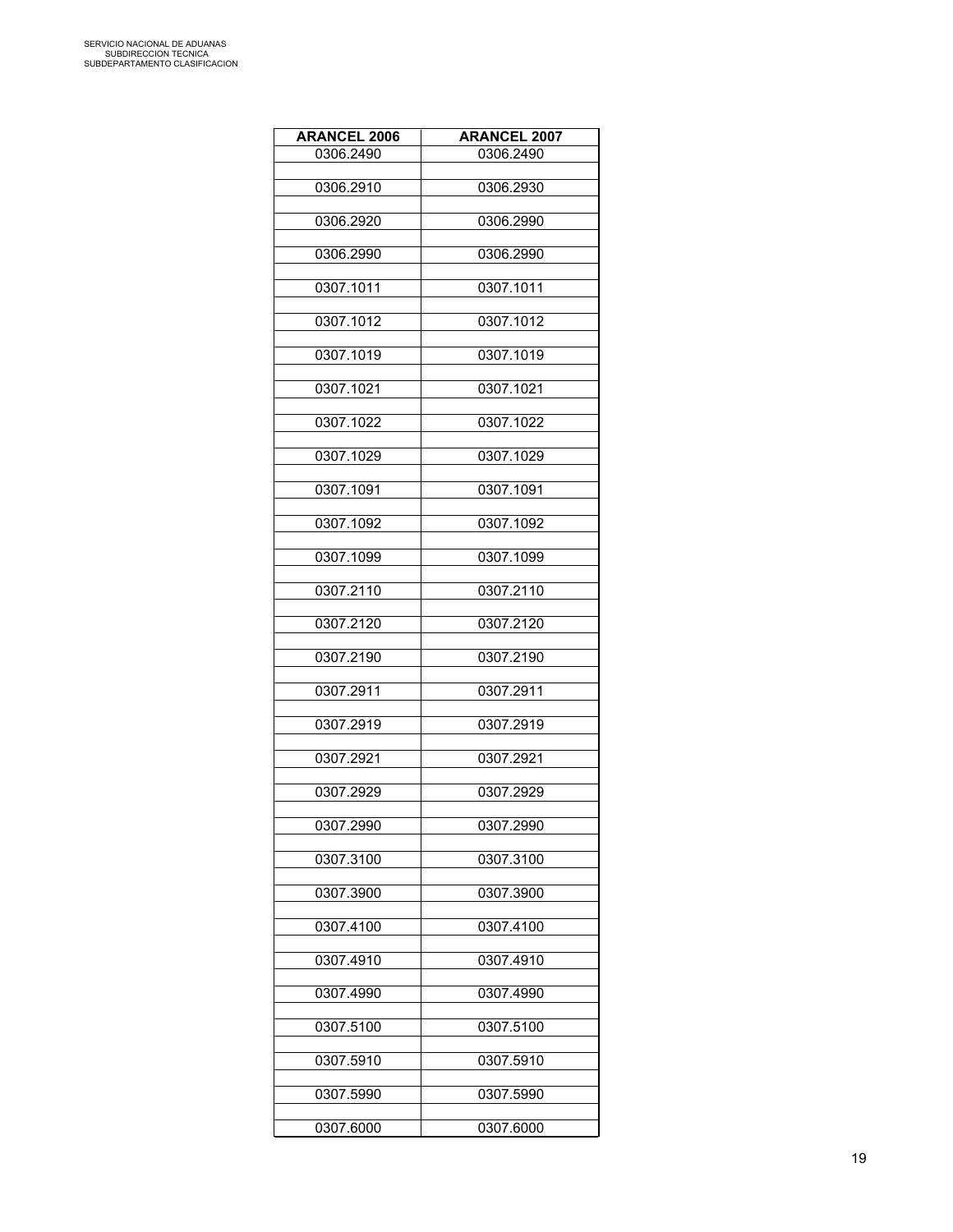| <b>ARANCEL 2006</b> | <b>ARANCEL 2007</b>    |
|---------------------|------------------------|
| 0307.9110           | 0307.9110              |
|                     |                        |
| 0307.9120           | 0307.9120              |
| 0307.9130           | 0307.9130              |
|                     |                        |
| 0307.9140           | 0307.9140              |
| 0307.9160           | 0307.9160              |
|                     |                        |
| 0307.9190           | 0307.9150<br>0307.9190 |
|                     |                        |
| 0307.9910           | 0307.9910              |
| 0307.9920           | 0307.9920              |
|                     |                        |
| 0307.9931           | 0307.9931              |
| 0307.9939           | 0307.9939              |
|                     |                        |
| 0307.9940           | 0307.9941              |
|                     | 0307.9942              |
|                     | 0307.9943              |
|                     | 0307.9944              |
|                     | 0307.9949              |
| 0307.9950           | 0307.9950              |
| 0307.9961           | 0307.9961              |
|                     |                        |
| 0307.9969           | 0307.9969              |
| 0307.9970           | 0307.9970              |
|                     |                        |
| 0307.9980           | 0307.9981              |
|                     | 0307.9982              |
|                     | 0307.9989              |
| 0307.9990           | 0307.9991              |
|                     | 0307.9999              |
|                     |                        |
| 0401.1000           | 0401.1000              |
| 0401.2000           | 0401.2000              |
|                     |                        |
| 0401.3010           | 0401.3010              |
| 0401.3020           | 0401.3020              |
| 0401.3030           | 0401.3030              |
| 0401.3040           | 0401.3040              |
| 0401.3090           | 0401.3090              |
|                     |                        |
| 0402.1000           | 0402.1000              |
|                     |                        |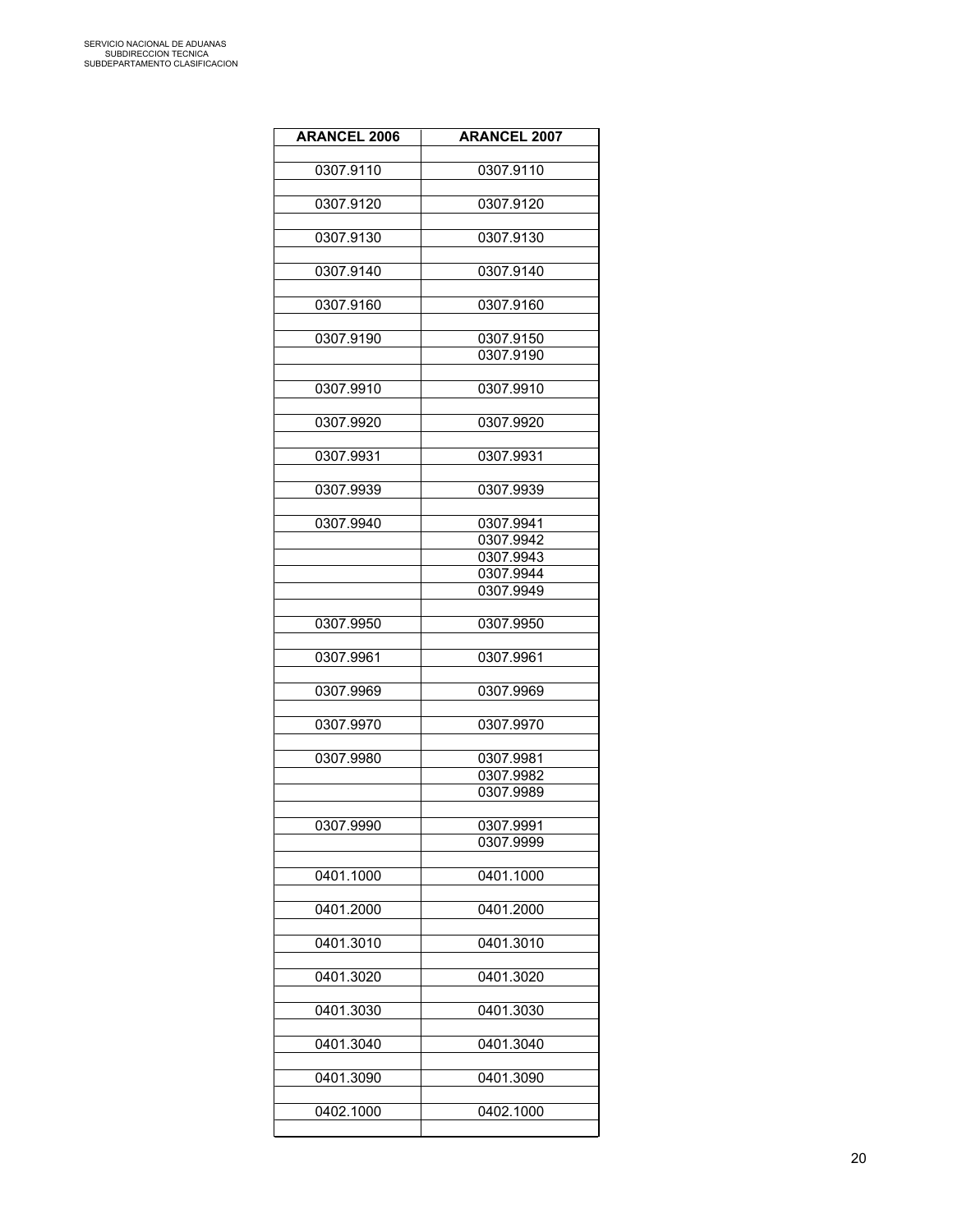| <b>ARANCEL 2006</b> | <b>ARANCEL 2007</b> |
|---------------------|---------------------|
| 0402.2111           | 0402.2111           |
|                     |                     |
| 0402.2112           | 0402.2112           |
| 0402.2113           | 0402.2113           |
|                     |                     |
| 0402.2114           | 0402.2114           |
| 0402.2115           | 0402.2115           |
|                     |                     |
| 0402.2116           | 0402.2116           |
|                     |                     |
| 0402.2117           | 0402.2117           |
| 0402.2118           | 0402.2118           |
|                     |                     |
| 0402.2120           | 0402.2120           |
| 0402.2911           | 0402.2911           |
|                     |                     |
| 0402.2912           | 0402.2912           |
|                     |                     |
| 0402.2913           | 0402.2913           |
| 0402.2914           | 0402.2914           |
|                     |                     |
| 0402.2915           | 0402.2915           |
| 0402.2916           | 0402.2916           |
|                     |                     |
| 0402.2917           | 0402.2917           |
|                     |                     |
| 0402.2918           | 0402.2918           |
| 0402.2920           | 0402.2920           |
|                     |                     |
| 0402.9110           | 0402.9110           |
| 0402.9120           | 0402.9120           |
|                     |                     |
| 0402.9910           | 0402.9910           |
| 0402.9990           | 0402.9990           |
|                     |                     |
| 0403.1010           | 0403.1010           |
|                     |                     |
| 0403.1020           | 0403.1020           |
| 0403.1090           | 0403.1090           |
|                     |                     |
| 0403.9000           | 0403.9000           |
| 0404.1000           | 0404.1000           |
|                     |                     |
| 0404.9000           | 0404.9000           |
|                     |                     |
| 0405.1000           | 0405.1000           |
| 0405.2000           | 0405.2000           |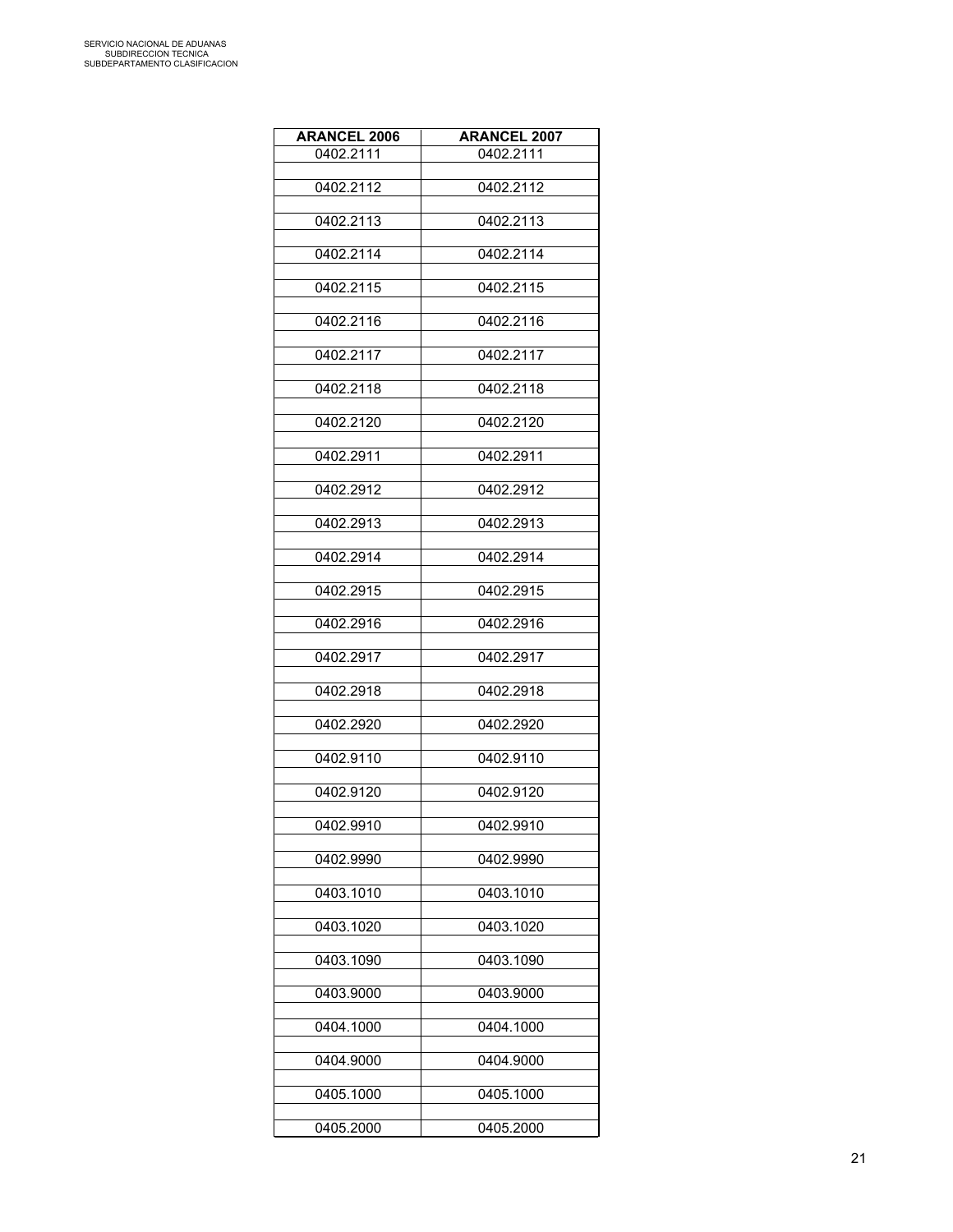| <b>ARANCEL 2006</b> | <b>ARANCEL 2007</b> |
|---------------------|---------------------|
| 0405.9000           | 0405.9000           |
| 0406.1010           | 0406.1010           |
| 0406.1020           | 0406.1020           |
| 0406.1030           | 0406.1030           |
| 0406.1090           | 0406.1090           |
| 0406.2000           | 0406.2000           |
| 0406.3000           | 0406.3000           |
| 0406.4000           | 0406.4000           |
| 0406.9010           | 0406.9010           |
| 0406.9020           | 0406.9020           |
| 0406.9030           | 0406.9030           |
| 0406.9040           | 0406.9040           |
| 0406.9090           | 0406.9090           |
| 0407.0010           | 0407.0010           |
| 0407.0090           | 0407.0090           |
| 0408.1100           | 0408.1100           |
| 0408.1900           | 0408.1900           |
| 0408.9100           | 0408.9100           |
| 0408.9900           | 0408.9900           |
| 0409.0000           | 0409.0000           |
| 0410.0000           | 0410.0000           |
| 0501.0000           | 0501.0000           |
| 0502.1000           | 0502.1000           |
| 0502.9000           | 0502.9000           |
| 0503.0000           | 0511.9990           |
| 0504.0010           | 0504.0010           |
| 0504.0020           | 0504.0020           |
| 0504.0090           | 0504.0090           |
| 0505.1000           | 0505.1000           |
|                     |                     |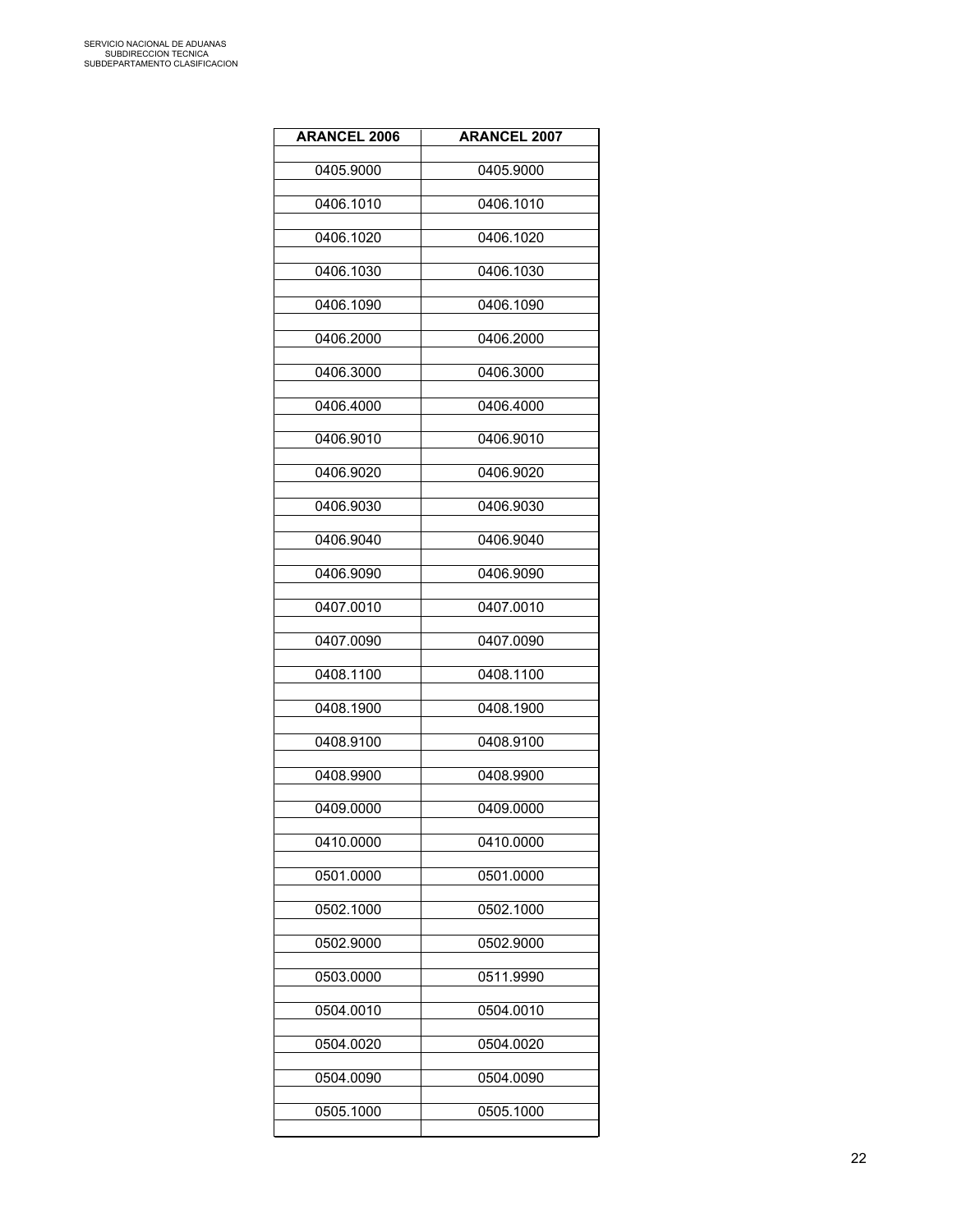| <b>ARANCEL 2006</b> | <b>ARANCEL 2007</b> |
|---------------------|---------------------|
| 0505.9000           | 0505.9000           |
|                     |                     |
| 0506.1000           | 0506.1000           |
| 0506.9000           | 0506.9000           |
|                     |                     |
| 0507.1000           | 0507.1000           |
| 0507.9010           | 0507.9000           |
|                     |                     |
| 0507.9090           | 0507.9000           |
| 0508.0000           | 0508.0010           |
|                     | 0508.0090           |
|                     |                     |
| 0509.0000           | 0511.9990           |
| 0510.0000           | 0510.0000           |
|                     |                     |
| 0511.1000           | 0511.1000           |
| 0511.9111           | 0511.9111           |
|                     |                     |
| 0511.9112           | 0511.9112           |
|                     |                     |
| 0511.9119           | 0511.9119           |
| 0511.9190           | 0511.9190           |
|                     |                     |
| 0511.9910           | 0511.9910           |
| 0511.9920           | 0511.9920           |
|                     |                     |
| 0511.9930           | 0511.9930           |
| 0511.9990           | 0511.9990           |
|                     |                     |
| 0601.1011           | 0601.1011           |
| 0601.1012           | 0601.1012           |
|                     |                     |
| 0601.1013           | 0601.1013           |
| 0601.1019           | 0601.1019           |
|                     |                     |
| 0601.1090           | 0601.1090           |
|                     |                     |
| 0601.2011           | 0601.2011           |
| 0601.2012           | 0601.2012           |
|                     |                     |
| 0601.2013           | 0601.2013           |
| 0601.2019           | 0601.2019           |
|                     |                     |
| 0601.2090           | 0601.2090           |
| 0602.1000           | 0602.1000           |
|                     |                     |

L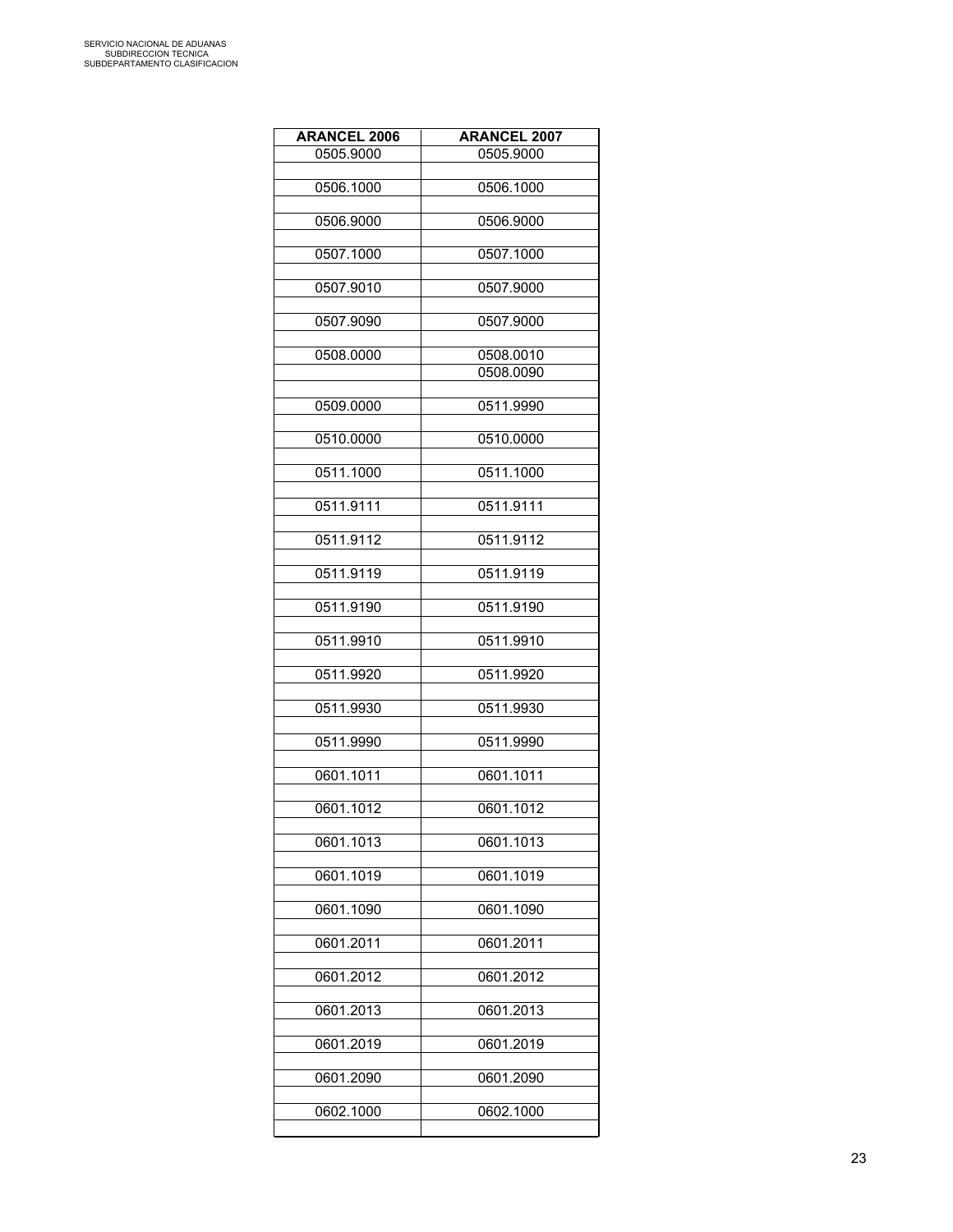| <b>ARANCEL 2006</b> | <b>ARANCEL 2007</b> |
|---------------------|---------------------|
| 0602.2000           | 0602.2000           |
|                     |                     |
| 0602.3000           | 0602.3000           |
| 0602.4000           | 0602.4000           |
|                     |                     |
| 0602.9000           | 0602.9000           |
|                     |                     |
| 0603.1010           | 0603.1910           |
| 0603.1020           | 0603.1920           |
|                     |                     |
| 0603.1030           | 0603.1930           |
| 0603.1040           | 0603.1200           |
|                     |                     |
| 0603.1050           | 0603.1100           |
|                     |                     |
| 0603.1060           | 0603.1940           |
| 0603.1070           | 0603.1950           |
|                     |                     |
| 0603.1090           | 0603.1300           |
|                     | 0603.1400           |
|                     | 0603.1960           |
|                     | 0603.1990           |
| 0603.9000           | 0603.9000           |
|                     |                     |
| 0604.1000           | 0604.1000           |
|                     |                     |
| 0604.9100           | 0604.9100           |
| 0604.9900           | 0604.9900           |
|                     |                     |
| 0701.1000           | 0701.1000           |
|                     |                     |
| 0701.9000           | 0701.9000           |
| 0702.0000           | 0702.0000           |
|                     |                     |
| 0703.1010           | 0703.1010           |
|                     |                     |
| 0703.1020           | 0703.1020           |
| 0703.2000           | 0703.2000           |
|                     |                     |
| 0703.9000           | 0703.9000           |
|                     |                     |
| 0704.1000           | 0704.1000           |
| 0704.2000           | 0704.2000           |
|                     |                     |
| 0704.9000           | 0704.9000           |
|                     |                     |
| 0705.1100           | 0705.1100           |
| 0705.1900           | 0705.1900           |
|                     |                     |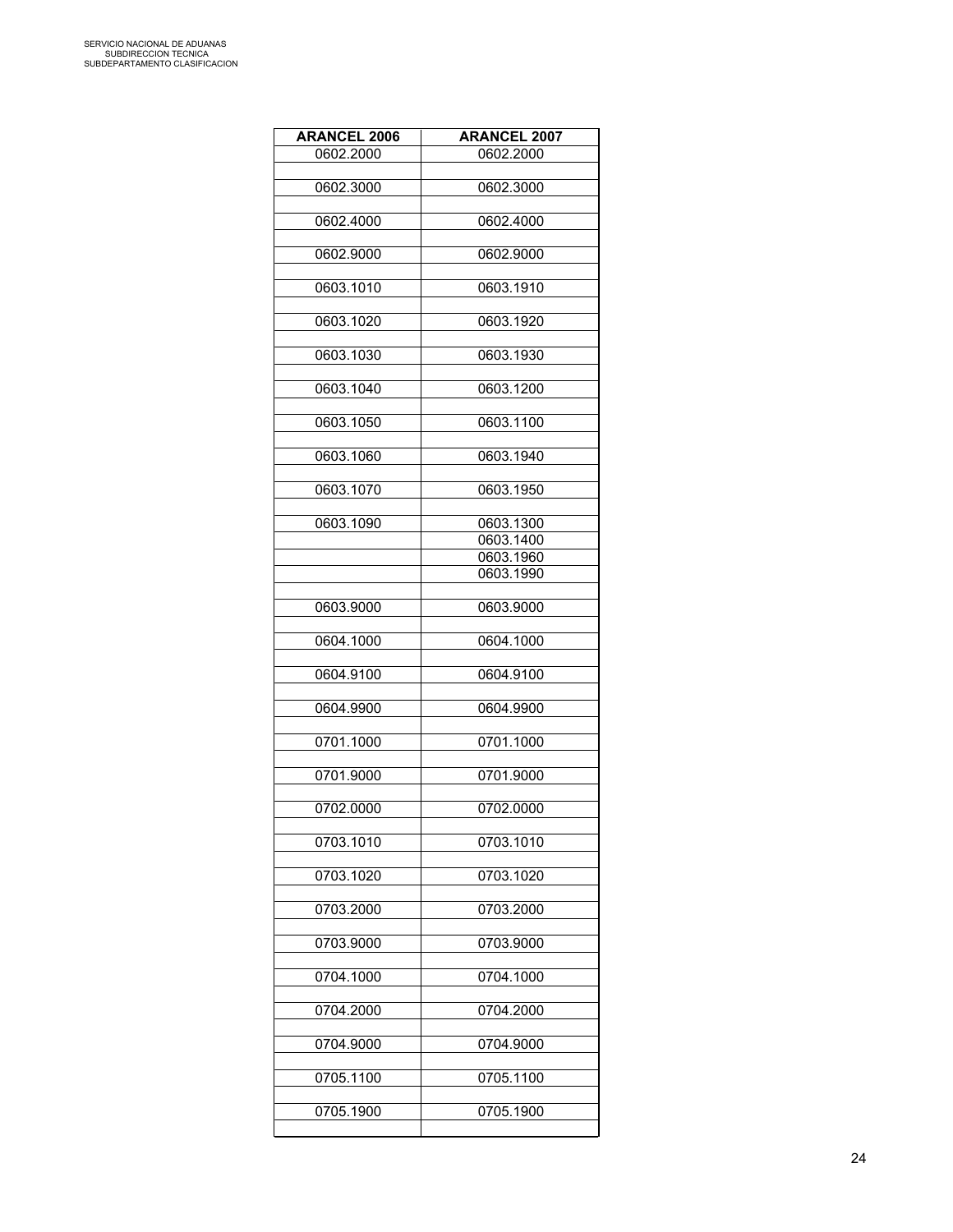| <b>ARANCEL 2006</b> | <b>ARANCEL 2007</b> |
|---------------------|---------------------|
| 0705.2100           | 0705.2100           |
|                     |                     |
| 0705.2910           | 0705.2910           |
| 0705.2920           | 0705.2920           |
|                     |                     |
| 0705.2990           | 0705.2990           |
| 0706.1000           | 0706.1000           |
|                     |                     |
| 0706.9000           | 0706.9000           |
|                     |                     |
| 0707.0000           | 0707.0000           |
| 0708.1000           | 0708.1000           |
|                     |                     |
| 0708.2000           | 0708.2000           |
| 0708.9000           | 0708.9000           |
|                     |                     |
| 0709.1000           | 0709.9000           |
|                     |                     |
| 0709.2000           | 0709.2000           |
| 0709.3000           | 0709.3000           |
|                     |                     |
| 0709.4000           | 0709.4000           |
| 0709.5100           | 0709.5100           |
|                     |                     |
| 0709.5200           | 0709.5900           |
| 0709.5900           | 0709.5900           |
|                     |                     |
| 0709.6010           | 0709.6010           |
|                     |                     |
| 0709.6020           | 0709.6020           |
| 0709.6090           | 0709.6090           |
|                     |                     |
| 0709.7000           | 0709.7000           |
| 0709.9000           | 0709.9000           |
|                     |                     |
| 0710.1000           | 0710.1000           |
|                     |                     |
| 0710.2100           | 0710.2100           |
| 0710.2200           | 0710.2200           |
|                     |                     |
| 0710.2910           | 0710.2910           |
| 0710.2990           | 0710.2990           |
|                     |                     |
| 0710.3000           | 0710.3000           |
| 0710.4000           | 0710.4000           |
|                     |                     |
| 0710.8010           | 0710.8010           |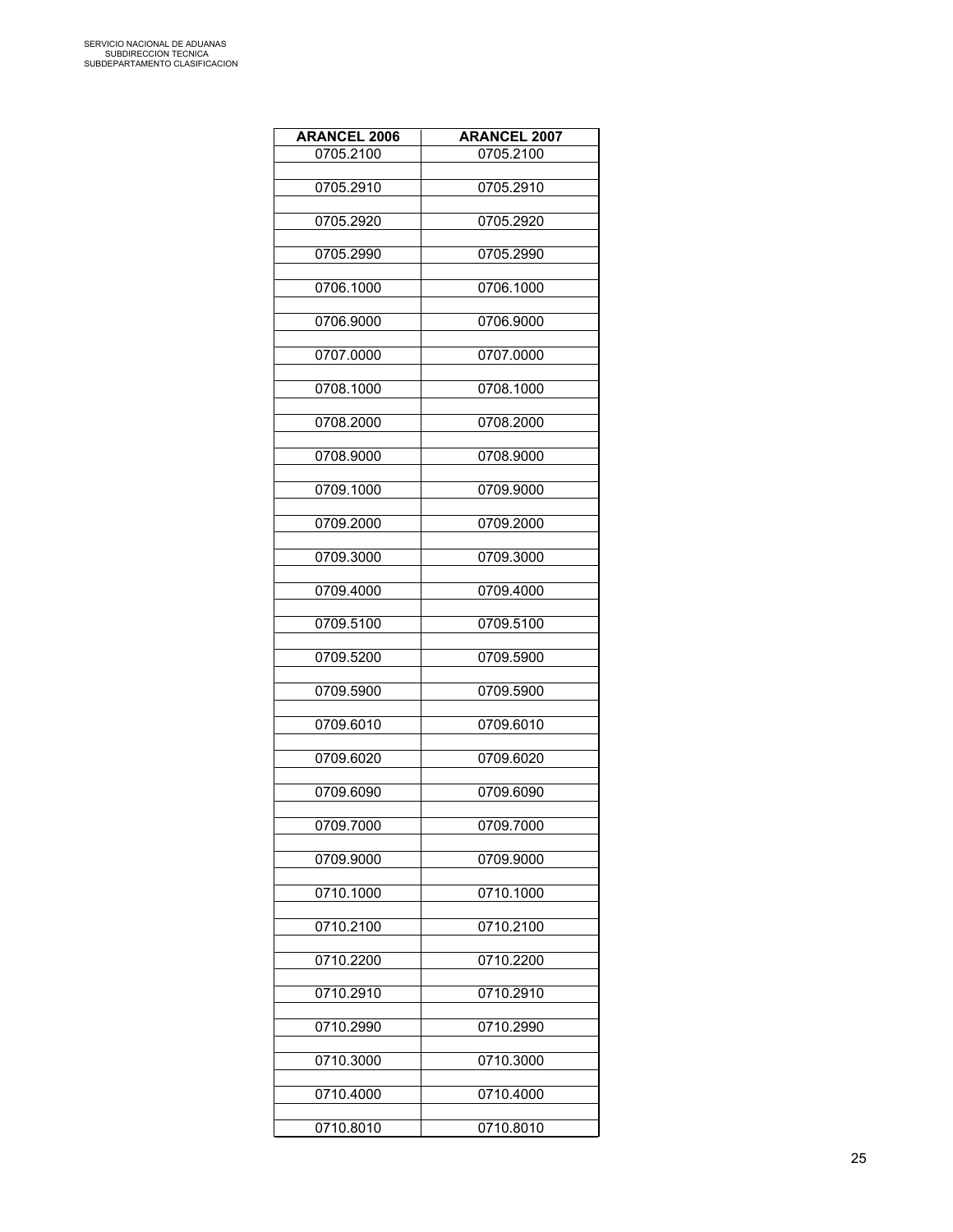| <b>ARANCEL 2006</b> | <b>ARANCEL 2007</b> |
|---------------------|---------------------|
| 0710.8020           | 0710.8020           |
| 0710.8030           | 0710.8030           |
| 0710.8040           | 0710.8040           |
| 0710.8090           | 0710.8090           |
| 0710.9000           | 0710.9000           |
| 0711.2010           | 0711.2010           |
| 0711.2090           | 0711.2090           |
| 0711.3000           | 0711.9000           |
| 0711.4010           | 0711.4010           |
| 0711.4090           | 0711.4090           |
| 0711.5100           | 0711.5100           |
| 0711.5900           | 0711.5900           |
| 0711.9000           | 0711.9000           |
| 0712.2000           | 0712.2000           |
| 0712.3110           | 0712.3110           |
| 0712.3120           | 0712.3120           |
| 0712.3190           | 0712.3190           |
| 0712.3210           | 0712.3210           |
| 0712.3220           | 0712.3220           |
| 0712.3290           | 0712.3290           |
| 0712.3310           | 0712.3310           |
| 0712.3320           | 0712.3320           |
| 0712.3390           | 0712.3390           |
| 0712.3910           | 0712.3910           |
| 0712.3920           | 0712.3920           |
| 0712.3990           | 0712.3990           |
| 0712.9010           | 0712.9010           |
| 0712.9020           | 0712.9020           |
| 0712.9030           | 0712.9030           |
|                     |                     |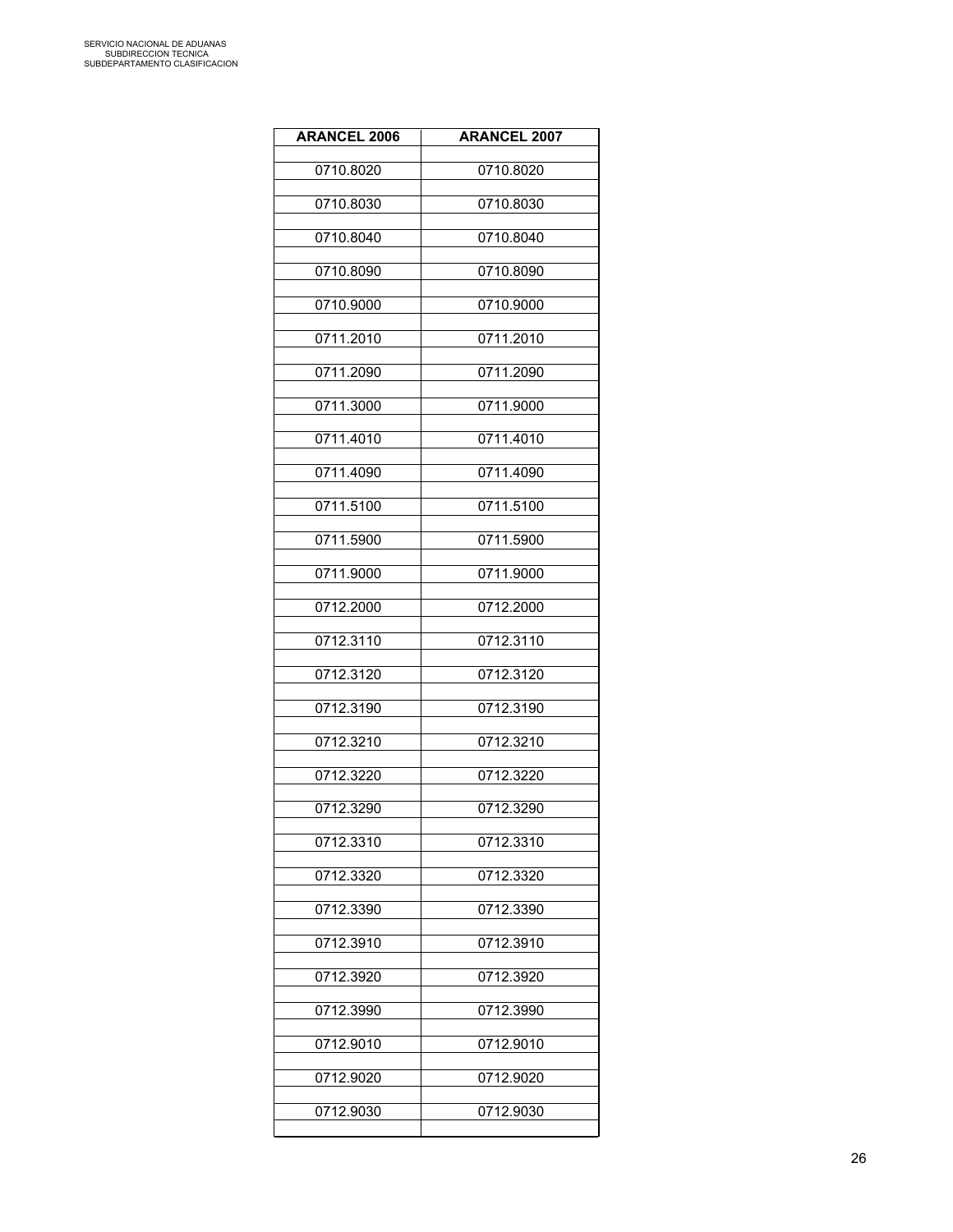| <b>ARANCEL 2006</b> | <b>ARANCEL 2007</b> |
|---------------------|---------------------|
| 0712.9040           | 0712.9040           |
|                     |                     |
| 0712.9050           | 0712.9050           |
| 0712.9090           | 0712.9090           |
|                     |                     |
| 0713.1000           | 0713.1000           |
| 0713.2000           | 0713.2000           |
| 0713.3110           | 0713.3110           |
|                     |                     |
| 0713.3190           | 0713.3190           |
| 0713.3210           | 0713.3210           |
| 0713.3290           | 0713.3290           |
|                     |                     |
| 0713.3310           | 0713.3310           |
| 0713.3390           | 0713.3390           |
| 0713.3910           | 0713.3910           |
|                     |                     |
| 0713.3990           | 0713.3990           |
| 0713.4000           | 0713.4000           |
| 0713.5000           | 0713.5000           |
| 0713.9000           | 0713.9000           |
| 0714.1000           | 0714.1000           |
| 0714.2000           | 0714.2000           |
|                     |                     |
| 0714.9000           | 0714.9000           |
| 0801.1100           | 0801.1100           |
| 0801.1900           | 0801.1900           |
| 0801.2100           | 0801.2100           |
| 0801.2200           | 0801.2200           |
|                     |                     |
| 0801.3100           | 0801.3100           |
| 0801.3200           | 0801.3200           |
| 0802.1100           | 0802.1100           |
| 0802.1210           | 0802.1210           |
| 0802.1290           | 0802.1290           |
|                     |                     |
| 0802.2100           | 0802.2100           |
| 0802.2200           | 0802.2200           |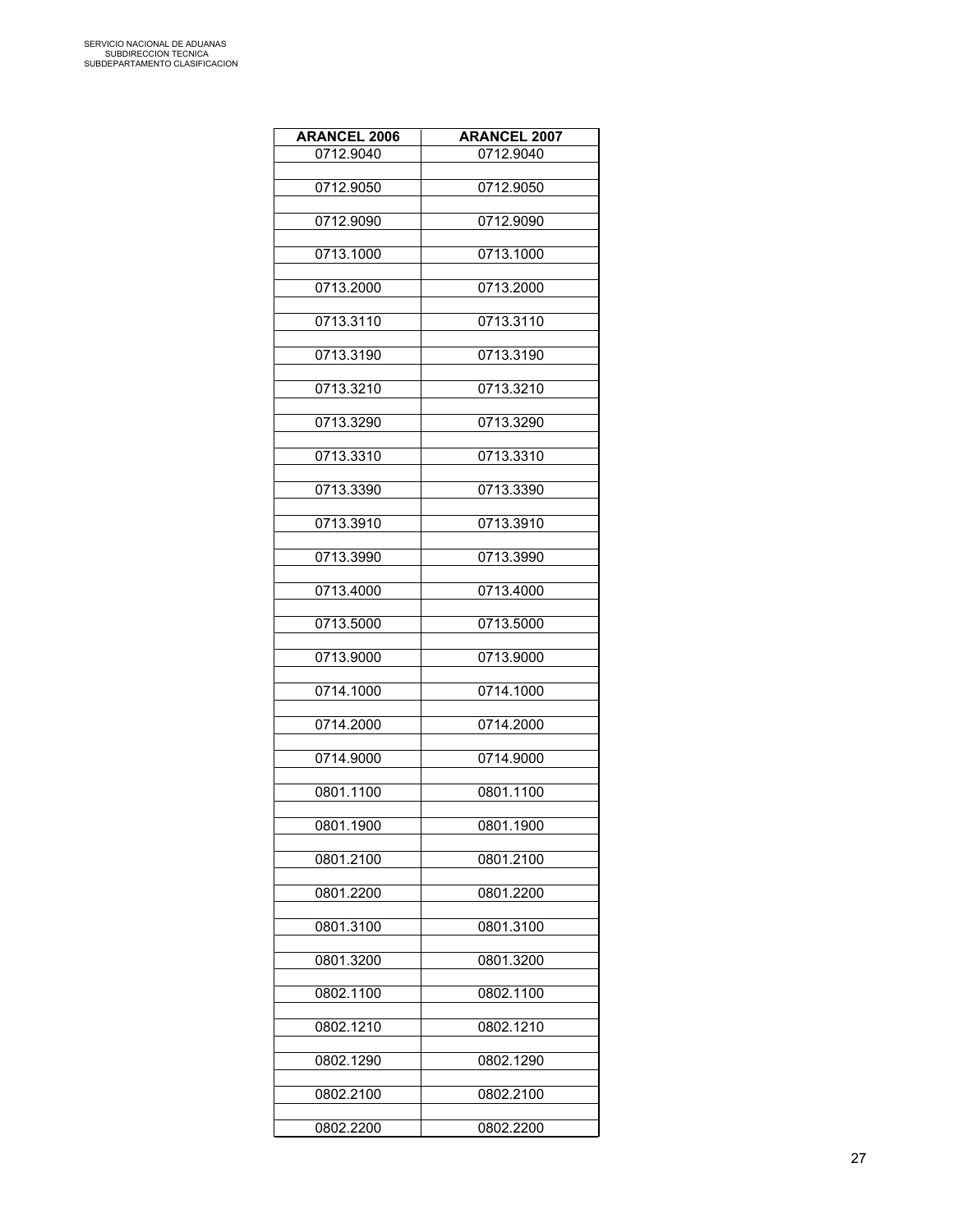| <b>ARANCEL 2006</b> | <b>ARANCEL 2007</b> |
|---------------------|---------------------|
|                     |                     |
| 0802.3100           | 0802.3100           |
|                     |                     |
| 0802.3210           | 0802.3210           |
| 0802.3290           | 0802.3290           |
|                     |                     |
| 0802.4000           | 0802.4000           |
|                     |                     |
| 0802.5000           | 0802.5000           |
| 0802.9000           | 0802.6000           |
|                     | 0802.9000           |
|                     |                     |
| 0803.0000           | 0803.0000           |
|                     |                     |
| 0804.1000           | 0804.1000           |
| 0804.2000           | 0804.2000           |
|                     |                     |
| 0804.3000           | 0804.3000           |
|                     |                     |
| 0804.4010           | 0804.4010           |
|                     |                     |
| 0804.4020           | 0804.4020           |
| 0804.4090           | 0804.4090           |
|                     |                     |
| 0804.5000           | 0804.5000           |
|                     |                     |
| 0805.1000           | 0805.1000           |
|                     |                     |
| 0805.2010           | 0805.2010           |
| 0805.2020           | 0805.2020           |
|                     |                     |
| 0805.2090           | 0805.2090           |
|                     |                     |
| 0805.4000           | 0805.4000           |
| 0805.5010           | 0805.5010           |
|                     |                     |
| 0805.5020           | 0805.5020           |
|                     |                     |
| 0805.5090           | 0805.5090           |
|                     |                     |
| 0805.9000           | 0805.9000           |
| 0806.1010           | 0806.1010           |
|                     |                     |
| 0806.1020           | 0806.1020           |
|                     |                     |
| 0806.1030           | 0806.1030           |
|                     |                     |
| 0806.1040           | 0806.1040           |
| 0806.1090           | 0806.1050           |
|                     | 0806.1060           |
|                     | 0806.1070           |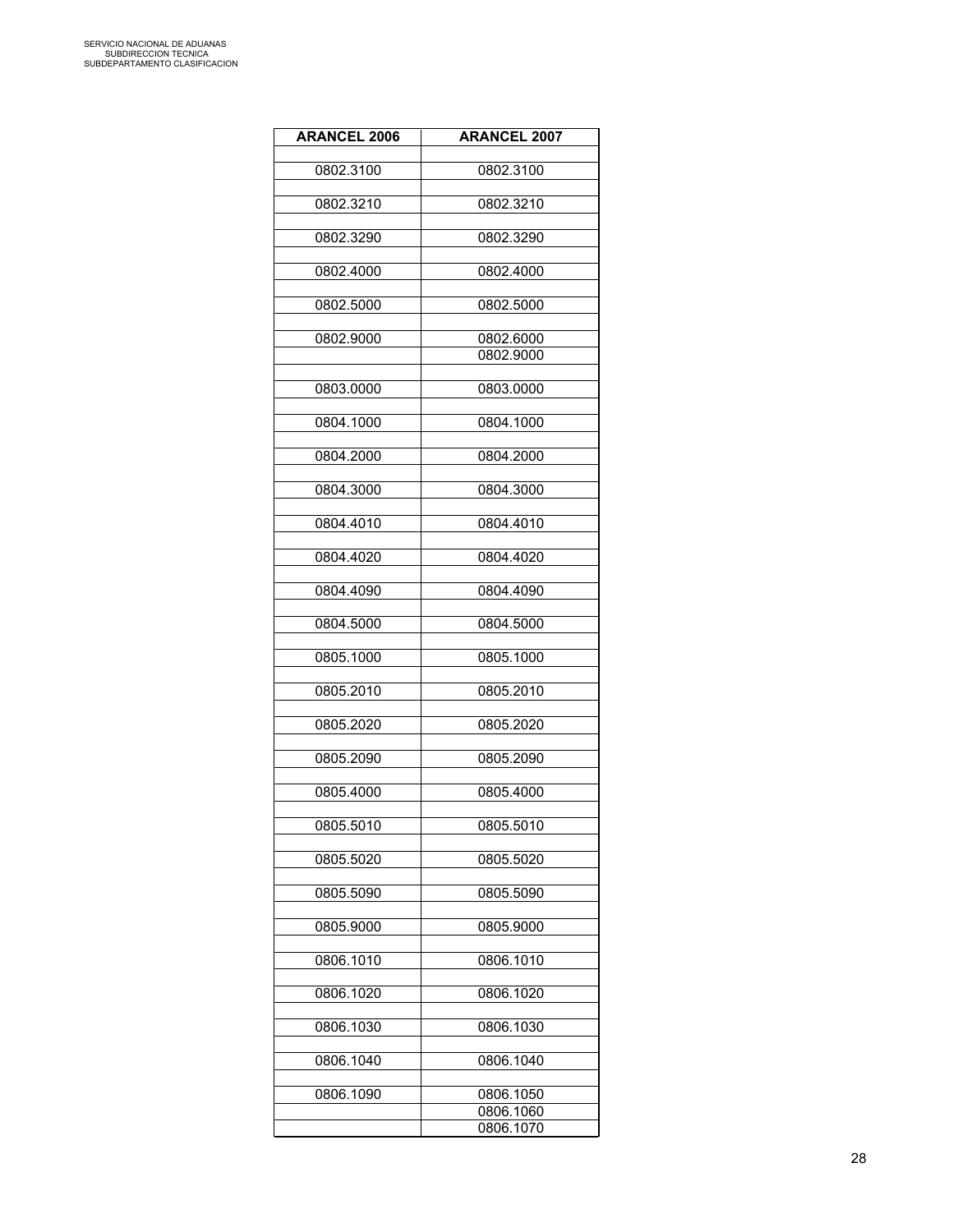| <b>ARANCEL 2006</b> | <b>ARANCEL 2007</b> |
|---------------------|---------------------|
|                     | 0806.1080           |
|                     |                     |
|                     | 0806.1090           |
|                     |                     |
| 0806.2010           | 0806.2010           |
|                     |                     |
| 0806.2090           | 0806.2090           |
|                     |                     |
| 0807.1100           | 0807.1100           |
|                     |                     |
| 0807.1900           | 0807.1900           |
|                     |                     |
| 0807.2000           | 0807.2000           |
|                     |                     |
| 0808.1010           | 0808.1010           |
|                     |                     |
| 0808.1020           | 0808.1020           |
|                     |                     |
| 0808.1030           | 0808.1030           |
|                     |                     |
| 0808.1040           | 0808.1040           |
|                     |                     |
|                     | 0808.1050           |
| 0808.1050           |                     |
|                     |                     |
| 0808.1060           | 0808.1060           |
|                     |                     |
| 0808.1090           | 0808.1070           |
|                     | 0808.1090           |
|                     |                     |
| 0808.2011           | 0808.2011           |
|                     |                     |
| 0808.2012           | 0808.2015           |
|                     | 0808.2016           |
|                     |                     |
| 0808.2013           | 0808.2013           |
|                     |                     |
| 0808.2019           | 0808.2014           |
|                     | 0808.2017           |
|                     | 0808.2018           |
|                     | 0808.2019           |
|                     |                     |
| 0808.2020           | 0808.2020           |
|                     |                     |
|                     |                     |
| 0809.1000           | 0809.1000           |
|                     |                     |
| 0809.2000           | 0809.2000           |
|                     |                     |
| 0809.3010           | 0809.3010           |
|                     |                     |
| 0809.3020           | 0809.3020           |
|                     |                     |
| 0809.3090           | 0809.3090           |
|                     |                     |
| 0809.4010           | 0809.4010           |
|                     |                     |
| 0809.4020           | 0809.4020           |
|                     |                     |
| 0810.1000           | 0810.1000           |
|                     |                     |
| 0810.2010           | 0810.2010           |
|                     |                     |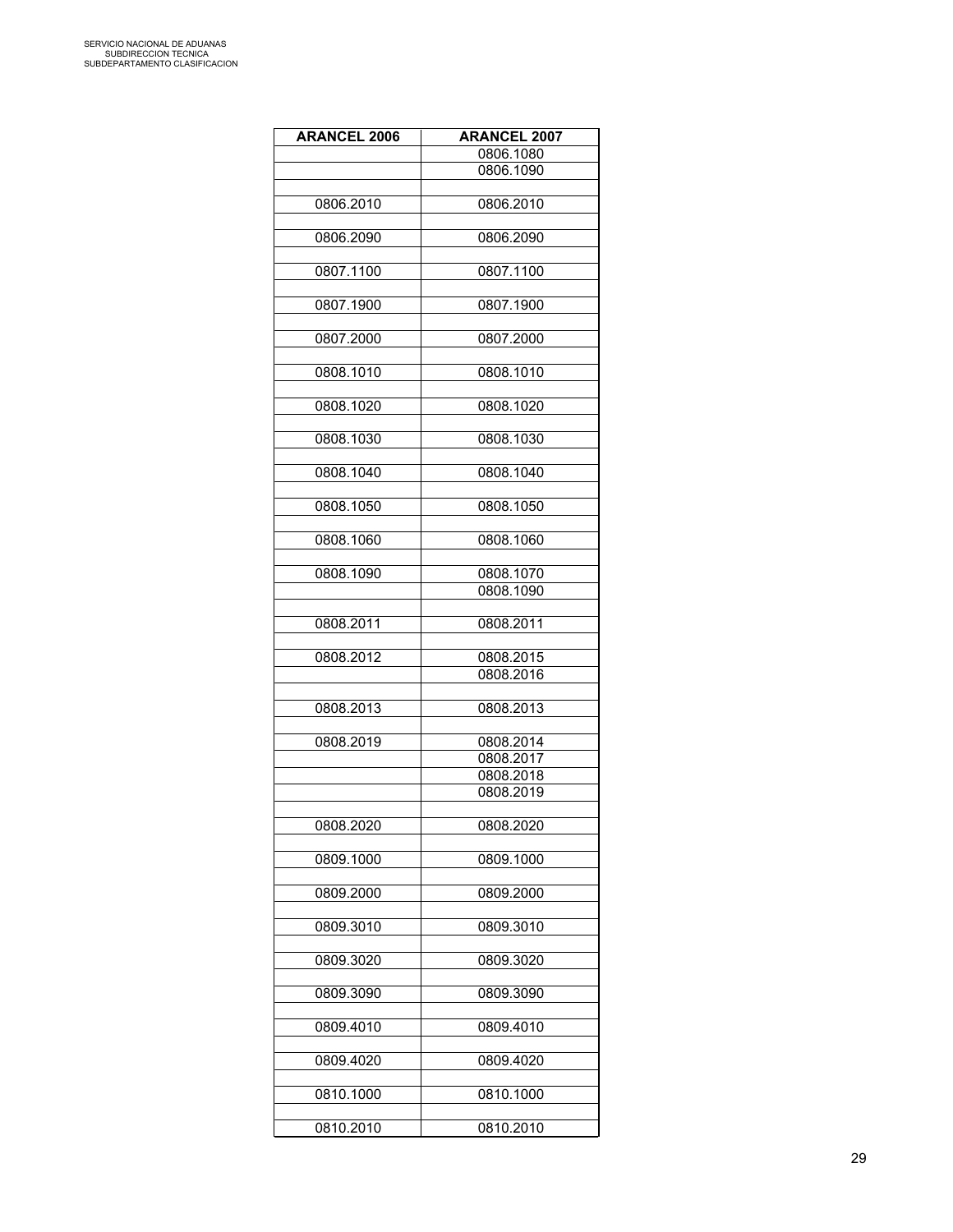| <b>ARANCEL 2006</b> | <b>ARANCEL 2007</b>    |
|---------------------|------------------------|
| 0810.2020           | 0810.2020              |
| 0810.2090           | 0810.2090              |
| 0810.3000           | 0810.9090              |
| 0810.4010           | 0810.4010              |
| 0810.4090           | 0810.4020<br>0810.4090 |
| 0810.5000           | 0810.5000              |
| 0810.6000           | 0810.6000              |
| 0810.9010           | 0810.9010              |
| 0810.9020           | 0810.9020              |
| 0810.9030           | 0810.9030              |
| 0810.9040           | 0810.9040              |
| 0810.9050           | 0810.9050              |
| 0810.9090           | 0810.9090              |
| 0811.1000           | 0811.1000              |
| 0811.2010           | 0811.2010              |
| 0811.2020           | 0811.2020              |
| 0811.2090           | 0811.2090              |
| 0811.9010           | 0811.9010              |
| 0811.9020           | 0811.9020              |
| 0811.9030           | 0811.9030              |
| 0811.9040           | 0811.9040              |
| 0811.9050           | 0811.9050              |
| 0811.9060           | 0811.9060              |
| 0811.9090           | 0811.9090              |
| 0812.1000           | 0812.1000              |
| 0812.9010           | 0812.9010              |
| 0812.9090           | 0812.9090              |
| 0813.1000           | 0813.1000              |
| 0813.2000           | 0813.2000              |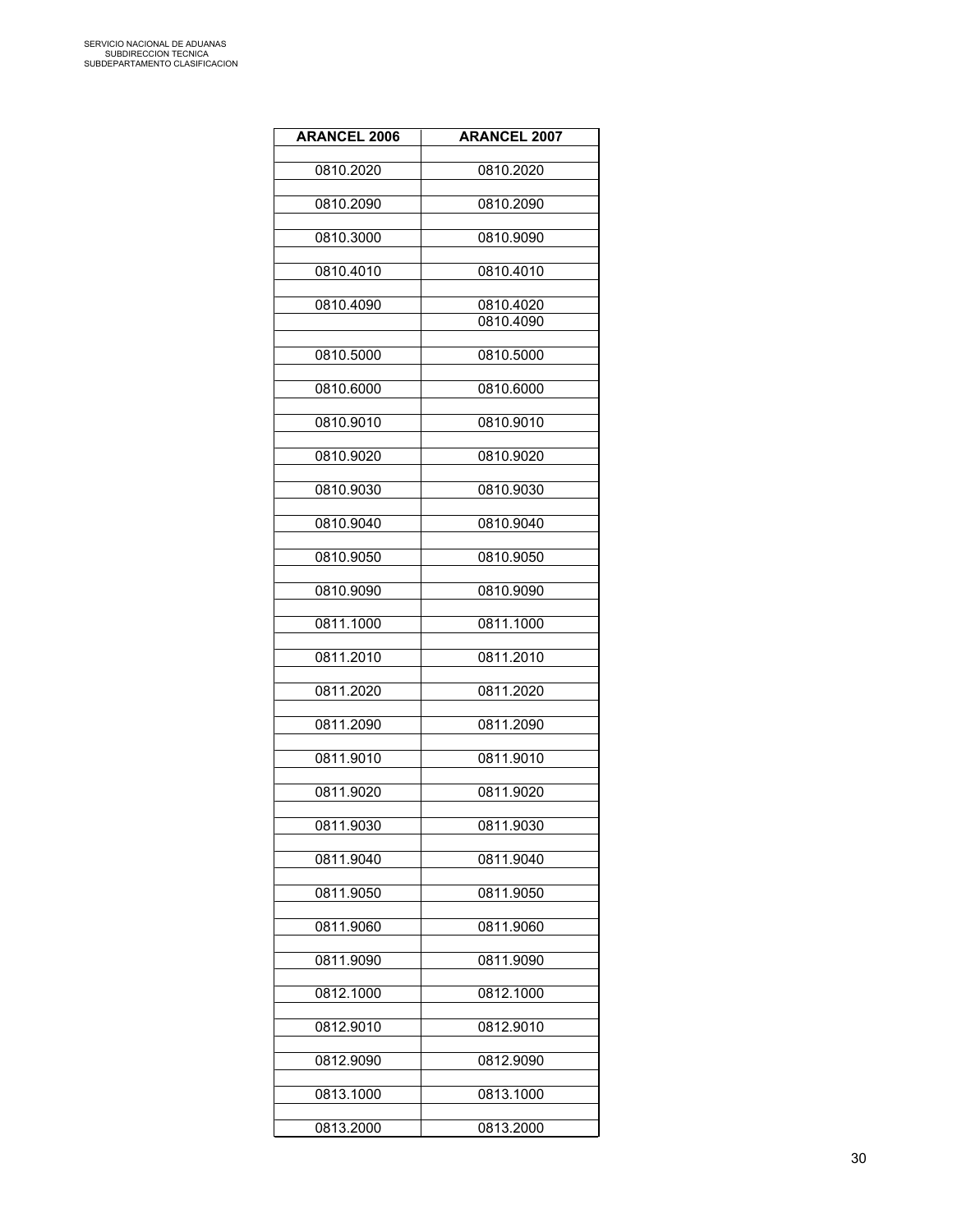| <b>ARANCEL 2006</b> | <b>ARANCEL 2007</b> |
|---------------------|---------------------|
| 0813.3000           | 0813.3000           |
| 0813.4010           | 0813.4010           |
|                     |                     |
| 0813.4020           | 0813.4020           |
| 0813.4090           | 0813.4090           |
| 0813.5000           | 0813.5000           |
| 0814.0000           | 0814.0000           |
| 0901.1100           | 0901.1100           |
| 0901.1200           | 0901.1200           |
| 0901.2100           | 0901.2100           |
| 0901.2200           | 0901.2200           |
| 0901.9000           | 0901.9000           |
| 0902.1000           | 0902.1000           |
| 0902.2000           | 0902.2000           |
| 0902.3000           | 0902.3000           |
| 0902.4000           | 0902.4000           |
| 0903.0000           | 0903.0000           |
| 0904.1100           | 0904.1100           |
| 0904.1200           | 0904.1200           |
| 0904.2010           | 0904.2010           |
| 0904.2020           | 0904.2020           |
|                     |                     |
| 0904.2090           | 0904.2090           |
| 0905.0000           | 0905.0000           |
| 0906.1000           | 0906.1100           |
|                     | 0906.1900           |
| 0906.2000           | 0906.2000           |
| 0907.0000           | 0907.0000           |
| 0908.1000           | 0908.1000           |
| 0908.2000           | 0908.2000           |
| 0908.3000           | 0908.3000           |
| 0909.1000           | 0909.1000           |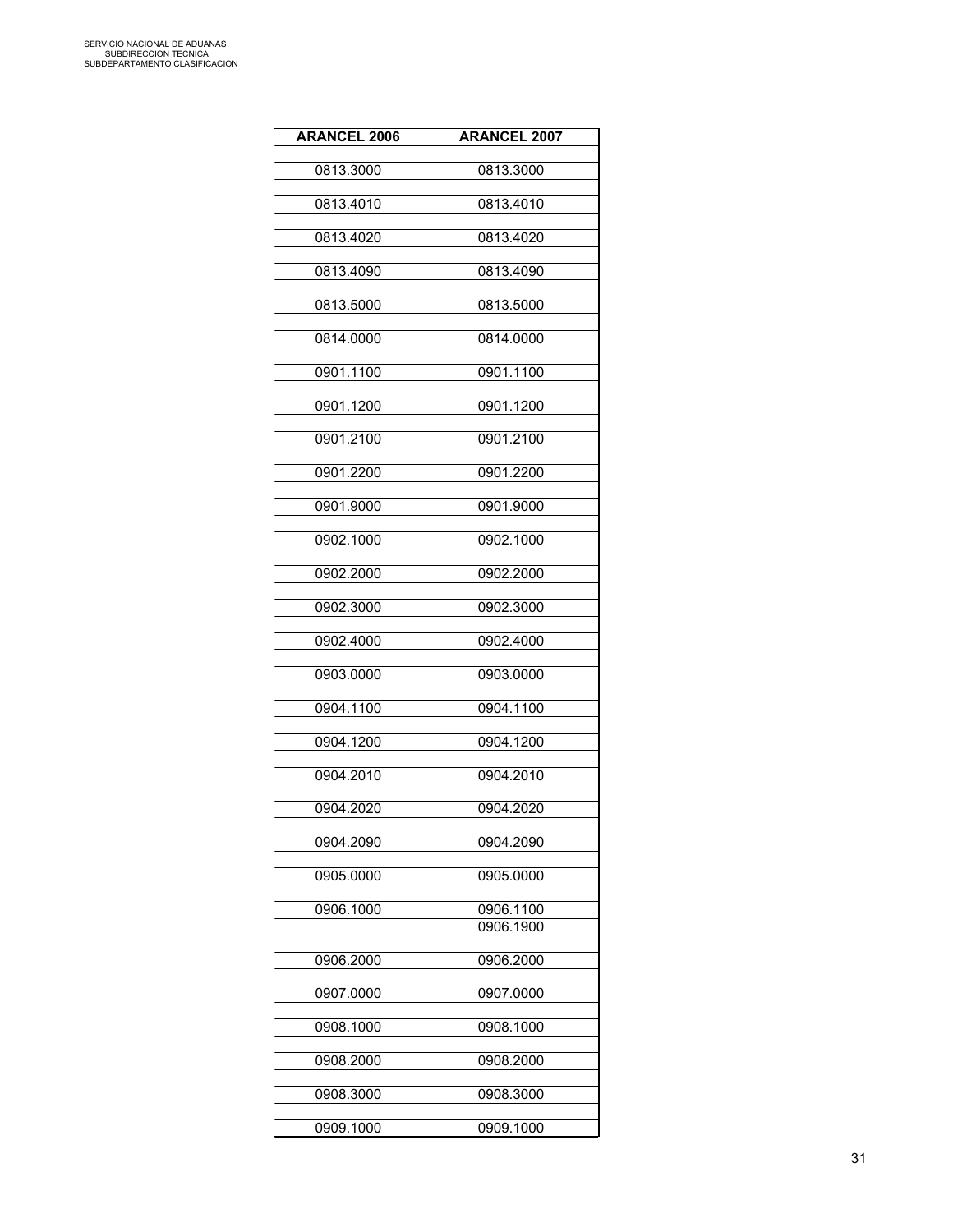| <b>ARANCEL 2006</b> | <b>ARANCEL 2007</b> |
|---------------------|---------------------|
| 0909.2000           | 0909.2000           |
| 0909.3000           | 0909.3000           |
| 0909.4000           | 0909.4000           |
| 0909.5000           | 0909.5000           |
| 0910.1000           | 0910.1000           |
| 0910.2000           | 0910.2000           |
| 0910.3000           | 0910.3000           |
| 0910.4000           | 0910.9900           |
| 0910.5000           | 0910.9900           |
| 0910.9100           | 0910.9100           |
| 0910.9900           | 0910.9900           |
| 1001.1000           | 1001.1000           |
| 1001.9000           | 1001.9000           |
| 1002.0000           | 1002.0000           |
| 1003.0000           | 1003.0000           |
| 1004.0000           | 1004.0000           |
| 1005.1010           | 1005.1010           |
| 1005.1090           | 1005.1090           |
| 1005.9000           | 1005.9000           |
| 1006.1000           | 1006.1000           |
| 1006.2000           | 1006.2000           |
| 1006.3010           | 1006.3010           |
| 1006.3020           | 1006.3020           |
| 1006.3090           | 1006.3090           |
| 1006.4000           | 1006.4000           |
| 1007.0010           | 1007.0010           |
| 1007.0090           | 1007.0090           |
| 1008.1000           | 1008.1000           |
| 1008.2000           | 1008.2000           |
|                     |                     |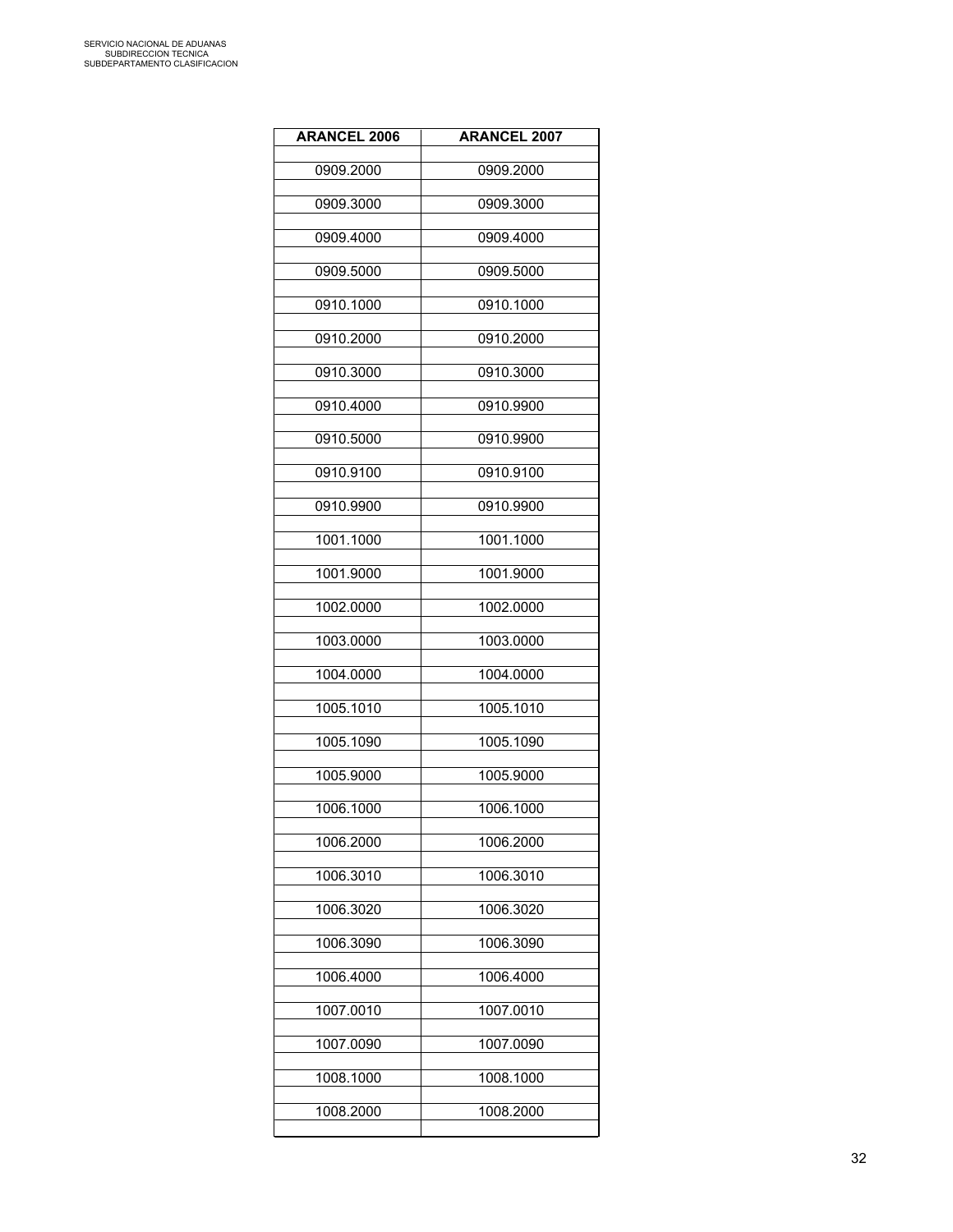| <b>ARANCEL 2006</b> | <b>ARANCEL 2007</b> |
|---------------------|---------------------|
| 1008.3000           | 1008.3000           |
| 1008.9000           | 1008.9000           |
|                     |                     |
| 1101.0000           | 1101.0000           |
| 1102.1000           | 1102.1000           |
| 1102.2000           | 1102.2000           |
| 1102.3000           | 1102.9000           |
| 1102.9000           | 1102.9000           |
| 1103.1100           | 1103.1100           |
| 1103.1300           | 1103.1300           |
| 1103.1900           | 1103.1900           |
| 1103.2000           | 1103.2000           |
| 1104.1200           | 1104.1200           |
| 1104.1900           | 1104.1900           |
| 1104.2210           | 1104.2210           |
| 1104.2290           | 1104.2290           |
| 1104.2300           | 1104.2300           |
| 1104.2900           | 1104.2900           |
| 1104.3000           | 1104.3000           |
| 1105.1000           | 1105.1000           |
| 1105.2000           | 1105.2000           |
| 1106.1000           | 1106.1000           |
| 1106.2000           | 1106.2000           |
| 1106.3000           | 1106.3000           |
| 1107.1000           | 1107.1000           |
| 1107.2000           | 1107.2000           |
| 1108.1100           | 1108.1100           |
| 1108.1200           | 1108.1200           |
| 1108.1300           | 1108.1300           |
| 1108.1400           | 1108.1400           |
| 1108.1900           | 1108.1900           |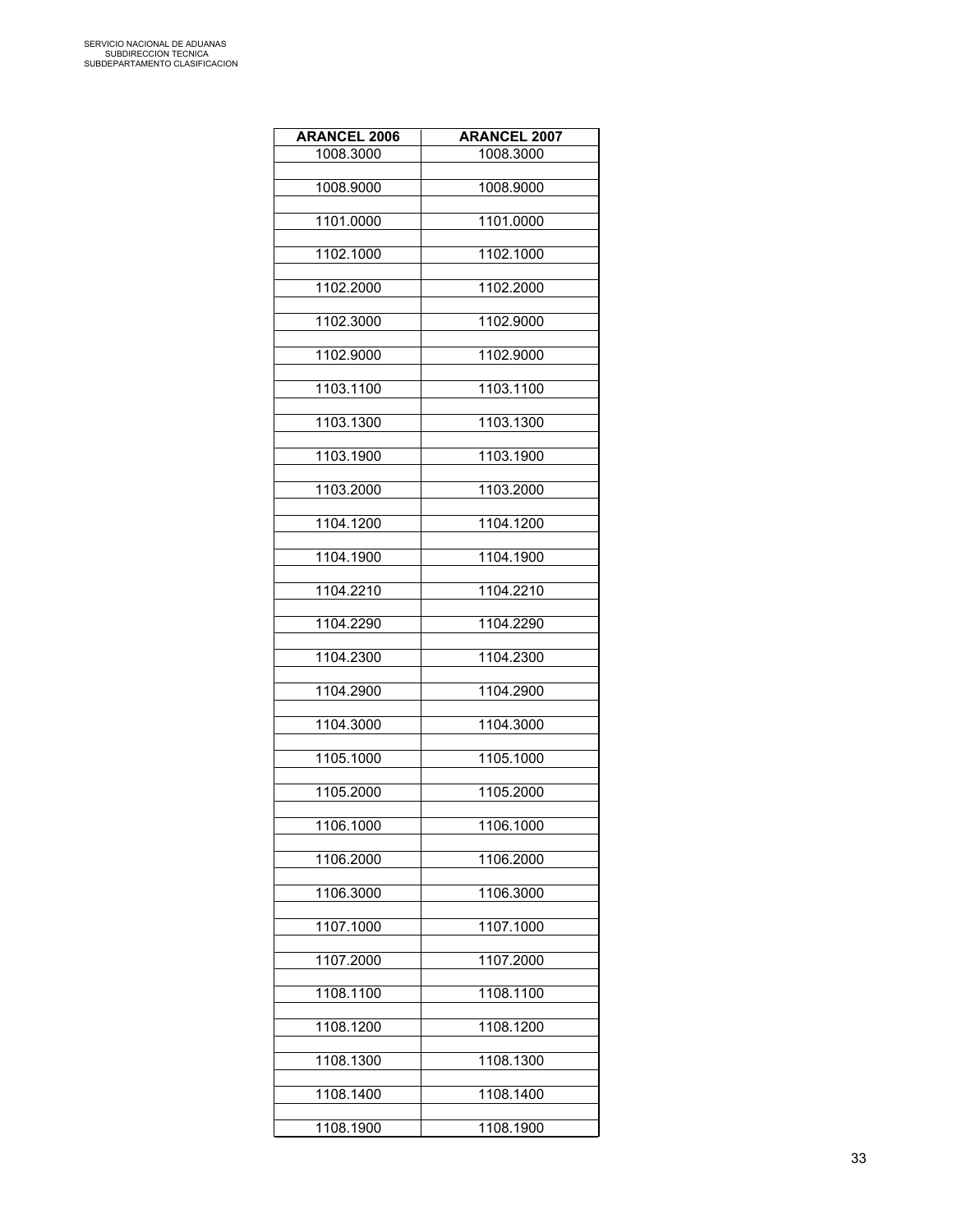| <b>ARANCEL 2006</b> | <b>ARANCEL 2007</b>    |
|---------------------|------------------------|
| 1108.2000           | 1108.2000              |
|                     |                        |
| 1109.0000           | 1109.0000              |
| 1201.0010           | 1201.0010              |
|                     |                        |
| 1201.0090           | 1201.0090              |
| 1202.1000           | 1202.1010              |
|                     | 1202.1090              |
| 1202.2000           | 1202.2000              |
|                     |                        |
| 1203.0000           | 1203.0000              |
| 1204.0000           | 1204.0010              |
|                     | 1204.0090              |
|                     |                        |
| 1205.1000           | 1205.1010              |
|                     | 1205.1090              |
| 1205.9000           | 1205.9010              |
|                     | 1205.9090              |
|                     |                        |
| 1206.0000           | 1206.0010              |
|                     | 1206.0090              |
| 1207.1000           | 1207.9990              |
|                     |                        |
| 1207.2000           | 1207.2010              |
|                     | 1207.2090              |
|                     |                        |
| 1207.3000           | 1207.9990              |
| 1207.4000           | 1207.4010              |
|                     | 1207.4090              |
|                     |                        |
| 1207.5000           | 1207.5010              |
|                     | 1207.5090              |
| 1207.6000           | 1207.9990              |
|                     |                        |
| 1207.9100           | 1207.9110              |
|                     | 1207.9190              |
|                     |                        |
| 1207.9900           | 1207.9911<br>1207.9919 |
|                     | 1207.9990              |
|                     |                        |
| 1208.1000           | 1208.1000              |
| 1208.9000           | 1208.9000              |
|                     |                        |
| 1209.1000           | 1209.1000              |
|                     |                        |
| 1209.2100           | 1209.2100              |
| 1209.2200           | 1209.2200              |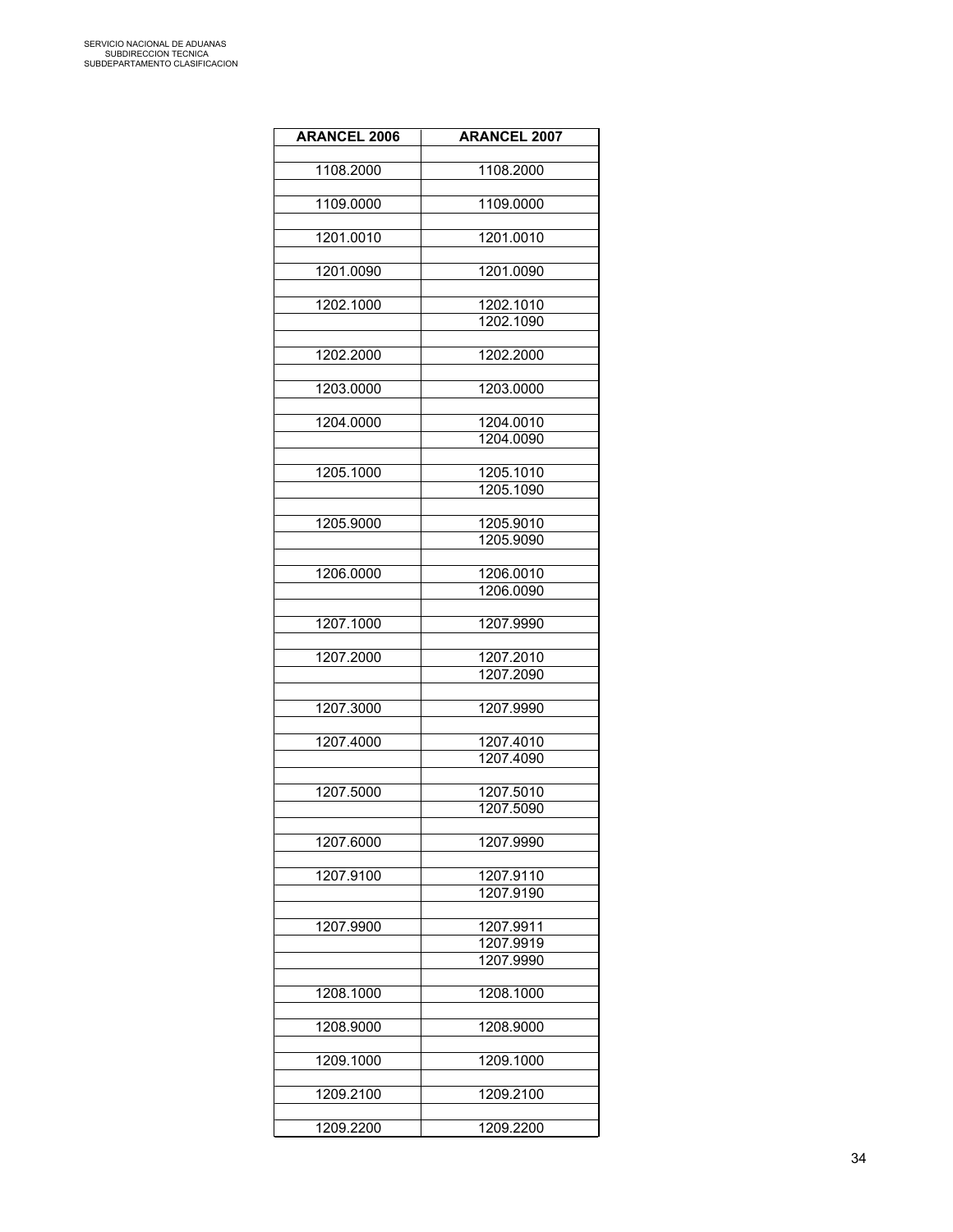| <b>ARANCEL 2006</b> | <b>ARANCEL 2007</b> |
|---------------------|---------------------|
| 1209.2300           | 1209.2300           |
| 1209.2400           | 1209.2400           |
|                     |                     |
| 1209.2500           | 1209.2500           |
| 1209.2600           | 1209.2990           |
| 1209.2900           | 1209.2910           |
|                     | 1209.2990           |
| 1209.3000           | 1209.3000           |
| 1209.9110           | 1209.9110           |
| 1209.9120           | 1209.9120           |
| 1209.9130           | 1209.9130           |
| 1209.9140           | 1209.9140           |
| 1209.9150           | 1209.9150           |
| 1209.9160           | 1209.9160           |
| 1209.9170           | 1209.9170           |
| 1209.9180           | 1209.9180           |
| 1209.9190           | 1209.9190           |
| 1209.9920           | 1209.9920           |
| 1209.9930           | 1209.9930           |
| 1209.9990           | 1209.9990           |
| 1210.1000           | 1210.1000           |
| 1210.2000           | 1210.2000           |
| 1211.1000           | 1211.9090           |
| 1211.2000           | 1211.2000           |
| 1211.3000           | 1211.3000           |
| 1211.4000           | 1211.4000           |
| 1211.9010           | 1211.9010           |
| 1211.9020           | 1211.9020           |
| 1211.9030           | 1211.9030           |
| 1211.9041           | 1211.9041           |
| 1211.9042           | 1211.9042           |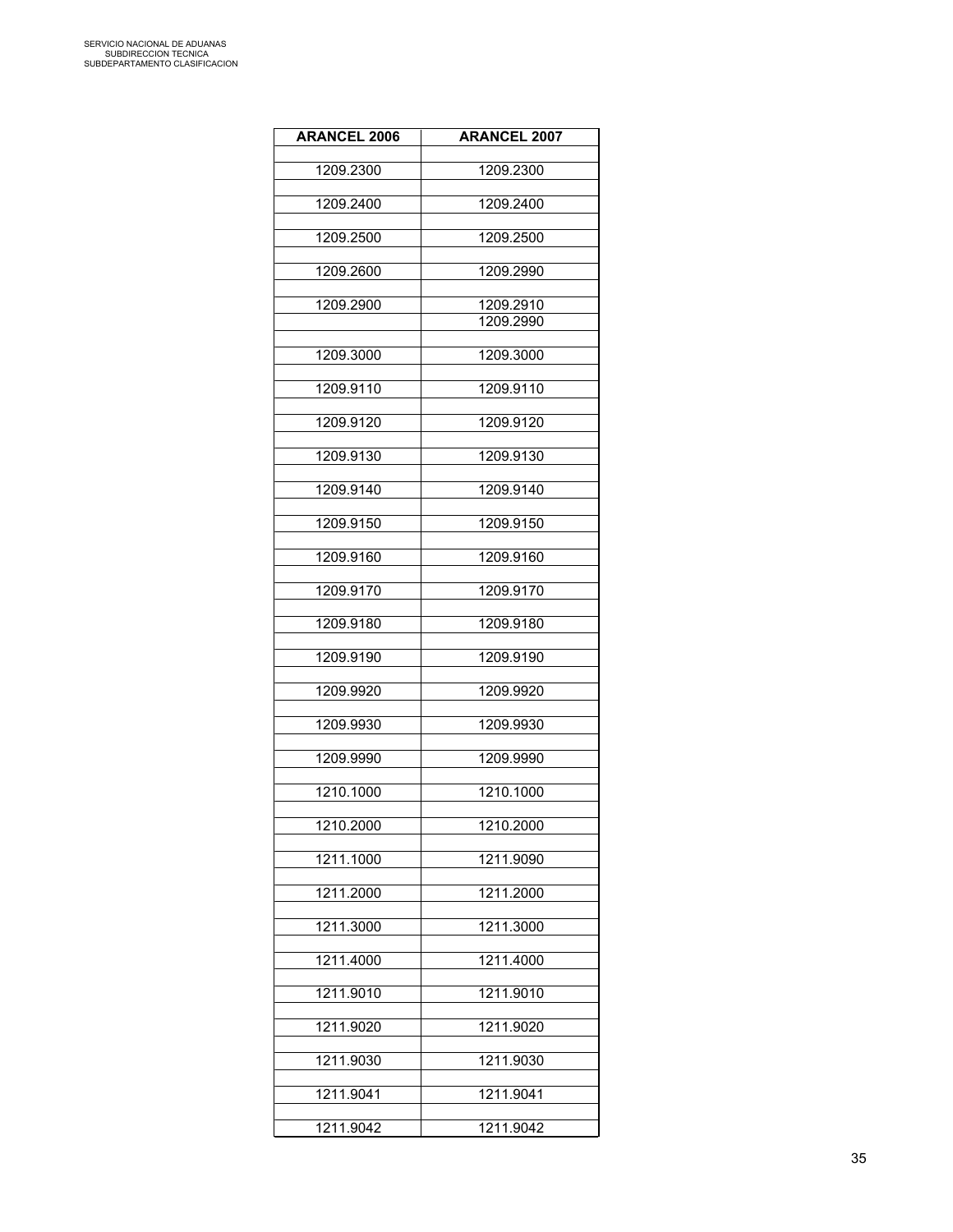| <b>ARANCEL 2006</b> | <b>ARANCEL 2007</b> |
|---------------------|---------------------|
| 1211.9043           | 1211.9043           |
| 1211.9049           | 1211.9049           |
| 1211.9050           | 1211.9050           |
| 1211.9060           | 1211.9060           |
| 1211.9090           | 1211.9090           |
| 1212.1000           | 1212.9900           |
| 1212.2020           | 1212.2020           |
| 1212.2030           | 1212.2030           |
| 1212.2040           | 1212.2040           |
| 1212.2050           | 1212.2050           |
| 1212.2060           | 1212.2060           |
| 1212.2070           | 1212.2070           |
| 1212.2080           | 1212.2080           |
| 1212.2090           | 1212.2090           |
| 1212.3000           | 1212.9900           |
| 1212.9100           | 1212.9100           |
| 1212.9900           | 1212.9900           |
| 1213.0000           | 1213.0000           |
| 1214.1000           | 1214.1000           |
| 1214.9010           | 1214.9010           |
| 1214.9090           | 1214.9090           |
| 1301.1000           | 1301.9000           |
| 1301.2000           | 1301.2000           |
| 1301.9000           | 1301.9000           |
| 1302.1100           | 1302.1100           |
| 1302.1200           | 1302.1200           |
| 1302.1300           | 1302.1300           |
| 1302.1400           | 1302.1990           |
| 1302.1910           | 1302.1910           |
|                     |                     |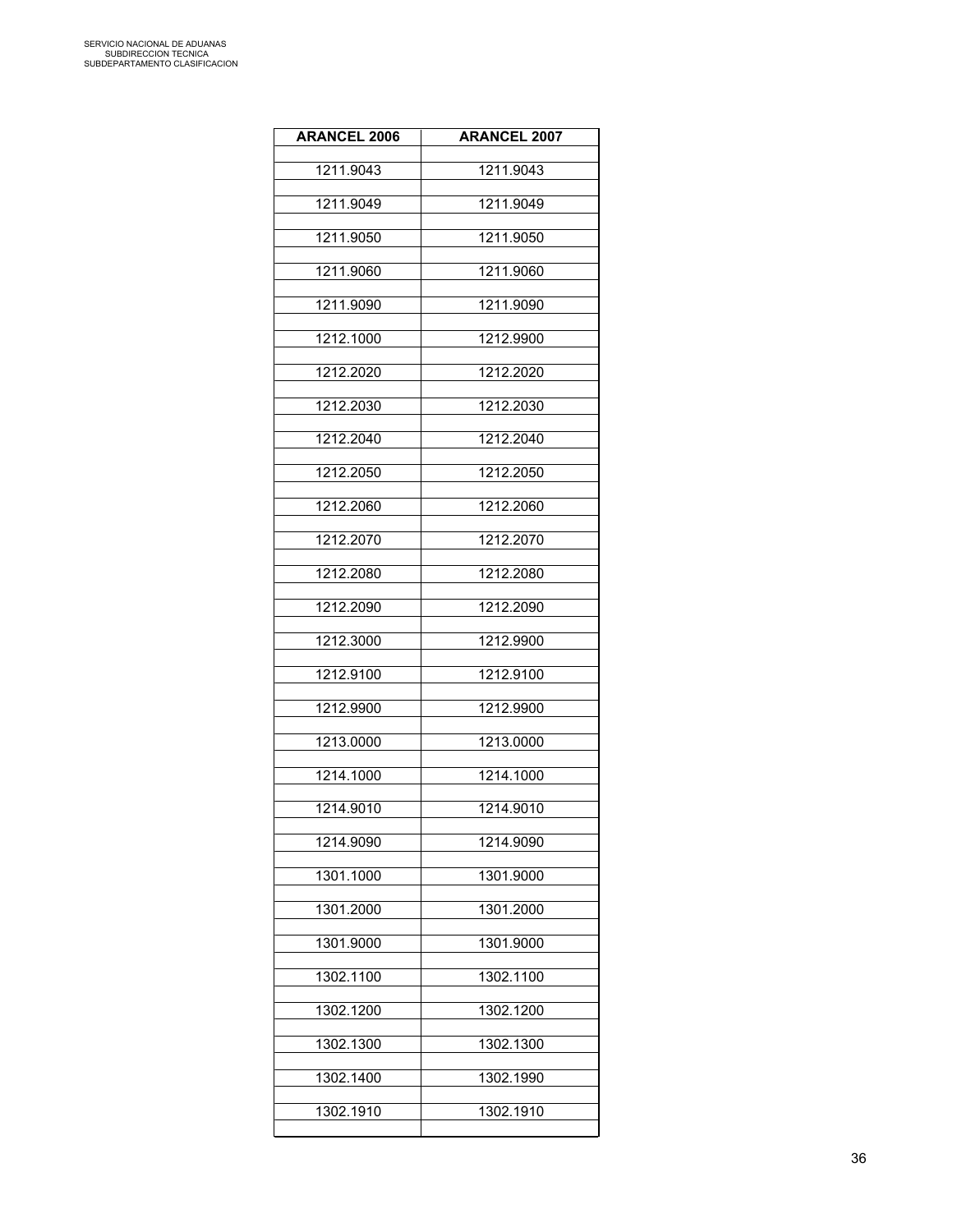| <b>ARANCEL 2006</b> | <b>ARANCEL 2007</b> |
|---------------------|---------------------|
| 1302.1990           | 1302.1990           |
|                     |                     |
| 1302.2000           | 1302.2000           |
| 1302.3100           | 1302.3100           |
|                     |                     |
| 1302.3200           | 1302.3200           |
|                     |                     |
| 1302.3910           | 1302.3910           |
| 1302.3990           | 1302.3990           |
|                     |                     |
| 1401.1000           | 1401.1000           |
|                     |                     |
| 1401.2000           | 1401.2000           |
| 1401.9000           | 1401.9000           |
|                     |                     |
| 1402.0000           | 1404.9090           |
|                     |                     |
| 1403.0000           | 1404.9090           |
| 1404.1000           | 1404.9090           |
|                     |                     |
| 1404.2000           | 1404.2000           |
|                     |                     |
| 1404.9010           | 1404.9010           |
| 1404.9020           | 1404.9020           |
|                     |                     |
| 1404.9090           | 1404.9090           |
|                     |                     |
| 1501.0010           | 1501.0010           |
| 1501.0090           | 1501.0090           |
|                     |                     |
| 1502.0010           | 1502.0010           |
|                     |                     |
| 1502.0090           | 1502.0090           |
| 1503.0000           | 1503.0000           |
|                     |                     |
| 1504.1000           | 1504.1000           |
|                     |                     |
| 1504.2010           | 1504.2010           |
| 1504.2020           | 1504.2020           |
|                     |                     |
| 1504.2090           | 1504.2090           |
|                     |                     |
| 1504.3000           | 1504.3000           |
|                     |                     |
| 1505.0000           | 1505.0000           |
| 1506.0000           | 1506.0000           |
|                     |                     |
| 1507.1000           | 1507.1000           |
|                     |                     |
| 1507.9010           | 1507.9010           |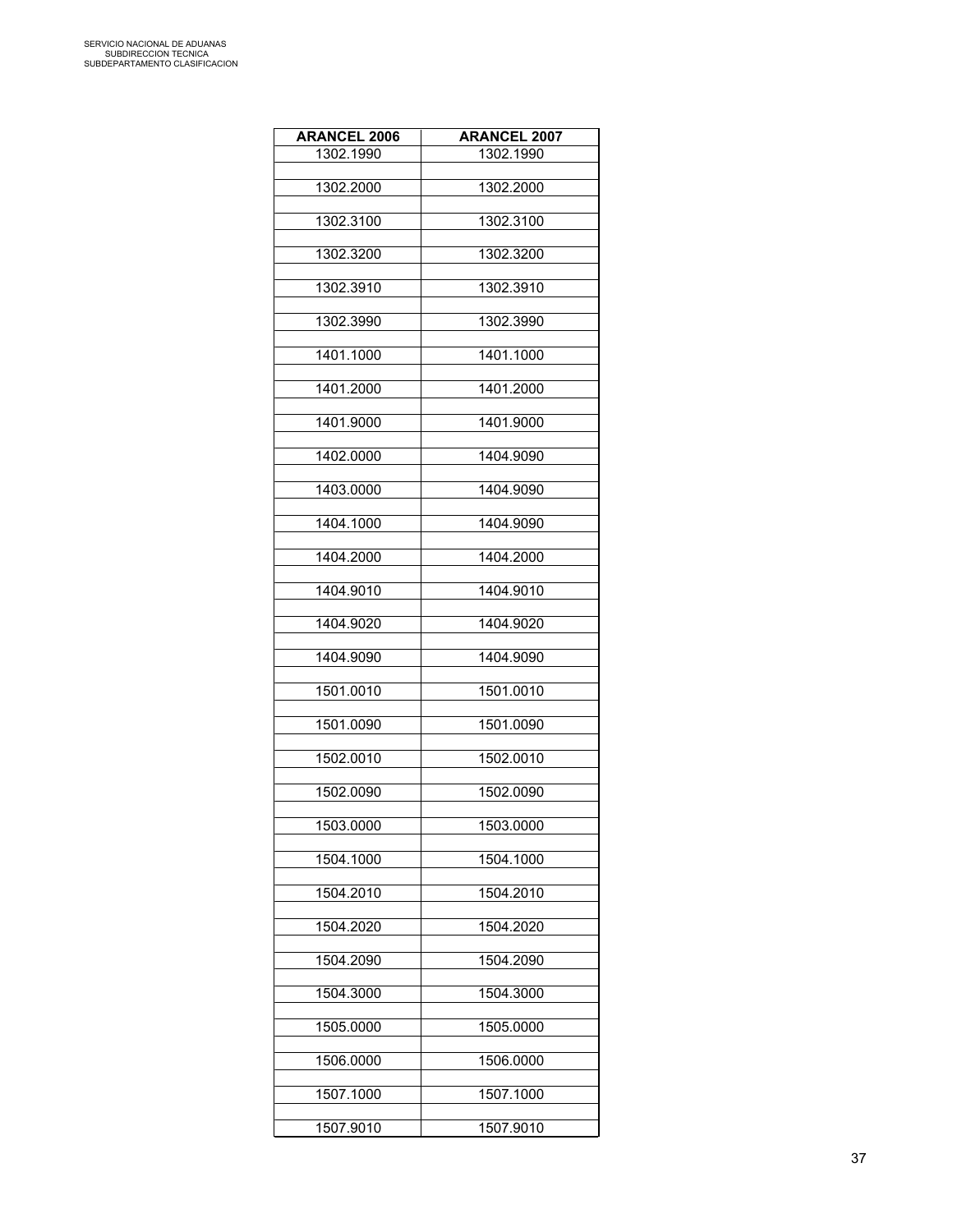| <b>ARANCEL 2006</b> | <b>ARANCEL 2007</b> |
|---------------------|---------------------|
| 1507.9090           | 1507.9090           |
| 1508.1000           | 1508.1000           |
| 1508.9000           | 1508.9000           |
| 1509.1000           | 1509.1000           |
| 1509.9000           | 1509.9000           |
| 1510.0000           | 1510.0000           |
| 1511.1000           | 1511.1000           |
| 1511.9000           | 1511.9000           |
| 1512.1110           | 1512.1110           |
| 1512.1120           | 1512.1120           |
| 1512.1911           | 1512.1911           |
| 1512.1919           | 1512.1919           |
| 1512.1920           | 1512.1920           |
| 1512.2100           | 1512.2100           |
| 1512.2900           | 1512.2900           |
| 1513.1100           | 1513.1100           |
| 1513.1900           | 1513.1900           |
| 1513.2100           | 1513.2100           |
| 1513.2900           | 1513.2900           |
| 1514.1100           | 1514.1100           |
| 1514.1900           | 1514.1900           |
| 1514.9100           | 1514.9100           |
| 1514.9900           | 1514.9900           |
| 1515.1100           | 1515.1100           |
| 1515.1900           | 1515.1900           |
| 1515.2100           | 1515.2100           |
| 1515.2900           | 1515.2900           |
| 1515.3000           | 1515.3000           |
| 1515.4000           | 1515.9090           |
|                     |                     |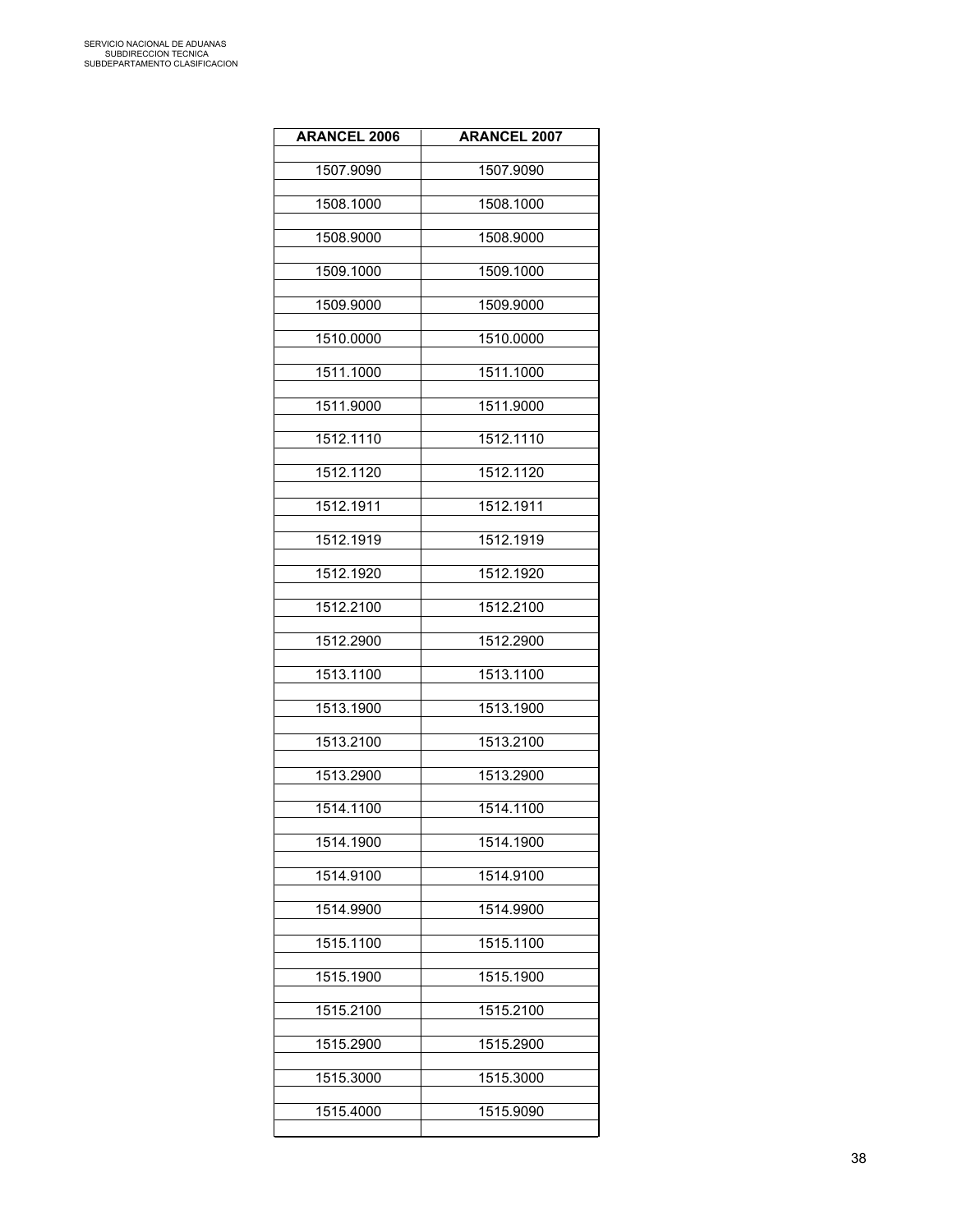| <b>ARANCEL 2006</b> | <b>ARANCEL 2007</b> |
|---------------------|---------------------|
| 1515.5000           | 1515.5000           |
|                     |                     |
| 1515.9010           | 1515.9010           |
| 1515.9090           | 1515.9090           |
|                     |                     |
| 1516.1011           | 1516.1011           |
| 1516.1012           | 1516.1012           |
|                     |                     |
| 1516.1090           | 1516.1090           |
|                     |                     |
| 1516.2010           | 1516.2000           |
| 1516.2020           | 1516.2000           |
|                     |                     |
| 1516.2030           | 1516.2000           |
| 1516.2040           | 1516.2000           |
|                     |                     |
| 1516.2090           | 1516.2000           |
|                     |                     |
| 1517.1010           | 1517.1010           |
| 1517.1090           | 1517.1090           |
|                     |                     |
| 1517.9010           | 1517.9010           |
| 1517.9020           | 1517.9020           |
|                     |                     |
| 1517.9090           | 1517.9090           |
| 1518.0010           | 1518.0010           |
|                     |                     |
| 1518.0090           | 1518.0090           |
|                     |                     |
| 1520.0000           | 1520.0000           |
| 1521.1000           | 1521.1000           |
|                     |                     |
| 1521.9000           | 1521.9000           |
| 1522.0000           | 1522.0000           |
|                     |                     |
| 1601.0000           | 1601.0000           |
|                     |                     |
| 1602.1000           | 1602.1000           |
| 1602.2000           | 1602.2000           |
|                     |                     |
| 1602.3110           | 1602.3110           |
| 1602.3120           | 1602.3120           |
|                     |                     |
| 1602.3130           | 1602.3130           |
|                     |                     |
| 1602.3190           | 1602.3190           |
| 1602.3210           | 1602.3210           |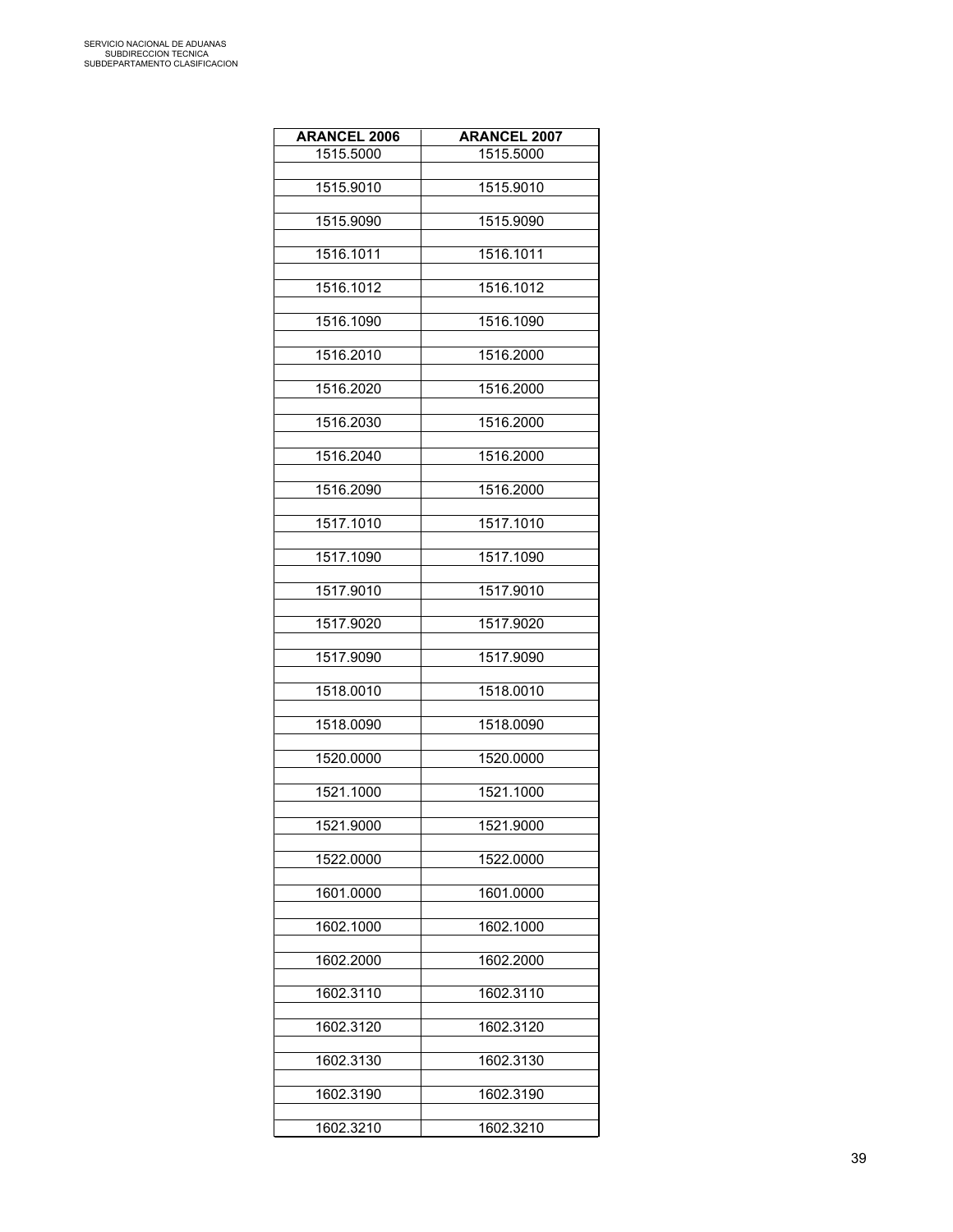| <b>ARANCEL 2006</b> | <b>ARANCEL 2007</b>    |
|---------------------|------------------------|
|                     |                        |
| 1602.3220           | 1602.3220              |
| 1602.3290           | 1602.3290              |
|                     |                        |
| 1602.3900           | 1602.3900              |
|                     |                        |
| 1602.4100           | 1602.4100              |
|                     |                        |
| 1602.4200           | 1602.4200              |
| 1602.4900           | 1602.4900              |
|                     |                        |
| 1602.5000           | 1602.5000              |
|                     |                        |
| 1602.9000           | 1602.9010<br>1602.9020 |
|                     | 1602.9030              |
|                     | 1602.9040              |
|                     | 1602.9050              |
|                     | 1602.9060              |
|                     | 1602.9070              |
|                     | 1602.9090              |
|                     |                        |
| 1603.0010           | 1603.0010              |
|                     |                        |
| 1603.0090           | 1603.0090              |
| 1604.1110           | 1604.1110              |
|                     |                        |
| 1604.1190           | 1604.1190              |
|                     |                        |
| 1604.1200           | 1604.1200              |
| 1604.1311           | 1604.1311              |
|                     |                        |
| 1604.1312           | 1604.1312              |
|                     |                        |
| 1604.1319           | 1604.1319              |
|                     |                        |
| 1604.1390           | 1604.1390              |
| 1604.1410           | 1604.1410              |
|                     |                        |
| 1604.1420           | 1604.1420              |
|                     |                        |
| 1604.1430           | 1604.1430              |
|                     |                        |
| 1604.1500           | 1604.1500              |
| 1604.1610           | 1604.1610              |
|                     |                        |
| 1604.1690           | 1604.1690              |
|                     |                        |
| 1604.1911           | 1604.1911              |
|                     |                        |
| 1604.1912           | 1604.1912              |
| 1604.1913           | 1604.1913              |
|                     |                        |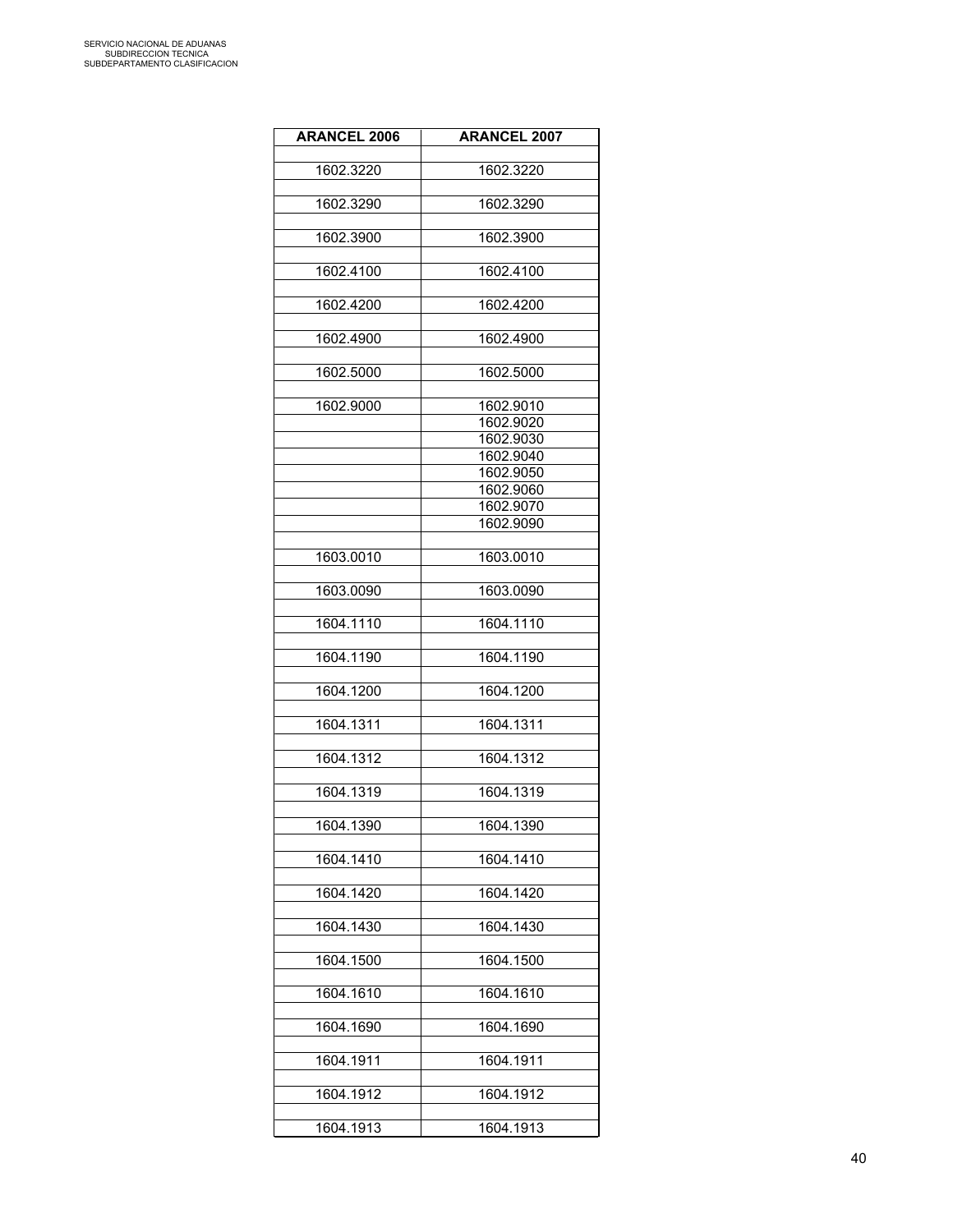| <b>ARANCEL 2006</b> | <b>ARANCEL 2007</b> |
|---------------------|---------------------|
| 1604.1919           | 1604.1919           |
| 1604.1920           | 1604.1920           |
| 1604.1930           | 1604.1930           |
| 1604.1940           | 1604.1940           |
| 1604.1990           | 1604.1990           |
| 1604.2010           | 1604.2010           |
| 1604.2020           | 1604.2020           |
| 1604.2030           | 1604.2030           |
| 1604.2040           | 1604.2040           |
| 1604.2050           | 1604.2050           |
| 1604.2060           | 1604.2060           |
| 1604.2070           | 1604.2070           |
| 1604.2090           | 1604.2090           |
| 1604.3000           | 1604.3000           |
| 1605.1011           | 1605.1011           |
| 1605.1012           | 1605.1012           |
| 1605.1019           | 1605.1019           |
| 1605.1021           | 1605.1021           |
| 1605.1022           | 1605.1022           |
| 1605.1023           | 1605.1023           |
| 1605.1024           | 1605.1024           |
| 1605.1025           | 1605.1025           |
| 1605.1026           | 1605.1026           |
| 1605.1027           | 1605.1027           |
| 1605.1028           | 1605.1028           |
| 1605.1029           | 1605.1029           |
| 1605.1090           | 1605.1090           |
| 1605.2011           | 1605.2011           |
| 1605.2012           | 1605.2012           |
|                     |                     |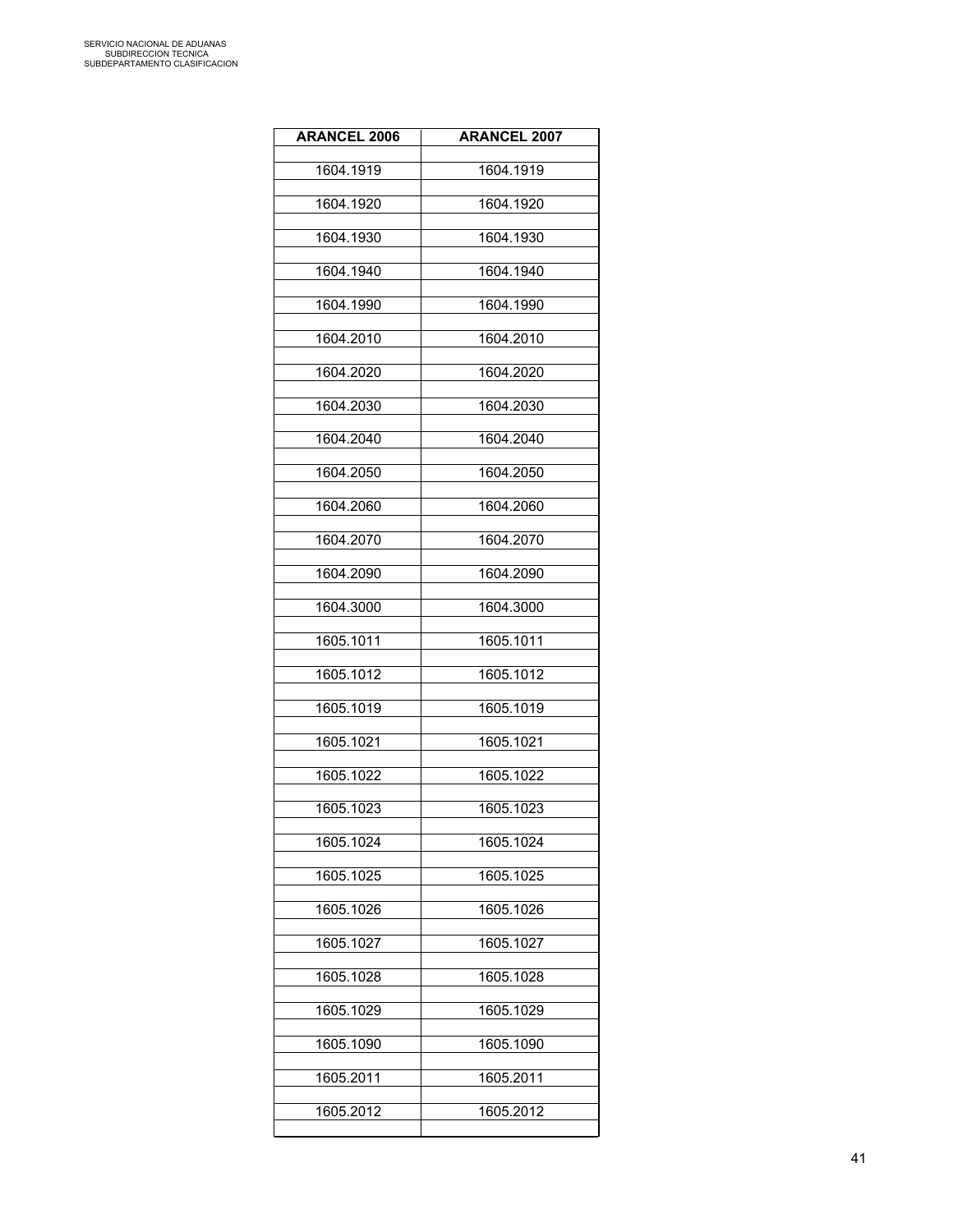| <b>ARANCEL 2006</b> | <b>ARANCEL 2007</b> |
|---------------------|---------------------|
| 1605.2013           | 1605.2013           |
|                     |                     |
| 1605.2014           | 1605.2014           |
|                     |                     |
| 1605.2015           | 1605.2015           |
|                     |                     |
| 1605.2016           | 1605.2016           |
|                     |                     |
| 1605.2019           | 1605.2019           |
|                     |                     |
| 1605.2021           | 1605.2021           |
|                     |                     |
| 1605.2022           | 1605.2022           |
|                     |                     |
| 1605.2029           | 1605.2029           |
|                     |                     |
| 1605.2091           | 1605.2091           |
|                     |                     |
| 1605.2099           | 1605.2099           |
|                     |                     |
| 1605.3000           | 1605.3000           |
|                     |                     |
| 1605.4000           | 1605.4000           |
| 1605.9010           | 1605.9010           |
|                     |                     |
| 1605.9020           | 1605.9020           |
|                     |                     |
| 1605.9030           | 1605.9030           |
|                     |                     |
| 1605.9040           | 1605.9040           |
|                     |                     |
| 1605.9050           | 1605.9051           |
|                     | 1605.9052           |
|                     | 1605.9053           |
|                     | 1605.9054           |
|                     | 1605.9059           |
|                     |                     |
| 1605.9060           | 1605.9060           |
|                     |                     |
| 1605.9070           | 1605.9070           |
|                     |                     |
| 1605.9090           | 1605.9080           |
|                     | 1605.9091           |
|                     | 1605.9092           |
|                     | 1605.9093           |
|                     | 1605.9094           |
|                     | 1605.9095           |
|                     | 1605.9099           |
|                     |                     |
| 1701.1100           | 1701.1100           |
|                     |                     |
| 1701.1200           | 1701.1200           |
|                     |                     |
| 1701.9100           | 1701.9100           |
|                     |                     |
| 1701.9910           | 1701.9910           |
|                     |                     |
| 1701.9920           | 1701.9920           |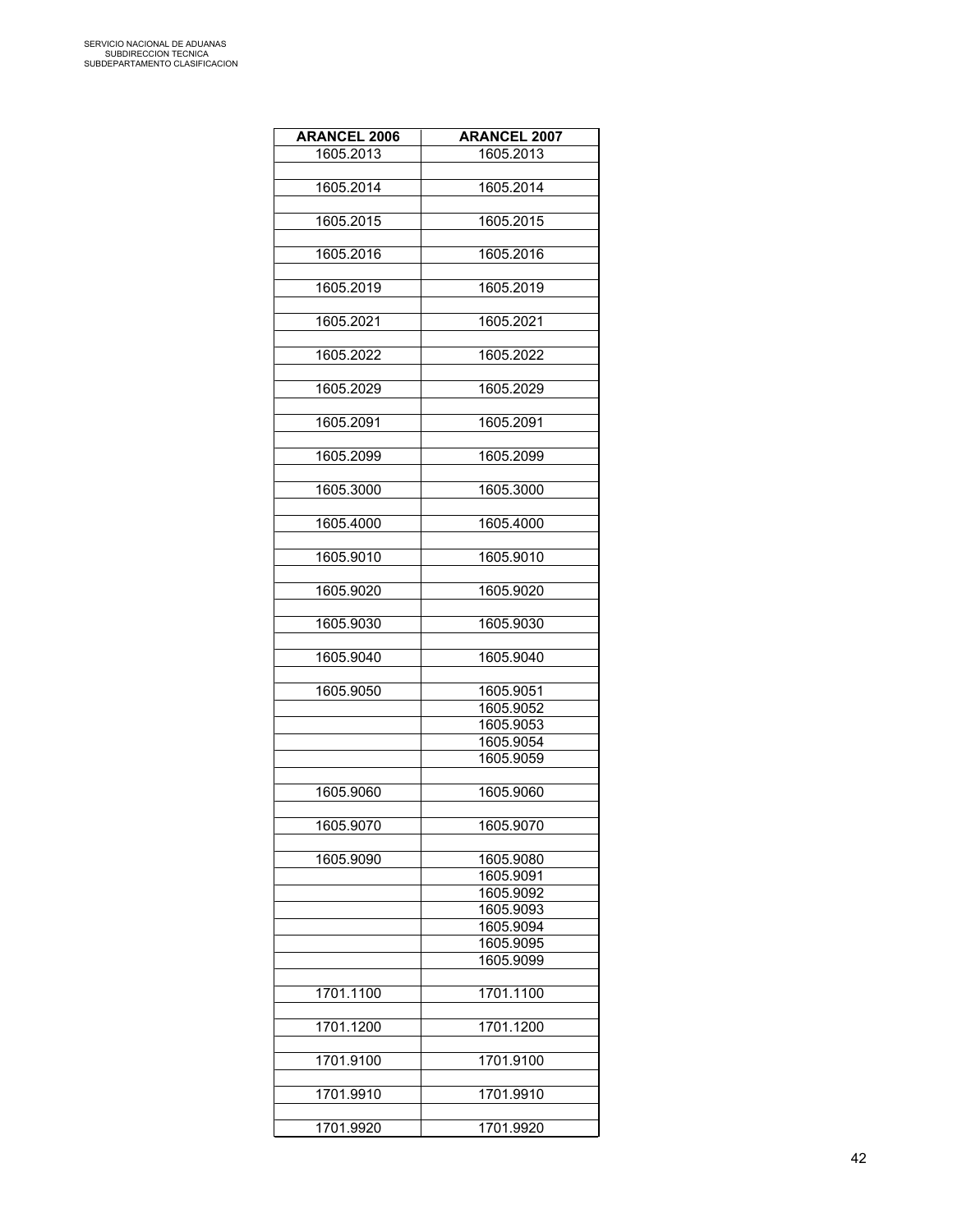| <b>ARANCEL 2006</b> | <b>ARANCEL 2007</b>    |
|---------------------|------------------------|
| 1701.9990           | 1701.9990              |
|                     |                        |
| 1702.1100           | 1702.1100              |
| 1702.1900           | 1702.1900              |
|                     |                        |
| 1702.2000           | 1702.2000              |
| 1702.3000           | 1702.3000              |
| 1702.4000           | 1702.4000              |
| 1702.5000           | 1702.5000              |
| 1702.6010           | 1702.6010              |
| 1702.6020           | 1702.6020              |
| 1702.6090           | 1702.6090              |
| 1702.9010           | 1702.9010              |
|                     |                        |
| 1702.9090           | 1702.9020<br>1702.9090 |
|                     |                        |
| 1703.1000           | 1703.1000              |
| 1703.9000           | 1703.9000              |
| 1704.1010           | 1704.1010              |
| 1704.1090           | 1704.1090              |
| 1704.9020           | 1704.9020              |
|                     |                        |
| 1704.9030           | 1704.9030              |
| 1704.9041           | 1704.9080              |
| 1704.9049           | 1704.9090              |
| 1704.9050           | 1704.9050              |
| 1704.9060           | 1704.9060              |
|                     |                        |
| 1704.9070           | 1704.9070              |
| 1704.9090           | 1704.9090              |
| 1801.0010           | 1801.0010              |
| 1801.0020           | 1801.0020              |
| 1802.0000           | 1802.0000              |
|                     |                        |
| 1803.1000           | 1803.1000              |
| 1803.2000           | 1803.2000              |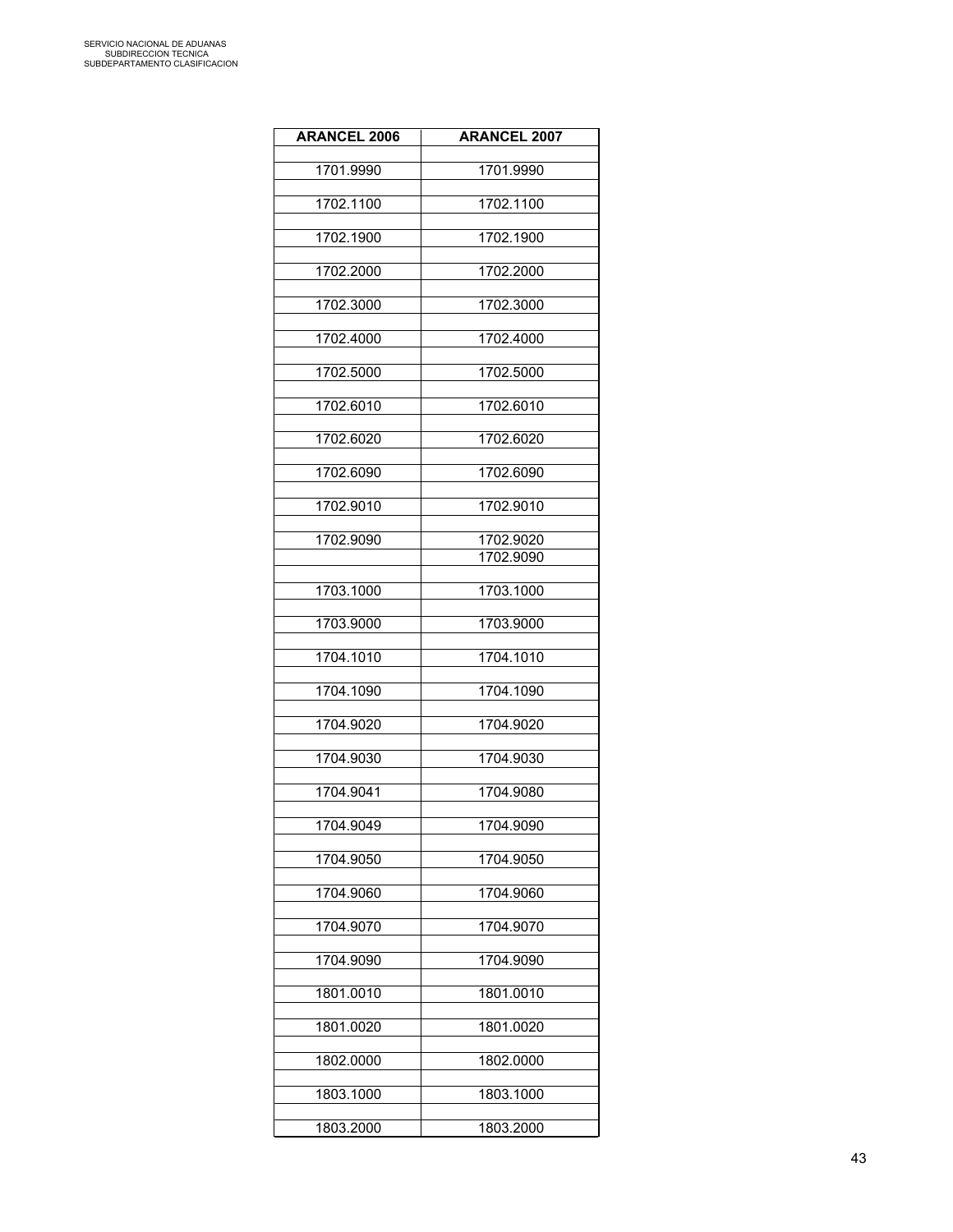| <b>ARANCEL 2006</b> | <b>ARANCEL 2007</b> |
|---------------------|---------------------|
| 1804.0000           | 1804.0000           |
|                     |                     |
| 1805.0000           | 1805.0000           |
| 1806.1000           | 1806.1000           |
| 1806.2000           | 1806.2000           |
| 1806.3110           | 1806.3110           |
| 1806.3120           | 1806.3120           |
| 1806.3190           | 1806.3190           |
| 1806.3210           | 1806.3210           |
| 1806.3290           | 1806.3290           |
| 1806.9010           | 1806.9010           |
| 1806.9020           | 1806.9020           |
| 1806.9030           | 1806.9030           |
| 1806.9040           | 1806.9040           |
| 1806.9050           | 1806.9050           |
| 1806.9090           | 1806.9090           |
| 1901.1010           | 1901.1010           |
| 1901.1090           | 1901.1090           |
| 1901.2010           | 1901.2010           |
| 1901.2090           | 1901.2090           |
| 1901.9011           | 1901.9011           |
| 1901.9019           | 1901.9019           |
| 1901.9090           | 1901.9090           |
| 1902.1100           | 1902.1100           |
| 1902.1910           | 1902.1910           |
| 1902.1920           | 1902.1920           |
| 1902.1990           | 1902.1990           |
| 1902.2000           | 1902.2010           |
|                     | 1902.2090           |
| 1902.3000           | 1902.3000           |
| 1902.4000           | 1902.4000           |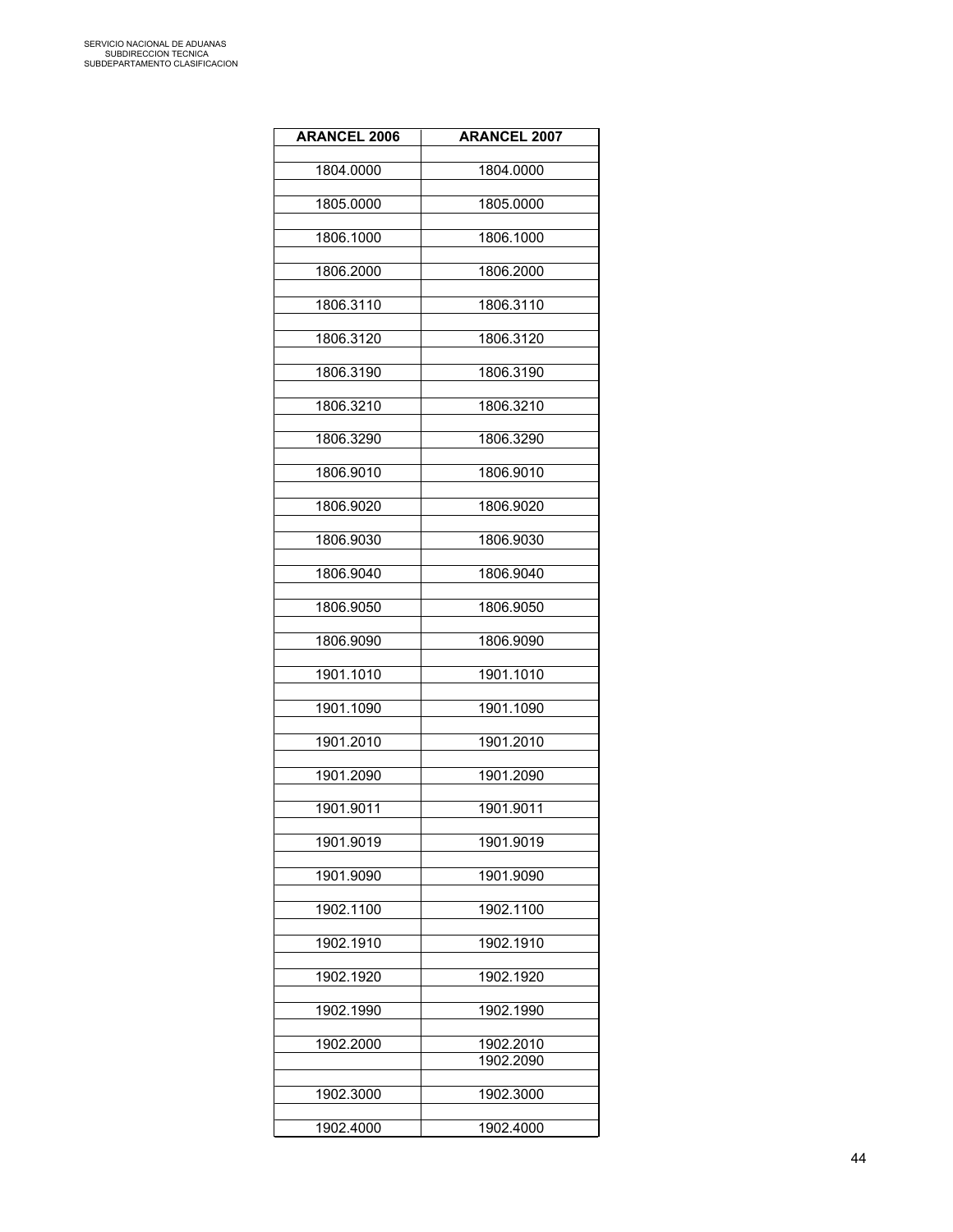| <b>ARANCEL 2006</b> | <b>ARANCEL 2007</b> |
|---------------------|---------------------|
| 1903.0000           | 1903.0000           |
| 1904.1000           | 1904.1000           |
| 1904.2000           | 1904.2000           |
| 1904.3000           | 1904.3000           |
| 1904.9000           | 1904.9000           |
| 1905.1000           | 1905.1000           |
| 1905.2000           | 1905.2000           |
| 1905.3100           | 1905.3100           |
| 1905.3200           | 1905.3200           |
| 1905.4000           | 1905.4000           |
| 1905.9010           | 1905.9010           |
| 1905.9020           | 1905.9020           |
| 1905.9030           | 1905.9030           |
| 1905.9090           | 1905.9090           |
| 2001.1000           | 2001.1000           |
| 2001.9010           | 2001.9010           |
| 2001.9020           | 2001.9020           |
| 2001.9030           | 2001.9030           |
| 2001.9090           | 2001.9090           |
| 2002.1010           | 2002.1010           |
| 2002.1020           | 2002.1020           |
| 2002.9011           | 2002.9011           |
| 2002.9012           | 2002.9012           |
| 2002.9019           | 2002.9019           |
| 2002.9090           | 2002.9090           |
| 2003.1010           | 2003.1010           |
| 2003.1090           | 2003.1090           |
| 2003.2010           | 2003.2010           |
| 2003.2090           | 2003.2090           |
|                     |                     |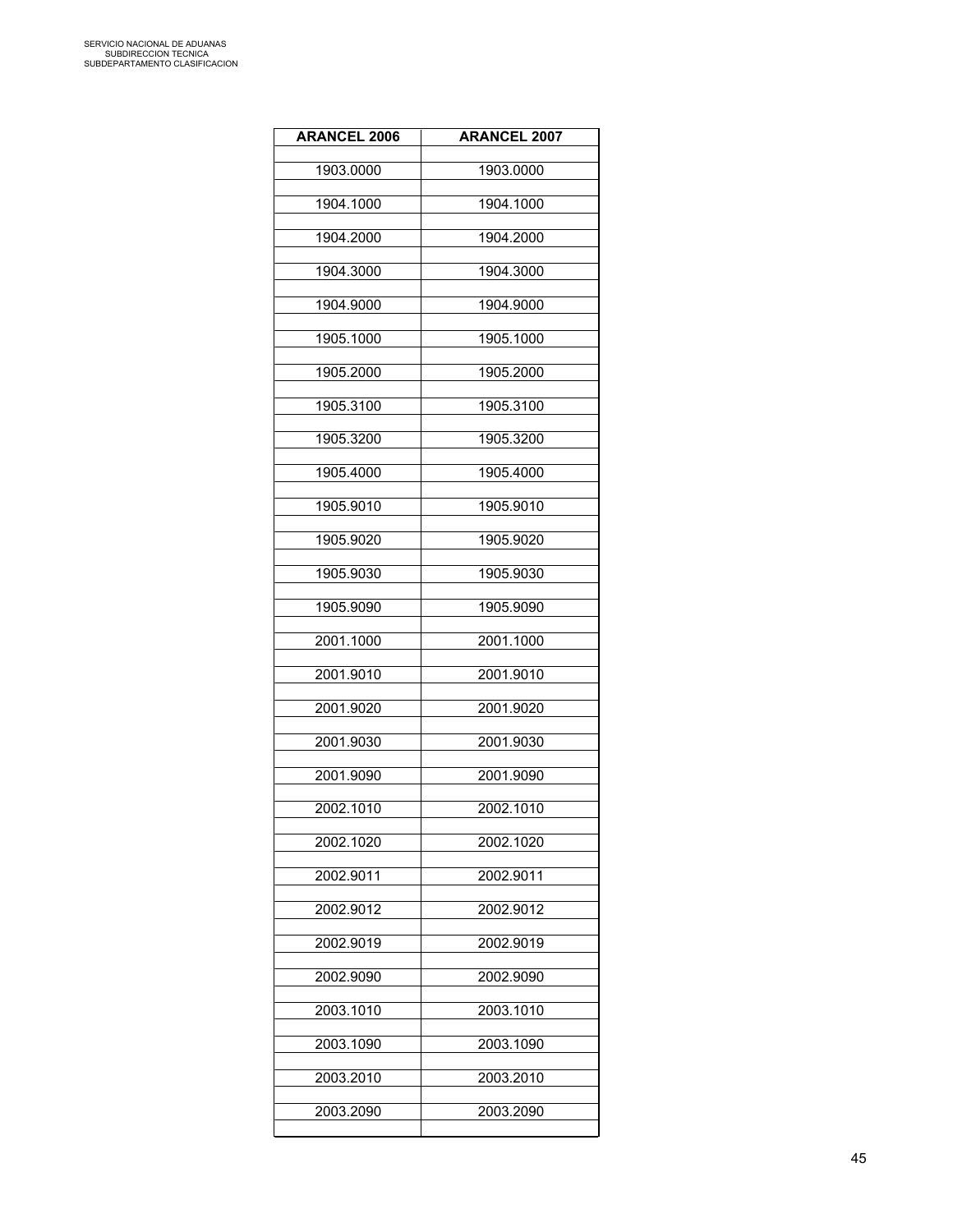| <b>ARANCEL 2006</b> | <b>ARANCEL 2007</b> |
|---------------------|---------------------|
| 2003.9010           | 2003.9010           |
|                     |                     |
| 2003.9090           | 2003.9090           |
| 2004.1000           | 2004.1000           |
|                     |                     |
| 2004.9010           | 2004.9010           |
|                     |                     |
| 2004.9090           | 2004.9090           |
| 2005.1000           | 2005.1000           |
|                     |                     |
| 2005.2000           | 2005.2000           |
|                     |                     |
| 2005.4000           | 2005.4000           |
| 2005.5100           | 2005.5100           |
|                     |                     |
| 2005.5900           | 2005.5900           |
|                     |                     |
| 2005.6000           | 2005.6000           |
| 2005.7000           | 2005.7000           |
|                     |                     |
| 2005.8000           | 2005.8000           |
|                     |                     |
| 2005.9010           | 2005.9910           |
| 2005.9020           | 2005.9920           |
|                     |                     |
| 2005.9090           | 2005.9100           |
|                     | 2005.9990           |
| 2006.0010           | 2006.0010           |
|                     |                     |
| 2006.0020           | 2006.0020           |
|                     | 2006.0090           |
| 2006.0090           |                     |
| 2007.1000           | 2007.1000           |
|                     |                     |
| 2007.9100           | 2007.9100           |
| 2007.9911           | 2007.9911           |
|                     |                     |
| 2007.9912           | 2007.9912           |
|                     |                     |
| 2007.9919           | 2007.9919           |
| 2007.9921           | 2007.9921           |
|                     |                     |
| 2007.9922           | 2007.9922           |
|                     |                     |
| 2007.9929           | 2007.9929           |
| 2007.9990           | 2007.9990           |
|                     |                     |
| 2008.1110           | 2008.1110           |
|                     |                     |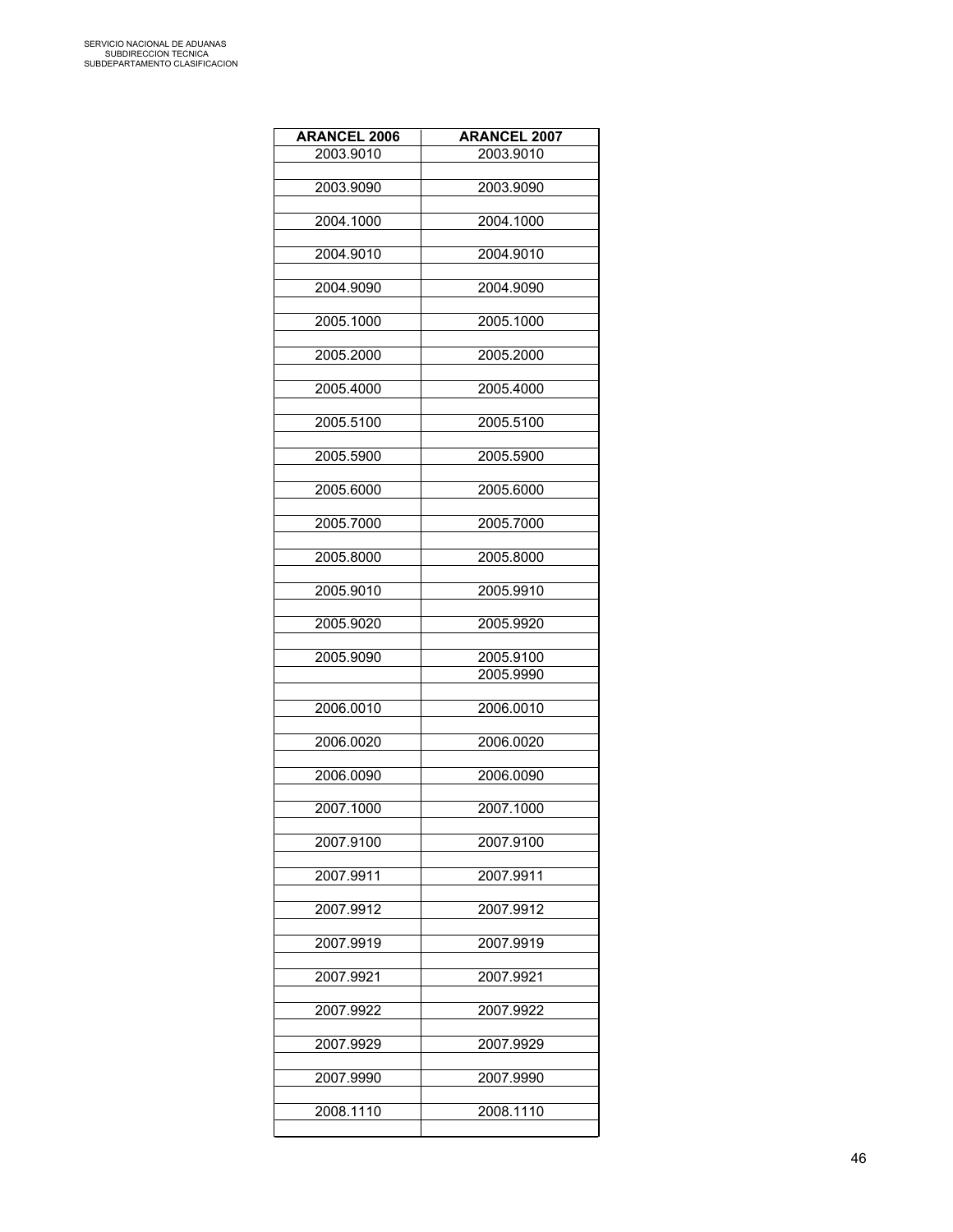| <b>ARANCEL 2006</b> | <b>ARANCEL 2007</b> |
|---------------------|---------------------|
| 2008.1190           | 2008.1190           |
|                     |                     |
| 2008.1900           | 2008.1900           |
| 2008.2011           | 2008.2011           |
|                     |                     |
| 2008.2012           | 2008.2012           |
|                     |                     |
| 2008.2019           | 2008.2019           |
| 2008.2090           | 2008.2090           |
|                     |                     |
| 2008.3000           | 2008.3000           |
|                     |                     |
| 2008.4010           | 2008.4010           |
| 2008.4090           | 2008.4090           |
|                     |                     |
| 2008.5000           | 2008.5000           |
|                     | 2008.6011           |
| 2008.6011           |                     |
| 2008.6019           | 2008.6019           |
|                     |                     |
| 2008.6090           | 2008.6090           |
| 2008.7011           | 2008.7011           |
|                     |                     |
| 2008.7019           | 2008.7019           |
|                     |                     |
| 2008.7090           | 2008.7090           |
| 2008.8000           | 2008.8000           |
|                     |                     |
| 2008.9100           | 2008.9100           |
|                     |                     |
| 2008.9200           | 2008.9200           |
| 2008.9910           | 2008.9910           |
|                     |                     |
| 2008.9920           | 2008.9920           |
|                     |                     |
| 2008.9930           | 2008.9930           |
| 2008.9990           | 2008.9990           |
|                     |                     |
| 2009.1100           | 2009.1100           |
| 2009.1200           | 2009.1200           |
|                     |                     |
| 2009.1900           | 2009.1900           |
|                     |                     |
| 2009.2100           | 2009.2100           |
| 2009.2900           | 2009.2900           |
|                     |                     |
| 2009.3100           | 2009.3100           |
|                     |                     |
| 2009.3900           | 2009.3900           |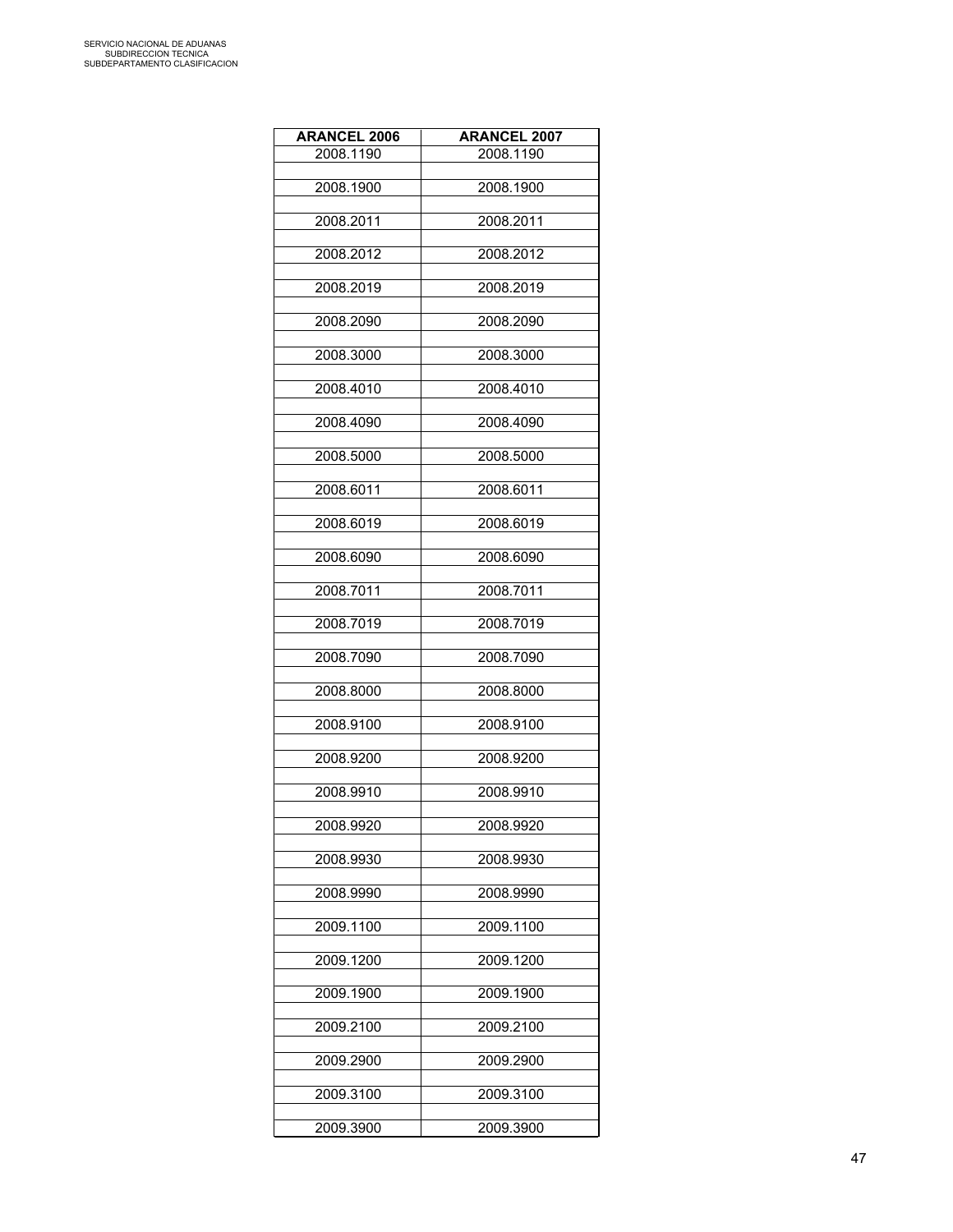| <b>ARANCEL 2006</b> | <b>ARANCEL 2007</b> |
|---------------------|---------------------|
| 2009.4100           | 2009.4100           |
| 2009.4900           | 2009.4900           |
| 2009.5000           | 2009.5000           |
| 2009.6110           | 2009.6110           |
| 2009.6120           | 2009.6120           |
| 2009.6910           | 2009.6910           |
| 2009.6920           | 2009.6920           |
| 2009.7100           | 2009.7100           |
| 2009.7910           | 2009.7910           |
| 2009.7920           | 2009.7920           |
| 2009.8010           | 2009.8010           |
| 2009.8020           | 2009.8020           |
| 2009.8030           | 2009.8030           |
| 2009.8040           | 2009.8040           |
| 2009.8050           | 2009.8050           |
| 2009.8060           | 2009.8060           |
| 2009.8070           | 2009.8070           |
| 2009.8090           | 2009.8090           |
| 2009.9000           | 2009.9000           |
| 2101.1110           | 2101.1110           |
| 2101.1190           | 2101.1190           |
| 2101.1200           | 2101.1200           |
| 2101.2010           | 2101.2010           |
| 2101.2090           | 2101.2090           |
| 2101.3000           | 2101.3000           |
| 2102.1000           | 2102.1000           |
| 2102.2000           | 2102.2000           |
| 2102.3000           | 2102.3000           |
| 2103.1000           | 2103.1000           |
|                     |                     |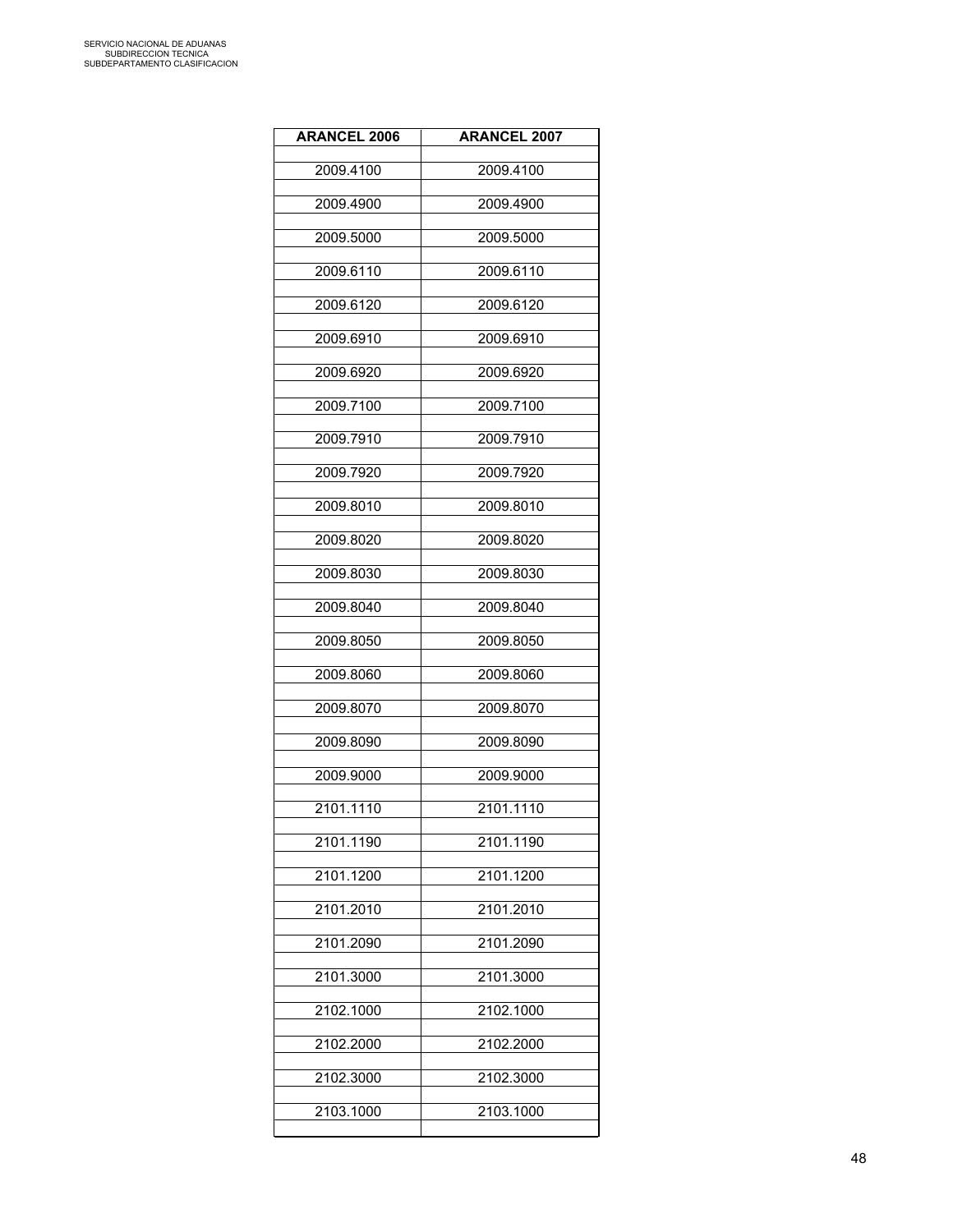| <b>ARANCEL 2006</b> | <b>ARANCEL 2007</b> |
|---------------------|---------------------|
| 2103.2010           | 2103.2010           |
|                     |                     |
| 2103.2090           | 2103.2090           |
| 2103.3000           | 2103.3000           |
|                     |                     |
| 2103.9010           | 2103.9010           |
|                     |                     |
| 2103.9020           | 2103.9020           |
| 2103.9090           | 2103.9090           |
|                     |                     |
| 2104.1010           | 2104.1010           |
|                     |                     |
| 2104.1020           | 2104.1020           |
| 2104.1090           | 2104.1090           |
|                     |                     |
| 2104.2010           | 2104.2010           |
| 2104.2090           |                     |
|                     | 2104.2090           |
| 2105.0010           | 2105.0010           |
|                     |                     |
| 2105.0020           | 2105.0020           |
| 2105.0090           | 2105.0090           |
|                     |                     |
| 2106.1010           | 2106.1010           |
|                     |                     |
| 2106.1020           | 2106.1020           |
| 2106.9010           | 2106.9010           |
|                     |                     |
| 2106.9021           | 2106.9020           |
|                     |                     |
| 2106.9029           | 2106.9020           |
| 2106.9030           | 2106.9090           |
|                     |                     |
| 2106.9041           | 2106.9090           |
| 2106.9049           |                     |
|                     | 2106.9090           |
| 2106.9050           | 2106.9090           |
|                     |                     |
| 2106.9060           | 2106.9090           |
| 2106.9090           | 2106.9090           |
|                     |                     |
| 2201.1000           | 2201.1000           |
|                     |                     |
| 2201.9000           | 2201.9000           |
| 2202.1000           | 2202.1000           |
|                     |                     |
| 2202.9010           | 2202.9010           |
|                     |                     |
| 2202.9020           | 2202.9020           |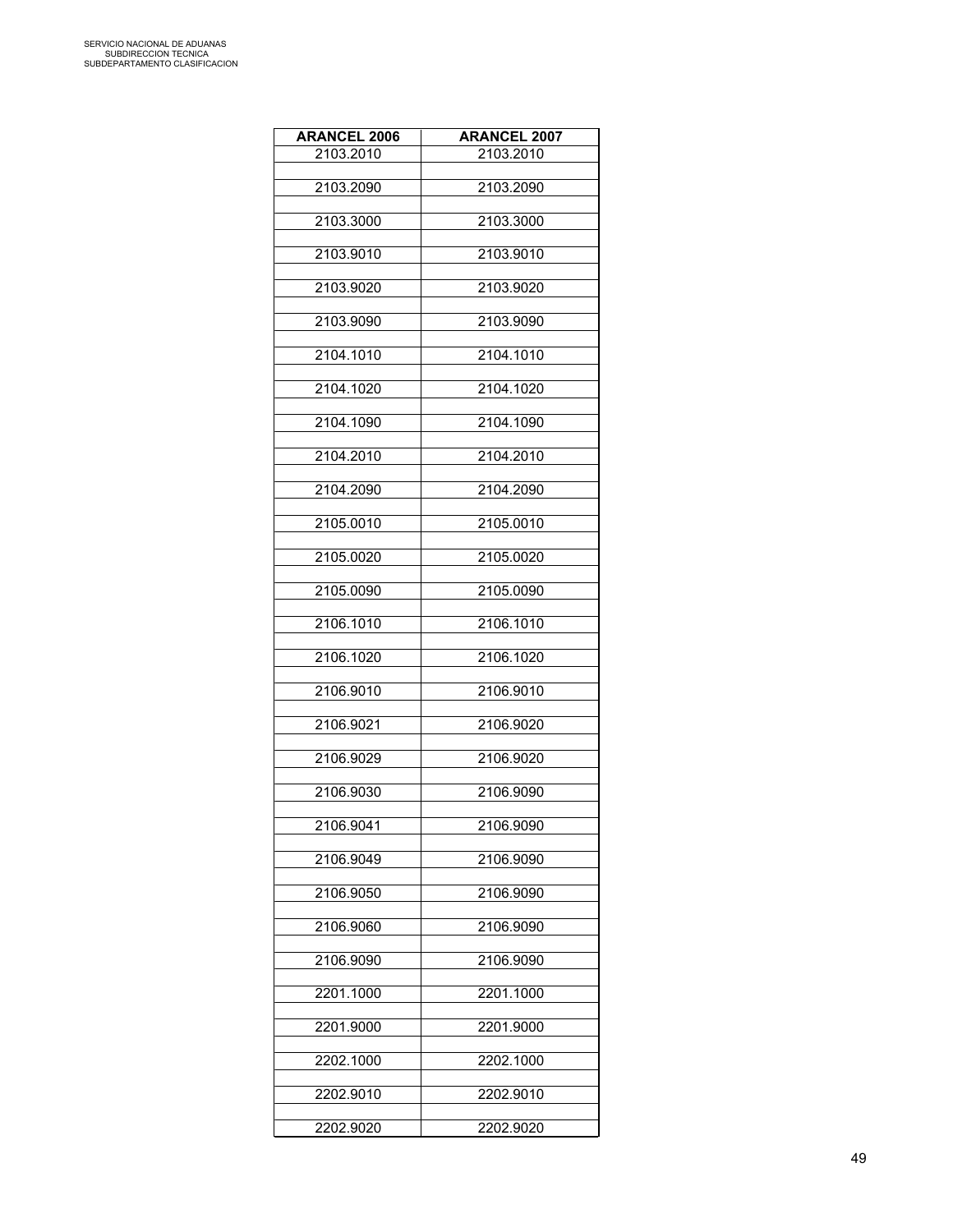| <b>ARANCEL 2006</b> | <b>ARANCEL 2007</b>    |
|---------------------|------------------------|
|                     |                        |
| 2202.9031           | 2202.9031              |
| 2202.9032           | 2202.9032              |
| 2202.9040           | 2202.9040              |
|                     |                        |
| 2202.9050           | 2202.9050              |
| 2202.9090           | 2202.9090              |
| 2203.0000           | 2203.0000              |
| 2204.1000           | 2204.1000              |
| 2204.2111           | 2204.2111              |
| 2204.2112           | 2204.2112              |
|                     |                        |
| 2204.2113           | 2204.2113              |
| 2204.2119           | 2204.2119              |
| 2204.2121           | 2204.2121              |
|                     |                        |
| 2204.2122           | 2204.2122              |
| 2204.2123           | 2204.2127              |
| 2204.2129           | 2204.2124              |
|                     | 2204.2125<br>2204.2126 |
|                     | 2204.2129              |
|                     |                        |
| 2204.2130           | 2204.2130              |
| 2204.2190           | 2204.2190              |
| 2204.2911           | 2204.2911              |
|                     |                        |
| 2204.2912           | 2204.2912              |
| 2204.2919           | 2204.2919              |
| 2204.2991           | 2204.2991              |
| 2204.2992           | 2204.2992              |
|                     |                        |
| 2204.2999           | 2204.2999              |
| 2204.3011           | 2204.3011              |
| 2204.3019           | 2204.3019              |
| 2204.3021           | 2204.3021              |
|                     |                        |
| 2204.3029           | 2204.3029              |
| 2204.3090           | 2204.3090              |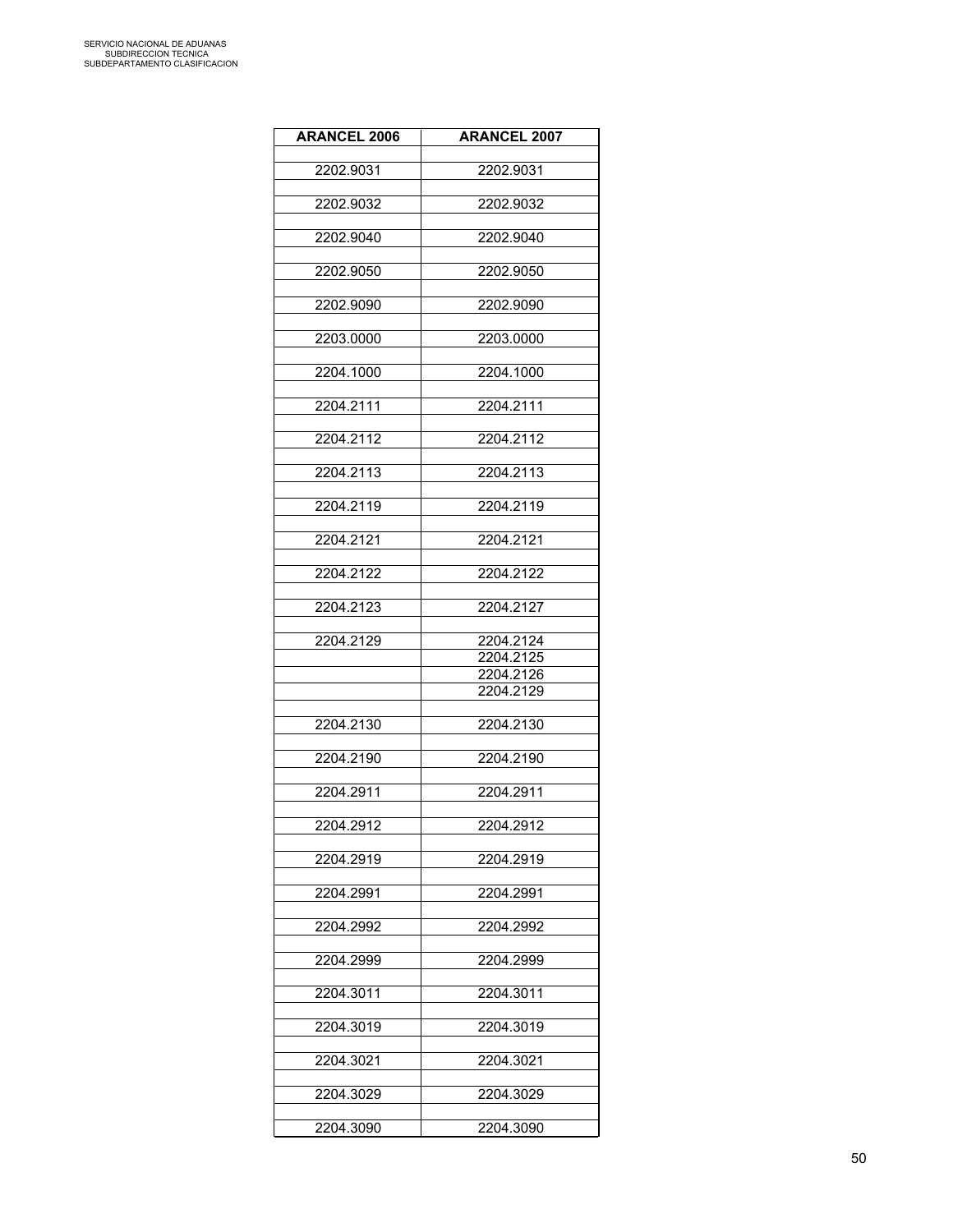| <b>ARANCEL 2006</b> | <b>ARANCEL 2007</b> |
|---------------------|---------------------|
| 2205.1010           | 2205.1010           |
| 2205.1090           | 2205.1090           |
| 2205.9000           | 2205.9000           |
| 2206.0000           | 2206.0000           |
| 2207.1000           | 2207.1000           |
| 2207.2000           | 2207.2000           |
| 2208.2010           | 2208.2010           |
| 2208.2090           | 2208.2090           |
| 2208.3010           | 2208.3010           |
| 2208.3020           | 2208.3020           |
| 2208.3090           | 2208.3090           |
| 2208.4010           | 2208.4010           |
| 2208.4090           | 2208.4090           |
| 2208.5010           | 2208.5010           |
| 2208.5020           | 2208.5020           |
| 2208.6000           | 2208.6000           |
| 2208.7000           | 2208.7000           |
| 2208.9010           | 2208.9010           |
| 2208.9090           | 2208.9090           |
| 2209.0000           | 2209.0000           |
| 2301.1000           | 2301.1000           |
| 2301.2011           | 2301.2011           |
| 2301.2012           | 2301.2012           |
| 2301.2013           | 2301.2013           |
| 2301.2021           | 2301.2021           |
| 2301.2022           | 2301.2022           |
| 2301.2029           | 2301.2029           |
| 2301.2090           | 2301.2090           |
| 2302.1010           | 2302.1010           |
|                     |                     |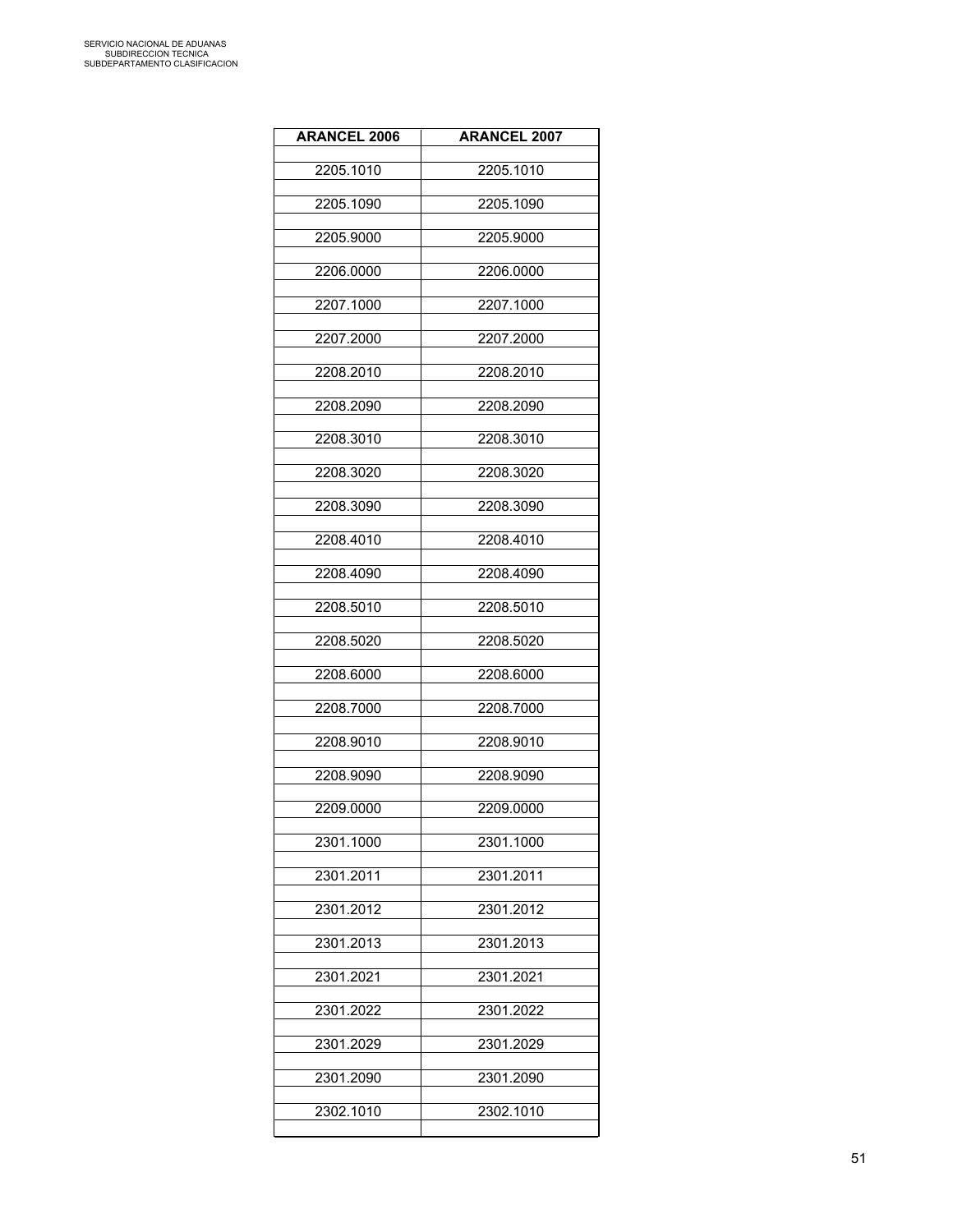| <b>ARANCEL 2006</b> | <b>ARANCEL 2007</b>    |
|---------------------|------------------------|
| 2302.1090           | 2302.1090              |
|                     |                        |
| 2302.2000           | 2302.4000              |
| 2302.3000           | 2302.3000              |
|                     |                        |
| 2302.4000           | 2302.4000              |
| 2302.5000           | 2302.5000              |
|                     |                        |
| 2303.1000           | 2303.1000              |
|                     |                        |
| 2303.2010           | 2303.2010              |
| 2303.2090           | 2303.2090              |
|                     |                        |
| 2303.3000           | 2303.3000              |
| 2304.0010           | 2304.0010              |
|                     |                        |
| 2304.0020           | 2304.0020              |
|                     |                        |
| 2304.0030           | 2304.0030              |
| 2304.0090           | 2304.0090              |
|                     |                        |
| 2305.0000           | 2305.0000              |
| 2306.1000           | 2306.1000              |
|                     |                        |
| 2306.2000           | 2306.2000              |
| 2306.3010           | 2306.3010              |
|                     |                        |
| 2306.3020           | 2306.3020              |
|                     |                        |
| 2306.3030           | 2306.3030              |
| 2306.3090           | 2306.3090              |
|                     |                        |
| 2306.4100           | 2306.4100              |
| 2306.4900           | 2306.4900              |
|                     |                        |
| 2306.5000           | 2306.5000              |
|                     |                        |
| 2306.6000           | 2306.6000              |
| 2306.7000           | 2306.9000              |
|                     |                        |
| 2306.9000           | 2306.9000              |
| 2307.0000           | 2307.0000              |
|                     |                        |
| 2308.0000           | 2308.0000              |
|                     |                        |
| 2309.1010           | 2309.1011<br>2309.1019 |
|                     |                        |
|                     |                        |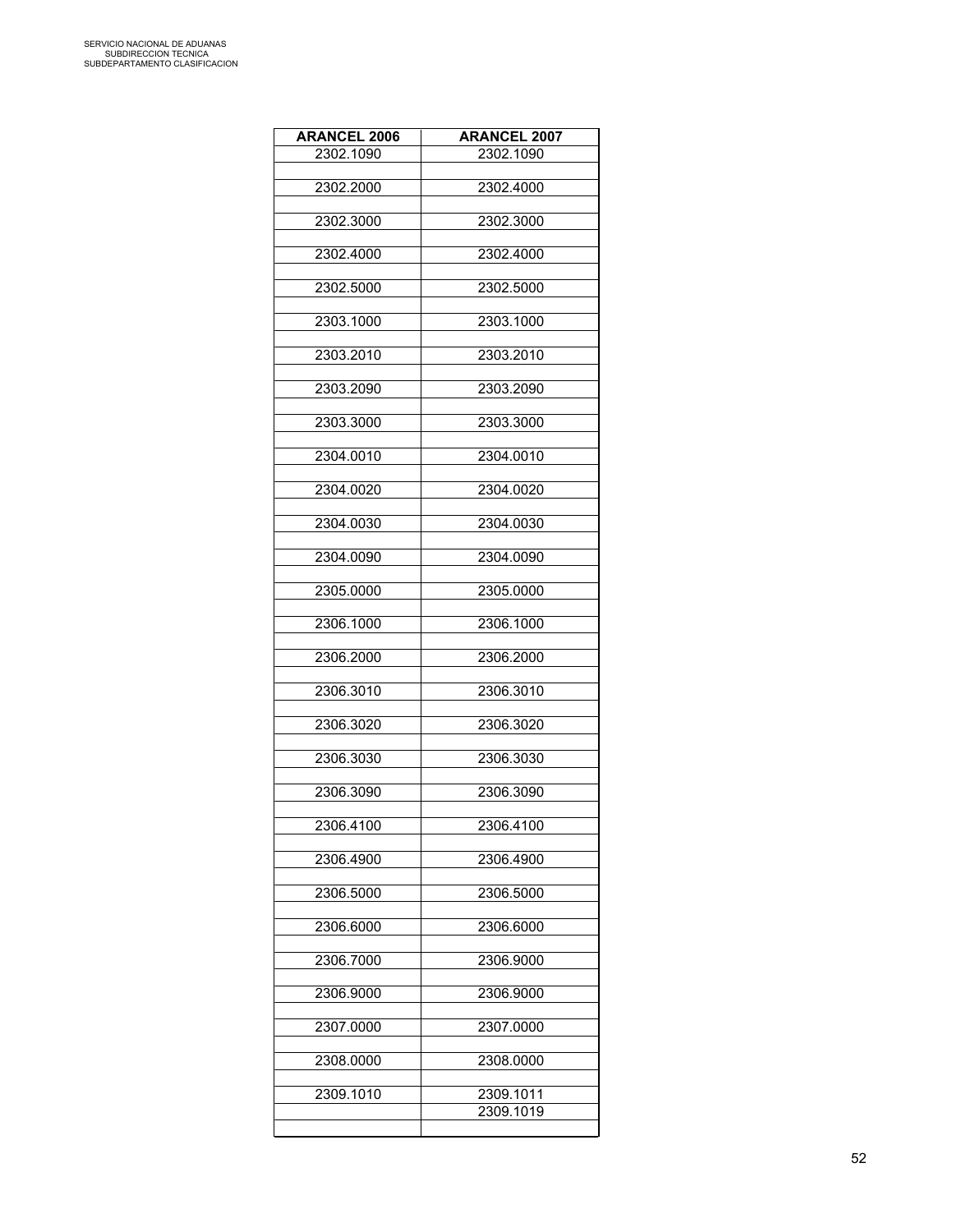| <b>ARANCEL 2006</b> | <b>ARANCEL 2007</b> |
|---------------------|---------------------|
| 2309.1020           | 2309.1021           |
|                     | 2309.1029           |
|                     |                     |
| 2309.1090           | 2309.1090           |
|                     |                     |
| 2309.9010           | 2309.9030           |
|                     |                     |
| 2309.9020           | 2309.9090           |
|                     |                     |
| 2309.9090           | 2309.9030           |
|                     | 2309.9040           |
|                     | 2309.9050           |
|                     | 2309.9090           |
|                     |                     |
| 2401.1010           | 2401.1010           |
|                     |                     |
| 2401.1020           | 2401.1020           |
|                     |                     |
| 2401.1090           | 2401.1090           |
|                     |                     |
| 2401.2010           | 2401.2010           |
|                     |                     |
| 2401.2020           | 2401.2020           |
|                     |                     |
| 2401.2090           | 2401.2090           |
|                     |                     |
| 2401.3000           | 2401.3000           |
|                     |                     |
| 2402.1000           | 2402.1000           |
|                     |                     |
| 2402.2000           | 2402.2000           |
|                     |                     |
| 2402.9000           | 2402.9000           |
|                     |                     |
| 2403.1000           | 2403.1000           |
|                     |                     |
| 2403.9110           | 2403.9110           |
|                     |                     |
| 2403.9190           | 2403.9190           |
|                     |                     |
| 2403.9900           | 2403.9900           |
|                     |                     |
| 2501.0020           | 2501.0020           |
|                     |                     |
| 2501.0030           | 2501.0030           |
|                     | 2501.0040           |
| 2501.0040           |                     |
| 2501.0090           | 2501.0090           |
|                     |                     |
| 2502.0000           | 2502.0000           |
|                     |                     |
| 2503.0000           | 2503.0000           |
|                     |                     |
| 2504.1000           | 2504.1000           |
|                     |                     |
| 2504.9000           | 2504.9000           |
|                     |                     |
| 2505.1000           | 2505.1000           |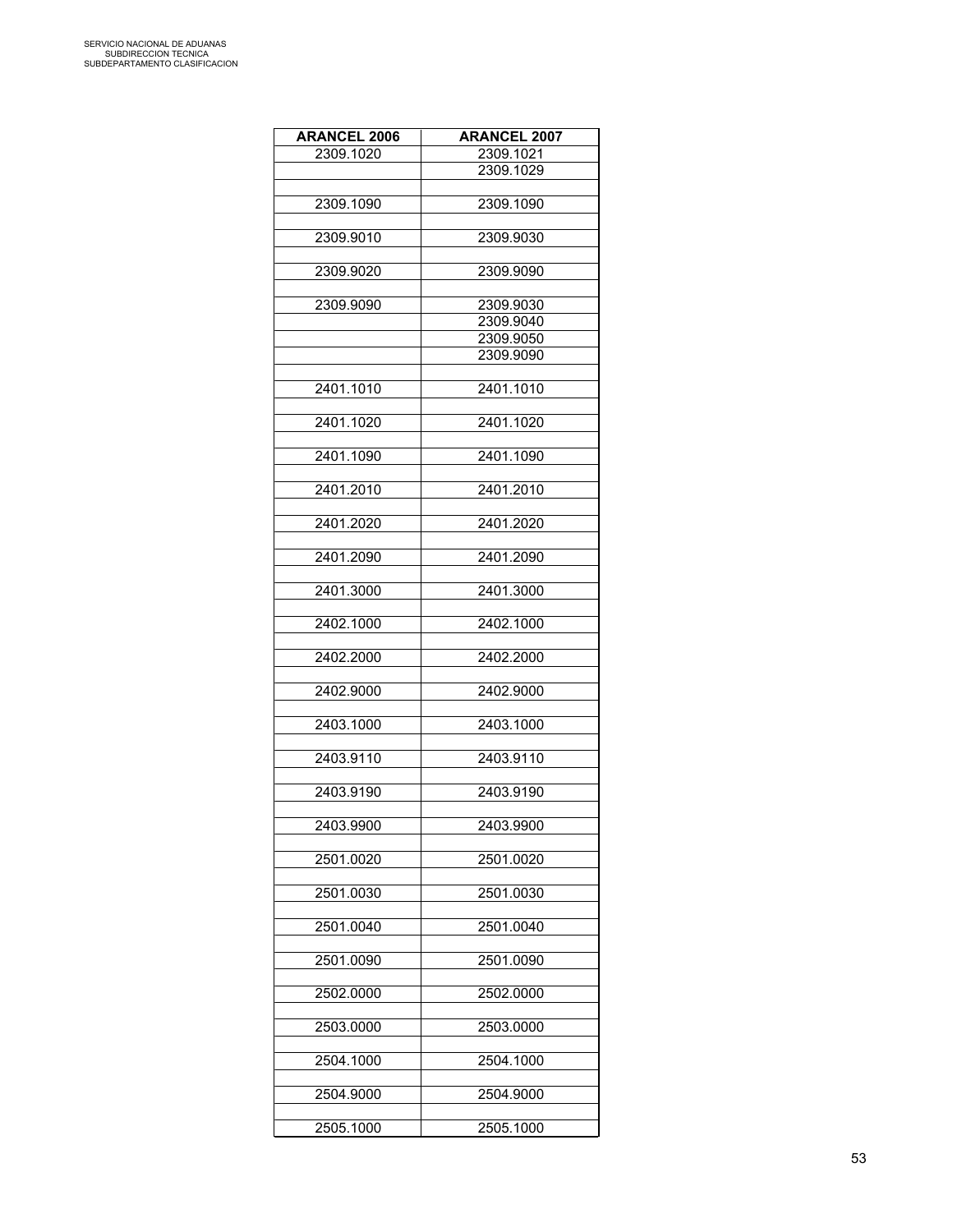| <b>ARANCEL 2006</b> | <b>ARANCEL 2007</b> |
|---------------------|---------------------|
| 2505.9000           | 2505.9000           |
| 2506.1000           | 2506.1000           |
| 2506.2100           | 2506.2000           |
| 2506.2900           | 2506.2000           |
| 2507.0000           | 2507.0000           |
| 2508.1000           | 2508.1000           |
| 2508.2000           | 2508.4000           |
| 2508.3000           | 2508.3000           |
| 2508.4000           | 2508.4000           |
| 2508.5000           | 2508.5000           |
| 2508.6000           | 2508.6000           |
| 2508.7000           | 2508.7000           |
| 2509.0000           | 2509.0000           |
| 2510.1000           | 2510.1000           |
| 2510.2000           | 2510.2000           |
| 2511.1000           | 2511.1000           |
| 2511.2000           | 2511.2000           |
| 2512.0000           | 2512.0000           |
| 2513.1100           | 2513.1000           |
| 2513.1900           | 2513.1000           |
| 2513.2000           | 2513.2000           |
| 2514.0000           | 2514.0000           |
| 2515.1100           | 2515.1100           |
| 2515.1200           | 2515.1200           |
| 2515.2000           | 2515.2000           |
| 2516.1100           | 2516.1100           |
| 2516.1200           | 2516.1200           |
| 2516.2100           | 2516.2000           |
| 2516.2200           | 2516.2000           |
|                     |                     |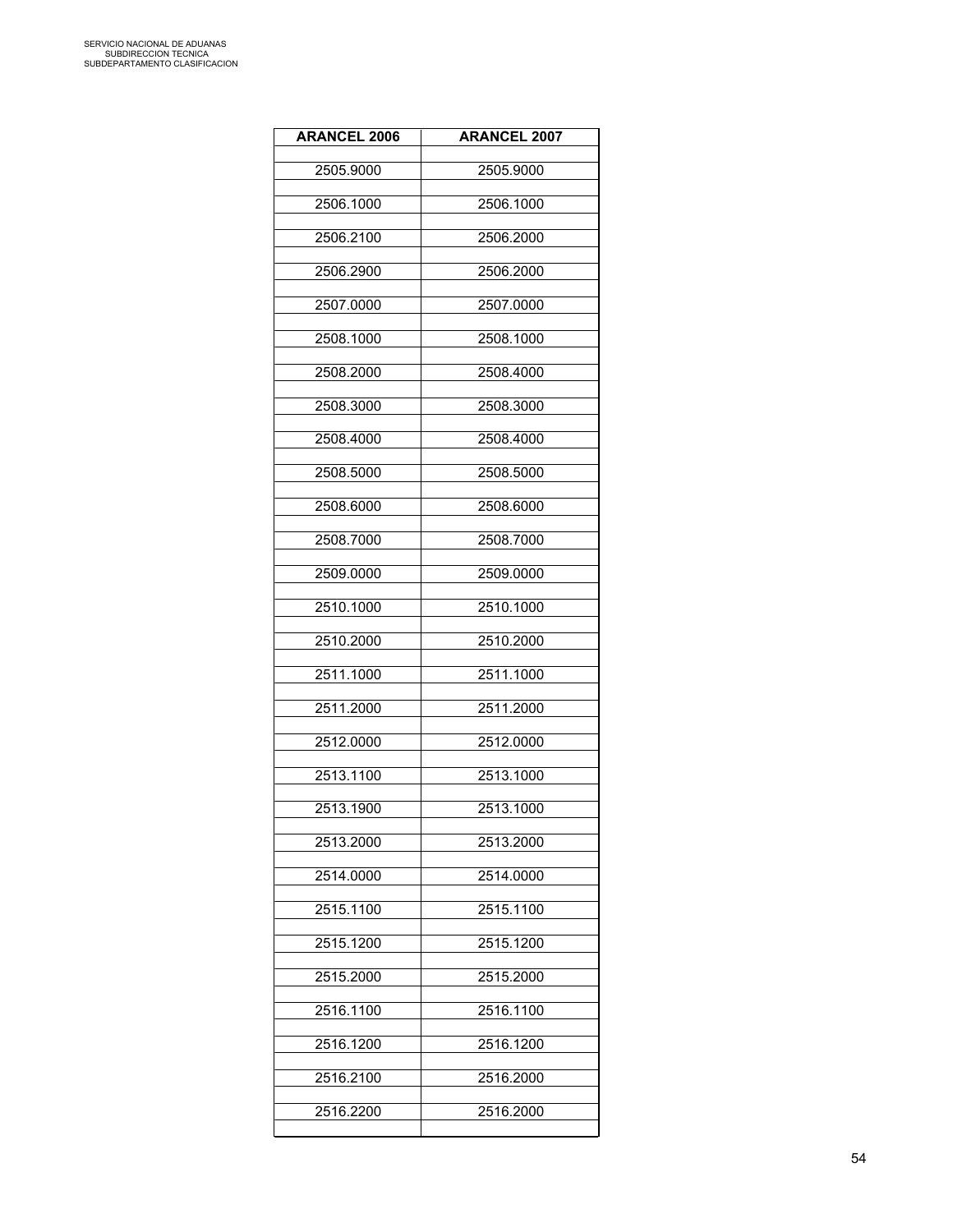| <b>ARANCEL 2006</b> | <b>ARANCEL 2007</b> |
|---------------------|---------------------|
| 2516.9000           | 2516.9000           |
|                     |                     |
| 2517.1000           | 2517.1000           |
|                     |                     |
| 2517.2000           | 2517.2000           |
|                     |                     |
| 2517.3000           | 2517.3000           |
|                     |                     |
| 2517.4100           | 2517.4100           |
|                     |                     |
| 2517.4900           | 2517.4900           |
|                     |                     |
| 2518.1000           | 2518.1000           |
|                     |                     |
| 2518.2000           | 2518.2000           |
|                     |                     |
|                     |                     |
| 2518.3000           | 2518.3000           |
|                     |                     |
| 2519.1000           | 2519.1000           |
|                     |                     |
| 2519.9010           | 2519.9010           |
|                     |                     |
| 2519.9090           | 2519.9090           |
|                     |                     |
| 2520.1000           | 2520.1000           |
|                     |                     |
| 2520.2000           | 2520.2000           |
|                     |                     |
| 2521.0000           | 2521.0000           |
|                     |                     |
| 2522.1000           | 2522.1000           |
|                     |                     |
| 2522.2000           | 2522.2000           |
|                     |                     |
| 2522.3000           | 2522.3000           |
|                     |                     |
| 2523.1000           | 2523.1000           |
|                     |                     |
| 2523.2100           | 2523.2100           |
|                     |                     |
| 2523.2900           | 2523.2900           |
|                     |                     |
| 2523.3000           | 2523.3000           |
|                     |                     |
| 2523.9000           | 2523.9000           |
|                     |                     |
| 2524.0010           | 2524.1010           |
|                     |                     |
| 2524.0090           | 2524.1090           |
|                     | 2524.9010           |
|                     | 2524.9020           |
|                     | 2524.9030           |
|                     | 2524.9040           |
|                     | 2524.9050           |
|                     |                     |
|                     | 2524.9090           |
|                     |                     |
| 2525.1000           | 2525.1000           |
|                     |                     |
| 2525.2000           | 2525.2000           |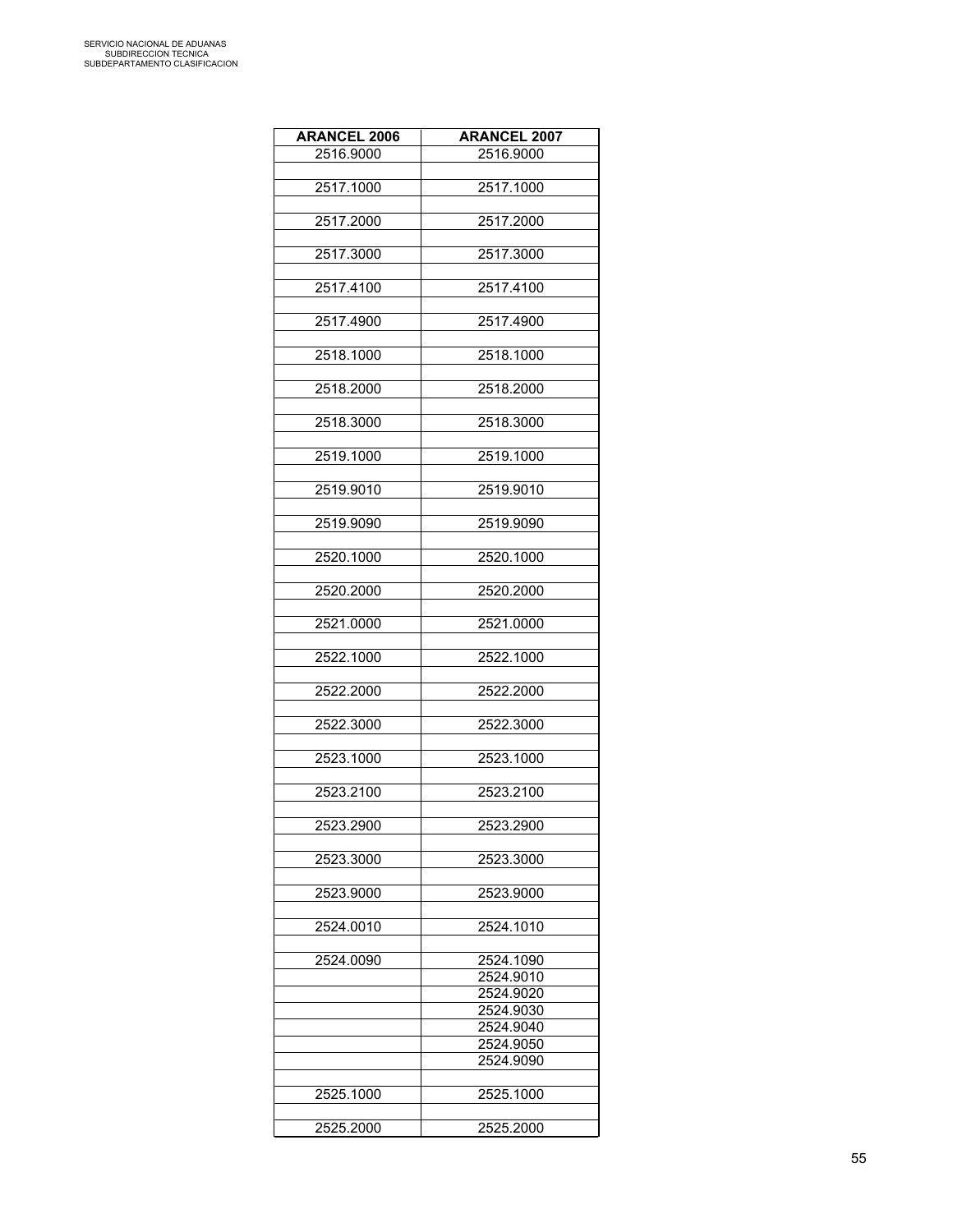| <b>ARANCEL 2006</b> | <b>ARANCEL 2007</b> |
|---------------------|---------------------|
| 2525.3000           | 2525.3000           |
| 2526.1000           | 2526.1000           |
| 2526.2000           | 2526.2000           |
| 2528.1000           | 2528.1000           |
| 2528.9010           | 2528.9010           |
| 2528.9020           | 2528.9020           |
| 2528.9090           | 2528.9090           |
| 2529.1000           | 2529.1000           |
| 2529.2100           | 2529.2100           |
| 2529.2200           | 2529.2200           |
| 2529.3000           | 2529.3000           |
| 2530.1000           | 2530.1000           |
| 2530.2000           | 2530.2000           |
| 2530.9000           | 2530.9000           |
| 2601.1111           | 2601.1110           |
| 2601.1112           | 2601.1120           |
| 2601.1113           | 2601.1190           |
| 2601.1190           | 2601.1190           |
| 2601.1210           | 2601.1210           |
| 2601.1290           | 2601.1290           |
| 2601.2000           | 2601.2000           |
| 2602.0000           | 2602.0000           |
| 2603.0000           | 2603.0000           |
| 2604.0000           | 2604.0000           |
| 2605.0000           | 2605.0000           |
| 2606.0000           | 2606.0000           |
| 2607.0000           | 2607.0000           |
| 2608.0000           | 2608.0000           |
| 2609.0000           | 2609.0000           |
|                     |                     |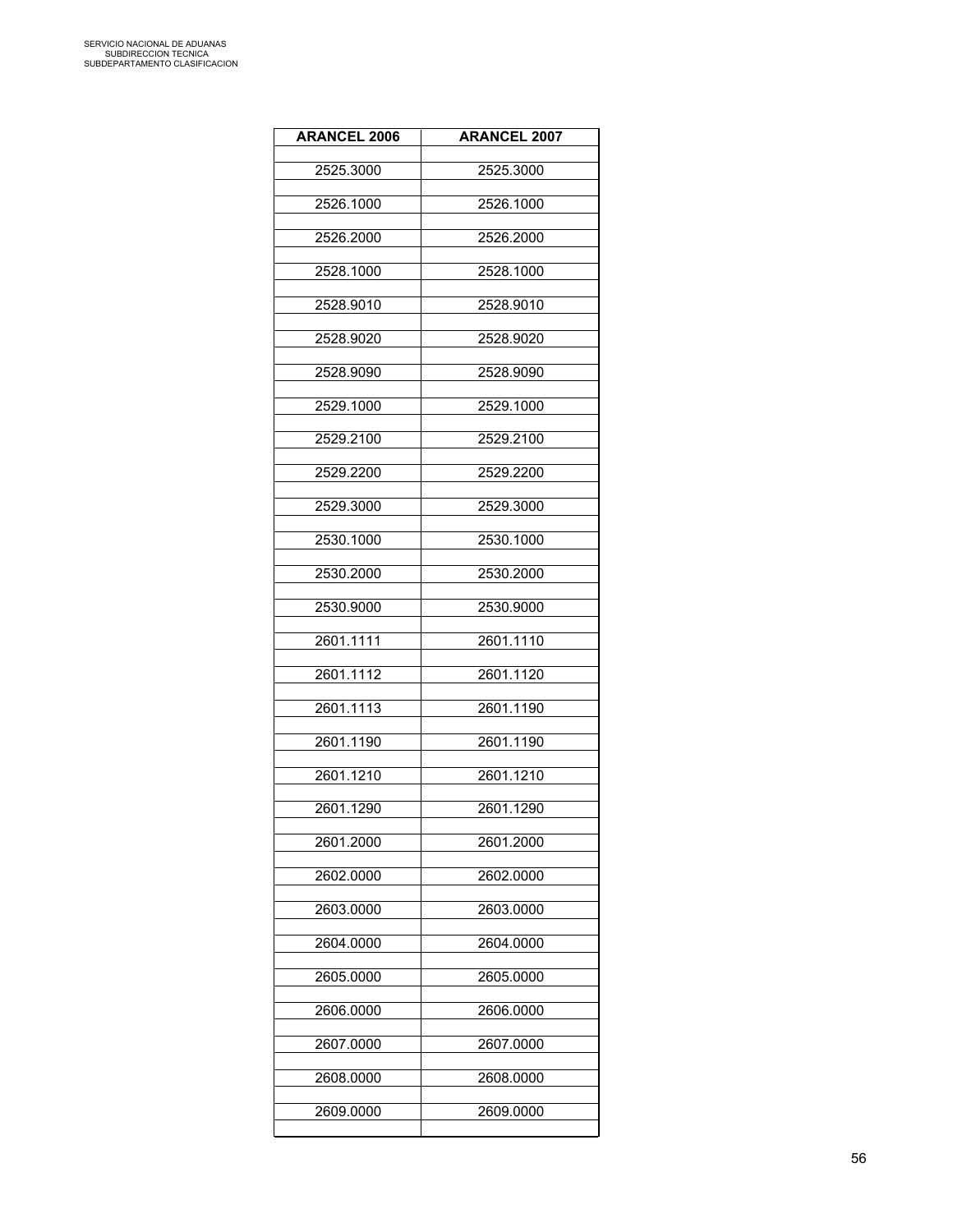| <b>ARANCEL 2006</b> | <b>ARANCEL 2007</b> |
|---------------------|---------------------|
| 2610.0000           | 2610.0000           |
|                     |                     |
| 2611.0000           | 2611.0000           |
| 2612.1000           | 2612.1000           |
| 2612.2000           | 2612.2000           |
| 2613.1010           | 2613.1010           |
| 2613.1090           | 2613.1090           |
| 2613.9010           | 2613.9010           |
| 2613.9090           | 2613.9090           |
| 2614.0000           | 2614.0000           |
| 2615.1000           | 2615.1000           |
| 2615.9000           | 2615.9000           |
| 2616.1000           | 2616.1000           |
| 2616.9010           | 2616.9010           |
| 2616.9090           | 2616.9090           |
| 2617.1000           | 2617.1000           |
| 2617.9000           | 2617.9000           |
| 2618.0000           | 2618.0000           |
| 2619.0000           | 2619.0000           |
| 2620.1100           | 2620.1100           |
| 2620.1900           | 2620.1900           |
| 2620.2100           | 2620.2100           |
| 2620.2900           | 2620.2900           |
| 2620.3000           | 2620.3000           |
| 2620.4000           | 2620.4000           |
| 2620.6000           | 2620.6000           |
| 2620.9100           | 2620.9100           |
| 2620.9910           | 2620.9910           |
| 2620.9920           | 2620.9920           |
| 2620.9990           | 2620.9990           |
| 2621.1000           | 2621.1000           |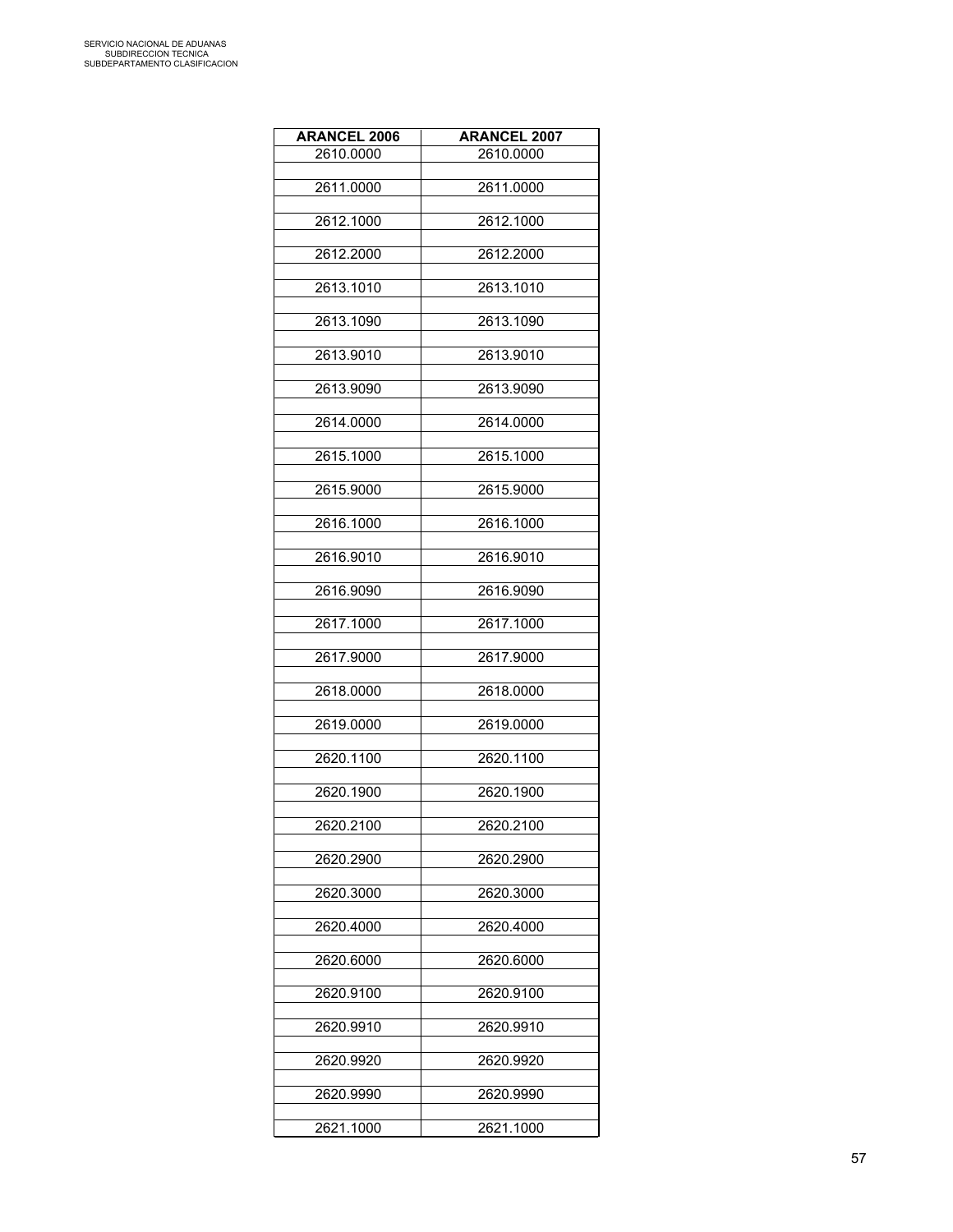| <b>ARANCEL 2006</b> | <b>ARANCEL 2007</b> |
|---------------------|---------------------|
| 2621.9010           | 2621.9010           |
| 2621.9090           | 2621.9090           |
| 2701.1100           | 2701.1100           |
| 2701.1210           | 2701.1210           |
| 2701.1220           | 2701.1220           |
| 2701.1290           | 2701.1290           |
| 2701.1900           | 2701.1900           |
| 2701.2000           | 2701.2000           |
| 2702.1000           | 2702.1000           |
| 2702.2000           | 2702.2000           |
| 2703.0000           | 2703.0000           |
| 2704.0000           | 2704.0000           |
| 2705.0000           | 2705.0000           |
| 2706.0000           | 2706.0000           |
| 2707.1000           | 2707.1000           |
| 2707.2000           | 2707.2000           |
| 2707.3000           | 2707.3000           |
| 2707.4000           | 2707.4000           |
| 2707.5000           | 2707.5000           |
| 2707.6000           | 2707.9900           |
| 2707.9100           | 2707.9100           |
| 2707.9900           | 2707.9900           |
| 2708.1000           | 2708.1000           |
| 2708.2000           | 2708.2000           |
| 2709.0010           | 2709.0010           |
| 2709.0020           | 2709.0020           |
| 2710.1110           | 2710.1110           |
| 2710.1121           | 2710.1121           |
| 2710.1122           | 2710.1122           |
|                     |                     |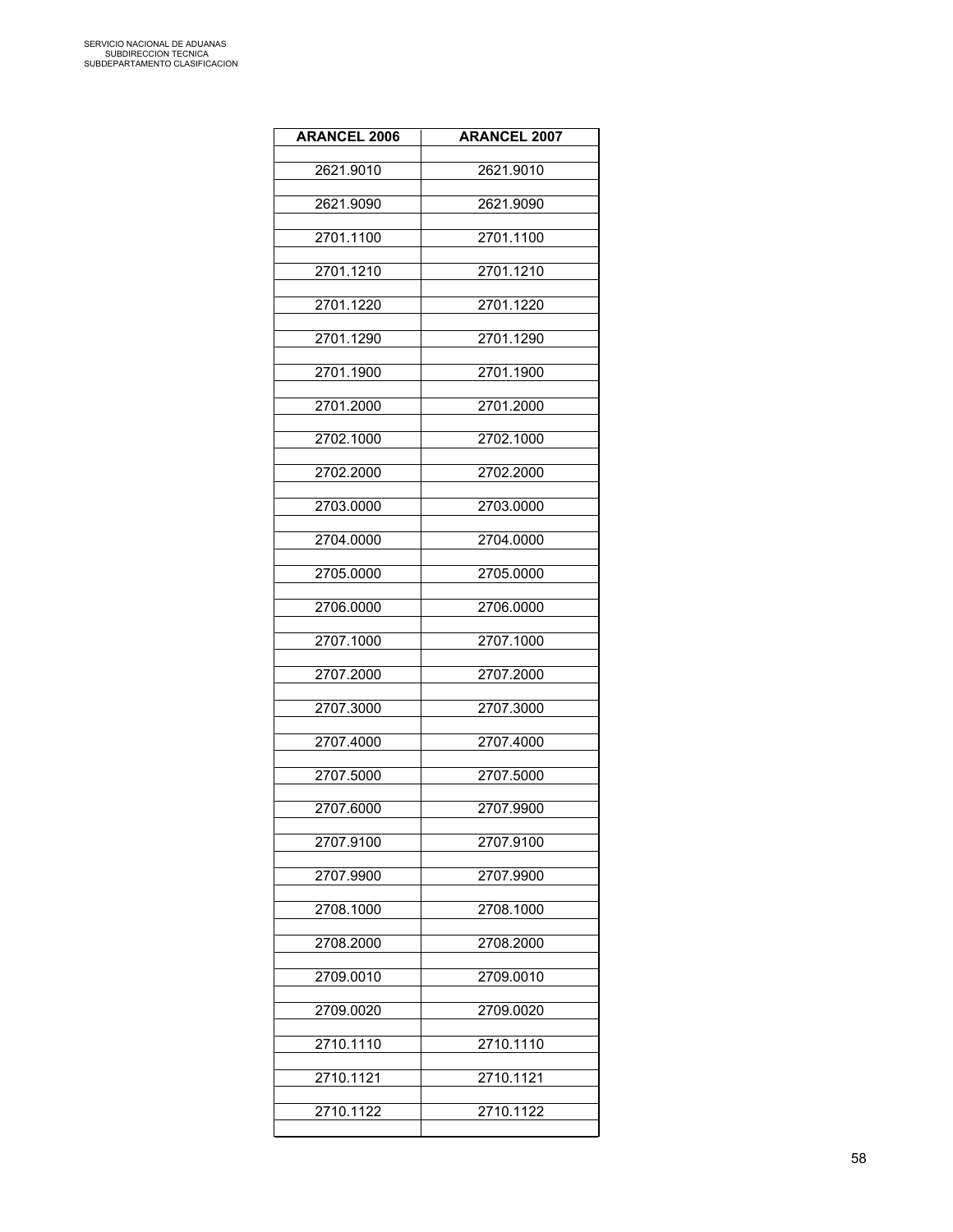| <b>ARANCEL 2006</b> | <b>ARANCEL 2007</b> |
|---------------------|---------------------|
| 2710.1123           | 2710.1123           |
|                     |                     |
| 2710.1129           | 2710.1124           |
|                     | 2710.1125           |
|                     | 2710.1126           |
|                     | 2710.1127           |
|                     | 2710.1129           |
|                     |                     |
| 2710.1130           | 2710.1130           |
|                     |                     |
| 2710.1190           | 2710.1190           |
|                     |                     |
| 2710.1910           | 2710.1910           |
|                     |                     |
| 2710.1920           | 2710.1920           |
|                     |                     |
| 2710.1930           | 2710.1930           |
|                     |                     |
| 2710.1940           | 2710.1940           |
|                     |                     |
|                     |                     |
| 2710.1951           | 2710.1951           |
|                     |                     |
| 2710.1959           | 2710.1959           |
|                     |                     |
| 2710.1961           | 2710.1961           |
|                     |                     |
| 2710.1962           | 2710.1962           |
|                     |                     |
| 2710.1963           | 2710.1963           |
|                     |                     |
| 2710.1964           | 2710.1964           |
|                     |                     |
| 2710.1991           | 2710.1991           |
|                     |                     |
| 2710.1992           | 2710.1992           |
|                     |                     |
| 2710.1999           | 2710.1999           |
|                     |                     |
| 2710.9100           | 2710.9100           |
|                     |                     |
| 2710.9900           | 2710.9910           |
|                     | 2710.9990           |
|                     |                     |
| 2711.1100           | 2711.1100           |
|                     |                     |
| 2711.1200           | 2711.1200           |
|                     |                     |
| 2711.1300           | 2711.1300           |
|                     |                     |
| 2711.1400           | 2711.1400           |
|                     |                     |
| 2711.1900           | 2711.1900           |
|                     |                     |
|                     |                     |
| 2711.2100           | 2711.2100           |
|                     |                     |
| 2711.2900           | 2711.2900           |
|                     |                     |
| 2712.1000           | 2712.1000           |
|                     |                     |

L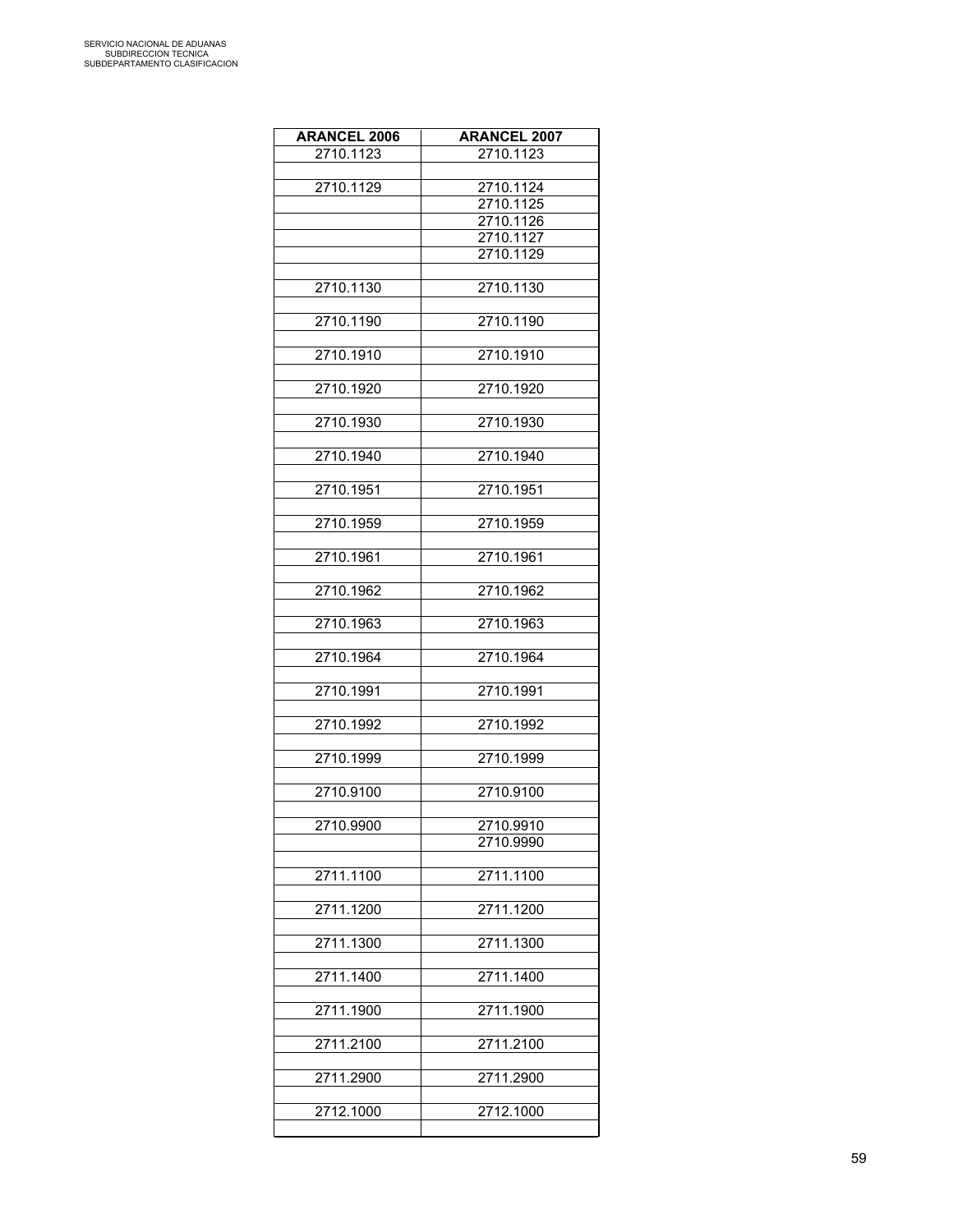| <b>ARANCEL 2006</b> | <b>ARANCEL 2007</b> |
|---------------------|---------------------|
| 2712.2000           | 2712.2000           |
|                     |                     |
| 2712.9010           | 2712.9010           |
| 2712.9090           | 2712.9090           |
|                     |                     |
| 2713.1100           | 2713.1100           |
|                     |                     |
| 2713.1200           | 2713.1200           |
| 2713.2000           | 2713.2000           |
|                     |                     |
| 2713.9000           | 2713.9000           |
|                     |                     |
| 2714.1000           | 2714.1000           |
| 2714.9000           | 2714.9000           |
|                     |                     |
| 2715.0000           | 2715.0000           |
|                     |                     |
| 2716.0000           | 2716.0000           |
| 2801.1000           | 2801.1000           |
|                     |                     |
| 2801.2000           | 2801.2000           |
|                     |                     |
| 2801.3000           | 2801.3000           |
| 2802.0000           | 2802.0000           |
|                     |                     |
| 2803.0000           | 2803.0000           |
|                     |                     |
| 2804.1000           | 2804.1000           |
| 2804.2100           | 2804.2100           |
|                     |                     |
| 2804.2900           | 2804.2900           |
|                     |                     |
| 2804.3000           | 2804.3000           |
| 2804.4000           | 2804.4000           |
|                     |                     |
| 2804.5000           | 2804.5000           |
|                     |                     |
| 2804.6100           | 2804.6100           |
| 2804.6900           | 2804.6900           |
|                     |                     |
| 2804.7000           | 2804.7000           |
|                     |                     |
| 2804.8000           | 2804.8000           |
|                     |                     |
| 2804.9000           | 2804.9000           |
| 2805.1100           | 2805.1100           |
|                     |                     |
| 2805.1200           | 2805.1200           |
|                     |                     |
| 2805.1900           | 2805.1900           |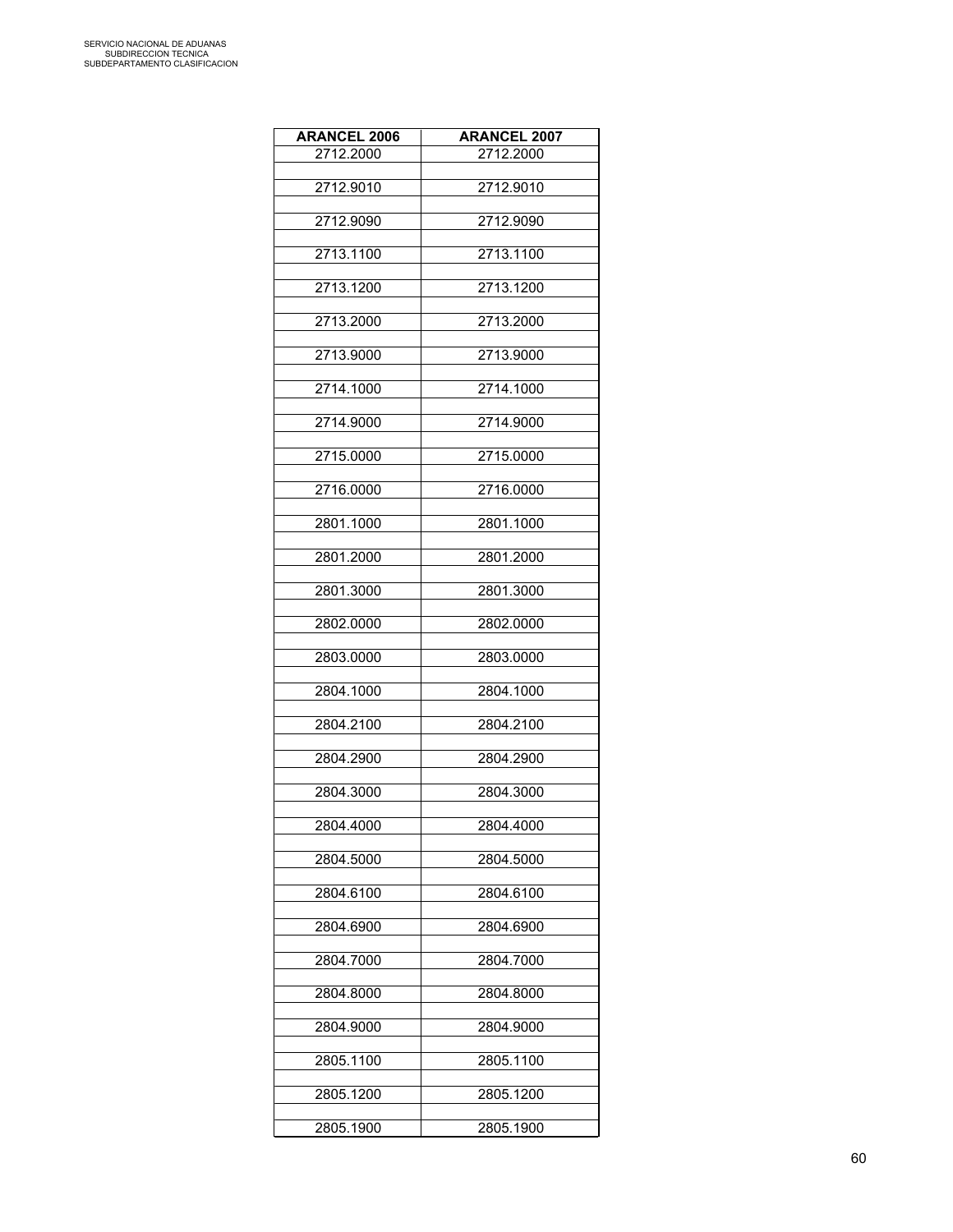| <b>ARANCEL 2006</b> | <b>ARANCEL 2007</b> |
|---------------------|---------------------|
| 2805.3000           | 2805.3000           |
| 2805.4000           | 2805.4000           |
| 2806.1000           | 2806.1000           |
| 2806.2000           | 2806.2000           |
| 2807.0000           | 2807.0000           |
| 2808.0000           | 2808.0000           |
| 2809.1000           | 2809.1000           |
| 2809.2010           | 2809.2010           |
| 2809.2090           | 2809.2090           |
| 2810.0010           | 2810.0010           |
| 2810.0020           | 2810.0020           |
| 2811.1100           | 2811.1100           |
| 2811.1910           | 2811.1910           |
| 2811.1990           | 2811.1990           |
| 2811.2100           | 2811.2100           |
| 2811.2200           | 2811.2200           |
| 2811.2300           | 2811.2990           |
| 2811.2910           | 2811.2910           |
| 2811.2920           | 2811.2920           |
| 2811.2990           | 2811.2990           |
| 2812.1010           | 2812.1010           |
| 2812.1020           | 2812.1020           |
| 2812.1030           | 2812.1030           |
| 2812.1040           | 2812.1040           |
| 2812.1050           | 2812.1050           |
| 2812.1060           | 2812.1060           |
| 2812.1070           | 2812.1070           |
| 2812.1080           | 2812.1080           |
| 2812.1090           | 2812.1090           |
|                     |                     |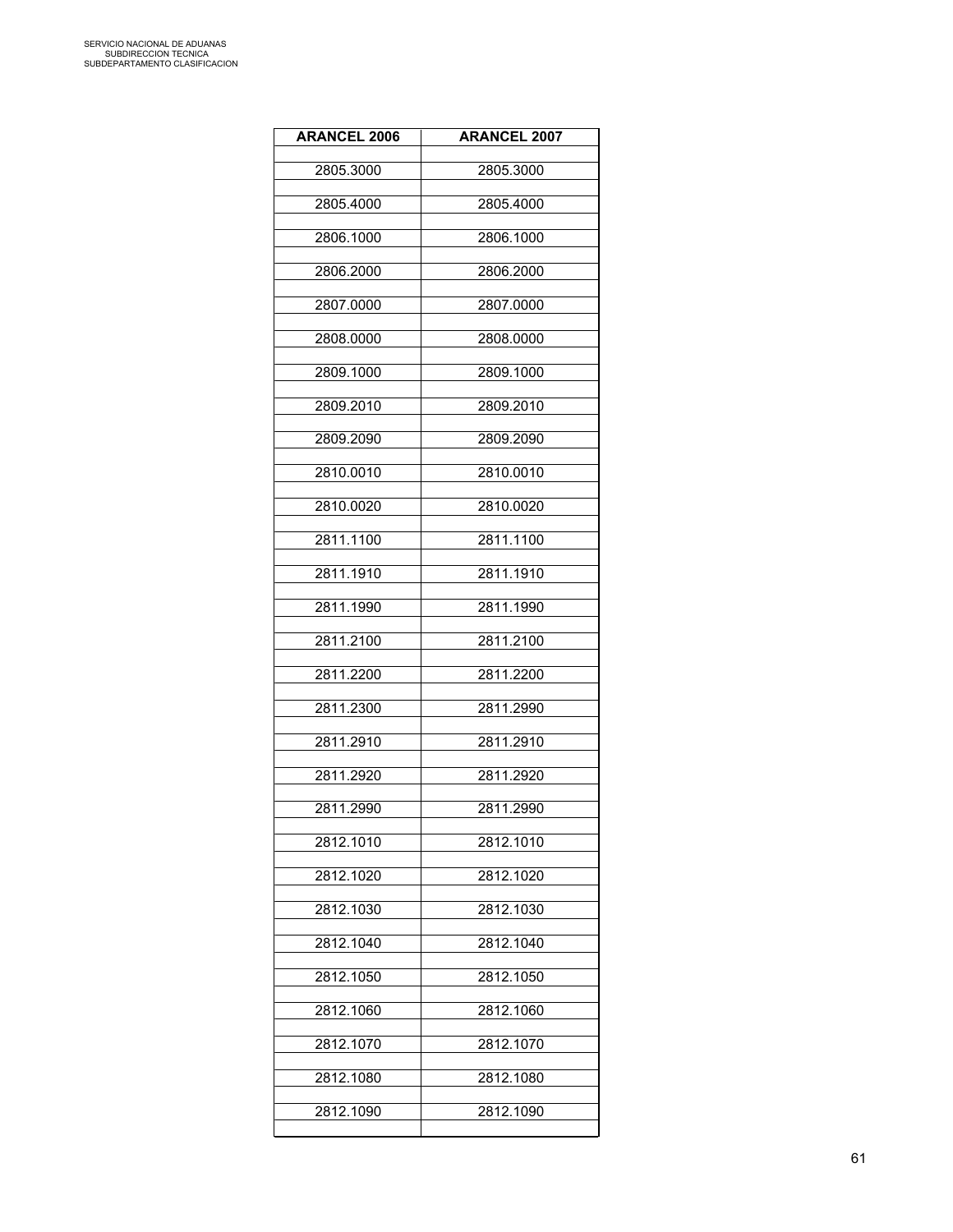| <b>ARANCEL 2006</b> | <b>ARANCEL 2007</b> |
|---------------------|---------------------|
| 2812.9000           | 2812.9000           |
|                     |                     |
| 2813.1000           | 2813.1000           |
| 2813.9010           | 2813.9010           |
|                     |                     |
| 2813.9090           | 2813.9090           |
|                     |                     |
| 2814.1000           | 2814.1000           |
| 2814.2000           | 2814.2000           |
|                     |                     |
| 2815.1100           | 2815.1100           |
|                     |                     |
| 2815.1200           | 2815.1200           |
| 2815.2000           | 2815.2000           |
|                     |                     |
| 2815.3000           | 2815.3000           |
|                     |                     |
| 2816.1000           | 2816.1000           |
| 2816.4000           | 2816.4000           |
|                     |                     |
| 2817.0000           | 2817.0000           |
|                     |                     |
| 2818.1000           | 2818.1000           |
| 2818.2000           | 2818.2000           |
|                     |                     |
| 2818.3000           | 2818.3000           |
|                     |                     |
| 2819.1000           | 2819.1000           |
| 2819.9000           | 2819.9000           |
|                     |                     |
| 2820.1000           | 2820.1000           |
|                     |                     |
| 2820.9000           | 2820.9000           |
| 2821.1000           | 2821.1000           |
|                     |                     |
| 2821.2000           | 2821.2000           |
|                     |                     |
| 2822.0000           | 2822.0000           |
| 2823.0000           | 2823.0000           |
|                     |                     |
| 2824.1000           | 2824.1000           |
|                     |                     |
| 2824.2000           | 2824.9000           |
| 2824.9000           | 2824.9000           |
|                     |                     |
| 2825.1010           | 2825.1000           |
|                     |                     |
| 2825.1090           | 2825.1000           |
|                     |                     |
| 2825.2000           | 2825.2000           |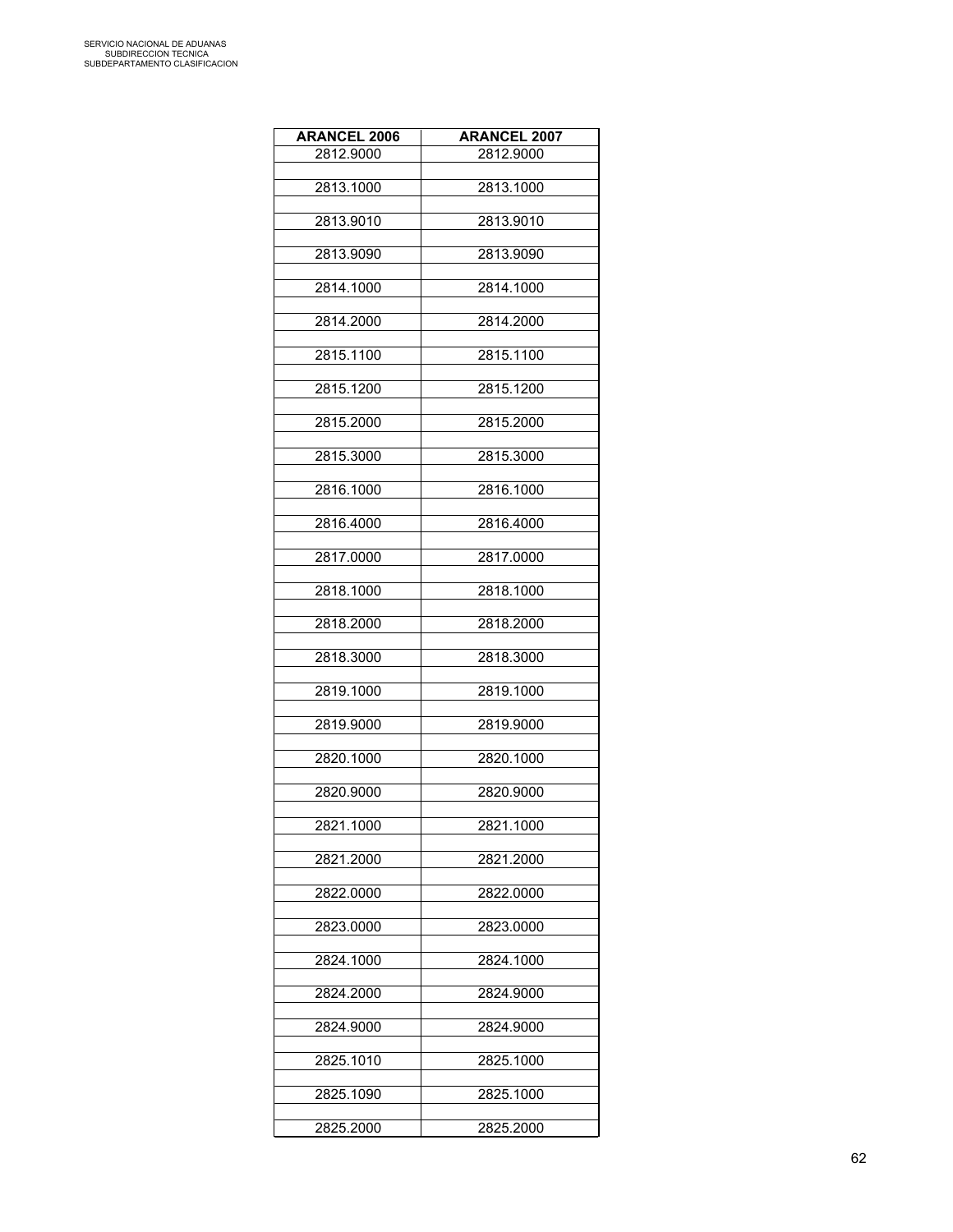| <b>ARANCEL 2006</b> | <b>ARANCEL 2007</b> |
|---------------------|---------------------|
| 2825.3000           | 2825.3000           |
|                     |                     |
| 2825.4000           | 2825.4000           |
| 2825.5000           | 2825.5000           |
| 2825.6000           | 2825.6000           |
| 2825.7010           | 2825.7010           |
| 2825.7020           | 2825.7020           |
| 2825.7030           | 2825.7030           |
| 2825.8000           | 2825.8000           |
| 2825.9000           | 2825.9000           |
|                     | 2852.0000           |
| 2826.1100           | 2826.1900           |
| 2826.1200           | 2826.1200           |
| 2826.1900           | 2826.1900           |
| 2826.2000           | 2826.9000           |
| 2826.3000           | 2826.3000           |
| 2826.9000           | 2826.9000           |
| 2827.1000           | 2827.1000           |
| 2827.2000           | 2827.2000           |
| 2827.3100           | 2827.3100           |
| 2827.3200           | 2827.3200           |
| 2827.3300           | 2827.3990           |
| 2827.3400           | 2827.3990           |
| 2827.3500           | 2827.3500           |
| 2827.3600           | 2827.3990           |
| 2827.3910           | 2827.3910           |
| 2827.3920           | 2827.3920           |
| 2827.3930           | 2827.3930           |
| 2827.3990           | 2827.3990           |
|                     | 2852.0000           |
| 2827.4100           | 2827.4100           |
|                     |                     |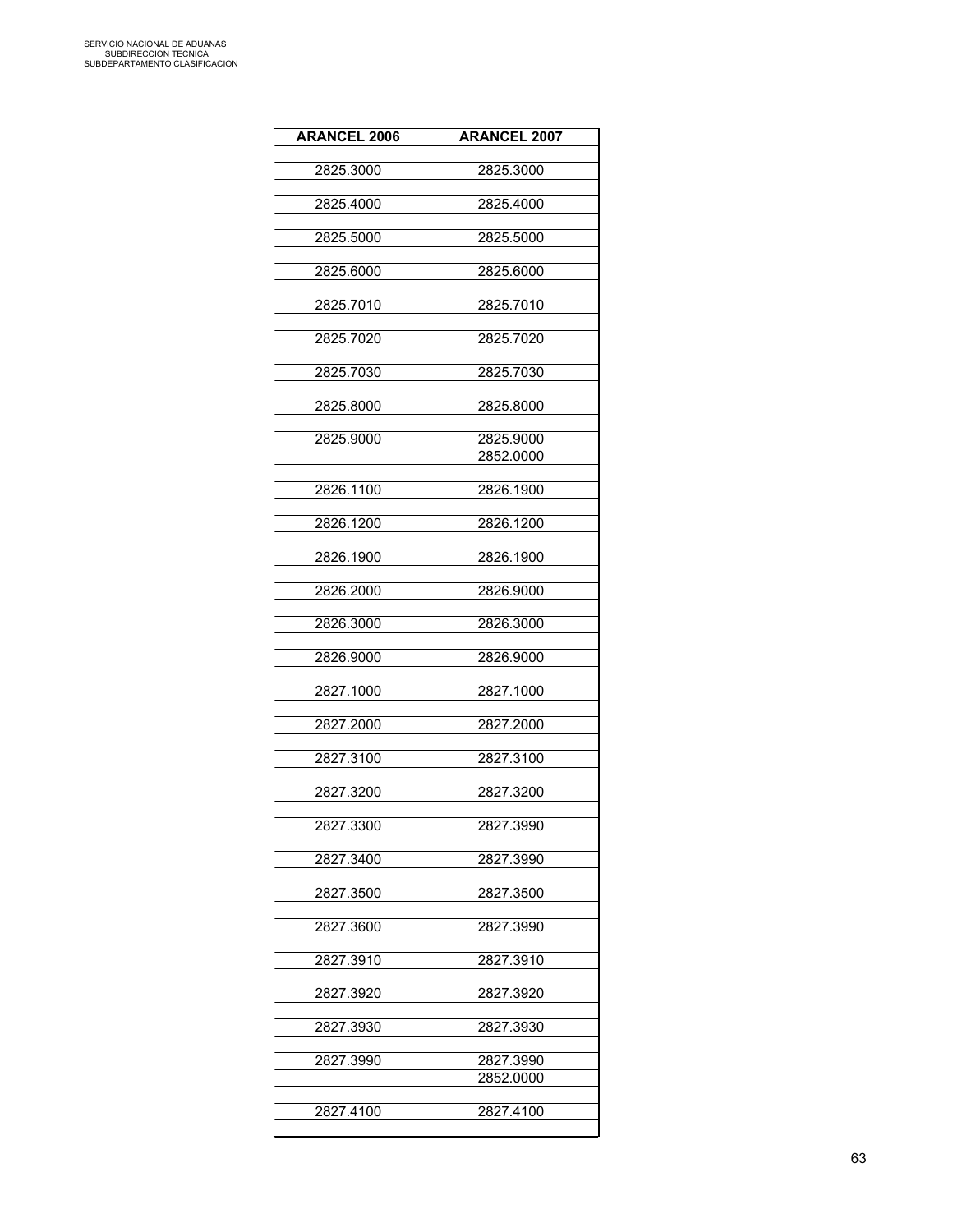| <b>ARANCEL 2006</b> | <b>ARANCEL 2007</b>    |
|---------------------|------------------------|
| 2827.4900           | 2827.4900              |
|                     | 2852.0000              |
|                     |                        |
| 2827.5100           | 2827.5100              |
|                     |                        |
| 2827.5900           | 2827.5900              |
|                     |                        |
|                     |                        |
| 2827.6010           | 2827.6010              |
|                     |                        |
| 2827.6020           | 2827.6020              |
|                     |                        |
| 2827.6090           | 2827.6090              |
|                     | 2852.0000              |
|                     |                        |
| 2828.1000           | 2828.1000              |
|                     |                        |
| 2828.9000           | 2828.9000              |
|                     |                        |
| 2829.1100           | 2829.1100              |
|                     |                        |
| 2829.1900           | 2829.1900              |
|                     |                        |
| 2829.9010           | 2829.9010              |
|                     |                        |
| 2829.9020           | 2829.9020              |
|                     |                        |
| 2829.9090           | 2829.9090              |
|                     |                        |
| 2830.1010           | 2830.1010              |
|                     |                        |
| 2830.1021           | 2830.1029              |
|                     |                        |
| 2830.1022           | 2830.1022              |
|                     |                        |
| 2830.1029           | 2830.1029              |
|                     |                        |
| 2830.2000           | 2830.9090              |
|                     |                        |
| 2830.3000           | 2830.9090              |
|                     |                        |
|                     |                        |
| 2830.9000           | 2830.9010              |
|                     | 2830.9020<br>2830.9090 |
|                     | 2852.0000              |
|                     |                        |
|                     |                        |
| 2831.1000           | 2831.1000              |
|                     |                        |
| 2831.9000           | 2831.9000              |
|                     |                        |
| 2832.1000           | 2832.1000              |
|                     |                        |
| 2832.2000           | 2832.2000              |
|                     |                        |
| 2832.3000           | 2832.3000              |
|                     |                        |
| 2833.1100           | 2833.1100              |
|                     |                        |
| 2833.1900           | 2833.1900              |
|                     |                        |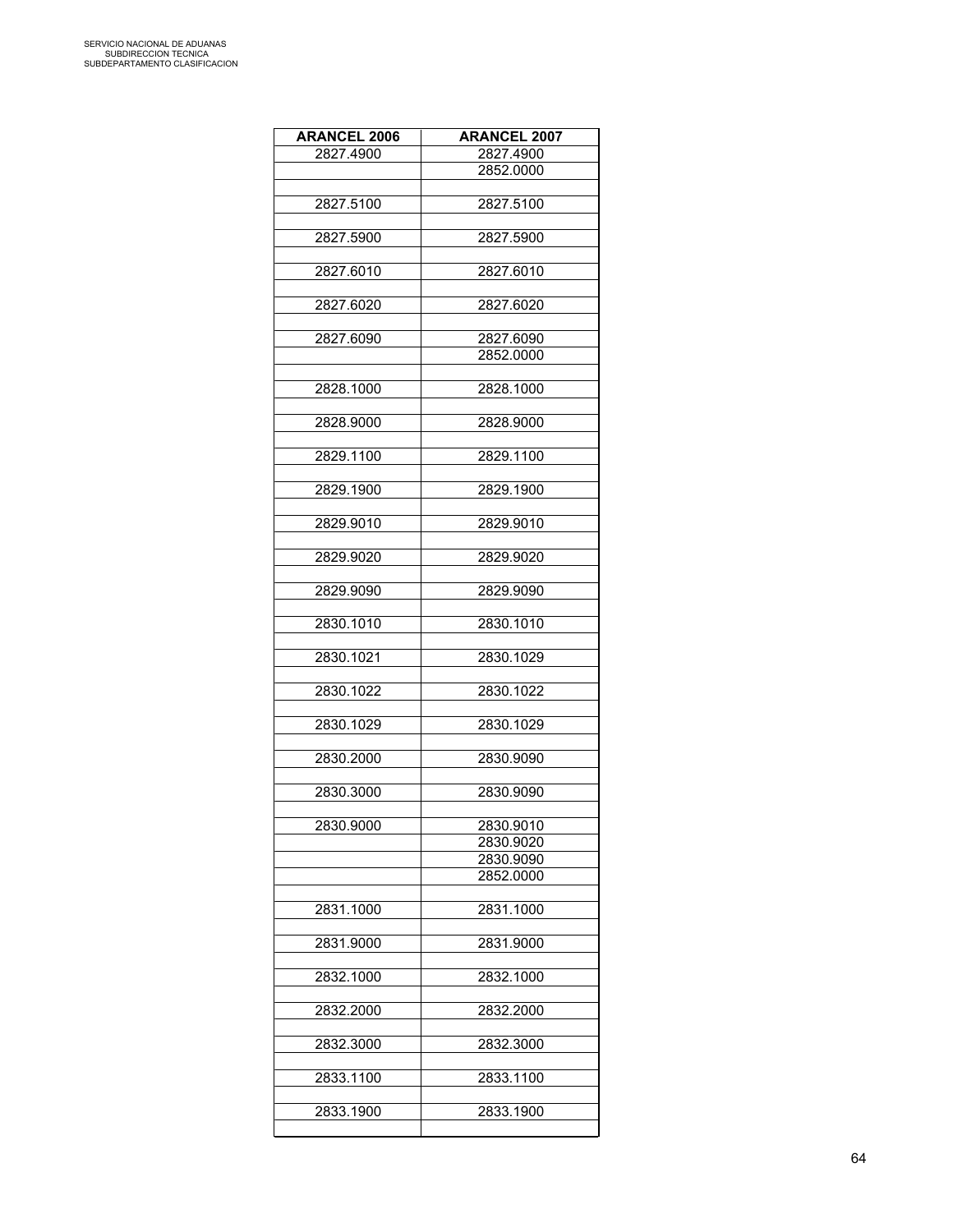| <b>ARANCEL 2006</b> | <b>ARANCEL 2007</b>    |
|---------------------|------------------------|
| 2833.2100           | 2833.2100              |
|                     |                        |
| 2833.2200           | 2833.2200              |
| 2833.2300           | 2833.2990              |
|                     |                        |
| 2833.2400           | 2833.2400              |
|                     |                        |
| 2833.2500           | 2833.2500              |
| 2833.2600           | 2833.2990              |
|                     |                        |
| 2833.2700           | 2833.2700              |
|                     |                        |
| 2833.2910           | 2833.2910              |
| 2833.2990           | 2833.2990              |
|                     | 2852.0000              |
|                     |                        |
| 2833.3000           | 2833.3000              |
| 2833.4000           | 2833.4000              |
|                     |                        |
| 2834.1000           | 2834.1000              |
|                     |                        |
| 2834.2110           | 2834.2110              |
| 2834.2190           | 2834.2190              |
|                     |                        |
| 2834.2900           | 2834.2900              |
|                     | 2852.0000              |
| 2835.1000           | 2835.1000              |
|                     |                        |
| 2835.2200           | 2835.2200              |
|                     |                        |
| 2835.2300           | 2835.2900              |
| 2835.2400           | 2835.2400              |
|                     |                        |
| 2835.2500           | 2835.2500              |
|                     |                        |
| 2835.2600           | 2835.2600              |
| 2835.2900           | 2835.2900              |
|                     |                        |
| 2835.3100           | 2835.3100              |
|                     |                        |
| 2835.3900           | 2835.3900<br>2852.0000 |
|                     |                        |
| 2836.1000           | 2836.9990              |
|                     |                        |
| 2836.2010           | 2836.2010              |
| 2836.2020           | 2836.2020              |
|                     |                        |
| 2836.2030           | 2836.2030              |
|                     |                        |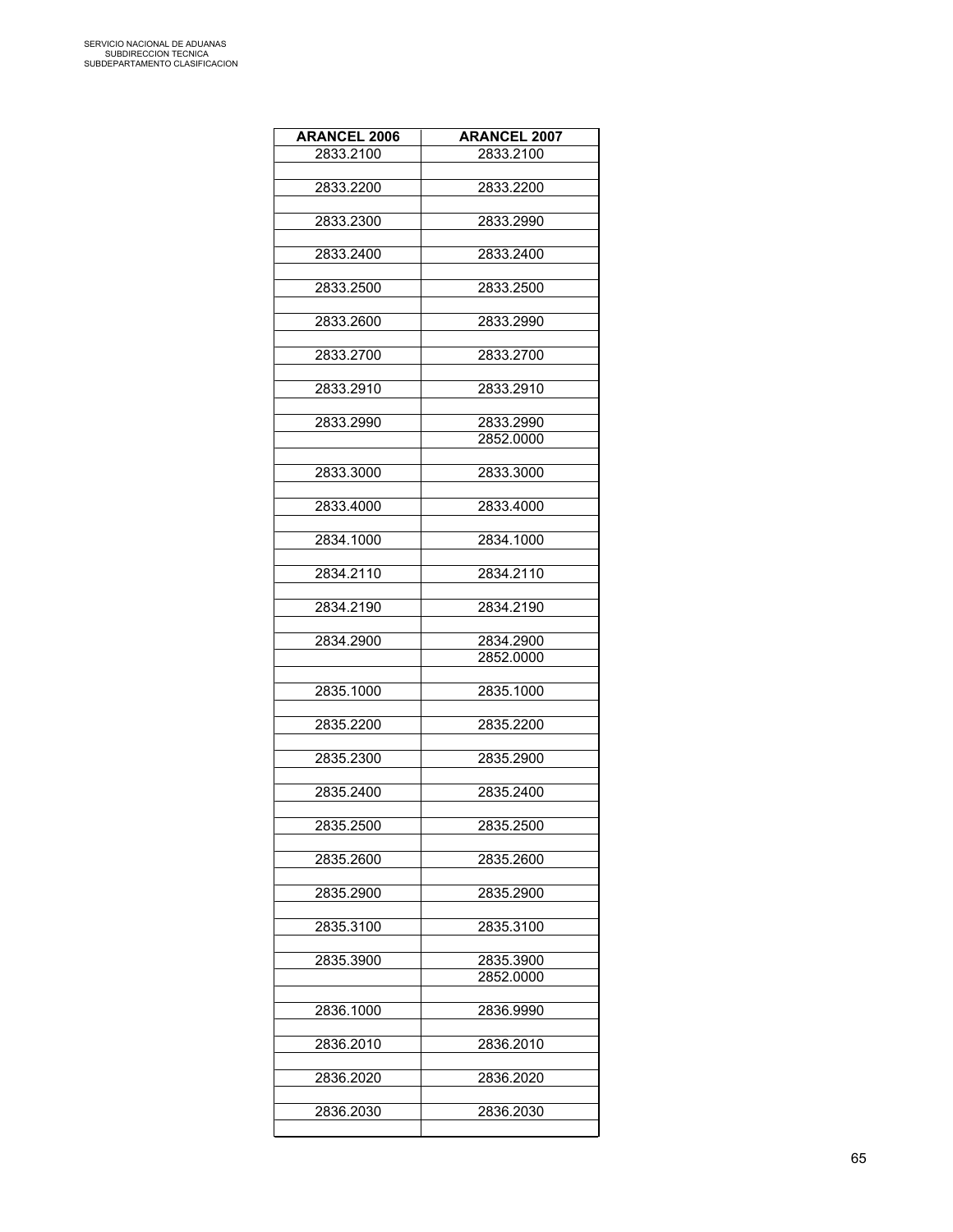| <b>ARANCEL 2007</b> |
|---------------------|
| 2836.3000           |
|                     |
| 2836.4000           |
|                     |
| 2836.5000           |
| 2836.6000           |
|                     |
| 2836.9990           |
|                     |
| 2836.9100           |
|                     |
| 2836.9200           |
|                     |
| 2836.9910           |
| 2836.9990           |
|                     |
| 2837.1110           |
|                     |
| 2837.1120           |
|                     |
| 2837.1900           |
| 2852.0000           |
|                     |
| 2837.2000           |
| 2852.0000           |
| 2842.9000           |
| 2852.0000           |
|                     |
| 2839.1100           |
|                     |
| 2839.1900           |
|                     |
| 2839.9000           |
| 2839.9000           |
|                     |
| 2840.1100           |
|                     |
| 2840.1900           |
|                     |
| 2840.2000           |
|                     |
| 2840.3000           |
| 2841.9090           |
|                     |
| 2841.5000           |
|                     |
| 2841.3000           |
|                     |
| 2841.5000           |
| 2852.0000           |
|                     |
| 2841.6100           |
| 2841.6900           |
|                     |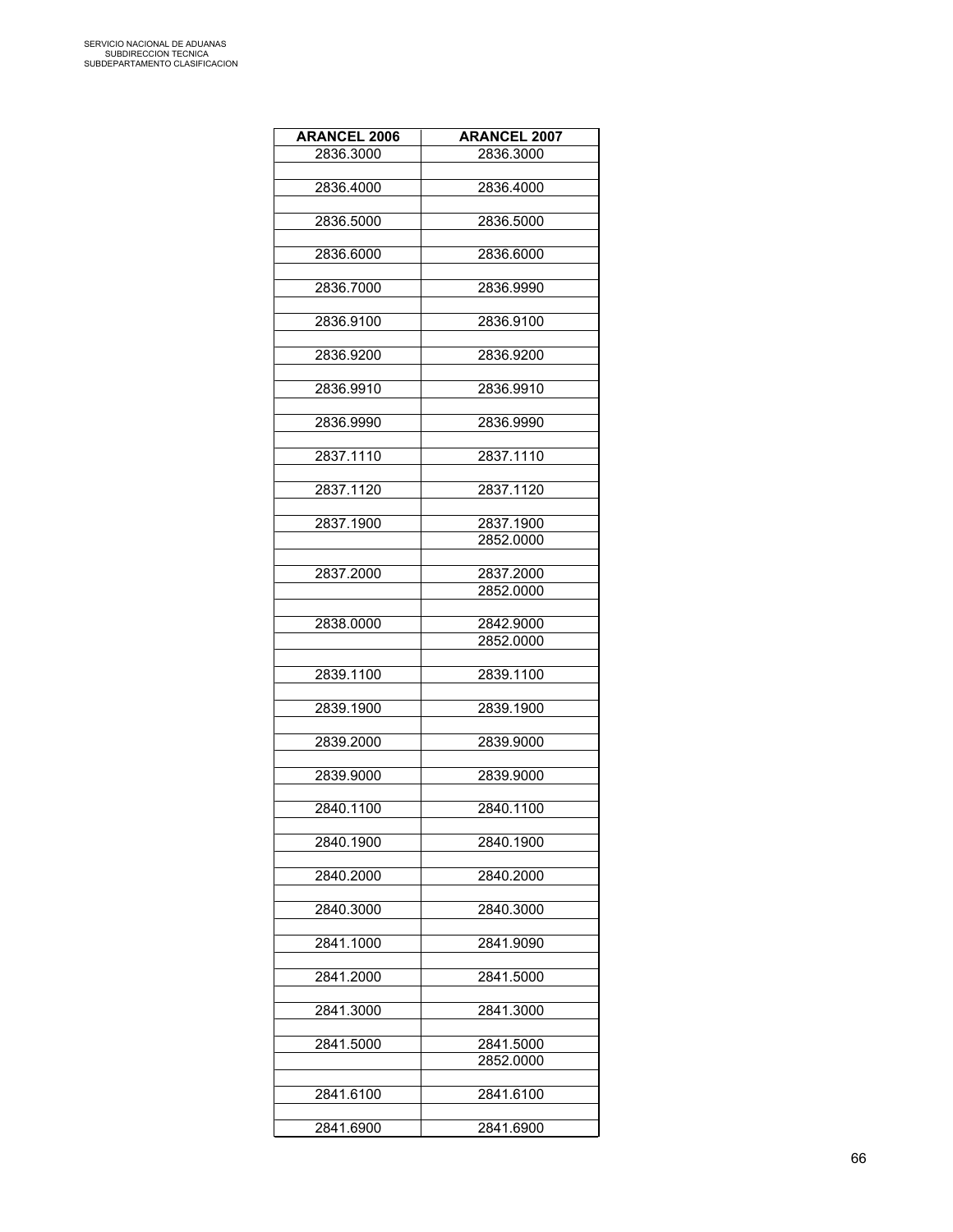| <b>ARANCEL 2006</b> | <b>ARANCEL 2007</b>    |
|---------------------|------------------------|
| 2841.7010           | 2841.7010              |
|                     |                        |
| 2841.7020           | 2841.7020              |
| 2841.7090           | 2841.7090              |
|                     |                        |
| 2841.8000           | 2841.8000              |
| 2841.9010           | 2841.9010              |
|                     |                        |
| 2841.9090           | 2841.9090              |
| 2842.1000           | 2842.1000              |
|                     | 2852.0000              |
| 2842.9000           | 2842.9000              |
|                     | 2852.0000              |
| 2843.1000           | 2843.1000              |
|                     |                        |
| 2843.2100           | 2843.2100              |
| 2843.2900           | 2843.2900              |
|                     |                        |
| 2843.3000           | 2843.3000              |
| 2843.9000           | 2843.9000              |
|                     | 2852.0000              |
| 2844.1000           | 2844.1000              |
|                     |                        |
| 2844.2000           | 2844.2000              |
| 2844.3000           | 2844.3000              |
| 2844.4000           | 2844.4000              |
|                     |                        |
| 2844.5000           | 2844.5000              |
| 2845.1000           | 2845.1000              |
|                     |                        |
| 2845.9000           | 2845.9000              |
| 2846.1000           | 2846.1000              |
|                     |                        |
| 2846.9000           | 2846.9000              |
| 2847.0000           | 2847.0000              |
| 2848.0010           | 2848.0010              |
|                     |                        |
| 2848.0020           | 2848.0020              |
| 2848.0030           | 2848.0030              |
|                     |                        |
| 2848.0090           | 2848.0090<br>2852.0000 |
|                     |                        |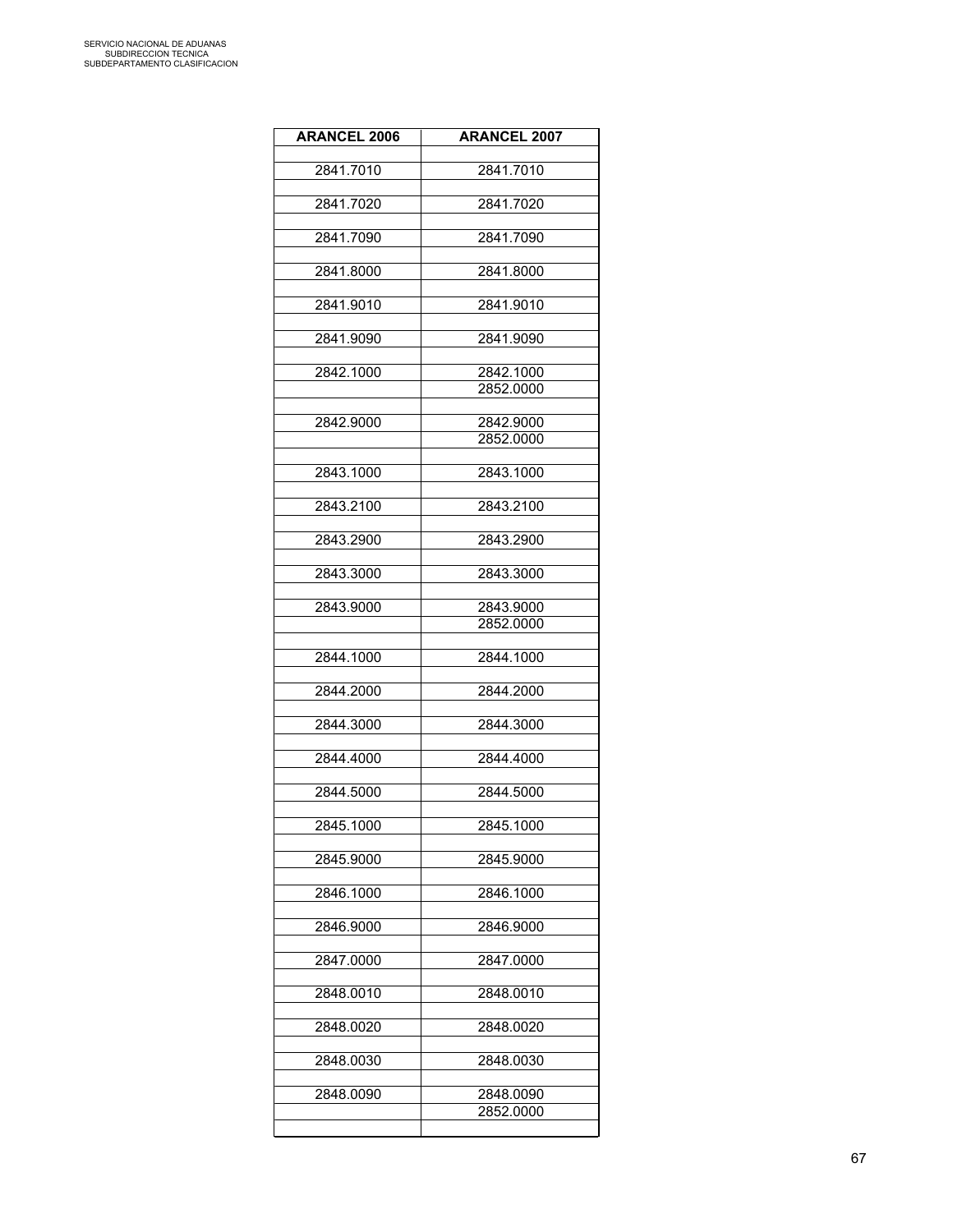| <b>ARANCEL 2006</b> | <b>ARANCEL 2007</b>    |
|---------------------|------------------------|
| 2849.1000           | 2849.1000              |
|                     |                        |
| 2849.2000           | 2849.2000              |
| 2849.9000           | 2849.9000              |
|                     | 2852.0000              |
|                     |                        |
| 2850,0000           | 2850.0000<br>2852.0000 |
|                     |                        |
| 2851.0010           | 2853.0010              |
|                     |                        |
| 2851.0090           | 2852.0000<br>2853.0090 |
|                     |                        |
| 2901.1000           | 2901.1000              |
|                     |                        |
| 2901.2100           | 2901.2100              |
| 2901.2200           | 2901.2200              |
|                     |                        |
| 2901.2300           | 2901.2300              |
| 2901.2400           | 2901.2400              |
|                     |                        |
| 2901.2910           | 2901.2910              |
|                     |                        |
| 2901.2990           | 2901.2990              |
| 2902.1100           | 2902.1100              |
|                     |                        |
| 2902.1900           | 2902.1900              |
| 2902.2000           | 2902.2000              |
|                     |                        |
| 2902.3000           | 2902.3000              |
|                     |                        |
| 2902.4100           | 2902.4100              |
| 2902.4200           | 2902.4200              |
|                     |                        |
| 2902.4300           | 2902.4300              |
| 2902.4400           | 2902.4400              |
|                     |                        |
| 2902.5000           | 2902.5000              |
| 2902.6000           | 2902.6000              |
|                     |                        |
| 2902.7000           | 2902.7000              |
|                     |                        |
| 2902.9010           | 2902.9010              |
| 2902.9020           | 2902.9020              |
|                     |                        |
| 2902.9090           | 2902.9090              |
| 2903.1100           | 2903.1100              |
|                     |                        |

L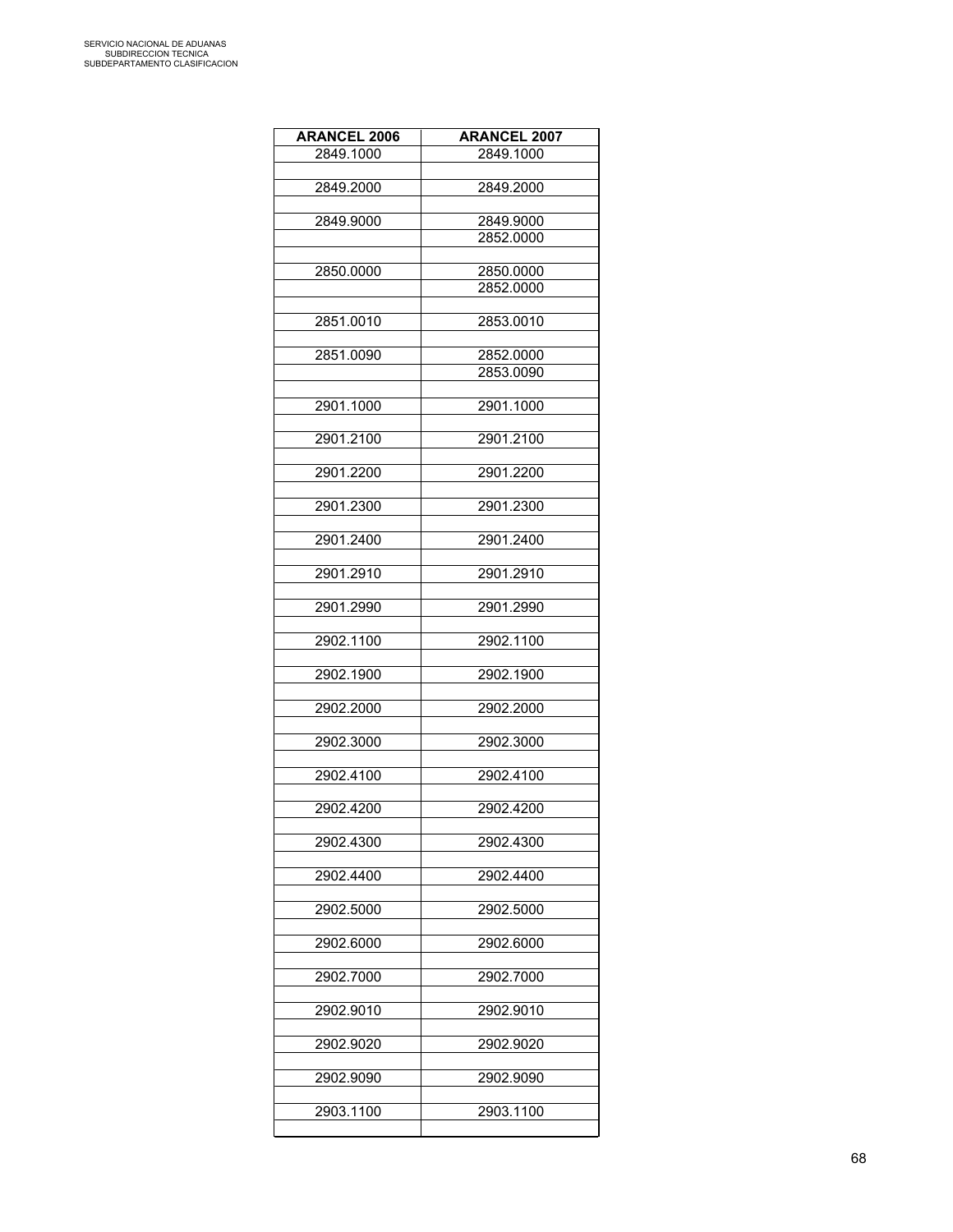| <b>ARANCEL 2006</b> | <b>ARANCEL 2007</b> |
|---------------------|---------------------|
| 2903.1200           | 2903.1200           |
|                     |                     |
| 2903.1300           | 2903.1300           |
|                     |                     |
| 2903.1400           | 2903.1400           |
|                     |                     |
| 2903.1500           | 2903.1500           |
|                     |                     |
| 2903.1910           | 2903.1910           |
|                     |                     |
| 2903.1990           | 2903.1990           |
|                     |                     |
| 2903.2100           | 2903.2100           |
|                     |                     |
| 2903.2200           | 2903.2200           |
|                     |                     |
| 2903.2300           | 2903.2300           |
|                     |                     |
| 2903.2900           | 2903.2900           |
|                     |                     |
| 2903.3011           | 2903.3911           |
|                     |                     |
| 2903.3012           | 2903.3912           |
|                     |                     |
| 2903.3013           | 2903.3913           |
|                     |                     |
| 2903.3019           | 2903.3100           |
|                     | 2903.3919           |
|                     |                     |
| 2903.3021           | 2903.3921           |
|                     |                     |
| 2903.3022           | 2903.3922           |
| 2903.3023           | 2903.3923           |
|                     |                     |
| 2903.3024           | 2903.3924           |
|                     |                     |
| 2903.3029           | 2903.3929           |
|                     |                     |
| 2903.3031           | 2903.3931           |
|                     |                     |
| 2903.3032           | 2903.3932           |
|                     |                     |
| 2903.3039           | 2903.3933           |
|                     | 2903.3939           |
|                     |                     |
| 2903.3041           | 2903.3941           |
|                     |                     |
| 2903.3049           | 2903.3949           |
|                     |                     |
| 2903.3051           | 2903.3951           |
|                     |                     |
| 2903.3059           | 2903.3959           |
|                     |                     |
| 2903.3091           | 2903.3991           |
|                     |                     |
| 2903.3099           | 2903.3999           |
|                     |                     |
| 2903.4100           | 2903.4100           |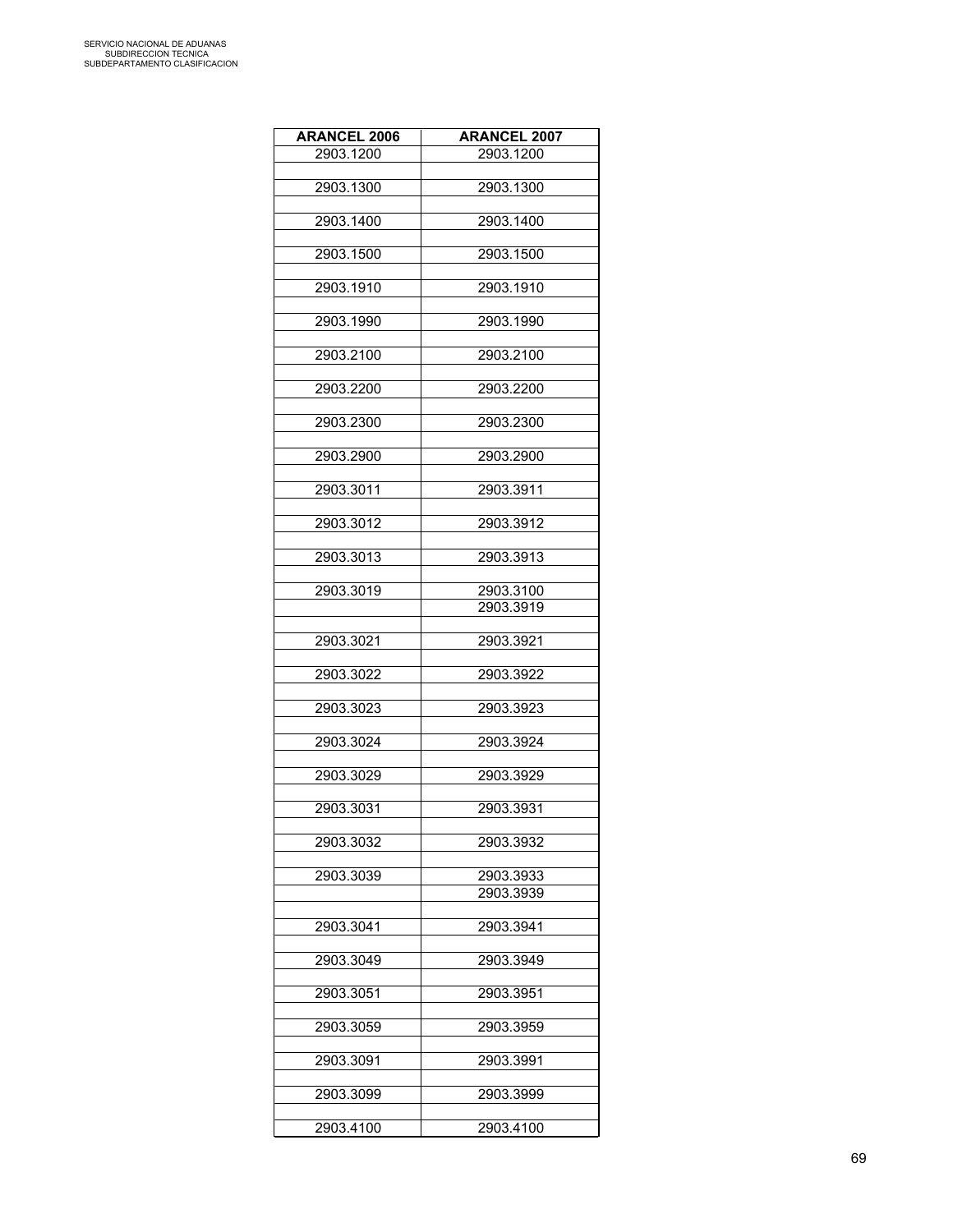| <b>ARANCEL 2006</b> | <b>ARANCEL 2007</b> |
|---------------------|---------------------|
| 2903.4200           | 2903.4200           |
| 2903.4300           | 2903.4300           |
| 2903.4410           | 2903.4410           |
| 2903.4420           | 2903.4420           |
| 2903.4510           | 2903.4510           |
| 2903.4520           | 2903.4520           |
| 2903.4530           | 2903.4530           |
| 2903.4540           | 2903.4540           |
| 2903.4550           | 2903.4550           |
| 2903.4560           | 2903.4560           |
| 2903.4570           | 2903.4570           |
| 2903.4580           | 2903.4580           |
| 2903.4591           | 2903.4591           |
| 2903.4592           | 2903.4592           |
| 2903.4599           | 2903.4599           |
| 2903.4610           | 2903.4610           |
| 2903.4620           | 2903.4620           |
| 2903.4630           | 2903.4630           |
| 2903.4700           | 2903.4700           |
| 2903.4910           | 2903.4910           |
| 2903.4920           | 2903.4920           |
| 2903.4930           | 2903.4930           |
| 2903.4940           | 2903.4940           |
| 2903.4950           | 2903.4950           |
| 2903.4960           | 2903.4960           |
| 2903.4991           | 2903.4991           |
| 2903.4992           | 2903.4992           |
| 2903.4999           | 2903.4999           |
| 2903.5100           | 2903.5190           |
|                     |                     |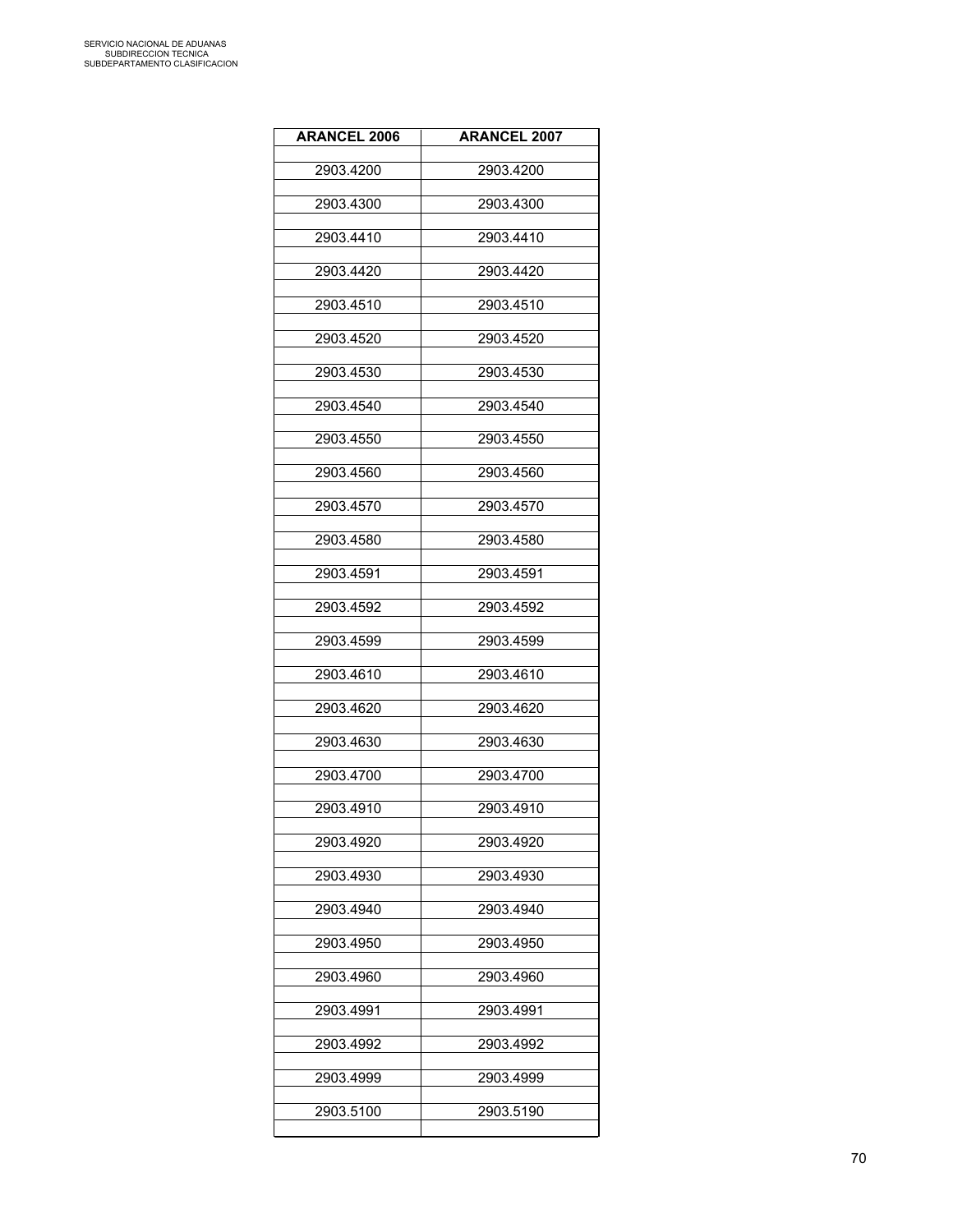| <b>ARANCEL 2006</b> | <b>ARANCEL 2007</b> |
|---------------------|---------------------|
| 2903.5910           | 2903.5110           |
|                     |                     |
| 2903.5920           | 2903.5210           |
|                     |                     |
| 2903.5990           | 2903.5220           |
|                     | 2903.5230           |
|                     | 2903.5930           |
|                     | 2903.5990           |
| 2903.6100           | 2903.6100           |
|                     |                     |
| 2903.6200           | 2903.6210           |
|                     | 2903.6220           |
|                     |                     |
| 2903.6910           | 2903.6910           |
|                     |                     |
| 2903.6920           | 2903.6920           |
|                     |                     |
| 2903.6990           | 2903.6930           |
|                     | 2903.6940           |
|                     | 2903.6950           |
|                     | 2903.6960           |
|                     | 2903.6970           |
|                     | 2903.6990           |
|                     |                     |
| 2904.1000           | 2904.1000           |
|                     |                     |
| 2904.2010           | 2904.2010           |
|                     |                     |
| 2904.2020           | 2904.2020           |
|                     |                     |
| 2904.2030           | 2904.2030           |
|                     |                     |
| 2904.2040           | 2904.2040           |
|                     |                     |
| 2904.2090           | 2904.2090           |
| 2904.9010           |                     |
|                     | 2904.9010           |
| 2904.9090           | 2904.9090           |
|                     |                     |
| 2905.1100           | 2905.1100           |
|                     |                     |
| 2905.1210           | 2905.1210           |
|                     |                     |
| 2905.1220           | 2905.1220           |
|                     |                     |
| 2905.1300           | 2905.1300           |
|                     |                     |
| 2905.1400           | 2905.1400           |
|                     |                     |
| 2905.1500           | 2905.1999           |
|                     |                     |
| 2905.1610           | 2905.1610           |
|                     |                     |
| 2905.1690           | 2905.1690           |
|                     |                     |
| 2905.1700           | 2905.1700           |
|                     |                     |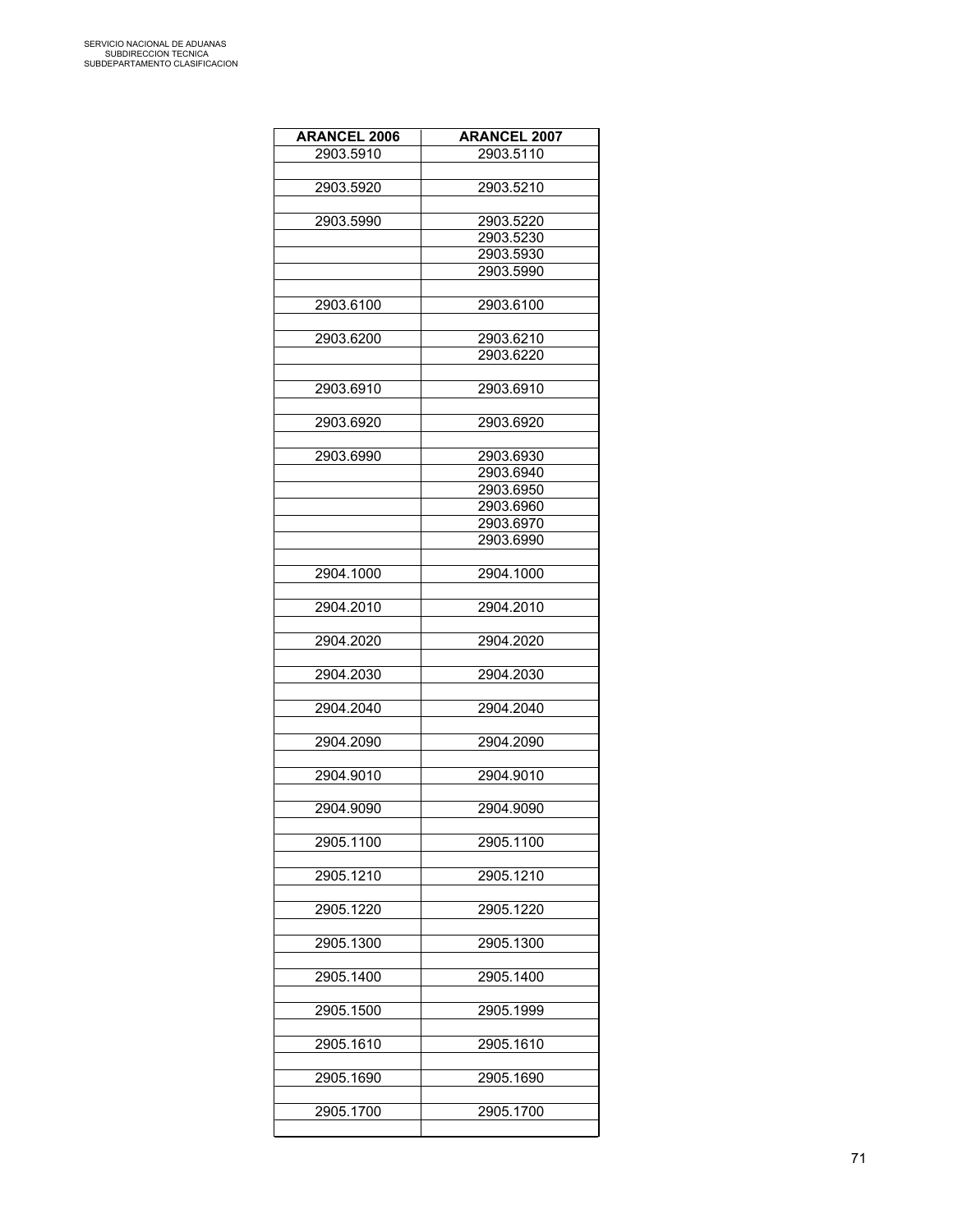| <b>ARANCEL 2006</b> | <b>ARANCEL 2007</b> |
|---------------------|---------------------|
| 2905.1910           | 2905.1910           |
|                     |                     |
| 2905.1920           | 2905.1920           |
|                     |                     |
| 2905.1991           | 2905.1991           |
| 2905.1999           | 2905.1999           |
|                     |                     |
| 2905.2200           | 2905.2200           |
|                     |                     |
| 2905.2900           | 2905.2900           |
|                     |                     |
| 2905.3100           | 2905.3100           |
| 2905.3200           | 2905.3200           |
|                     |                     |
| 2905.3900           | 2905.3900           |
|                     |                     |
| 2905.4100           | 2905.4100           |
|                     |                     |
| 2905.4200           | 2905.4200           |
| 2905.4300           | 2905.4300           |
|                     |                     |
| 2905.4400           | 2905.4400           |
|                     |                     |
| 2905.4500           | 2905.4500           |
|                     |                     |
| 2905.4900           | 2905.4900           |
|                     |                     |
| 2905.5100           | 2905.5100           |
| 2905.5910           | 2905.5910           |
|                     |                     |
| 2905.5990           | 2905.5990           |
|                     |                     |
| 2906.1100           | 2906.1100           |
| 2906.1200           |                     |
|                     | 2906.1200           |
| 2906.1300           | 2906.1300           |
|                     |                     |
| 2906.1400           | 2906.1900           |
|                     |                     |
| 2906.1900           | 2906.1900           |
|                     |                     |
| 2906.2100           | 2906.2100           |
| 2906.2900           | 2906.2900           |
|                     |                     |
| 2907.1100           | 2907.1100           |
|                     |                     |
| 2907.1200           | 2907.1200           |
|                     |                     |
| 2907.1300           | 2907.1300           |
| 2907.1400           | 2907.1900           |
|                     |                     |
| 2907.1500           | 2907.1500           |
|                     |                     |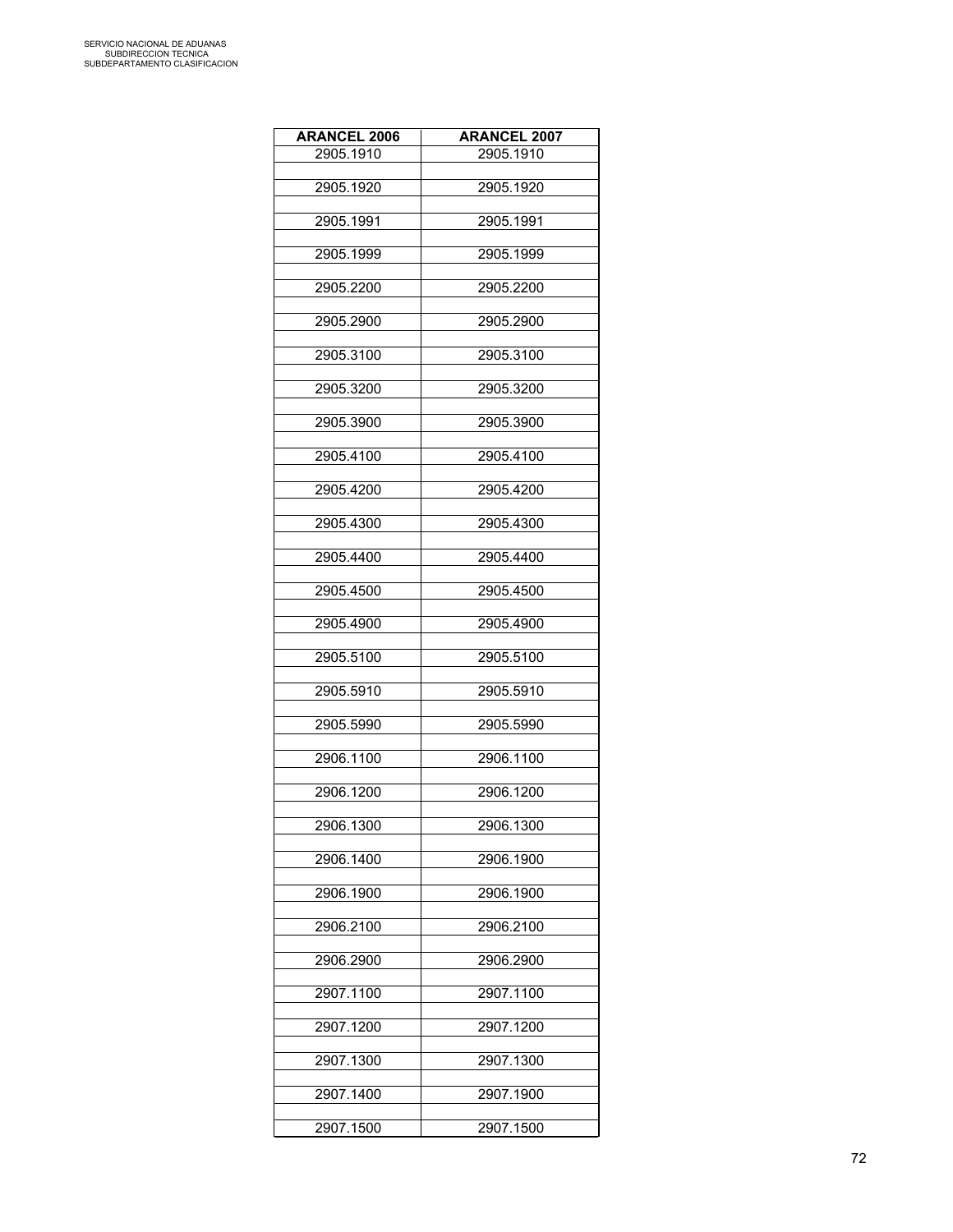| <b>ARANCEL 2006</b> | <b>ARANCEL 2007</b> |
|---------------------|---------------------|
|                     |                     |
| 2907.1900           | 2907.1900           |
|                     |                     |
| 2907.2100           | 2907.2100           |
|                     |                     |
| 2907.2200           | 2907.2200           |
| 2907.2300           | 2907.2300           |
|                     |                     |
| 2907.2900           | 2907.2900           |
|                     |                     |
| 2908.1010           | 2908.1910           |
|                     |                     |
| 2908.1090           | 2908.1100           |
|                     | 2908.1990           |
|                     |                     |
| 2908.2000           | 2908.9990           |
| 2908.9000           | 2908.9110           |
|                     | 2908.9120           |
|                     | 2908.9910           |
|                     | 2908.9920           |
|                     | 2908.9930           |
|                     | 2908.9940           |
|                     | 2908.9990           |
|                     |                     |
| 2909.1100           | 2909.1100           |
|                     |                     |
| 2909.1910           | 2909.1910           |
|                     |                     |
| 2909.1990           | 2909.1990           |
| 2909.2000           | 2909.2000           |
|                     |                     |
| 2909.3000           | 2909.3000           |
|                     |                     |
| 2909.4100           | 2909.4100           |
|                     |                     |
| 2909.4200           | 2909.4400           |
|                     |                     |
| 2909.4300           | 2909.4300           |
|                     |                     |
| 2909.4400           | 2909.4400           |
| 2909.4910           | 2909.4910           |
|                     |                     |
| 2909.4990           | 2909.4990           |
|                     |                     |
| 2909.5000           | 2909.5000           |
|                     |                     |
| 2909.6000           | 2909.6000           |
|                     |                     |
| 2910.1000           | 2910.1000           |
|                     |                     |
| 2910.2000           | 2910.2000           |
| 2910.3000           | 2910.3000           |
|                     |                     |
| 2910.9000           | 2910.4000           |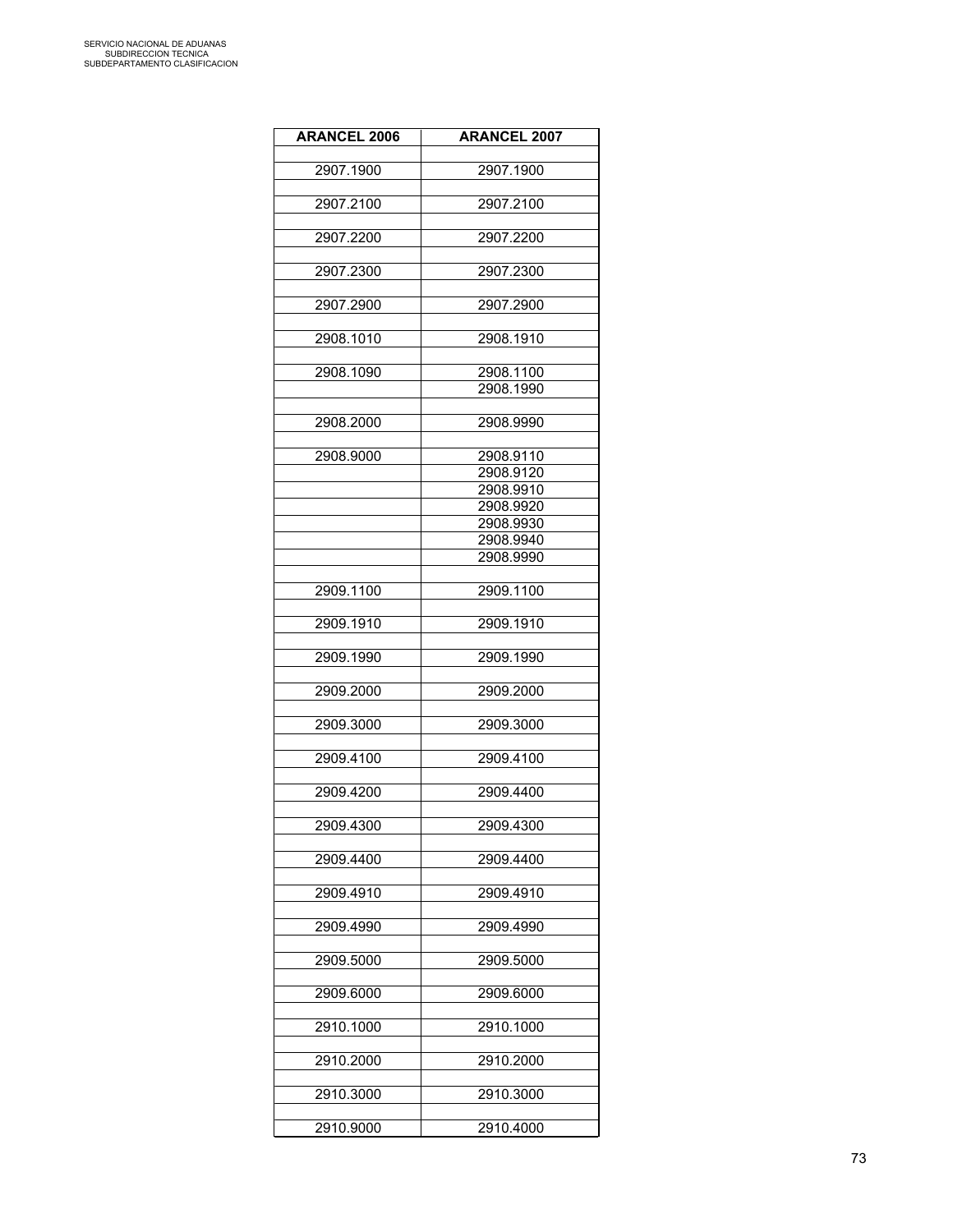| <b>ARANCEL 2006</b> | <b>ARANCEL 2007</b> |
|---------------------|---------------------|
|                     | 2910.9010           |
|                     | 2910.9090           |
| 2911.0000           | 2911.0000           |
|                     |                     |
| 2912.1100           | 2912.1100           |
|                     |                     |
| 2912.1200           | 2912.1200           |
| 2912.1300           | 2912.1900           |
|                     |                     |
| 2912.1900           | 2912.1900           |
|                     |                     |
| 2912.2100           | 2912.2100           |
| 2912.2900           | 2912.2900           |
|                     |                     |
| 2912.3000           | 2912.3000           |
| 2912.4100           | 2912.4100           |
|                     |                     |
| 2912.4200           | 2912.4200           |
|                     |                     |
| 2912.4910           | 2912.4910           |
| 2912.4920           | 2912.4920           |
|                     |                     |
| 2912.4990           | 2912.4990           |
|                     |                     |
| 2912.5000           | 2912.5000           |
| 2912.6000           | 2912.6000           |
|                     |                     |
| 2913.0000           | 2913.0000           |
|                     |                     |
| 2914.1100           | 2914.1100           |
| 2914.1200           | 2914.1200           |
|                     |                     |
| 2914.1300           | 2914.1300           |
| 2914.1900           | 2914.1900           |
|                     |                     |
| 2914.2100           | 2914.2100           |
|                     |                     |
| 2914.2200           | 2914.2200           |
| 2914.2300           | 2914.2300           |
|                     |                     |
| 2914.2900           | 2914.2900           |
|                     |                     |
| 2914.3100           | 2914.3100           |
| 2914.3900           | 2914.3900           |
|                     |                     |
| 2914.4000           | 2914.4000           |
| 2914.5000           | 2914.5000           |
|                     |                     |
|                     |                     |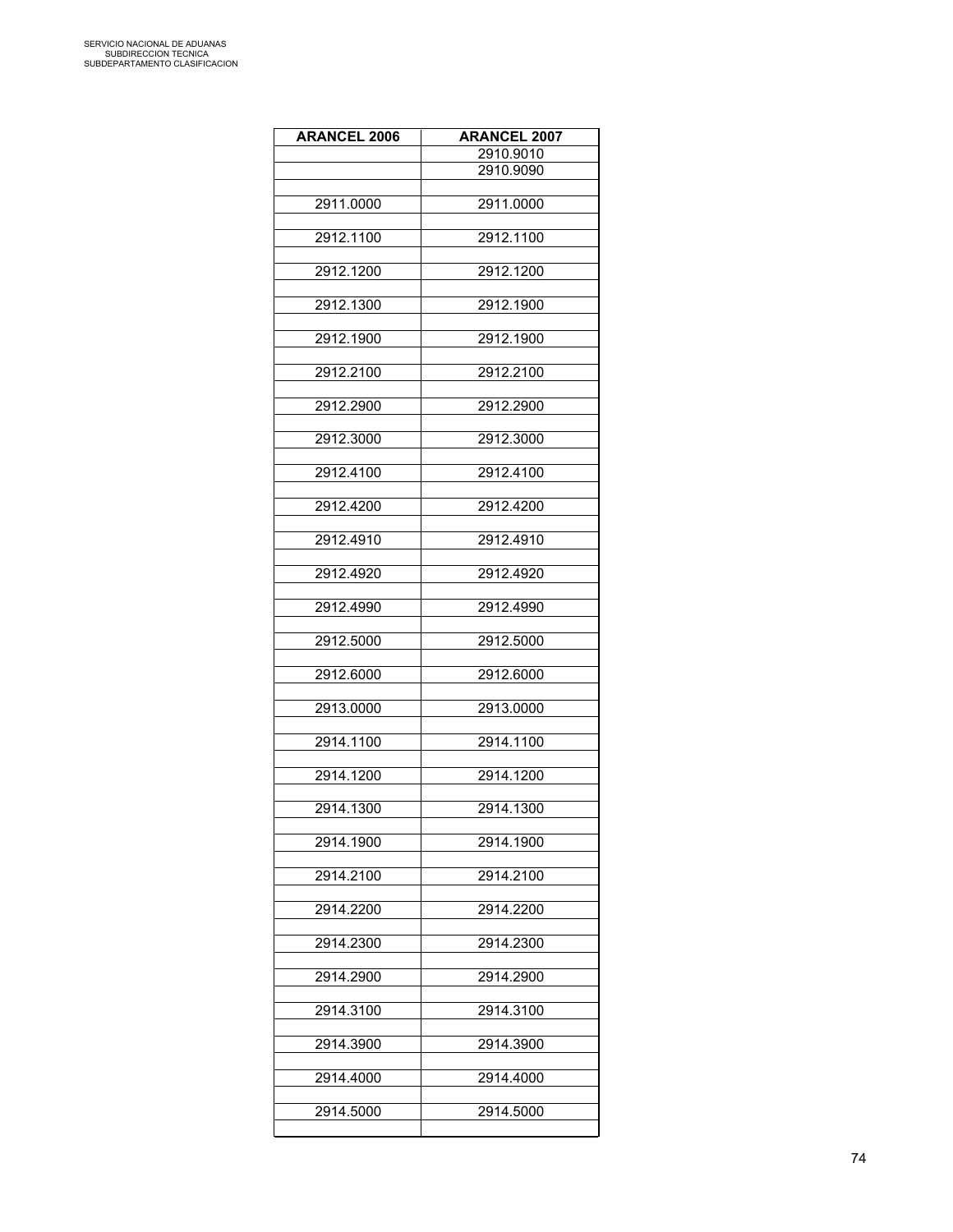| <b>ARANCEL 2006</b> | <b>ARANCEL 2007</b> |
|---------------------|---------------------|
| 2914.6100           | 2914.6100           |
|                     |                     |
| 2914.6900           | 2914.6900           |
|                     |                     |
| 2914.7000           | 2914.7000           |
|                     |                     |
| 2915.1100           | 2915.1100           |
| 2915.1210           | 2915.1210           |
|                     |                     |
| 2915.1220           | 2915.1220           |
|                     |                     |
| 2915.1290           | 2915.1290           |
|                     |                     |
| 2915.1300           | 2915.1300           |
|                     |                     |
| 2915.2100           | 2915.2100           |
|                     |                     |
| 2915.2200           | 2915.2900           |
|                     |                     |
| 2915.2300           | 2915.2900           |
| 2915.2400           | 2915.2400           |
|                     |                     |
| 2915.2900           | 2915.2900           |
|                     |                     |
| 2915.3100           | 2915.3100           |
|                     |                     |
| 2915.3200           | 2915.3200           |
|                     |                     |
| 2915.3300           | 2915.3300           |
|                     |                     |
| 2915.3400           | 2915.3990           |
| 2915.3500           | 2915.3990           |
|                     |                     |
| 2915.3910           | 2915.3910           |
|                     |                     |
| 2915.3990           | 2915.3600           |
|                     | 2915.3990           |
|                     |                     |
| 2915.4000           | 2915.4000           |
|                     |                     |
| 2915.5000           | 2915.5000           |
|                     |                     |
| 2915.6000           | 2915.6000           |
| 2915.7000           | 2915.7000           |
|                     |                     |
| 2915.9010           | 2915.9010           |
|                     |                     |
| 2915.9020           | 2915.9020           |
|                     |                     |
| 2915.9090           | 2915.9030           |
|                     | 2915.9090           |
|                     |                     |
| 2916.1100           | 2916.1100           |
|                     |                     |
| 2916.1210           | 2916.1210           |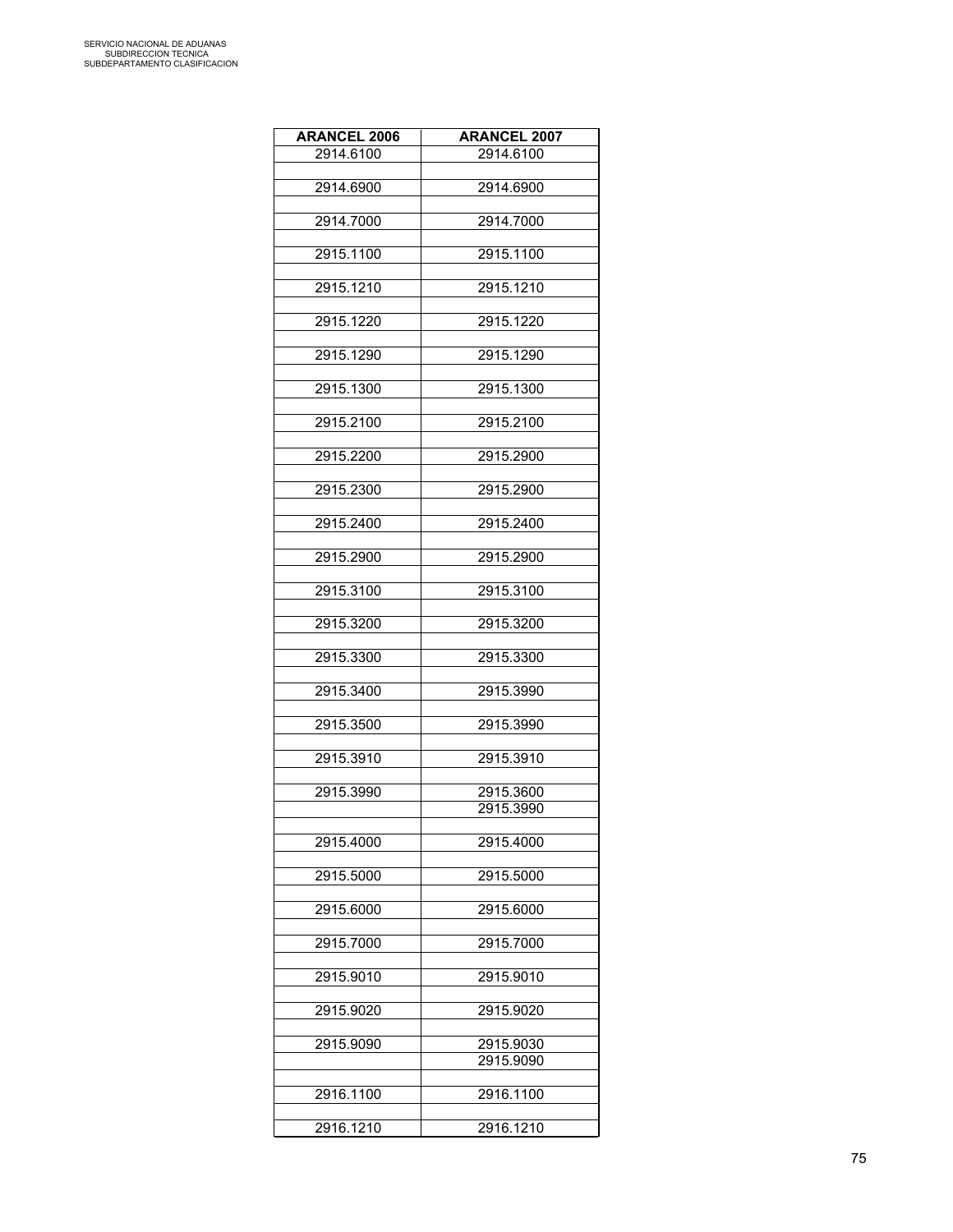| <b>ARANCEL 2006</b> | <b>ARANCEL 2007</b> |
|---------------------|---------------------|
|                     |                     |
| 2916.1290           | 2916.1290           |
|                     |                     |
| 2916.1300           | 2916.1300           |
| 2916.1410           | 2916.1410           |
|                     |                     |
| 2916.1490           | 2916.1490           |
|                     |                     |
| 2916.1500           | 2916.1500           |
|                     |                     |
| 2916.1900           | 2916.1900           |
| 2916.2000           | 2916.2000           |
|                     |                     |
| 2916.3110           | 2916.3110           |
|                     |                     |
| 2916.3190           | 2916.3190           |
|                     |                     |
| 2916.3200           | 2916.3200           |
| 2916.3400           | 2916.3400           |
|                     |                     |
| 2916.3500           | 2916.3500           |
|                     |                     |
| 2916.3900           | 2916.3600           |
|                     | 2916.3900           |
|                     |                     |
| 2917.1100           | 2917.1100           |
| 2917.1200           | 2917.1200           |
|                     |                     |
| 2917.1300           | 2917.1300           |
|                     |                     |
| 2917.1400           | 2917.1400           |
|                     |                     |
| 2917.1900           | 2917.1900           |
| 2917.2000           | 2917.2000           |
|                     |                     |
| 2917.3100           | 2917.3410           |
|                     |                     |
| 2917.3200           | 2917.3200           |
|                     |                     |
| 2917.3300           | 2917.3300           |
| 2917.3400           | 2917.3420           |
|                     | 2917.3490           |
|                     |                     |
| 2917.3500           | 2917.3500           |
|                     |                     |
| 2917.3600           | 2917.3600           |
| 2917.3700           | 2917.3700           |
|                     |                     |
| 2917.3900           | 2917.3900           |
|                     |                     |
| 2918.1100           | 2918.1100           |
|                     | 2852.0000           |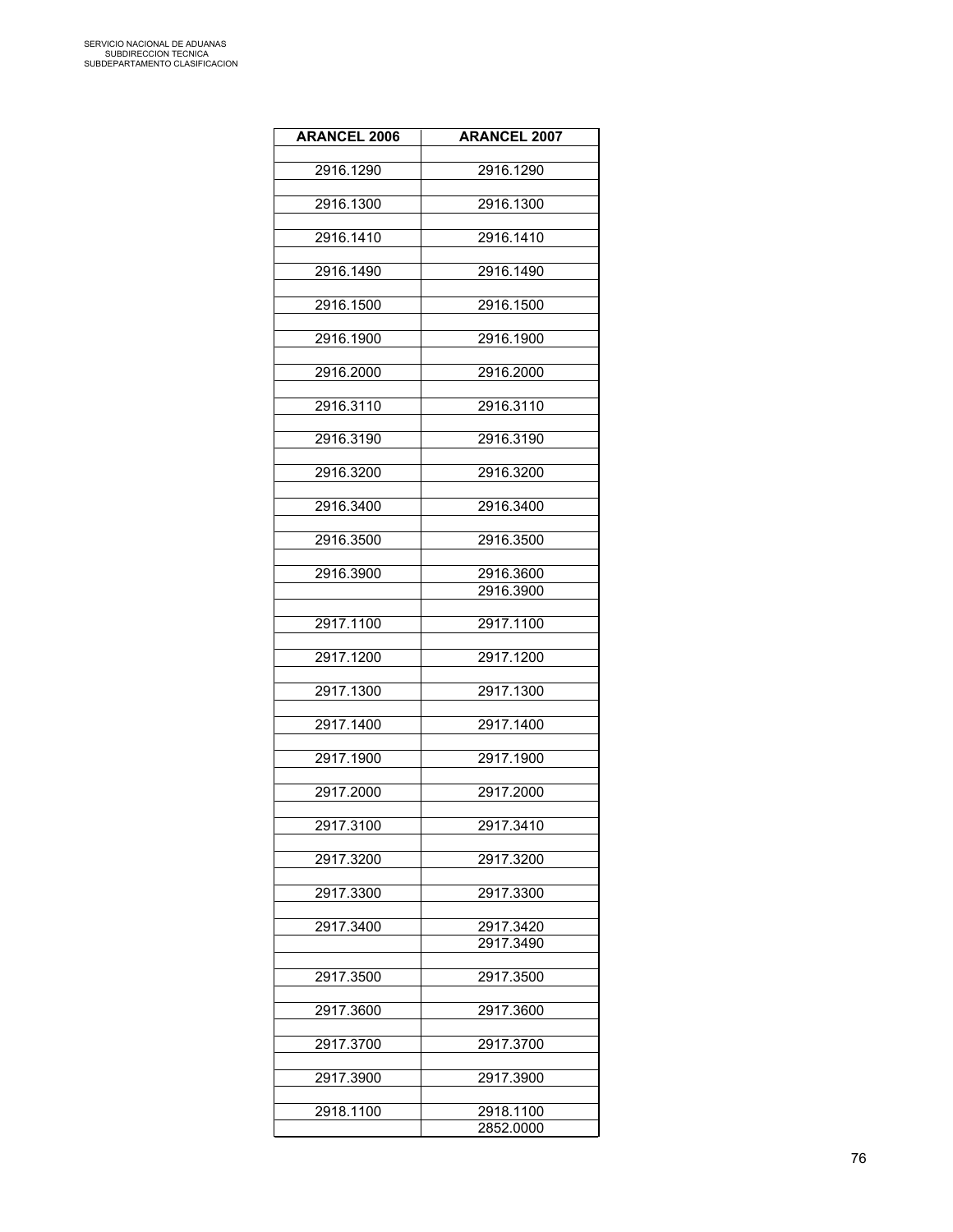| <b>ARANCEL 2006</b> | <b>ARANCEL 2007</b> |
|---------------------|---------------------|
|                     |                     |
| 2918.1200           | 2918.1200           |
|                     |                     |
| 2918.1310           | 2918.1310           |
| 2918.1390           | 2918.1390           |
|                     |                     |
| 2918.1400           | 2918.1400           |
|                     |                     |
| 2918.1500           | 2918.1500           |
|                     |                     |
| 2918.1600           | 2918.1600           |
| 2918.1910           | 2918.1910           |
|                     |                     |
| 2918.1990           | 2918.1800           |
|                     | 2918.1990           |
|                     |                     |
| 2918.2100           | 2918.2100           |
|                     |                     |
| 2918.2210           | 2918.2210           |
| 2918.2290           | 2918.2290           |
|                     |                     |
| 2918.2300           | 2918.2300           |
|                     |                     |
| 2918.2900           | 2918.2900           |
|                     |                     |
| 2918.3000           | 2918.3000           |
| 2918.9010           | 2918.9910           |
|                     |                     |
| 2918.9020           | 2918.9920           |
|                     |                     |
| 2918.9090           | 2918.9110           |
|                     | 2918.9190           |
|                     | 2918.9990           |
|                     |                     |
| 2919.0000           | 2919.1000           |
|                     | 2919.9010           |
|                     | 2919.9090           |
| 2920.1000           | 2920.1110           |
|                     | 2920.1120           |
|                     | 2920.1900           |
|                     |                     |
| 2920.9010           | 2920.9010           |
|                     |                     |
| 2920.9020           | 2920.9020           |
|                     |                     |
| 2920.9030           | 2920.9030           |
| 2920.9040           | 2920.9040           |
|                     |                     |
| 2920.9050           | 2920.9050           |
|                     |                     |
| 2920.9090           | 2920.9090           |
|                     |                     |
| 2921.1110           | 2921.1110           |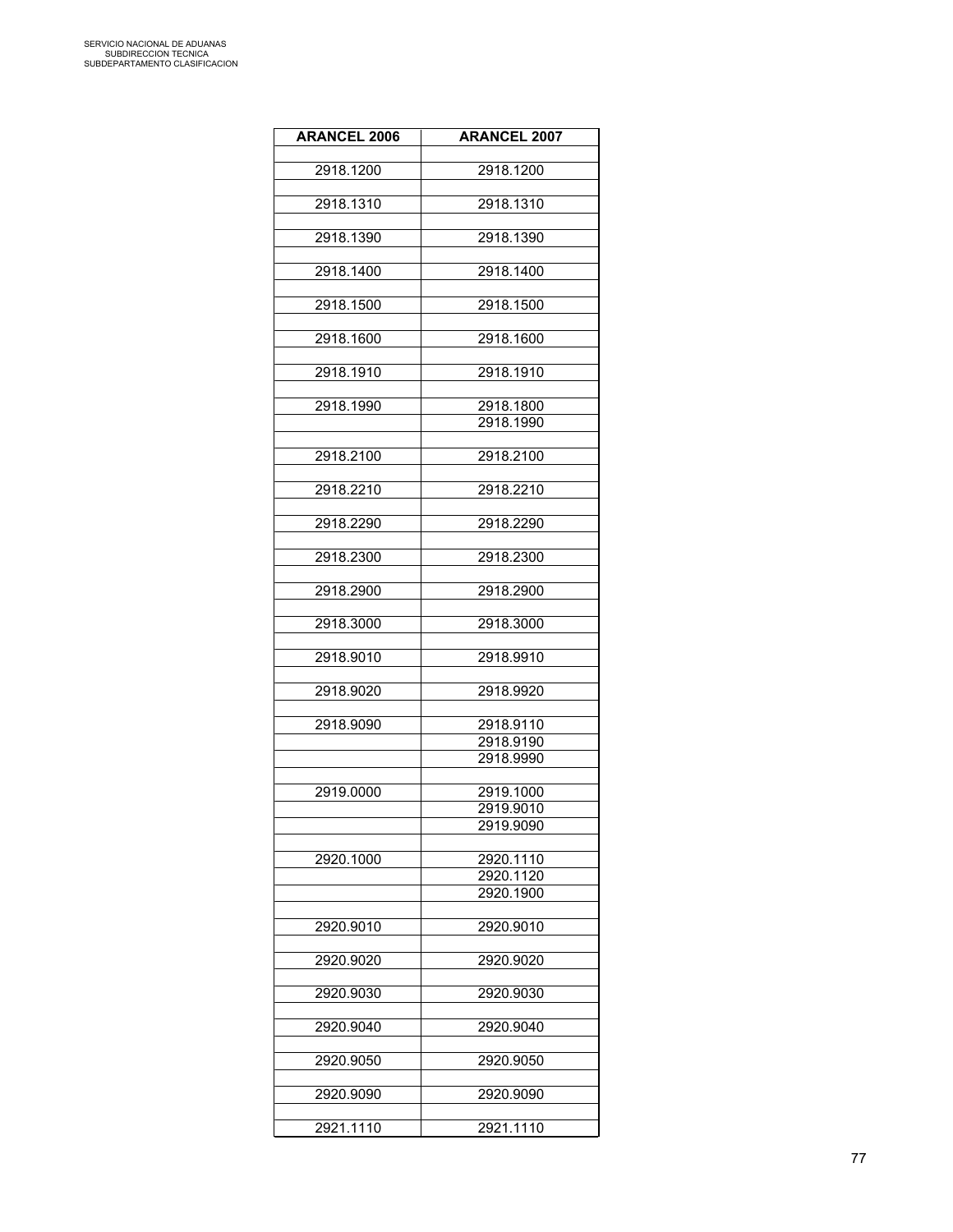| <b>ARANCEL 2006</b> | <b>ARANCEL 2007</b> |
|---------------------|---------------------|
| 2921.1190           | 2921.1190           |
| 2921.1200           | 2921.1991           |
| 2921.1910           | 2921.1910           |
| 2921.1920           | 2921.1920           |
| 2921.1930           | 2921.1930           |
| 2921.1941           | 2921.1941           |
| 2921.1949           | 2921.1949           |
| 2921.1990           | 2921.1999           |
| 2921.2100           | 2921.2100           |
| 2921.2200           | 2921.2200           |
| 2921.2900           | 2921.2900           |
| 2921.3000           | 2921.3000           |
| 2921.4100           | 2921.4100           |
| 2921.4200           | 2921.4200           |
| 2921.4310           | 2921.4310           |
| 2921.4390           | 2921.4390           |
| 2921.4400           | 2921.4400           |
| 2921.4500           | 2921.4500           |
| 2921.4600           | 2921.4600           |
| 2921.4900           | 2921.4900           |
| 2921.5100           | 2921.5100           |
| 2921.5900           | 2921.5900           |
| 2922.1100           | 2922.1100           |
| 2922.1200           | 2922.1200           |
| 2922.1310           | 2922.1310           |
| 2922.1390           |                     |
|                     | 2922.1390           |
| 2922.1400           | 2922.1400           |
| 2922.1910           | 2939.4910           |
| 2922.1921           | 2922.1921           |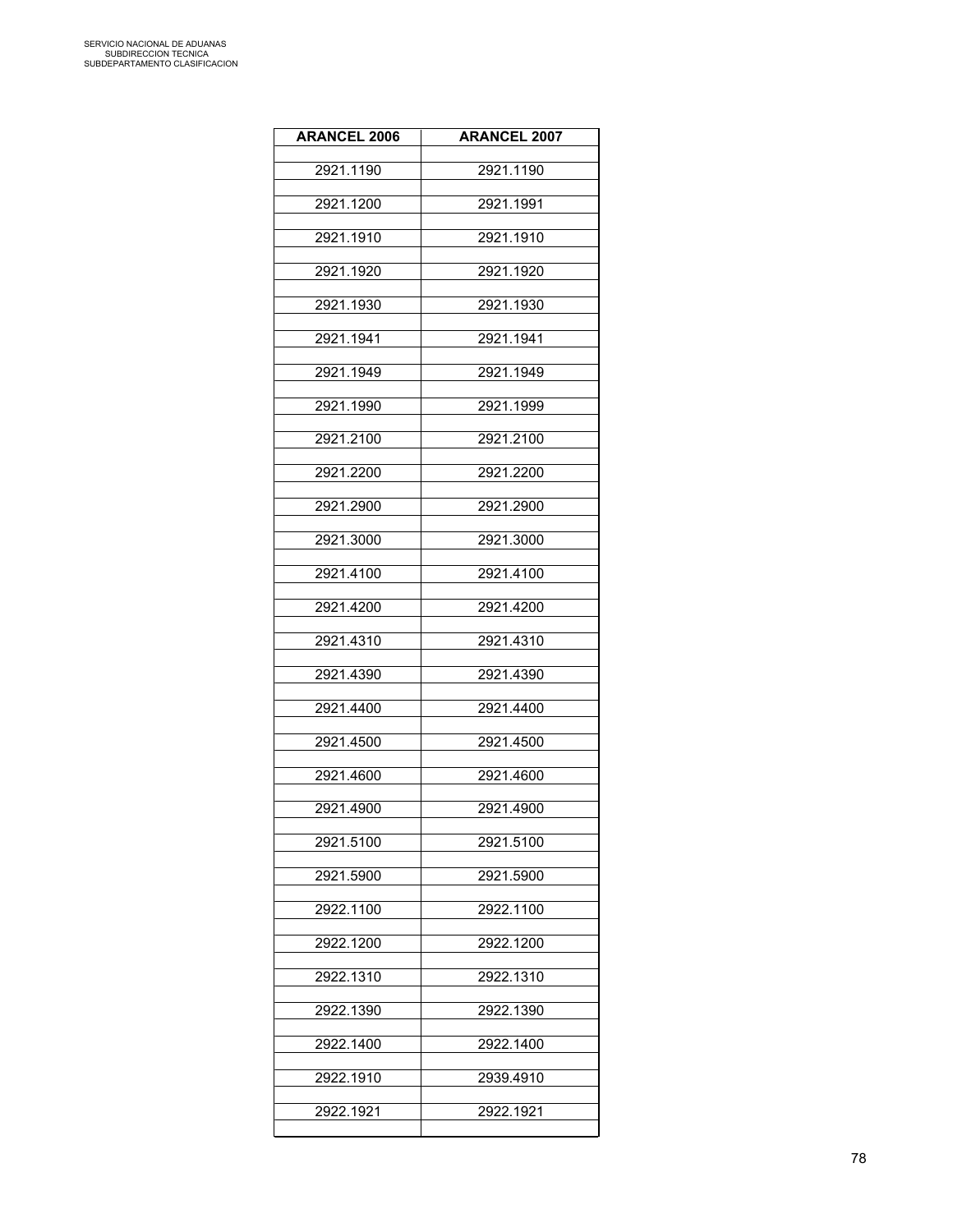| <b>ARANCEL 2006</b> | <b>ARANCEL 2007</b>    |
|---------------------|------------------------|
| 2922.1922           | 2922.1922              |
|                     |                        |
| 2922.1923           | 2922.1923              |
|                     |                        |
| 2922.1929           | 2922.1929              |
|                     |                        |
| 2922.1930           | 2922.1930              |
| 2922.1940           | 2922.1940              |
|                     |                        |
| 2922.1990           | 2922.1990              |
|                     |                        |
| 2922.2100           | 2922.2100              |
|                     |                        |
| 2922.2200           | 2922.2990              |
|                     |                        |
| 2922.2910           | 2922.2910              |
|                     |                        |
| 2922.2920           | 2922.2920              |
|                     |                        |
| 2922.2990           | 2922.2990              |
| 2922.3100           | 2922.3100              |
|                     |                        |
| 2922.3900           | 2922.3900              |
|                     |                        |
| 2922.4100           | 2922.4100              |
|                     |                        |
| 2922.4210           | 2922.4210              |
|                     |                        |
| 2922.4290           | 2922.4290              |
|                     | 2922.4300              |
| 2922.4300           |                        |
| 2922.4400           | 2922.4400              |
|                     |                        |
| 2922.4920           | 2924.2300              |
|                     |                        |
| 2922.4990           | 2922.4900              |
|                     |                        |
| 2922.5000           | 2922.5000              |
|                     |                        |
| 2923.1000           | 2923.1000              |
| 2923.2010           | 2923.2010              |
|                     |                        |
| 2923.2090           | 2923.2090              |
|                     |                        |
| 2923.9000           | 2923.9000              |
|                     |                        |
| 2924.1100           | 2924.1100              |
|                     |                        |
| 2924.1910           | 2924.1910              |
|                     |                        |
| 2924.1920           | 2924.1920              |
|                     |                        |
| 2924.1990           | 2924.1210<br>2924.1221 |
|                     | 2924.1222              |
|                     |                        |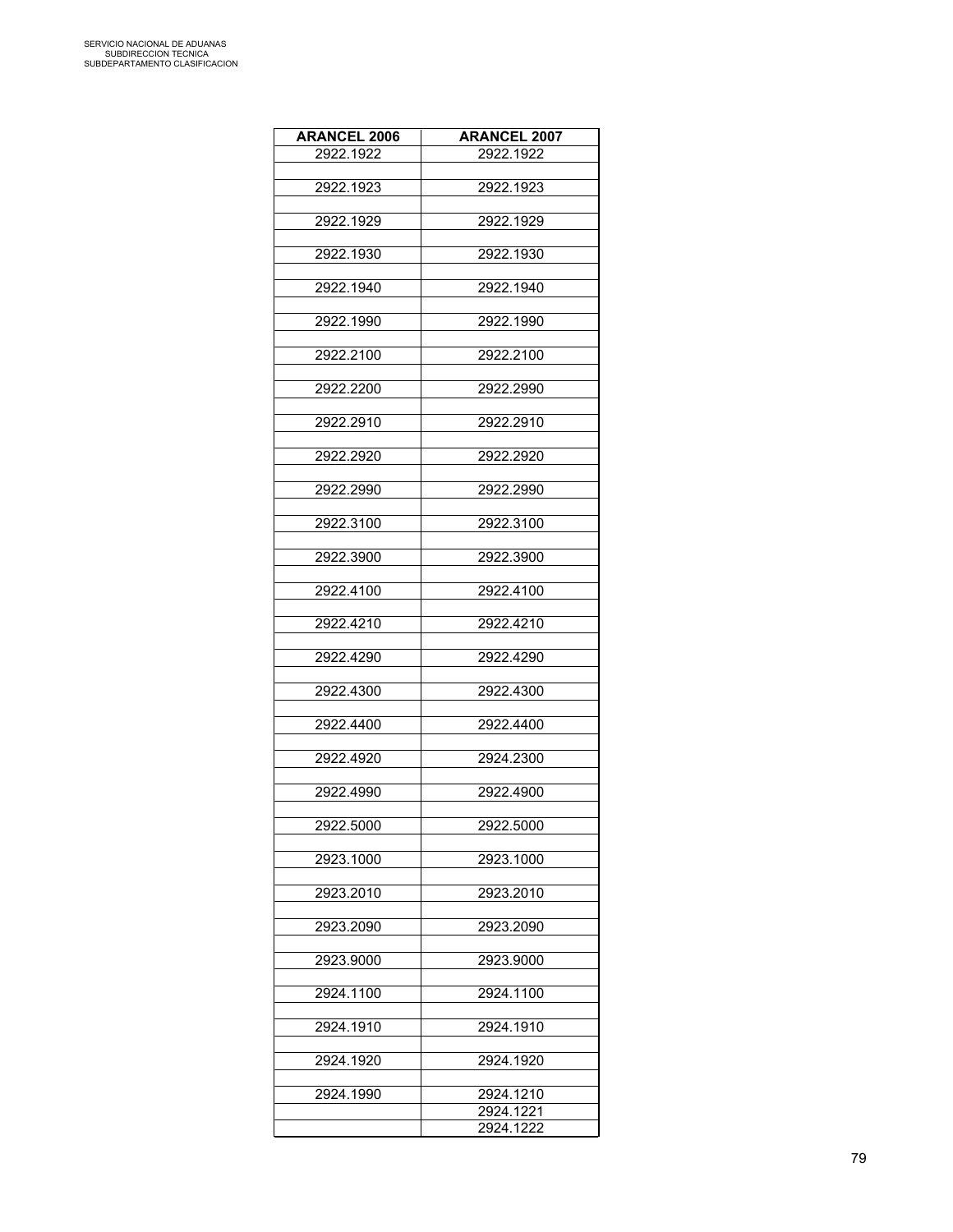| <b>ARANCEL 2006</b> | <b>ARANCEL 2007</b> |
|---------------------|---------------------|
|                     | 2924.1223           |
|                     | 2924.1229           |
|                     | 2924.1230           |
|                     | 2924.1990           |
|                     |                     |
| 2924.2100           | 2924.2100           |
|                     |                     |
| 2924.2300           | 2924.2300           |
|                     |                     |
| 2924.2400           | 2924.2400           |
|                     |                     |
| 2924.2910           | 2924.2910           |
|                     |                     |
| 2924.2990           | 2924.2990           |
|                     |                     |
| 2925.1100           | 2925.1100           |
|                     |                     |
| 2925.1200           | 2925.1200           |
|                     |                     |
| 2925.1900           | 2925.1900           |
|                     |                     |
| 2925.2000           | 2925.2100           |
|                     | 2925.2910           |
|                     | 2925.2920           |
|                     | 2925.2930           |
|                     | 2925.2940           |
|                     | 2925.2990           |
|                     |                     |
| 2926.1000           | 2926.1000           |
|                     |                     |
| 2926.2000           | 2926.2000           |
|                     |                     |
| 2926.3000           | 2926.3000           |
|                     |                     |
| 2926.9000           | 2926.9000           |
|                     |                     |
| 2927.0000           | 2927.0000           |
|                     |                     |
| 2928.0000           | 2928.0010           |
|                     | 2928.0090           |
|                     |                     |
| 2929.1010           | 2929.1010           |
|                     |                     |
| 2929.1020           | 2929.1020           |
|                     |                     |
| 2929.1090           | 2929.1090           |
|                     |                     |
| 2929.9011           | 2929.9011           |
|                     |                     |
| 2929.9019           | 2929.9019           |
|                     |                     |
| 2929.9021           | 2929.9021           |
|                     |                     |
| 2929.9029           | 2929.9029           |
|                     |                     |
| 2930.1010           | 2930.9061           |
|                     |                     |
| 2930.1020           | 2930.9062           |
|                     |                     |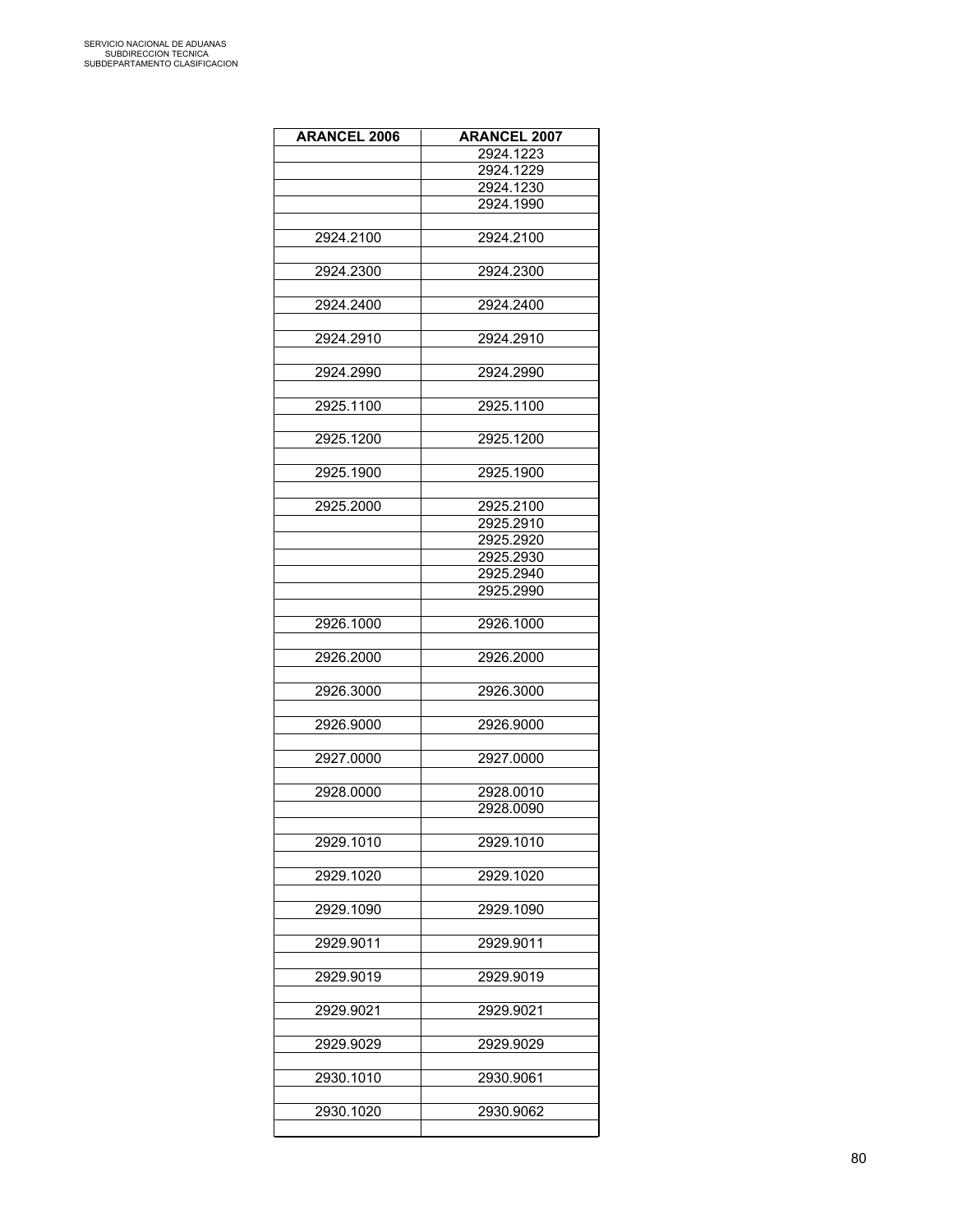| <b>ARANCEL 2006</b> | <b>ARANCEL 2007</b>    |
|---------------------|------------------------|
| 2930.1090           | 2930.9069              |
|                     |                        |
| 2930.2010           | 2930.2010              |
|                     |                        |
| 2930.2090           | 2930.2090              |
|                     |                        |
| 2930.3000           | 2930.3000              |
|                     |                        |
| 2930.4000           | 2930.4000              |
|                     |                        |
| 2930.9011           | 2930.9011              |
|                     |                        |
| 2930.9012           | 2930.9012              |
|                     |                        |
| 2930.9013           | 2930.9013              |
|                     |                        |
| 2930.9014           | 2930.9014              |
|                     |                        |
| 2930.9015           | 2930.9015              |
|                     |                        |
| 2930.9016           | 2930.9016              |
|                     |                        |
| 2930.9017           | 2930.9017              |
|                     |                        |
| 2930.9019           | 2930.9019              |
|                     |                        |
|                     |                        |
| 2930.9021           | 2930.9021              |
| 2930.9029           | 2930.9029              |
|                     |                        |
| 2930.9031           |                        |
|                     | 2930.9031              |
| 2930.9039           | 2930.9039              |
|                     |                        |
| 2930.9040           | 2930.9040              |
|                     |                        |
|                     |                        |
| 2930.9051           | 2930.9051              |
| 2930.9059           |                        |
|                     | 2930.9059              |
|                     |                        |
| 2930.9091           | 2930.9091              |
|                     |                        |
| 2930.9099           | 2930.5010<br>2930.5020 |
|                     | 2930.9099              |
|                     |                        |
| 2931.0010           | 2931.0011              |
|                     | 2931.0012              |
|                     |                        |
| 2931.0021           | 2931.0021              |
|                     |                        |
| 2931.0022           | 2931.0022              |
|                     |                        |
| 2931.0029           | 2931.0029              |
|                     |                        |
| 2931.0031           | 2931.0031              |
|                     |                        |
|                     |                        |
| 2931.0039           | 2931.0039              |
|                     |                        |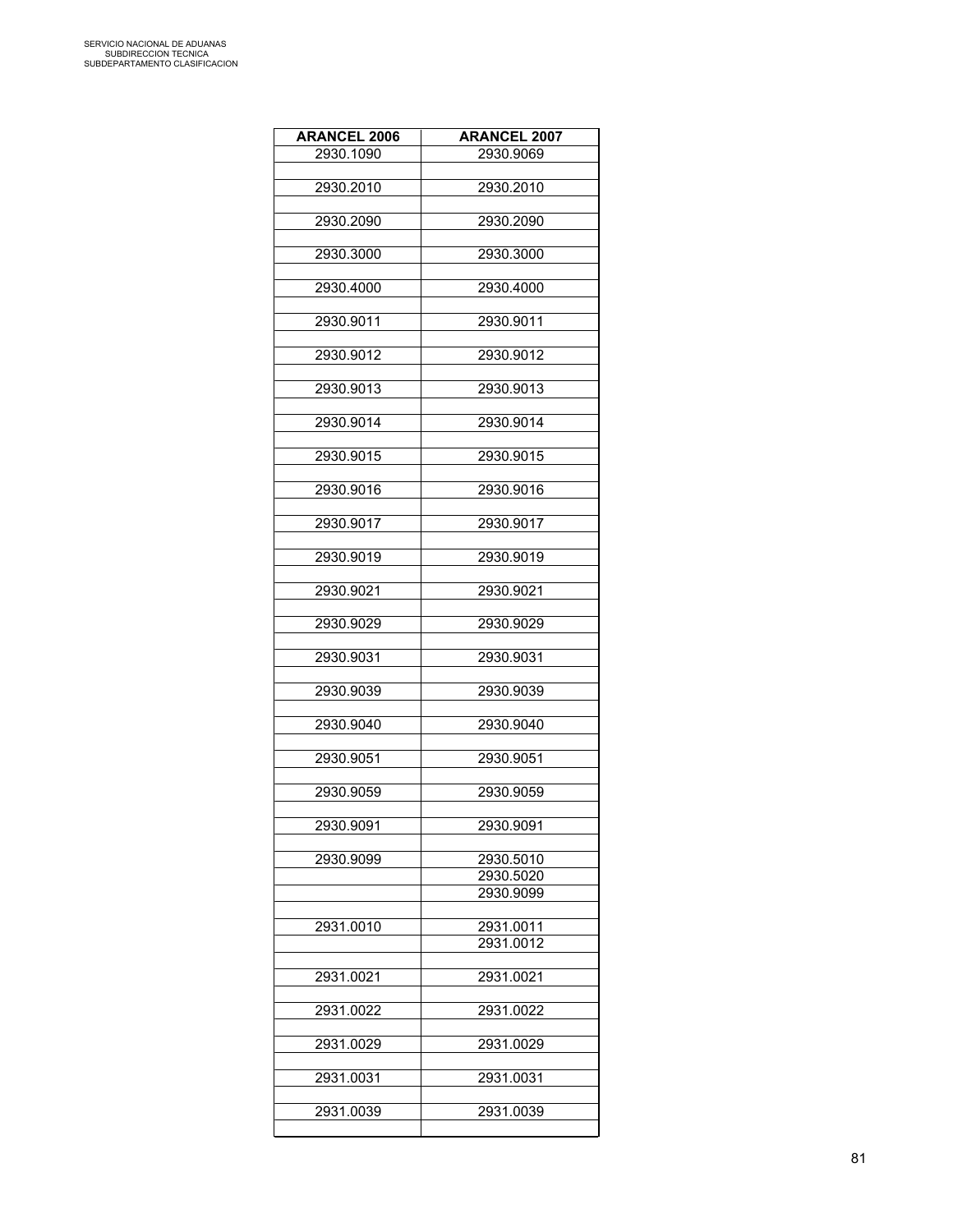| <b>ARANCEL 2006</b> | <b>ARANCEL 2007</b> |
|---------------------|---------------------|
| 2931.0041           | 2931.0041           |
|                     |                     |
| 2931.0042           | 2931.0042           |
| 2931.0043           | 2931.0043           |
|                     |                     |
| 2931.0049           | 2931.0049           |
| 2931.0051           | 2931.0051           |
|                     |                     |
| 2931.0052           | 2931.0052           |
|                     |                     |
| 2931.0059           | 2931.0059           |
| 2931.0061           | 2931.0061           |
|                     |                     |
| 2931.0069           | 2931.0069           |
|                     |                     |
| 2931.0071           | 2931.0071           |
| 2931.0079           | 2931.0079           |
|                     |                     |
| 2931.0081           | 2931.0081           |
| 2931.0082           | 2931.0082           |
|                     |                     |
| 2931.0083           | 2931.0083           |
|                     |                     |
| 2931.0089           | 2931.0089           |
| 2931.0090           | 2931.0090           |
|                     | 2852.0000           |
|                     |                     |
| 2932.1100           | 2932.1100           |
| 2932.1200           | 2932.1200           |
|                     |                     |
| 2932.1300           | 2932.1300           |
|                     |                     |
| 2932.1900           | 2932.1900           |
| 2932.2100           | 2932.2100           |
|                     |                     |
| 2932.2900           | 2932.2900           |
| 2932.9100           | 2932.9100           |
|                     |                     |
| 2932.9200           | 2932.9200           |
|                     |                     |
| 2932.9300           | 2932.9300           |
| 2932.9400           | 2932.9400           |
|                     |                     |
| 2932.9500           | 2932.9500           |
|                     |                     |
| 2932.9910           | 2932.9910           |
| 2932.9920           | 2932.9920           |
|                     |                     |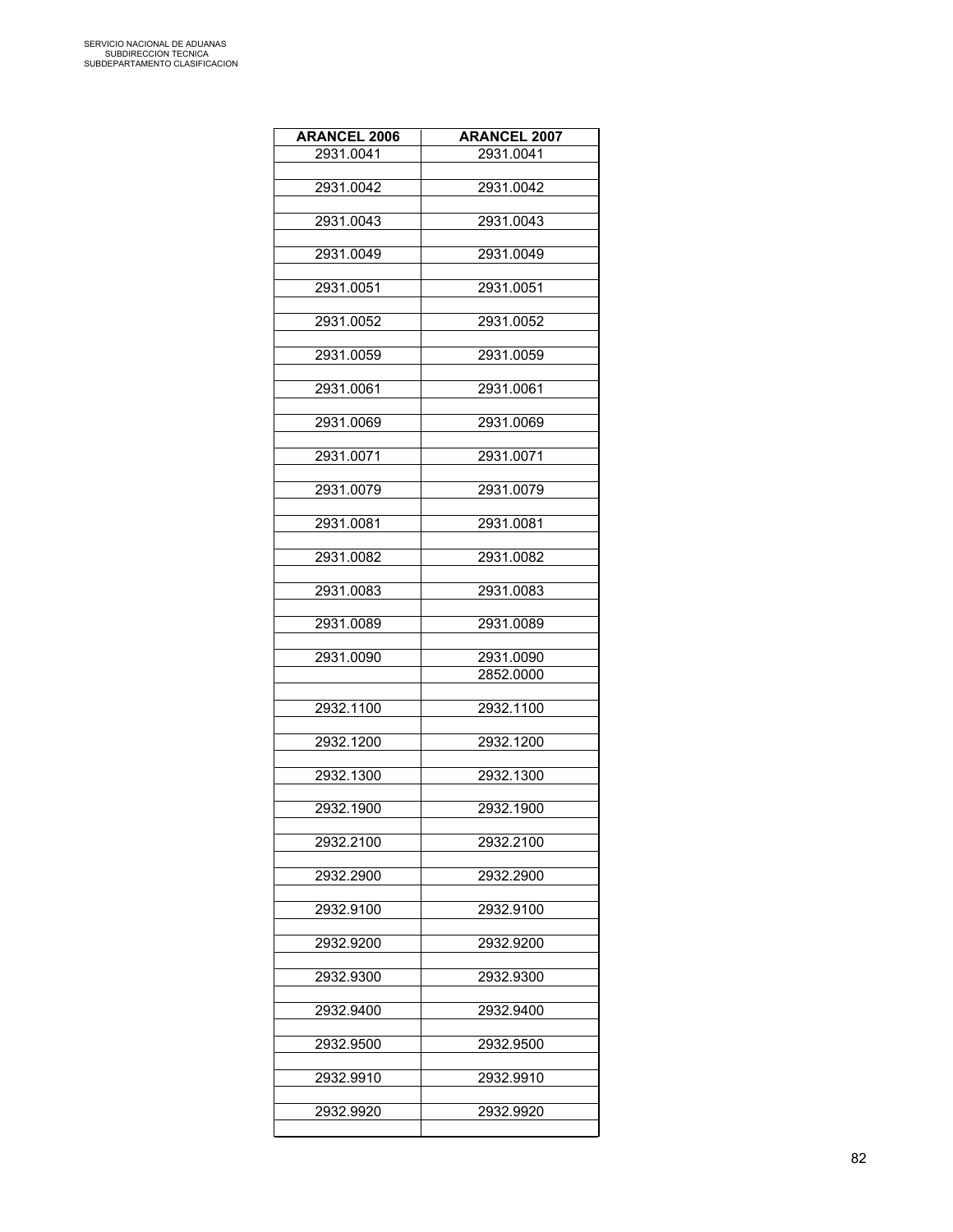| <b>ARANCEL 2006</b> | <b>ARANCEL 2007</b> |
|---------------------|---------------------|
| 2932.9930           | 2932.9930           |
|                     |                     |
| 2932.9940           | 2932.9950           |
|                     |                     |
| 2932.9990           | 2932.9950           |
|                     | 2932.9990           |
|                     | 2852.0000           |
|                     |                     |
| 2933.1100           | 2933.1100           |
|                     |                     |
| 2933.1900           | 2933.1900           |
|                     |                     |
| 2933.2100           | 2933.2100           |
|                     |                     |
| 2933.2900           | 2933.2900           |
|                     |                     |
| 2933.3100           | 2933.3100           |
|                     |                     |
| 2933.3200           | 2933.3200           |
|                     |                     |
| 2933.3300           | 2933.3300           |
|                     |                     |
| 2933.3910           | 2933.3910           |
|                     |                     |
| 2933.3991           | 2933.3991           |
|                     |                     |
| 2933.3992           | 2933.3992           |
|                     |                     |
| 2933.3999           | 2933.3999           |
|                     |                     |
| 2933.4100           | 2933.4100           |
|                     |                     |
| 2933.4900           | 2933.4900           |
|                     |                     |
| 2933.5200           | 2933.5200           |
|                     |                     |
| 2933.5300           | 2933.5300           |
|                     |                     |
| 2933.5400           | 2933.5400           |
|                     |                     |
| 2933.5500           | 2933.5500           |
|                     |                     |
| 2933.5900           | 2933.5900           |
|                     |                     |
| 2933.6100           | 2933.6100           |
|                     |                     |
| 2933.6900           | 2933.6900           |
|                     |                     |
| 2933.7100           | 2933.7100           |
|                     |                     |
| 2933.7200           | 2933.7200           |
|                     |                     |
| 2933.7900           | 2933.7900           |
|                     |                     |
| 2933.9100           | 2933.9100           |
|                     |                     |
| 2933.9910           | 2933.9910           |
|                     |                     |
| 2933.9920           | 2933.9920           |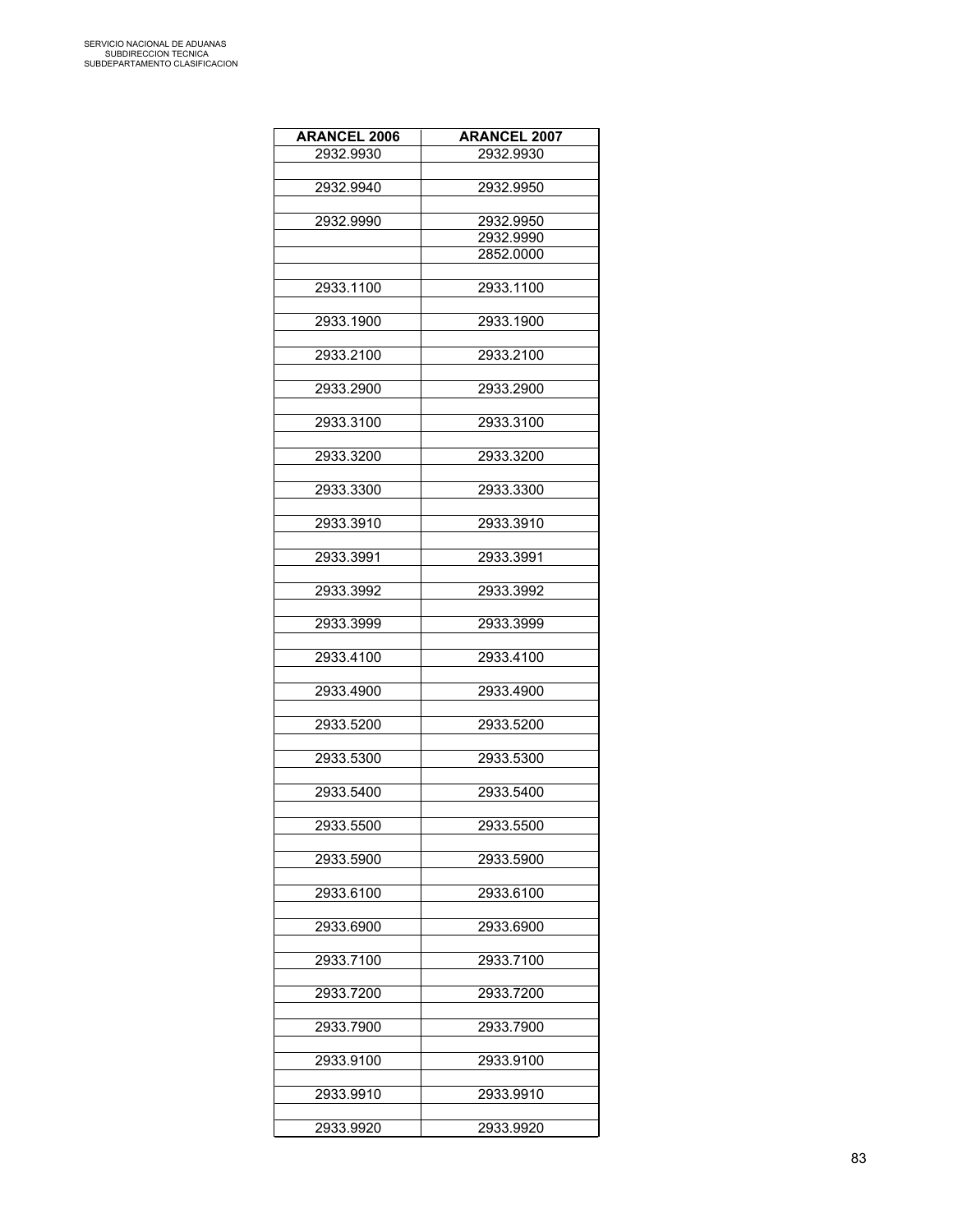| <b>ARANCEL 2006</b> | <b>ARANCEL 2007</b> |
|---------------------|---------------------|
|                     |                     |
| 2933.9990           | 2933.9990           |
| 2934.1000           | 2934.1000           |
|                     |                     |
| 2934.2000           | 2934.2000           |
| 2934.3000           | 2934.3000           |
|                     |                     |
| 2934.9100           | 2934.9100           |
| 2934.9910           | 2934.9910           |
|                     |                     |
| 2934.9920           | 2934.9920           |
| 2934.9930           | 2934.9930           |
|                     |                     |
| 2934.9940           | 2934.9940           |
|                     |                     |
| 2934.9950           | 2934.9950           |
| 2934.9990           | 2934.9990           |
|                     | 2852.0000           |
| 2935.0000           | 2935.0000           |
|                     |                     |
| 2936.1000           | 2936.9000           |
|                     |                     |
| 2936.2100           | 2936.2100           |
| 2936.2200           | 2936.2200           |
|                     |                     |
| 2936.2300           | 2936.2300           |
| 2936.2400           | 2936.2400           |
|                     |                     |
| 2936.2500           | 2936.2500           |
| 2936.2600           | 2936.2600           |
|                     |                     |
| 2936.2700           | 2936.2700           |
| 2936.2800           | 2936.2800           |
|                     |                     |
| 2936.2900           | 2936.2900           |
| 2936.9000           | 2936.9000           |
|                     |                     |
| 2937.1100           | 2937.1100           |
|                     |                     |
| 2937.1200           | 2937.1200           |
| 2937.1900           | 2937.1900           |
|                     |                     |
| 2937.2100           | 2937.2100           |
| 2937.2200           | 2937.2200           |
|                     |                     |
| 2937.2300           | 2937.2300           |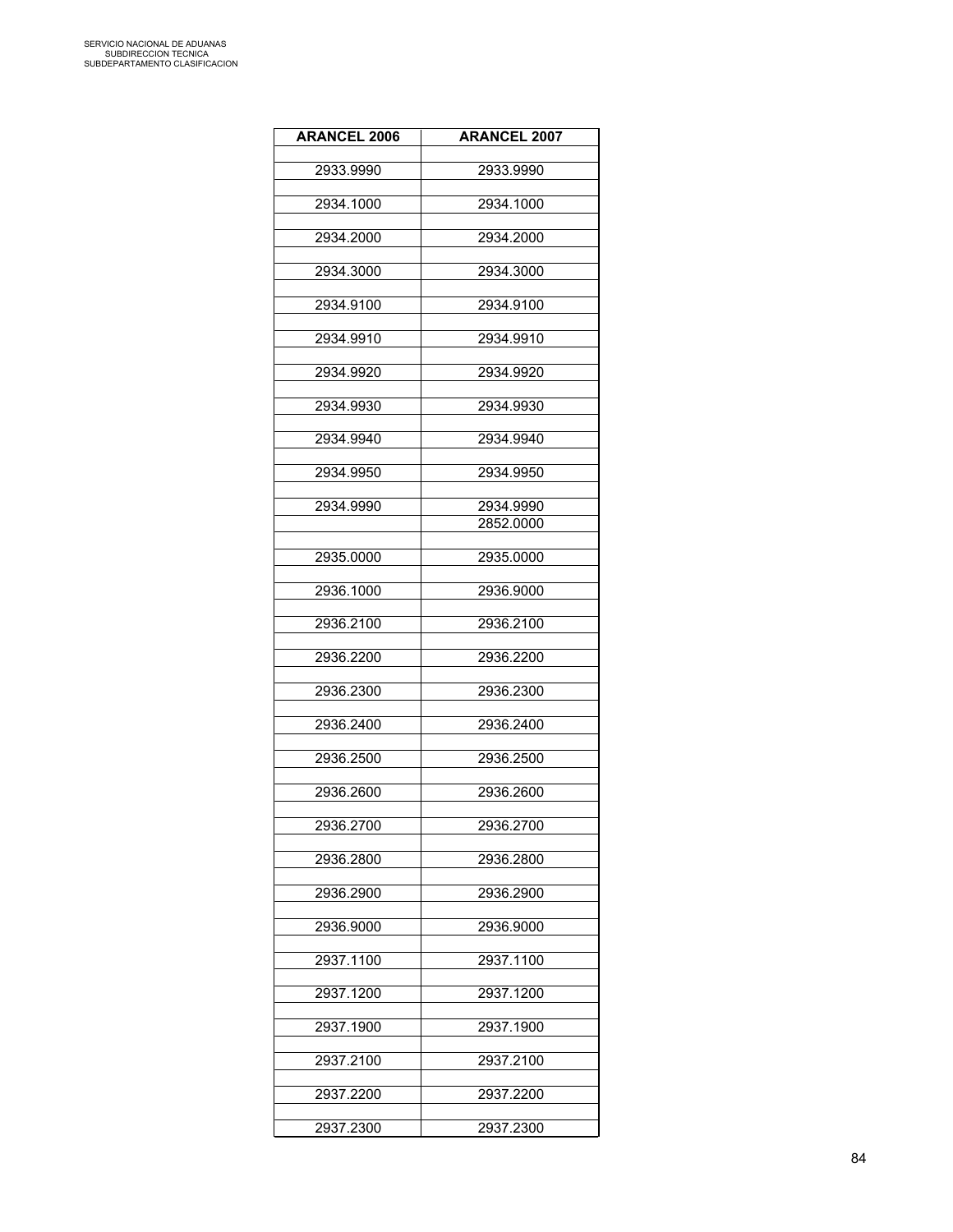| <b>ARANCEL 2006</b> | <b>ARANCEL 2007</b> |
|---------------------|---------------------|
|                     |                     |
| 2937.2900           | 2937.2900           |
| 2937.3100           | 2937.3100           |
| 2937.3900           | 2937.3900           |
|                     |                     |
| 2937.4000           | 2937.4000           |
| 2937.5000           | 2937.5000           |
| 2937.9000           | 2937.9000           |
| 2938.1000           | 2938.1000           |
| 2938.9000           | 2938.9000           |
|                     |                     |
| 2939.1110           | 2939.1110           |
| 2939.1120           | 2939.1120           |
| 2939.1190           | 2939.1190           |
|                     |                     |
| 2939.1900           | 2939.1900           |
| 2939.2100           | 2939.2000           |
| 2939.2900           | 2939.2000           |
|                     |                     |
| 2939.3000           | 2939.3000           |
| 2939.4100           | 2939.4100           |
| 2939.4200           | 2939.4200           |
|                     |                     |
| 2939.4300           | 2939.4300           |
| 2939.4900           | 2939.4910           |
|                     | 2939.4990           |
|                     |                     |
| 2939.5100           | 2939.5100           |
| 2939.5900           | 2939.5900           |
| 2939.6100           | 2939.6100           |
|                     |                     |
| 2939.6200           | 2939.6200           |
| 2939.6300           | 2939.6300           |
|                     |                     |
| 2939.6910           | 2939.6910           |
| 2939.6920           | 2939.6920           |
| 2939.6990           | 2939.6990           |
|                     |                     |
| 2939.9100           | 2939.9100           |
| 2939.9910           | 2939.9910           |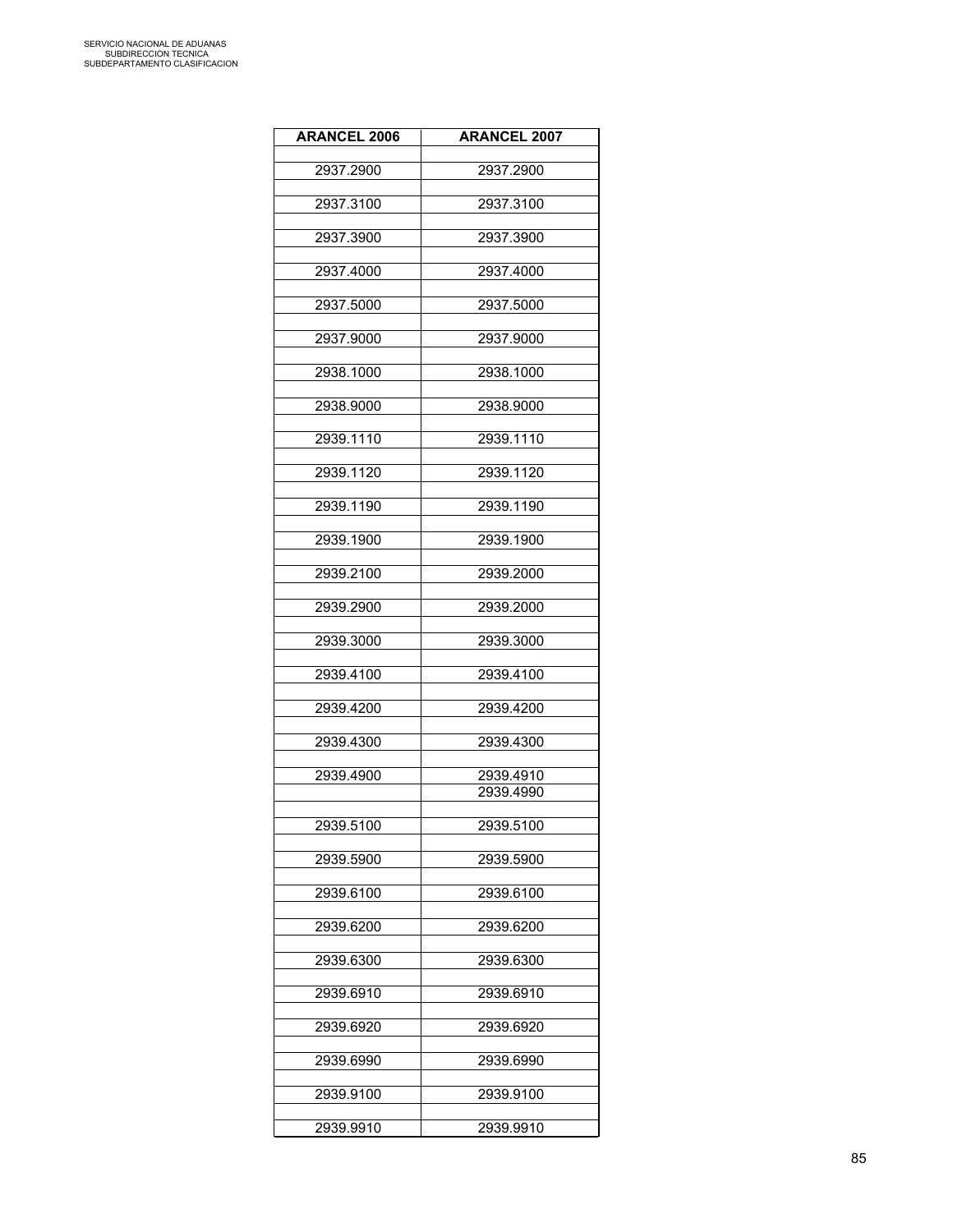| <b>ARANCEL 2006</b> | <b>ARANCEL 2007</b> |
|---------------------|---------------------|
| 2939.9920           | 2939.9920           |
| 2939.9930           | 2939.9930           |
| 2939.9990           | 2939.9990           |
| 2940.0000           | 2940.0000           |
| 2941.1000           | 2941.1000           |
| 2941.2000           | 2941.2000           |
| 2941.3010           | 2941.3010           |
| 2941.3020           | 2941.3020           |
| 2941.3030           | 2941.3030           |
| 2941.3090           | 2941.3090           |
| 2941.4000           | 2941.4000           |
| 2941.5000           | 2941.5000           |
| 2941.9010           | 2941.9010           |
| 2941.9020           | 2941.9020           |
| 2941.9030           | 2941.9030           |
| 2941.9040           | 2941.9060           |
| 2941.9050           | 2941.9070           |
| 2941.9090           | 2941.9090           |
| 2942.0000           | 2942.0000           |
| 3001.1000           | 3001.9000           |
| 3001.2000           | 3001.2000           |
| 3001.9000           | 3001.9000           |
| 3002.1010           | 3002.1010           |
| 3002.1020           | 3002.1020           |
| 3002.2000           | 3002.2000           |
| 3002.3000           | 3002.3000           |
| 3002.9011           | 3002.9011           |
| 3002.9012           | 3002.9012           |
| 3002.9019           | 3002.9019           |
|                     |                     |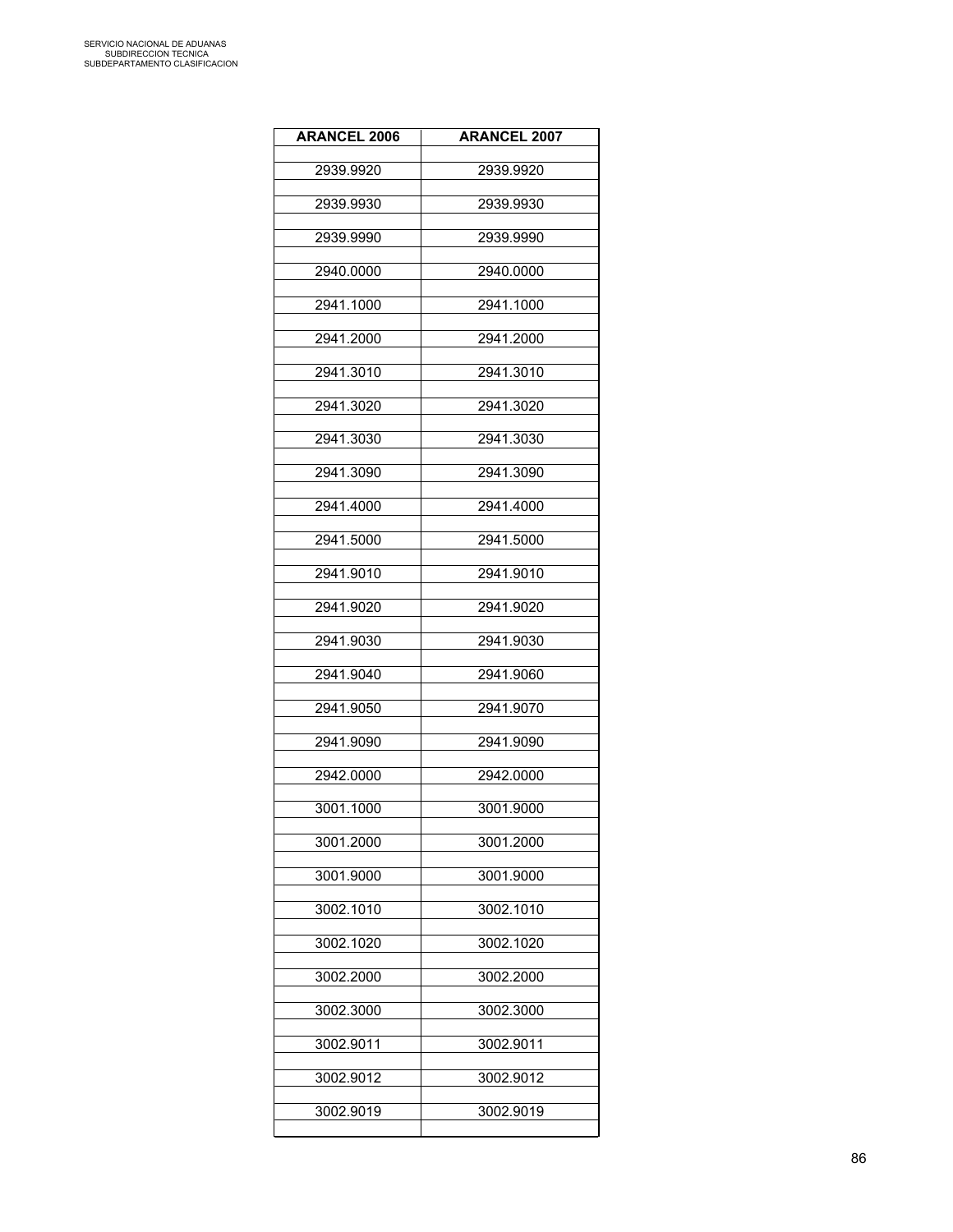| <b>ARANCEL 2006</b> | <b>ARANCEL 2007</b> |
|---------------------|---------------------|
| 3002.9020           | 3002.9020           |
|                     |                     |
| 3002.9090           | 3002.9090           |
| 3003.1010           | 3003.1010           |
|                     |                     |
| 3003.1020           | 3003.1020           |
|                     |                     |
| 3003.2010           | 3003.2010           |
| 3003.2020           | 3003.2020           |
|                     |                     |
| 3003.3110           | 3003.3110           |
| 3003.3120           | 3003.3120           |
|                     |                     |
| 3003.3910           | 3003.3910           |
|                     |                     |
| 3003.3920           | 3003.3920           |
| 3003.4010           | 3003.4010           |
|                     |                     |
| 3003.4020           | 3003.4020           |
|                     |                     |
| 3003.9010           | 3003.9010           |
| 3003.9020           | 3003.9020           |
|                     |                     |
| 3004.1010           | 3004.1010           |
| 3004.1020           | 3004.1020           |
|                     |                     |
| 3004.2010           | 3004.2010           |
|                     |                     |
| 3004.2020           | 3004.2020           |
| 3004.3110           | 3004.3110           |
|                     |                     |
| 3004.3120           | 3004.3120           |
|                     |                     |
| 3004.3210           | 3004.3210           |
| 3004.3220           | 3004.3220           |
|                     |                     |
| 3004.3910           | 3004.3910           |
| 3004.3920           | 3004.3920           |
|                     |                     |
| 3004.4010           | 3004.4010           |
|                     |                     |
| 3004.4020           | 3004.4020           |
| 3004.5010           | 3004.5010           |
|                     |                     |
| 3004.5020           | 3004.5020           |
| 3004.9010           | 3004.9010           |
|                     |                     |
| 3004.9020           | 3004.9020           |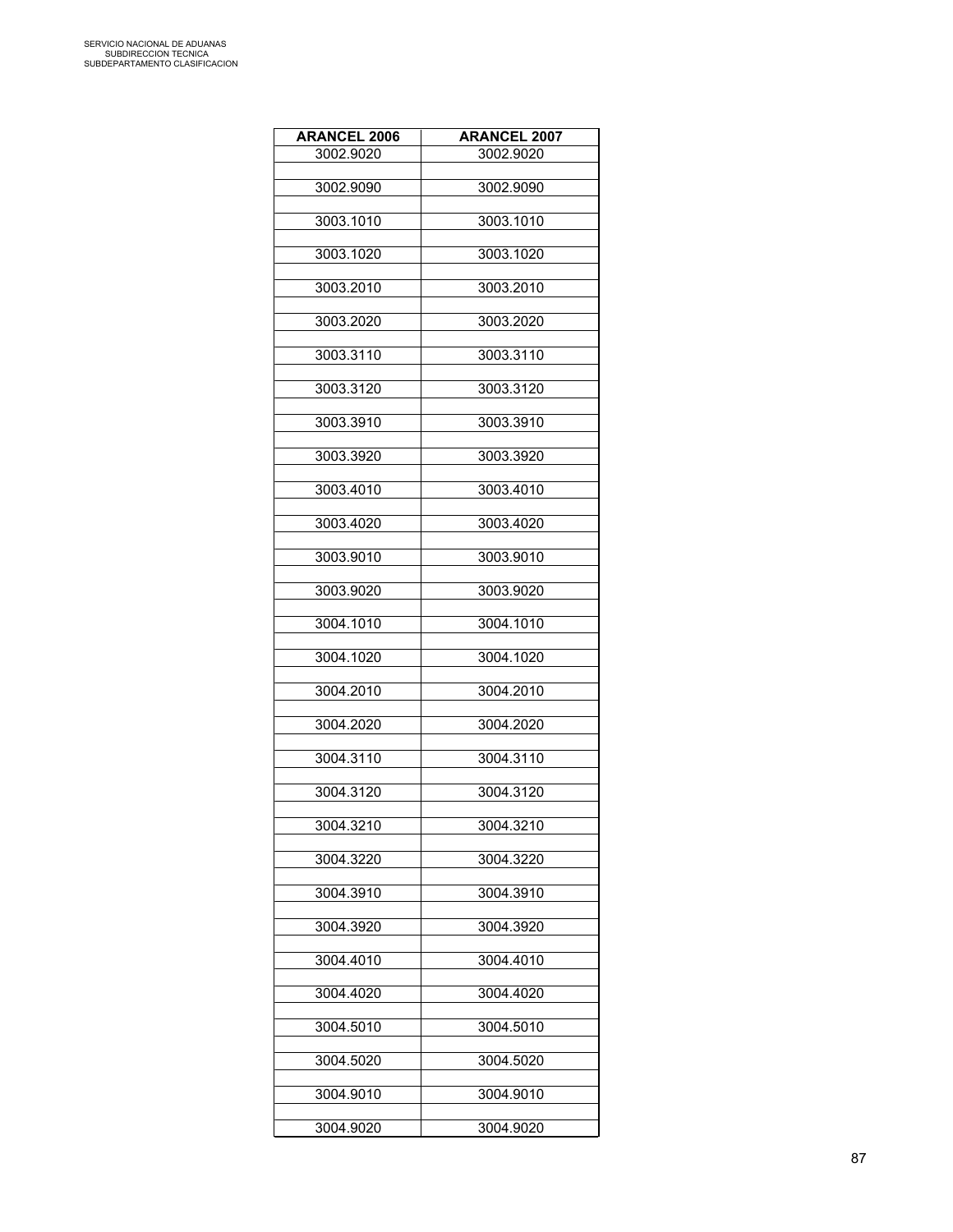| <b>ARANCEL 2006</b> | <b>ARANCEL 2007</b> |
|---------------------|---------------------|
| 3005.1010           | 3005.1010           |
| 3005.1020           | 3005.1020           |
| 3005.1030           | 3005.1030           |
| 3005.1090           | 3005.1090           |
| 3005.9010           | 3005.9010           |
| 3005.9020           | 3005.9020           |
| 3005.9090           | 3005.9090           |
| 3006.1000           | 3006.1000           |
| 3006.2000           | 3006.2000           |
| 3006.3000           | 3006.3000           |
| 3006.4010           | 3006.4010           |
| 3006.4090           | 3006.4090           |
| 3006.5000           | 3006.5000           |
| 3006.6000           | 3006.6000           |
| 3006.7000           | 3006.7000           |
| 3006.8000           | 3006.9200           |
| 3101.0000           | 3101.0000           |
| 3102.1000           | 3102.1000           |
| 3102.2100           | 3102.2100           |
| 3102.2900           | 3102.2900           |
| 3102.3000           | 3102.3000           |
| 3102.4000           | 3102.4000           |
| 3102.5000           | 3102.5000           |
| 3102.6000           | 3102.6000           |
| 3102.7000           | 3102.9090           |
| 3102.8000           | 3102.8000           |
| 3102.9010           | 3102.9010           |
| 3102.9090           | 3102.9090           |
| 3103.1010           | 3103.1010           |
|                     |                     |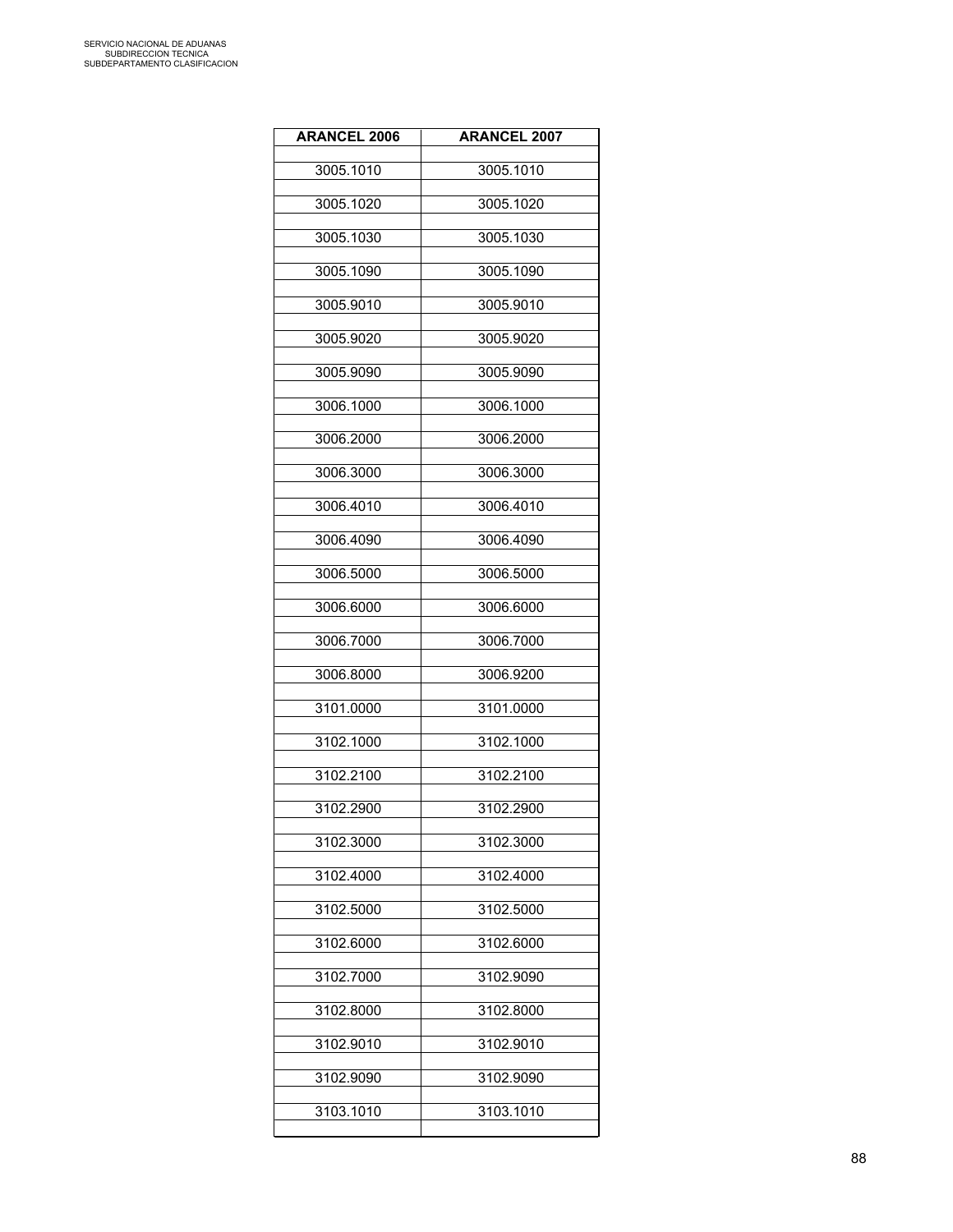| <b>ARANCEL 2006</b> | <b>ARANCEL 2007</b> |
|---------------------|---------------------|
| 3103.1020           | 3103.1020           |
|                     |                     |
| 3103.1090           | 3103.1030           |
|                     | 3103.1090           |
| 3103.2000           | 3103.9000           |
|                     |                     |
| 3103.9000           | 3103.9000           |
|                     |                     |
| 3104.1000           | 3104.9090           |
| 3104.2000           | 3104.2000           |
|                     |                     |
| 3104.3000           | 3104.3000           |
|                     |                     |
| 3104.9010           | 3104.9010           |
|                     |                     |
| 3104.9090           | 3104.9090           |
| 3105.1010           | 3105.1010           |
|                     |                     |
| 3105.1020           | 3105.1020           |
|                     |                     |
| 3105.1030           | 3105.1030           |
|                     |                     |
| 3105.1090           | 3105.1090           |
| 3105.2000           | 3105.2000           |
|                     |                     |
| 3105.3000           | 3105.3000           |
|                     |                     |
| 3105.4000           | 3105.4000           |
| 3105.5100           | 3105.5100           |
|                     |                     |
| 3105.5900           | 3105.5900           |
|                     |                     |
| 3105.6000           | 3105.6000           |
| 3105.9010           | 3105.9010           |
|                     |                     |
| 3105.9020           | 3105.9020           |
|                     |                     |
| 3105.9090           | 3105.9090           |
| 3201.1000           | 3201.1000           |
|                     |                     |
| 3201.2000           | 3201.2000           |
|                     |                     |
| 3201.9000           | 3201.9000           |
|                     | 2852.0000           |
| 3202.1000           | 3202.1000           |
|                     |                     |
| 3202.9010           | 3202.9010           |
|                     |                     |
| 3202.9090           | 3202.9090           |
|                     |                     |
| 3203.0010           | 3203.0010           |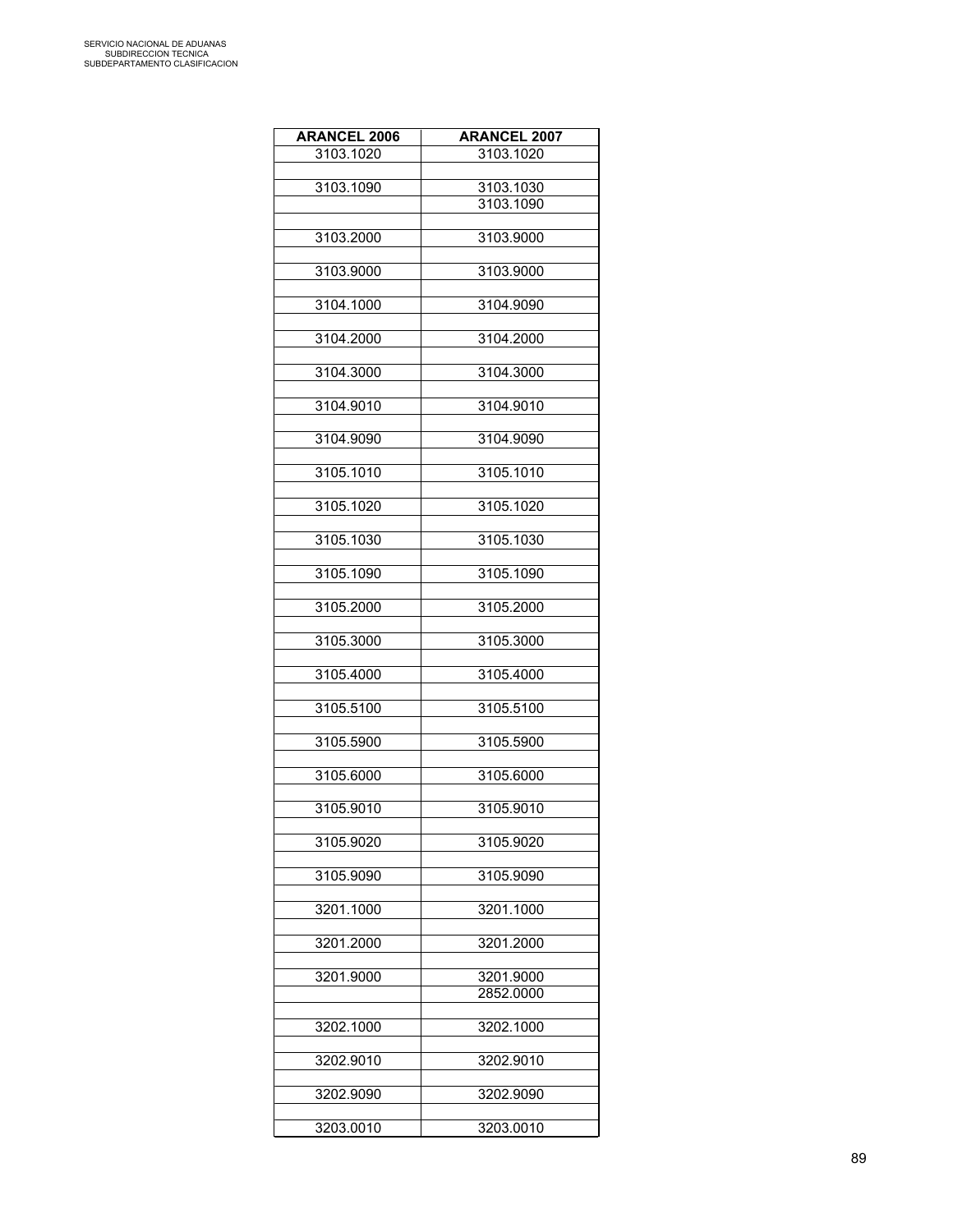| <b>ARANCEL 2006</b> | <b>ARANCEL 2007</b> |
|---------------------|---------------------|
| 3203.0090           | 3203.0090           |
|                     |                     |
| 3204.1100           | 3204.1100           |
| 3204.1200           | 3204.1200           |
|                     |                     |
| 3204.1300           | 3204.1300           |
| 3204.1400           | 3204.1400           |
| 3204.1500           | 3204.1500           |
|                     |                     |
| 3204.1600           | 3204.1600           |
| 3204.1700           | 3204.1700           |
| 3204.1910           | 3204.1910           |
|                     |                     |
| 3204.1920           | 3204.1920           |
| 3204.1930           | 3204.1930           |
|                     |                     |
| 3204.1990           | 3204.1990           |
| 3204.2000           | 3204.2000           |
| 3204.9000           | 3204.9000           |
|                     |                     |
| 3205.0000           | 3205.0000           |
| 3206.1110           | 3206.1110           |
| 3206.1120           | 3206.1120           |
|                     |                     |
| 3206.1910           | 3206.1910           |
| 3206.1920           | 3206.1920           |
|                     |                     |
| 3206.2010           | 3206.2010           |
| 3206.2020           | 3206.2020           |
| 3206.3000           | 3206.4900           |
|                     |                     |
| 3206.4100           | 3206.4100           |
| 3206.4200           | 3206.4200           |
| 3206.4300           | 3206.4900           |
|                     |                     |
| 3206.4900           | 3206.4900           |
| 3206.5000           | 3206.5000           |
|                     | 2852.0000           |
| 3207.1000           | 3207.1000           |
|                     |                     |
| 3207.2000           | 3207.2000           |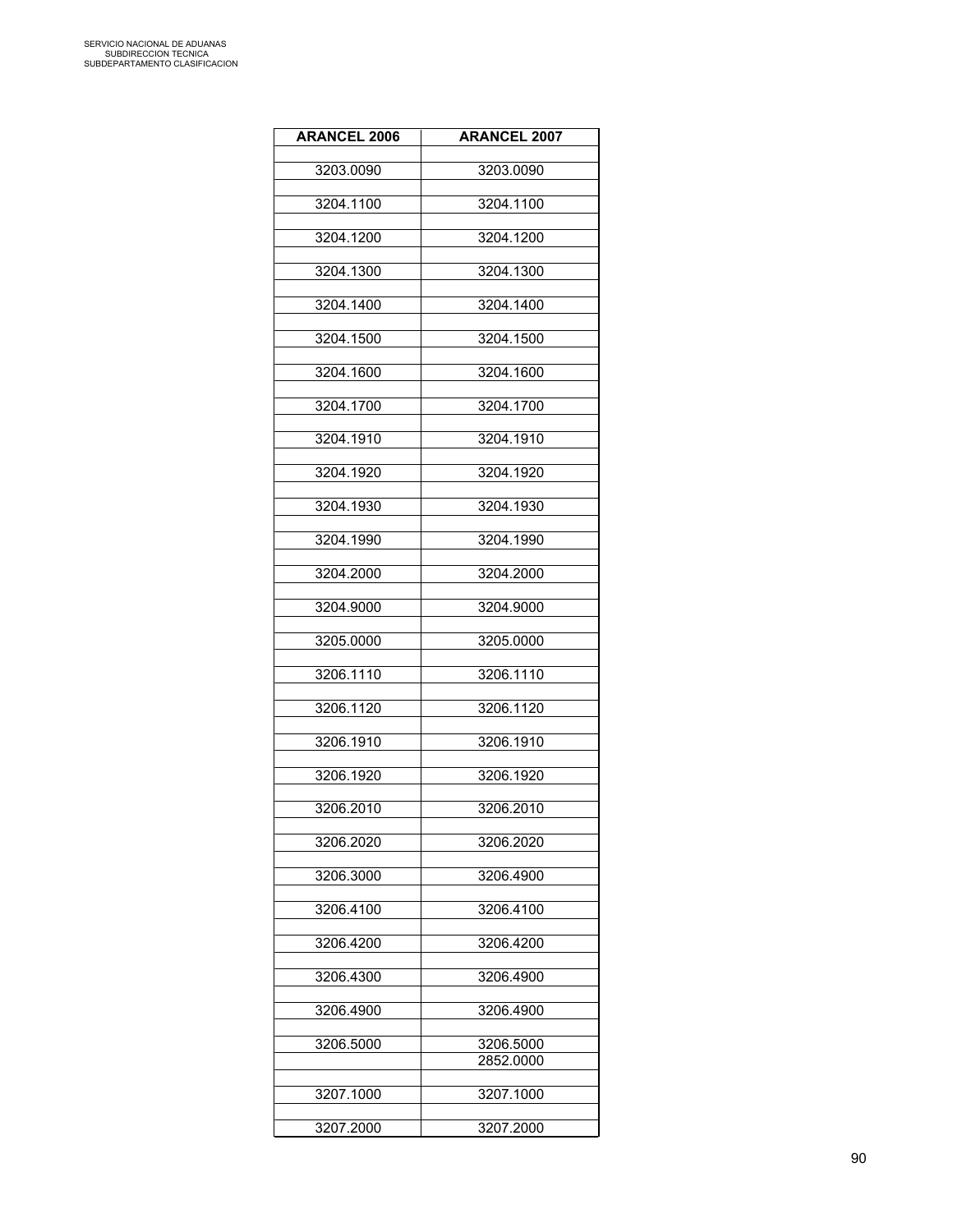| <b>ARANCEL 2006</b> | <b>ARANCEL 2007</b> |
|---------------------|---------------------|
| 3207.3000           | 3207.3000           |
| 3207.4010           | 3207.4010           |
| 3207.4090           | 3207.4090           |
| 3208.1010           | 3208.1010           |
| 3208.1020           | 3208.1020           |
| 3208.1090           | 3208.1090           |
| 3208.2010           | 3208.2010           |
| 3208.2020           | 3208.2020           |
| 3208.2090           | 3208.2090           |
| 3208.9010           | 3208.9010           |
| 3208.9020           | 3208.9020           |
| 3208.9090           | 3208.9090           |
| 3209.1010           | 3209.1010           |
| 3209.1020           | 3209.1020           |
| 3209.9010           | 3209.9010           |
| 3209.9020           | 3209.9020           |
| 3210.0010           | 3210.0010           |
| 3210.0020           | 3210.0020           |
| 3210.0030           | 3210.0030           |
| 3211.0000           | 3211.0000           |
| 3212.1000           | 3212.1000           |
| 3212.9010           | 3212.9010           |
| 3212.9090           | 3212.9090           |
| 3213.1000           | 3213.1000           |
| 3213.9000           | 3213.9000           |
| 3214.1010           | 3214.1000           |
| 3214.1090           | 3214.1000           |
| 3214.9000           | 3214.9000           |
| 3215.1110           | 3215.1110           |
|                     |                     |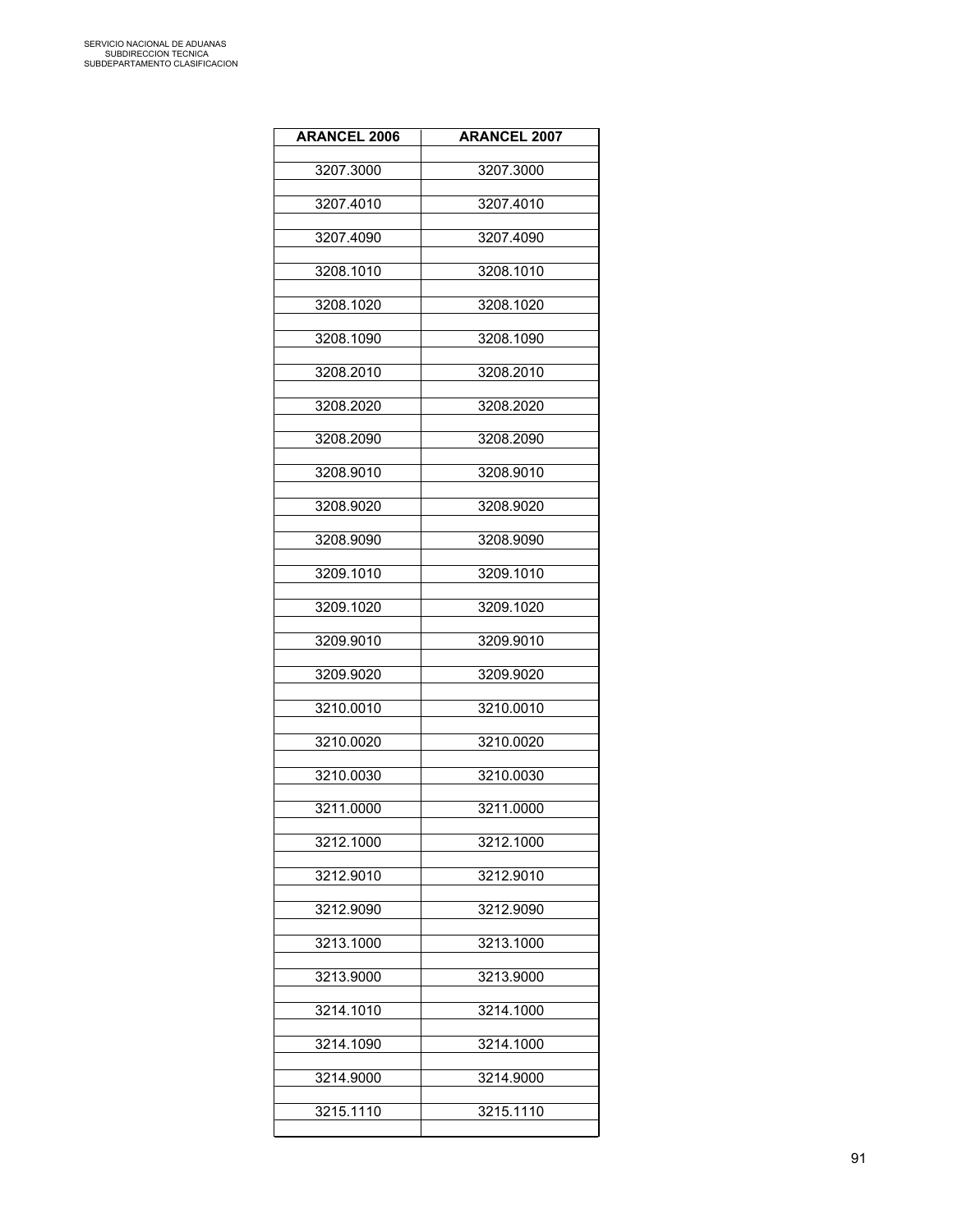| <b>ARANCEL 2006</b> | <b>ARANCEL 2007</b> |
|---------------------|---------------------|
| 3215.1120           | 3215.1120           |
|                     |                     |
| 3215.1130           | 3215.1130           |
| 3215.1140           | 3215.1140           |
|                     |                     |
| 3215.1150           | 3215.1150           |
|                     |                     |
| 3215.1191           | 3215.1191           |
| 3215.1199           | 3215.1199           |
|                     |                     |
| 3215.1910           | 3215.1910           |
|                     |                     |
| 3215.1920           | 3215.1920           |
| 3215.1930           | 3215.1930           |
|                     |                     |
| 3215.1940           | 3215.1940           |
|                     |                     |
| 3215.1950           | 3215.1950           |
| 3215.1991           | 3215.1991           |
|                     |                     |
| 3215.1999           | 3215.1999           |
|                     |                     |
| 3215.9010           | 3215.9010           |
| 3215.9090           | 3215.9090           |
|                     |                     |
| 3301.1100           | 3301.1900           |
| 3301.1200           | 3301.1200           |
|                     |                     |
| 3301.1300           | 3301.1300           |
|                     |                     |
| 3301.1400           | 3301.1900           |
| 3301.1900           | 3301.1900           |
|                     |                     |
| 3301.2100           | 3301.2900           |
|                     |                     |
| 3301.2200           | 3301.2900           |
| 3301.2300           | 3301.2900           |
|                     |                     |
| 3301.2400           | 3301.2400           |
|                     |                     |
| 3301.2500           | 3301.2500           |
| 3301.2600           | 3301.2900           |
|                     |                     |
| 3301.2900           | 3301.2900           |
|                     |                     |
| 3301.3000           | 3301.3000           |
| 3301.9000           | 3301.9000           |
|                     |                     |
| 3302.1000           | 3302.1000           |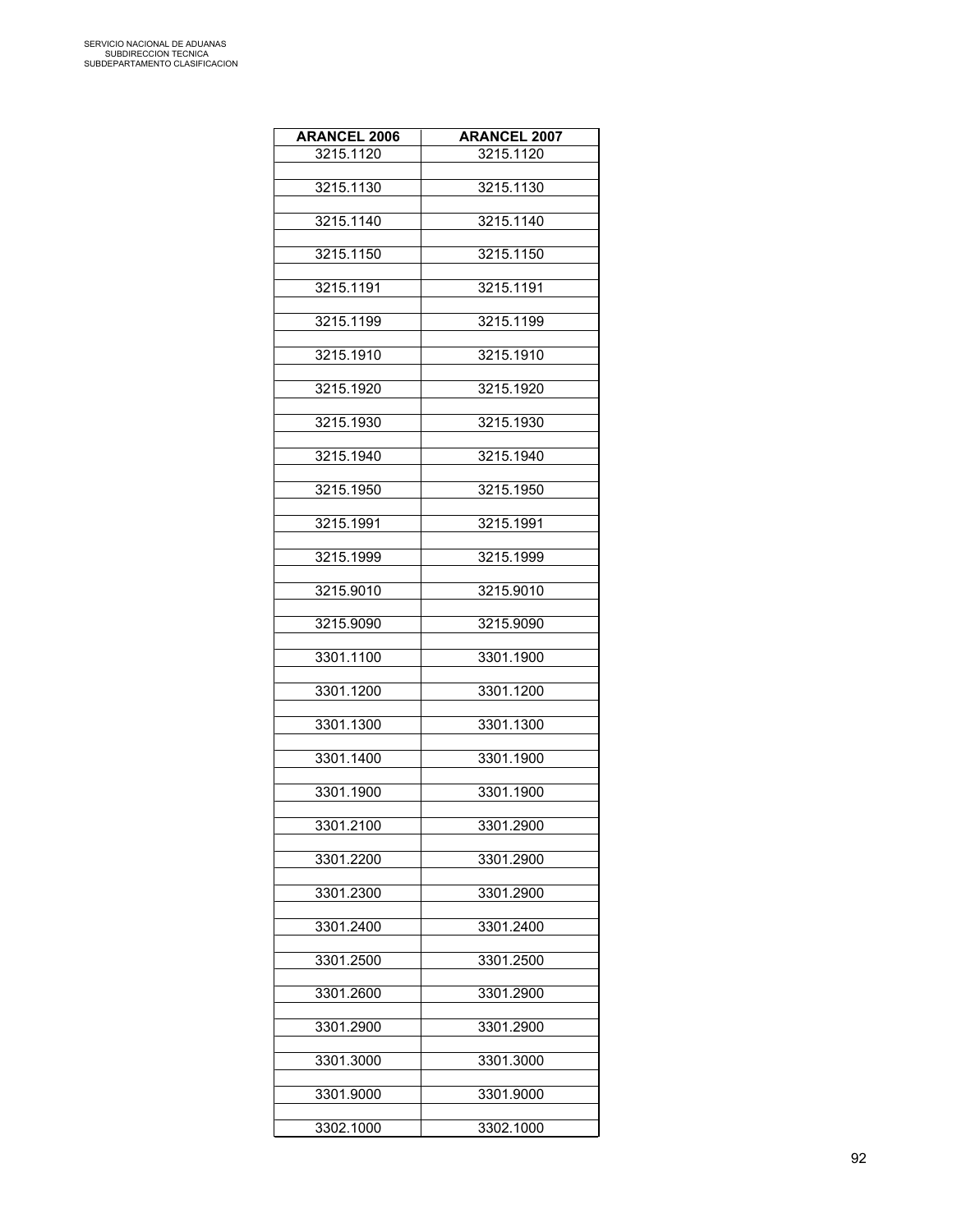| <b>ARANCEL 2006</b> | <b>ARANCEL 2007</b> |
|---------------------|---------------------|
| 3302.9010           | 3302.9010           |
| 3302.9020           | 3302.9020           |
| 3302.9030           | 3302.9030           |
| 3302.9040           | 3302.9040           |
| 3302.9090           | 3302.9090           |
| 3303.0000           | 3303.0000           |
| 3304.1000           | 3304.1000           |
| 3304.2000           | 3304.2000           |
| 3304.3000           | 3304.3000           |
| 3304.9100           | 3304.9100           |
| 3304.9910           | 3304.9910           |
| 3304.9920           | 3304.9920           |
| 3304.9930           | 3304.9930           |
| 3304.9940           | 3304.9940           |
| 3304.9990           | 3304.9990           |
| 3305.1000           | 3305.1000           |
| 3305.2000           | 3305.2000           |
| 3305.3000           | 3305.3000           |
| 3305.9010           | 3305.9010           |
| 3305.9020           | 3305.9020           |
| 3305.9090           | 3305.9090           |
| 3306.1000           | 3306.1000           |
| 3306.2000           | 3306.2000           |
| 3306.9000           | 3306.9000           |
| 3307.1000           | 3307.1000           |
| 3307.2000           | 3307.2000           |
| 3307.3000           | 3307.3000           |
| 3307.4100           | 3307.4100           |
| 3307.4900           | 3307.4900           |
|                     |                     |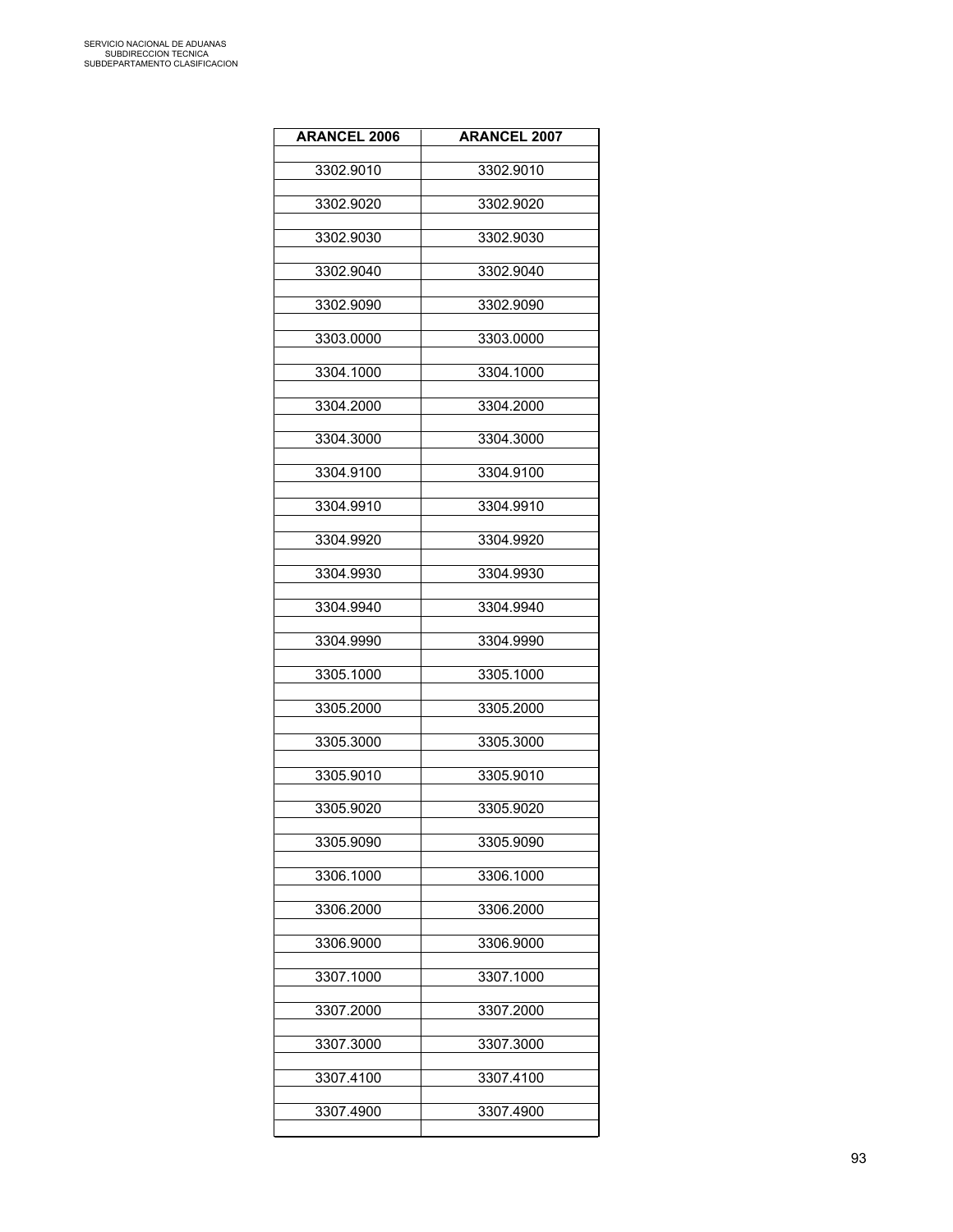| <b>ARANCEL 2006</b> | <b>ARANCEL 2007</b> |
|---------------------|---------------------|
| 3307.9000           | 3307.9000           |
| 3401.1100           | 3401.1100           |
|                     |                     |
| 3401.1900           | 3401.1900           |
|                     |                     |
| 3401.2010           | 3401.2090           |
| 3401.2090           | 3401.2020           |
|                     | 3401.2090           |
|                     |                     |
| 3401.3000           | 3401.3000           |
| 3402.1110           | 3402.1110           |
| 3402.1120           | 3402.1120           |
|                     |                     |
| 3402.1130           | 3402.1130           |
| 3402.1140           | 3402.1140           |
|                     |                     |
| 3402.1150           | 3402.1150           |
|                     |                     |
| 3402.1190           | 3402.1190           |
| 3402.1210           | 3402.1210           |
| 3402.1290           | 3402.1290           |
|                     |                     |
| 3402.1310           | 3402.1310           |
| 3402.1320           | 3402.1320           |
|                     |                     |
| 3402.1390           | 3402.1390           |
|                     | 3402.1910           |
| 3402.1910           |                     |
| 3402.1990           | 3402.1990           |
|                     |                     |
| 3402.2010           | 3402.2010           |
| 3402.2020           | 3402.2020           |
|                     |                     |
| 3402.2090           | 3402.2090           |
| 3402.9010           | 3402.9010           |
|                     |                     |
| 3402.9020           | 3402.9020           |
| 3402.9090           | 3402.9090           |
|                     |                     |
| 3403.1100           | 3403.1100           |
| 3403.1900           | 3403.1900           |
| 3403.9100           | 3403.9100           |
|                     |                     |
| 3403.9900           | 3403.9900           |
|                     |                     |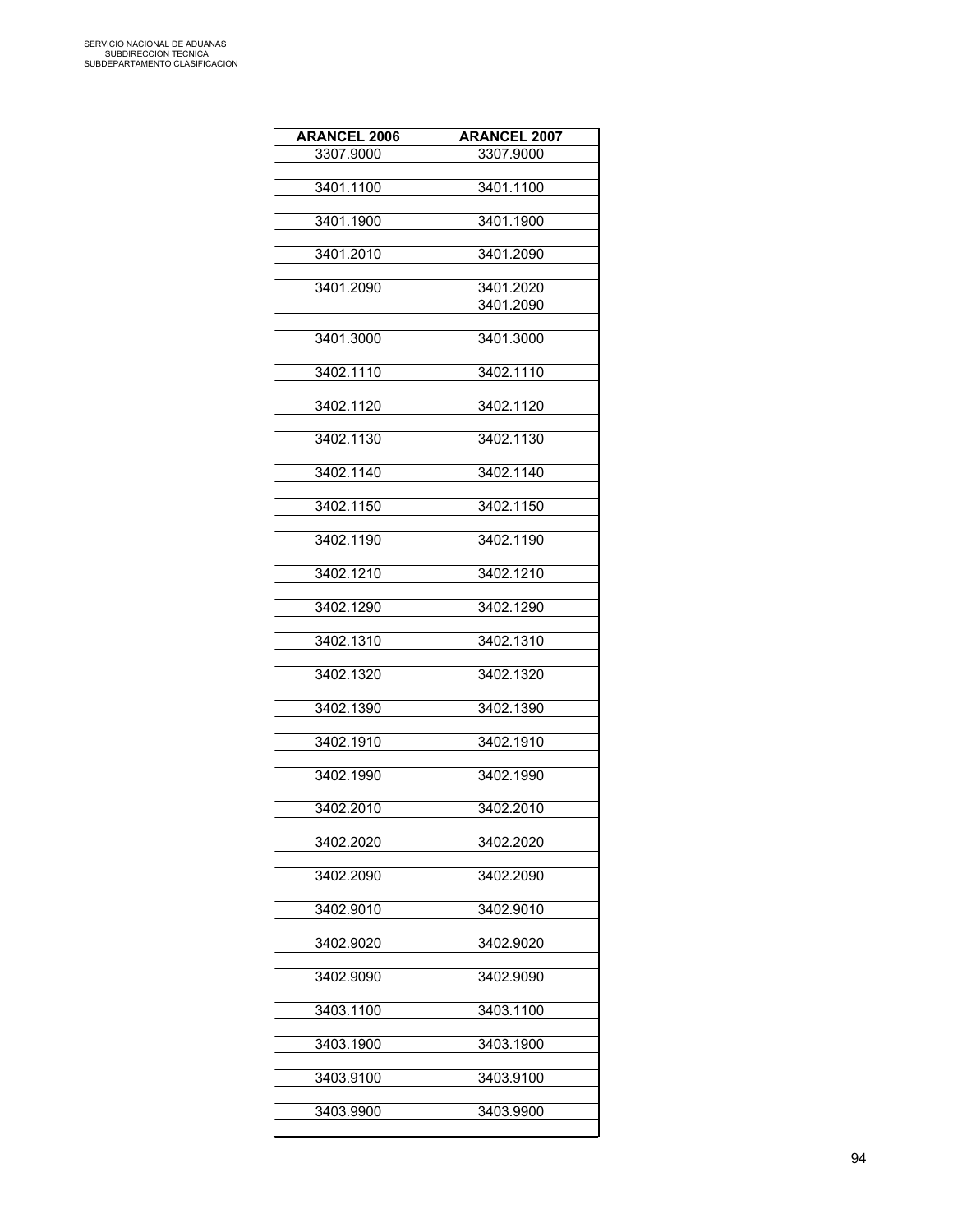| 3404.1000<br>3404.9020 |  |
|------------------------|--|
|                        |  |
| 3404.2000<br>3404.2000 |  |
|                        |  |
| 3404.9010<br>3404.9010 |  |
|                        |  |
| 3404.9020<br>3404.9020 |  |
| 3405.1010<br>3405.1010 |  |
|                        |  |
| 3405.1090<br>3405.1090 |  |
|                        |  |
| 3405.2000<br>3405.2000 |  |
|                        |  |
| 3405.3000<br>3405.3000 |  |
|                        |  |
| 3405.4000<br>3405.4000 |  |
|                        |  |
| 3405.9000<br>3405.9000 |  |
| 3406.0000<br>3406.0000 |  |
|                        |  |
| 3407.0000<br>3407.0000 |  |
|                        |  |
| 3501.1000<br>3501.1000 |  |
|                        |  |
| 3501.9010<br>3501.9010 |  |
|                        |  |
| 3501.9090<br>3501.9090 |  |
|                        |  |
| 3502.1100<br>3502.1100 |  |
| 3502.1900<br>3502.1900 |  |
|                        |  |
| 3502.2000<br>3502.2000 |  |
|                        |  |
| 3502.9000<br>3502.9000 |  |
| 2852.0000              |  |
|                        |  |
| 3503.0010<br>3503.0010 |  |
|                        |  |
| 3503.0090<br>3503.0090 |  |
| 3504.0010<br>3504.0010 |  |
|                        |  |
| 3504.0090<br>3504.0090 |  |
| 2852.0000              |  |
|                        |  |
| 3505.1000<br>3505.1000 |  |
|                        |  |
| 3505.2000<br>3505.2000 |  |
|                        |  |
| 3506.1010<br>3506.1010 |  |
| 3506.1020<br>3506.1020 |  |
|                        |  |
| 3506.1090<br>3506.1090 |  |
|                        |  |
| 3506.9110<br>3506.9110 |  |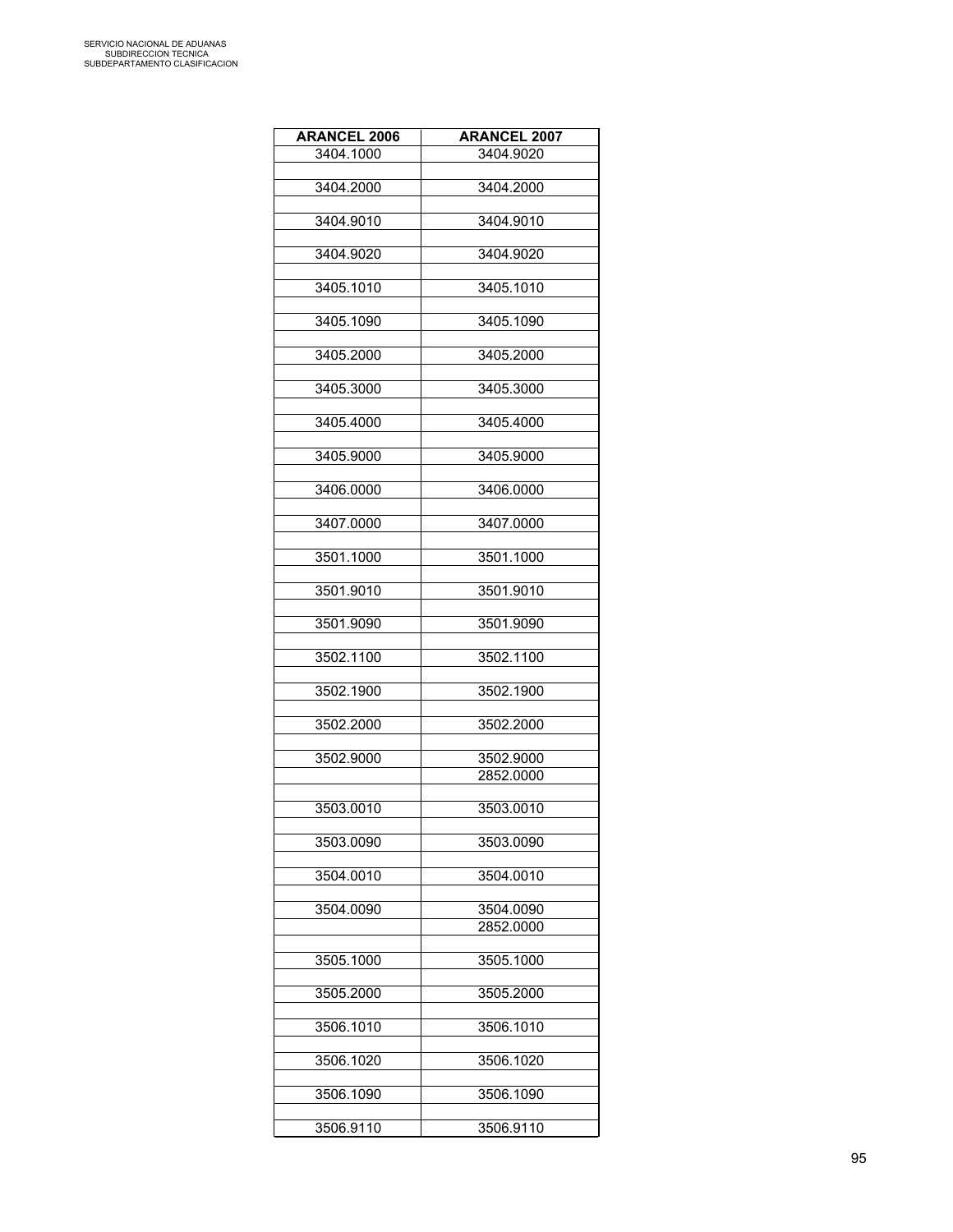| <b>ARANCEL 2006</b> | <b>ARANCEL 2007</b> |
|---------------------|---------------------|
| 3506.9120           | 3506.9120           |
| 3506.9900           | 3506.9900           |
| 3507.1010           | 3507.1010           |
| 3507.1020           | 3507.1020           |
| 3507.9010           | 3507.9010           |
| 3507.9020           | 3507.9020           |
| 3507.9090           | 3507.9090           |
| 3601.0000           | 3601.0000           |
| 3602.0010           | 3602.0010           |
| 3602.0020           | 3602.0020           |
| 3602.0030           | 3602.0030           |
| 3602.0040           | 3602.0040           |
| 3602.0090           | 3602.0090           |
| 3603.0010           | 3603.0010           |
| 3603.0020           | 3603.0020           |
| 3603.0030           | 3603.0030           |
| 3603.0040           | 3603.0040           |
| 3603.0090           | 3603.0090           |
| 3604.1000           | 3604.1000           |
| 3604.9000           | 3604.9000           |
| 3605.0000           | 3605.0000           |
| 3606.1000           | 3606.1000           |
| 3606.9000           | 3606.9000           |
| 3701.1000           | 3701.1000           |
| 3701.2000           | 3701.2000           |
| 3701.3000           | 3701.3000           |
| 3701.9100           | 3701.9100           |
| 3701.9910           | 3701.9910           |
| 3701.9990           | 3701.9990           |
|                     |                     |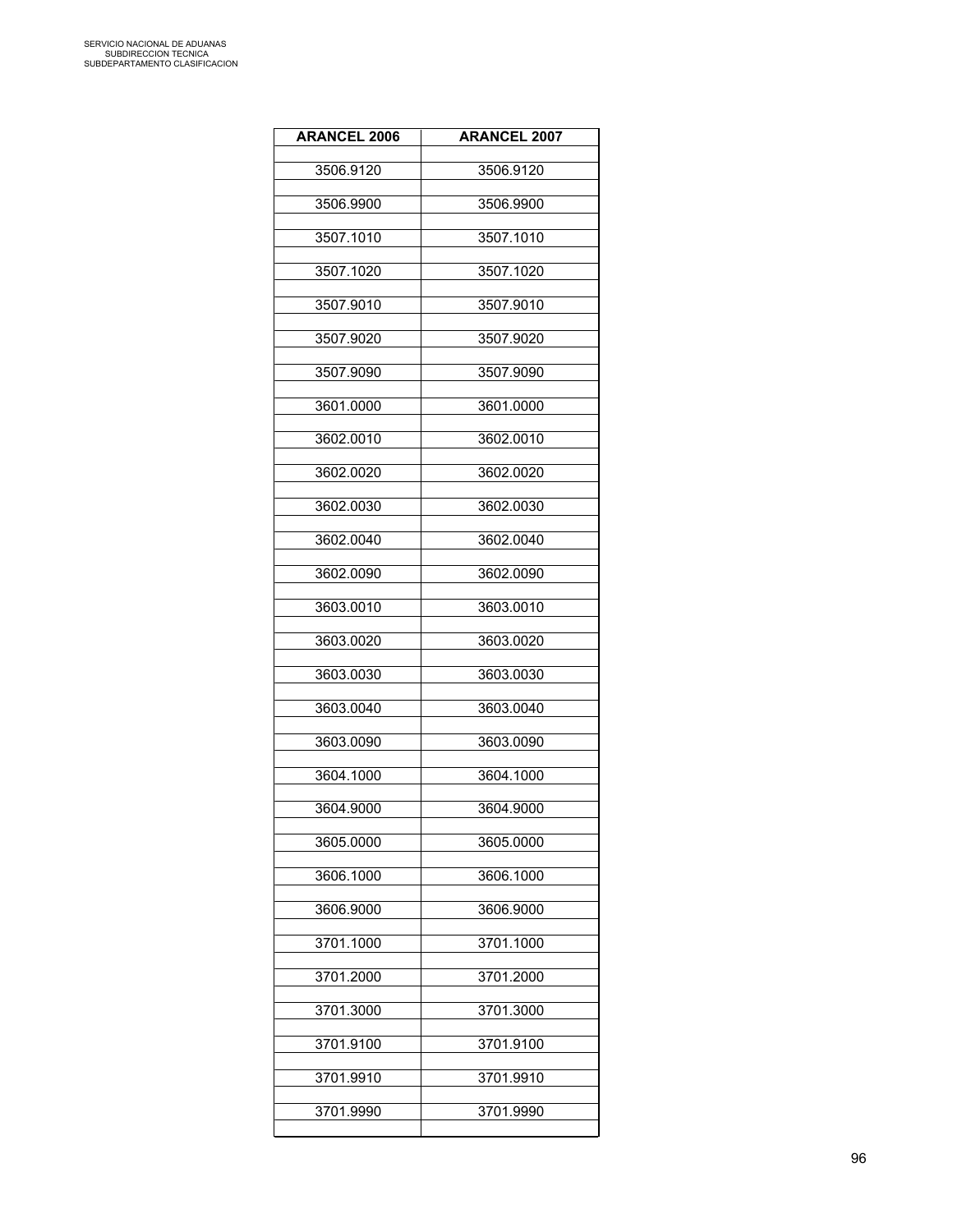| <b>ARANCEL 2006</b> | <b>ARANCEL 2007</b>    |
|---------------------|------------------------|
| 3702.1000           | 3702.1000              |
|                     |                        |
| 3702.2000           | 3702.3100              |
|                     | 3702.3200              |
|                     | 3702.3900              |
|                     | 3702.4100              |
|                     | 3702.4200              |
|                     |                        |
|                     | 3702.4300<br>3702.4400 |
|                     |                        |
|                     |                        |
| 3702.3100           | 3702.3100              |
|                     |                        |
| 3702.3200           | 3702.3200              |
|                     |                        |
| 3702.3900           | 3702.3900              |
|                     |                        |
| 3702.4100           | 3702.4100              |
|                     |                        |
| 3702.4200           | 3702.4200              |
|                     |                        |
| 3702.4300           | 3702.4300              |
|                     |                        |
| 3702.4400           | 3702.4400              |
|                     |                        |
| 3702.5100           | 3702.5100              |
|                     |                        |
| 3702.5200           | 3702.5200              |
|                     |                        |
|                     |                        |
| 3702.5300           | 3702.5300              |
|                     |                        |
| 3702.5410           | 3702.5410              |
|                     |                        |
| 3702.5490           | 3702.5490              |
|                     |                        |
| 3702.5500           | 3702.5500              |
|                     |                        |
| 3702.5600           | 3702.5600              |
|                     |                        |
| 3702.9100           | 3702.9100              |
|                     |                        |
| 3702.9300           | 3702.9300              |
|                     |                        |
| 3702.9400           | 3702.9400              |
|                     |                        |
| 3702.9500           | 3702.9500              |
|                     |                        |
| 3703.1010           | 3703.1010              |
|                     |                        |
|                     |                        |
| 3703.1020           | 3703.1020              |
|                     |                        |
| 3703.1090           | 3703.1090              |
|                     |                        |
| 3703.2000           | 3703.2000              |
|                     |                        |
| 3703.9010           | 3703.9010              |
|                     |                        |
| 3703.9020           | 3703.9020              |
|                     |                        |
| 3703.9090           | 3703.9090              |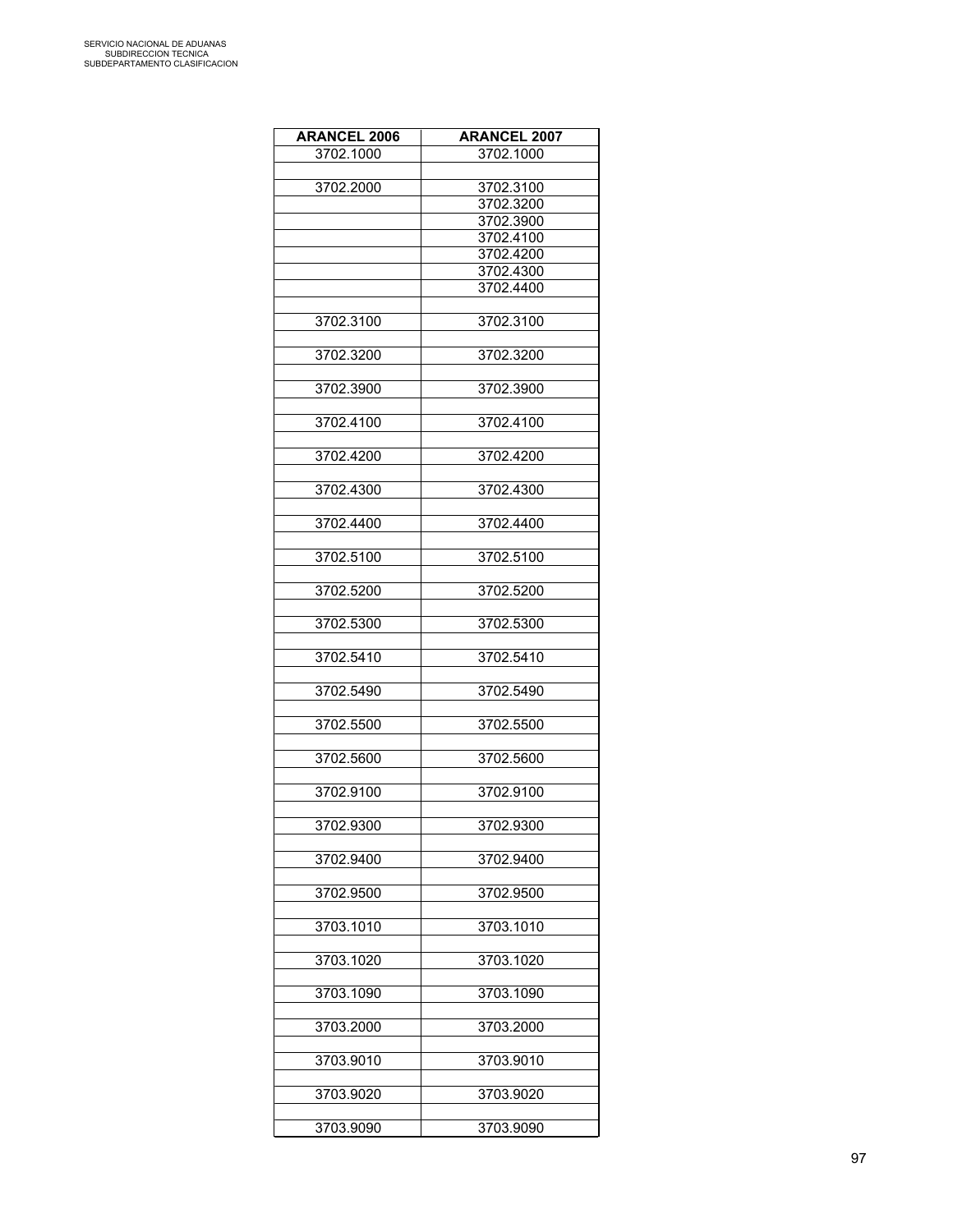| <b>ARANCEL 2006</b> | <b>ARANCEL 2007</b> |
|---------------------|---------------------|
| 3704.0010           | 3704.0010           |
|                     |                     |
| 3704.0020           | 3704.0020           |
| 3704.0090           | 3704.0090           |
| 3705.1000           | 3705.1000           |
| 3705.2000           | 3705.9000           |
| 3705.9000           | 3705.9000           |
| 3706.1000           | 3706.1000           |
| 3706.9000           | 3706.9000           |
| 3707.1000           | 3707.1000           |
| 3707.9010           | 3707.9010           |
|                     |                     |
| 3707.9090           | 3707.9090           |
|                     | 2852.0000           |
| 3801.1000           | 3801.1000           |
|                     |                     |
| 3801.2000           | 3801.2000           |
| 3801.3000           | 3801.3000           |
| 3801.9000           | 3801.9000           |
| 3802.1000           | 3802.1000           |
| 3802.9010           | 3802.9010           |
| 3802.9090           | 3802.9090           |
| 3803.0000           | 3803.0000           |
| 3804.0000           | 3804.0000           |
| 3805.1000           | 3805.1000           |
| 3805.2000           | 3805.9000           |
| 3805.9000           | 3805.9000           |
| 3806.1000           | 3806.1000           |
| 3806.2000           | 3806.2000           |
| 3806.3000           | 3806.3000           |
|                     |                     |
| 3806.9000           | 3806.9000           |
| 3807.0000           | 3807.0000           |
| 3808.1010           | 3808.5000           |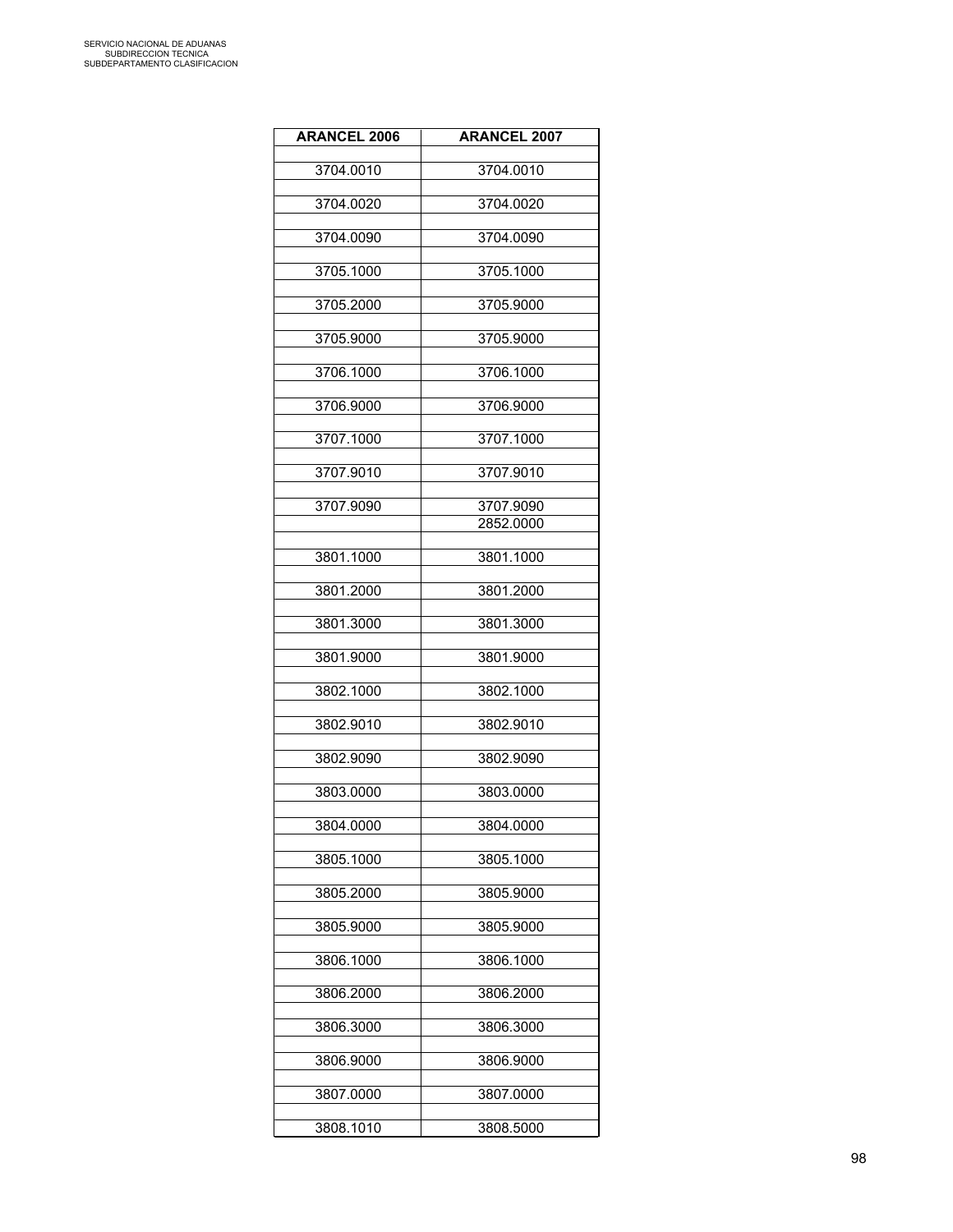| <b>ARANCEL 2006</b> | <b>ARANCEL 2007</b> |
|---------------------|---------------------|
|                     | 3808.9111           |
|                     | 3808.9119           |
|                     |                     |
| 3808.1090           | 3808.5000           |
|                     | 3808.9191           |
|                     |                     |
|                     | 3808.9199           |
|                     |                     |
| 3808.2010           | 3808.5000           |
|                     | 3808.9211           |
|                     | 3808.9219           |
|                     |                     |
| 3808.2090           | 3808.5000           |
|                     | 3808.9291           |
|                     | 3808.9299           |
|                     |                     |
| 3808.3011           | 3808.5000           |
|                     | 3808.9311           |
|                     | 3808.9319           |
|                     |                     |
| 3808.3012           | 3808.5000           |
|                     | 3808.9331           |
|                     |                     |
| 3808.3013           | 3808.5000           |
|                     | 3808.9341           |
|                     |                     |
| 3808.3091           | 3808.5000           |
|                     | 3808.9321           |
|                     | 3808.9329           |
|                     |                     |
| 3808.3092           | 3808.5000           |
|                     | 3808.9339           |
|                     |                     |
| 3808.3093           | 3808.5000           |
|                     | 3808.9349           |
|                     |                     |
| 3808.4010           | 3808.5000           |
|                     | 3808.9411           |
|                     | 3808.9419           |
|                     |                     |
|                     |                     |
| 3808.4090           | 3808.5000           |
|                     | 3808.9491           |
|                     | 3808.9499           |
|                     |                     |
| 3808.9010           | 3808.5000           |
|                     | 3808.9911           |
|                     | 3808.9919           |
|                     |                     |
| 3808.9090           | 3808.5000           |
|                     | 3808.9991           |
|                     | 3808.9999           |
|                     |                     |
| 3809.1000           | 3809.1000           |
|                     |                     |
| 3809.9110           | 3809.9110           |
|                     |                     |
| 3809.9190           | 3809.9190           |
|                     |                     |
| 3809.9210           | 3809.9210           |
|                     |                     |
|                     |                     |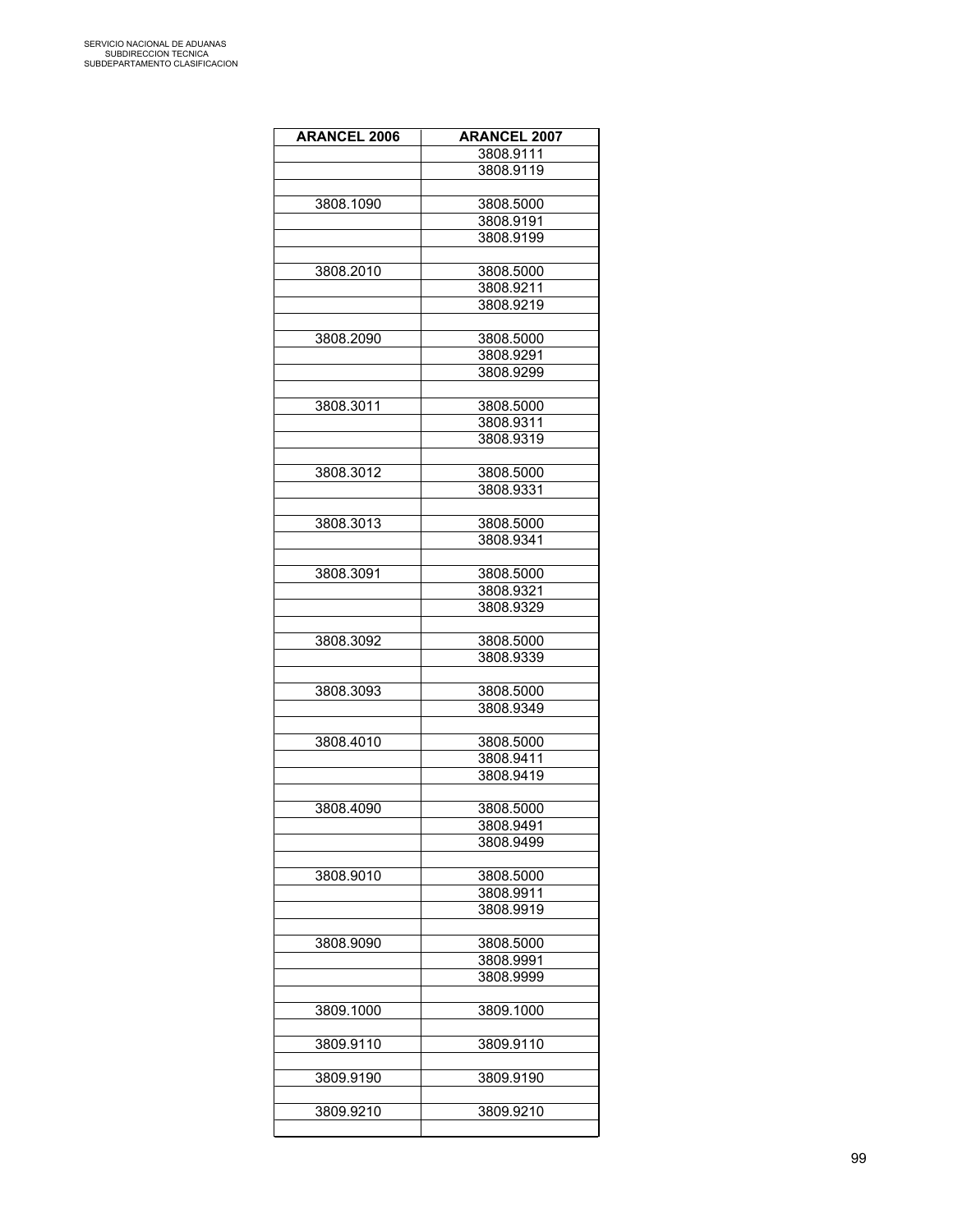| <b>ARANCEL 2006</b> | <b>ARANCEL 2007</b> |
|---------------------|---------------------|
| 3809.9290           | 3809.9290           |
|                     |                     |
| 3809.9310           | 3809.9310           |
|                     |                     |
| 3809.9390           | 3809.9390           |
|                     |                     |
| 3810.1000           | 3810.1000           |
|                     |                     |
| 3810.9010           | 3810.9010           |
|                     |                     |
| 3810.9090           | 3810.9090           |
|                     |                     |
| 3811.1100           | 3811.1100           |
|                     |                     |
| 3811.1910           | 3811.1910           |
|                     |                     |
| 3811.1990           | 3811.1990           |
|                     |                     |
| 3811.2110           | 3811.2140           |
|                     | 3811.2190           |
|                     |                     |
| 3811.2120           | 3811.2130           |
| 3811.2910           | 3811.2940           |
|                     | 3811.2990           |
|                     |                     |
| 3811.2920           | 3811.2930           |
|                     |                     |
| 3811.9010           | 3811.9040           |
|                     | 3811.9090           |
|                     |                     |
| 3811.9020           | 3811.9030           |
|                     |                     |
| 3812.1000           | 3812.1000           |
|                     |                     |
| 3812.2000           | 3812.2000           |
|                     |                     |
| 3812.3000           | 3812.3000           |
|                     |                     |
| 3813.0000           | 3813.0010           |
|                     | 3813.0020           |
|                     | 3813.0030           |
|                     | 3813.0040           |
|                     | 3813.0090           |
|                     |                     |
| 3814.0000           | 3814.0010           |
|                     | 3814.0020           |
|                     | 3814.0030           |
|                     | 3814.0090           |
|                     |                     |
| 3815.1100           | 3815.1100           |
|                     |                     |
| 3815.1200           | 3815.1200           |
|                     |                     |
| 3815.1900           | 3815.1900           |
|                     |                     |
| 3815.9000           | 3815.9000           |
| 3816.0010           | 3816.0010           |
|                     |                     |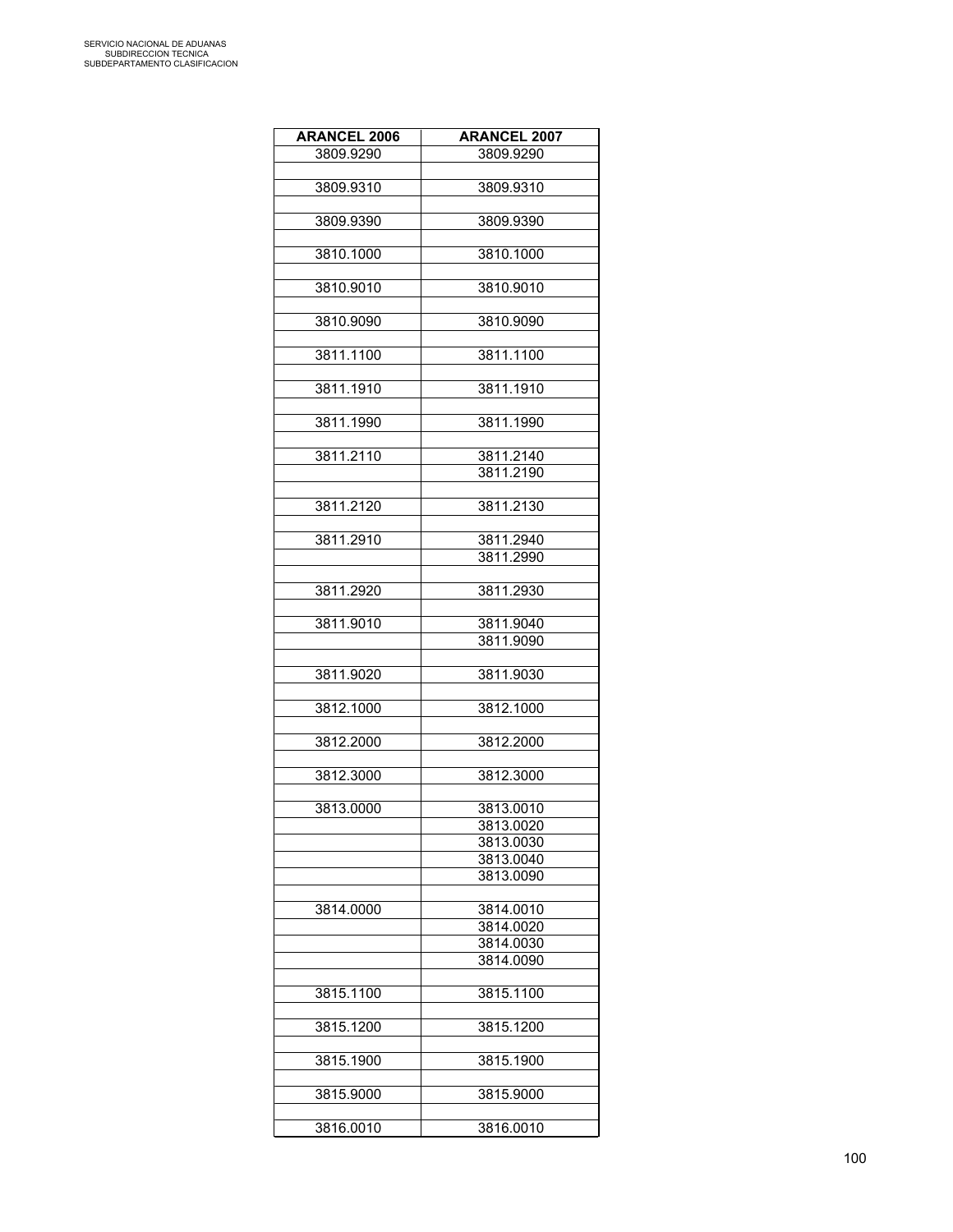| <b>ARANCEL 2006</b> | <b>ARANCEL 2007</b>    |
|---------------------|------------------------|
| 3816.0020           | 3816.0020              |
|                     |                        |
| 3816.0030           | 3816.0030              |
| 3816.0090           | 3816.0090              |
| 3817.0011           | 3817.0011              |
|                     |                        |
| 3817.0019           | 3817.0019              |
| 3817.0020           | 3817.0020              |
| 3818.0000           | 3818.0000              |
| 3819.0000           | 3819.0000              |
| 3820.0000           | 3820.0000              |
|                     |                        |
| 3821.0000           | 3821.0000              |
| 3822.0000           | 3822.0000              |
|                     | 2852.0000              |
|                     |                        |
| 3823.1100           | 3823.1100              |
| 3823.1200           | 3823.1200              |
| 3823.1300           | 3823.1300              |
| 3823.1900           | 3823.1900              |
| 3823.7000           | 3823.7000              |
|                     |                        |
| 3824.1000           | 3824.1000              |
| 3824.2000           | 3824.9099              |
| 3824.3000           | 3824.3000              |
| 3824.4000           | 3824.4000              |
|                     |                        |
| 3824.5000           | 3824.5000              |
| 3824.6000           | 3824.6000              |
| 3824.7100           | 3824.7100              |
|                     | 3824.7400              |
|                     |                        |
| 3824.7900           | 3824.7200<br>3824.7300 |
|                     | 3824.7700              |
|                     | 3824.7900              |
|                     |                        |
| 3824.9010           | 3824.9010              |
| 3824.9020           | 3824.9020              |
|                     |                        |
| 3824.9030           | 3824.9030              |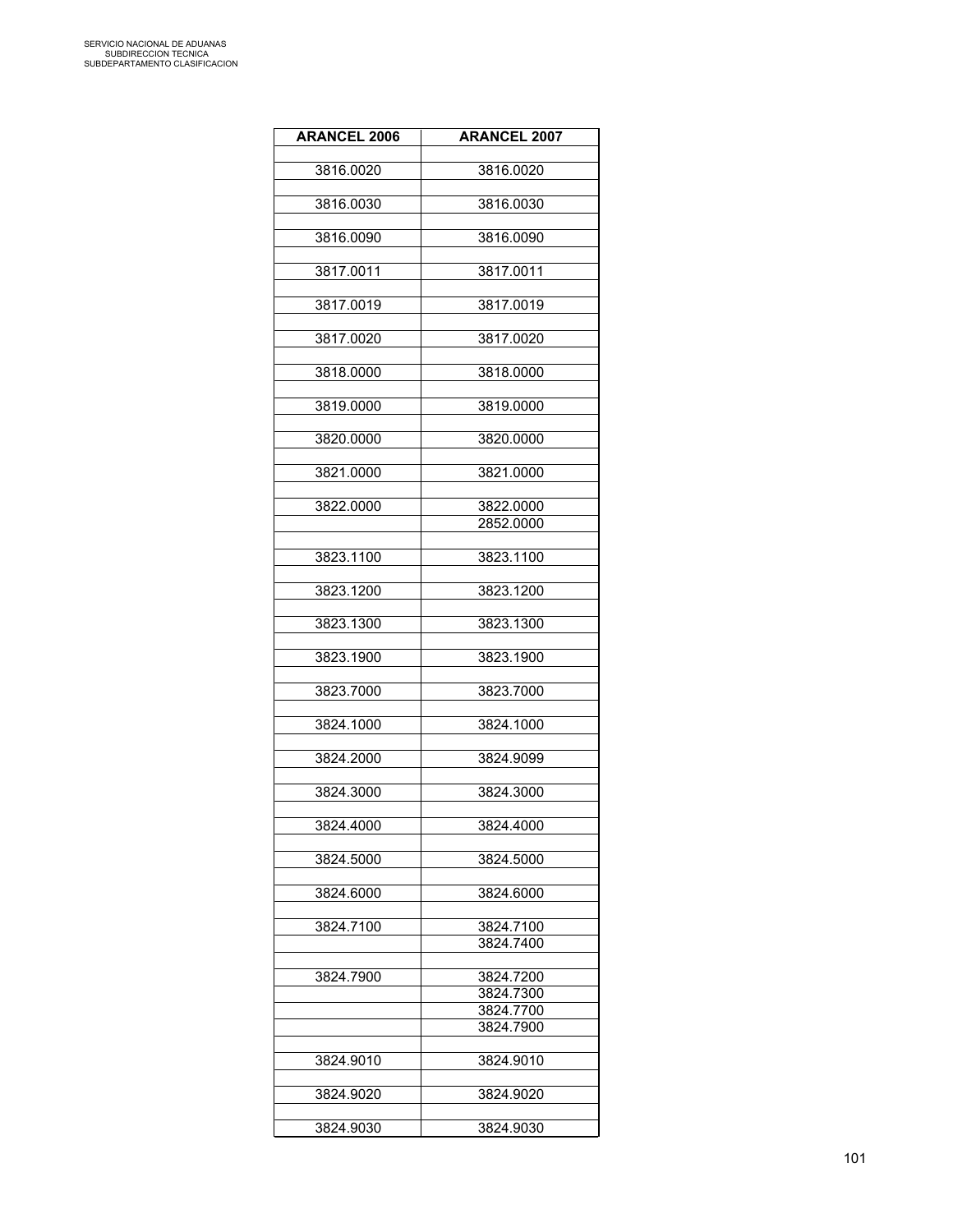| <b>ARANCEL 2006</b> | <b>ARANCEL 2007</b>    |
|---------------------|------------------------|
| 3824.9041           | 3824.9041              |
|                     |                        |
| 3824.9049           | 3824.9049              |
| 3824.9050           | 3824.9050              |
| 3824.9061           | 3824.9061              |
|                     |                        |
| 3824.9062           | 3824.9062              |
| 3824.9063           | 3824.9063              |
| 3824.9064           | 3824.9064              |
| 3824.9065           | 3824.9065              |
|                     |                        |
| 3824.9066           | 3824.9066              |
| 3824.9067           | 3824.9067              |
| 3824.9068           | 3824.9068              |
|                     |                        |
| 3824.9069           | 3824.9069              |
| 3824.9071           | 3824.9071              |
| 3824.9079           | 3824.9079              |
|                     |                        |
| 3824.9091           | 3824.9091              |
| 3824.9099           | 3821.0000              |
|                     | 3824.7100              |
|                     | 3824.7200              |
|                     | 3824.7300              |
|                     | 3824.7400              |
|                     | 3824.7500              |
|                     | 3824.7600              |
|                     | 3824.7700              |
|                     | 3824.7800              |
|                     | 3824.7900              |
|                     | 3824.8100              |
|                     | 3824.8200<br>3824.8300 |
|                     |                        |
|                     | 3824.9099              |
| 3825.1000           | 3825.1000              |
| 3825.2000           | 3825.2000              |
|                     |                        |
| 3825.3000           | 3825.3000              |
| 3825.4100           | 3825.4100              |
| 3825.4900           | 3825.4900              |
|                     |                        |
| 3825.5000           | 3825.5000              |
| 3825.6100           | 3825.6100              |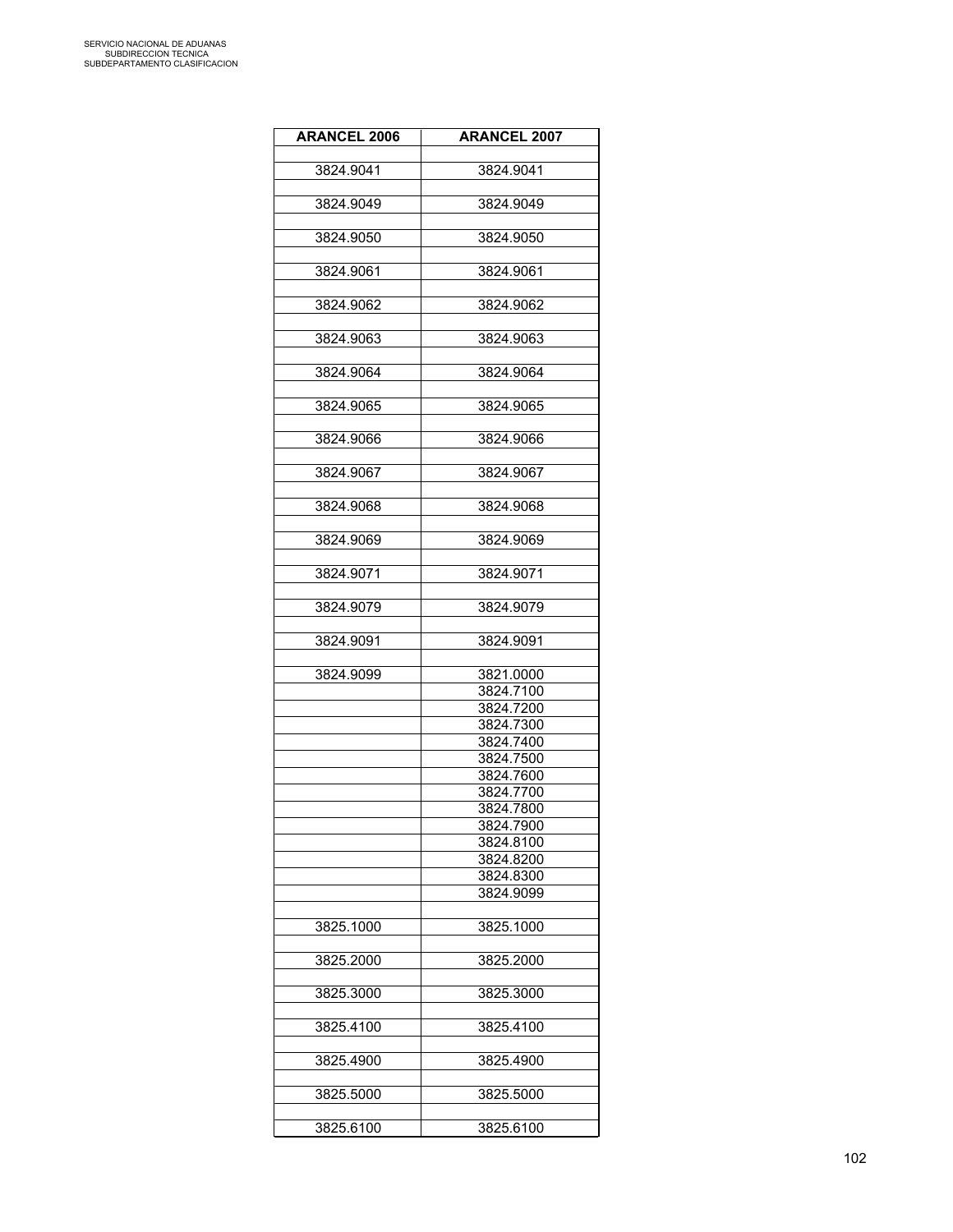| <b>ARANCEL 2006</b> | <b>ARANCEL 2007</b> |
|---------------------|---------------------|
|                     |                     |
| 3825.6900           | 3825.6910           |
|                     | 3825.6920           |
|                     | 3825.6990           |
|                     |                     |
| 3825.9000           | 3825.9000           |
| 3901.1010           | 3901.1010           |
|                     |                     |
| 3901.1020           | 3901.1020           |
| 3901.1090           | 3901.1010           |
|                     | 3901.1020           |
|                     |                     |
| 3901.2000           | 3901.2000           |
| 3901.3000           | 3901.3000           |
|                     |                     |
| 3901.9000           | 3901.9000           |
|                     |                     |
| 3902.1000           | 3902.1000           |
| 3902.2000           | 3902.2000           |
|                     |                     |
| 3902.3000           | 3902.3000           |
| 3902.9000           | 3902.9000           |
|                     |                     |
| 3903.1100           | 3903.1100           |
| 3903.1910           | 3903.1910           |
|                     |                     |
| 3903.1990           | 3903.1990           |
| 3903.2000           | 3903.2000           |
|                     |                     |
| 3903.3000           | 3903.3000           |
|                     |                     |
| 3903.9010           | 3903.9010           |
| 3903.9090           | 3903.9090           |
|                     |                     |
| 3904.1010           | 3904.1010           |
| 3904.1020           | 3904.1020           |
|                     |                     |
| 3904.1090           | 3904.1090           |
|                     |                     |
| 3904.2100           | 3904.2100           |
| 3904.2200           | 3904.2200           |
|                     |                     |
| 3904.3000           | 3904.3000           |
| 3904.4000           | 3904.4000           |
|                     |                     |
| 3904.5000           | 3904.5000           |
|                     |                     |
| 3904.6100           | 3904.6100           |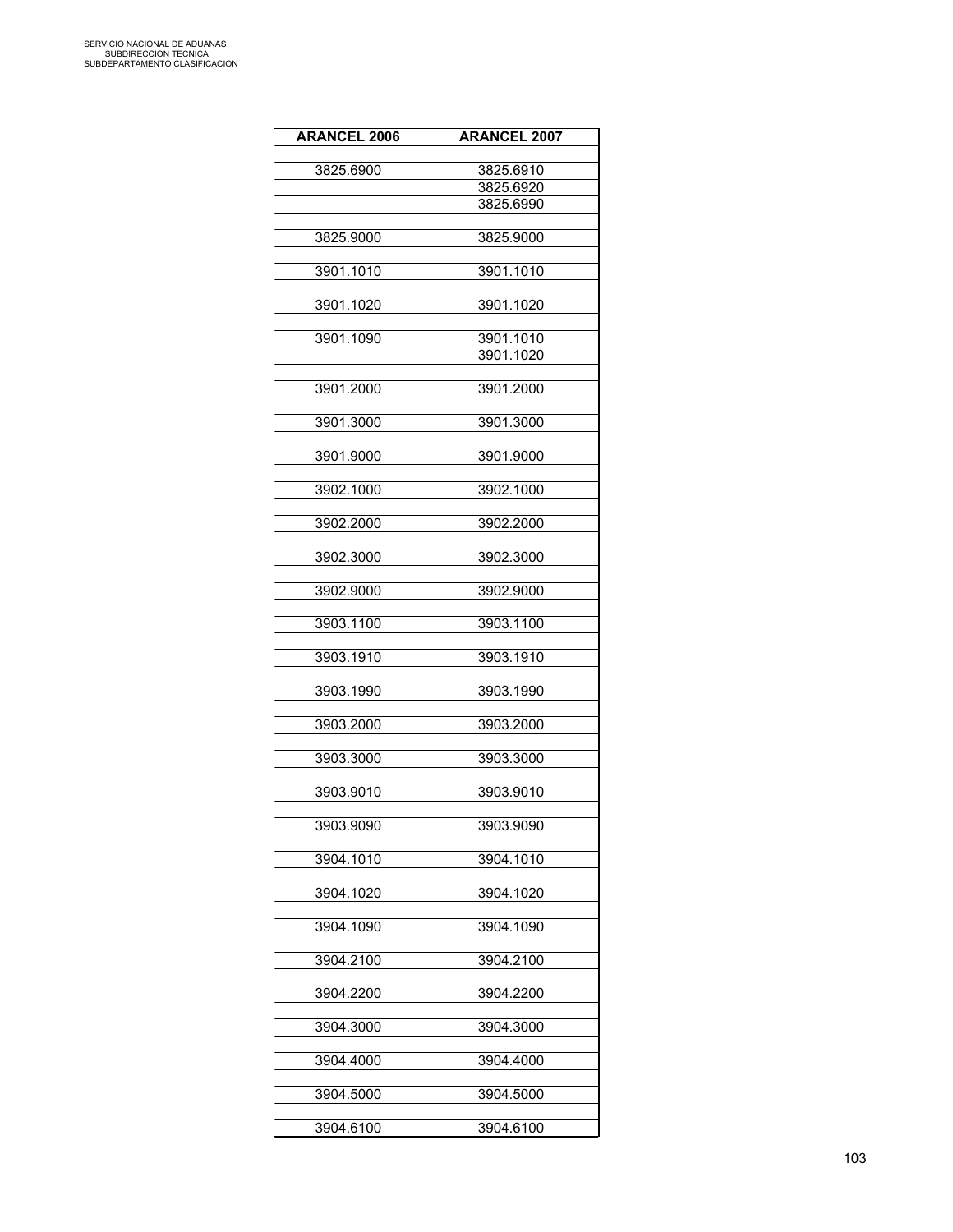| <b>ARANCEL 2006</b> | <b>ARANCEL 2007</b> |
|---------------------|---------------------|
| 3904.6900           | 3904.6900           |
|                     |                     |
| 3904.9000           | 3904.9000           |
| 3905.1200           | 3905.1200           |
| 3905.1900           | 3905.1900           |
| 3905.2100           | 3905.2100           |
| 3905.2900           | 3905.2900           |
| 3905.3000           | 3905.3000           |
| 3905.9100           | 3905.9100           |
| 3905.9900           | 3905.9900           |
| 3906.1000           | 3906.1000           |
| 3906.9000           | 3906.9000           |
| 3907.1000           | 3907.1000           |
| 3907.2010           | 3907.2010           |
| 3907.2020           | 3907.2020           |
| 3907.2090           | 3907.2090           |
| 3907.3010           | 3907.3010           |
| 3907.3020           | 3907.3020           |
| 3907.4000           | 3907.4000           |
| 3907.5000           | 3907.5000           |
| 3907.6000           | 3907.6000           |
|                     |                     |
| 3907.9100           | 3907.9100           |
| 3907.9900           | 3907.7000           |
|                     | 3907.9900           |
| 3908.1000           | 3908.1000           |
| 3908.9000           | 3908.9000           |
| 3909.1011           | 3909.1011           |
| 3909.1012           | 3909.1012           |
| 3909.1020           | 3909.1020           |
| 3909.2000           | 3909.2000           |
| 3909.3000           | 3909.3000           |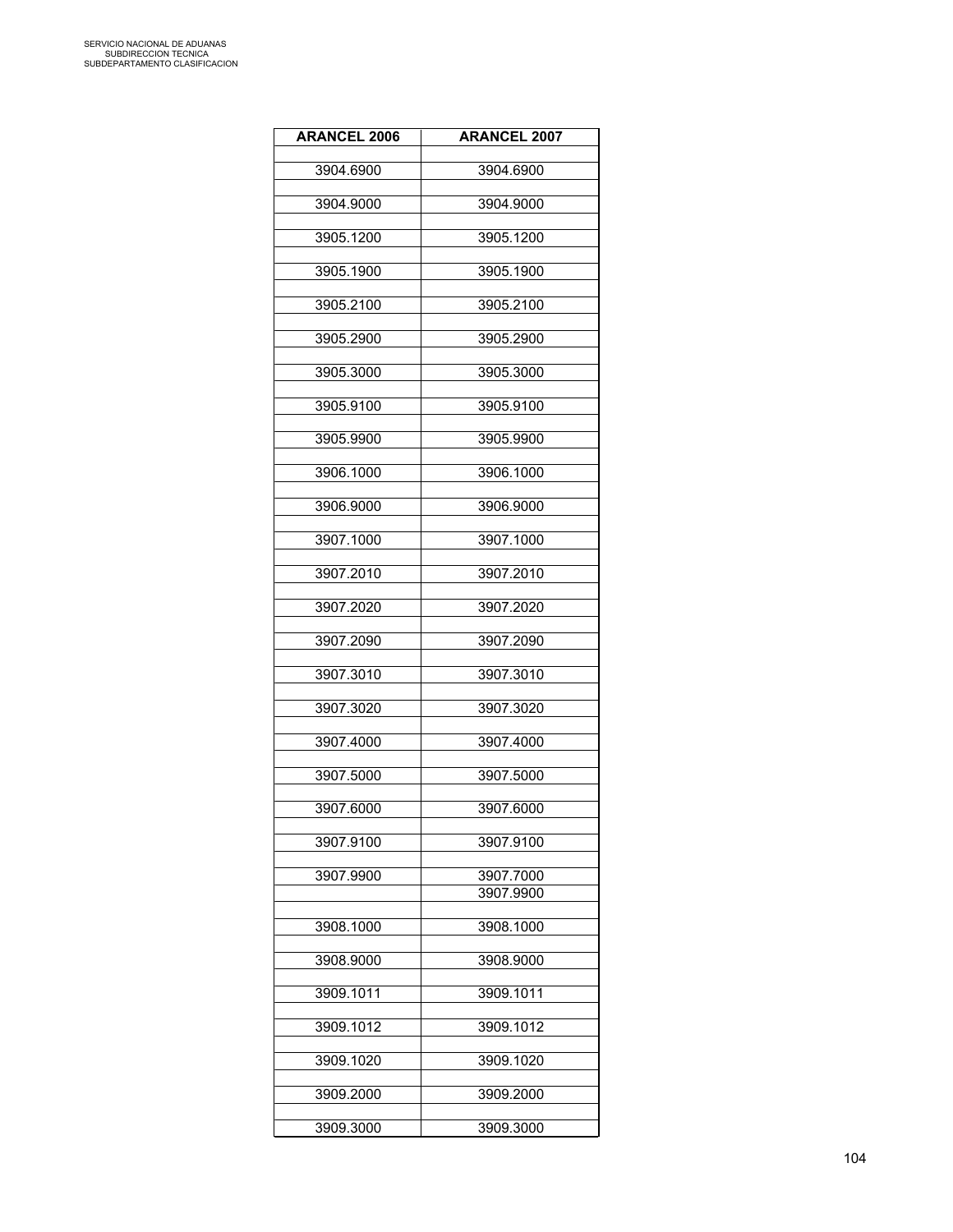| <b>ARANCEL 2006</b> | <b>ARANCEL 2007</b> |
|---------------------|---------------------|
| 3909.4000           | 3909.4000           |
| 3909.5000           | 3909.5000           |
| 3910.0010           | 3910.0010           |
| 3910.0020           | 3910.0020           |
| 3910.0030           | 3910.0030           |
| 3910.0090           | 3910.0090           |
| 3911.1000           | 3911.1000           |
| 3911.9000           | 3911.9000           |
| 3912.1100           | 3912.1100           |
| 3912.1200           | 3912.1200           |
| 3912.2000           | 3912.2000           |
| 3912.3100           | 3912.3100           |
| 3912.3910           | 3912.3910           |
| 3912.3920           | 3912.3920           |
| 3912.3930           | 3912.3930           |
| 3912.3940           | 3912.3940           |
| 3912.3950           | 3912.3950           |
| 3912.3990           | 3912.3990           |
| 3912.9000           | 3912.9000           |
| 3913.1010           | 3913.1010           |
| 3913.1020           | 3913.1020           |
| 3913.1030           | 3913.1030           |
| 3913.1090           | 3913.1090           |
| 3913.9000           | 3913.9000           |
| 3914.0010           | 3914.0010           |
| 3914.0090           | 3914.0090           |
| 3915.1000           | 3915.1000           |
| 3915.2000           | 3915.2000           |
| 3915.3000           | 3915.3000           |
|                     |                     |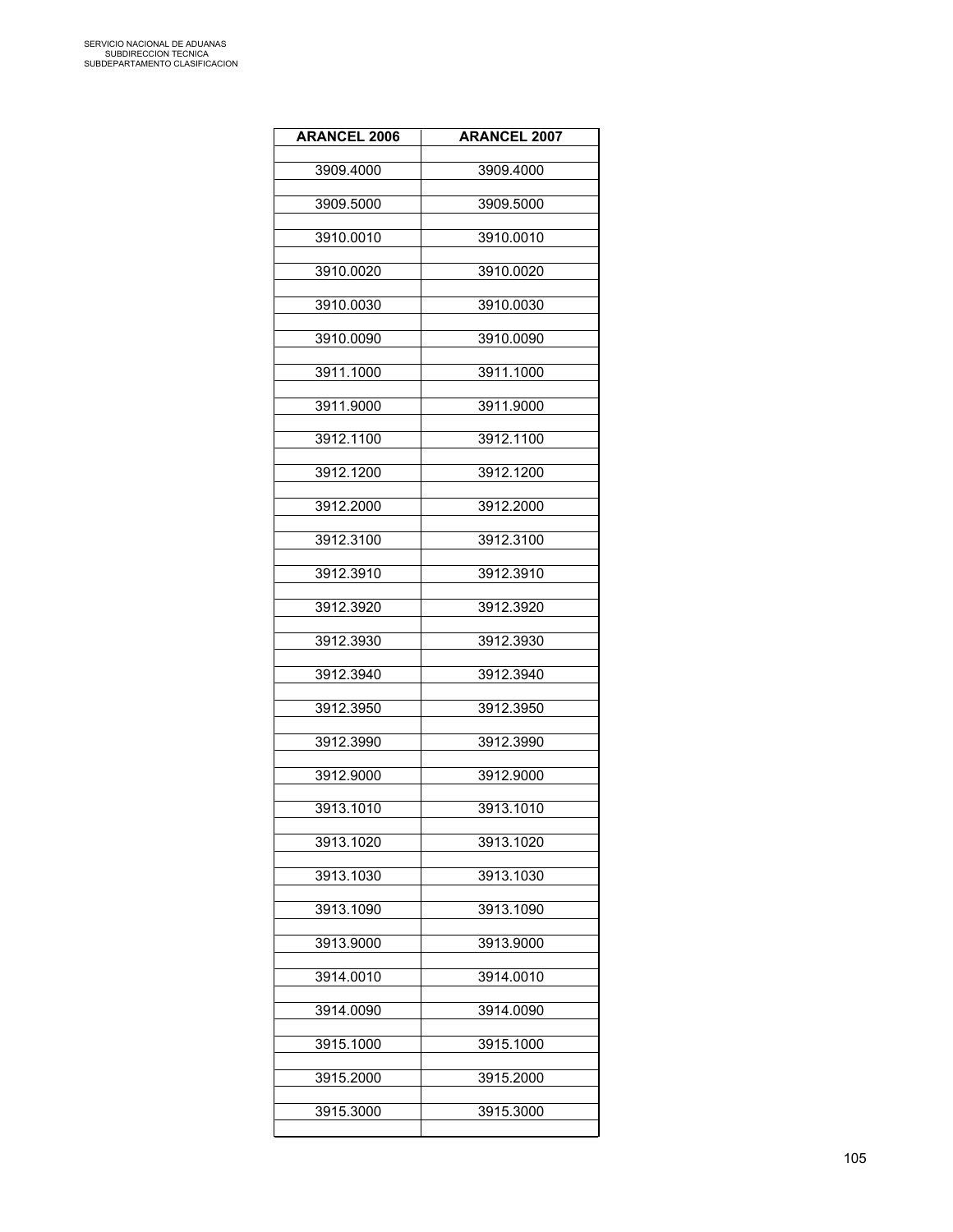| <b>ARANCEL 2006</b> | <b>ARANCEL 2007</b> |
|---------------------|---------------------|
| 3915.9000           | 3915.9000           |
|                     |                     |
| 3916.1000           | 3916.1000           |
|                     |                     |
| 3916.2000           | 3916.2000           |
|                     |                     |
| 3916.9000           | 3916.9000           |
| 3917.1010           | 3917.1010           |
|                     |                     |
| 3917.1090           | 3917.1090           |
|                     |                     |
| 3917.2100           | 3917.2100           |
|                     |                     |
| 3917.2200           | 3917.2200           |
|                     |                     |
| 3917.2300           | 3917.2300           |
|                     |                     |
| 3917.2900           | 3917.2900           |
|                     |                     |
| 3917.3100           | 3917.3100           |
|                     |                     |
| 3917.3210           | 3917.3210           |
| 3917.3220           | 3917.3220           |
|                     |                     |
| 3917.3230           | 3917.3230           |
|                     |                     |
| 3917.3290           | 3917.3290           |
|                     |                     |
| 3917.3300           | 3917.3310           |
|                     | 3917.3320           |
|                     | 3917.3330           |
|                     | 3917.3390           |
|                     |                     |
| 3917.3910           | 3917.3910           |
| 3917.3920           | 3917.3920           |
|                     |                     |
| 3917.3930           | 3917.3930           |
|                     |                     |
| 3917.3990           | 3917.3990           |
|                     |                     |
| 3917.4010           | 3917.4010           |
|                     |                     |
| 3917.4020           | 3917.4020           |
|                     |                     |
| 3917.4030           | 3917.4030           |
|                     |                     |
| 3917.4090           | 3917.4090           |
|                     |                     |
| 3918.1000           | 3918.1000           |
| 3918.9000           | 3918.9000           |
|                     |                     |
| 3919.1010           | 3919.1010           |
|                     |                     |
| 3919.1020           | 3919.1020           |
|                     |                     |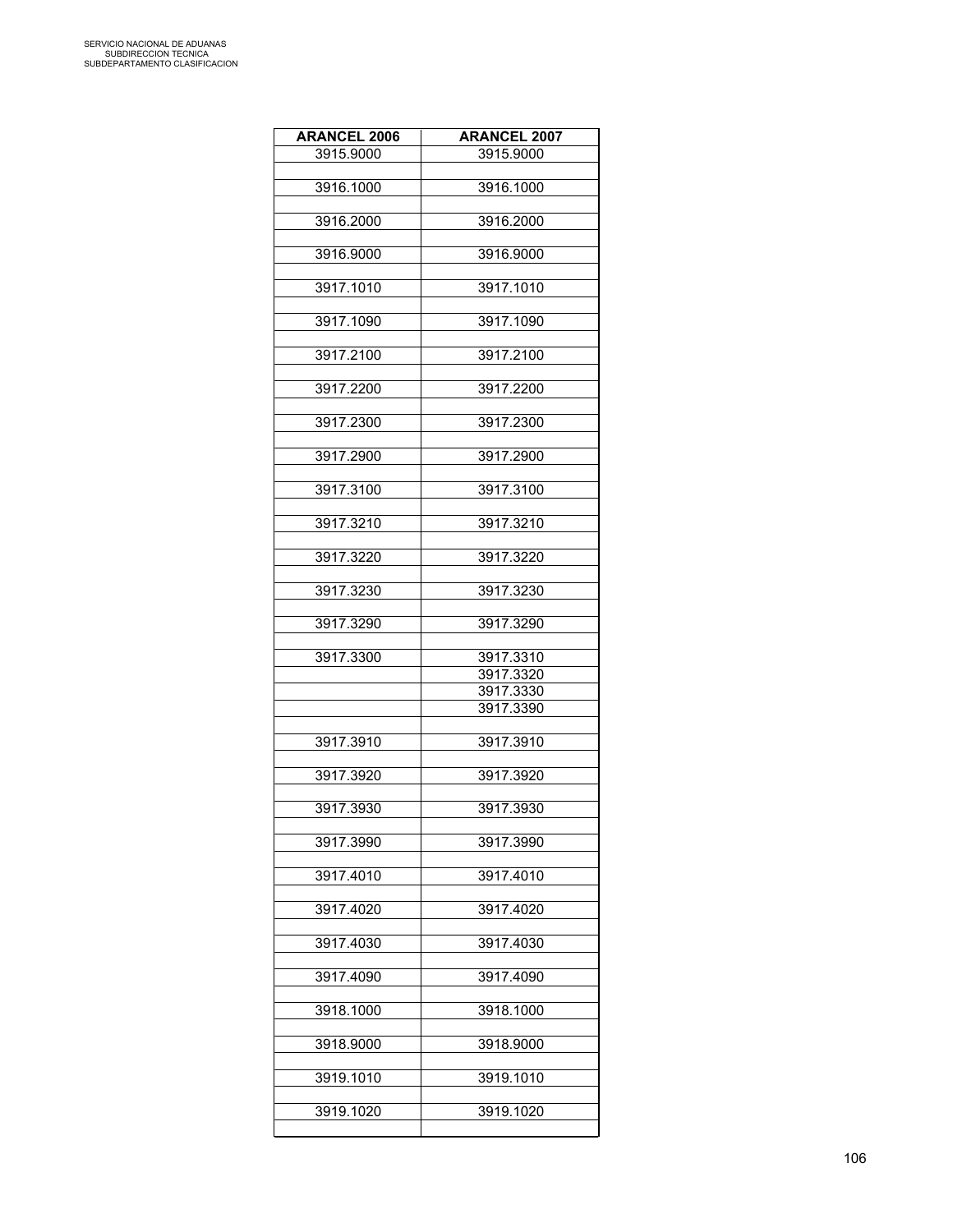| <b>ARANCEL 2006</b> | <b>ARANCEL 2007</b>    |
|---------------------|------------------------|
| 3919.1030           | 3919.1030              |
|                     |                        |
| 3919.1040           | 3919.1040              |
|                     |                        |
| 3919.1090           | 3919.1090              |
|                     |                        |
| 3919.9010           | 3919.9010              |
|                     |                        |
| 3919.9020           | 3919.9020              |
|                     |                        |
| 3919.9030           | 3919.9030              |
|                     |                        |
| 3919.9040           | 3919.9040              |
|                     |                        |
| 3919.9090           | 3919.9090              |
|                     |                        |
| 3920.1010           | 3006.1000              |
|                     | 3920.1010              |
|                     |                        |
| 3920.1020           | 3006.1000              |
|                     | 3920.1020              |
|                     |                        |
|                     |                        |
| 3920.2010           | 3006.1000<br>3920.2010 |
|                     |                        |
|                     |                        |
| 3920.2020           | 3006.1000              |
|                     | 3920.2020              |
|                     |                        |
| 3920.3000           | 3006.1000              |
|                     | 3920.3000              |
|                     |                        |
| 3920.4300           | 3006.1000              |
|                     | 3920.4300              |
|                     |                        |
| 3920.4900           | 3006.1000              |
|                     | 3920.4900              |
|                     |                        |
| 3920.5100           | 3006.1000<br>3920.5100 |
|                     |                        |
|                     |                        |
| 3920.5900           | 3006.1000              |
|                     | 3920.5900              |
|                     |                        |
| 3920.6100           | 3006.1000              |
|                     | 3920.6100              |
|                     |                        |
| 3920.6210           | 3006.1000              |
|                     | 3920.6210              |
|                     |                        |
| 3920.6290           | 3006.1000              |
|                     | 3920.6290              |
|                     |                        |
| 3920.6310           | 3006.1000              |
|                     | 3920.6310              |
|                     |                        |
| 3920.6390           | 3006.1000              |
|                     | 3920.6390              |
|                     |                        |
| 3920.6910           | 3006.1000              |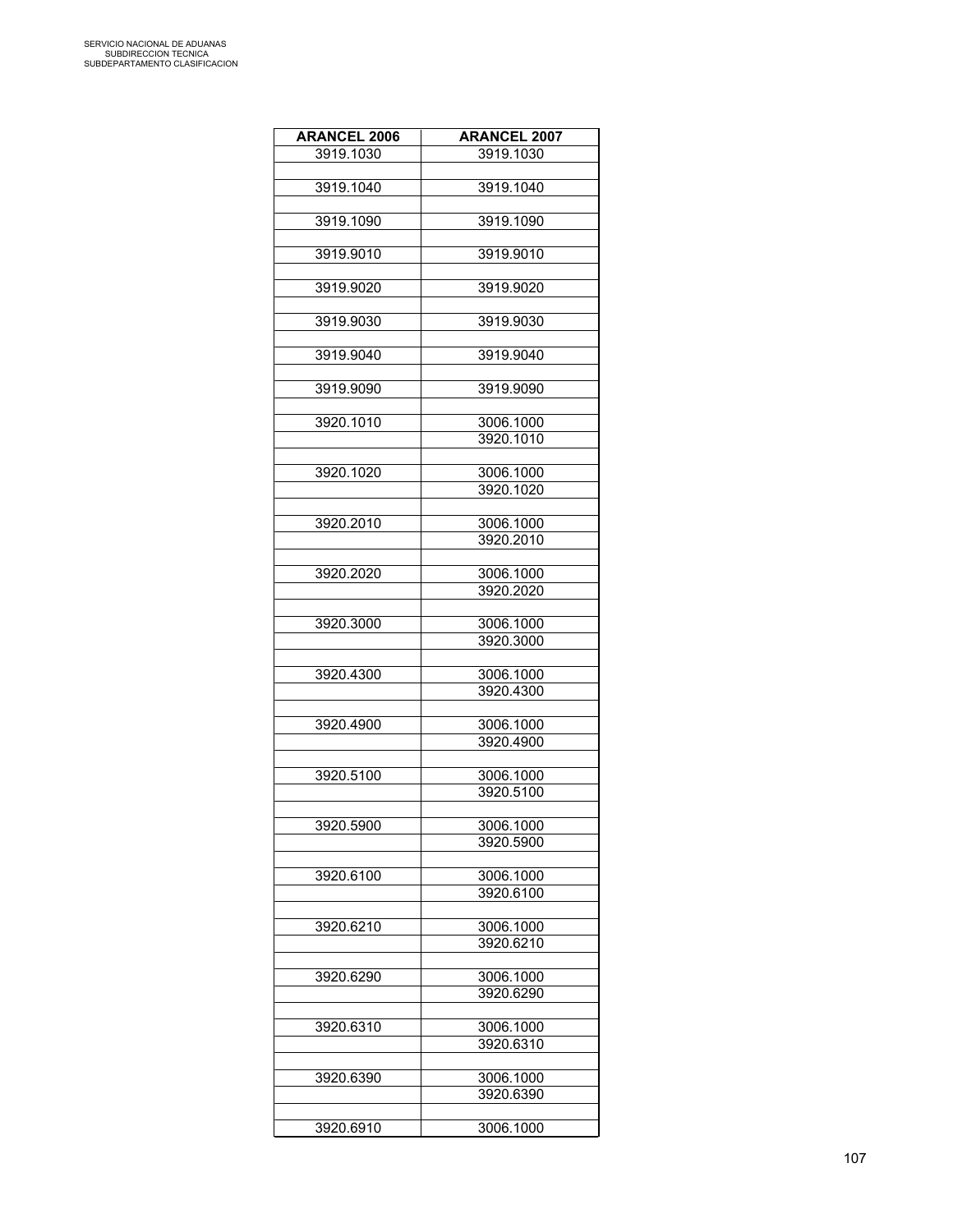| <b>ARANCEL 2006</b> | <b>ARANCEL 2007</b>    |
|---------------------|------------------------|
|                     | 3920.6910              |
|                     |                        |
| 3920.6990           | 3006.1000              |
|                     | 3920.6990              |
|                     |                        |
| 3920.7110           | 3006.1000              |
|                     | 3920.7110              |
|                     |                        |
| 3920.7190           | 3006.1000              |
|                     | 3920.7190              |
|                     |                        |
| 3920.7200           | 3006.1000              |
|                     | 3920.7900              |
|                     |                        |
| 3920.7300           | 3006.1000              |
|                     | 3920.7300              |
|                     |                        |
| 3920.7900           | 3006.1000              |
|                     | 3920.7900              |
|                     |                        |
| 3920.9100           | 3006.1000              |
|                     | 3920.9100              |
|                     |                        |
| 3920.9200           | 3006.1000              |
|                     | 3920.9200              |
|                     |                        |
| 3920.9300           | 3006.1000<br>3920.9300 |
|                     |                        |
| 3920.9400           | 3006.1000              |
|                     | 3920.9400              |
|                     |                        |
| 3920.9900           | 3006.1000              |
|                     | 3920.9900              |
|                     |                        |
| 3921.1100           | 3006.1000              |
|                     | 3921.1100              |
|                     |                        |
| 3921.1200           | 3006.1000              |
|                     | 3921.1200              |
|                     |                        |
| 3921.1300           | 3006.1000              |
|                     | 3921.1300              |
|                     |                        |
| 3921.1400           | 3006.1000              |
|                     | 3921.1400              |
|                     |                        |
| 3921.1900           | 3006.1000              |
|                     | 3921.1900              |
|                     |                        |
| 3921.9010           | 3921.9010              |
|                     |                        |
| 3921.9090           | 3921.9090              |
|                     |                        |
|                     |                        |
| 3922.1000           | 3922.1000              |
|                     |                        |
| 3922.2000           | 3922.2000              |
|                     |                        |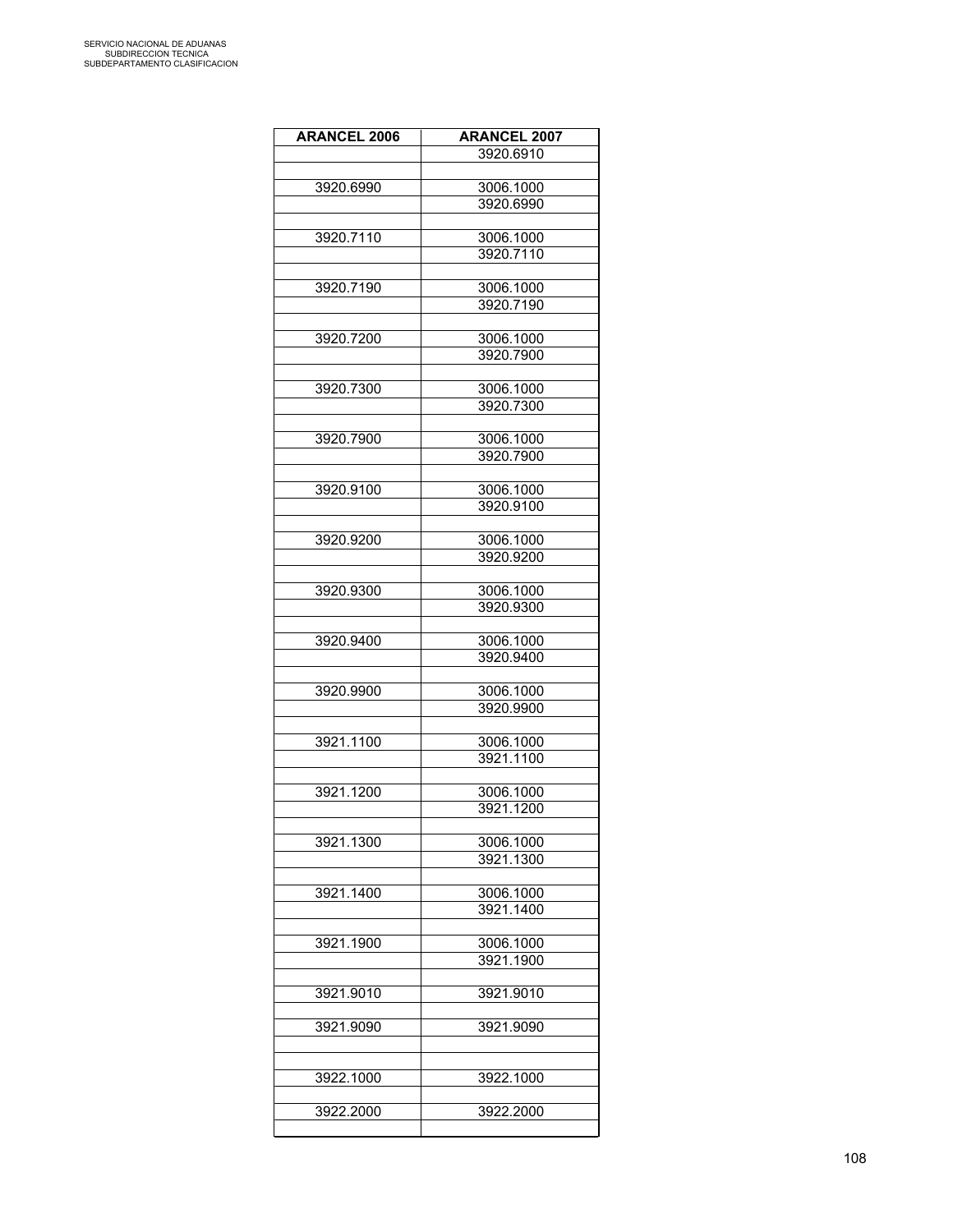| <b>ARANCEL 2006</b> | <b>ARANCEL 2007</b> |
|---------------------|---------------------|
| 3922.9000           | 3922.9000           |
|                     |                     |
| 3923.1010           | 3923.1010           |
| 3923.1090           | 3923.1090           |
| 3923.2110           | 3923.2110           |
| 3923.2190           | 3923.2190           |
| 3923.2910           | 3923.2910           |
| 3923.2990           | 3923.2990           |
| 3923.3010           | 3923.3010           |
| 3923.3020           | 3923.3020           |
| 3923.3030           | 3923.3030           |
| 3923.3040           | 3923.3040           |
| 3923.3090           | 3923.3090           |
| 3923.4000           | 3923.4000           |
| 3923.5010           | 3923.5010           |
| 3923.5090           | 3923.5090           |
| 3923.9010           | 3923.9010           |
| 3923.9020           | 3923.9020           |
| 3923.9090           | 3923.9090           |
| 3924.1000           | 3924.1000           |
| 3924.9000           | 3924.9000           |
| 3925.1000           | 3925.1000           |
| 3925.2000           | 3925.2000           |
| 3925.3000           | 3925.3000           |
| 3925.9000           | 3925.9000           |
| 3926.1000           | 3926.1000           |
| 3926.2000           | 3926.2000           |
| 3926.3000           | 3926.3000           |
| 3926.4000           | 3926.4000           |
| 3926.9010           | 3926.9010           |
| 3926.9020           | 3926.9020           |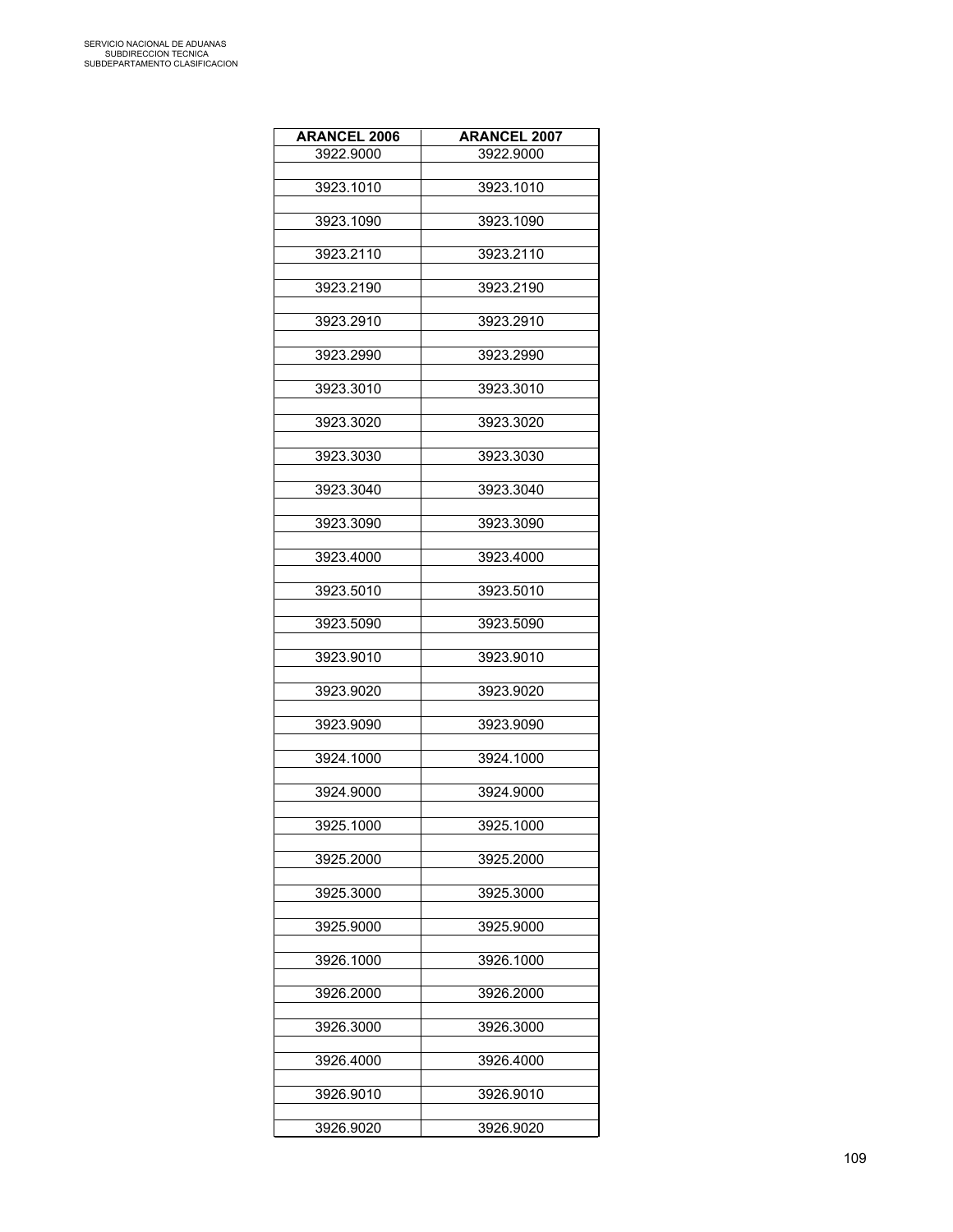| <b>ARANCEL 2006</b> | <b>ARANCEL 2007</b> |
|---------------------|---------------------|
| 3926.9030           | 3926.9030           |
|                     |                     |
| 3926.9090           | 3926.9090           |
|                     | 3006.9100           |
|                     | 8536.7000           |
| 4001.1000           | 4001.1000           |
|                     |                     |
| 4001.2100           | 4001.2100           |
| 4001.2200           | 4001.2200           |
| 4001.2900           | 4001.2900           |
|                     |                     |
| 4001.3000           | 4001.3000           |
| 4002.1100           | 4002.1100           |
|                     |                     |
| 4002.1910           | 4002.1910           |
| 4002.1920           | 4002.1920           |
| 4002.2010           | 4002.2010           |
|                     |                     |
| 4002.2090           | 4002.2090           |
| 4002.3110           | 4002.3110           |
| 4002.3190           | 4002.3190           |
|                     |                     |
| 4002.3910           | 4002.3910           |
| 4002.3990           | 4002.3990           |
|                     |                     |
| 4002.4100           | 4002.4100           |
| 4002.4900           | 4002.4900           |
| 4002.5100           | 4002.5100           |
|                     |                     |
| 4002.5900           | 4002.5900           |
| 4002.6010           | 4002.6010           |
| 4002.6090           | 4002.6090           |
|                     |                     |
| 4002.7010           | 4002.7010           |
| 4002.7090           | 4002.7090           |
| 4002.8010           | 4002.8010           |
| 4002.8090           | 4002.8090           |
| 4002.9100           |                     |
|                     | 4002.9100           |
| 4002.9900           | 4002.9900           |
|                     |                     |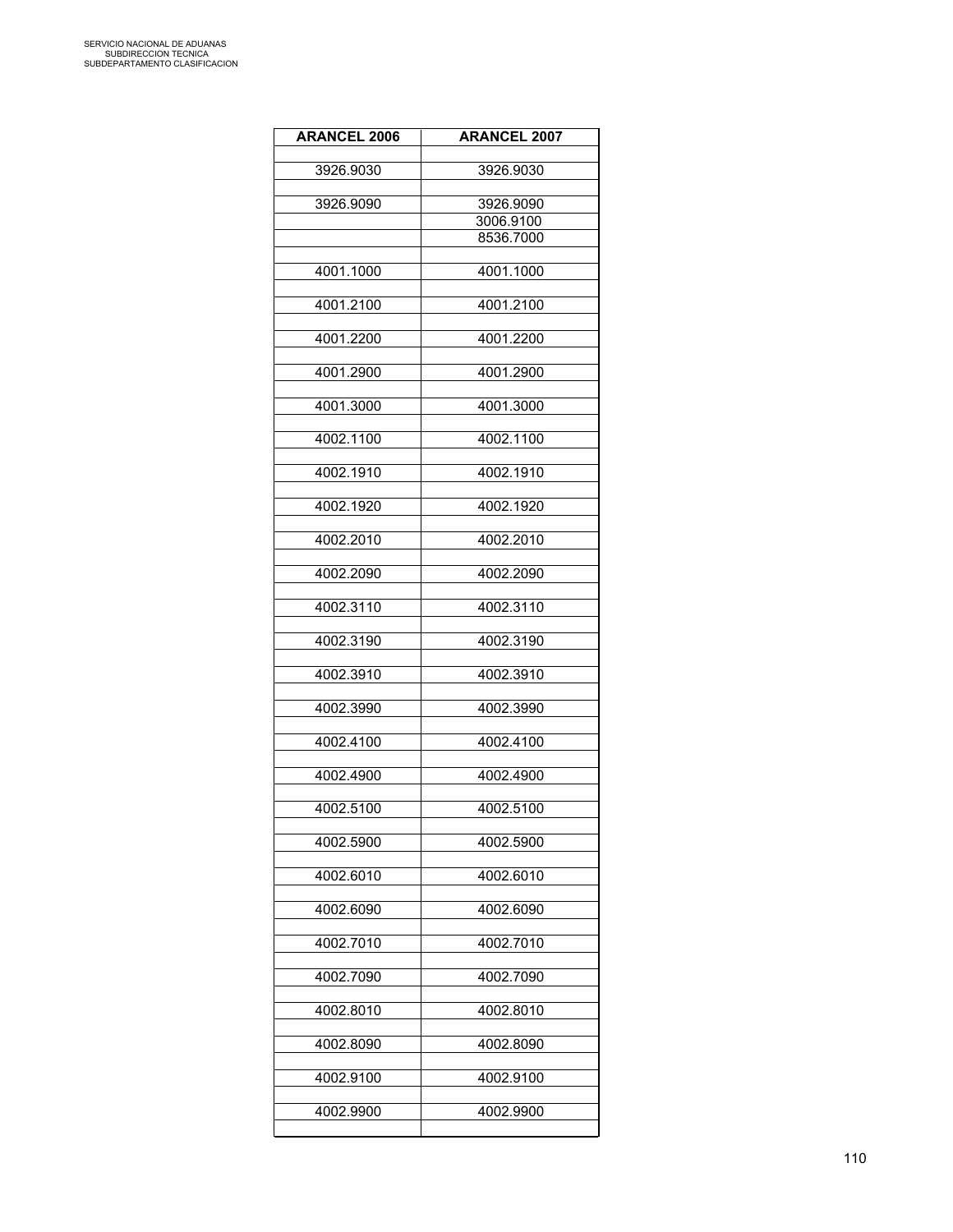| <b>ARANCEL 2006</b> | <b>ARANCEL 2007</b> |
|---------------------|---------------------|
| 4003.0000           | 4003.0000           |
|                     |                     |
| 4004.0000           | 4004.0000           |
| 4005.1010           | 4005.1090           |
|                     |                     |
| 4005.1020           | 4005.1020           |
| 4005.1090           | 4005.1090           |
|                     |                     |
| 4005.2000           | 4005.2000           |
|                     |                     |
| 4005.9100           | 4005.9100           |
| 4005.9910           | 4005.9910           |
|                     |                     |
| 4005.9920           | 4005.9990           |
| 4005.9990           | 4005.9990           |
|                     |                     |
| 4006.1000           | 4006.1000           |
|                     |                     |
| 4006.9010           | 4006.9010           |
| 4006.9090           | 4006.9090           |
|                     |                     |
| 4007.0000           | 4007.0000           |
| 4008.1110           | 4008.1110           |
|                     |                     |
| 4008.1120           | 4008.1120           |
|                     |                     |
| 4008.1911           | 4008.1911           |
| 4008.1919           | 4008.1919           |
|                     |                     |
| 4008.1921           | 4008.1921           |
| 4008.1929           | 4008.1929           |
|                     |                     |
| 4008.2110           | 4008.2110           |
| 4008.2120           | 4008.2120           |
|                     |                     |
| 4008.2911           | 4008.2911           |
|                     |                     |
| 4008.2919           | 4008.2919           |
| 4008.2921           | 4008.2921           |
|                     |                     |
| 4008.2929           | 4008.2929           |
| 4009.1100           | 4009.1100           |
|                     |                     |
| 4009.1200           | 4009.1200           |
|                     |                     |
| 4009.2100           | 4009.2100           |
| 4009.2200           | 4009.2200           |
|                     |                     |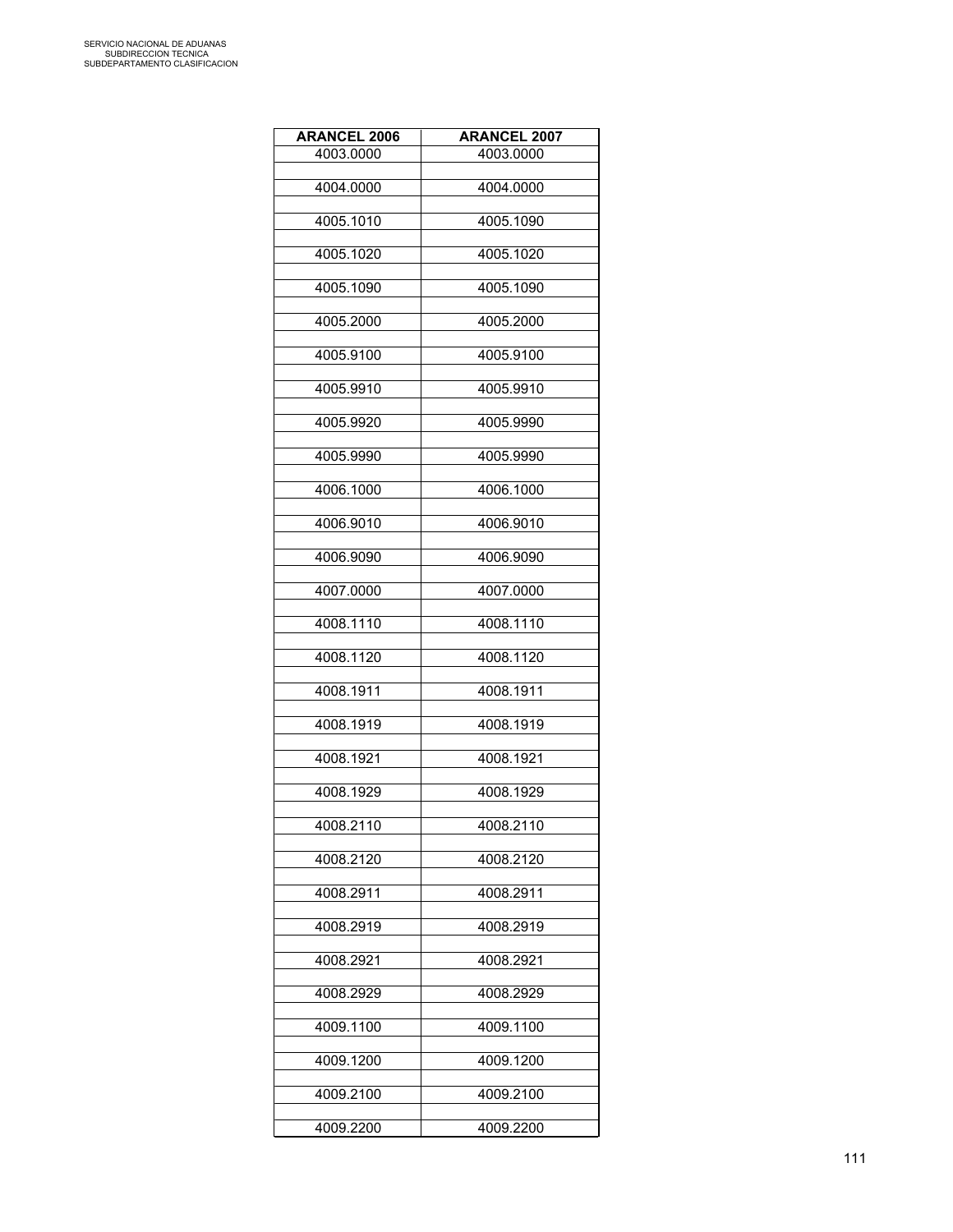| <b>ARANCEL 2006</b> | <b>ARANCEL 2007</b> |
|---------------------|---------------------|
| 4009.3100           | 4009.3100           |
| 4009.3200           | 4009.3200           |
| 4009.4100           | 4009.4100           |
| 4009.4200           | 4009.4200           |
| 4010.1100           | 4010.1100           |
| 4010.1200           | 4010.1200           |
| 4010.1300           | 4010.1900           |
| 4010.1900           | 4010.1900           |
| 4010.3100           | 4010.3100           |
| 4010.3200           | 4010.3200           |
| 4010.3300           | 4010.3300           |
| 4010.3400           | 4010.3400           |
| 4010.3500           | 4010.3500           |
| 4010.3600           | 4010.3600           |
| 4010.3900           | 4010.3900           |
| 4011.1000           | 4011.1000           |
| 4011.2000           | 4011.2000           |
| 4011.3000           | 4011.3000           |
| 4011.4000           | 4011.4000           |
| 4011.5000           | 4011.5000           |
| 4011.6100           | 4011.6100           |
| 4011.6200           | 4011.6200           |
| 4011.6300           | 4011.6300           |
| 4011.6910           | 4011.6910           |
| 4011.6990           | 4011.6990           |
| 4011.9200           | 4011.9200           |
| 4011.9300           | 4011.9300           |
| 4011.9400           | 4011.9400           |
| 4011.9910           | 4011.2000           |
|                     |                     |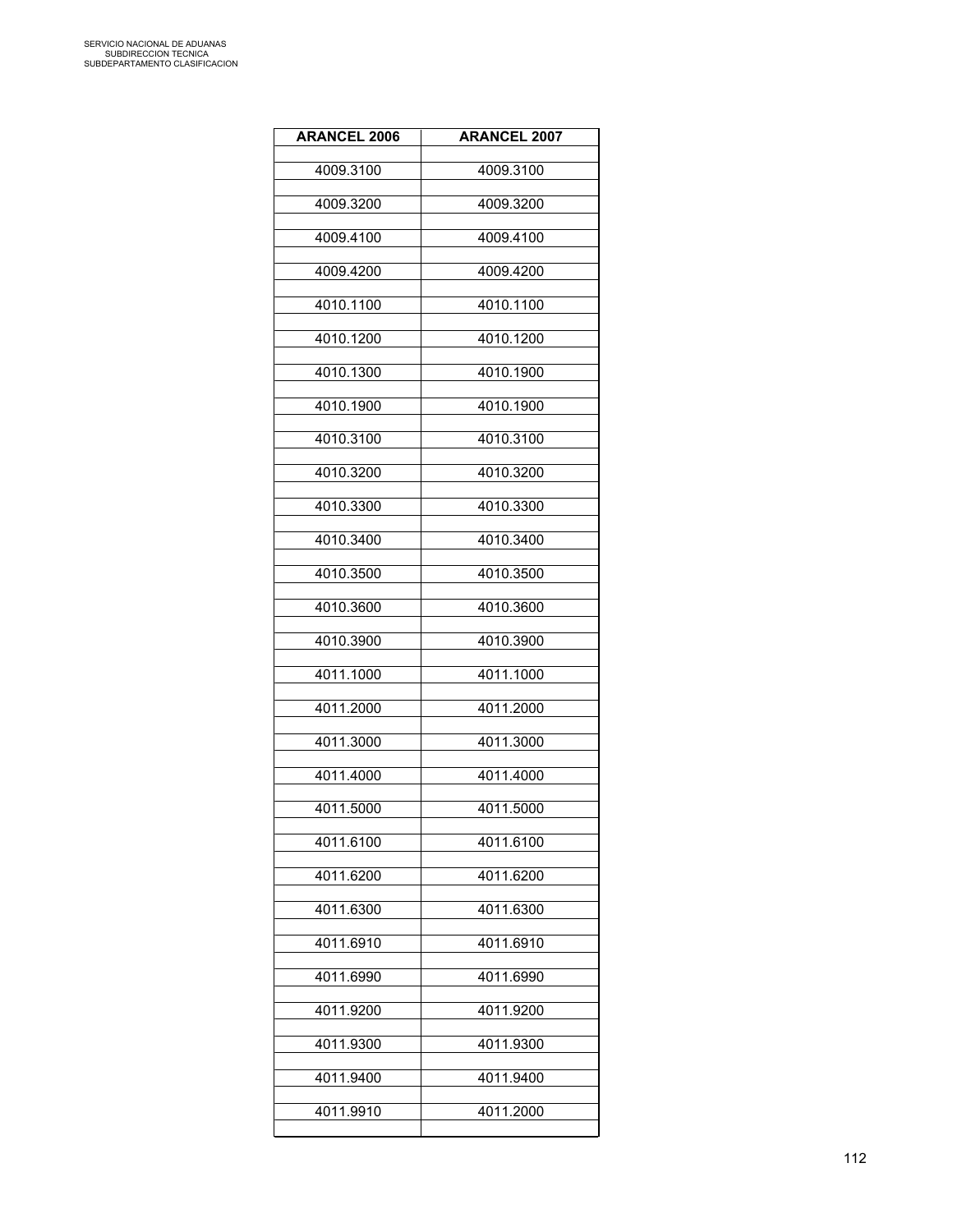| <b>ARANCEL 2006</b> | <b>ARANCEL 2007</b> |
|---------------------|---------------------|
| 4011.9990           | 4011.9900           |
| 4012.1100           | 4012.1100           |
|                     |                     |
| 4012.1200           | 4012.1200           |
| 4012.1300           | 4012.1300           |
| 4012.1900           | 4012.1900           |
| 4012.2010           | 4012.2010           |
| 4012.2090           | 4012.2090           |
| 4012.9010           | 4012.9010           |
| 4012.9020           | 4012.9020           |
| 4012.9030           | 4012.9030           |
| 4012.9090           | 4012.9030           |
| 4013.1010           | 4013.1010           |
| 4013.1020           | 4013.1020           |
| 4013.2000           | 4013.2000           |
| 4013.9000           | 4013.9000           |
| 4014.1000           | 4014.1000           |
| 4014.9000           | 4014.9000           |
| 4015.1100           | 4015.1100           |
| 4015.1910           | 4015.1910           |
| 4015.1920           | 4015.1920           |
| 4015.1930           | 4015.1930           |
| 4015.1990           | 4015.1990           |
| 4015.9000           | 4015.9000           |
| 4016.1010           | 4016.1010           |
| 4016.1090           | 4016.1090           |
| 4016.9100           | 4016.9100           |
| 4016.9200           | 4016.9200           |
| 4016.9310           | 4016.9310           |
| 4016.9390           | 4016.9390           |
| 4016.9400           | 4016.9400           |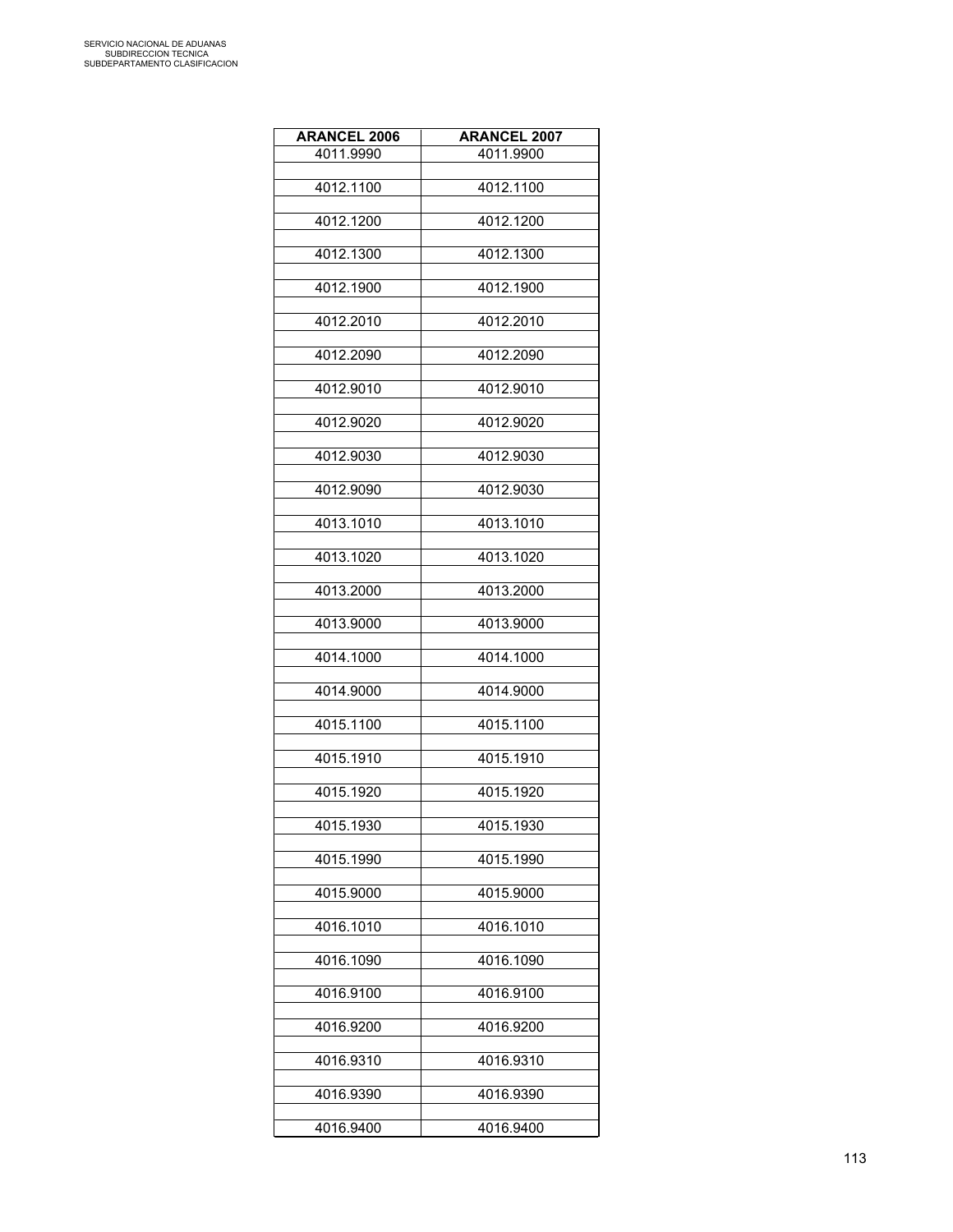| <b>ARANCEL 2006</b> | <b>ARANCEL 2007</b> |
|---------------------|---------------------|
| 4016.9500           | 4016.9500           |
| 4016.9910           | 4016.9910           |
| 4016.9920           | 4016.9920           |
| 4016.9990           | 4016.9990           |
| 4017.0000           | 4017.0000           |
| 4101.2000           | 4101.2000           |
| 4101.5000           | 4101.5000           |
| 4101.9000           | 4101.9000           |
| 4102.1000           | 4102.1000           |
| 4102.2100           | 4102.2100           |
| 4102.2900           | 4102.2900           |
| 4103.1000           | 4103.9000           |
| 4103.2000           | 4103.2000           |
| 4103.3000           | 4103.3000           |
| 4103.9000           | 4103.9000           |
| 4104.1100           | 4104.1100           |
| 4104.1900           | 4104.1900           |
| 4104.4100           | 4104.4100           |
| 4104.4900           | 4104.4900           |
| 4105.1010           | 4105.1010           |
| 4105.1090           | 4105.1090           |
| 4105.3000           | 4105.3000           |
| 4106.2110           | 4106.2110           |
| 4106.2190           | 4106.2190           |
| 4106.2200           | 4106.2200           |
| 4106.3110           | 4106.3110           |
| 4106.3190           | 4106.3190           |
| 4106.3200           | 4106.3200           |
| 4106.4000           | 4106.4000           |
|                     |                     |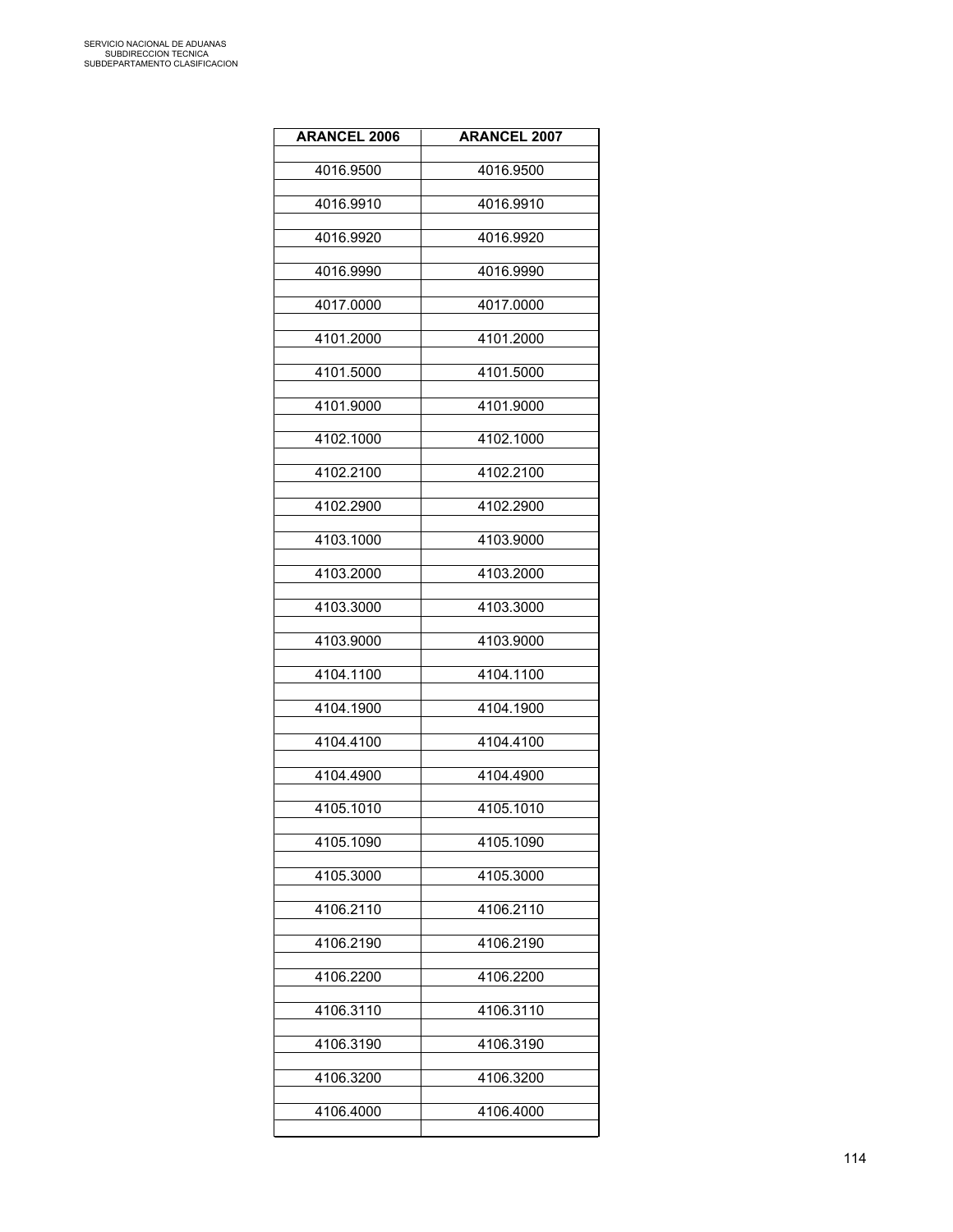| <b>ARANCEL 2006</b> | <b>ARANCEL 2007</b> |
|---------------------|---------------------|
| 4106.9100           | 4106.9100           |
| 4106.9200           | 4106.9200           |
|                     |                     |
| 4107.1100           | 4107.1100           |
| 4107.1200           | 4107.1200           |
| 4107.1900           | 4107.1900           |
| 4107.9100           | 4107.9100           |
| 4107.9200           | 4107.9200           |
| 4107.9900           | 4107.9900           |
| 4112.0000           | 4112.0000           |
| 4113.1000           | 4113.1000           |
| 4113.2000           | 4113.2000           |
| 4113.3000           | 4113.3000           |
| 4113.9000           | 4113.9000           |
| 4114.1000           | 4114.1000           |
| 4114.2000           | 4114.2000           |
| 4115.1000           | 4115.1000           |
| 4115.2000           | 4115.2000           |
| 4201.0000           | 4201.0000           |
| 4202.1100           | 4202.1100           |
| 4202.1210           | 4202.1210           |
| 4202.1220           | 4202.1220           |
| 4202.1900           | 4202.1900           |
| 4202.2100           | 4202.2100           |
| 4202.2210           | 4202.2210           |
| 4202.2220           | 4202.2220           |
| 4202.2900           | 4202.2900           |
| 4202.3100           | 4202.3100           |
| 4202.3210           | 4202.3210           |
| 4202.3220           | 4202.3220           |
| 4202.3900           | 4202.3900           |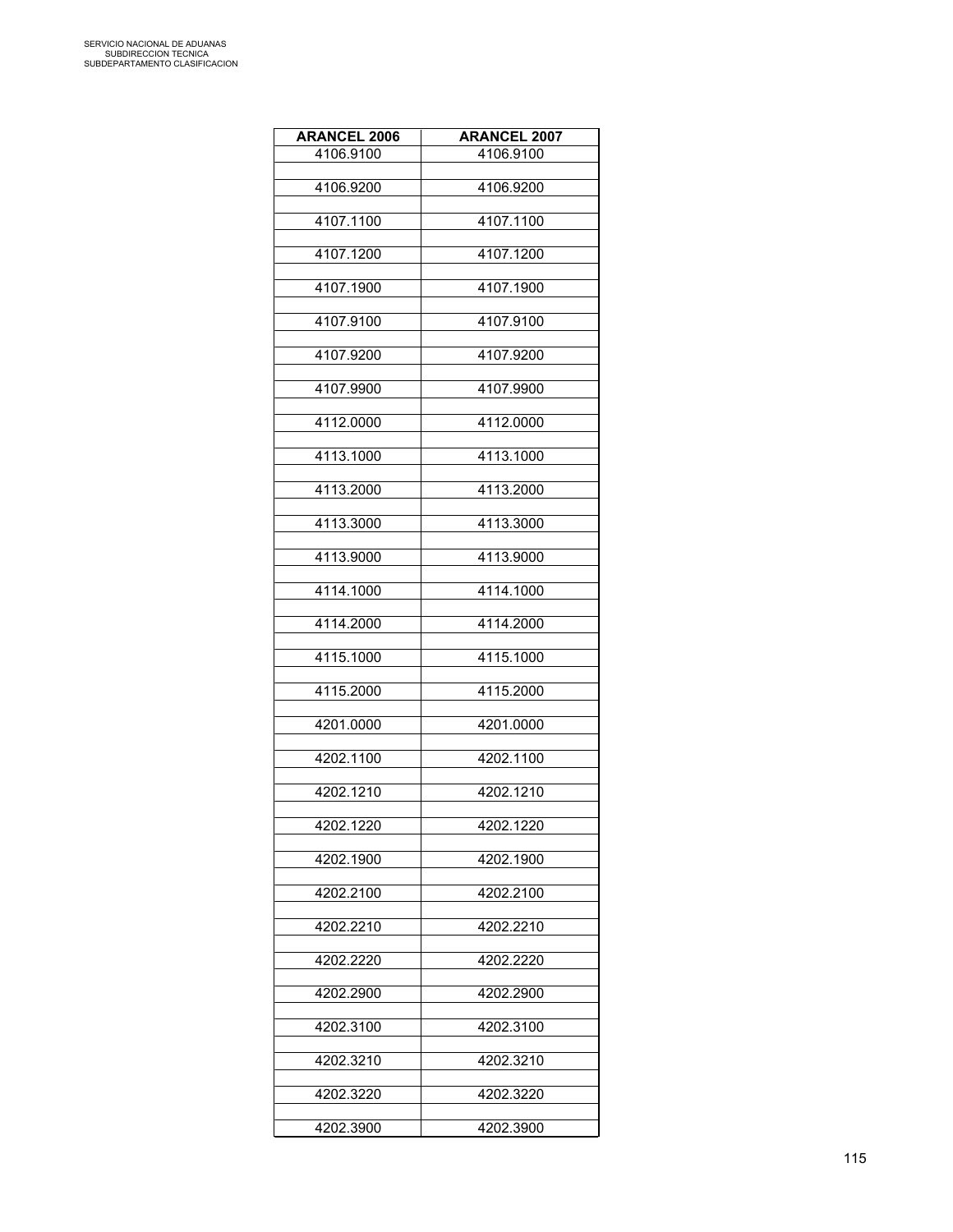| <b>ARANCEL 2006</b> | <b>ARANCEL 2007</b> |
|---------------------|---------------------|
|                     |                     |
| 4202.9100           | 4202.9100           |
| 4202.9210           | 4202.9210           |
|                     |                     |
| 4202.9220           | 4202.9220           |
|                     |                     |
| 4202.9900           | 4202.9900           |
|                     |                     |
| 4203.1010           | 4203.1010           |
| 4203.1090           | 4203.1090           |
|                     |                     |
| 4203.2100           | 4203.2100           |
|                     |                     |
| 4203.2900           | 4203.2900           |
| 4203.3000           | 4203.3000           |
|                     |                     |
| 4203.4000           | 4203.4000           |
|                     |                     |
| 4204.0000           | 4205.0000           |
|                     | 4205.0000           |
| 4205.0000           |                     |
| 4206.1000           | 4206.0000           |
|                     |                     |
| 4206.9000           | 4206.0000           |
|                     |                     |
| 4301.1000           | 4301.1000           |
| 4301.3000           | 4301.3000           |
|                     |                     |
| 4301.6000           | 4301.6000           |
|                     |                     |
| 4301.7000           | 4301.8000           |
| 4301.8000           | 4103.9000           |
|                     | 4301.8000           |
|                     |                     |
| 4301.9000           | 4103.9000           |
|                     | 4301.9000           |
| 4302.1100           | 4302.1100           |
|                     |                     |
| 4302.1300           | 4302.1990           |
|                     |                     |
| 4302.1910           | 4302.1910           |
|                     |                     |
| 4302.1920           | 4302.1920           |
| 4302.1990           | 4302.1990           |
|                     |                     |
| 4302.2000           | 4302.2000           |
|                     |                     |
| 4302.3000           | 4302.3000           |
| 4303.1010           | 4303.1010           |
|                     |                     |
|                     |                     |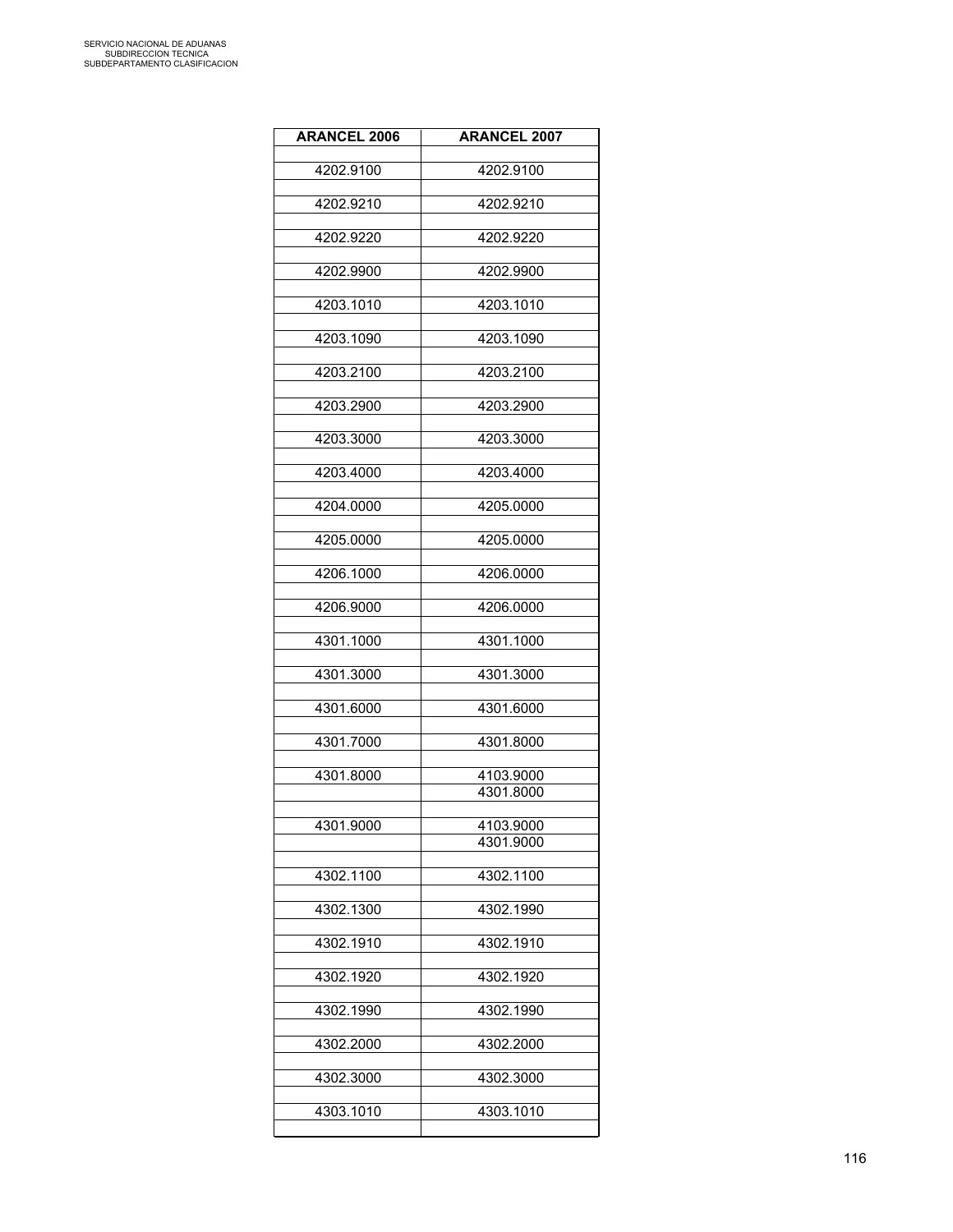| <b>ARANCEL 2006</b> | <b>ARANCEL 2007</b> |
|---------------------|---------------------|
| 4303.1020           | 4303.1020           |
|                     |                     |
| 4303.1090           | 4303.1090           |
| 4303.9000           | 4303.9000           |
|                     |                     |
| 4304.0000           | 4304.0000           |
| 4401.1000           | 4401.1000           |
|                     |                     |
| 4401.2110           | 4401.2110           |
|                     |                     |
| 4401.2190           | 4401.2190           |
| 4401.2211           | 4401.2211           |
|                     |                     |
| 4401.2212           | 4401.2212           |
|                     |                     |
| 4401.2219           | 4401.2219           |
| 4401.2220           | 4401.2220           |
|                     |                     |
| 4401.2290           | 4401.2290           |
|                     |                     |
| 4401.3000           | 4401.3000           |
| 4402.0000           | 4402.1000           |
|                     | 4402.9000           |
|                     |                     |
| 4403.1010           | 4403.1010           |
| 4403.1020           | 4403.1020           |
|                     |                     |
| 4403.1090           | 4403.1090           |
|                     |                     |
| 4403.2011           | 4403.2011           |
| 4403.2019           | 4403.2019           |
|                     |                     |
| 4403.2020           | 4403.2020           |
|                     |                     |
| 4403.2030           | 4403.2030           |
| 4403.2040           | 4403.2040           |
|                     |                     |
| 4403.2090           | 4403.2090           |
| 4403.4100           | 4403.4100           |
|                     |                     |
| 4403.4900           | 4403.4900           |
|                     |                     |
| 4403.9100           | 4403.9100           |
| 4403.9200           | 4403.9200           |
|                     |                     |
| 4403.9911           | 4403.9911           |
|                     |                     |
| 4403.9912           | 4403.9912           |
|                     |                     |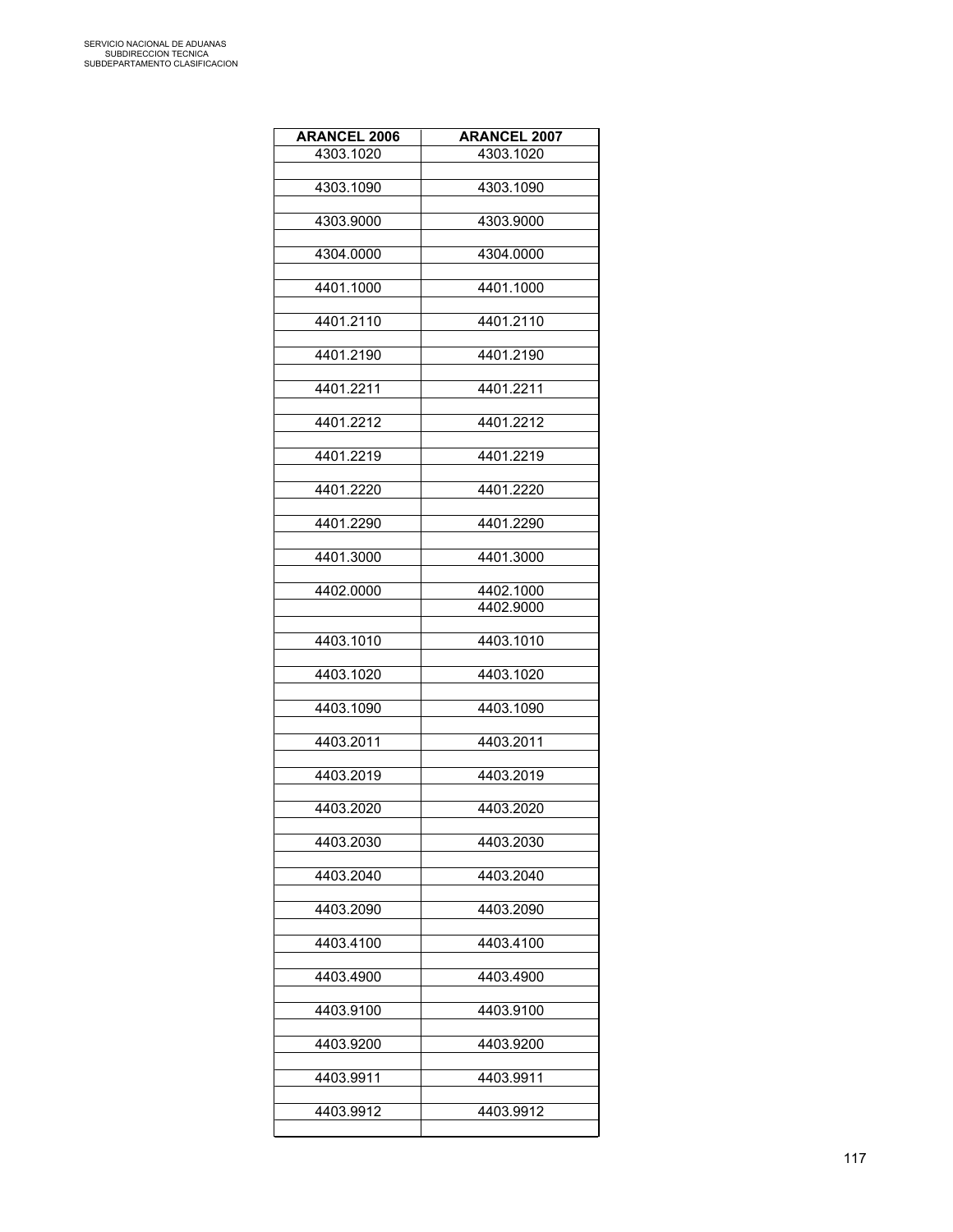| <b>ARANCEL 2006</b> | <b>ARANCEL 2007</b> |
|---------------------|---------------------|
| 4403.9919           | 4403.9919           |
|                     |                     |
| 4403.9921           | 4403.9921           |
|                     |                     |
| 4403.9922           | 4403.9922           |
|                     |                     |
| 4403.9929           | 4403.9929           |
|                     |                     |
| 4403.9931           | 4403.9931           |
|                     |                     |
| 4403.9932           | 4403.9932           |
|                     |                     |
| 4403.9939           | 4403.9939           |
|                     |                     |
| 4403.9991           | 4403.9991           |
|                     |                     |
| 4403.9992           | 4403.9992           |
|                     |                     |
| 4403.9999           | 4403.9999           |
|                     |                     |
| 4404.1010           | 4404.1010           |
|                     |                     |
| 4404.1090           | 4404.1090           |
|                     |                     |
| 4404.2000           | 4404.2000           |
|                     |                     |
| 4405.0000           | 4405.0000           |
|                     |                     |
| 4406.1000           | 4406.1000           |
|                     |                     |
|                     |                     |
| 4406.9000           | 4406.9000           |
|                     |                     |
| 4407.1011           | 4407.1011           |
|                     |                     |
| 4407.1019           | 4407.1012           |
|                     | 4407.1013           |
|                     | 4407.1014           |
|                     | 4407.1015           |
|                     | 4407.1016           |
|                     | 4407.1019           |
|                     |                     |
| 4407.1090           | 4407.1090           |
|                     |                     |
| 4407.2400           | 4407.2100           |
|                     | 4407.2200           |
|                     |                     |
| 4407.2500           | 4407.2500           |
|                     |                     |
| 4407.2600           | 4407.2600           |
|                     |                     |
| 4407.2900           | 4407.2700           |
|                     | 4407.2800           |
|                     | 4407.2900           |
|                     |                     |
| 4407.9110           | 4407.9110           |
|                     |                     |
| 4407.9190           | 4407.9190           |
|                     |                     |
| 4407.9200           | 4407.9200           |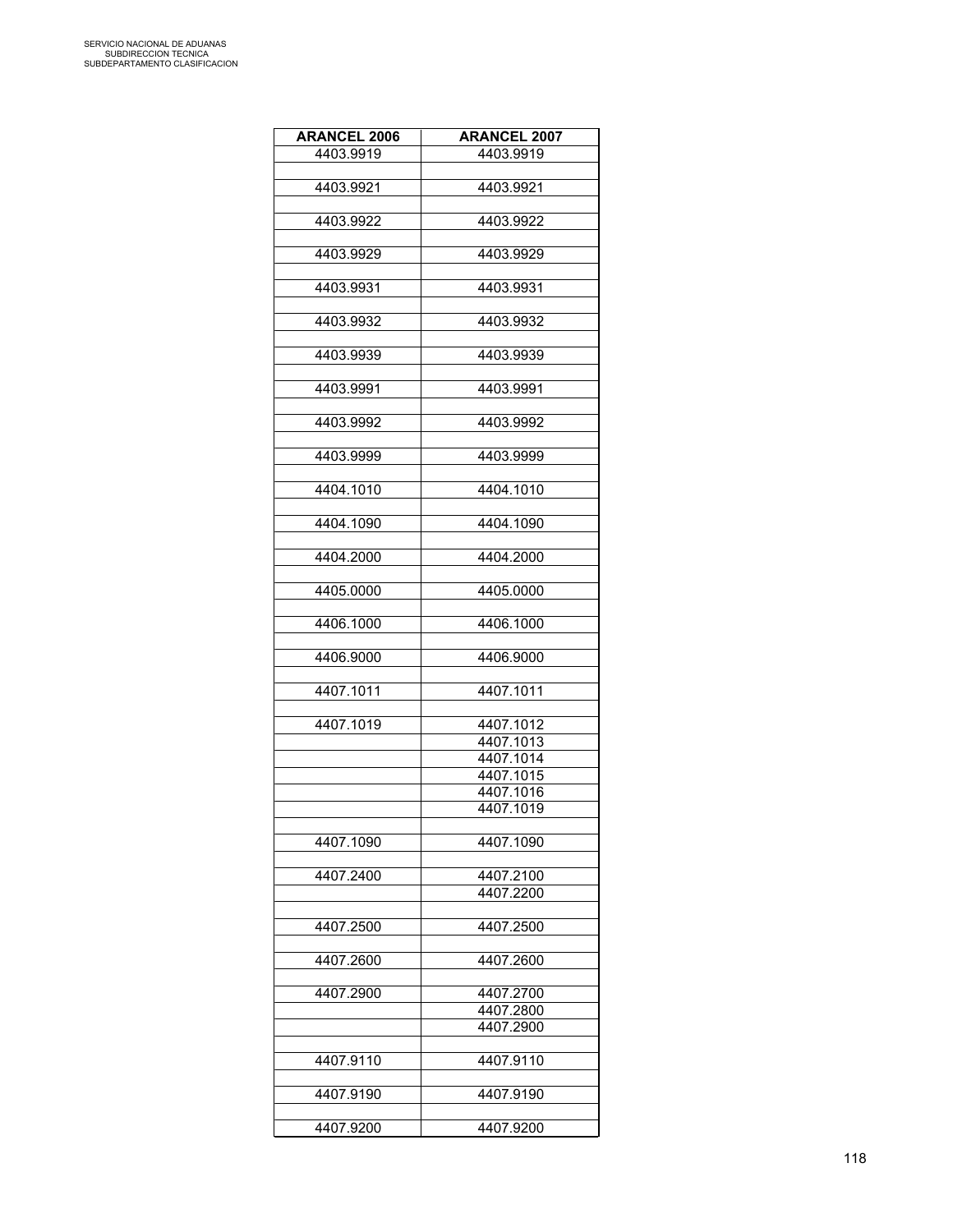| <b>ARANCEL 2006</b> | <b>ARANCEL 2007</b>    |
|---------------------|------------------------|
|                     |                        |
| 4407.9910           | 4407.9910              |
| 4407.9920           | 4407.9920              |
|                     |                        |
| 4407.9930           | 4407.9930              |
|                     |                        |
| 4407.9990           | 4407.9300<br>4407.9400 |
|                     | 4407.9500              |
|                     | 4407.9990              |
|                     |                        |
| 4408.1010           | 4408.1010              |
| 4408.1090           | 4408.1090              |
|                     |                        |
| 4408.3100           | 4408.3100              |
|                     |                        |
| 4408.3900           | 4408.3900              |
| 4408.9010           | 4408.9010              |
|                     |                        |
| 4408.9020           | 4408.9020              |
|                     |                        |
| 4408.9030           | 4408.9030              |
|                     |                        |
| 4408.9040           | 4408.9040              |
| 4408.9050           | 4408.9050              |
|                     |                        |
| 4408.9090           | 4408.9090              |
| 4409.1010           | 4409.1010              |
|                     |                        |
| 4409.1021           | 4409.1021              |
|                     |                        |
| 4409.1022           | 4409.1022              |
| 4409.1029           | 4409.1029              |
|                     |                        |
| 4409.1090           | 4409.1090              |
|                     |                        |
| 4409.2000           | 4409.2100              |
|                     | 4409.2900              |
| 4410.2100           | 4410.1200              |
|                     | 4410.1900              |
|                     |                        |
| 4410.2900           | 4410.1200              |
|                     | 4410.1900              |
| 4410.3100           | 4410.1100              |
|                     | 4410.1900              |
|                     |                        |
| 4410.3200           | 4410.1100              |
|                     | 4410.1900              |
| 4410.3300           | 4410.1100              |
|                     | 4410.1900              |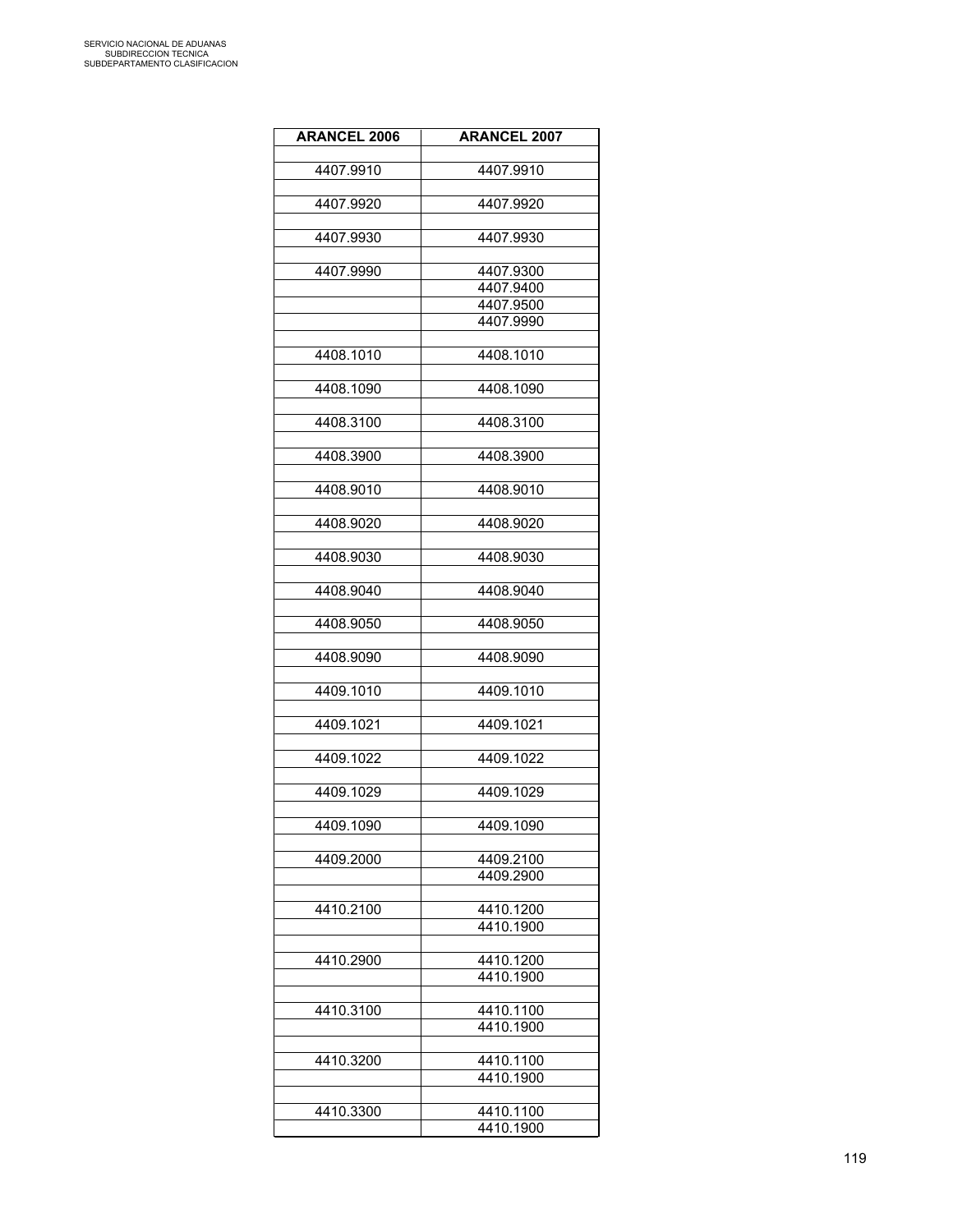| <b>ARANCEL 2006</b> | <b>ARANCEL 2007</b>    |
|---------------------|------------------------|
|                     |                        |
| 4410.3900           | 4410.1100<br>4410.1900 |
|                     |                        |
| 4410.9000           | 4410.9000              |
|                     |                        |
| 4411.1100           | 4411.1200              |
|                     | 4411.1300              |
|                     | 4411.1400              |
|                     | 4411.9210              |
|                     |                        |
| 4411.1910           | 4411.1200<br>4411.1300 |
|                     | 4411.1400              |
|                     | 4411.9220              |
|                     |                        |
| 4411.1990           | 4411.1200              |
|                     | 4411.1300              |
|                     | 4411.1400              |
|                     | 4411.9290              |
| 4411.2100           | 4411.1200              |
|                     | 4411.1300              |
|                     | 4411.1400              |
|                     | 4411.9310              |
|                     |                        |
| 4411.2910           | 4411.1200              |
|                     | 4411.1300              |
|                     | 4411.1400              |
|                     | 4411.9320              |
| 4411.2990           | 4411.1200              |
|                     | 4411.1300              |
|                     | 4411.1400              |
|                     | 4411.9390              |
|                     |                        |
| 4411.3100           | 4411.1200              |
|                     | 4411.1300              |
|                     | 4411.1400<br>4411.9410 |
|                     |                        |
| 4411.3910           | 4411.1200              |
|                     | 4411.1300              |
|                     | 4411.1400              |
|                     | 4411.9420              |
|                     |                        |
| 4411.3990           | 4411.1200              |
|                     | 4411.1300<br>4411.1400 |
|                     | 4411.9490              |
|                     |                        |
| 4411.9100           | 4411.9410              |
|                     |                        |
| 4411.9900           | 4411.9420              |
|                     | 4411.9490              |
|                     |                        |
| 4412.1300           | 4412.1000<br>4412.3100 |
|                     |                        |
|                     |                        |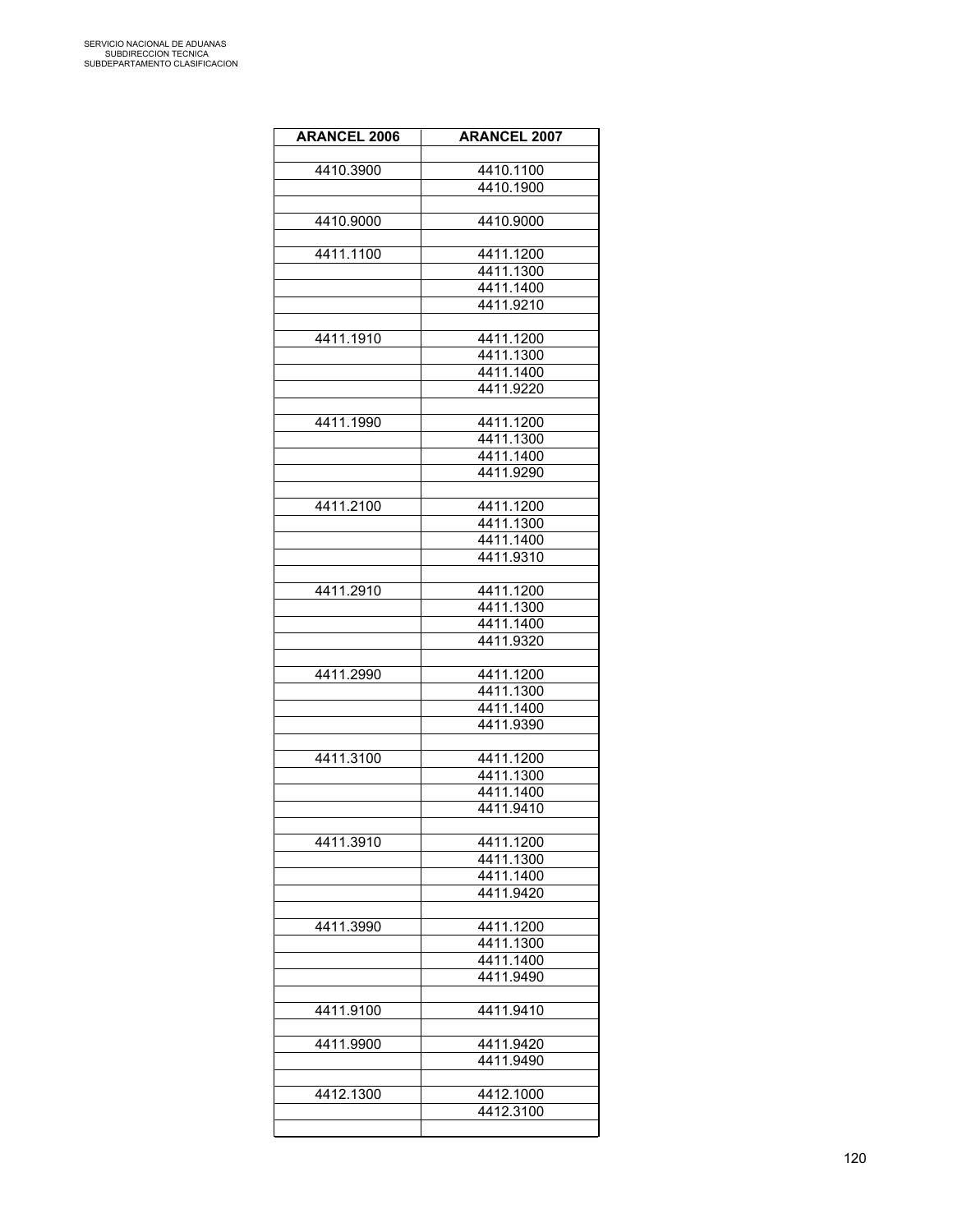| <b>ARANCEL 2006</b> | <b>ARANCEL 2007</b> |
|---------------------|---------------------|
| 4412.1400           | 4412.1000           |
|                     | 4412.3200           |
|                     |                     |
| 4412.1910           | 4412.3910           |
|                     |                     |
| 4412.1990           | 4412.1000           |
|                     | 4412.3990           |
|                     |                     |
| 4412.2200           | 4412.1000           |
|                     | 4412.9400           |
|                     | 4412.9990           |
|                     |                     |
| 4412.2300           | 4412.1000           |
|                     | 4412.9400           |
|                     | 4412.9990           |
|                     |                     |
| 4412.2900           | 4412.1000           |
|                     | 4412.9400           |
|                     | 4412.9990           |
|                     |                     |
| 4412.9200           | 4412.1000           |
|                     | 4412.9400           |
|                     | 4412.9990           |
|                     |                     |
| 4412.9310           | 4412.1000           |
|                     | 4412.9400           |
|                     | 4412.9910           |
|                     |                     |
| 4412.9390           | 4412.1000           |
|                     | 4412.9400           |
|                     | 4412.9990           |
|                     |                     |
| 4412.9910           | 4412.1000           |
|                     | 4412.9400           |
|                     | 4412.9910           |
|                     |                     |
| 4412.9990           | 4412.1000           |
|                     | 4412.9400           |
|                     | 4412.9990           |
|                     |                     |
| 4413.0000           | 4413.0000           |
|                     |                     |
| 4414.0000           | 4414.0000           |
|                     |                     |
| 4415.1010           | 4415.1010           |
|                     |                     |
| 4415.1020           | 4415.1020           |
|                     |                     |
| 4415.1030           | 4415.1030           |
|                     |                     |
| 4415.1090           | 4415.1090           |
|                     |                     |
| 4415.2010           | 4415.2010           |
|                     |                     |
| 4415.2090           | 4415.2090           |
|                     |                     |
| 4416.0010           | 4416.0010           |
|                     |                     |
| 4416.0020           | 4416.0020           |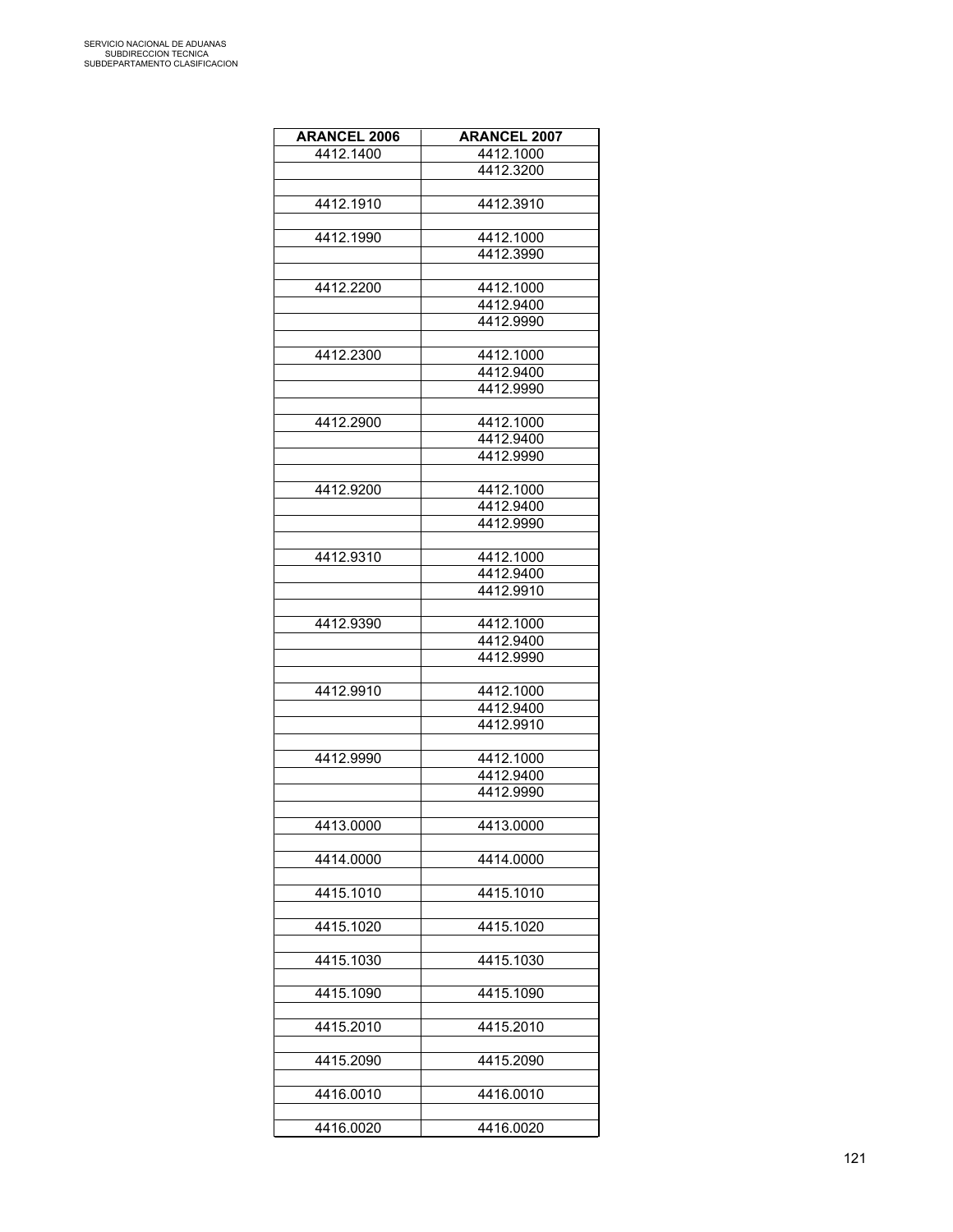| <b>ARANCEL 2006</b> | <b>ARANCEL 2007</b>    |
|---------------------|------------------------|
|                     |                        |
| 4416.0090           | 4416.0090              |
|                     |                        |
| 4417.0010           | 4417.0010              |
| 4417.0090           | 4417.0090              |
|                     |                        |
| 4418.1000           | 4418.1000              |
|                     |                        |
| 4418.2010           | 4418.2010              |
|                     |                        |
| 4418.2090           | 4418.2090              |
|                     |                        |
| 4418.3000           | 4418.7100<br>4418.7200 |
|                     | 4418.7900              |
|                     |                        |
| 4418.4000           | 4418.4000              |
|                     |                        |
| 4418.5000           | 4418.5000              |
|                     |                        |
| 4418.9010           | 4418.9010              |
|                     |                        |
| 4418.9090           | 4418.6000              |
|                     | 4418.7200              |
|                     | 4418.7900              |
|                     | 4418.9090              |
|                     |                        |
| 4419.0000           | 4419.0000              |
|                     |                        |
| 4420.1000           | 4420.1000              |
| 4420.9000           | 4420.9000              |
|                     |                        |
| 4421.1000           | 4421.1000              |
|                     |                        |
| 4421.9010           | 4421.9010              |
|                     |                        |
| 4421.9020           | 4421.9020              |
|                     |                        |
| 4421.9090           | 4421.9090              |
|                     |                        |
| 4501.1000           | 4501.1000              |
| 4501.9000           | 4501.9000              |
|                     |                        |
| 4502.0000           | 4502.0000              |
|                     |                        |
| 4503.1000           | 4503.1000              |
|                     |                        |
| 4503.9000           | 4503.9000              |
|                     |                        |
| 4504.1000           | 4504.1000              |
|                     |                        |
| 4504.9010           | 4504.9010              |
|                     |                        |
| 4504.9090           | 4504.9090              |
| 4601.2000           | 4601.2100              |
|                     |                        |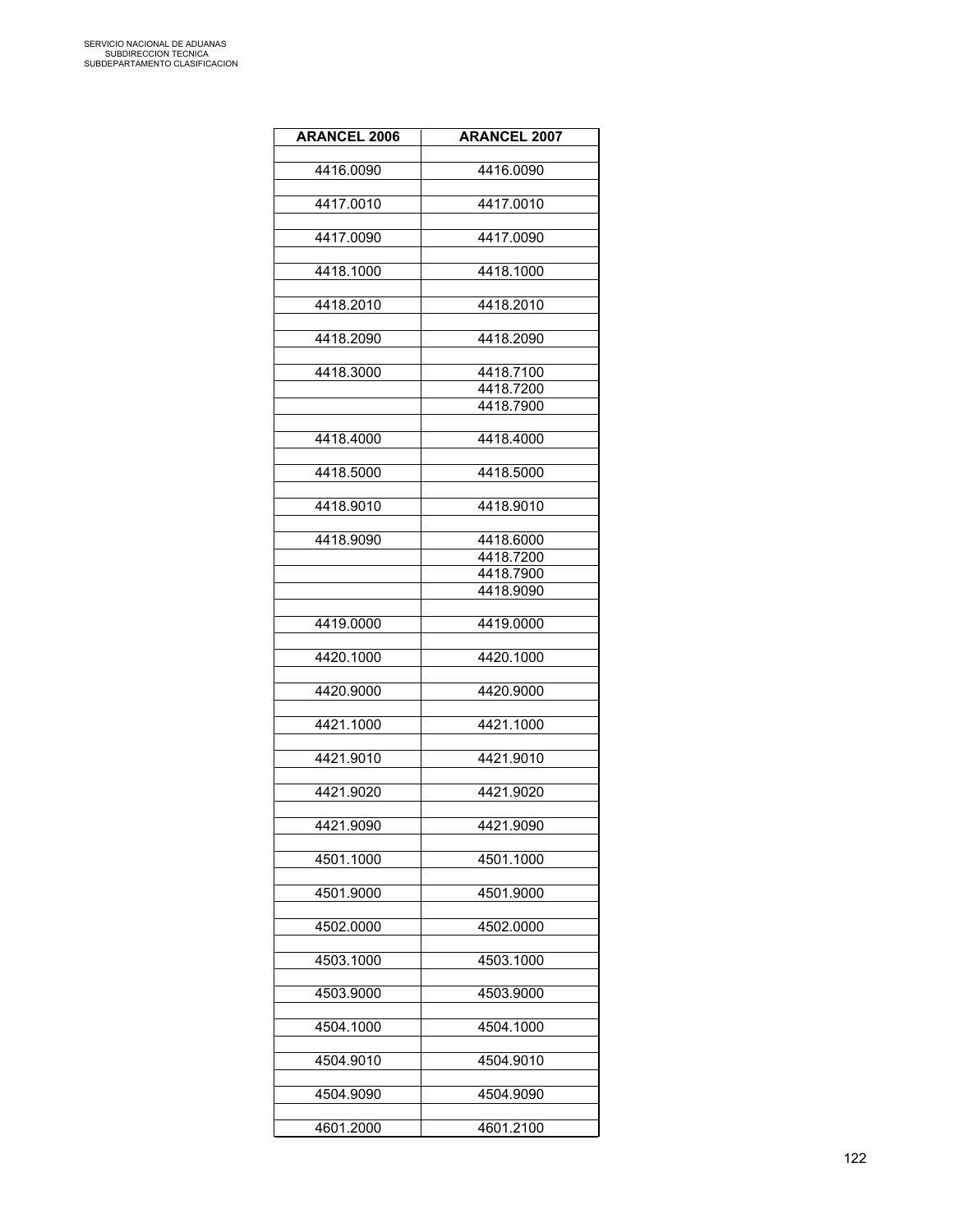| <b>ARANCEL 2006</b> | <b>ARANCEL 2007</b> |
|---------------------|---------------------|
|                     | 4601.2200           |
|                     | 4601.2900           |
|                     |                     |
| 4601.9100           | 4601.9200           |
|                     | 4601.9300           |
|                     | 4601.9400           |
|                     |                     |
|                     |                     |
| 4601.9900           | 4601.9900           |
|                     |                     |
| 4602.1000           | 4602.1100           |
|                     | 4602.1200           |
|                     | 4602.1900           |
|                     |                     |
| 4602.9000           | 4602.9000           |
|                     |                     |
| 4701.0000           | 4701.0000           |
|                     |                     |
| 4702.0000           | 4702.0000           |
|                     |                     |
| 4703.1100           | 4703.1100           |
|                     |                     |
| 4703.1900           | 4703.1900           |
|                     |                     |
| 4703.2100           | 4703.2100           |
|                     |                     |
| 4703.2900           | 4703.2910           |
|                     | 4703.2990           |
|                     |                     |
| 4704.1100           | 4704.1100           |
|                     |                     |
| 4704.1900           | 4704.1900           |
|                     |                     |
| 4704.2100           | 4704.2100           |
|                     |                     |
| 4704.2900           | 4704.2900           |
|                     |                     |
| 4705.0000           | 4705.0000           |
|                     |                     |
| 4706.1000           | 4706.1000           |
|                     |                     |
| 4706.2000           | 4706.2000           |
|                     |                     |
| 4706.9100           | 4706.3000           |
|                     | 4706.9100           |
|                     |                     |
| 4706.9200           | 4706.3000           |
|                     | 4706.9200           |
|                     |                     |
| 4706.9300           | 4706.3000           |
|                     | 4706.9300           |
|                     |                     |
|                     | 4707.1010           |
| 4707.1010           |                     |
|                     |                     |
| 4707.1020           | 4707.1020           |
|                     |                     |
| 4707.1090           | 4707.1090           |
|                     |                     |
| 4707.2000           | 4707.2000           |
|                     |                     |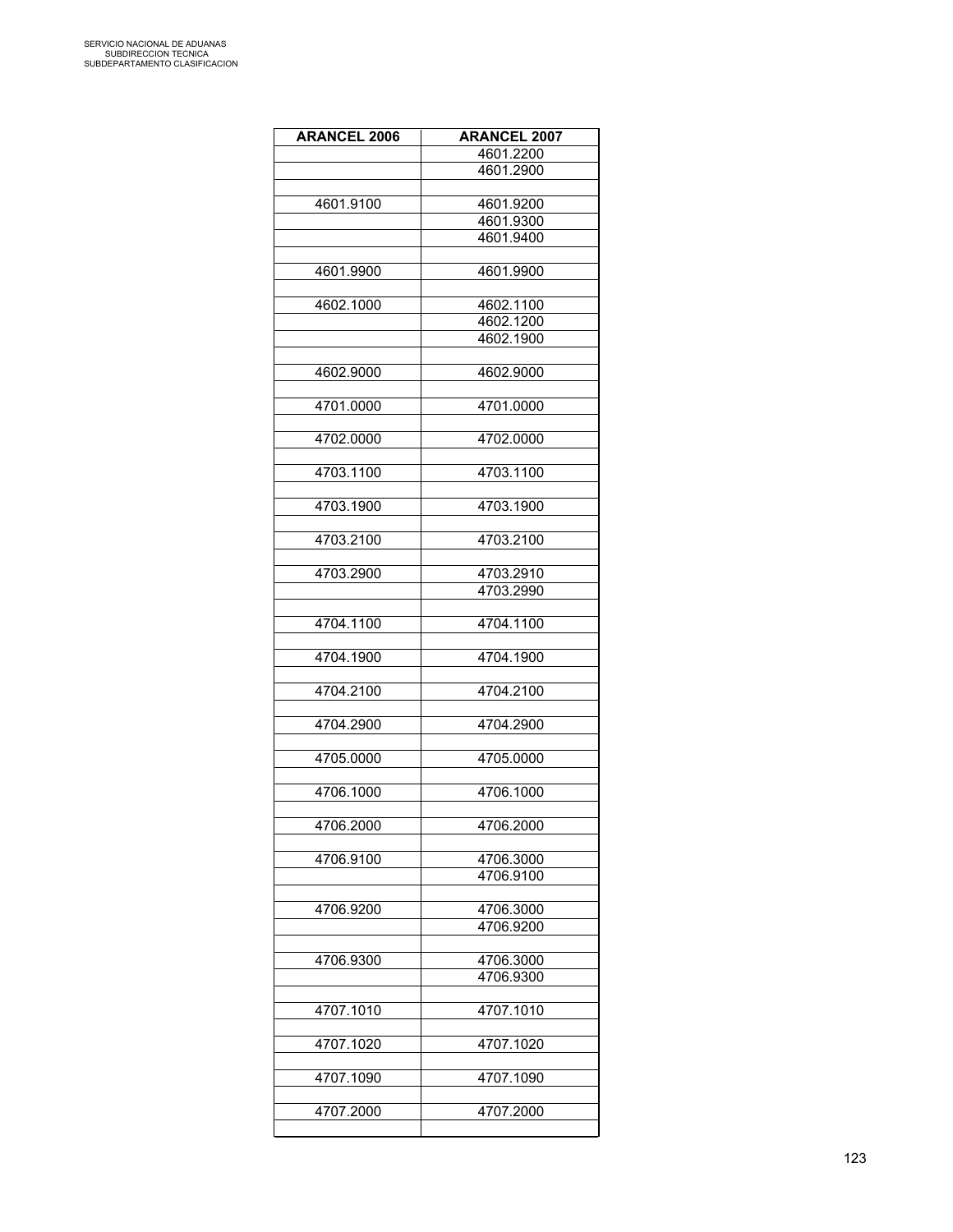| <b>ARANCEL 2006</b> | <b>ARANCEL 2007</b> |
|---------------------|---------------------|
| 4707.3000           | 4707.3000           |
|                     |                     |
| 4707.9010           | 4707.9010           |
| 4707.9020           | 4707.9020           |
|                     |                     |
| 4707.9090           | 4707.9010           |
|                     | 4707.9020           |
| 4801.0010           | 4801.0010           |
|                     |                     |
| 4801.0020           | 4801.0020           |
|                     |                     |
| 4802.1000           | 4802.1000           |
| 4802.2000           | 4802.2000           |
|                     |                     |
| 4802.3000           | 4802.5400           |
|                     | 4802.5590           |
|                     | 4802.5690           |
|                     | 4802.5790           |
|                     | 4802.5890           |
|                     | 4802.6190           |
|                     | 4802.6200           |
|                     | 4802.6900           |
|                     |                     |
| 4802.4000           | 4802.4000           |
| 4802.5411           | 4802.5400           |
| 4802.5412           | 4802.5400           |
|                     |                     |
| 4802.5419           | 4802.5400           |
|                     |                     |
| 4802.5420           | 4802.5400           |
|                     |                     |
| 4802.5490           | 4802.5400           |
|                     |                     |
| 4802.5510           | 4802.5510           |
| 4802.5520           | 4802.5520           |
|                     |                     |
| 4802.5590           | 4802.5590           |
|                     |                     |
| 4802.5610           | 4802.5610           |
| 4802.5620           | 4802.5690           |
|                     |                     |
| 4802.5630           | 4802.5690           |
|                     |                     |
| 4802.5690           | 4802.5690           |
|                     |                     |
| 4802.5710           | 4802.5710           |
|                     |                     |
| 4802.5720           | 4802.5790           |
| 4802.5790           | 4802.5790           |
|                     |                     |
| 4802.5810           | 4802.5810           |
|                     |                     |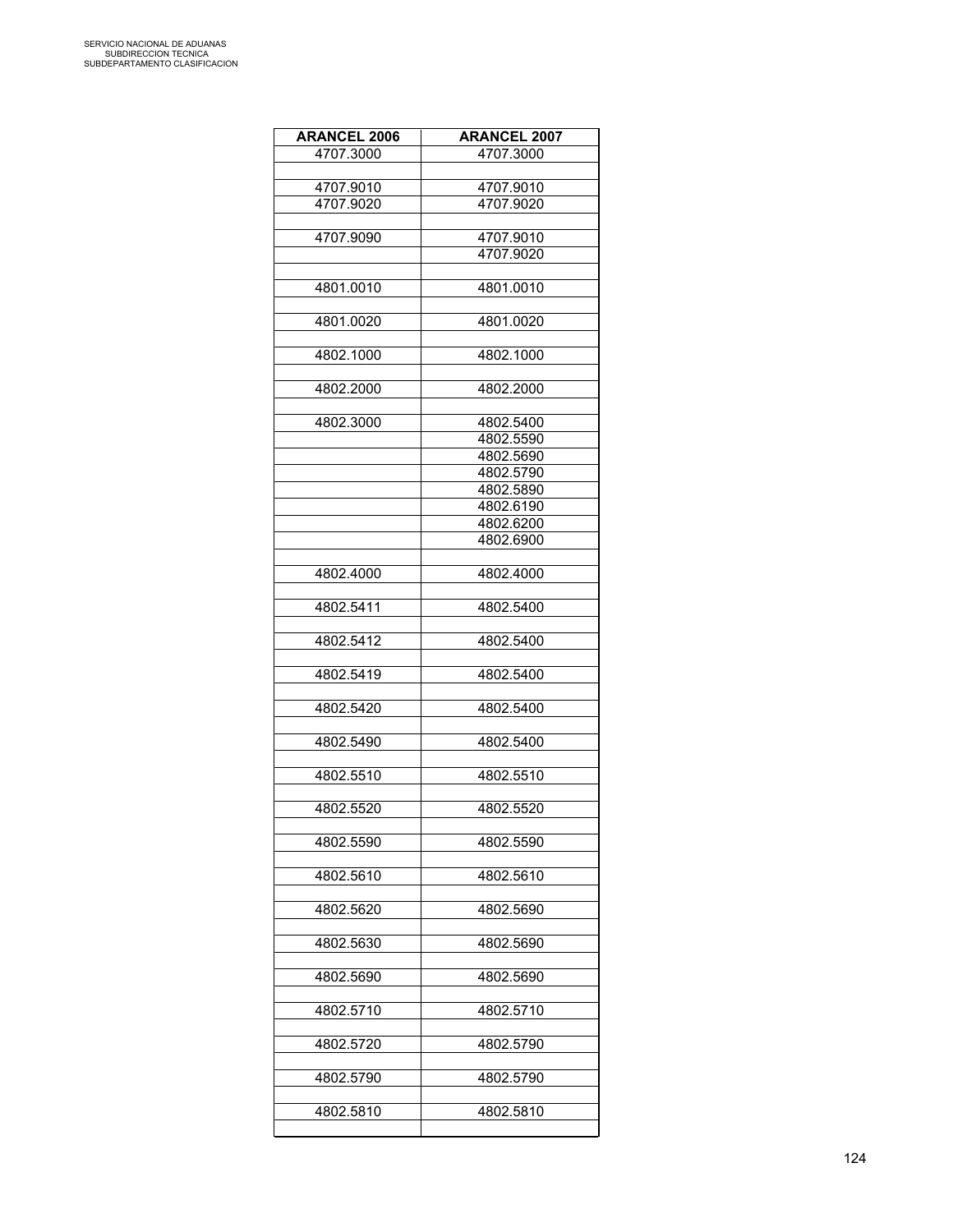| <b>ARANCEL 2006</b> | <b>ARANCEL 2007</b> |
|---------------------|---------------------|
| 4802.5820           | 4802.5890           |
|                     |                     |
| 4802.5830           | 4802.5890           |
| 4802.5890           | 4802.5890           |
|                     |                     |
| 4802.6111           | 4802.6190           |
|                     |                     |
| 4802.6112           | 4802.6110           |
| 4802.6119           | 4802.6190           |
|                     |                     |
| 4802.6120           | 4802.6190           |
| 4802.6130           | 4802.6190           |
|                     |                     |
| 4802.6190           | 4802.6190           |
|                     |                     |
| 4802.6210           | 4802.6200           |
|                     |                     |
| 4802.6220           | 4802.6200           |
| 4802.6230           | 4802.6200           |
|                     |                     |
| 4802.6290           | 4802.6200           |
|                     |                     |
| 4802.6910           | 4802.6900           |
| 4802.6920           | 4802.6900           |
|                     |                     |
| 4802.6930           | 4802.6900           |
|                     |                     |
| 4802.6990           | 4802.6900           |
|                     |                     |
| 4803.0010           | 4803.0010           |
|                     |                     |
| 4803.0020           | 4803.0020           |
| 4803.0090           | 4803.0090           |
|                     |                     |
| 4804.1110           | 4804.1110           |
|                     |                     |
| 4804.1190           | 4804.1190           |
| 4804.1910           | 4804.1910           |
|                     |                     |
| 4804.1990           | 4804.1990           |
|                     |                     |
| 4804.2100           | 4804.2100           |
| 4804.2900           | 4804.2900           |
|                     |                     |
| 4804.3100           | 4804.3100           |
|                     |                     |
| 4804.3900           | 4804.3900           |
| 4804.4100           | 4804.4100           |
|                     |                     |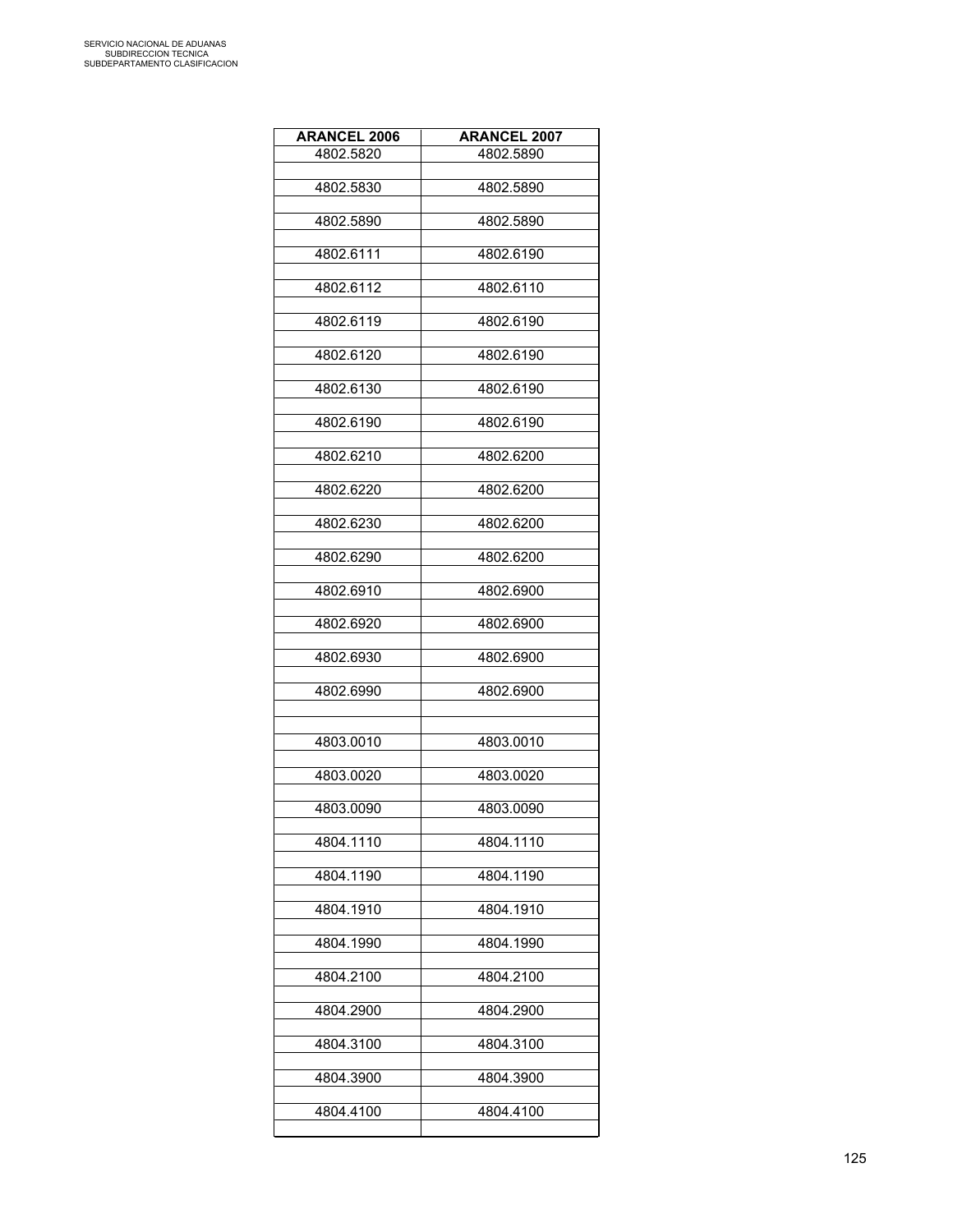| <b>ARANCEL 2006</b> | <b>ARANCEL 2007</b> |
|---------------------|---------------------|
| 4804.4200           | 4804.4200           |
|                     |                     |
| 4804.4900           | 4804.4900           |
| 4804.5100           | 4804.5100           |
|                     |                     |
| 4804.5200           | 4804.5200           |
| 4804.5900           | 4804.5900           |
|                     |                     |
| 4805.1100           | 4805.1100           |
|                     |                     |
| 4805.1200           | 4805.1200           |
| 4805.1900           | 4805.1900           |
|                     |                     |
| 4805.2400           | 4805.2400           |
|                     |                     |
| 4805.2500           | 4805.2500           |
| 4805.3000           | 4805.3000           |
|                     |                     |
| 4805.4000           | 4805.4000           |
| 4805.5000           | 4805.5000           |
|                     |                     |
| 4805.9100           | 4805.9100           |
|                     |                     |
| 4805.9200           | 4805.9200           |
| 4805.9300           | 4805.9300           |
|                     |                     |
| 4806.1000           | 4806.1000           |
|                     |                     |
| 4806.2000           | 4806.2000           |
| 4806.3000           | 4806.3000           |
|                     |                     |
| 4806.4000           | 4806.4000           |
| 4807.0000           | 4807.0000           |
|                     |                     |
| 4808.1000           | 4808.1000           |
|                     |                     |
| 4808.2000           | 4808.2000           |
| 4808.3000           | 4808.3000           |
|                     |                     |
| 4808.9000           | 4808.9000           |
| 4809.1000           |                     |
|                     | 4809.9000           |
| 4809.2010           | 4809.2010           |
|                     |                     |
| 4809.2020           | 4809.2020           |
| 4809.2090           | 4809.2090           |
|                     |                     |
| 4809.9000           | 4809.9000           |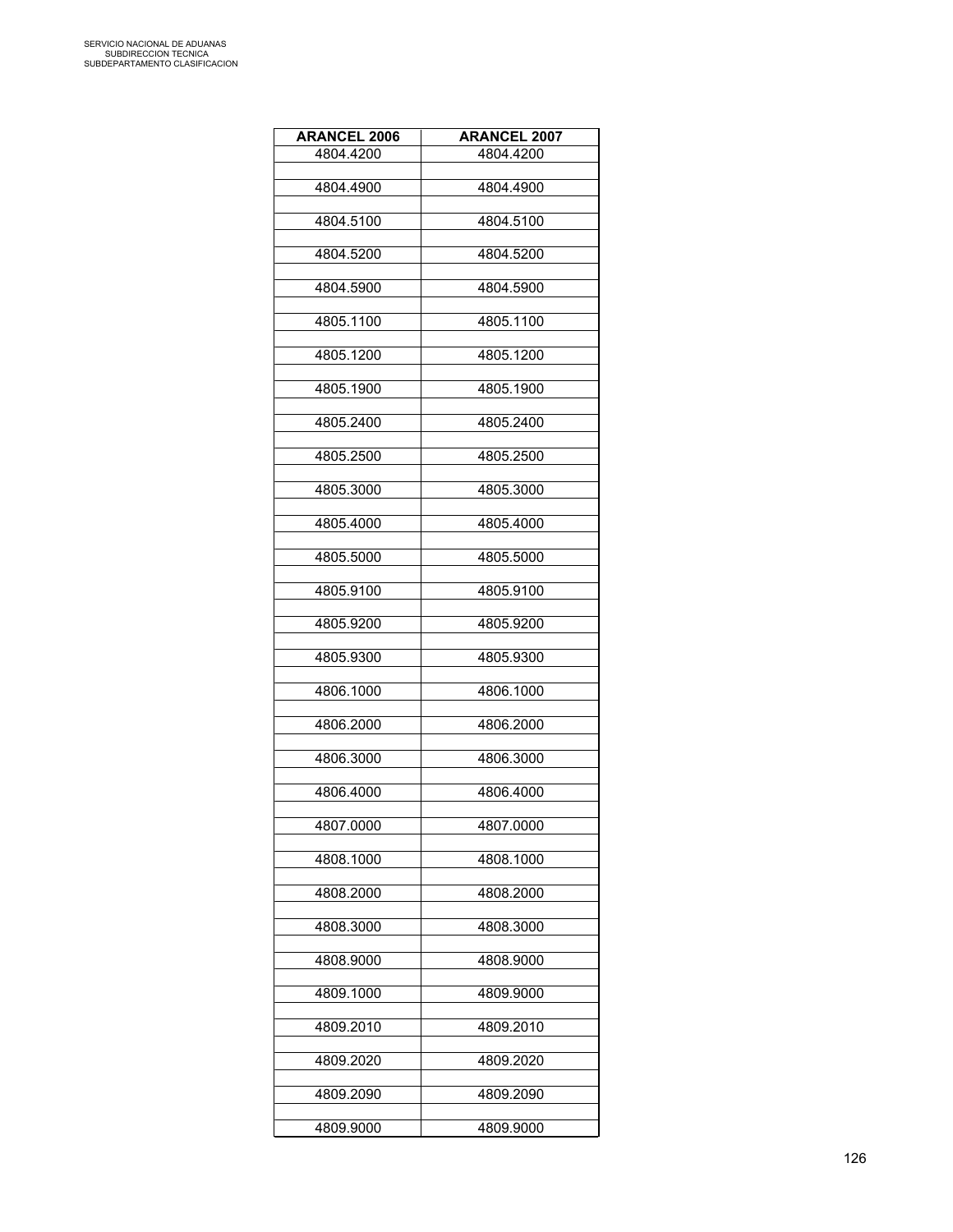| <b>ARANCEL 2006</b> | <b>ARANCEL 2007</b> |
|---------------------|---------------------|
| 4810.1310           | 4810.1310           |
| 4810.1390           | 4810.1390           |
| 4810.1410           | 4810.1410           |
| 4810.1490           | 4810.1490           |
| 4810.1910           | 4810.1910           |
| 4810.1990           | 4810.1990           |
| 4810.2210           | 4810.2210           |
| 4810.2290           | 4810.2290           |
| 4810.2910           | 4810.2910           |
| 4810.2990           | 4810.2990           |
| 4810.3100           | 4810.3100           |
| 4810.3200           | 4810.3200           |
| 4810.3900           | 4810.3900           |
| 4810.9210           | 4810.9210           |
| 4810.9290           | 4810.9290           |
| 4810.9900           | 4810.9900           |
| 4811.1000           | 4811.1000           |
| 4811.4110           | 4811.4110           |
| 4811.4190           | 4811.4190           |
| 4811.4900           | 4811.4900           |
| 4811.5100           | 4811.5100           |
| 4811.5900           | 4811.5900           |
| 4811.6000           | 4811.6000           |
| 4811.9011           | 4811.9011           |
| 4811.9019           | 4811.9019           |
| 4811.9020           | 4811.9020           |
| 4811.9091           | 4811.9091           |
| 4811.9099           | 4811.9099           |
| 4812.0000           | 4812.0000           |
|                     |                     |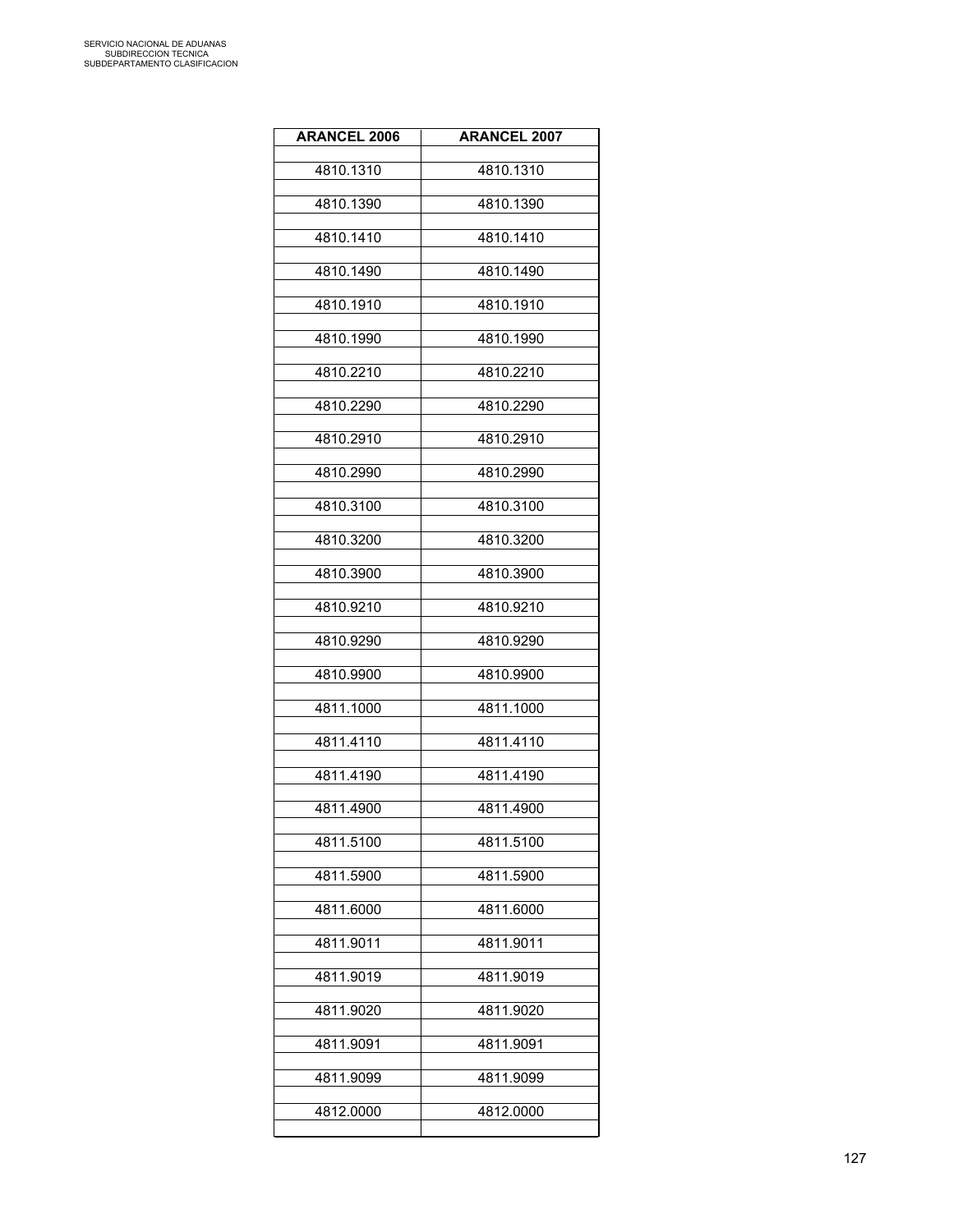| <b>ARANCEL 2006</b> | <b>ARANCEL 2007</b>    |
|---------------------|------------------------|
| 4813.1000           | 4813.1000              |
|                     |                        |
| 4813.2000           | 4813.2000              |
| 4813.9000           | 4813.9000              |
|                     |                        |
| 4814.1000           | 4814.1000              |
|                     |                        |
| 4814.2000           | 4814.2000              |
|                     |                        |
| 4814.3000           | 4814.9000              |
| 4814.9000           | 4814.9000              |
|                     |                        |
| 4815.0000           | 4811.1000              |
|                     | 4811.5100              |
|                     | 4811.5900              |
|                     | 4811.6000              |
|                     | 4811.9099<br>4823.9099 |
|                     |                        |
| 4816.1000           | 4816.9000              |
|                     |                        |
| 4816.2010           | 4816.2010              |
|                     |                        |
| 4816.2020           | 4816.2020              |
| 4816.2090           | 4816.2090              |
|                     |                        |
| 4816.3000           | 4816.9000              |
|                     |                        |
| 4816.9000           | 4816.9000              |
|                     |                        |
| 4817.1000           | 4817.1000              |
| 4817.2000           | 4817.2000              |
|                     |                        |
| 4817.3000           | 4817.3000              |
|                     |                        |
| 4818.1010           | 4818.1010              |
| 4818.1090           | 4818.1090              |
|                     |                        |
| 4818.2010           | 4818.2010              |
|                     |                        |
| 4818.2020           | 4818.2020              |
|                     |                        |
| 4818.2030           | 4818.2030              |
| 4818.3010           | 4818.3010              |
|                     |                        |
| 4818.3020           | 4818.3020              |
|                     |                        |
| 4818.4010           | 4818.4010              |
|                     |                        |
| 4818.4020           | 4818.4020              |
| 4818.4090           | 4818.4090              |
|                     |                        |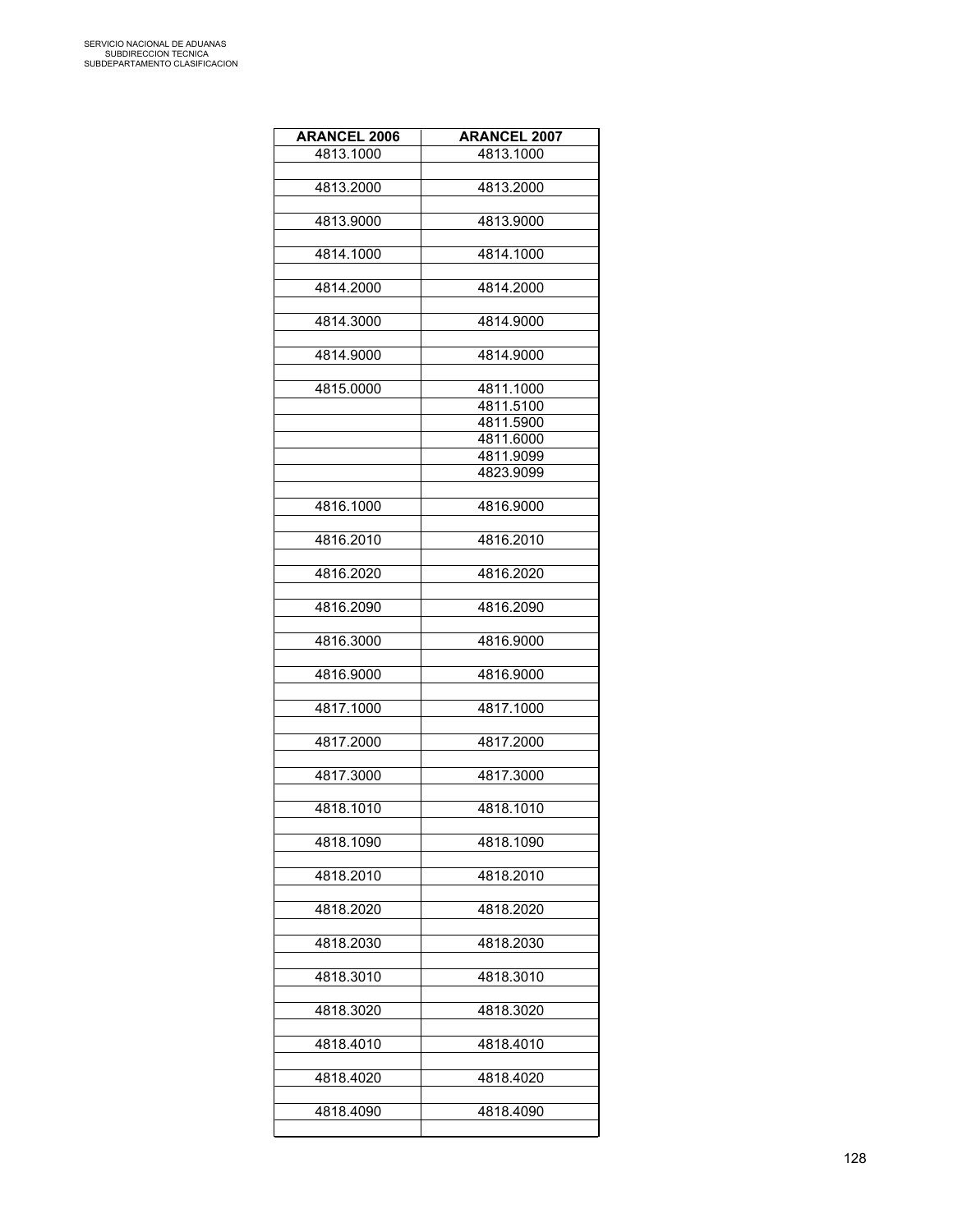| <b>ARANCEL 2006</b> | <b>ARANCEL 2007</b> |
|---------------------|---------------------|
| 4818.5000           | 4818.5000           |
|                     |                     |
| 4818.9000           | 4818.9000           |
| 4819.1010           | 4819.1010           |
|                     |                     |
| 4819.1090           | 4819.1090           |
|                     |                     |
| 4819.2010           | 4819.2010           |
| 4819.2090           | 4819.2090           |
|                     |                     |
| 4819.3010           | 4819.3010           |
|                     |                     |
| 4819.3020           | 4819.3020           |
| 4819.4000           | 4819.4000           |
|                     |                     |
| 4819.5000           | 4819.5000           |
|                     |                     |
| 4819.6000           | 4819.6000           |
| 4820.1010           | 4820.1010           |
|                     |                     |
| 4820.1090           | 4820.1090           |
| 4820.2010           | 4820.2010           |
|                     |                     |
| 4820.2090           | 4820.2090           |
|                     |                     |
| 4820.3010           | 4820.3010           |
| 4820.3090           | 4820.3090           |
|                     |                     |
| 4820.4000           | 4820.4000           |
|                     |                     |
| 4820.5000           | 4820.5000           |
| 4820.9000           | 4820.9000           |
|                     |                     |
| 4821.1010           | 4821.1010           |
|                     |                     |
| 4821.1090           | 4821.1090           |
| 4821.9000           | 4821.9000           |
|                     |                     |
| 4822.1000           | 4822.1000           |
| 4822.9000           |                     |
|                     | 4822.9000           |
| 4823.1210           | 4811.4110           |
|                     |                     |
| 4823.1290           | 4811.4190           |
| 4823.1900           | 4811.4900           |
|                     |                     |
| 4823.2000           | 4823.2000           |
|                     |                     |
| 4823.4000           | 4823.4000           |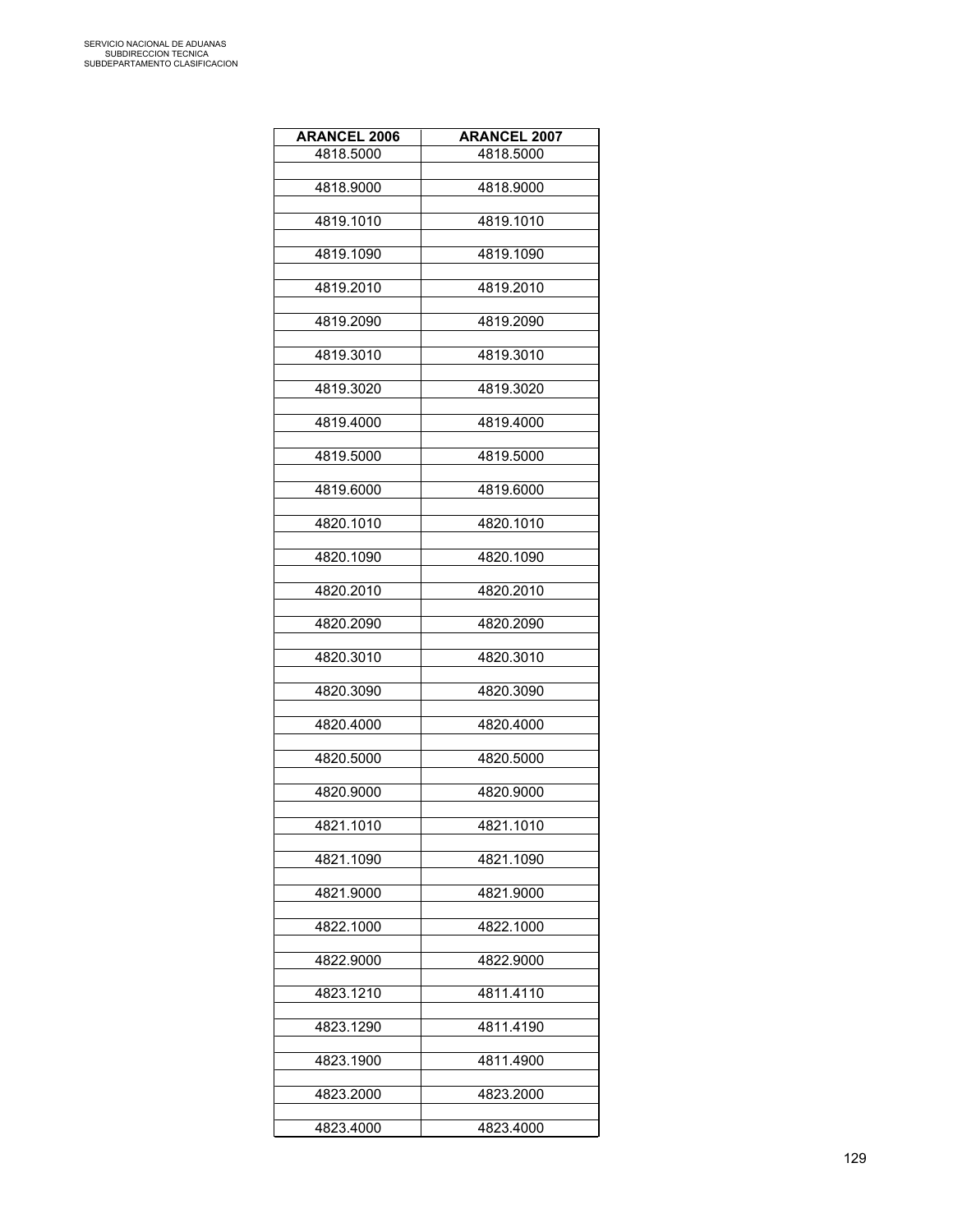| <b>ARANCEL 2006</b> | <b>ARANCEL 2007</b> |
|---------------------|---------------------|
|                     |                     |
| 4823.6010           | 4823.6100           |
|                     | 4823.6910           |
| 4823.6090           | 4823.6100           |
|                     | 4823.6990           |
|                     |                     |
| 4823.7000           | 4823.7000           |
|                     |                     |
| 4823.9010           | 4823.9010           |
| 4823.9020           | 4823.9020           |
|                     |                     |
| 4823.9091           | 4823.9091           |
|                     |                     |
| 4823.9099           | 4823.9099           |
| 4901.1010           | 4901.1010           |
|                     |                     |
| 4901.1090           | 4901.1090           |
|                     |                     |
| 4901.9110           | 4901.9110           |
|                     |                     |
| 4901.9190           | 4901.9190           |
| 4901.9911           | 4901.9911           |
|                     |                     |
| 4901.9912           | 4901.9912           |
|                     |                     |
| 4901.9920           | 4901.9920           |
|                     |                     |
| 4901.9931           | 4901.9931           |
| 4901.9939           | 4901.9939           |
|                     |                     |
| 4901.9940           | 4901.9940           |
|                     |                     |
| 4901.9991           | 4901.9991           |
| 4901.9999           | 4901.9999           |
|                     |                     |
| 4902.1000           | 4902.1000           |
|                     |                     |
| 4902.9010           | 4902.9010           |
| 4902.9020           | 4902.9020           |
|                     |                     |
| 4902.9030           | 4902.9030           |
|                     |                     |
| 4902.9090           | 4902.9090           |
|                     |                     |
| 4903.0000           | 4903.0000           |
| 4904.0000           | 4904.0000           |
|                     |                     |
| 4905.1000           | 4905.1000           |
|                     |                     |
| 4905.9100           | 4905.9100           |
|                     |                     |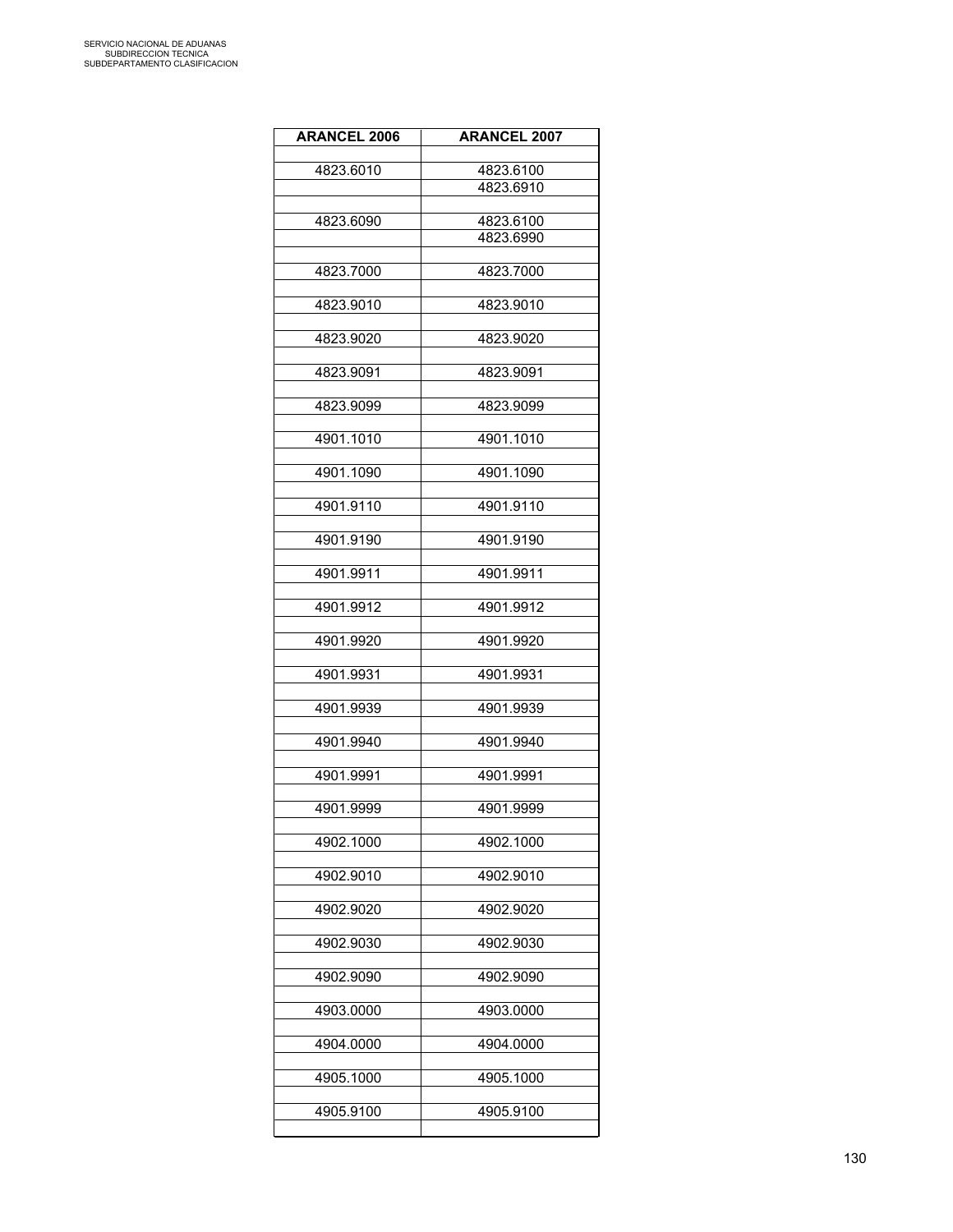| <b>ARANCEL 2006</b> | <b>ARANCEL 2007</b> |
|---------------------|---------------------|
| 4905.9900           | 4905.9900           |
|                     |                     |
| 4906.0010           | 4906.0010           |
| 4906.0090           | 4906.0090           |
|                     |                     |
| 4907.0010           | 4907.0010           |
| 4907.0020           | 4907.0020           |
|                     |                     |
| 4907.0090           | 4907.0090           |
|                     |                     |
| 4908.1000           | 4908.1000           |
| 4908.9000           | 4908.9000           |
|                     |                     |
| 4909.0010           | 4909.0010           |
|                     |                     |
| 4909.0090           | 4909.0090           |
| 4910.0000           | 4910.0000           |
|                     |                     |
| 4911.1010           | 4911.1010           |
| 4911.1020           | 4911.1020           |
|                     |                     |
| 4911.1090           | 4911.1090           |
|                     |                     |
| 4911.9100           | 4911.9100           |
| 4911.9900           | 4911.9900           |
|                     |                     |
| 5001.0000           | 5001.0000           |
|                     |                     |
| 5002.0000           | 5002.0000           |
| 5003.1000           | 5003.0000           |
|                     |                     |
| 5003.9000           | 5003.0000           |
| 5004.0000           |                     |
|                     | 5004.0000           |
| 5005.0000           | 5005.0000           |
|                     |                     |
| 5006.0000           | 5006.0000           |
| 5007.1000           | 5007.1000           |
|                     |                     |
| 5007.2000           | 5007.2000           |
|                     |                     |
| 5007.9000           | 5007.9000           |
| 5101.1100           | 5101.1100           |
|                     |                     |
| 5101.1900           | 5101.1900           |
|                     |                     |
| 5101.2100           | 5101.2100           |
| 5101.2900           | 5101.2900           |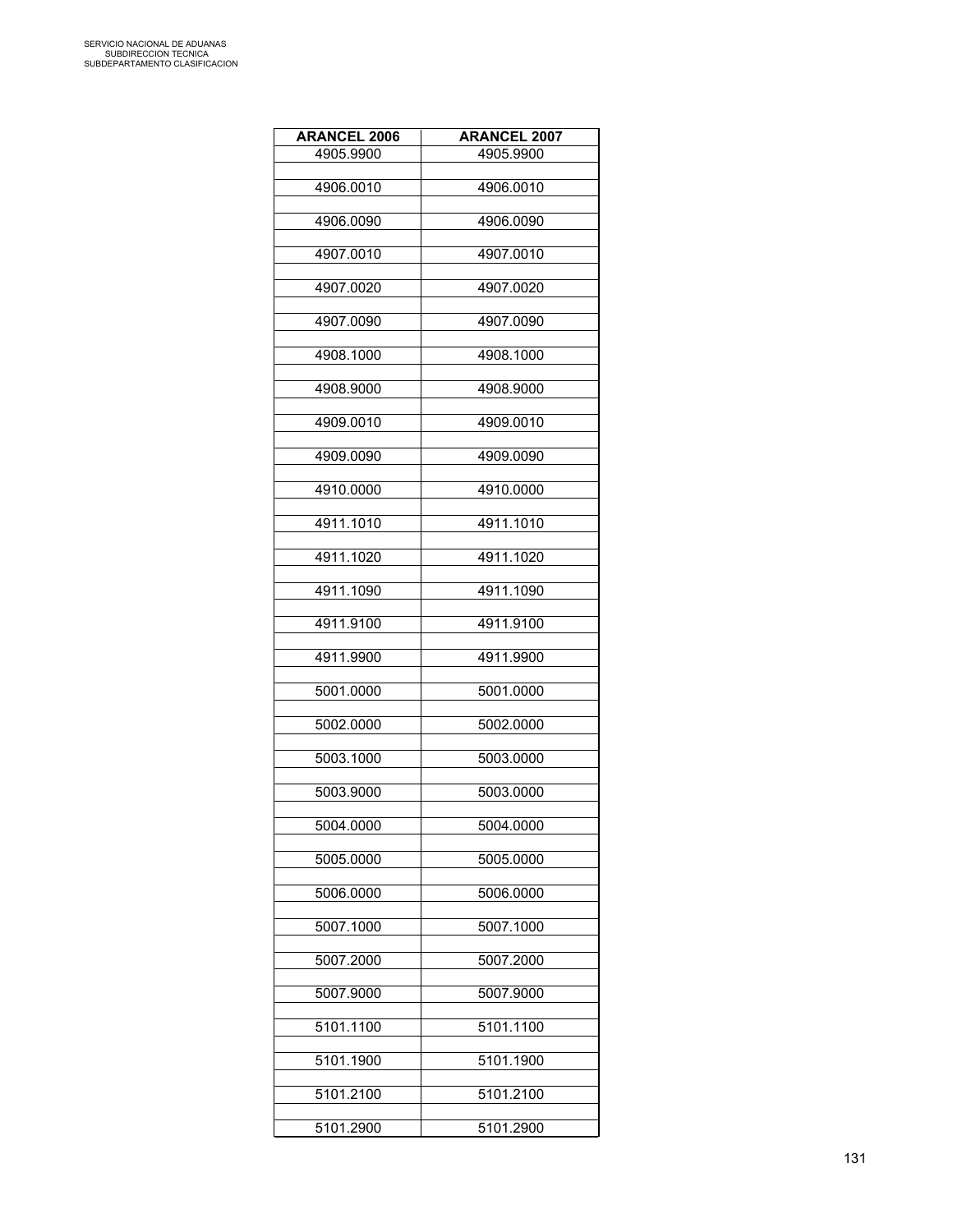| <b>ARANCEL 2006</b> | <b>ARANCEL 2007</b> |
|---------------------|---------------------|
| 5101.3000           | 5101.3000           |
| 5102.1100           | 5102.1100           |
| 5102.1910           | 5102.1910           |
| 5102.1990           | 5102.1990           |
| 5102.2000           | 5102.2000           |
| 5103.1000           | 5103.1000           |
| 5103.2000           | 5103.2000           |
| 5103.3000           | 5103.3000           |
| 5104.0000           | 5104.0000           |
| 5105.1000           | 5105.1000           |
| 5105.2100           | 5105.2100           |
| 5105.2910           | 5105.2910           |
| 5105.2990           | 5105.2990           |
| 5105.3100           | 5105.3100           |
| 5105.3900           | 5105.3900           |
| 5105.4000           | 5105.4000           |
| 5106.1000           | 5106.1000           |
| 5106.2000           | 5106.2000           |
| 5107.1000           | 5107.1000           |
| 5107.2000           | 5107.2000           |
| 5108.1000           | 5108.1000           |
| 5108.2000           | 5108.2000           |
| 5109.1000           | 5109.1000           |
| 5109.9000           | 5109.9000           |
| 5110.0000           | 5110.0000           |
| 5111.1110           | 5111.1100           |
| 5111.1120           | 5111.1100           |
| 5111.1911           | 5111.1900           |
| 5111.1919           | 5111.1900           |
|                     |                     |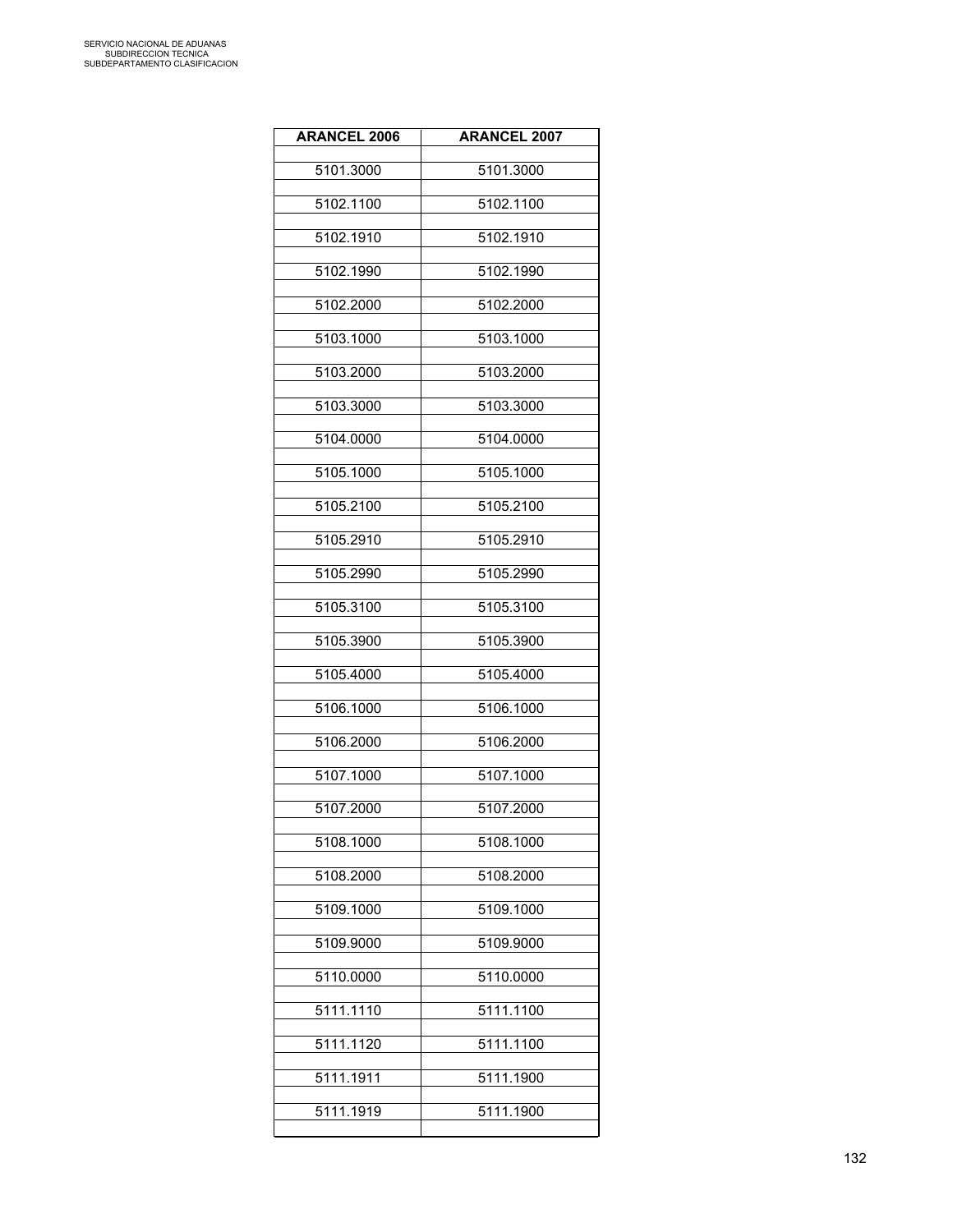| <b>ARANCEL 2006</b> | <b>ARANCEL 2007</b> |
|---------------------|---------------------|
| 5111.1920           | 5111.1900           |
| 5111.2010           | 5111.2000           |
|                     |                     |
| 5111.2020           | 5111.2000           |
| 5111.3011           | 5111.3000           |
| 5111.3012           | 5111.3000           |
| 5111.3019           | 5111.3000           |
| 5111.3020           | 5111.3000           |
| 5111.9010           | 5111.9000           |
| 5111.9020           | 5111.9000           |
| 5112.1110           | 5112.1110           |
| 5112.1120           | 5112.1120           |
| 5112.1911           | 5112.1911           |
| 5112.1919           | 5112.1919           |
| 5112.1920           | 5112.1920           |
| 5112.2010           | 5112.2010           |
| 5112.2020           | 5112.2020           |
| 5112.3010           | 5112.3010           |
| 5112.3020           | 5112.3020           |
| 5112.9010           | 5112.9010           |
| 5112.9020           | 5112.9020           |
| 5113.0000           | 5113.0000           |
| 5201.0000           | 5201.0000           |
| 5202.1000           | 5202.1000           |
| 5202.9100           | 5202.9100           |
| 5202.9900           | 5202.9900           |
| 5203.0000           | 5203.0000           |
| 5204.1100           | 5204.1100           |
| 5204.1900           | 5204.1900           |
| 5204.2000           | 5204.2000           |
| 5205.1100           | 5205.1100           |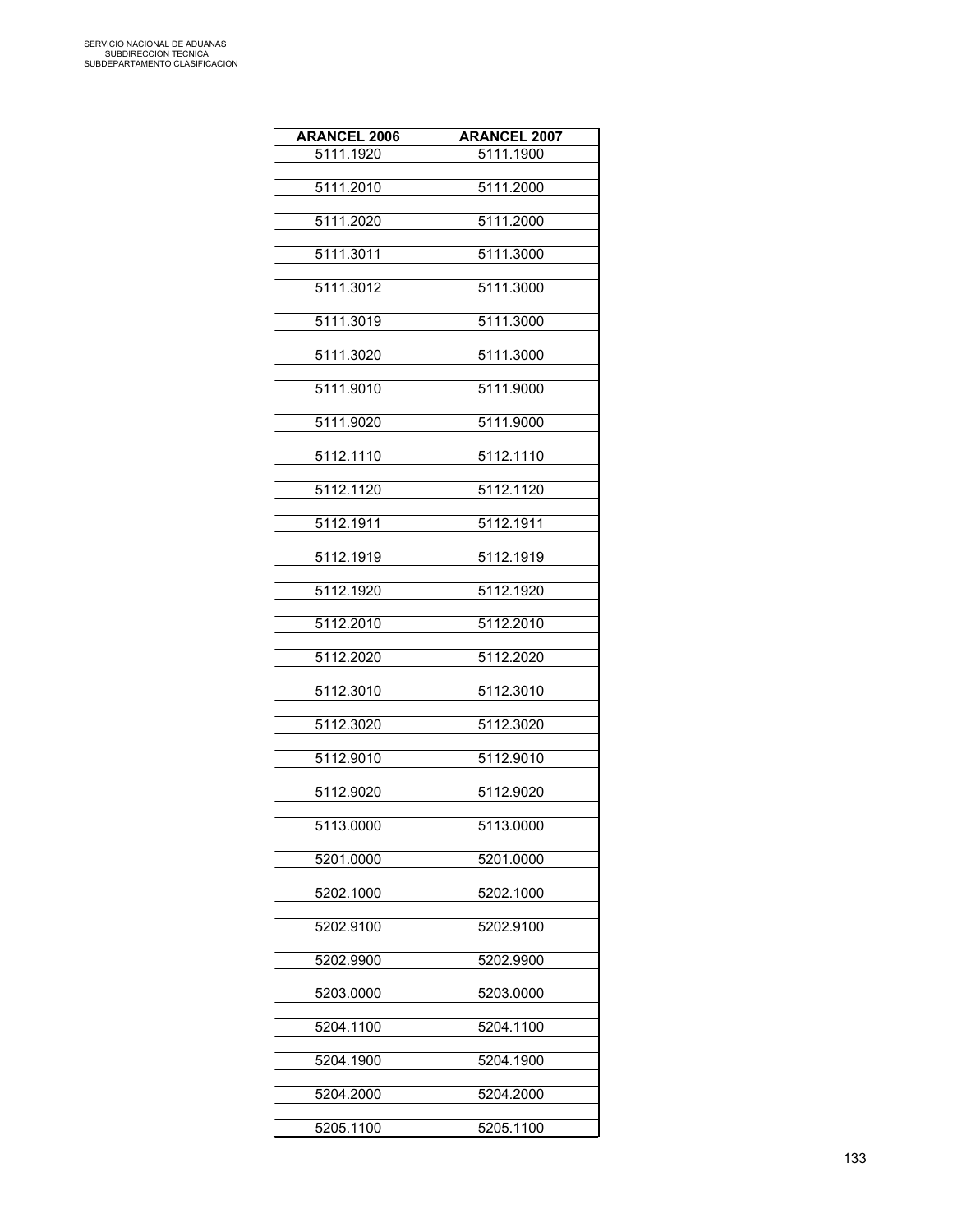| <b>ARANCEL 2006</b> | <b>ARANCEL 2007</b> |
|---------------------|---------------------|
| 5205.1200           | 5205.1200           |
| 5205.1300           | 5205.1300           |
| 5205.1400           | 5205.1400           |
| 5205.1500           | 5205.1500           |
| 5205.2100           | 5205.2100           |
| 5205.2200           | 5205.2200           |
| 5205.2300           | 5205.2300           |
| 5205.2400           | 5205.2400           |
| 5205.2600           | 5205.2600           |
| 5205.2700           | 5205.2700           |
| 5205.2800           | 5205.2800           |
| 5205.3100           | 5205.3100           |
| 5205.3200           | 5205.3200           |
| 5205.3300           | 5205.3300           |
| 5205.3400           | 5205.3400           |
| 5205.3500           | 5205.3500           |
| 5205.4100           | 5205.4100           |
| 5205.4200           | 5205.4200           |
| 5205.4300           | 5205.4300           |
| 5205.4400           | 5205.4400           |
| 5205.4600           | 5205.4600           |
| 5205.4700           | 5205.4700           |
| 5205.4800           | 5205.4800           |
| 5206.1100           | 5206.1100           |
| 5206.1200           | 5206.1200           |
| 5206.1300           | 5206.1300           |
| 5206.1400           | 5206.1400           |
| 5206.1500           | 5206.1500           |
| 5206.2100           | 5206.2100           |
|                     |                     |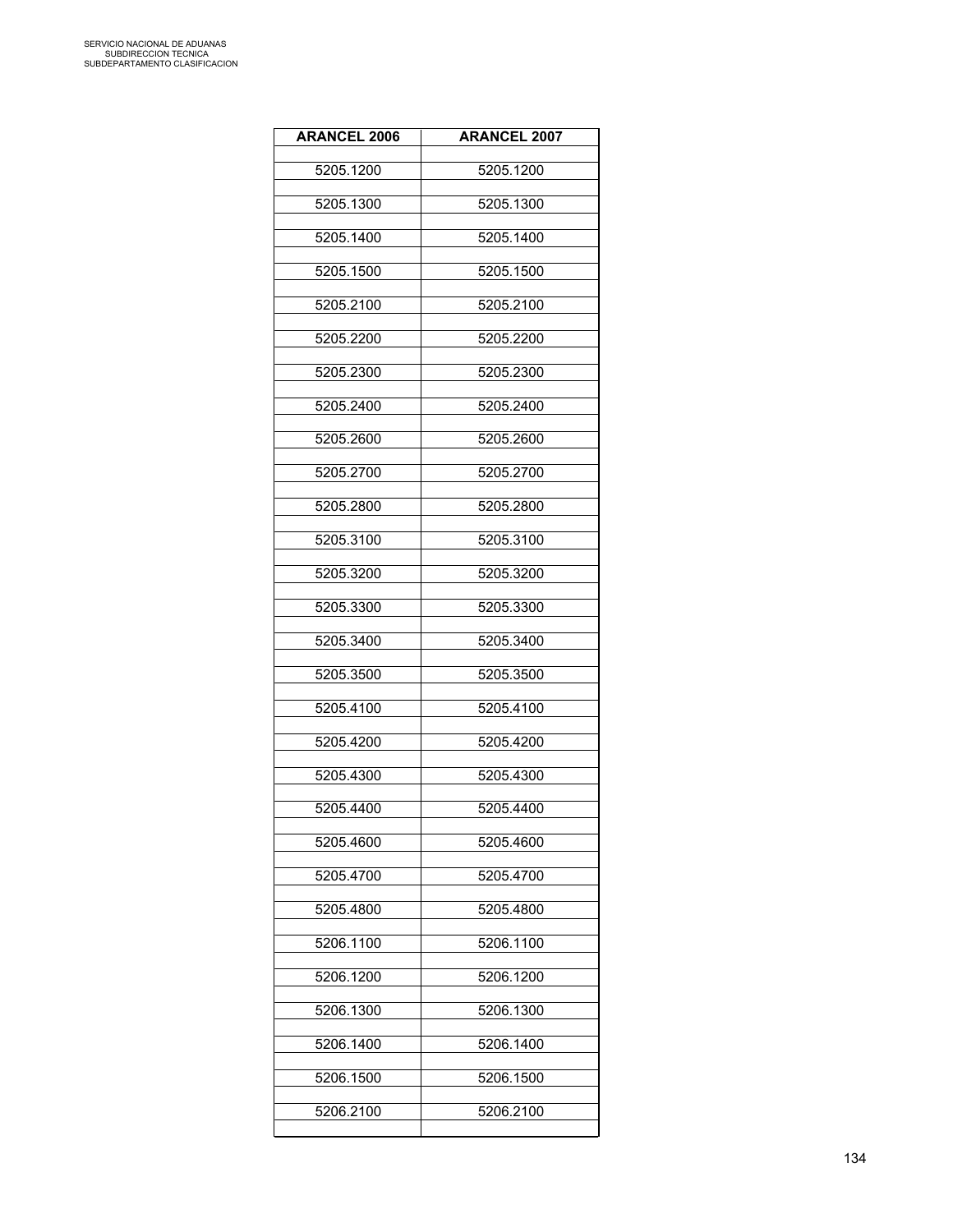| <b>ARANCEL 2006</b> | <b>ARANCEL 2007</b> |
|---------------------|---------------------|
| 5206.2200           | 5206.2200           |
|                     |                     |
| 5206.2300           | 5206.2300           |
| 5206.2400           | 5206.2400           |
|                     |                     |
| 5206.2500           | 5206.2500           |
|                     |                     |
| 5206.3100           | 5206.3100           |
| 5206.3200           | 5206.3200           |
|                     |                     |
| 5206.3300           | 5206.3300           |
|                     |                     |
| 5206.3400           | 5206.3400           |
| 5206.3500           | 5206.3500           |
|                     |                     |
| 5206.4100           | 5206.4100           |
|                     |                     |
| 5206.4200           | 5206.4200           |
| 5206.4300           | 5206.4300           |
|                     |                     |
| 5206.4400           | 5206.4400           |
|                     |                     |
| 5206.4500           | 5206.4500           |
| 5207.1000           | 5207.1000           |
|                     |                     |
| 5207.9000           | 5207.9000           |
|                     |                     |
| 5208.1100           | 5208.1100           |
| 5208.1200           | 5208.1200           |
|                     |                     |
| 5208.1300           | 5208.1300           |
|                     |                     |
| 5208.1900           | 5208.1900           |
| 5208.2100           | 5208.2100           |
|                     |                     |
| 5208.2200           | 5208.2200           |
|                     |                     |
| 5208.2300           | 5208.2300           |
| 5208.2900           | 5208.2900           |
|                     |                     |
| 5208.3100           | 5208.3100           |
| 5208.3200           |                     |
|                     | 5208.3200           |
| 5208.3300           | 5208.3300           |
|                     |                     |
| 5208.3900           | 5208.3900           |
| 5208.4100           | 5208.4100           |
|                     |                     |
| 5208.4200           | 5208.4200           |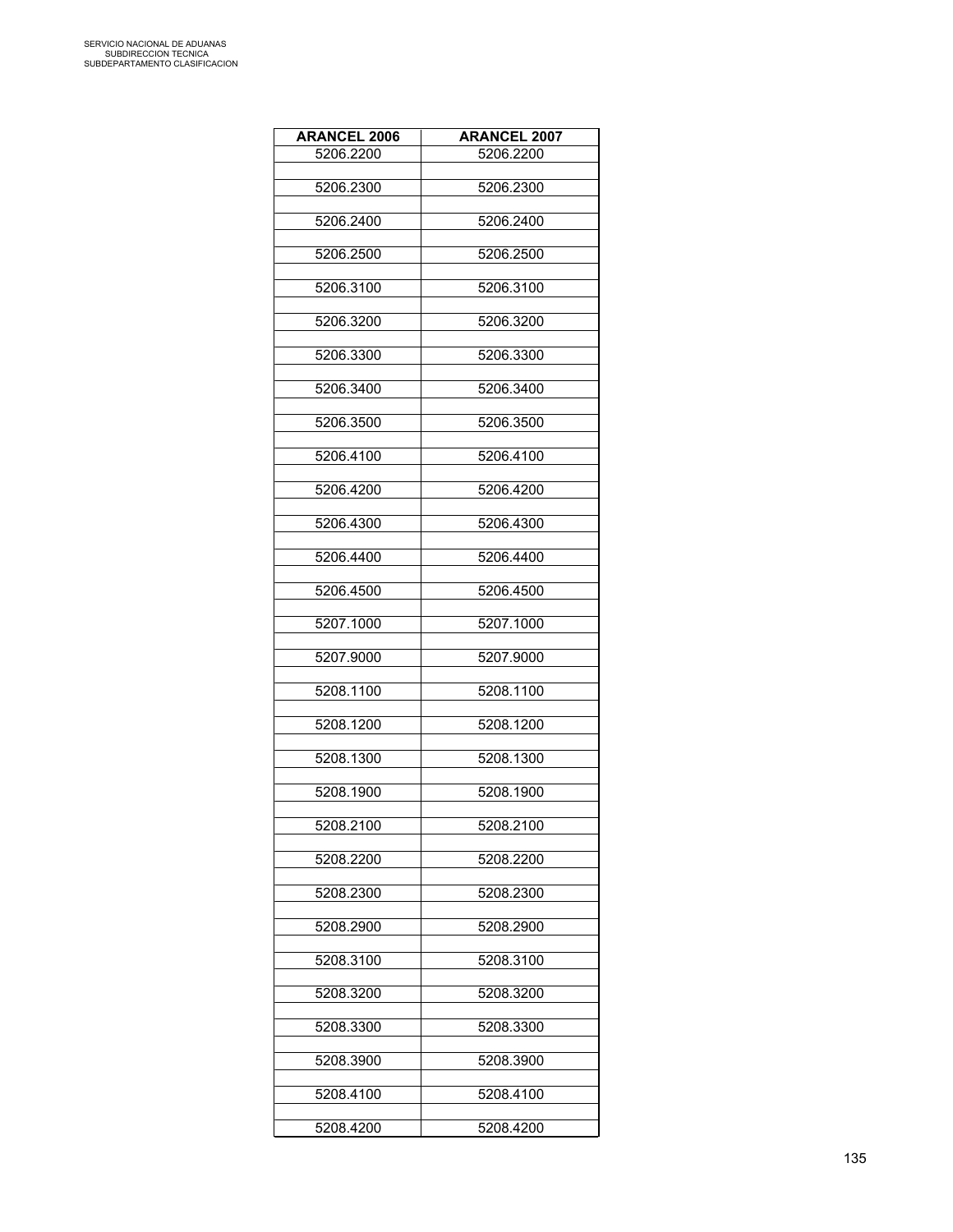| <b>ARANCEL 2006</b> | <b>ARANCEL 2007</b> |
|---------------------|---------------------|
| 5208.4300           | 5208.4300           |
| 5208.4900           | 5208.4900           |
| 5208.5100           | 5208.5100           |
| 5208.5200           | 5208.5200           |
| 5208.5300           | 5208.5900           |
| 5208.5900           | 5208.5900           |
| 5209.1100           | 5209.1100           |
| 5209.1200           | 5209.1200           |
| 5209.1900           | 5209.1900           |
| 5209.2100           | 5209.2100           |
| 5209.2200           | 5209.2200           |
| 5209.2900           | 5209.2900           |
| 5209.3100           | 5209.3100           |
| 5209.3200           | 5209.3200           |
| 5209.3900           | 5209.3900           |
| 5209.4100           | 5209.4100           |
| 5209.4210           | 5209.4210           |
| 5209.4290           | 5209.4290           |
| 5209.4300           | 5209.4300           |
| 5209.4900           | 5209.4900           |
| 5209.5100           | 5209.5100           |
| 5209.5200           | 5209.5200           |
| 5209.5900           | 5209.5900           |
| 5210.1100           | 5210.1100           |
| 5210.1200           | 5210.1900           |
| 5210.1900           | 5210.1900           |
| 5210.2100           | 5210.2100           |
| 5210.2200           | 5210.2900           |
| 5210.2900           | 5210.2900           |
|                     |                     |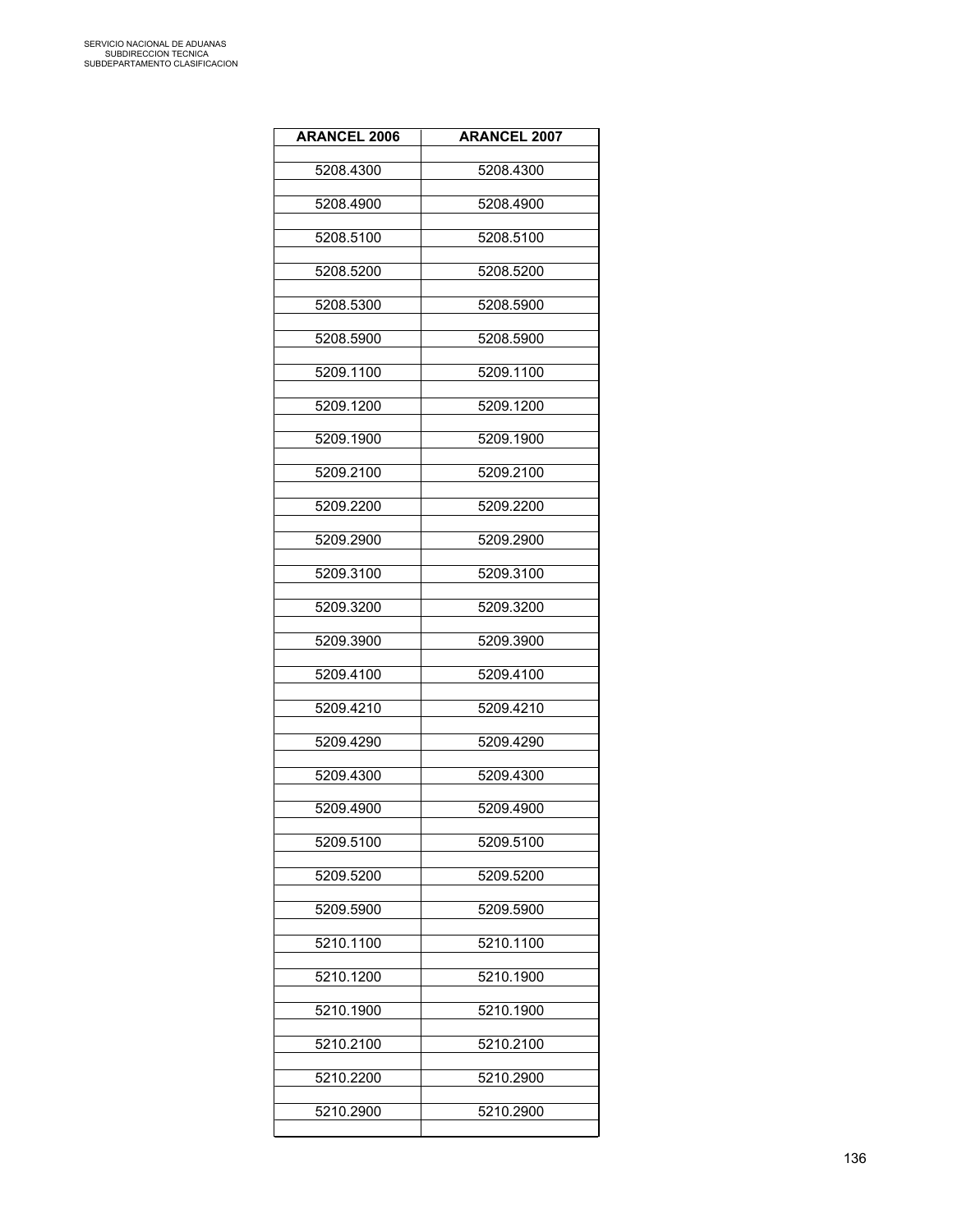| <b>ARANCEL 2006</b> | <b>ARANCEL 2007</b> |
|---------------------|---------------------|
| 5210.3100           | 5210.3100           |
|                     |                     |
| 5210.3200           | 5210.3200           |
| 5210.3900           | 5210.3900           |
|                     |                     |
| 5210.4100           | 5210.4100           |
| 5210.4200           | 5210.4900           |
|                     |                     |
| 5210.4900           | 5210.4900           |
|                     |                     |
| 5210.5100           | 5210.5100           |
| 5210.5200           | 5210.5900           |
|                     |                     |
| 5210.5900           | 5210.5900           |
|                     |                     |
| 5211.1100           | 5211.1100           |
| 5211.1200           | 5211.1200           |
|                     |                     |
| 5211.1900           | 5211.1900           |
| 5211.2100           | 5211.2000           |
|                     |                     |
| 5211.2200           | 5211.2000           |
|                     |                     |
| 5211.2900           | 5211.2000           |
| 5211.3100           | 5211.3100           |
|                     |                     |
| 5211.3200           | 5211.3200           |
|                     |                     |
| 5211.3900           | 5211.3900           |
| 5211.4100           | 5211.4100           |
|                     |                     |
| 5211.4200           | 5211.4200           |
| 5211.4300           | 5211.4300           |
|                     |                     |
| 5211.4900           | 5211.4900           |
|                     |                     |
| 5211.5100           | 5211.5100           |
| 5211.5200           | 5211.5200           |
|                     |                     |
| 5211.5900           | 5211.5900           |
|                     |                     |
| 5212.1100           | 5212.1100           |
| 5212.1200           | 5212.1200           |
|                     |                     |
| 5212.1300           | 5212.1300           |
| 5212.1400           | 5212.1400           |
|                     |                     |
| 5212.1500           | 5212.1500           |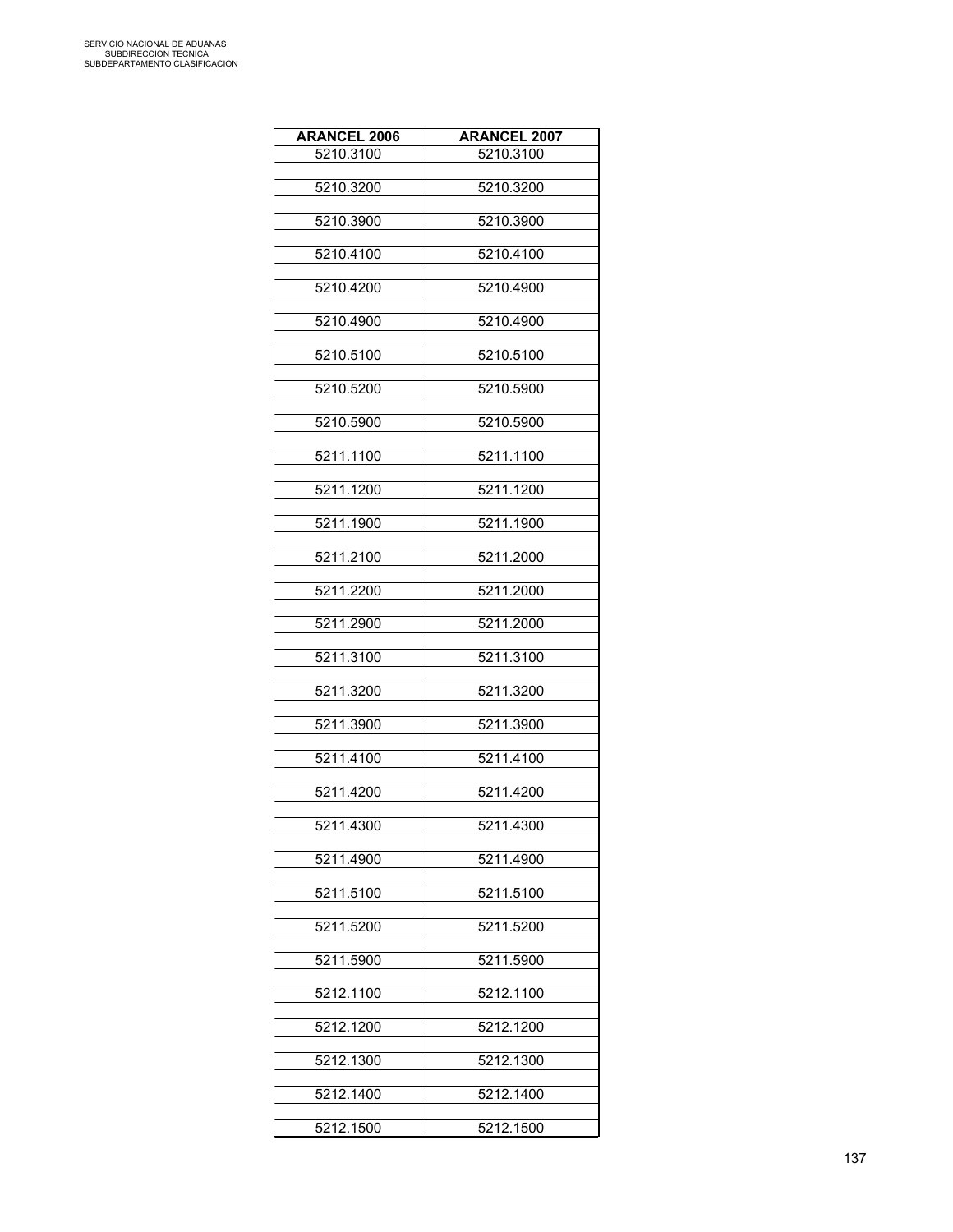| <b>ARANCEL 2006</b> | <b>ARANCEL 2007</b> |
|---------------------|---------------------|
| 5212.2100           | 5212.2100           |
| 5212.2200           | 5212.2200           |
| 5212.2300           | 5212.2300           |
| 5212.2400           | 5212.2400           |
| 5212.2500           | 5212.2500           |
| 5301.1000           | 5301.1000           |
| 5301.2100           | 5301.2100           |
| 5301.2900           | 5301.2900           |
| 5301.3000           | 5301.3000           |
| 5302.1000           | 5302.1000           |
| 5302.9000           | 5302.9000           |
| 5303.1000           | 5303.1000           |
| 5303.9000           | 5303.9000           |
| 5304.1000           | 5305.0000           |
| 5304.9000           | 5305.0000           |
| 5305.1100           | 5305.0000           |
| 5305.1900           | 5305.0000           |
| 5305.2100           | 5305.0000           |
| 5305.2900           | 5305.0000           |
| 5305.9000           | 5305.0000           |
| 5306.1000           | 5306.1000           |
| 5306.2000           | 5306.2000           |
| 5307.1000           | 5307.1000           |
| 5307.2000           | 5307.2000           |
| 5308.1000           | 5308.1000           |
| 5308.2000           | 5308.2000           |
| 5308.9000           | 5308.9000           |
| 5309.1100           | 5309.1100           |
| 5309.1910           | 5309.1910           |
|                     |                     |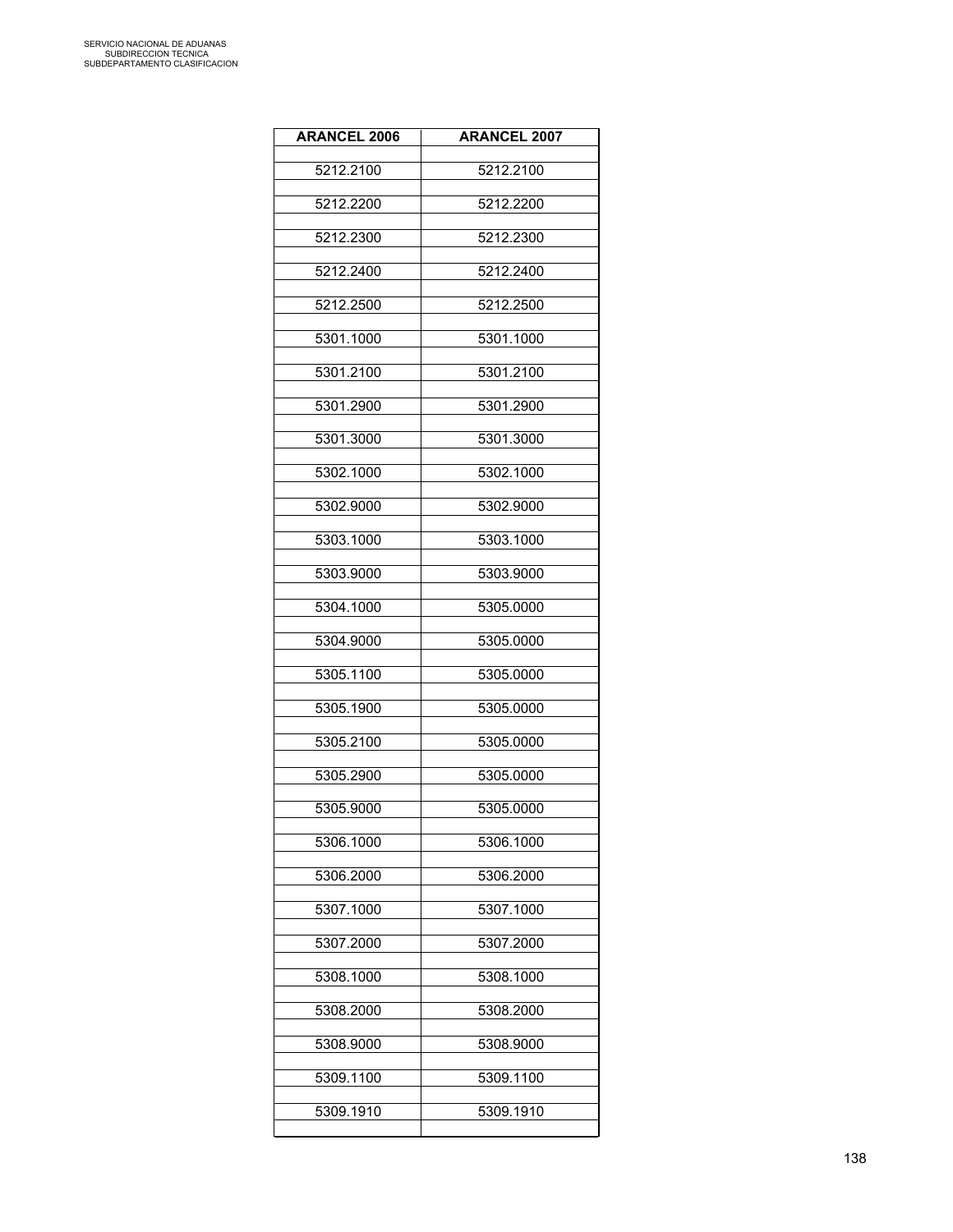| <b>ARANCEL 2006</b> | <b>ARANCEL 2007</b> |
|---------------------|---------------------|
| 5309.1920           | 5309.1920           |
|                     |                     |
| 5309.1930           | 5309.1930           |
|                     |                     |
| 5309.1940           | 5309.1940           |
|                     |                     |
| 5309.1950           | 5309.1950           |
|                     |                     |
| 5309.1960           | 5309.1960           |
|                     |                     |
| 5309.2100           | 5309.2100           |
|                     |                     |
| 5309.2910           | 5309.2910           |
|                     |                     |
| 5309.2920           | 5309.2920           |
|                     |                     |
| 5309.2930           | 5309.2930           |
| 5309.2940           | 5309.2940           |
|                     |                     |
| 5309.2950           | 5309.2950           |
|                     |                     |
| 5309.2960           | 5309.2960           |
|                     |                     |
| 5310.1000           | 5310.1000           |
|                     |                     |
| 5310.9000           | 5310.9000           |
|                     |                     |
| 5311.0000           | 5311.0000           |
|                     |                     |
| 5401.1010           | 5401.1010           |
|                     |                     |
| 5401.1020           | 5401.1020           |
|                     |                     |
| 5401.1030           | 5401.1030           |
|                     |                     |
| 5401.1090           | 5401.1090           |
|                     |                     |
| 5401.2010           | 5401.2000           |
|                     |                     |
| 5401.2020           | 5401.2000           |
|                     |                     |
| 5401.2090           | 5401.2000           |
| 5402.1000           | 5402.1100           |
|                     | 5402.1900           |
|                     |                     |
| 5402.2000           | 5402.2000           |
|                     |                     |
| 5402.3100           | 5402.3100           |
|                     |                     |
| 5402.3200           | 5402.3200           |
|                     |                     |
| 5402.3300           | 5402.3300           |
|                     |                     |
| 5402.3910           | 5402.3910           |
|                     |                     |
| 5402.3990           | 5402.3400           |
|                     | 5402.3990           |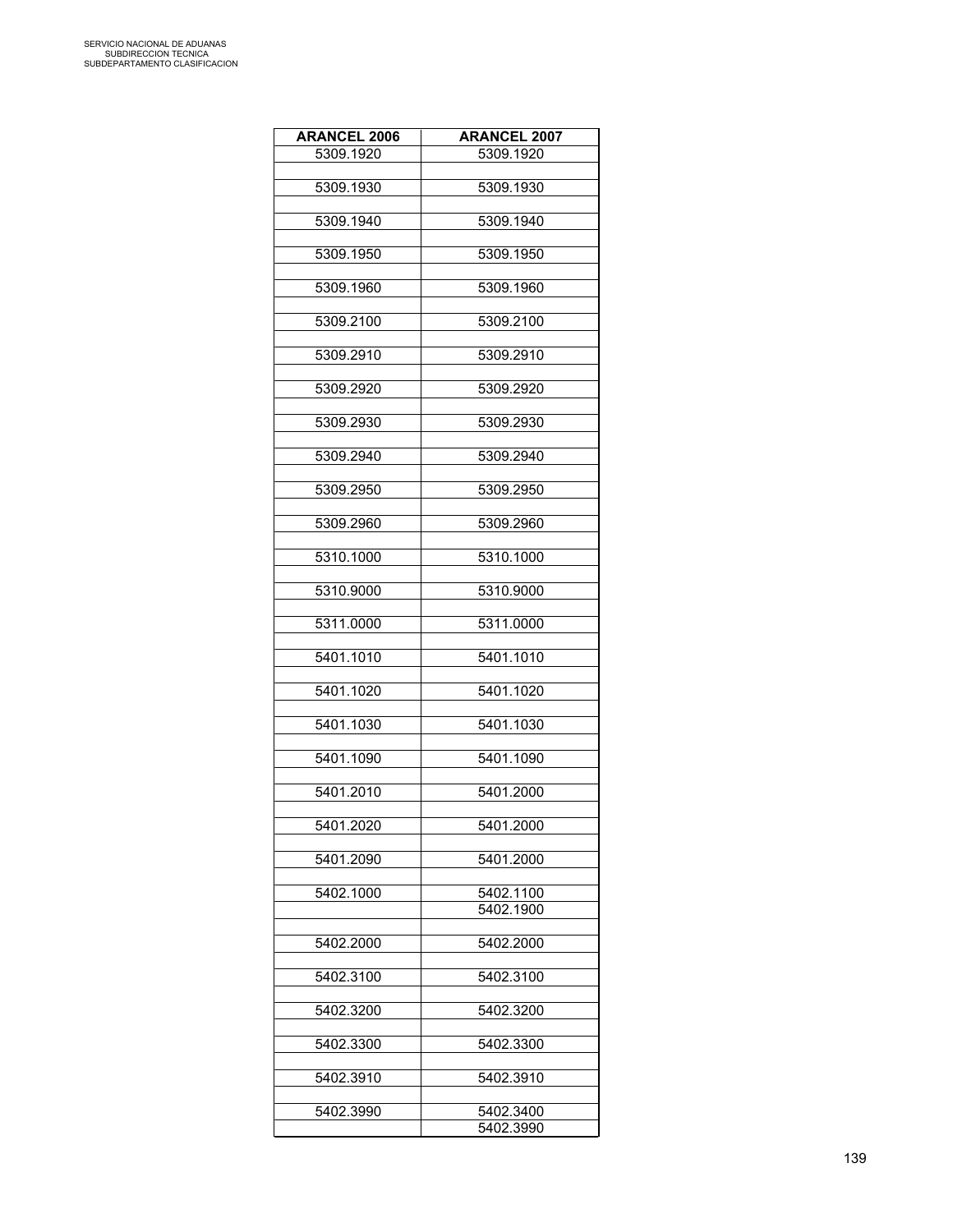| <b>ARANCEL 2006</b> | <b>ARANCEL 2007</b> |
|---------------------|---------------------|
|                     |                     |
| 5402.4100           | 5402.4400           |
|                     | 5402.4500           |
|                     |                     |
| 5402.4200           | 5402.4400           |
|                     | 5402.4600           |
| 5402.4310           | 5402.4700           |
|                     |                     |
| 5402.4390           | 5402.4400           |
|                     | 5402.4700           |
|                     |                     |
| 5402.4910           | 5402.4800           |
| 5402.4920           | 5402.4920           |
|                     |                     |
| 5402.4990           | 5402.4400           |
|                     | 5402.4990           |
|                     |                     |
| 5402.5100           | 5402.5100           |
|                     |                     |
| 5402.5210           | 5402.5200           |
| 5402.5290           | 5402.5200           |
|                     |                     |
| 5402.5910           | 5402.5910           |
|                     |                     |
| 5402.5990           | 5402.5990           |
|                     |                     |
| 5402.6100           | 5402.6100           |
| 5402.6200           | 5402.6200           |
|                     |                     |
| 5402.6910           | 5402.6910           |
|                     |                     |
| 5402.6990           | 5402.6990           |
| 5403.1000           | 5403.1000           |
|                     |                     |
| 5403.2010           | 5403.3100           |
|                     | 5403.3200           |
|                     | 5403.4100           |
|                     |                     |
| 5403.2020           | 5403.3300           |
|                     | 5403.4200           |
| 5403.2090           | 5403.3900           |
|                     | 5403.4900           |
|                     |                     |
| 5403.3100           | 5403.3100           |
|                     |                     |
| 5403.3200           | 5403.3200           |
|                     |                     |
| 5403.3300           | 5403.3300           |
| 5403.3900           | 5403.3900           |
|                     |                     |
| 5403.4100           | 5403.4100           |
|                     |                     |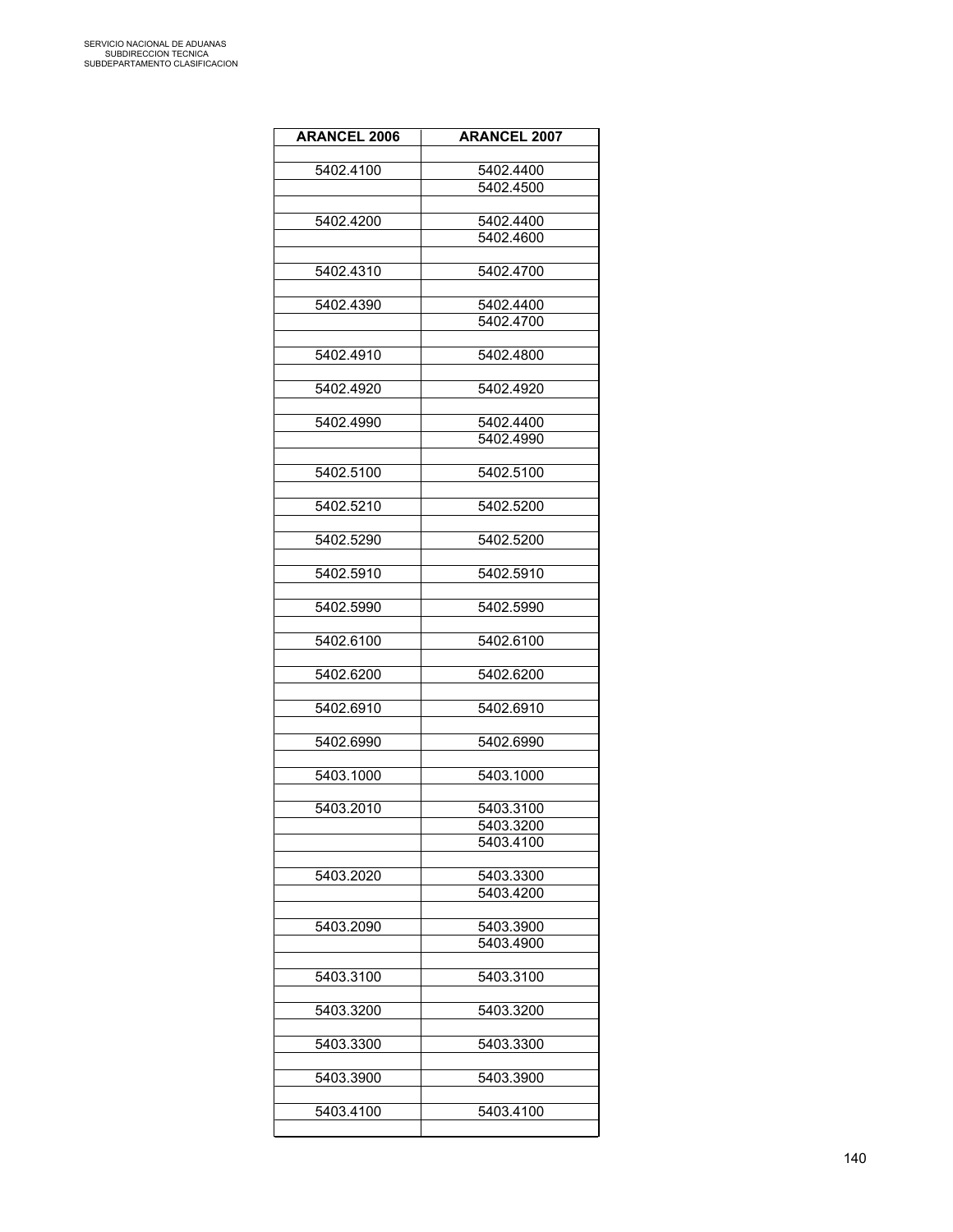| <b>ARANCEL 2006</b> | <b>ARANCEL 2007</b> |
|---------------------|---------------------|
| 5403.4200           | 5403.4200           |
|                     |                     |
| 5403.4900           | 5403.4900           |
|                     |                     |
| 5404.1000           | 5404.1100           |
|                     | 5404.1200           |
|                     | 5404.1900           |
|                     |                     |
| 5404.9000           | 5404.9000           |
|                     |                     |
| 5405.0000           | 5405.0000           |
|                     |                     |
| 5406.1000           | 5406.0000           |
|                     |                     |
| 5406.2000           | 5406.0000           |
|                     |                     |
| 5407.1000           | 5407.1000           |
|                     |                     |
| 5407.2000           | 5407.2000           |
|                     |                     |
| 5407.3000           | 5407.3000           |
| 5407.4100           |                     |
|                     | 5407.4100           |
| 5407.4200           | 5407.4200           |
|                     |                     |
| 5407.4300           | 5407.4300           |
|                     |                     |
| 5407.4400           | 5407.4400           |
|                     |                     |
| 5407.5100           | 5407.5100           |
|                     |                     |
| 5407.5210           | 5407.5210           |
|                     |                     |
| 5407.5220           | 5407.5220           |
|                     |                     |
| 5407.5230           | 5407.5230           |
|                     |                     |
| 5407.5300           | 5407.5300           |
|                     |                     |
| 5407.5410           | 5407.5410           |
|                     |                     |
| 5407.5420           | 5407.5420           |
|                     |                     |
| 5407.5430           | 5407.5430           |
|                     |                     |
| 5407.6111           | 5407.6110           |
|                     |                     |
| 5407.6112           | 5407.6120           |
|                     |                     |
| 5407.6113           | 5407.6130           |
|                     |                     |
| 5407.6114           | 5407.6140           |
| 5407.6191           | 5407.6110           |
|                     |                     |
| 5407.6192           | 5407.6120           |
|                     |                     |
| 5407.6193           | 5407.6130           |
|                     |                     |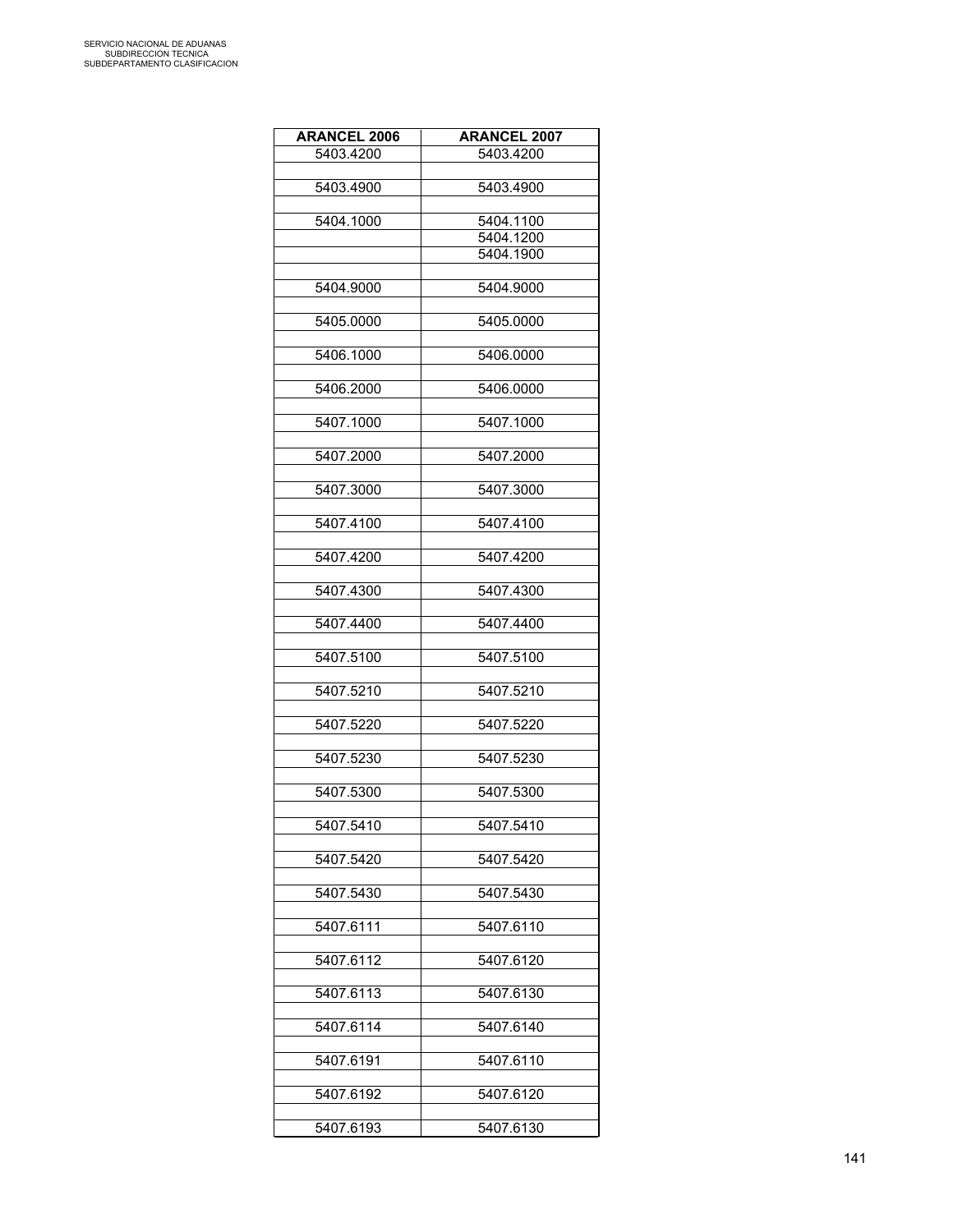| <b>ARANCEL 2006</b> | <b>ARANCEL 2007</b> |
|---------------------|---------------------|
| 5407.6194           | 5407.6140           |
| 5407.6900           | 5407.6900           |
| 5407.7100           | 5407.7100           |
| 5407.7200           | 5407.7200           |
| 5407.7300           | 5407.7300           |
| 5407.7400           | 5407.7400           |
| 5407.8100           | 5407.8100           |
| 5407.8200           | 5407.8200           |
| 5407.8300           | 5407.8300           |
| 5407.8400           | 5407.8400           |
| 5407.9100           | 5407.9100           |
| 5407.9200           | 5407.9200           |
| 5407.9300           | 5407.9300           |
| 5407.9400           | 5407.9400           |
| 5408.1000           | 5408.1000           |
| 5408.2100           | 5408.2100           |
| 5408.2211           | 5408.2211           |
| 5408.2212           | 5408.2212           |
| 5408.2213           | 5408.2213           |
| 5408.2291           | 5408.2291           |
| 5408.2292           | 5408.2292           |
| 5408.2293           | 5408.2293           |
| 5408.2310           | 5408.2310           |
| 5408.2390           | 5408.2390           |
| 5408.2410           | 5408.2410           |
| 5408.2490           | 5408.2490           |
| 5408.3100           | 5408.3100           |
| 5408.3200           | 5408.3200           |
| 5408.3300           | 5408.3300           |
|                     |                     |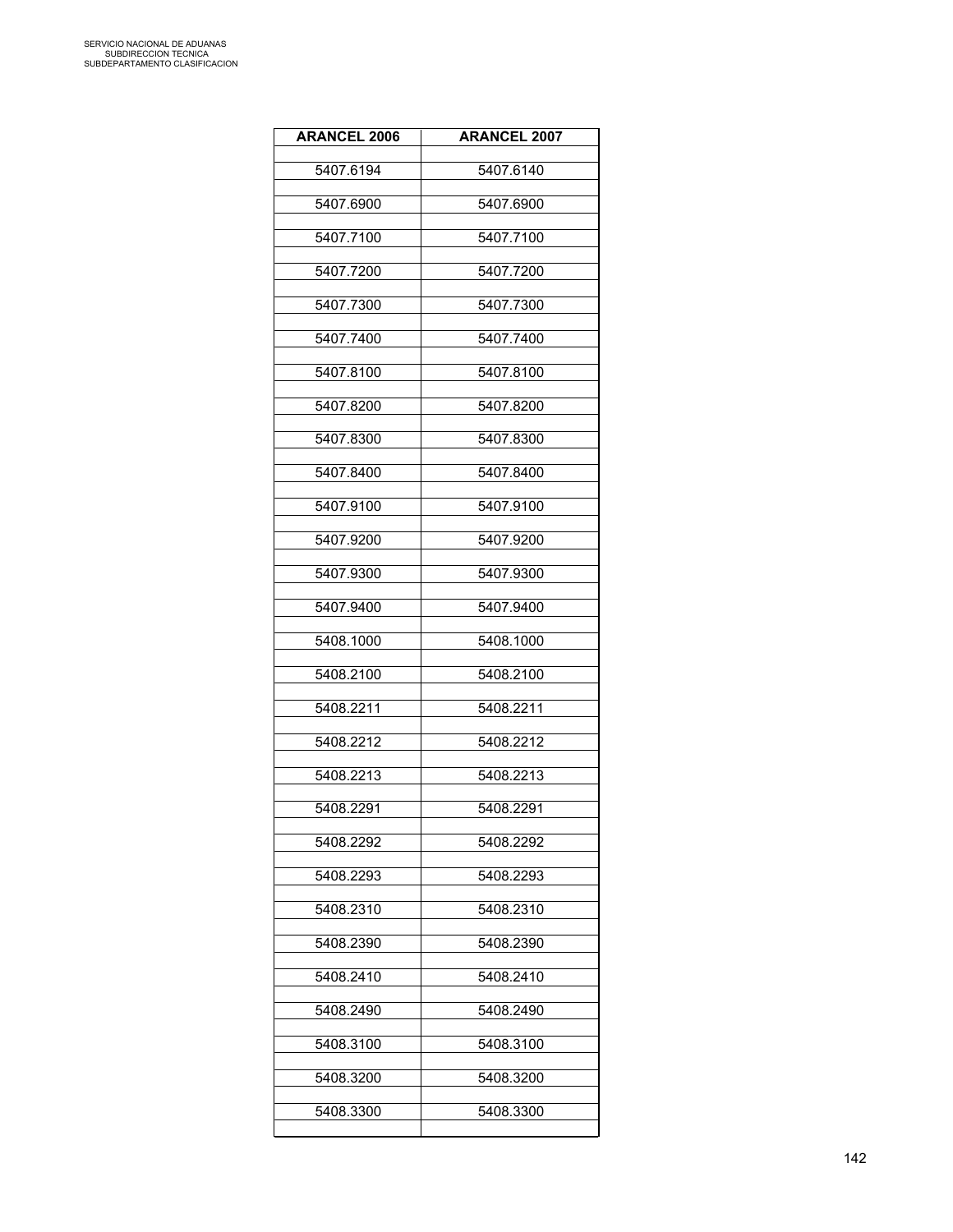| <b>ARANCEL 2006</b> | <b>ARANCEL 2007</b> |
|---------------------|---------------------|
| 5408.3400           | 5408.3400           |
|                     |                     |
| 5501.1000           | 5501.1000           |
|                     |                     |
| 5501.2000           | 5501.2000           |
|                     |                     |
| 5501.3000           | 5501.3000           |
|                     |                     |
| 5501.9000           | 5501.4000           |
|                     | 5501.9000           |
|                     |                     |
| 5502.0011           | 5502.0011           |
|                     |                     |
| 5502.0019           | 5502.0019           |
| 5502.0090           | 5502.0090           |
|                     |                     |
| 5503.1000           | 5503.1100           |
|                     | 5503.1900           |
|                     |                     |
| 5503.2000           | 5503.2000           |
|                     |                     |
| 5503.3000           | 5503.3000           |
|                     |                     |
| 5503.4000           | 5503.4000           |
|                     |                     |
| 5503.9000           | 5503.9000           |
|                     |                     |
| 5504.1000           | 5504.1000           |
|                     |                     |
| 5504.9000           | 5504.9000           |
|                     |                     |
| 5505.1000           | 5505.1000           |
|                     |                     |
| 5505.2000           | 5505.2000           |
| 5506.1000           | 5506.1000           |
|                     |                     |
| 5506.2000           | 5506.2000           |
|                     |                     |
| 5506.3000           | 5506.3000           |
|                     |                     |
| 5506.9000           | 5506.9000           |
|                     |                     |
| 5507.0000           | 5507.0000           |
|                     |                     |
| 5508.1010           | 5508.1010           |
|                     |                     |
| 5508.1020           | 5508.1020           |
|                     |                     |
| 5508.1090           | 5508.1090           |
|                     |                     |
| 5508.2000           | 5508.2000           |
| 5509.1100           | 5509.1100           |
|                     |                     |
| 5509.1200           | 5509.1200           |
|                     |                     |
| 5509.2100           | 5509.2100           |
|                     |                     |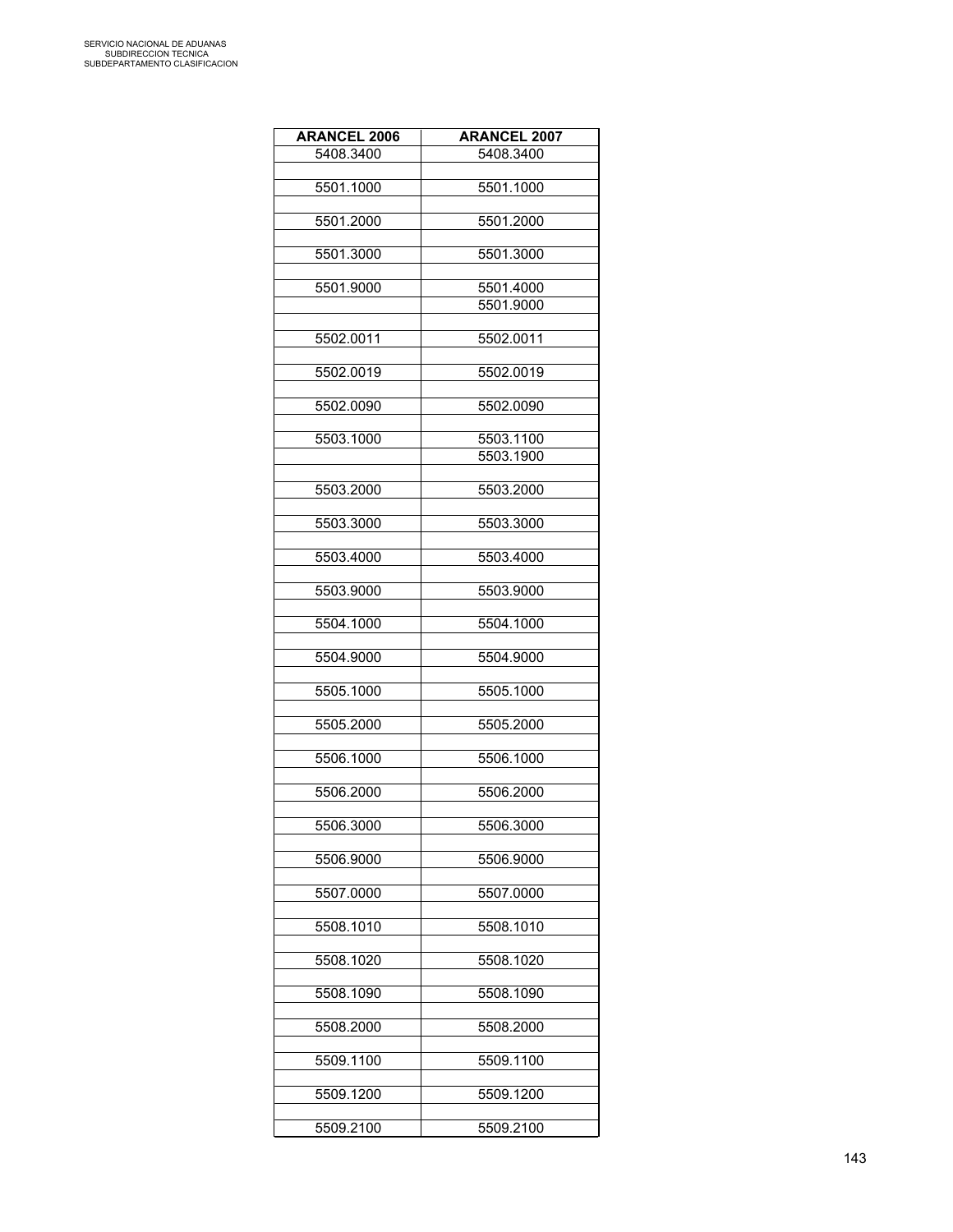| <b>ARANCEL 2006</b> | <b>ARANCEL 2007</b> |
|---------------------|---------------------|
| 5509.2200           | 5509.2200           |
| 5509.3100           | 5509.3100           |
| 5509.3200           | 5509.3200           |
| 5509.4100           | 5509.4100           |
| 5509.4200           | 5509.4200           |
| 5509.5100           | 5509.5100           |
| 5509.5200           | 5509.5200           |
| 5509.5310           | 5509.5310           |
| 5509.5320           | 5509.5320           |
| 5509.5330           | 5509.5330           |
| 5509.5900           | 5509.5900           |
| 5509.6100           | 5509.6100           |
| 5509.6200           | 5509.6200           |
| 5509.6910           | 5509.6910           |
| 5509.6920           | 5509.6920           |
| 5509.9100           | 5509.9100           |
| 5509.9200           | 5509.9200           |
| 5509.9900           | 5509.9900           |
| 5510.1100           | 5510.1100           |
| 5510.1200           | 5510.1200           |
| 5510.2000           | 5510.2000           |
| 5510.3000           | 5510.3000           |
| 5510.9000           | 5510.9000           |
| 5511.1010           | 5511.1010           |
| 5511.1020           | 5511.1020           |
| 5511.1090           | 5511.1090           |
| 5511.2010           | 5511.2010           |
| 5511.2020           | 5511.2020           |
| 5511.2090           | 5511.2090           |
|                     |                     |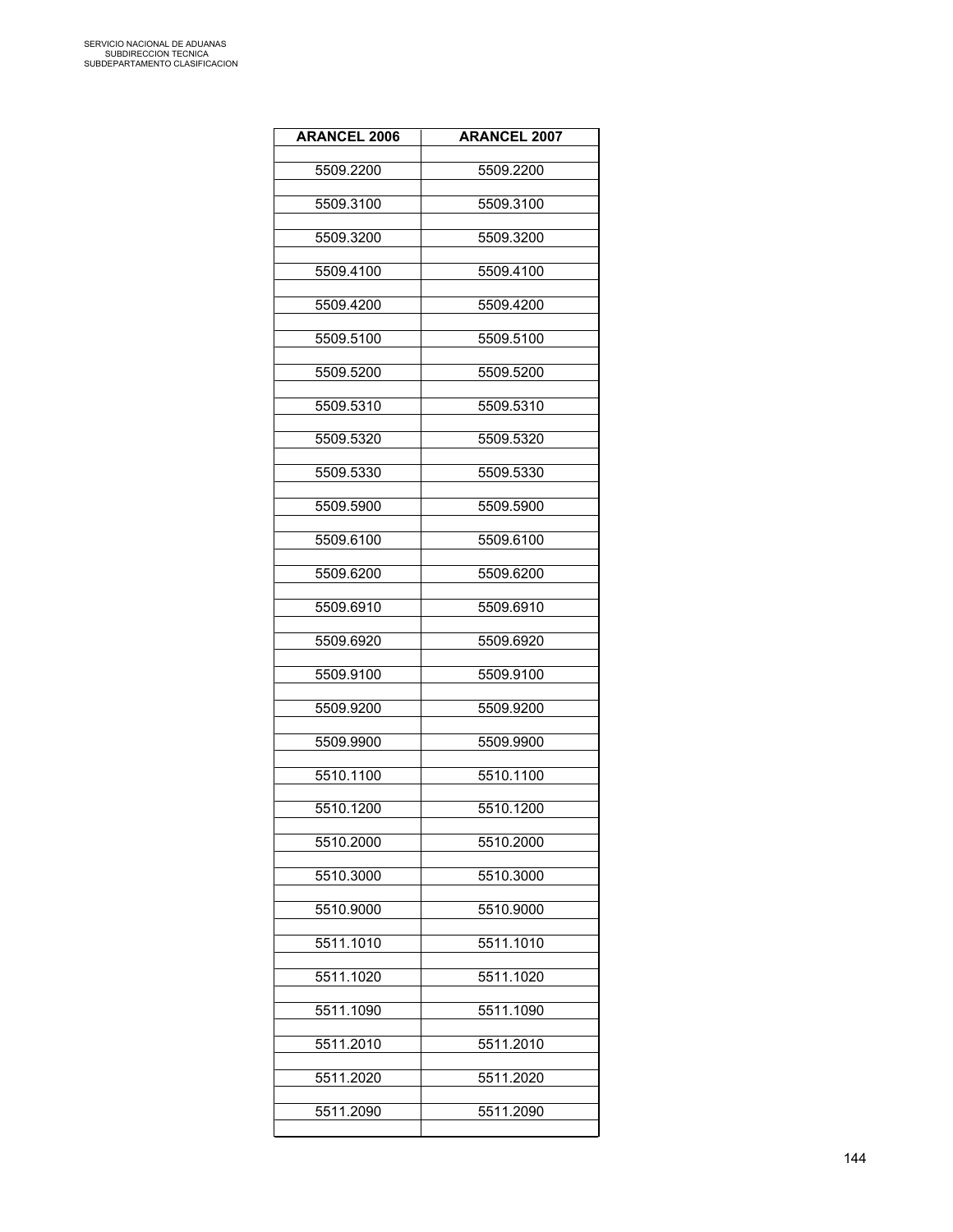| <b>ARANCEL 2006</b> | <b>ARANCEL 2007</b> |
|---------------------|---------------------|
| 5511.3000           | 5511.3000           |
| 5512.1100           | 5512.1100           |
|                     |                     |
| 5512.1910           | 5512.1910           |
| 5512.1920           | 5512.1920           |
|                     |                     |
| 5512.1930           | 5512.1930           |
| 5512.2100           | 5512.2100           |
|                     |                     |
| 5512.2900           | 5512.2900           |
| 5512.9100           | 5512.9100           |
| 5512.9900           | 5512.9900           |
| 5513.1100           | 5513.1100           |
|                     |                     |
| 5513.1200           | 5513.1200           |
| 5513.1300           | 5513.1300           |
| 5513.1900           | 5513.1900           |
|                     |                     |
| 5513.2100           | 5513.2100           |
| 5513.2200           | 5513.2300           |
| 5513.2300           | 5513.2300           |
| 5513.2900           | 5513.2900           |
| 5513.3100           | 5513.3100           |
|                     |                     |
| 5513.3200           | 5513.3900           |
| 5513.3300           | 5513.3900           |
| 5513.3900           | 5513.3900           |
| 5513.4100           | 5513.4100           |
| 5513.4200           | 5513.4900           |
|                     |                     |
| 5513.4300           | 5513.4900           |
| 5513.4900           | 5513.4900           |
| 5514.1100           | 5514.1100           |
| 5514.1200           | 5514.1200           |
| 5514.1300           | 5514.1900           |
|                     |                     |
| 5514.1900           | 5514.1900           |
| 5514.2100           | 5514.2100           |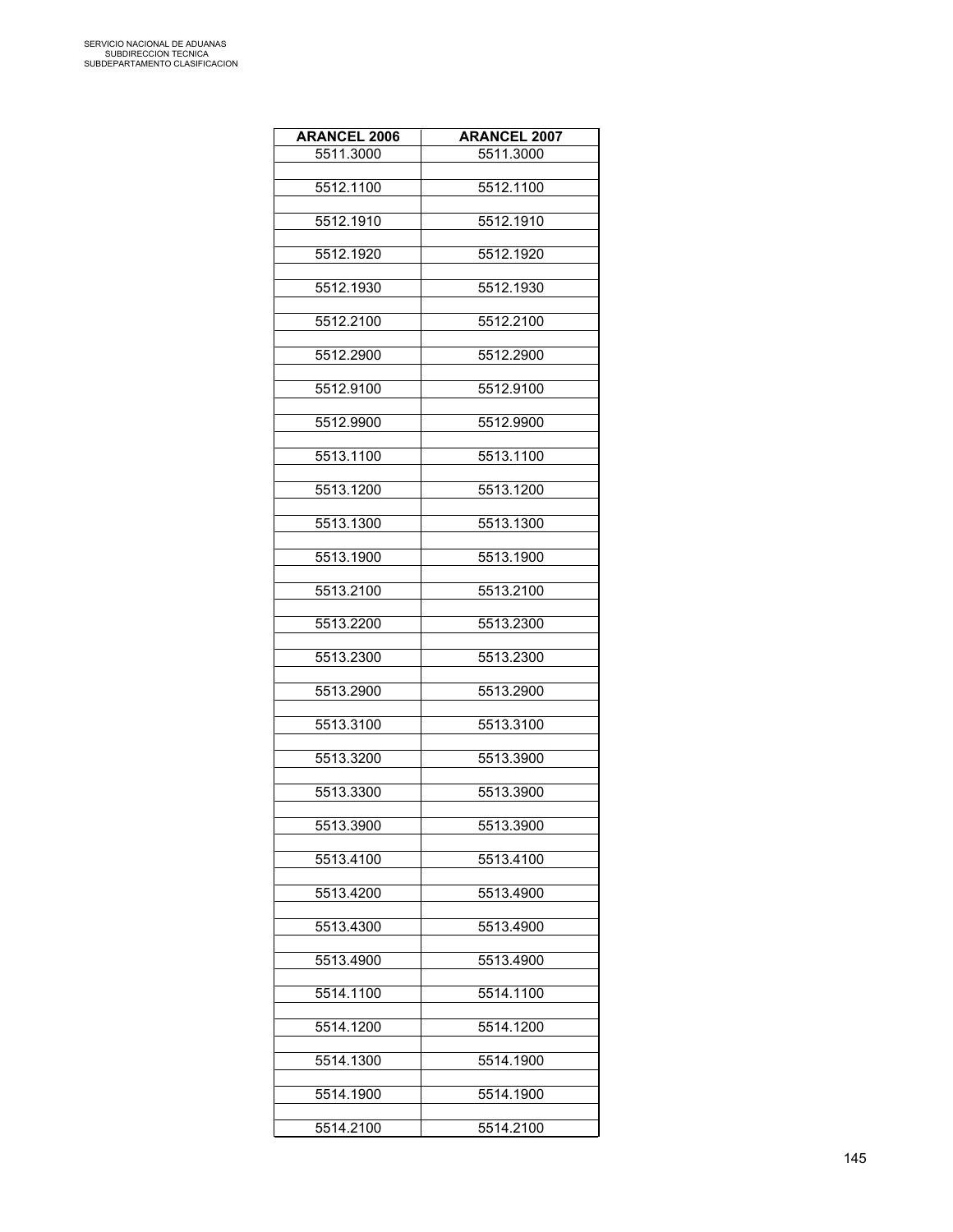| <b>ARANCEL 2006</b> | <b>ARANCEL 2007</b> |
|---------------------|---------------------|
| 5514.2200           | 5514.2200           |
| 5514.2300           | 5514.2300           |
| 5514.2900           | 5514.2900           |
| 5514.3100           | 5514.3000           |
| 5514.3200           | 5514.3000           |
| 5514.3300           | 5514.3000           |
| 5514.3900           | 5514.3000           |
| 5514.4100           | 5514.4100           |
| 5514.4200           | 5514.4200           |
| 5514.4300           | 5514.4300           |
| 5514.4900           | 5514.4900           |
| 5515.1110           | 5515.1110           |
| 5515.1120           | 5515.1120           |
| 5515.1130           | 5515.1130           |
| 5515.1140           | 5515.1140           |
| 5515.1200           | 5515.1200           |
| 5515.1310           | 5515.1310           |
| 5515.1320           | 5515.1320           |
| 5515.1330           | 5515.1330           |
| 5515.1900           | 5515.1900           |
| 5515.2100           | 5515.2100           |
| 5515.2200           | 5515.2200           |
| 5515.2900           | 5515.2900           |
| 5515.9100           | 5515.9100           |
| 5515.9200           | 5515.9900           |
|                     | 5515.9900           |
| 5515.9900           |                     |
| 5516.1100           | 5516.1100           |
| 5516.1200           | 5516.1200           |
| 5516.1300           | 5516.1300           |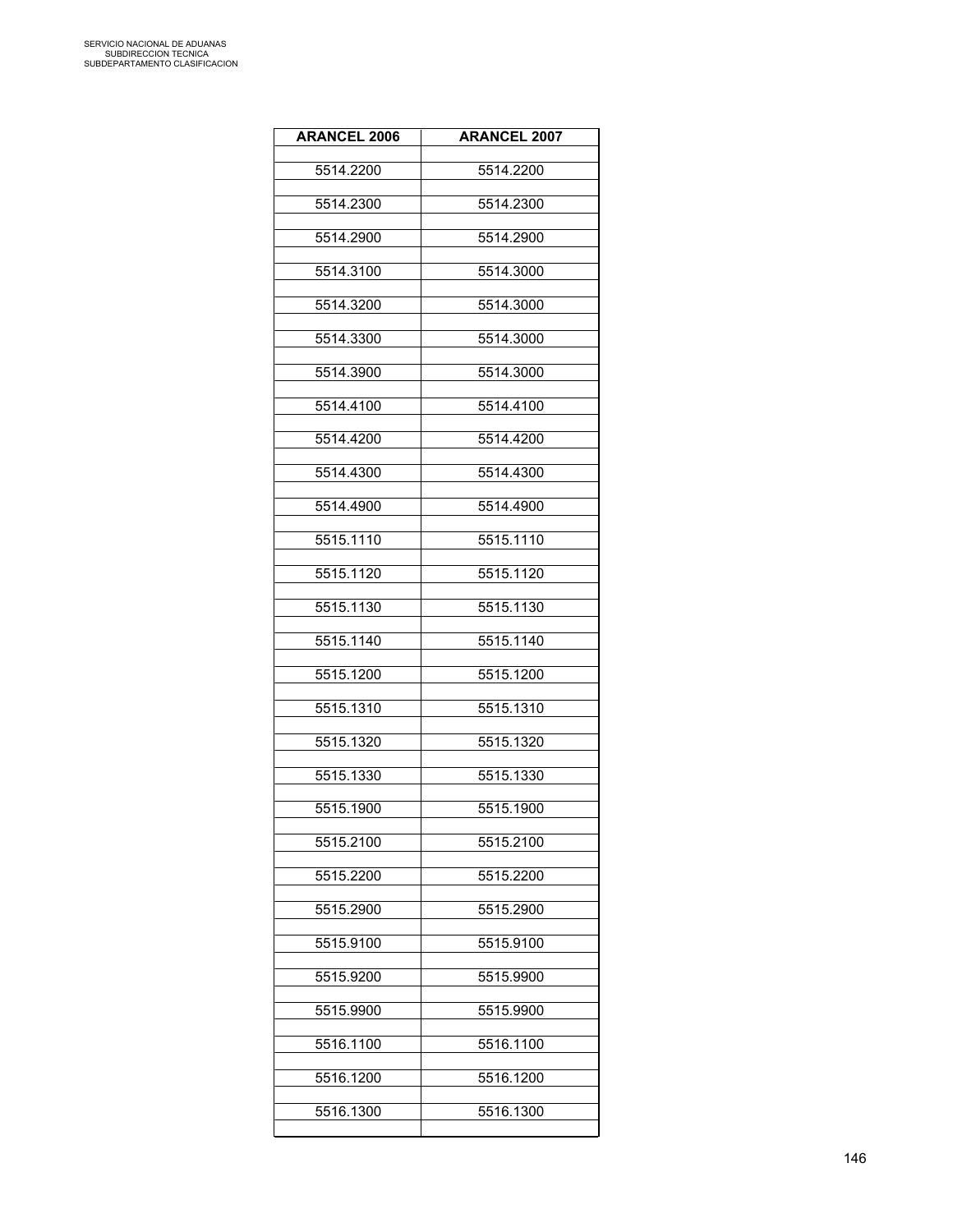| <b>ARANCEL 2006</b> | <b>ARANCEL 2007</b> |
|---------------------|---------------------|
| 5516.1400           | 5516.1400           |
|                     |                     |
| 5516.2100           | 5516.2100           |
| 5516.2200           | 5516.2200           |
|                     |                     |
| 5516.2300           | 5516.2300           |
| 5516.2400           | 5516.2400           |
|                     |                     |
| 5516.3100           | 5516.3100           |
| 5516.3200           | 5516.3200           |
|                     |                     |
| 5516.3300           | 5516.3300           |
|                     |                     |
| 5516.3400           | 5516.3400           |
| 5516.4100           | 5516.4100           |
|                     |                     |
| 5516.4200           | 5516.4200           |
| 5516.4300           | 5516.4300           |
|                     |                     |
| 5516.4400           | 5516.4400           |
| 5516.9100           | 5516.9100           |
|                     |                     |
| 5516.9200           | 5516.9200           |
|                     |                     |
| 5516.9300           | 5516.9300           |
| 5516.9400           | 5516.9400           |
|                     |                     |
| 5601.1000           | 5601.1000           |
| 5601.2100           | 5601.2100           |
|                     |                     |
| 5601.2200           | 5601.2200           |
| 5601.2900           | 5601.2900           |
|                     |                     |
| 5601.3000           | 5601.3000           |
| 5602.1000           | 5602.1000           |
|                     |                     |
| 5602.2100           | 5602.2100           |
|                     |                     |
| 5602.2900           | 5602.2900           |
| 5602.9000           | 5602.9000           |
|                     |                     |
| 5603.1110           | 5603.1110           |
| 5603.1190           | 5603.1190           |
|                     |                     |
| 5603.1210           | 5603.1210           |
| 5603.1290           | 5603.1290           |
|                     |                     |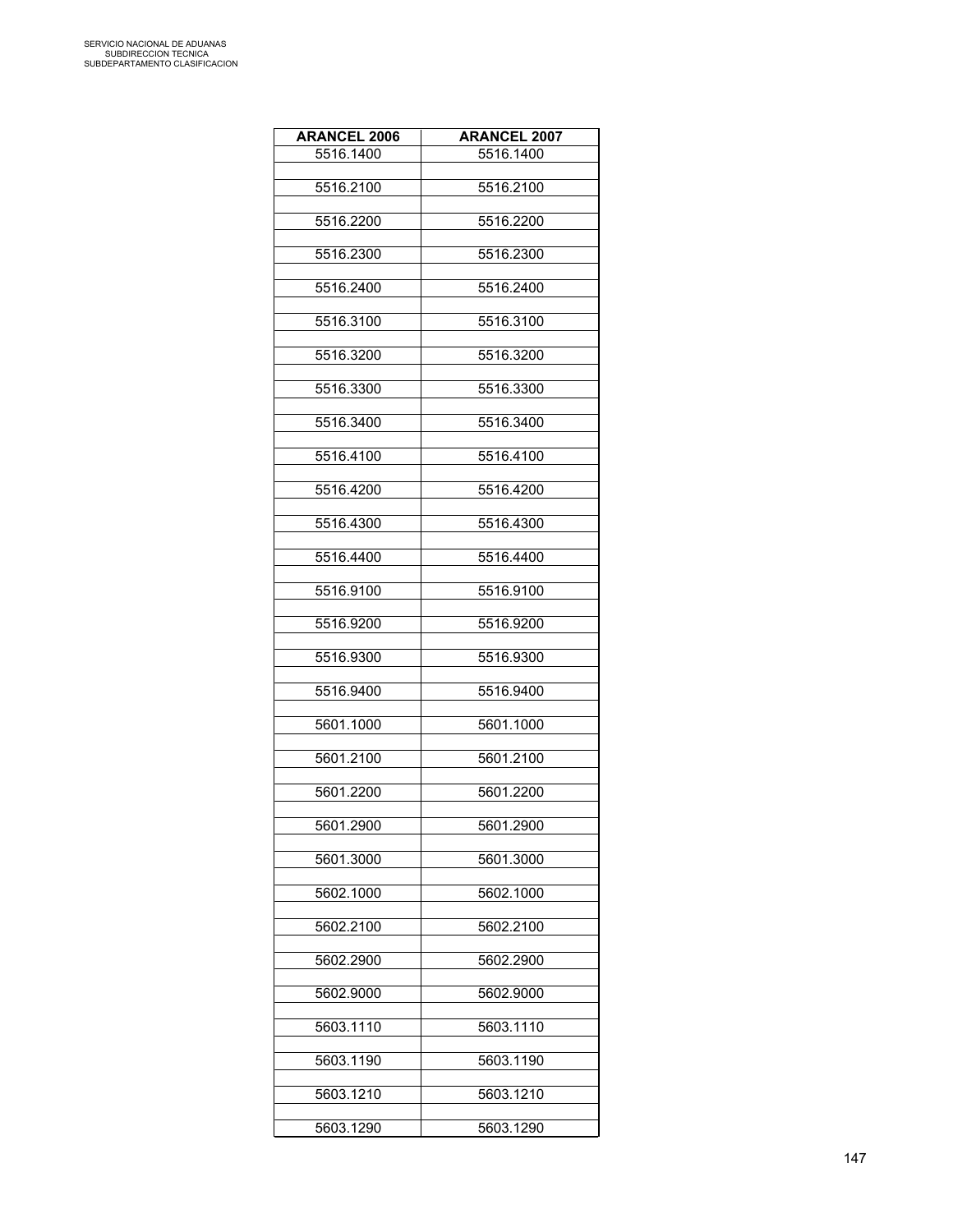| <b>ARANCEL 2006</b> | <b>ARANCEL 2007</b> |
|---------------------|---------------------|
| 5603.1310           | 5603.1310           |
| 5603.1390           | 5603.1390           |
| 5603.1410           | 5603.1410           |
| 5603.1490           | 5603.1490           |
| 5603.9110           | 5603.9110           |
| 5603.9190           | 5603.9190           |
| 5603.9210           | 5603.9210           |
| 5603.9290           | 5603.9290           |
| 5603.9310           | 5603.9310           |
| 5603.9390           | 5603.9390           |
| 5603.9410           | 5603.9410           |
| 5603.9490           | 5603.9490           |
| 5604.1000           | 5604.1000           |
| 5604.2000           | 5604.9000           |
| 5604.9000           | 5604.9000           |
| 5605.0000           | 5605.0000           |
| 5606.0010           | 5606.0010           |
| 5606.0090           | 5606.0090           |
| 5607.1000           | 5607.9000           |
| 5607.2100           | 5607.2100           |
| 5607.2900           | 5607.2900           |
| 5607.4100           | 5607.4100           |
| 5607.4900           | 5607.4900           |
| 5607.5010           | 5607.5010           |
| 5607.5090           | 5607.5090           |
| 5607.9000           | 5607.9000           |
| 5608.1110           | 5608.1110           |
| 5608.1120           | 5608.1120           |
| 5608.1911           | 5608.1911           |
|                     |                     |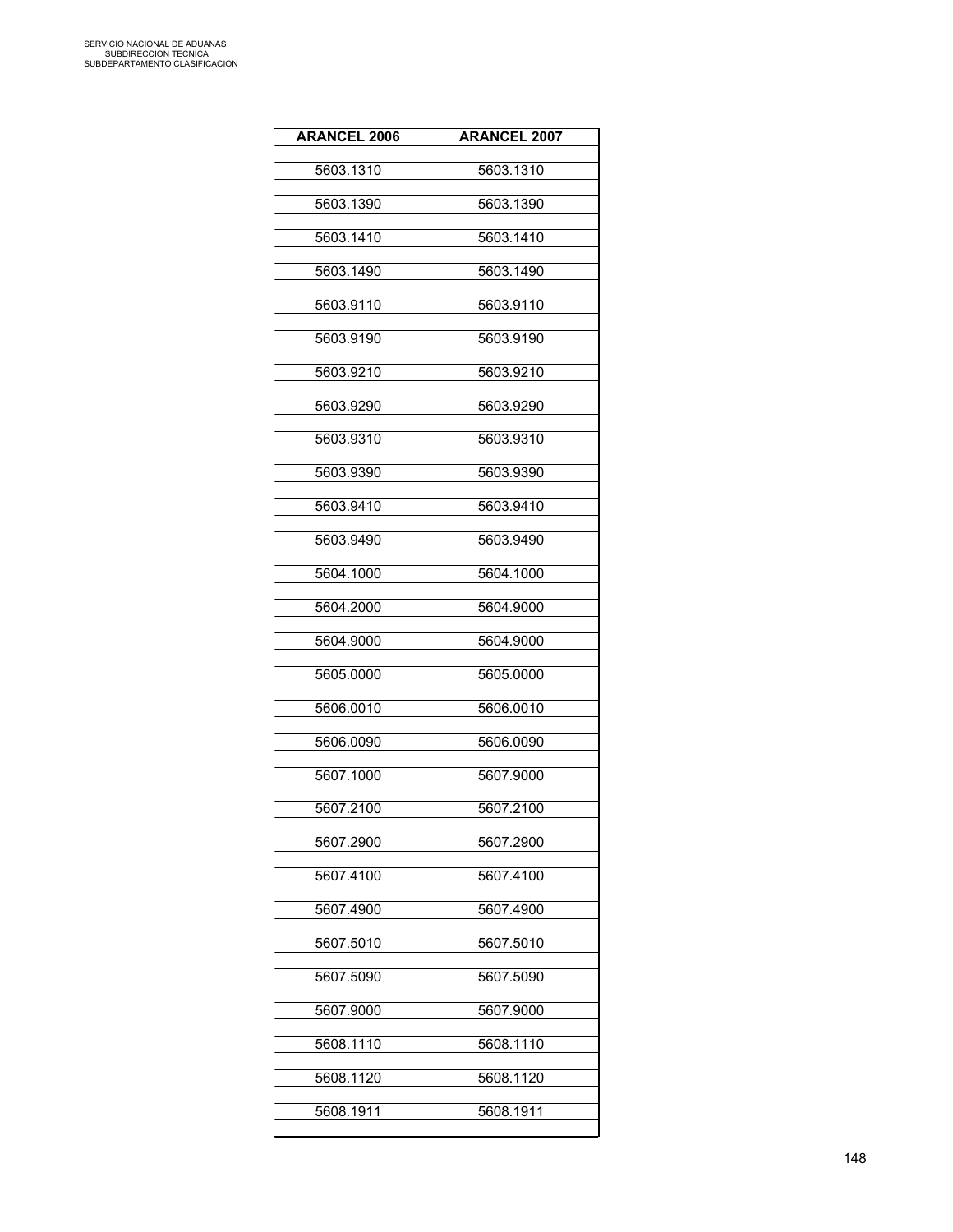| <b>ARANCEL 2006</b> | <b>ARANCEL 2007</b> |
|---------------------|---------------------|
| 5608.1912           | 5608.1912           |
|                     |                     |
| 5608.1919           | 5608.1919           |
| 5608.1920           | 5608.1920           |
|                     |                     |
| 5608.9000           | 5608.9000           |
| 5609.0000           | 5609.0000           |
|                     |                     |
| 5701.1000           | 5701.1000           |
|                     |                     |
| 5701.9000           | 5701.9000           |
| 5702.1000           | 5702.1000           |
|                     |                     |
| 5702.2000           | 5702.2000           |
|                     |                     |
| 5702.3100           | 5702.3100           |
| 5702.3200           | 5702.3200           |
|                     |                     |
| 5702.3900           | 5702.3900           |
| 5702.4100           | 5702.4100           |
|                     |                     |
| 5702.4210           | 5702.4210           |
|                     |                     |
| 5702.4220           | 5702.4220           |
| 5702.4290           | 5702.4290           |
|                     |                     |
| 5702.4900           | 5702.4900           |
|                     |                     |
| 5702.5100           | 5702.5000           |
| 5702.5200           | 5702.5000           |
|                     |                     |
| 5702.5900           | 5702.5000           |
| 5702.9100           | 5702.9100           |
|                     |                     |
| 5702.9200           | 5702.9200           |
|                     |                     |
| 5702.9900           | 5702.9900           |
| 5703.1000           | 5703.1000           |
|                     |                     |
| 5703.2000           | 5703.2000           |
| 5703.3011           | 5703.3011           |
|                     |                     |
| 5703.3012           | 5703.3012           |
|                     |                     |
| 5703.3019           | 5703.3019           |
| 5703.3021           | 5703.3021           |
|                     |                     |
| 5703.3022           | 5703.3022           |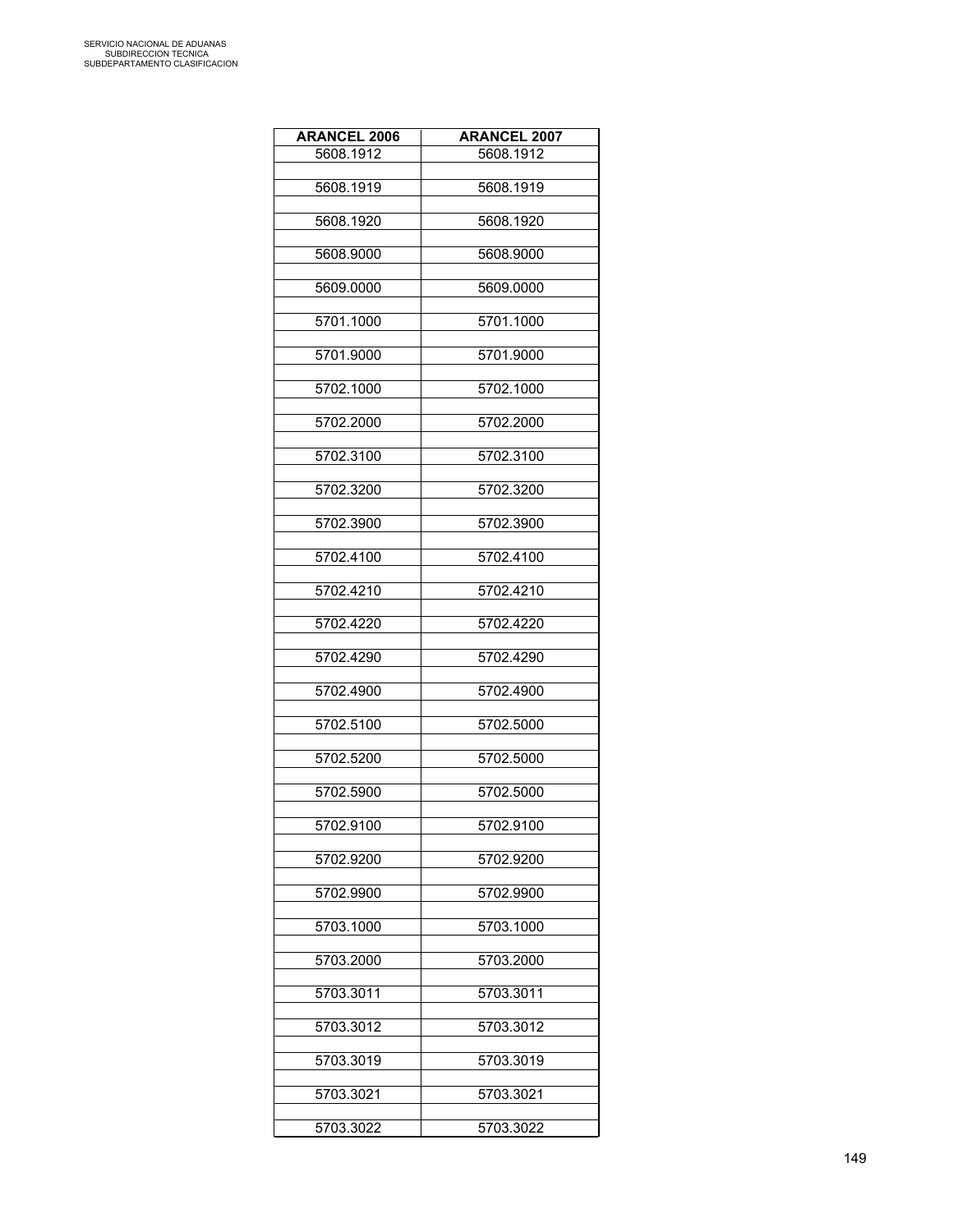| <b>ARANCEL 2006</b> | <b>ARANCEL 2007</b> |
|---------------------|---------------------|
| 5703.3029           | 5703.3029           |
| 5703.9000           | 5703.9000           |
| 5704.1000           | 5704.1000           |
| 5704.9000           | 5704.9000           |
| 5705.0000           | 5705.0000           |
| 5801.1000           | 5801.1000           |
| 5801.2100           | 5801.2100           |
| 5801.2200           | 5801.2200           |
| 5801.2300           | 5801.2300           |
| 5801.2400           | 5801.2400           |
| 5801.2500           | 5801.2500           |
| 5801.2600           | 5801.2600           |
| 5801.3100           | 5801.3100           |
| 5801.3200           | 5801.3200           |
| 5801.3300           | 5801.3300           |
| 5801.3400           | 5801.3400           |
| 5801.3500           | 5801.3500           |
| 5801.3600           | 5801.3600           |
| 5801.9000           | 5801.9000           |
| 5802.1100           | 5802.1100           |
| 5802.1900           | 5802.1900           |
| 5802.2000           | 5802.2000           |
| 5802.3000           | 5802.3000           |
| 5803.1000           | 5803.0000           |
| 5803.9000           | 5803.0000           |
| 5804.1000           | 5804.1000           |
| 5804.2100           | 5804.2100           |
| 5804.2900           | 5804.2900           |
| 5804.3000           | 5804.3000           |
|                     |                     |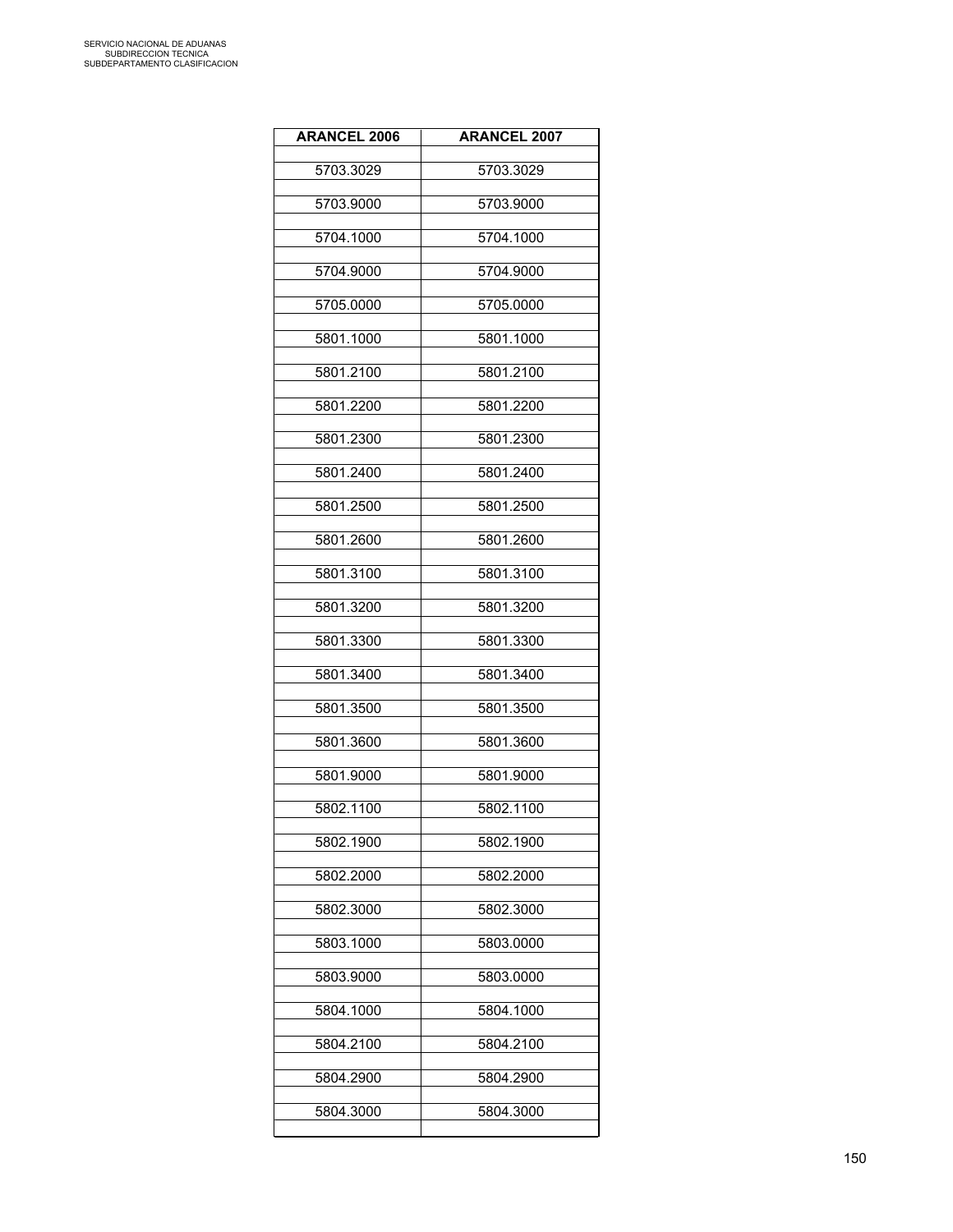| <b>ARANCEL 2006</b> | <b>ARANCEL 2007</b> |
|---------------------|---------------------|
| 5805.0000           | 5805.0000           |
|                     |                     |
| 5806.1000           | 5806.1000           |
| 5806.2000           | 5806.2000           |
|                     |                     |
| 5806.3100           | 5806.3100           |
| 5806.3200           | 5806.3200           |
|                     |                     |
| 5806.3900           | 5806.3900           |
|                     |                     |
| 5806.4000           | 5806.4000           |
| 5807.1010           | 5807.1010           |
|                     |                     |
| 5807.1020           | 5807.1020           |
|                     |                     |
| 5807.9000           | 5807.9000           |
| 5808.1000           | 5808.1000           |
|                     |                     |
| 5808.9000           | 5808.9000           |
| 5809.0000           | 5809.0000           |
|                     |                     |
| 5810.1000           | 5810.1000           |
|                     |                     |
| 5810.9100           | 5810.9100           |
| 5810.9200           | 5810.9200           |
|                     |                     |
| 5810.9900           | 5810.9900           |
|                     |                     |
| 5811.0000           | 5811.0000           |
| 5901.1000           | 5901.1000           |
|                     |                     |
| 5901.9000           | 5901.9000           |
| 5902.1000           | 5902.1000           |
|                     |                     |
| 5902.2000           | 5902.2000           |
|                     |                     |
| 5902.9000           | 5902.9000           |
| 5903.1011           | 5903.1011           |
|                     |                     |
| 5903.1019           | 5903.1019           |
|                     |                     |
| 5903.1091           | 5903.1091           |
| 5903.1092           | 5903.1092           |
|                     |                     |
| 5903.1099           | 5903.1099           |
| 5903.2011           | 5903.2011           |
|                     |                     |
| 5903.2019           | 5903.2019           |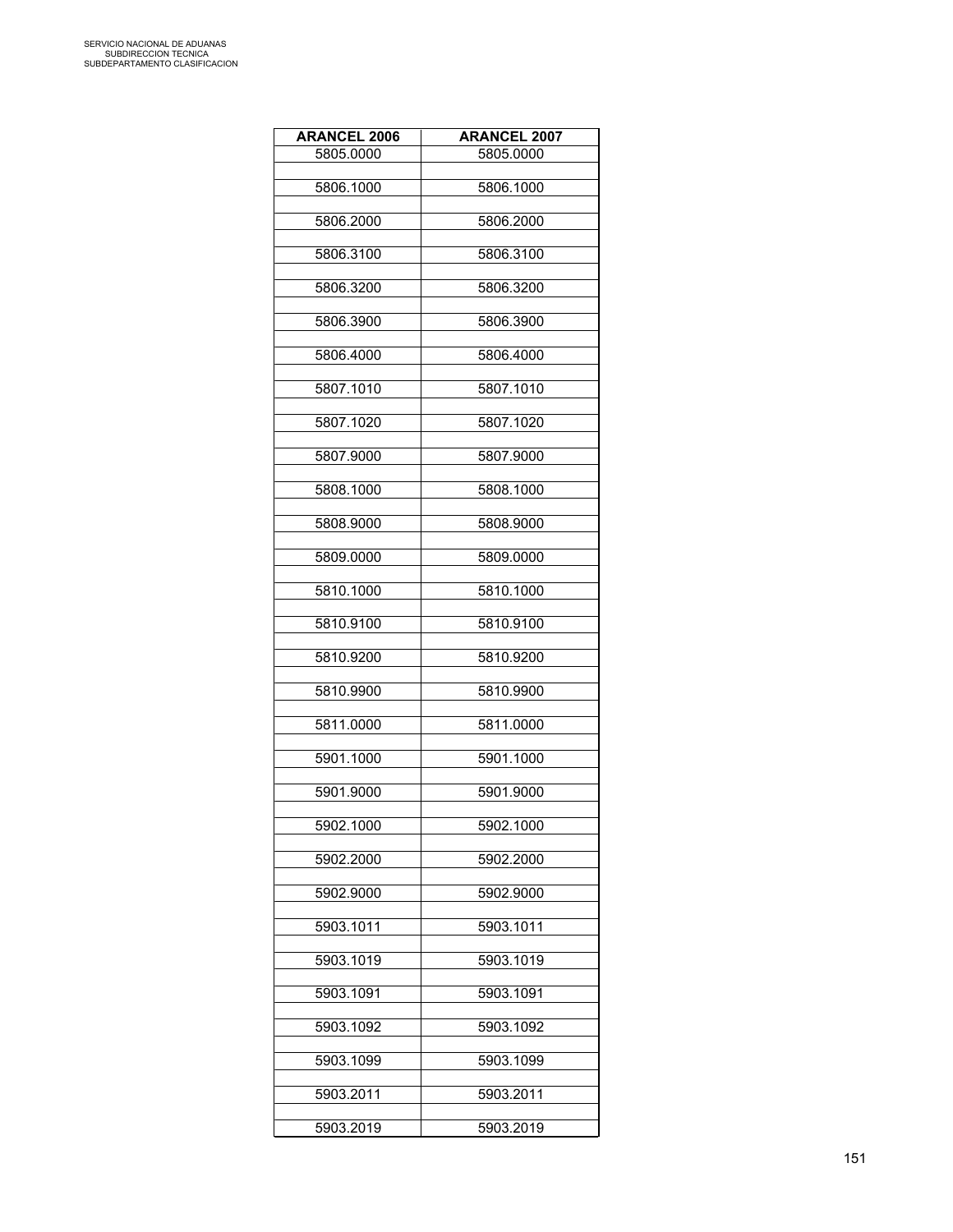| <b>ARANCEL 2006</b> | <b>ARANCEL 2007</b> |
|---------------------|---------------------|
| 5903.2091           | 5903.2091           |
| 5903.2099           | 5903.2099           |
| 5903.9011           | 5903.9011           |
| 5903.9019           | 5903.9019           |
| 5903.9091           | 5903.9091           |
| 5903.9099           | 5903.9099           |
| 5904.1000           | 5904.1000           |
| 5904.9000           | 5904.9000           |
| 5905.0000           | 5905.0000           |
| 5906.1000           | 5906.1000           |
| 5906.9100           | 5906.9100           |
| 5906.9910           | 5906.9910           |
| 5906.9920           | 5906.9920           |
| 5906.9990           | 5906.9990           |
| 5907.0011           | 5907.0011           |
| 5907.0019           | 5907.0019           |
| 5907.0091           | 5907.0091           |
| 5907.0099           | 5907.0099           |
| 5908.0000           | 5908.0000           |
| 5909.0000           | 5909.0000           |
| 5910.0010           | 5910.0010           |
| 5910.0020           | 5910.0020           |
| 5911.1000           | 5911.1000           |
| 5911.2000           | 5911.2000           |
| 5911.3100           | 5911.3100           |
| 5911.3200           | 5911.3200           |
| 5911.4000           | 5911.4000           |
| 5911.9000           | 5911.9000           |
| 6001.1000           | 6001.1000           |
|                     |                     |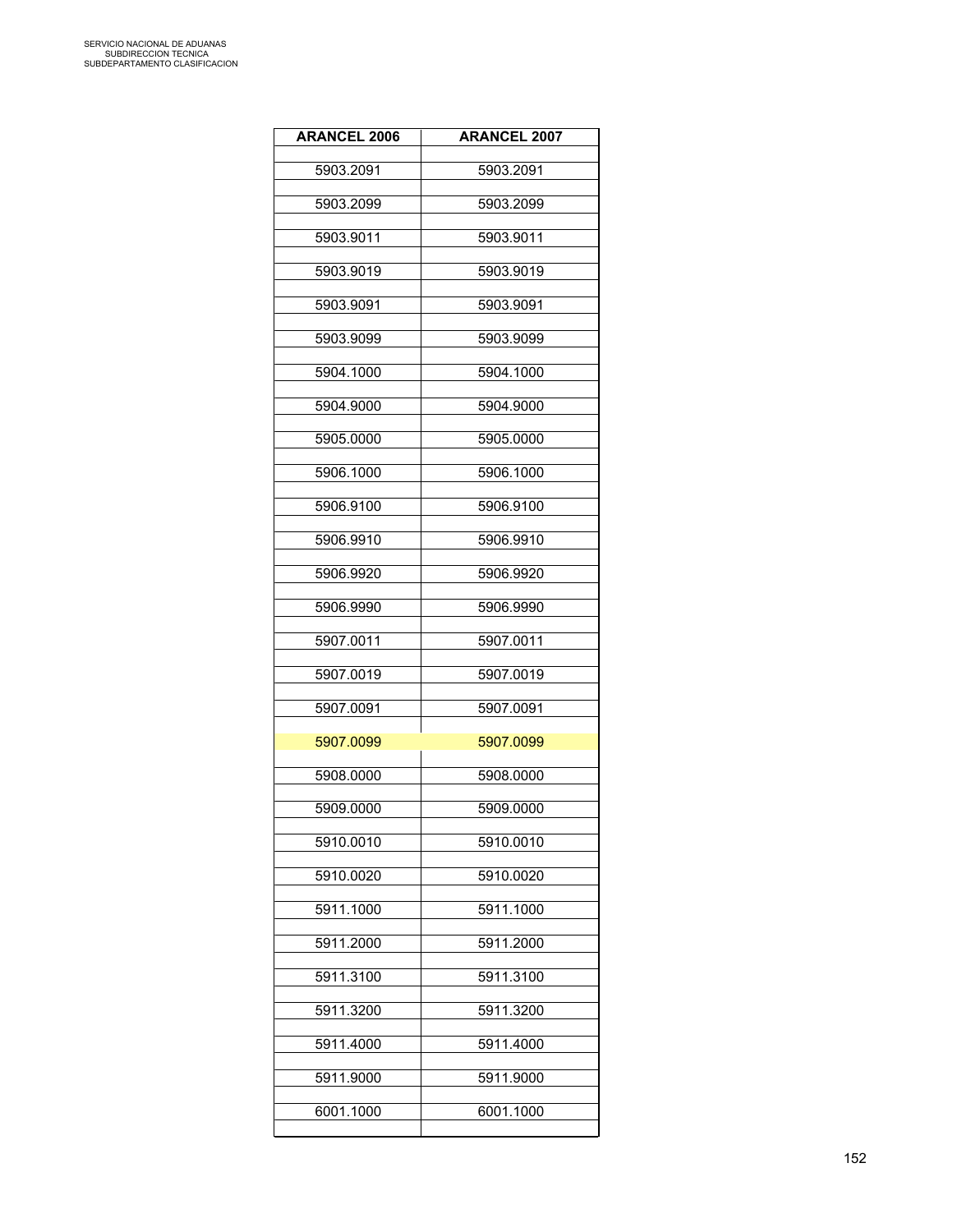| <b>ARANCEL 2006</b> | <b>ARANCEL 2007</b> |
|---------------------|---------------------|
| 6001.2100           | 6001.2100           |
|                     |                     |
| 6001.2200           | 6001.2200           |
|                     |                     |
| 6001.2900           | 6001.2900           |
| 6001.9100           | 6001.9100           |
|                     |                     |
| 6001.9200           | 6001.9200           |
|                     |                     |
| 6001.9900           | 6001.9900           |
| 6002.4000           | 3006.1000           |
|                     | 6002.4000           |
|                     |                     |
| 6002.9000           | 3006.1000           |
|                     | 6002.9000           |
|                     |                     |
| 6003.1000           | 3006.1000           |
|                     | 6003.1000           |
| 6003.2000           | 3006.1000           |
|                     | 6003.2000           |
|                     |                     |
| 6003.3000           | 6003.3000           |
|                     |                     |
| 6003.4000           | 3006.1000           |
|                     | 6003.4000           |
| 6003.9000           | 3006.1000           |
|                     | 6003.9000           |
|                     |                     |
| 6004.1000           | 6004.1000           |
|                     |                     |
| 6004.9000           | 6004.9000           |
| 6005.1000           | 6005.9000           |
|                     |                     |
| 6005.2100           | 6005.2100           |
|                     |                     |
| 6005.2200           | 6005.2200           |
|                     |                     |
| 6005.2300           | 6005.2300           |
| 6005.2400           | 6005.2400           |
|                     |                     |
| 6005.3100           | 6005.3100           |
|                     |                     |
| 6005.3210           | 6005.3210           |
|                     |                     |
| 6005.3290           | 6005.3290           |
| 6005.3310           | 6005.3310           |
|                     |                     |
| 6005.3390           | 6005.3390           |
|                     |                     |
| 6005.3400           | 6005.3400           |
|                     |                     |
| 6005.4100           | 6005.4100           |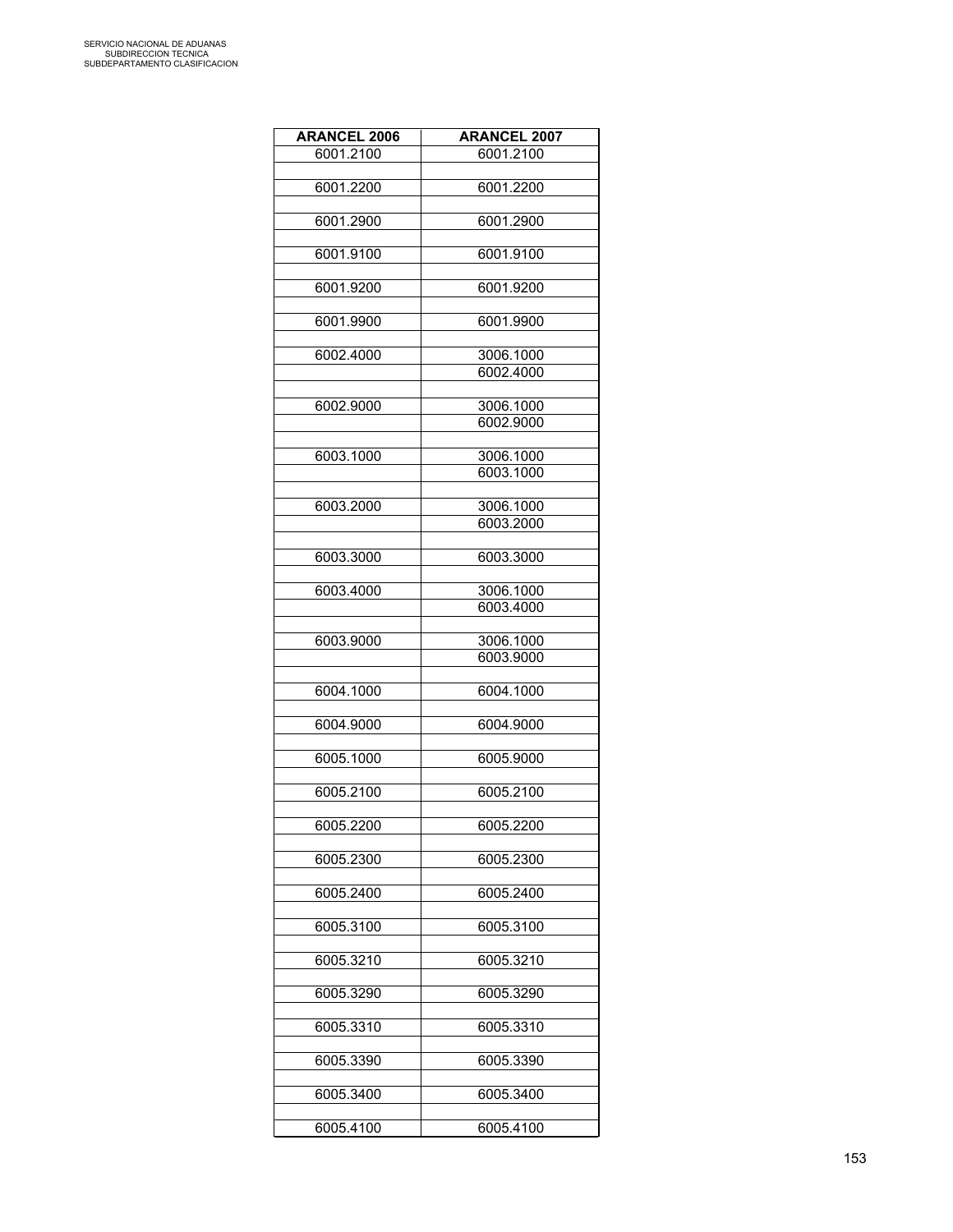| <b>ARANCEL 2006</b> | <b>ARANCEL 2007</b>    |
|---------------------|------------------------|
| 6005.4200           | 6005.4200              |
| 6005.4300           | 6005.4300              |
| 6005.4400           | 6005.4400              |
| 6005.9000           | 3006.1000<br>6005.9000 |
| 6006.1000           | 6006.1000              |
| 6006.2110           | 6006.2100              |
| 6006.2190           | 6006.2100              |
| 6006.2210           | 6006.2200              |
| 6006.2290           | 6006.2200              |
| 6006.2310           | 6006.2300              |
| 6006.2390           | 6006.2300              |
| 6006.2410           | 6006.2400              |
| 6006.2490           | 6006.2400              |
| 6006.3100           | 6006.3100              |
| 6006.3200           | 6006.3200              |
| 6006.3300           | 6006.3300              |
| 6006.3400           | 6006.3400              |
| 6006.4100           | 6006.4100              |
| 6006.4200           | 6006.4200              |
| 6006.4300           | 6006.4300              |
| 6006.4400           | 6006.4400              |
| 6006.9000           | 6006.9000              |
| 6101.1000           | 6101.9000              |
| 6101.2000           | 6101.2000              |
| 6101.3000           | 6101.3000              |
| 6101.9000           | 6101.9000              |
| 6102.1000           | 6102.1000              |
| 6102.2000           | 6102.2000              |
| 6102.3000           | 6102.3000              |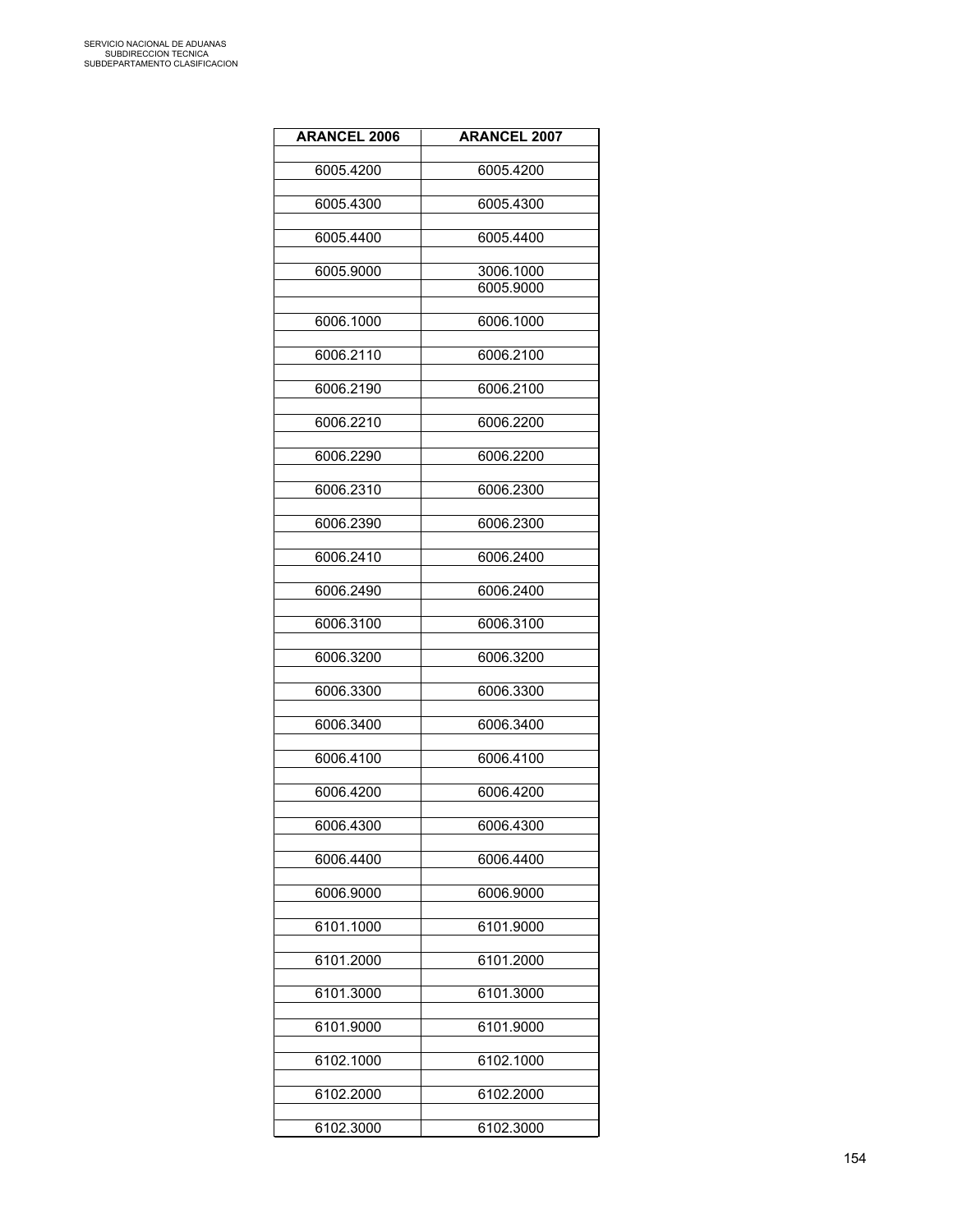| <b>ARANCEL 2006</b> | <b>ARANCEL 2007</b> |
|---------------------|---------------------|
| 6102.9000           | 6102.9000           |
| 6103.1100           | 6103.1090           |
| 6103.1200           | 6103.1090           |
| 6103.1910           | 6103.1010           |
| 6103.1920           | 6103.1020           |
| 6103.1990           | 6103.1090           |
| 6103.2100           | 6103.2990           |
| 6103.2200           | 6103.2200           |
| 6103.2300           | 6103.2300           |
| 6103.2910           | 6103.2910           |
| 6103.2990           | 6103.2990           |
| 6103.3100           | 6103.3100           |
| 6103.3200           | 6103.3200           |
| 6103.3300           | 6103.3300           |
| 6103.3910           | 6103.3910           |
| 6103.3990           | 6103.3990           |
| 6103.4100           | 6103.4100           |
| 6103.4211           | 6103.4211           |
| 6103.4212           | 6103.4212           |
| 6103.4213           | 6103.4213           |
| 6103.4214           | 6103.4214           |
| 6103.4221           | 6103.4221           |
| 6103.4222           | 6103.4222           |
| 6103.4223           | 6103.4223           |
| 6103.4224           | 6103.4224           |
| 6103.4300           | 6103.4300           |
| 6103.4910           | 6103.4910           |
| 6103.4990           | 6103.4990           |
| 6104.1100           | 6104.1990           |
|                     |                     |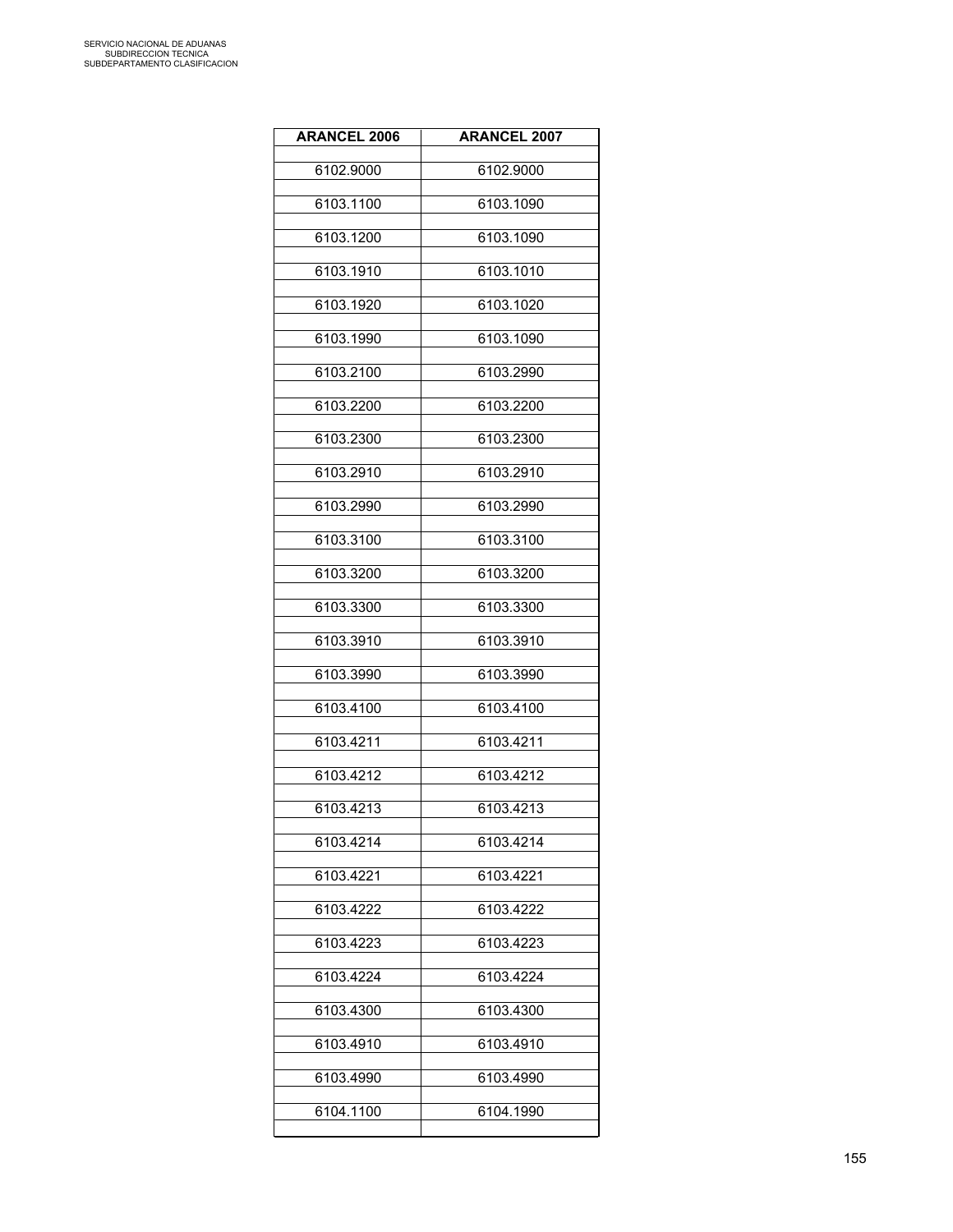| <b>ARANCEL 2006</b> | <b>ARANCEL 2007</b> |
|---------------------|---------------------|
| 6104.1200           | 6104.1990           |
|                     |                     |
| 6104.1300           | 6104.1300           |
| 6104.1910           | 6104.1910           |
|                     |                     |
| 6104.1990           | 6104.1990           |
|                     |                     |
| 6104.2100           | 6104.2990           |
| 6104.2200           | 6104.2200           |
|                     |                     |
| 6104.2300           | 6104.2300           |
|                     |                     |
| 6104.2910           | 6104.2910           |
| 6104.2990           | 6104.2990           |
|                     |                     |
| 6104.3100           | 6104.3100           |
|                     |                     |
| 6104.3200           | 6104.3200           |
| 6104.3300           | 6104.3300           |
|                     |                     |
| 6104.3910           | 6104.3910           |
| 6104.3990           | 6104.3990           |
|                     |                     |
| 6104.4100           | 6104.4100           |
|                     |                     |
| 6104.4200           | 6104.4200           |
| 6104.4300           | 6104.4300           |
|                     |                     |
| 6104.4400           | 6104.4400           |
|                     |                     |
| 6104.4900           | 6104.4900           |
| 6104.5100           | 6104.5100           |
|                     |                     |
| 6104.5200           | 6104.5200           |
|                     |                     |
| 6104.5300           | 6104.5300           |
| 6104.5910           | 6104.5910           |
|                     |                     |
| 6104.5990           | 6104.5990           |
| 6104.6100           | 6104.6100           |
|                     |                     |
| 6104.6211           | 6104.6211           |
|                     |                     |
| 6104.6212           | 6104.6212           |
| 6104.6213           | 6104.6213           |
|                     |                     |
| 6104.6214           | 6104.6214           |
|                     |                     |
| 6104.6221           | 6104.6221           |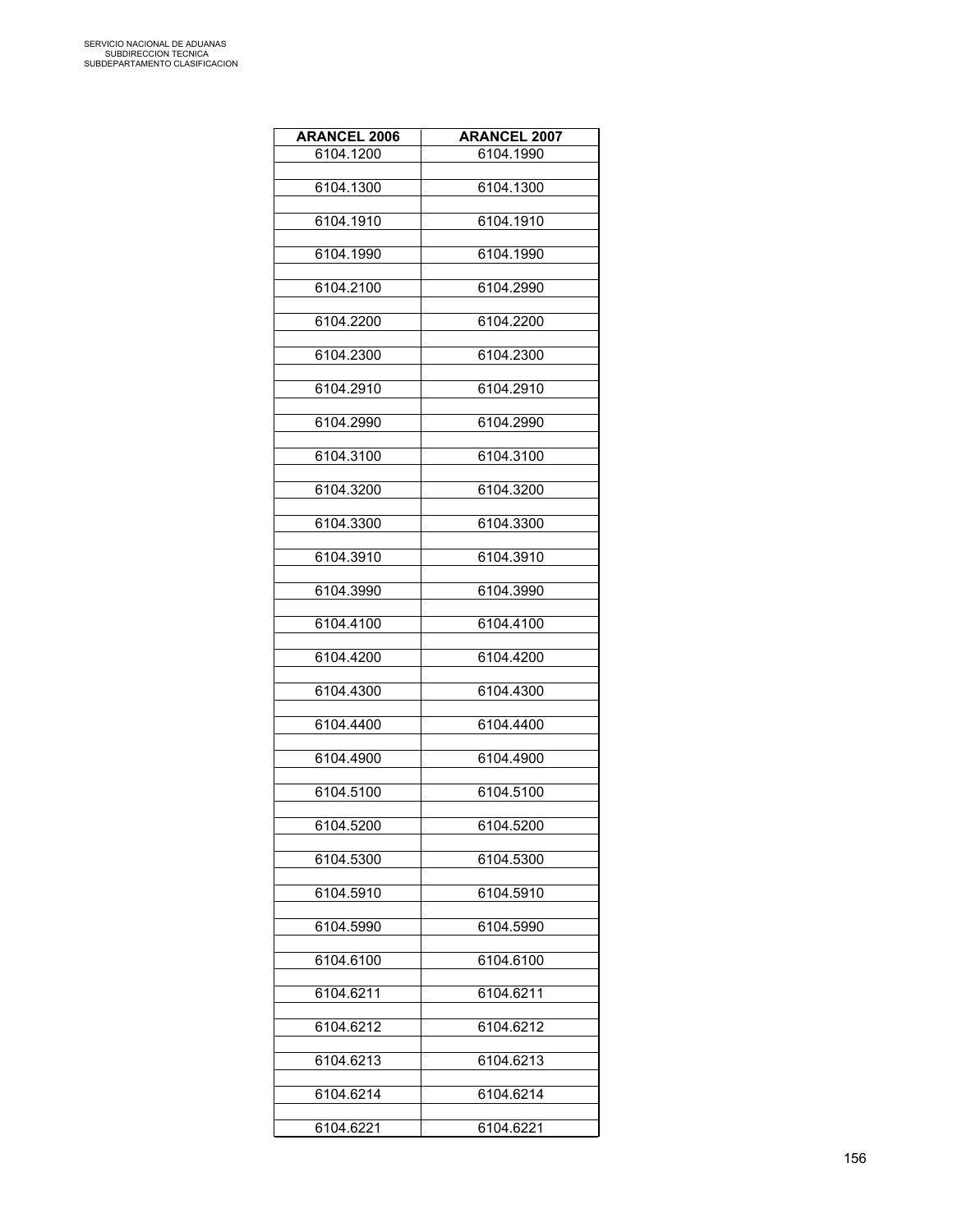| <b>ARANCEL 2006</b> | <b>ARANCEL 2007</b> |
|---------------------|---------------------|
| 6104.6222           | 6104.6222           |
| 6104.6223           | 6104.6223           |
| 6104.6224           | 6104.6224           |
| 6104.6300           | 6104.6300           |
| 6104.6900           | 6104.6900           |
| 6105.1011           | 6105.1011           |
| 6105.1012           | 6105.1012           |
| 6105.1091           | 6105.1091           |
| 6105.1092           | 6105.1092           |
| 6105.2010           | 6105.2010           |
| 6105.2020           | 6105.2020           |
| 6105.9000           | 6105.9000           |
| 6106.1000           | 6106.1000           |
| 6106.2000           | 6106.2000           |
| 6106.9000           | 6106.9000           |
| 6107.1100           | 6107.1100           |
| 6107.1200           | 6107.1200           |
| 6107.1900           | 6107.1900           |
| 6107.2110           | 6107.2110           |
| 6107.2120           | 6107.2120           |
| 6107.2200           | 6107.2200           |
| 6107.2900           | 6107.2900           |
| 6107.9100           | 6107.9100           |
| 6107.9200           | 6107.9900           |
| 6107.9900           | 6107.9900           |
| 6108.1100           | 6108.1100           |
| 6108.1900           | 6108.1900           |
| 6108.2110           | 6108.2110           |
| 6108.2120           | 6108.2120           |
|                     |                     |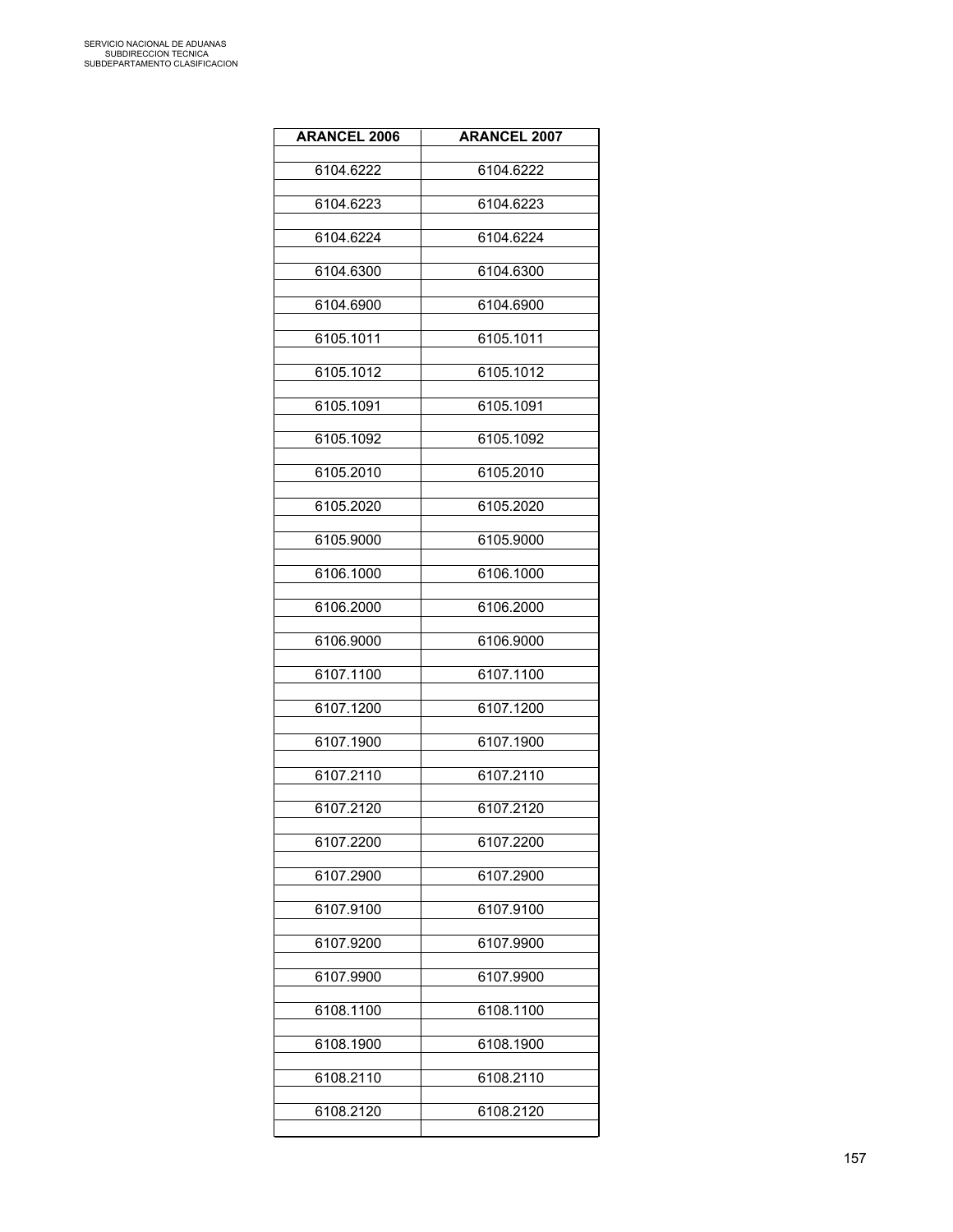| <b>ARANCEL 2006</b> | <b>ARANCEL 2007</b> |
|---------------------|---------------------|
| 6108.2211           | 6108.2211           |
| 6108.2212           | 6108.2212           |
|                     |                     |
| 6108.2221           | 6108.2221           |
|                     |                     |
| 6108.2222           | 6108.2222           |
| 6108.2231           | 6108.2231           |
| 6108.2232           | 6108.2232           |
|                     |                     |
| 6108.2900           | 6108.2900           |
| 6108.3110           | 6108.3110           |
| 6108.3120           | 6108.3120           |
|                     |                     |
| 6108.3200           | 6108.3200           |
| 6108.3900           | 6108.3900           |
|                     |                     |
| 6108.9100           | 6108.9100           |
| 6108.9200           | 6108.9200           |
|                     |                     |
| 6108.9900           | 6108.9900           |
| 6109.1011           | 6109.1011           |
| 6109.1012           | 6109.1012           |
| 6109.1091           | 6109.1091           |
|                     |                     |
| 6109.1092           | 6109.1092           |
| 6109.9011           | 6109.9011           |
|                     |                     |
| 6109.9012           | 6109.9012           |
| 6109.9021           | 6109.9021           |
| 6109.9022           | 6109.9022           |
| 6109.9031           | 6109.9031           |
|                     |                     |
| 6109.9032           | 6109.9032           |
| 6109.9091           | 6109.9091           |
| 6109.9092           | 6109.9092           |
| 6110.1100           | 6110.1100           |
|                     |                     |
| 6110.1200           | 6110.1200           |
| 6110.1900           | 6110.1900           |
| 6110.2000           | 6110.2000           |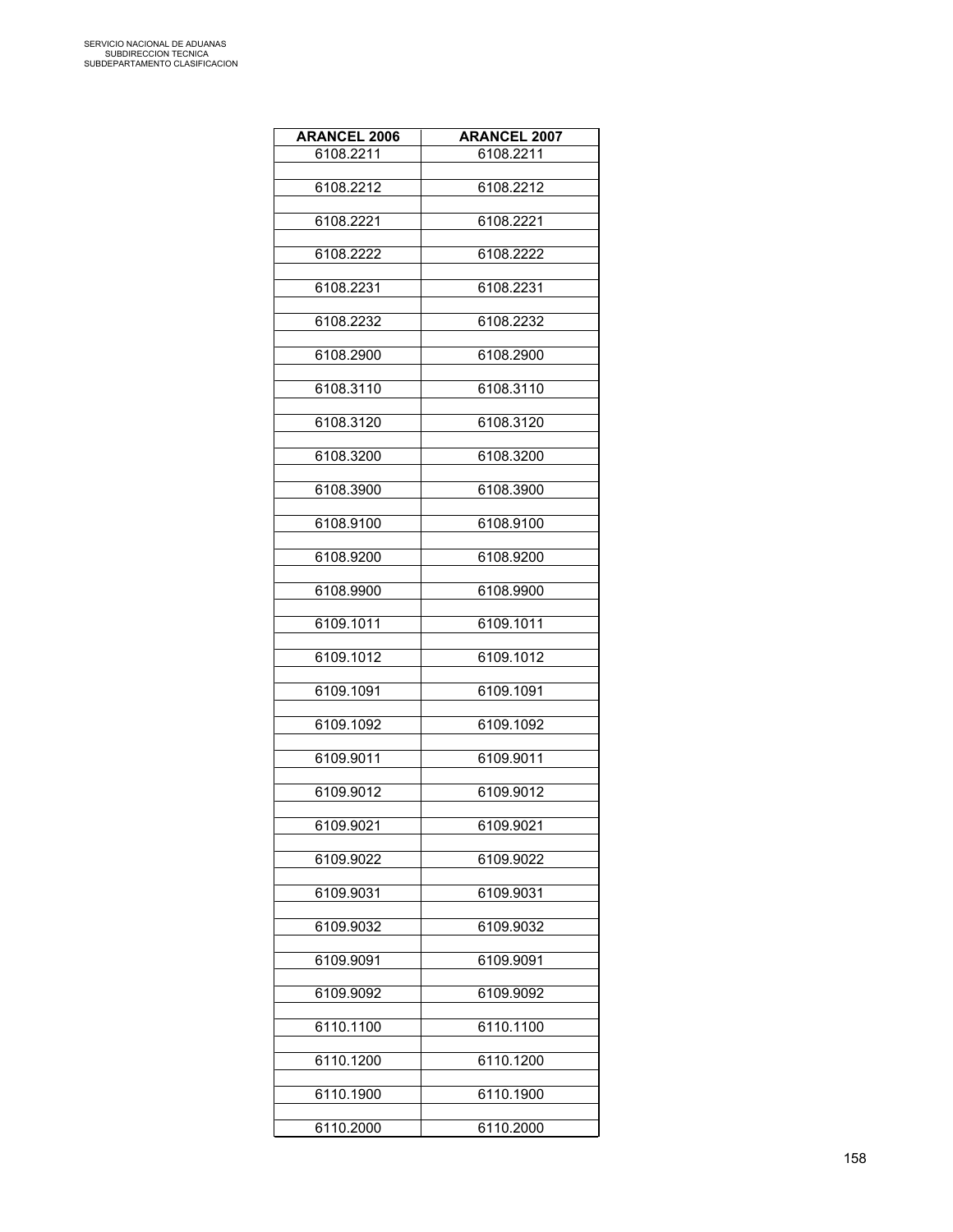| <b>ARANCEL 2006</b> | <b>ARANCEL 2007</b> |
|---------------------|---------------------|
| 6110.3010           | 6110.3010           |
| 6110.3020           | 6110.3020           |
| 6110.3030           | 6110.3030           |
| 6110.3090           | 6110.3090           |
| 6110.9000           | 6110.9000           |
| 6111.1000           | 6111.9090           |
| 6111.2000           | 6111.2000           |
| 6111.3000           | 6111.3000           |
| 6111.9010           | 6111.9010           |
| 6111.9090           | 6111.9090           |
| 6112.1100           | 6112.1100           |
| 6112.1200           | 6112.1200           |
| 6112.1910           | 6112.1910           |
| 6112.1990           | 6112.1990           |
| 6112.2000           | 6112.2000           |
| 6112.3100           | 6112.3100           |
| 6112.3910           | 6112.3910           |
| 6112.3990           | 6112.3990           |
| 6112.4111           | 6112.4111           |
| 6112.4112           | 6112.4112           |
| 6112.4191           | 6112.4191           |
| 6112.4192           | 6112.4192           |
| 6112.4910           | 6112.4910           |
| 6112.4990           | 6112.4990           |
| 6113.0000           | 6113.0000           |
| 6114.1000           | 6114.9000           |
| 6114.2000           | 6114.2000           |
| 6114.3010           | 6114.3010           |
| 6114.3020           | 6114.3020           |
|                     |                     |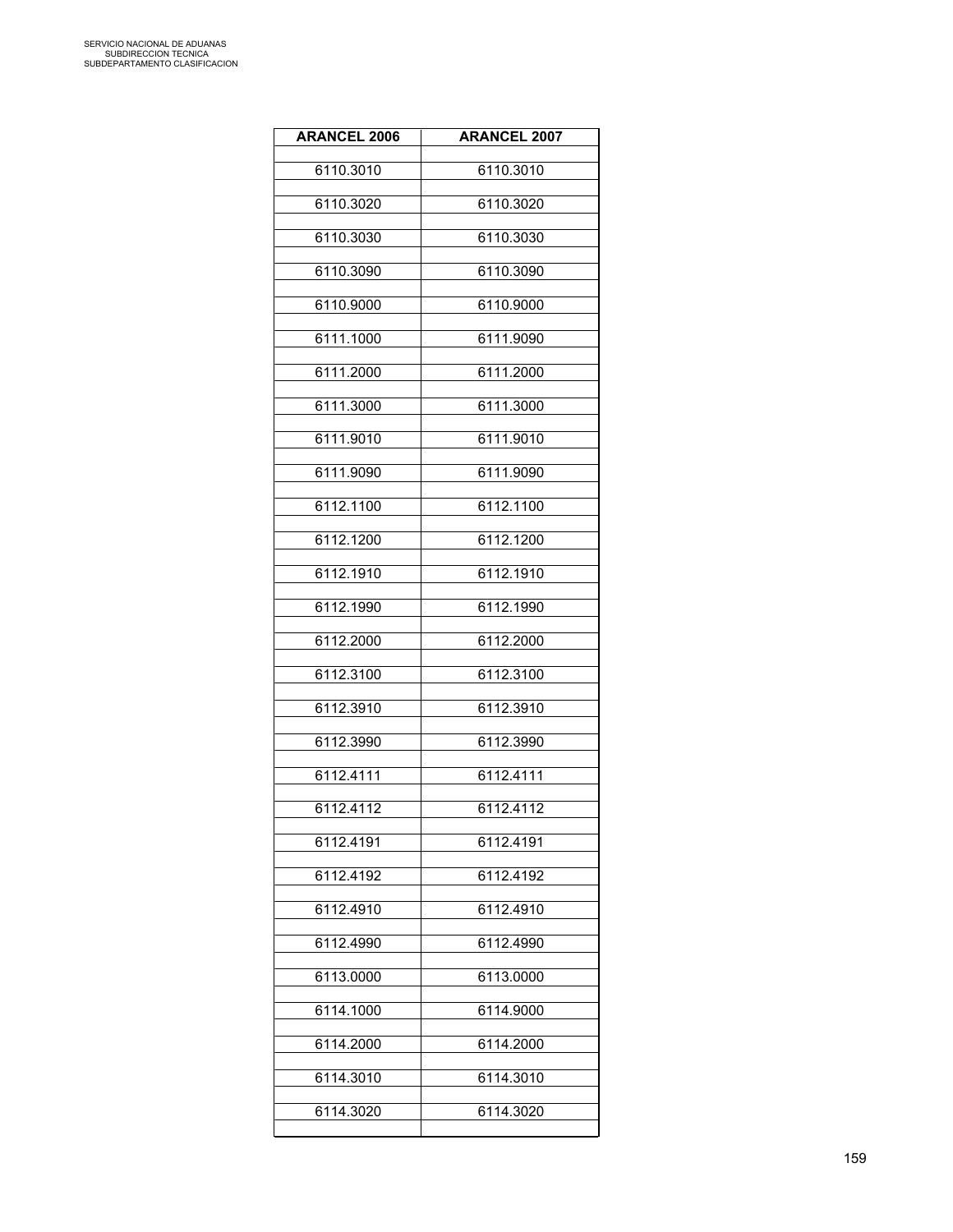| <b>ARANCEL 2006</b> | <b>ARANCEL 2007</b> |
|---------------------|---------------------|
| 6114.9000           | 6114.9000           |
|                     |                     |
| 6115.1110           | 6115.1020           |
|                     | 6115.2110           |
|                     |                     |
| 6115.1120           | 6115.1030           |
|                     |                     |
|                     | 6115.2120           |
|                     |                     |
| 6115.1130           | 6115.1040           |
|                     | 6115.2130           |
|                     |                     |
| 6115.1190           | 6115.1090           |
|                     | 6115.2190           |
|                     |                     |
| 6115.1200           | 6115.1020           |
|                     | 6115.1030           |
|                     | 6115.1040           |
|                     | 6115.1090           |
|                     | 6115.2200           |
|                     |                     |
| 6115.1900           | 6115.1010           |
|                     | 6115.1090           |
|                     | 6115.2900           |
|                     |                     |
| 6115.2000           | 6115.1010           |
|                     | 6115.1020           |
|                     | 6115.1030           |
|                     | 6115.1040           |
|                     |                     |
|                     | 6115.1090           |
|                     | 6115.3000           |
|                     |                     |
| 6115.9100           | 6115.1090           |
|                     | 6115.9400           |
|                     |                     |
| 6115.9210           | 6115.1010           |
|                     | 6115.9510           |
|                     |                     |
| 6115.9220           | 6115.1010           |
|                     |                     |
| 6115.9290           | 6115.1010           |
|                     | 6115.9590           |
|                     |                     |
| 6115.9310           | 6115.1020           |
|                     | 6115.9610           |
|                     |                     |
| 6115.9320           | 6115.1030           |
|                     | 6115.9620           |
|                     |                     |
| 6115.9330           | 6115.1040           |
|                     | 6115.9630           |
|                     |                     |
|                     |                     |
| 6115.9390           | 6115.1090           |
|                     | 6115.9690           |
|                     |                     |
| 6115.9910           | 6115.1090           |
|                     | 6115.9910           |
|                     |                     |
| 6115.9990           | 6115.1090           |
|                     | 6115.9990           |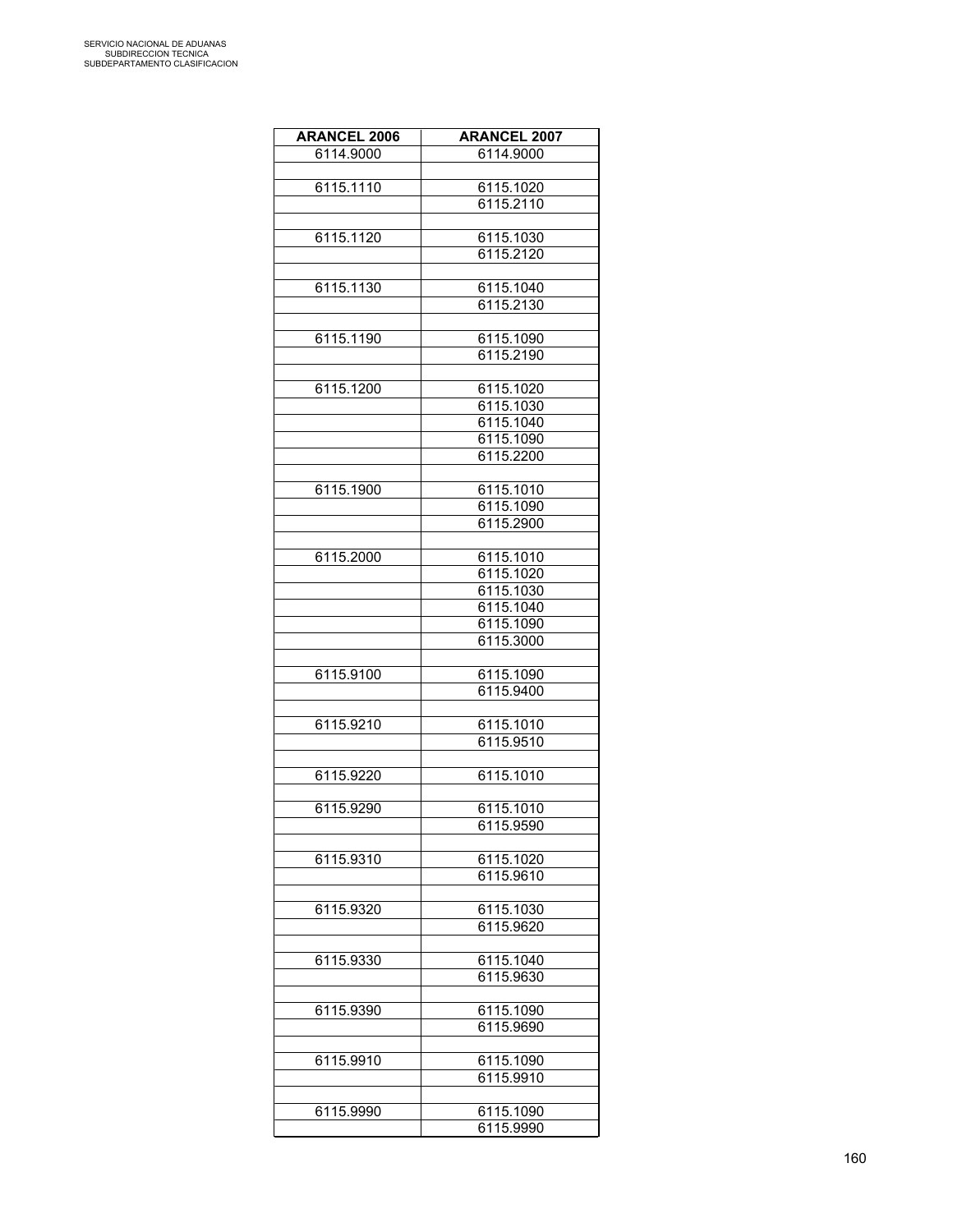| <b>ARANCEL 2006</b> | <b>ARANCEL 2007</b> |
|---------------------|---------------------|
| 6116.1000           | 6116.1000           |
| 6116.9100           | 6116.9100           |
| 6116.9200           | 6116.9200           |
| 6116.9300           | 6116.9300           |
| 6116.9900           | 6116.9900           |
| 6117.1010           | 6117.1010           |
| 6117.1020           | 6117.1020           |
| 6117.1030           | 6117.1030           |
| 6117.1090           | 6117.1090           |
| 6117.2010           | 6117.8000           |
| 6117.2020           | 6117.8000           |
| 6117.2030           | 6117.8000           |
| 6117.2090           | 6117.8000           |
| 6117.8010           | 6117.8000           |
| 6117.8020           | 6117.8000           |
| 6117.8030           | 6117.8000           |
| 6117.8090           | 6117.8000           |
| 6117.9010           | 6117.9000           |
| 6117.9020           | 6117.9000           |
| 6117.9030           | 6117.9000           |
| 6117.9090           | 6117.9000           |
| 6201.1100           | 6201.1100           |
| 6201.1200           | 6201.1200           |
| 6201.1311           | 6201.1311           |
| 6201.1312           | 6201.1312           |
| 6201.1313           | 6201.1313           |
| 6201.1319           | 6201.1319           |
| 6201.1321           | 6201.1321           |
| 6201.1322           | 6201.1322           |
|                     |                     |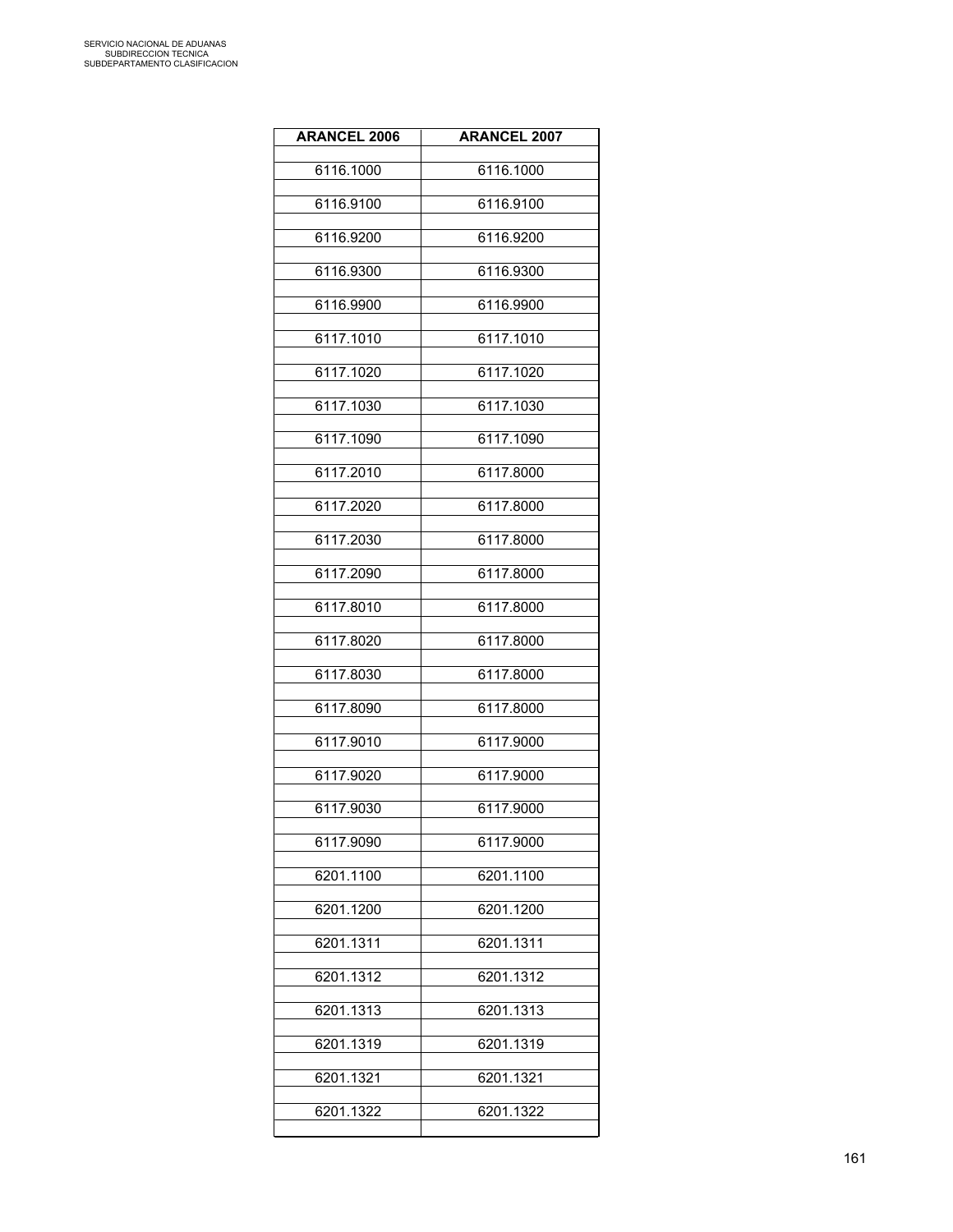| <b>ARANCEL 2006</b> | <b>ARANCEL 2007</b> |
|---------------------|---------------------|
| 6201.1323           | 6201.1323           |
| 6201.1329           | 6201.1329           |
|                     |                     |
| 6201.1900           | 6201.1900           |
| 6201.9100           | 6201.9100           |
|                     |                     |
| 6201.9211           | 6201.9211           |
| 6201.9212           | 6201.9212           |
| 6201.9221           | 6201.9221           |
| 6201.9222           | 6201.9222           |
| 6201.9291           | 6201.9291           |
| 6201.9292           | 6201.9292           |
| 6201.9311           | 6201.9311           |
| 6201.9312           | 6201.9312           |
|                     |                     |
| 6201.9321           | 6201.9321           |
| 6201.9322           | 6201.9322           |
| 6201.9391           | 6201.9391           |
| 6201.9392           | 6201.9392           |
| 6201.9900           | 6201.9900           |
| 6202.1111           | 6202.1111           |
| 6202.1112           | 6202.1112           |
| 6202.1113           | 6202.1113           |
| 6202.1119           | 6202.1119           |
| 6202.1121           | 6202.1121           |
| 6202.1122           | 6202.1122           |
| 6202.1123           | 6202.1123           |
| 6202.1129           | 6202.1129           |
| 6202.1200           | 6202.1200           |
| 6202.1311           | 6202.1311           |
| 6202.1312           | 6202.1312           |
| 6202.1313           | 6202.1313           |
|                     |                     |
| 6202.1319           | 6202.1319           |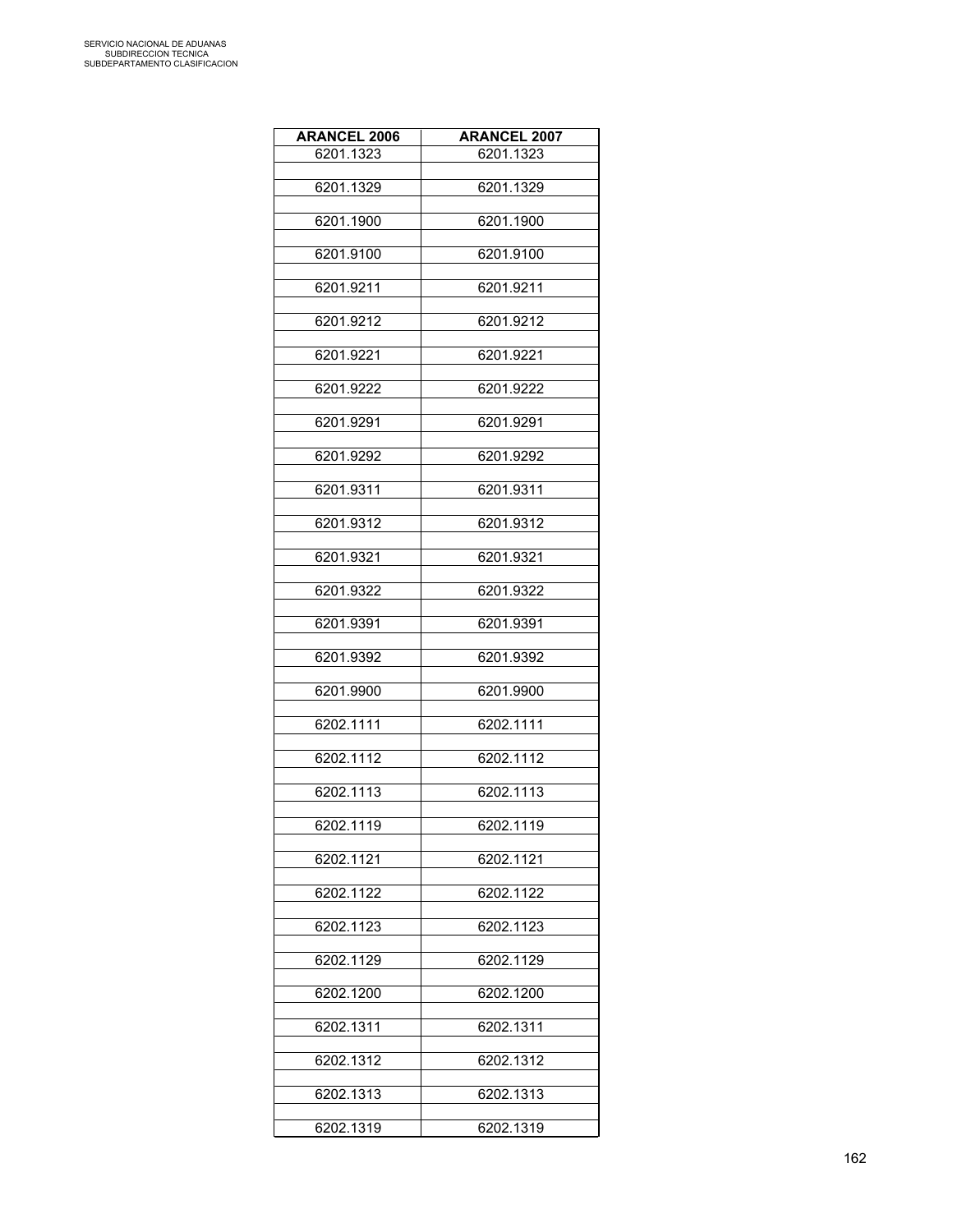| <b>ARANCEL 2006</b> | <b>ARANCEL 2007</b> |
|---------------------|---------------------|
| 6202.1321           | 6202.1321           |
| 6202.1322           | 6202.1322           |
| 6202.1323           | 6202.1323           |
| 6202.1329           | 6202.1329           |
| 6202.1900           | 6202.1900           |
| 6202.9100           | 6202.9100           |
| 6202.9200           | 6202.9200           |
| 6202.9310           | 6202.9310           |
| 6202.9320           | 6202.9320           |
| 6202.9390           | 6202.9390           |
| 6202.9900           | 6202.9900           |
| 6203.1110           | 6203.1110           |
| 6203.1120           | 6203.1120           |
| 6203.1200           | 6203.1200           |
| 6203.1910           | 6203.1910           |
| 6203.1920           | 6203.1920           |
| 6203.1990           | 6203.1990           |
| 6203.2100           | 6203.2990           |
| 6203.2200           | 6203.2200           |
| 6203.2300           | 6203.2300           |
| 6203.2910           | 6203.2910           |
| 6203.2990           | 6203.2990           |
| 6203.3100           | 6203.3100           |
| 6203.3200           | 6203.3200           |
| 6203.3300           | 6203.3300           |
| 6203.3910           | 6203.3910           |
| 6203.3990           | 6203.3990           |
| 6203.4100           | 6203.4100           |
| 6203.4210           | 6203.4210           |
|                     |                     |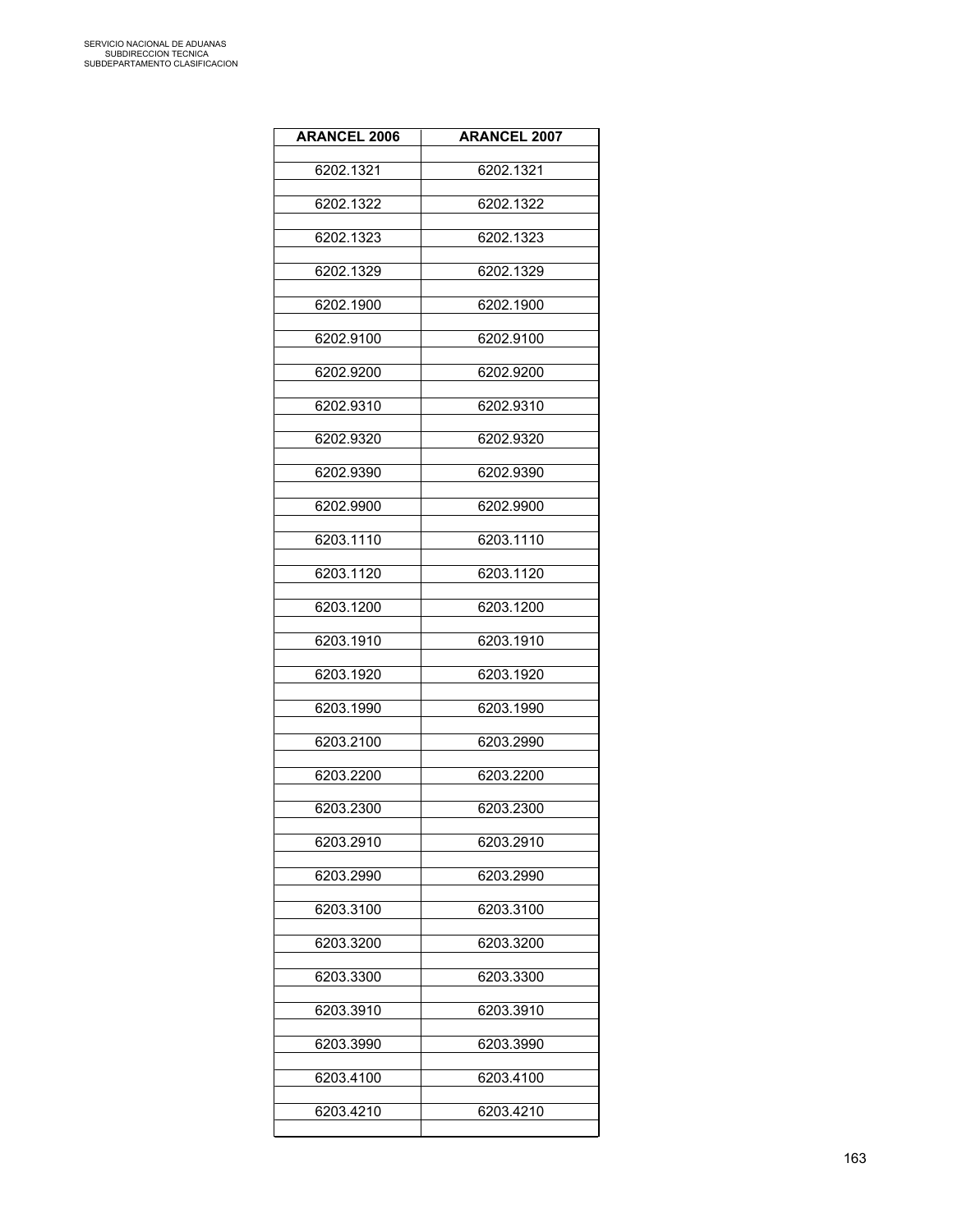| <b>ARANCEL 2006</b> | <b>ARANCEL 2007</b> |
|---------------------|---------------------|
| 6203.4291           | 6203.4291           |
|                     |                     |
| 6203.4292           | 6203.4292           |
| 6203.4293           | 6203.4293           |
|                     |                     |
| 6203.4299           | 6203.4299           |
| 6203.4311           | 6203.4311           |
|                     |                     |
| 6203.4312           | 6203.4312           |
|                     |                     |
| 6203.4313           | 6203.4313           |
| 6203.4314           | 6203.4314           |
|                     |                     |
| 6203.4321           | 6203.4321           |
| 6203.4322           | 6203.4322           |
|                     |                     |
| 6203.4323           | 6203.4323           |
|                     |                     |
| 6203.4324           | 6203.4324           |
| 6203.4910           | 6203.4910           |
|                     |                     |
| 6203.4990           | 6203.4990           |
| 6204.1100           | 6204.1100           |
|                     |                     |
| 6204.1200           | 6204.1200           |
|                     |                     |
| 6204.1300           | 6204.1300           |
| 6204.1910           | 6204.1910           |
|                     |                     |
| 6204.1990           | 6204.1990           |
| 6204.2100           | 6204.2100           |
|                     |                     |
| 6204.2200           | 6204.2200           |
|                     |                     |
| 6204.2300           | 6204.2300           |
| 6204.2910           | 6204.2910           |
|                     |                     |
| 6204.2990           | 6204.2990           |
| 6204.3100           | 6204.3100           |
|                     |                     |
| 6204.3200           | 6204.3200           |
|                     |                     |
| 6204.3300           | 6204.3300           |
| 6204.3910           | 6204.3910           |
|                     |                     |
| 6204.3990           | 6204.3990           |
|                     |                     |
| 6204.4100           | 6204.4100           |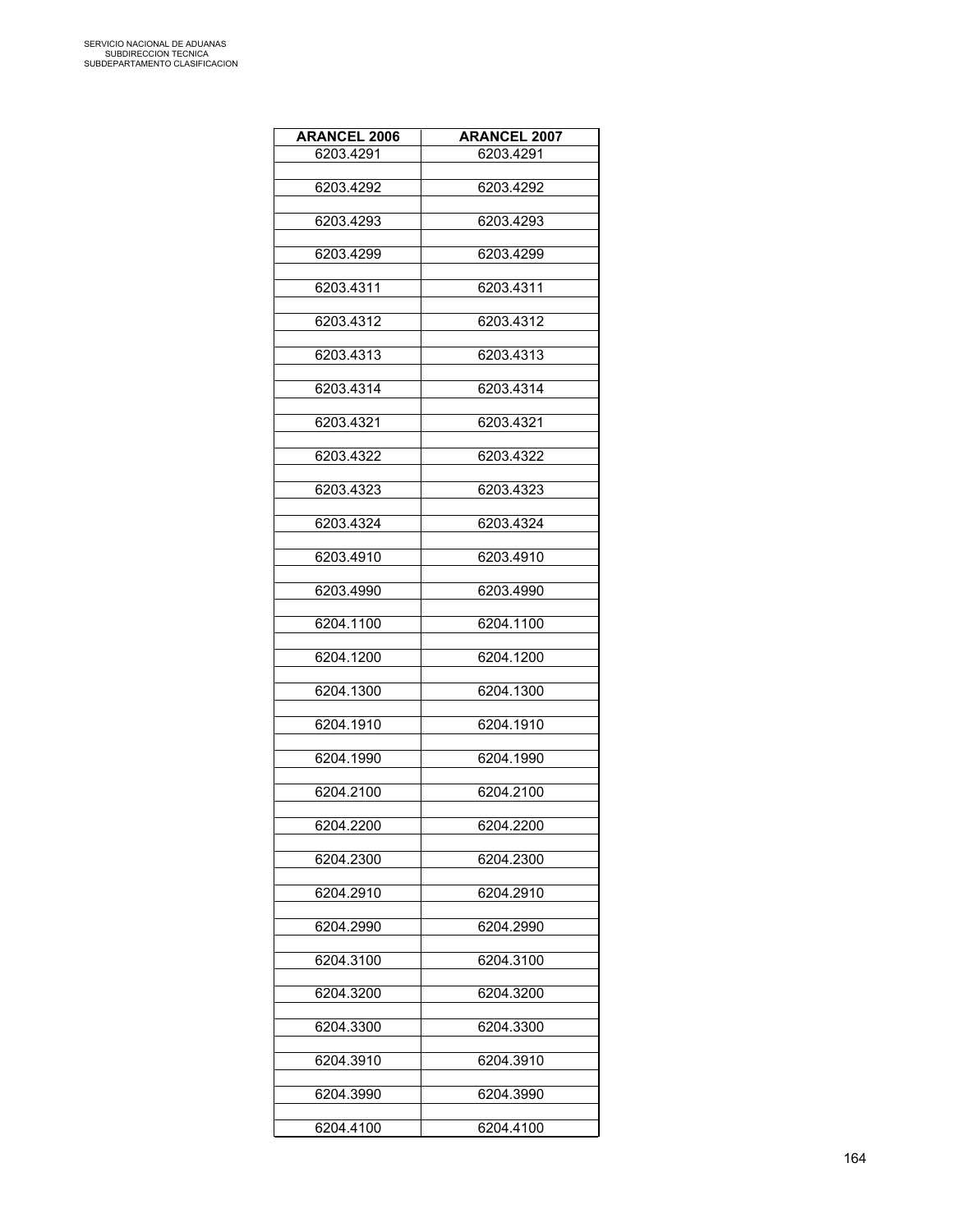| <b>ARANCEL 2006</b> | <b>ARANCEL 2007</b> |
|---------------------|---------------------|
| 6204.4200           | 6204.4200           |
| 6204.4300           | 6204.4300           |
| 6204.4400           | 6204.4400           |
| 6204.4900           | 6204.4900           |
| 6204.5100           | 6204.5100           |
| 6204.5200           | 6204.5200           |
| 6204.5300           | 6204.5300           |
| 6204.5910           | 6204.5910           |
| 6204.5990           | 6204.5990           |
| 6204.6100           | 6204.6100           |
| 6204.6210           | 6204.6210           |
| 6204.6291           | 6204.6291           |
| 6204.6292           | 6204.6292           |
| 6204.6293           | 6204.6293           |
| 6204.6294           | 6204.6294           |
| 6204.6311           | 6204.6311           |
| 6204.6312           | 6204.6312           |
| 6204.6313           | 6204.6313           |
| 6204.6314           | 6204.6314           |
| 6204.6321           | 6204.6321           |
| 6204.6322           | 6204.6322           |
| 6204.6323           | 6204.6323           |
| 6204.6324           | 6204.6324           |
| 6204.6910           | 6204.6910           |
| 6204.6990           | 6204.6990           |
| 6205.1000           | 6205.9000           |
| 6205.2010           | 6205.2010           |
| 6205.2020           | 6205.2020           |
| 6205.3011           | 6205.3011           |
|                     |                     |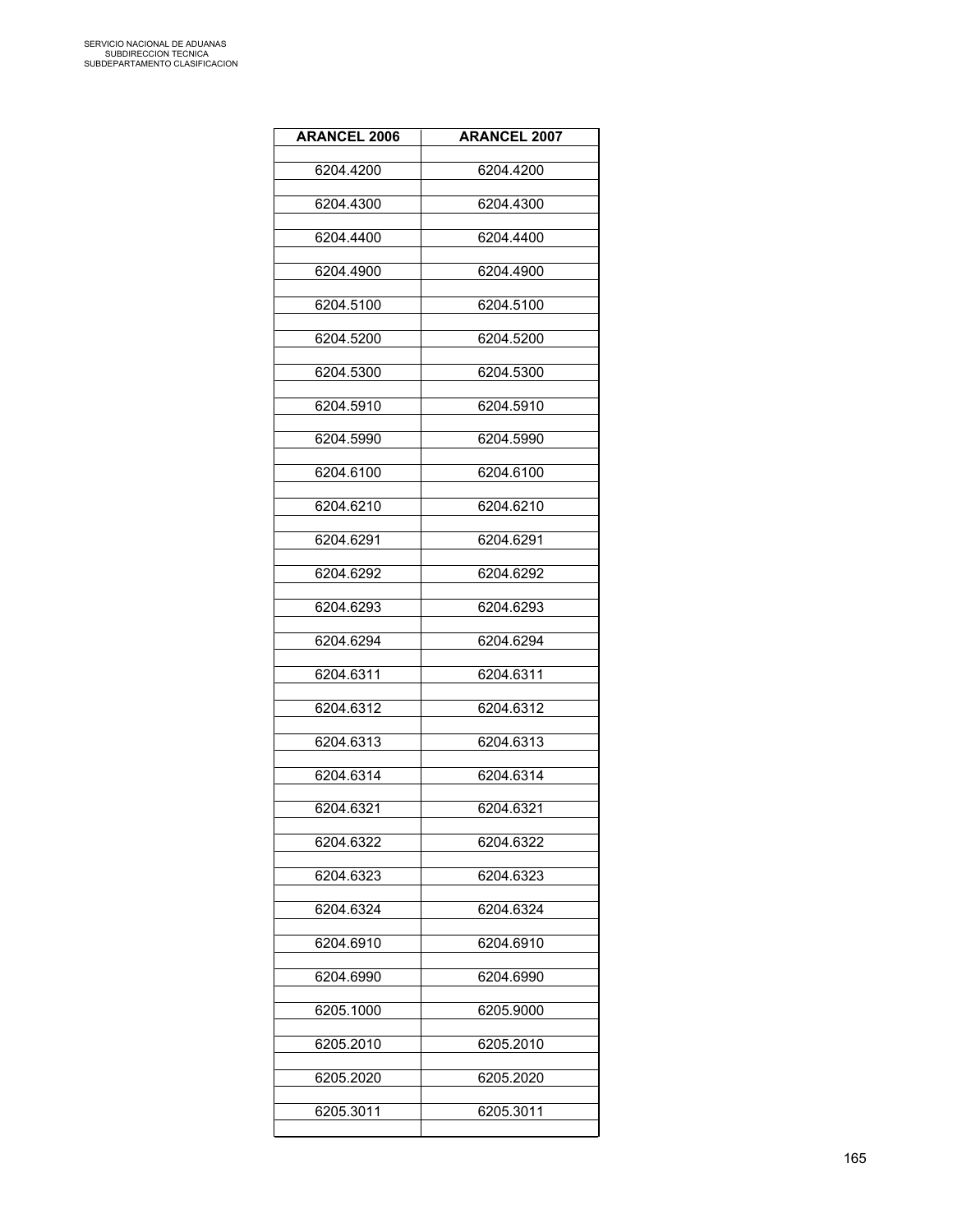| <b>ARANCEL 2006</b> | <b>ARANCEL 2007</b> |
|---------------------|---------------------|
| 6205.3012           | 6205.3012           |
|                     |                     |
| 6205.3021           | 6205.3021           |
| 6205.3022           | 6205.3022           |
|                     |                     |
| 6205.3031           | 6205.3031           |
|                     |                     |
| 6205.3032           | 6205.3032           |
| 6205.9000           | 6205.9000           |
|                     |                     |
| 6206.1000           | 6206.1000           |
| 6206.2000           | 6206.2000           |
|                     |                     |
| 6206.3000           | 6206.3000           |
|                     |                     |
| 6206.4011           | 6206.4011           |
| 6206.4012           | 6206.4012           |
|                     |                     |
| 6206.4021           | 6206.4021           |
|                     |                     |
| 6206.4022           | 6206.4022           |
| 6206.9000           | 6206.9000           |
|                     |                     |
| 6207.1100           | 6207.1100           |
| 6207.1910           | 6207.1910           |
|                     |                     |
| 6207.1990           | 6207.1990           |
|                     |                     |
| 6207.2100           | 6207.2100           |
| 6207.2200           | 6207.2200           |
|                     |                     |
| 6207.2900           | 6207.2900           |
|                     |                     |
| 6207.9100           | 6207.9100           |
| 6207.9200           | 6207.9900           |
|                     |                     |
| 6207.9900           | 6207.9900           |
| 6208.1100           | 6208.1100           |
|                     |                     |
| 6208.1910           | 6208.1910           |
|                     |                     |
| 6208.1990           | 6208.1990           |
| 6208.2100           | 6208.2100           |
|                     |                     |
| 6208.2200           | 6208.2200           |
|                     |                     |
| 6208.2900           | 6208.2900           |
| 6208.9100           | 6208.9100           |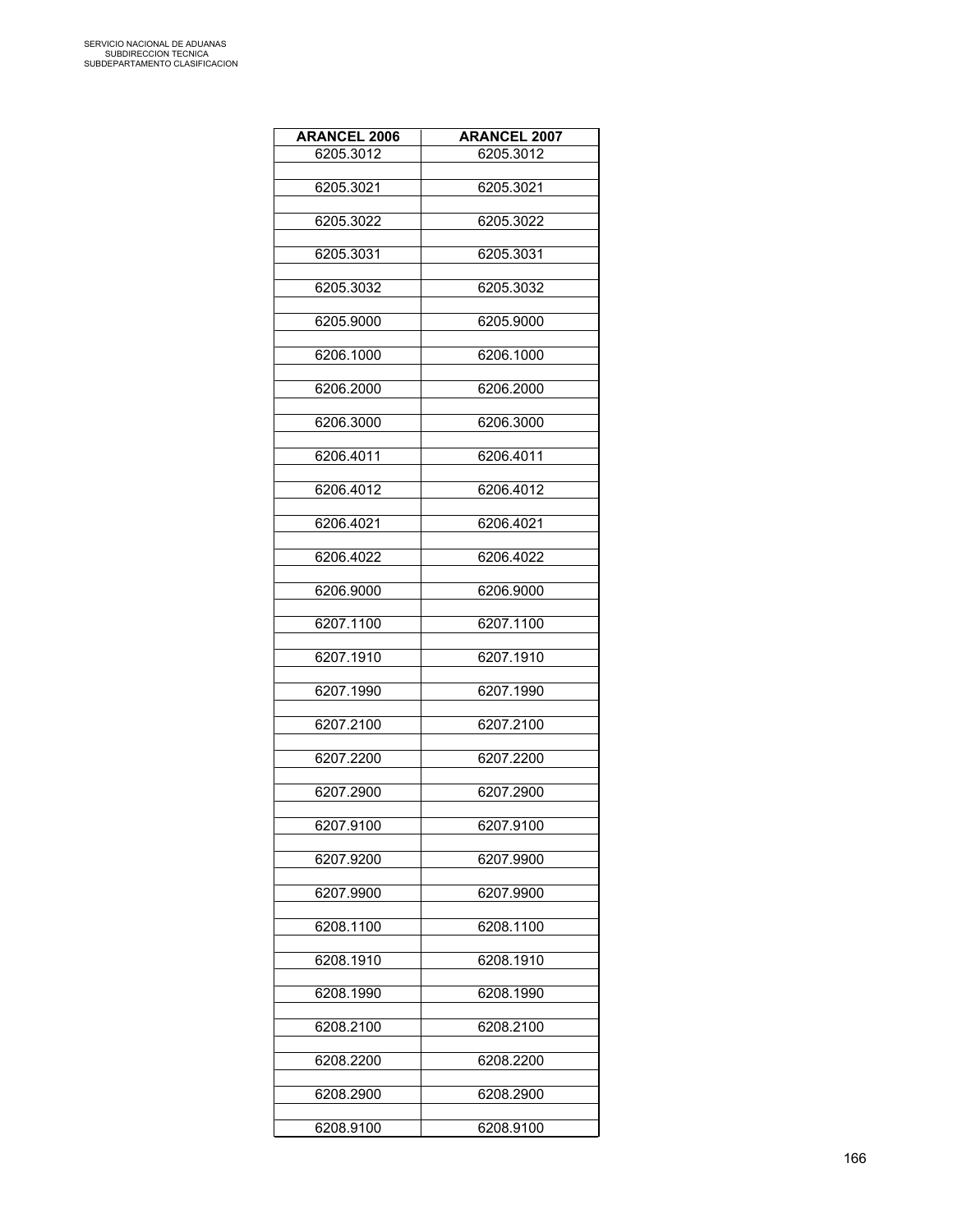| <b>ARANCEL 2006</b> | <b>ARANCEL 2007</b> |
|---------------------|---------------------|
| 6208.9200           | 6208.9200           |
| 6208.9900           | 6208.9900           |
| 6209.1000           | 6209.9090           |
| 6209.2000           | 6209.2000           |
| 6209.3000           | 6209.3000           |
| 6209.9010           | 6209.9010           |
| 6209.9090           | 6209.9090           |
| 6210.1010           | 6210.1010           |
| 6210.1020           | 6210.1020           |
| 6210.1090           | 6210.1090           |
| 6210.2000           | 6210.2000           |
| 6210.3000           | 6210.3000           |
| 6210.4000           | 6210.4000           |
| 6210.5000           | 6210.5000           |
| 6211.1110           | 6211.1110           |
| 6211.1121           | 6211.1121           |
| 6211.1122           | 6211.1122           |
| 6211.1190           | 6211.1190           |
| 6211.1210           | 6211.1210           |
| 6211.1220           | 6211.1220           |
| 6211.1290           | 6211.1290           |
| 6211.2010           | 6211.2010           |
| 6211.2020           | 6211.2020           |
| 6211.2090           | 6211.2090           |
| 6211.3100           | 6211.3900           |
| 6211.3200           | 6211.3200           |
| 6211.3300           | 6211.3300           |
| 6211.3900           | 6211.3900           |
| 6211.4100           | 6211.4100           |
|                     |                     |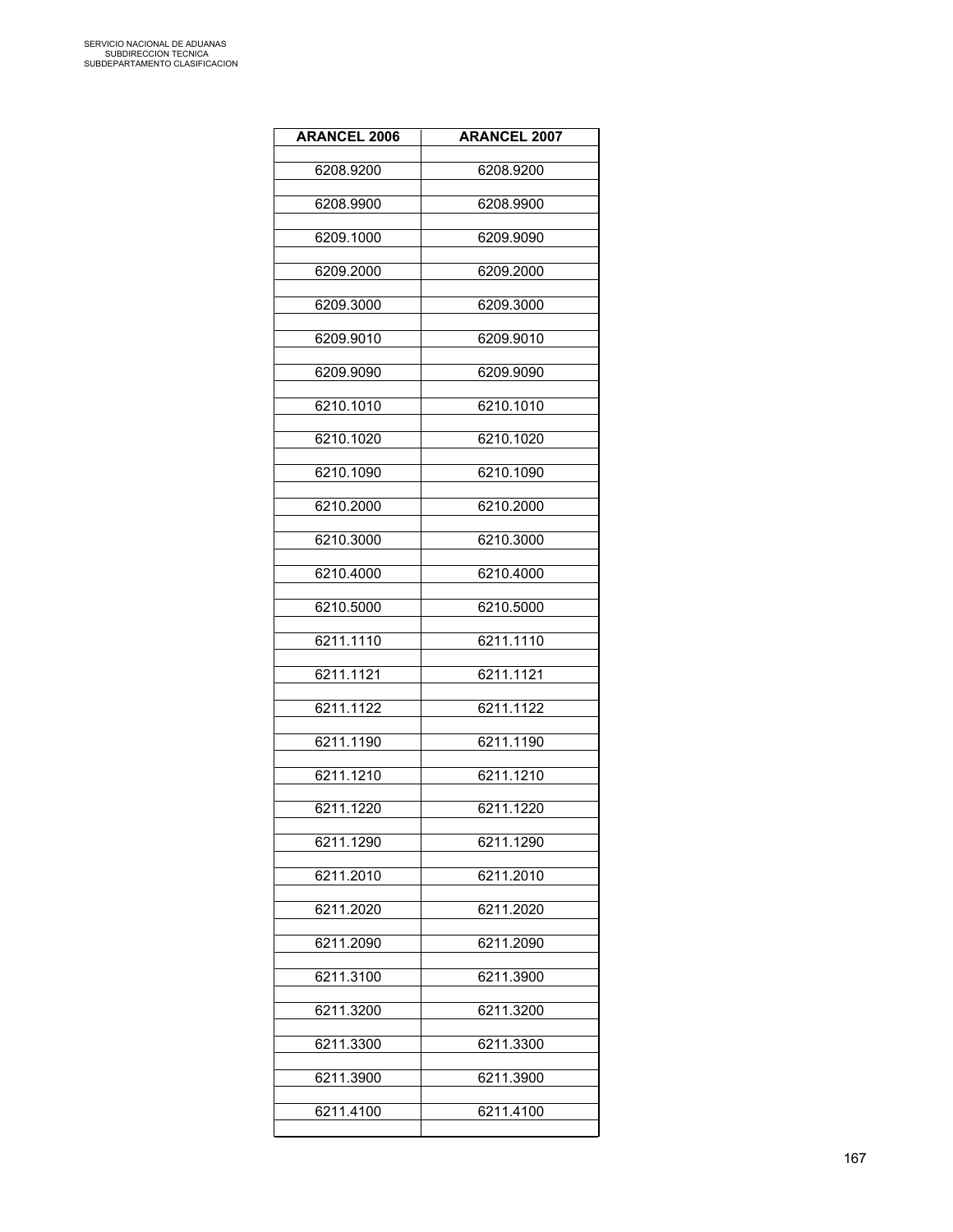| <b>ARANCEL 2006</b> | <b>ARANCEL 2007</b> |
|---------------------|---------------------|
| 6211.4200           | 6211.4200           |
|                     |                     |
| 6211.4300           | 6211.4300           |
| 6211.4900           | 6211.4900           |
| 6212.1010           | 6212.1010           |
| 6212.1020           | 6212.1020           |
| 6212.1090           | 6212.1090           |
| 6212.2010           | 6212.2010           |
| 6212.2020           | 6212.2020           |
| 6212.2030           | 6212.2030           |
| 6212.2090           | 6212.2090           |
| 6212.3000           | 6212.3000           |
| 6212.9000           | 6212.9000           |
| 6213.1000           | 6213.9000           |
| 6213.2000           | 6213.2000           |
| 6213.9000           | 6213.9000           |
| 6214.1000           | 6214.1000           |
| 6214.2000           | 6214.2000           |
| 6214.3000           | 6214.3000           |
| 6214.4000           | 6214.4000           |
| 6214.9000           | 6214.9000           |
| 6215.1000           | 6215.1000           |
| 6215.2000           | 6215.2000           |
| 6215.9000           | 6215.9000           |
| 6216.0000           | 6216.0000           |
| 6217.1000           | 6217.1000           |
| 6217.9000           | 6217.9000           |
| 6301.1000           | 6301.1000           |
| 6301.2000           | 6301.2000           |
| 6301.3000           | 6301.3000           |
| 6301.4000           | 6301.4000           |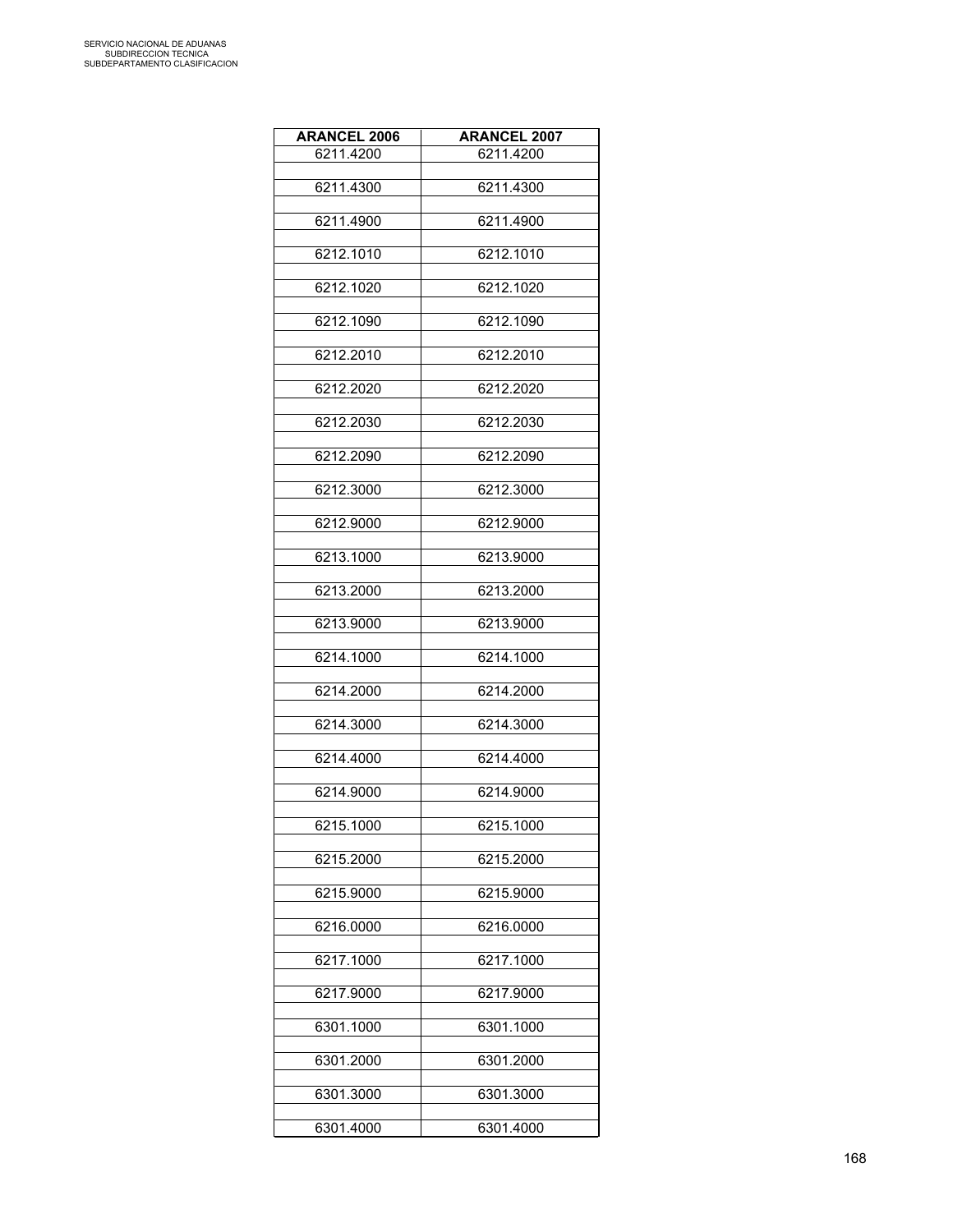| <b>ARANCEL 2006</b> | <b>ARANCEL 2007</b> |
|---------------------|---------------------|
| 6301.9000           | 6301.9000           |
| 6302.1000           | 6302.1000           |
| 6302.2110           | 6302.2110           |
| 6302.2190           | 6302.2190           |
| 6302.2210           | 6302.2210           |
| 6302.2290           | 6302.2290           |
| 6302.2910           | 6302.2910           |
| 6302.2990           | 6302.2990           |
| 6302.3110           | 6302.3110           |
| 6302.3190           | 6302.3190           |
| 6302.3210           | 6302.3210           |
| 6302.3290           | 6302.3290           |
| 6302.3910           | 6302.3910           |
| 6302.3990           | 6302.3990           |
| 6302.4000           | 6302.4000           |
| 6302.5100           | 6302.5100           |
| 6302.5200           | 6302.5900           |
| 6302.5300           | 6302.5300           |
| 6302.5900           | 6302.5900           |
| 6302.6011           | 6302.6011           |
| 6302.6012           | 6302.6012           |
| 6302.6013           | 6302.6013           |
| 6302.6014           | 6302.6014           |
| 6302.6019           | 6302.6019           |
| 6302.6091           | 6302.6091           |
| 6302.6099           | 6302.6099           |
| 6302.9110           | 6302.9110           |
| 6302.9190           | 6302.9190           |
| 6302.9210           | 6302.9910           |
|                     |                     |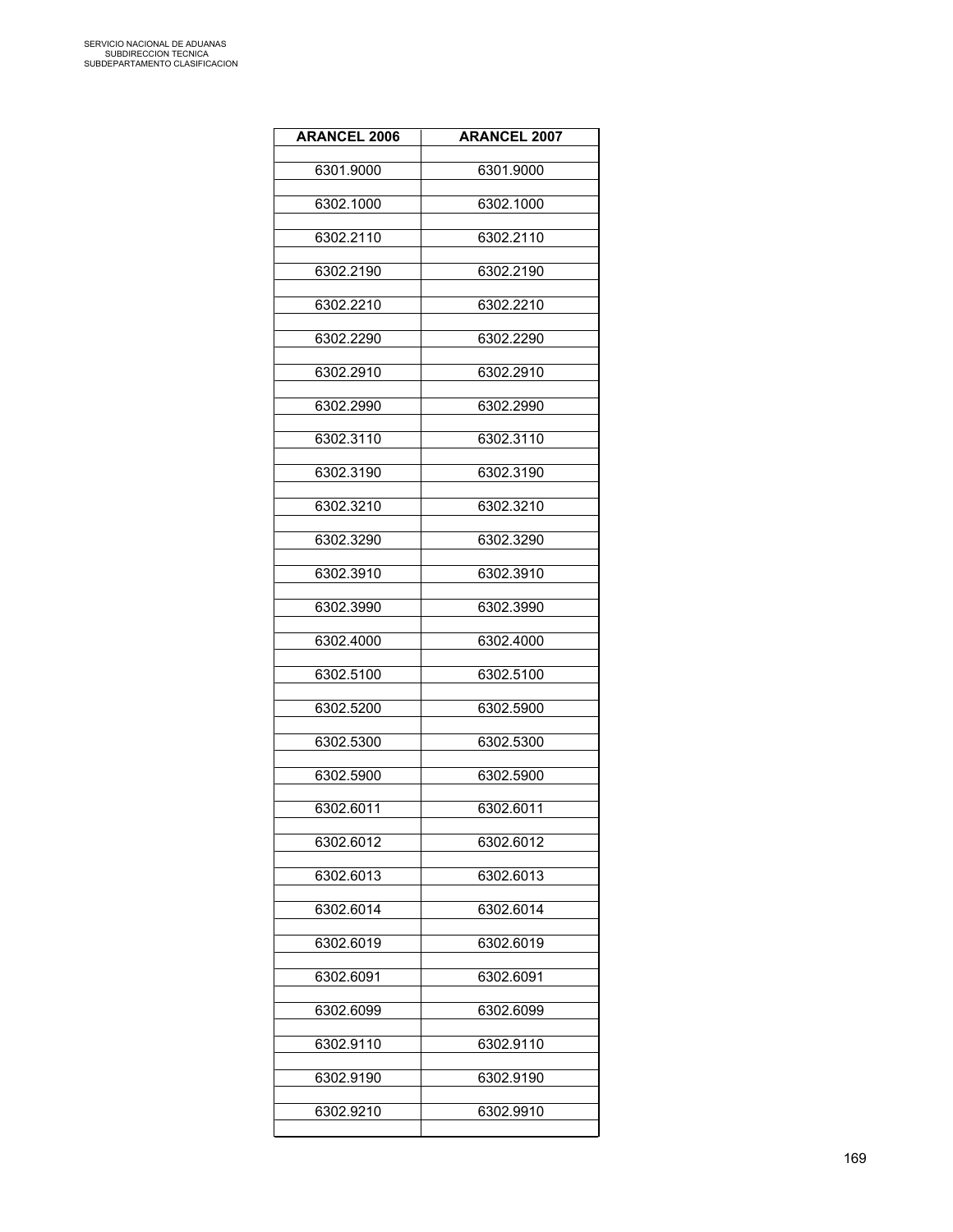| <b>ARANCEL 2006</b> | <b>ARANCEL 2007</b> |
|---------------------|---------------------|
| 6302.9290           | 6302.9990           |
|                     |                     |
| 6302.9310           | 6302.9310           |
| 6302.9390           | 6302.9390           |
|                     |                     |
| 6302.9910           | 6302.9910           |
| 6302.9990           | 6302.9990           |
|                     |                     |
| 6303.1100           | 6303.1900           |
|                     |                     |
| 6303.1200           | 6303.1200           |
| 6303.1900           | 6303.1900           |
|                     |                     |
| 6303.9100           | 6303.9100           |
|                     |                     |
| 6303.9210           | 6303.9200           |
| 6303.9290           | 6303.9200           |
|                     |                     |
| 6303.9900           | 6303.9900           |
| 6304.1100           | 6304.1100           |
|                     |                     |
| 6304.1900           | 6304.1900           |
|                     |                     |
| 6304.9100           | 6304.9100           |
| 6304.9200           | 6304.9200           |
|                     |                     |
| 6304.9300           | 6304.9300           |
|                     |                     |
| 6304.9900           | 6304.9900           |
| 6305.1000           | 6305.1000           |
|                     |                     |
| 6305.2000           | 6305.2000           |
| 6305.3200           | 6305.3200           |
|                     |                     |
| 6305.3310           | 6305.3310           |
|                     |                     |
| 6305.3321           | 6305.3321           |
| 6305.3322           | 6305.3322           |
|                     |                     |
| 6305.3329           | 6305.3329           |
|                     |                     |
| 6305.3900           | 6305.3900           |
| 6305.9000           | 6305.9000           |
|                     |                     |
| 6306.1100           | 6306.1900           |
| 6306.1200           | 6306.1200           |
|                     |                     |
| 6306.1900           | 6306.1900           |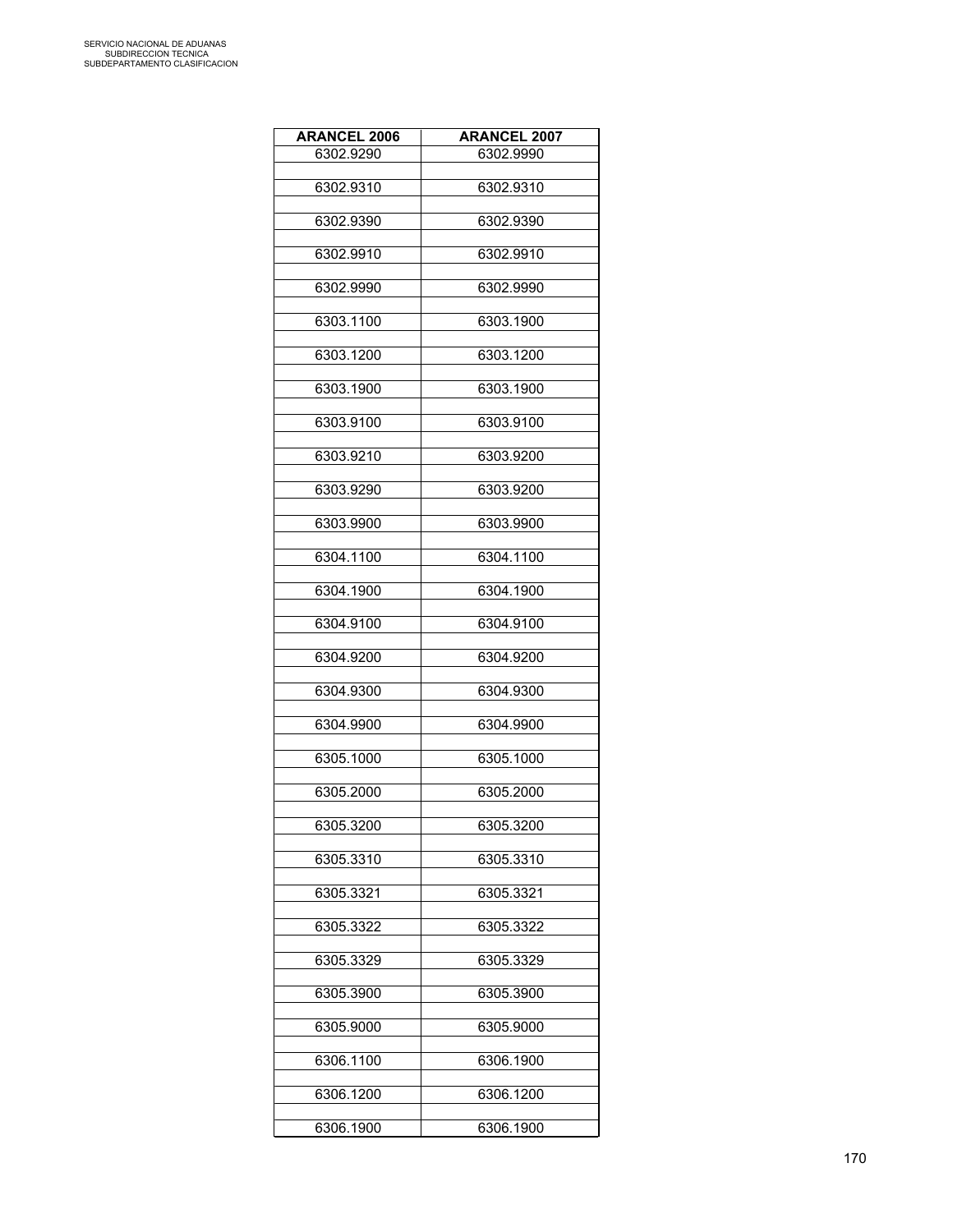| <b>ARANCEL 2006</b> | <b>ARANCEL 2007</b> |
|---------------------|---------------------|
| 6306.2100           | 6306.2900           |
| 6306.2210           | 6306.2210           |
| 6306.2290           | 6306.2290           |
| 6306.2900           | 6306.2900           |
| 6306.3100           | 6306.3000           |
| 6306.3900           | 6306.3000           |
| 6306.4100           | 6306.4000           |
| 6306.4900           | 6306.4000           |
| 6306.9100           | 6306.9100           |
| 6306.9900           | 6306.9900           |
| 6307.1000           | 6307.1000           |
| 6307.2000           | 6307.2000           |
| 6307.9000           | 6307.9000           |
| 6308.0000           | 6308.0000           |
| 6309.0010           | 6309.0010           |
| 6309.0020           | 6309.0020           |
| 6309.0030           | 6309.0030           |
| 6309.0040           | 6309.0040           |
| 6309.0050           | 6309.0050           |
| 6309.0060           | 6309.0060           |
| 6309.0070           | 6309.0070           |
| 6309.0080           | 6309.0080           |
| 6309.0091           | 6309.0091           |
| 6309.0092           | 6309.0092           |
| 6309.0093           | 6309.0093           |
| 6309.0094           | 6309.0094           |
| 6309.0099           | 6309.0099           |
| 6310.1000           | 6310.1000           |
| 6310.9000           | 6310.9000           |
|                     |                     |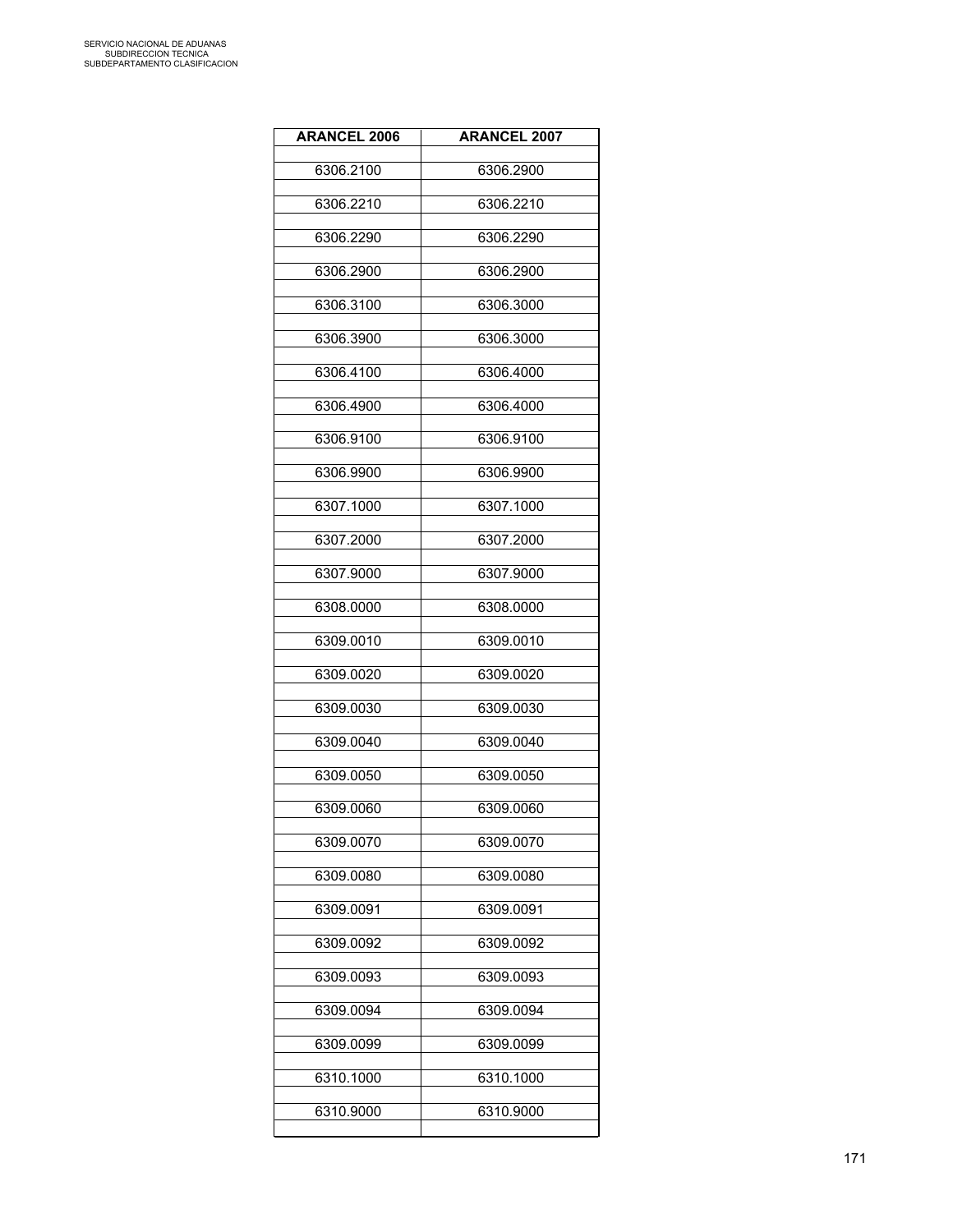| <b>ARANCEL 2006</b> | <b>ARANCEL 2007</b> |
|---------------------|---------------------|
| 6401.1000           | 6401.1000           |
|                     |                     |
| 6401.9100           | 6401.9990           |
|                     |                     |
| 6401.9200           | 6401.9200           |
|                     |                     |
| 6401.9910           | 6401.9910           |
| 6401.9990           | 6401.9990           |
|                     |                     |
| 6402.1210           | 6402.1210           |
|                     |                     |
| 6402.1220           | 6402.1220           |
|                     |                     |
| 6402.1910           | 6402.1910           |
|                     |                     |
| 6402.1920           | 6402.1920           |
|                     |                     |
| 6402.1990           | 6402.1990           |
|                     |                     |
| 6402.2010           | 6402.2010           |
|                     |                     |
| 6402.2020           | 6402.2020           |
| 6402.2030           | 6402.2030           |
|                     |                     |
| 6402.2090           | 6402.2090           |
|                     |                     |
| 6402.3000           | 6402.9110           |
|                     | 6402.9120           |
|                     | 6402.9130           |
|                     | 6402.9190           |
|                     | 6402.9991           |
|                     | 6402.9992           |
|                     | 6402.9993           |
|                     |                     |
| 6402.9110           | 6402.9110           |
|                     |                     |
| 6402.9120           | 6402.9120           |
|                     |                     |
| 6402.9130           | 6402.9130           |
|                     |                     |
| 6402.9190           | 6402.9190           |
|                     |                     |
| 6402.9911           | 6402.9911           |
| 6402.9912           | 6402.9912           |
|                     |                     |
| 6402.9913           | 6402.9913           |
|                     |                     |
| 6402.9991           | 6402.9991           |
|                     |                     |
| 6402.9992           | 6402.9992           |
|                     |                     |
| 6402.9993           | 6402.9993           |
|                     |                     |
| 6403.1200           | 6403.1200           |
|                     |                     |
| 6403.1910           | 6403.1910           |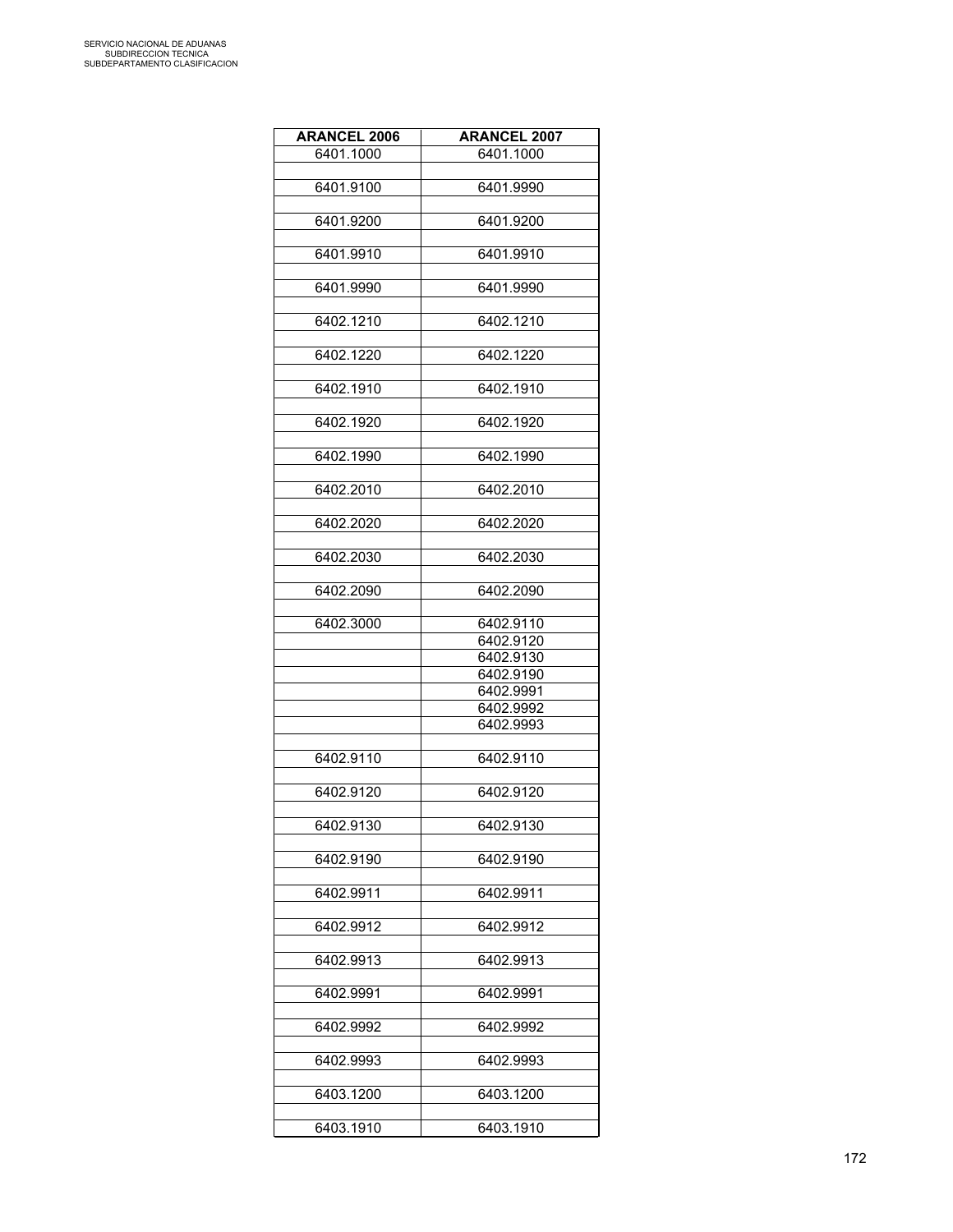| <b>ARANCEL 2006</b> | <b>ARANCEL 2007</b> |
|---------------------|---------------------|
| 6403.1920           | 6403.1920           |
|                     |                     |
| 6403.1990           | 6403.1990           |
| 6403.2000           | 6403.2000           |
|                     |                     |
| 6403.3000           | 6403.9191           |
|                     | 6403.9192           |
|                     | 6403.9193           |
|                     | 6403.9991           |
|                     | 6403.9992           |
|                     | 6403.9993           |
| 6403.4000           | 6403.4000           |
| 6403.5110           | 6403.5110           |
|                     |                     |
| 6403.5121           | 6403.5121           |
| 6403.5122           | 6403.5122           |
|                     |                     |
| 6403.5911           | 6403.5911           |
| 6403.5912           | 6403.5912           |
|                     |                     |
| 6403.5913           | 6403.5913           |
| 6403.5991           | 6403.5991           |
| 6403.5992           | 6403.5992           |
| 6403.5993           | 6403.5993           |
| 6403.9111           | 6403.9111           |
| 6403.9112           | 6403.9112           |
| 6403.9113           | 6403.9113           |
| 6403.9121           | 6403.9121           |
| 6403.9122           | 6403.9122           |
|                     |                     |
| 6403.9123           | 6403.9123           |
| 6403.9191           | 6403.9191           |
| 6403.9192           | 6403.9192           |
| 6403.9193           | 6403.9193           |
| 6403.9911           | 6403.9911           |
| 6403.9912           | 6403.9912           |
|                     |                     |
| 6403.9913           | 6403.9913           |
| 6403.9991           | 6403.9991           |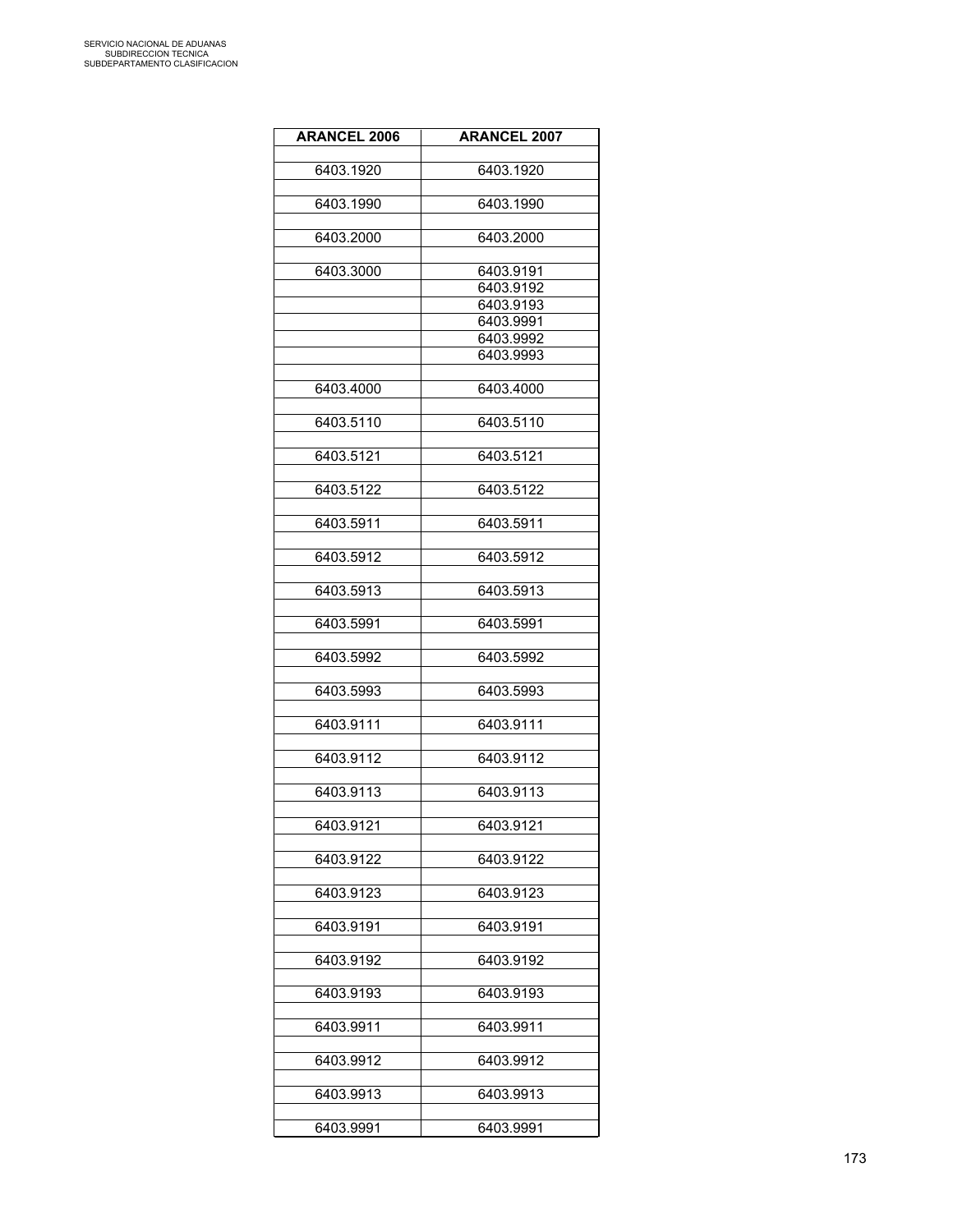| <b>ARANCEL 2006</b> | <b>ARANCEL 2007</b> |
|---------------------|---------------------|
| 6403.9992           | 6403.9992           |
| 6403.9993           | 6403.9993           |
| 6404.1110           | 6404.1110           |
| 6404.1120           | 6404.1120           |
| 6404.1130           | 6404.1130           |
| 6404.1140           | 6404.1140           |
| 6404.1190           | 6404.1190           |
| 6404.1910           | 6404.1910           |
| 6404.1920           | 6404.1920           |
| 6404.1990           | 6404.1990           |
| 6404.2011           | 6404.2011           |
| 6404.2012           | 6404.2012           |
| 6404.2013           | 6404.2013           |
| 6404.2091           | 6404.2091           |
| 6404.2092           | 6404.2092           |
| 6404.2093           | 6404.2093           |
| 6405.1010           | 6405.1010           |
| 6405.1021           | 6405.1021           |
| 6405.1022           | 6405.1022           |
| 6405.2010           | 6405.2010           |
| 6405.2021           | 6405.2021           |
| 6405.2022           | 6405.2022           |
| 6405.9010           | 6405.9010           |
| 6405.9021           | 6405.9021           |
| 6405.9022           | 6405.9022           |
| 6406.1000           | 6406.1000           |
| 6406.2010           | 6406.2010           |
| 6406.2020           | 6406.2020           |
| 6406.2030           | 6406.2030           |
|                     |                     |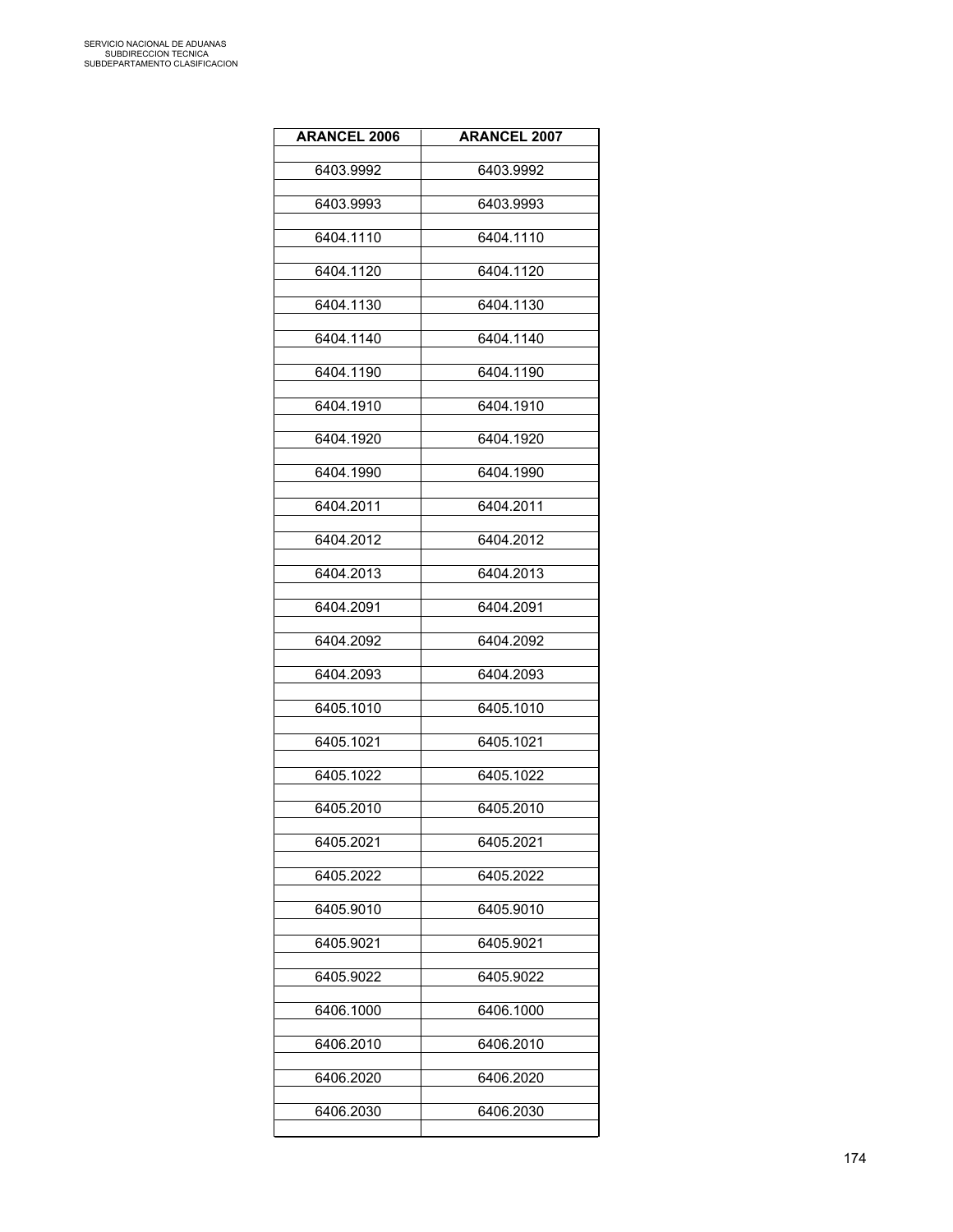| <b>ARANCEL 2006</b> | <b>ARANCEL 2007</b> |
|---------------------|---------------------|
| 6406.2040           | 6406.2040           |
|                     |                     |
| 6406.9100           | 6406.9100           |
| 6406.9900           | 6406.9900           |
| 6501.0000           | 6501.0000           |
| 6502.0000           | 6502.0000           |
| 6503.0000           | 6505.9000           |
| 6504.0000           | 6504.0000           |
| 6505.1000           | 6505.1000           |
| 6505.9000           | 6505.9000           |
| 6506.1000           | 6506.1000           |
| 6506.9100           | 6506.9100           |
| 6506.9200           | 6506.9900           |
| 6506.9900           | 6506.9900           |
| 6507.0000           | 6507.0000           |
| 6601.1000           | 6601.1000           |
| 6601.9110           | 6601.9110           |
| 6601.9190           | 6601.9190           |
| 6601.9910           | 6601.9910           |
| 6601.9990           | 6601.9990           |
| 6602.0000           | 6602.0000           |
| 6603.1000           | 6603.9000           |
| 6603.2000           | 6603.2000           |
| 6603.9000           | 6603.9000           |
| 6701.0010           | 6701.0010           |
| 6701.0090           | 6701.0090           |
| 6702.1000           | 6702.1000           |
| 6702.9000           | 6702.9000           |
| 6703.0000           | 6703.0000           |
| 6704.1100           | 6704.1100           |
| 6704.1900           | 6704.1900           |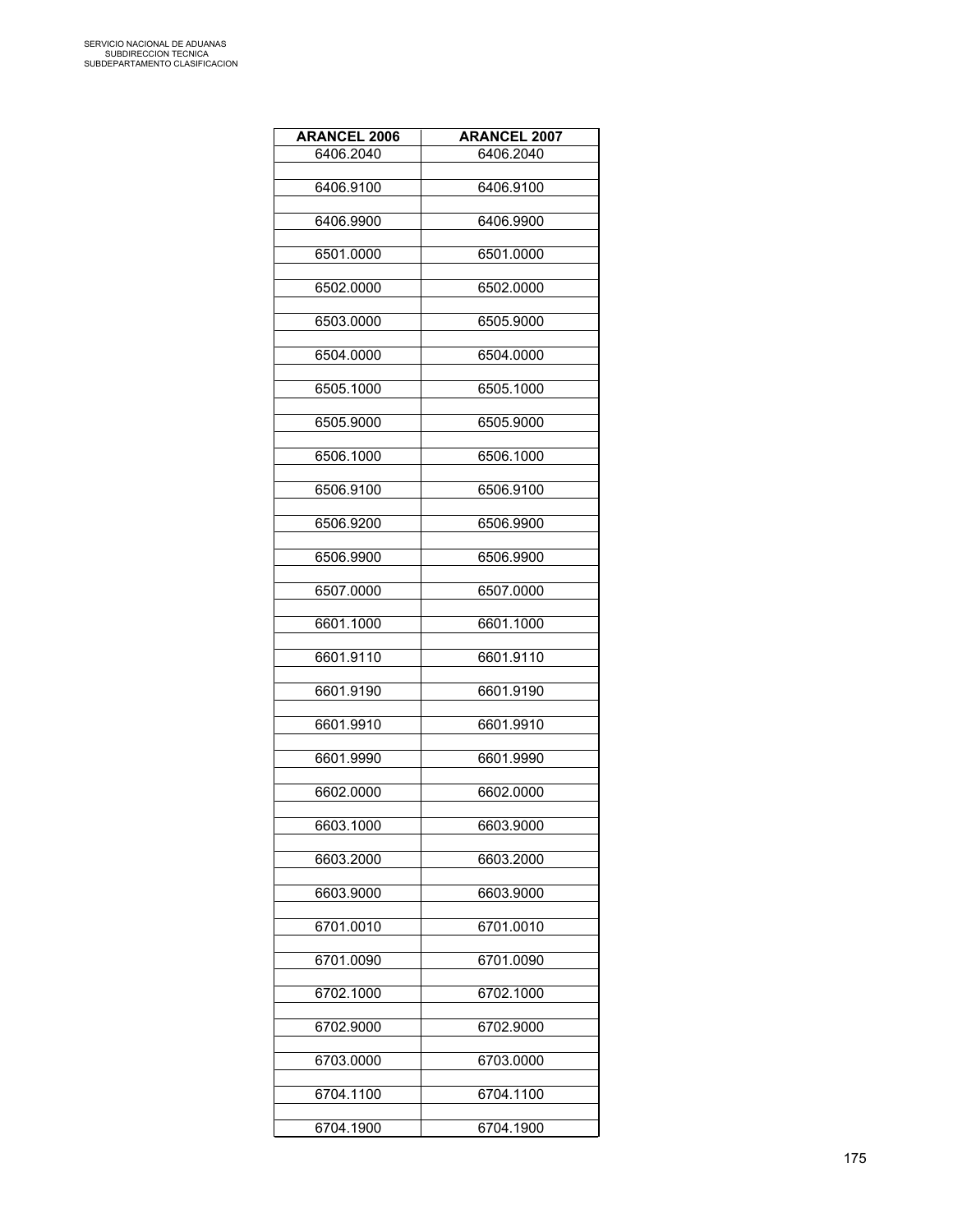| <b>ARANCEL 2006</b> | <b>ARANCEL 2007</b> |
|---------------------|---------------------|
| 6704.2000           | 6704.2000           |
| 6704.9000           | 6704.9000           |
| 6801.0000           | 6801.0000           |
| 6802.1000           | 6802.1000           |
| 6802.2100           | 6802.2100           |
| 6802.2200           | 6802.2900           |
| 6802.2300           | 6802.2300           |
| 6802.2900           | 6802.2900           |
| 6802.9100           | 6802.9100           |
| 6802.9200           | 6802.9200           |
| 6802.9300           | 6802.9300           |
| 6802.9900           | 6802.9900           |
| 6803.0000           | 6803.0000           |
| 6804.1010           | 6804.1010           |
| 6804.1090           | 6804.1090           |
| 6804.2100           | 6804.2100           |
| 6804.2210           | 6804.2210           |
| 6804.2220           | 6804.2220           |
| 6804.2290           | 6804.2290           |
| 6804.2300           | 6804.2300           |
| 6804.3010           | 6804.3010           |
| 6804.3090           | 6804.3090           |
| 6805.1000           | 6805.1000           |
| 6805.2000           | 6805.2000           |
| 6805.3000           | 6805.3000           |
| 6806.1000           | 6806.1000           |
| 6806.2000           | 6806.2000           |
| 6806.9010           | 6806.9010           |
| 6806.9020           | 6806.9020           |
|                     |                     |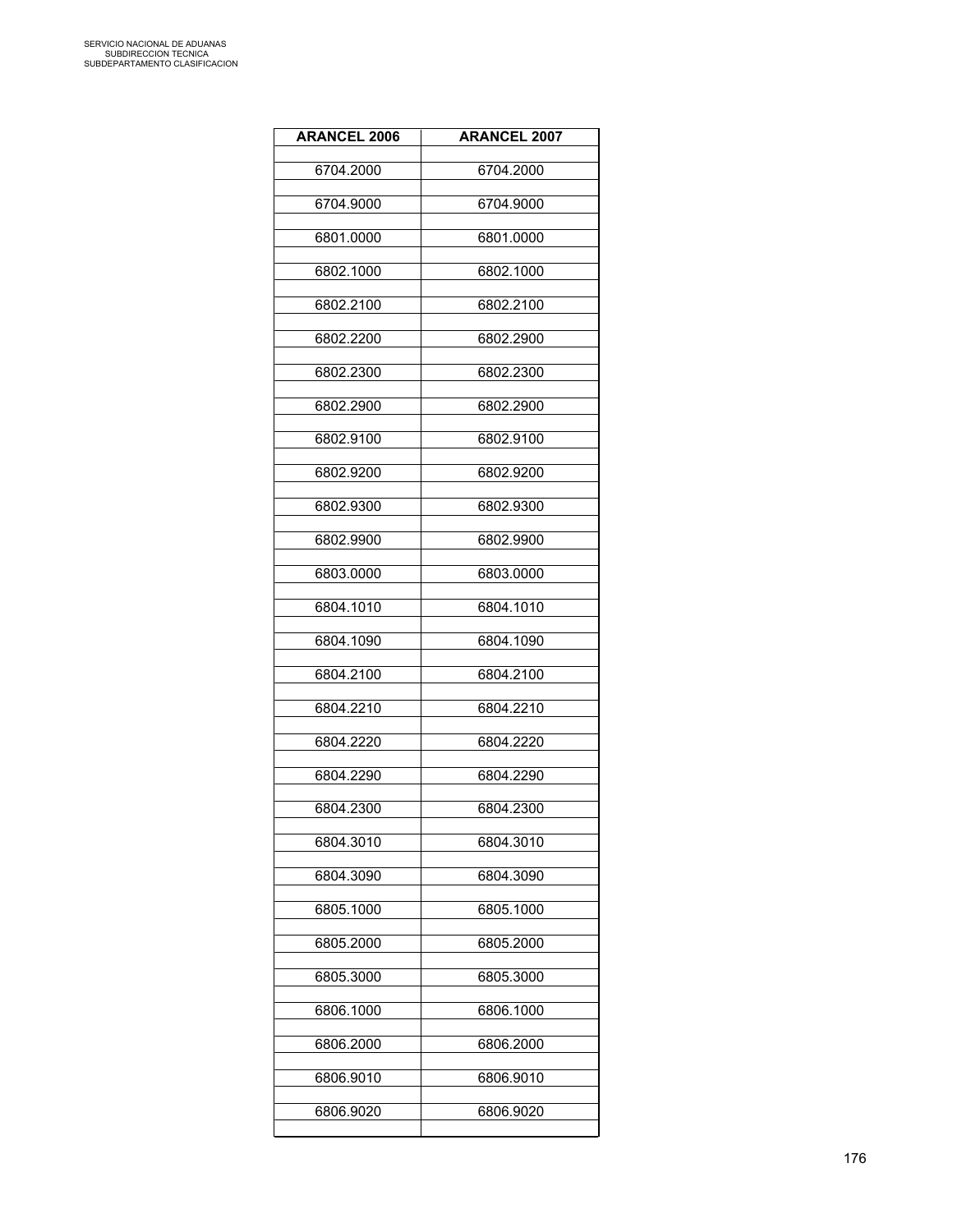| <b>ARANCEL 2006</b> | <b>ARANCEL 2007</b> |
|---------------------|---------------------|
| 6806.9090           | 6806.9090           |
|                     |                     |
| 6807.1000           | 6807.1000           |
|                     |                     |
| 6807.9000           | 6807.9000           |
|                     |                     |
| 6808.0000           | 6808.0000           |
|                     |                     |
| 6809.1110           | 6809.1110           |
|                     |                     |
|                     | 6809.1190           |
| 6809.1190           |                     |
|                     |                     |
| 6809.1900           | 6809.1900           |
|                     |                     |
| 6809.9000           | 6809.9000           |
|                     |                     |
| 6810.1100           | 6810.1100           |
|                     |                     |
| 6810.1900           | 6810.1900           |
|                     |                     |
| 6810.9100           | 6810.9100           |
|                     |                     |
| 6810.9900           | 6810.9900           |
|                     |                     |
| 6811.1000           | 6811.4000           |
|                     | 6811.8100           |
|                     |                     |
| 6811.2000           | 6811.4000           |
|                     | 6811.8200           |
|                     |                     |
| 6811.3000           | 6811.4000           |
|                     | 6811.8300           |
|                     |                     |
| 6811.9000           | 6811.4000           |
|                     | 6811.8900           |
|                     |                     |
| 6812.5000           | 6812.8000           |
|                     | 6812.9100           |
|                     |                     |
| 6812.6000           | 6812.8000           |
|                     |                     |
|                     | 6812.9200           |
|                     |                     |
| 6812.7000           | 6812.8000           |
|                     | 6812.9300           |
|                     |                     |
| 6812.9000           | 6812.8000           |
|                     | 6812.9900           |
|                     |                     |
| 6813.1010           | 6813.2011           |
|                     | 6813.8110           |
|                     |                     |
| 6813.1090           | 6813.2019           |
|                     | 6813.8190           |
|                     |                     |
| 6813.9000           | 6813.2090           |
|                     | 6813.8900           |
|                     |                     |
| 6814.1000           | 6814.1000           |
|                     |                     |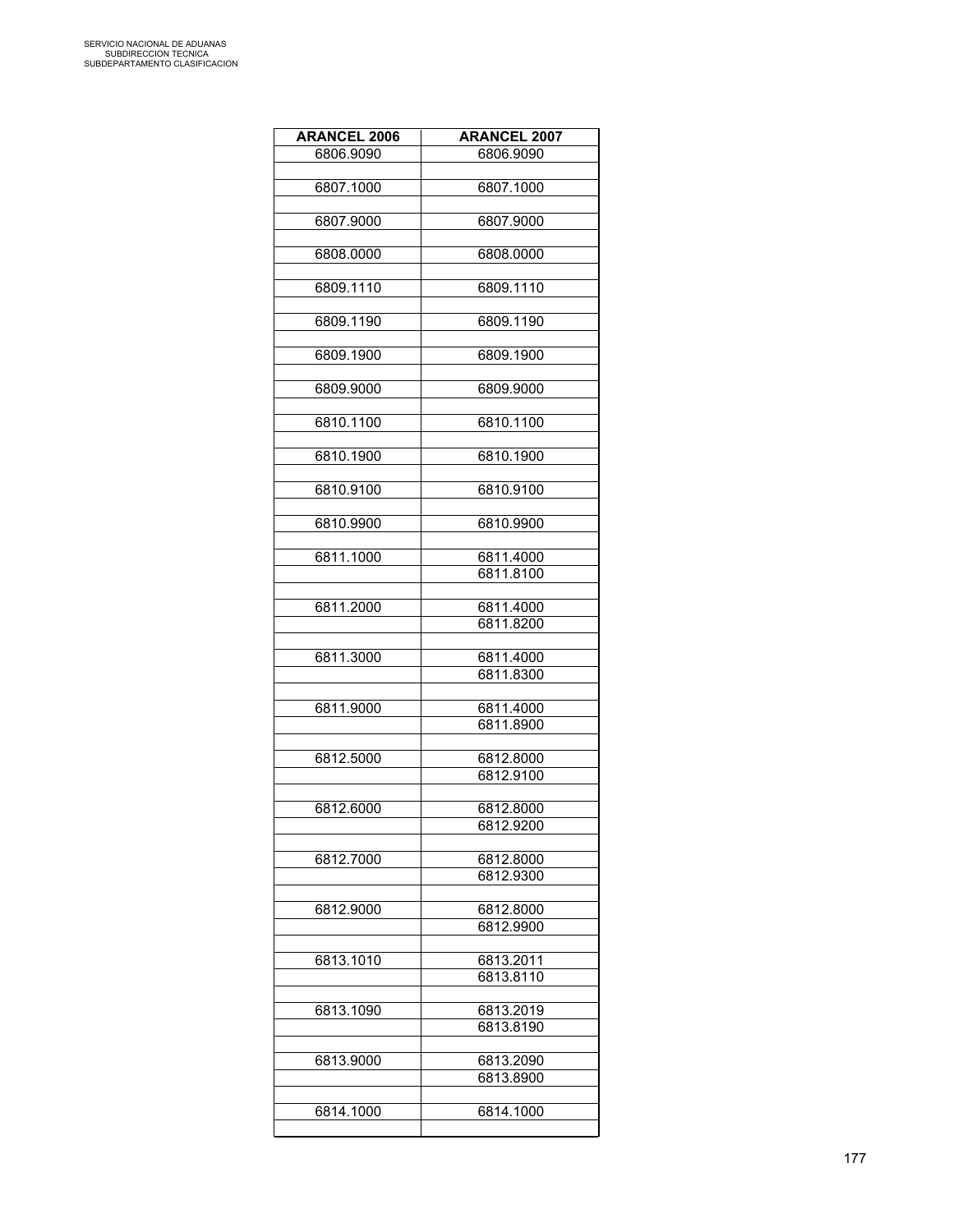| <b>ARANCEL 2006</b> | <b>ARANCEL 2007</b> |
|---------------------|---------------------|
| 6814.9000           | 6814.9000           |
|                     |                     |
| 6815.1000           | 6815.1000           |
| 6815.2000           | 6815.2000           |
| 6815.9100           | 6815.9100           |
| 6815.9910           | 6815.9900           |
| 6815.9990           | 6815.9900           |
| 6901.0000           | 6901.0000           |
| 6902.1000           | 6902.1000           |
| 6902.2000           | 6902.2000           |
| 6902.9000           | 6902.9000           |
| 6903.1010           | 6903.1010           |
| 6903.1090           | 6903.1090           |
| 6903.2010           | 6903.2010           |
| 6903.2090           | 6903.2090           |
| 6903.9010           | 6903.9010           |
| 6903.9090           | 6903.9090           |
| 6904.1000           | 6904.1000           |
| 6904.9000           | 6904.9000           |
| 6905.1000           | 6905.1000           |
| 6905.9000           | 6905.9000           |
| 6906.0000           | 6906.0000           |
| 6907.1000           | 6907.1000           |
| 6907.9000           | 6907.9000           |
| 6908.1000           | 6908.1000           |
| 6908.9011           | 6908.9011           |
| 6908.9012           | 6908.9012           |
| 6908.9013           | 6908.9013           |
| 6908.9019           | 6908.9019           |
| 6908.9021           | 6908.9021           |
| 6908.9029           | 6908.9029           |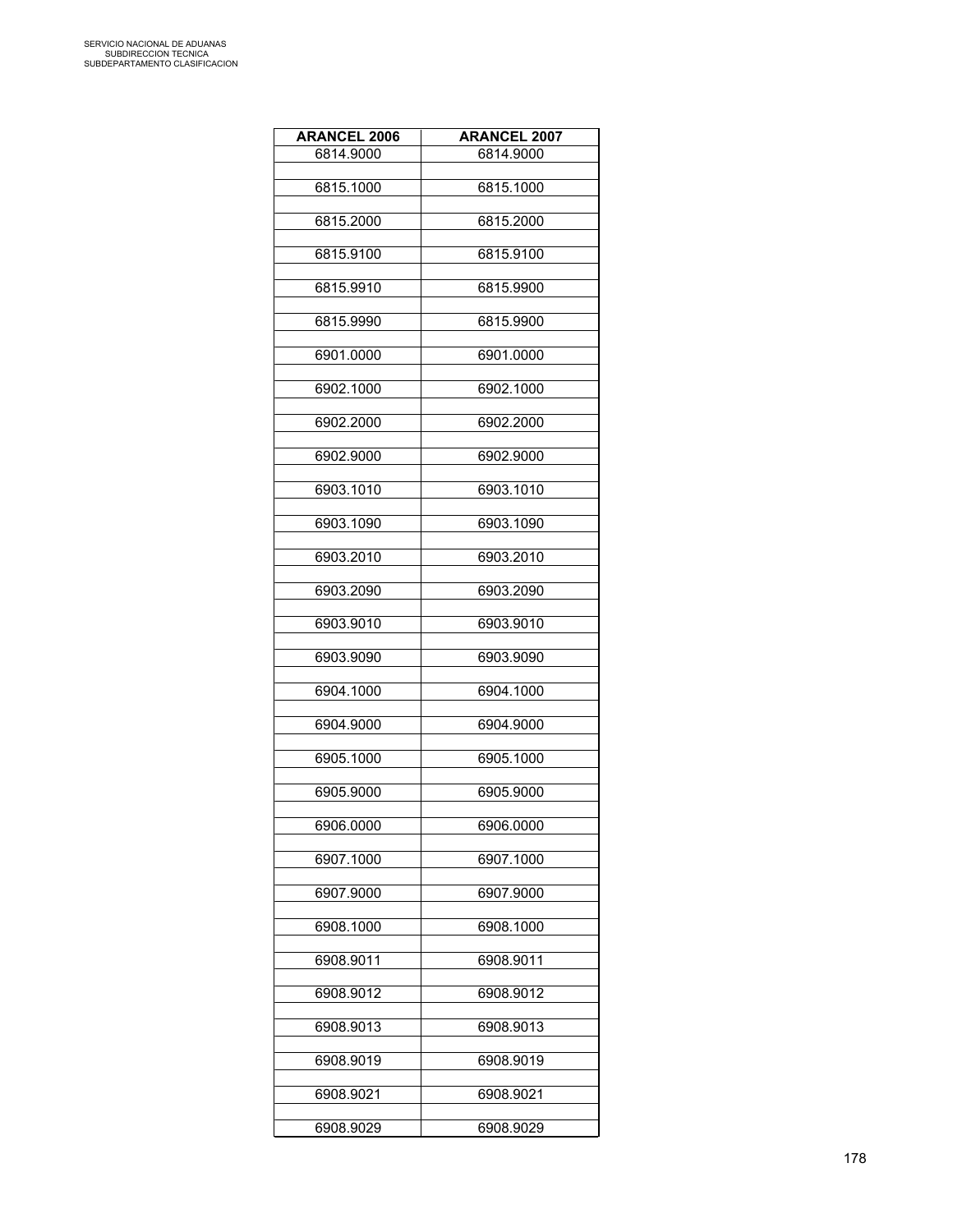| <b>ARANCEL 2006</b> | <b>ARANCEL 2007</b> |
|---------------------|---------------------|
|                     |                     |
| 6908.9090           | 6908.9090           |
|                     |                     |
| 6909.1100           | 6909.1100           |
|                     | 8536.7000           |
| 6909.1200           | 6909.1200           |
|                     | 8536.7000           |
|                     |                     |
| 6909.1900           | 6909.1900           |
|                     | 8536.7000           |
|                     |                     |
| 6909.9000           | 6909.9000           |
|                     |                     |
| 6910.1000           | 6910.1000           |
| 6910.9030           | 6910.9030           |
|                     |                     |
| 6910.9040           | 6910.9040           |
|                     |                     |
| 6910.9050           | 6910.9050           |
|                     |                     |
| 6910.9060           | 6910.9060           |
|                     |                     |
| 6910.9090           | 6910.9020           |
|                     | 6910.9090           |
| 6911.1010           | 6911.1010           |
|                     |                     |
| 6911.1090           | 6911.1090           |
|                     |                     |
| 6911.9000           | 6911.9000           |
| 6912.0010           | 6912.0010           |
|                     |                     |
| 6912.0020           | 6912.0020           |
|                     |                     |
| 6912.0090           | 6912.0090           |
|                     |                     |
| 6913.1000           | 6913.1000           |
|                     | 6913.9000           |
| 6913.9000           |                     |
| 6914.1000           | 6914.1000           |
|                     |                     |
| 6914.9000           | 6914.9000           |
|                     | 8536.7000           |
|                     |                     |
| 7001.0000           | 7001.0000           |
| 7002.1000           | 7002.1000           |
|                     |                     |
| 7002.2000           | 7002.2000           |
|                     |                     |
| 7002.3100           | 7002.3100           |
|                     |                     |
| 7002.3200           | 7002.3200           |
|                     |                     |
| 7002.3900           | 7002.3900           |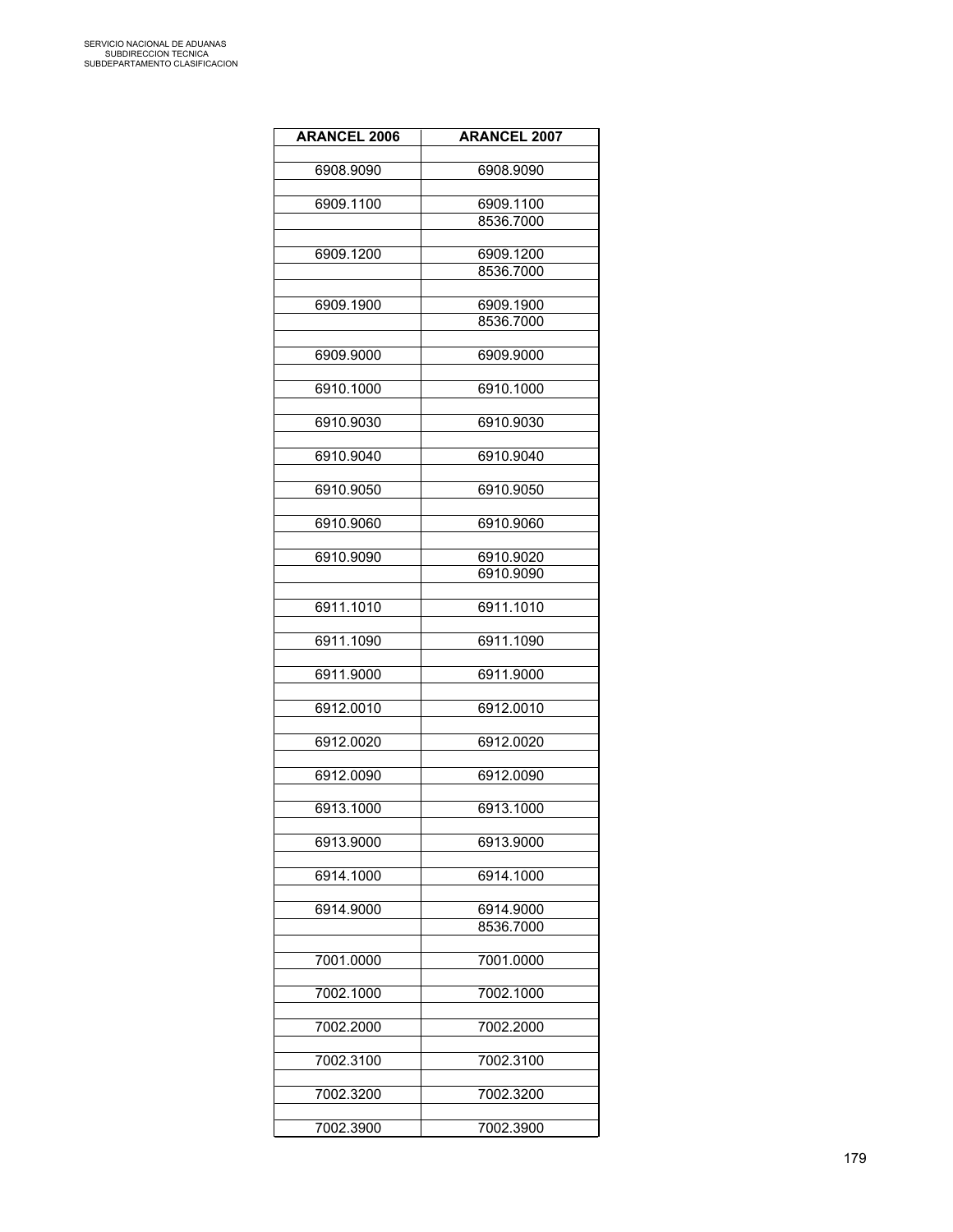| <b>ARANCEL 2006</b> | <b>ARANCEL 2007</b> |
|---------------------|---------------------|
| 7003.1200           | 7003.1200           |
| 7003.1900           | 7003.1900           |
| 7003.2000           | 7003.2000           |
| 7003.3000           | 7003.3000           |
| 7004.2000           | 7004.2000           |
| 7004.9000           | 7004.9000           |
| 7005.1000           | 7005.1000           |
| 7005.2110           | 7005.2110           |
| 7005.2120           | 7005.2120           |
| 7005.2190           | 7005.2190           |
| 7005.2910           | 7005.2910           |
| 7005.2920           | 7005.2920           |
| 7005.2930           | 7005.2930           |
| 7005.2990           | 7005.2990           |
| 7005.3000           | 7005.3000           |
| 7006.0000           | 7006.0000           |
| 7007.1100           | 7007.1100           |
| 7007.1900           | 7007.1900           |
| 7007.2100           | 7007.2100           |
| 7007.2900           | 7007.2900           |
| 7008.0000           | 7008.0000           |
| 7009.1000           | 7009.1000           |
| 7009.9110           | 7009.9110           |
| 7009.9120           | 7009.9120           |
| 7009.9200           | 7009.9200           |
| 7010.1000           | 7010.1000           |
| 7010.2000           | 7010.2000           |
| 7010.9010           | 7010.9010           |
| 7010.9020           | 7010.9020           |
|                     |                     |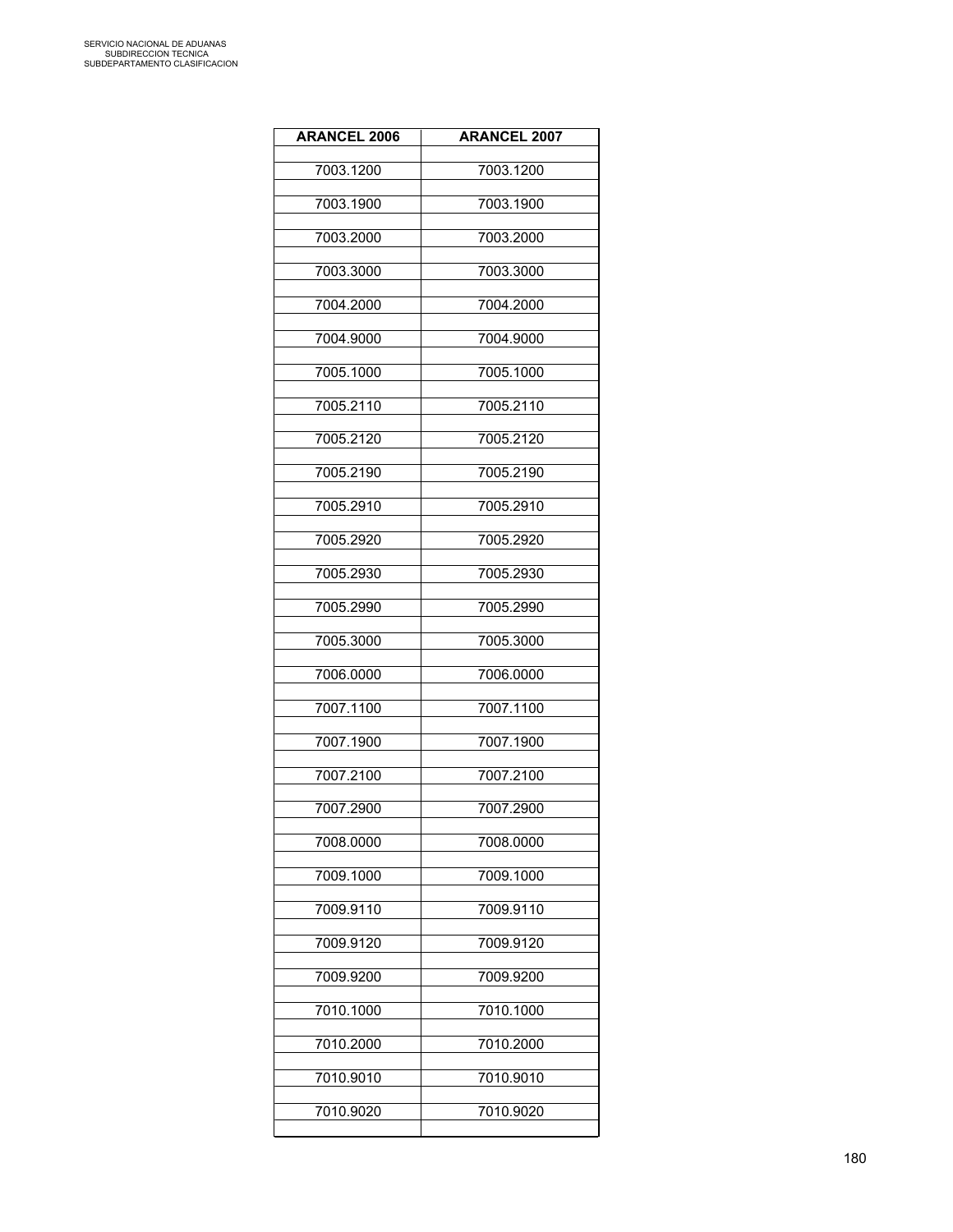| <b>ARANCEL 2006</b> | <b>ARANCEL 2007</b>    |
|---------------------|------------------------|
| 7010.9030           | 7010.9030              |
|                     |                        |
| 7010.9040           | 7010.9040              |
| 7010.9050           | 7010.9050              |
|                     |                        |
| 7010.9090           | 7010.9090              |
|                     |                        |
| 7011.1000           | 7011.1000              |
| 7011.2010           | 7011.2010              |
|                     |                        |
| 7011.2090           | 7011.2090              |
|                     |                        |
| 7011.9000           | 7011.9000              |
| 7012.0000           | 7020.0000              |
|                     |                        |
| 7013.1000           | 7013.1000              |
|                     |                        |
| 7013.2100           | 7013.2200<br>7013.3300 |
|                     |                        |
| 7013.2910           | 7013.2810              |
|                     | 7013.3710              |
|                     |                        |
| 7013.2991           | 7013.2891<br>7013.3791 |
|                     |                        |
| 7013.2999           | 7013.2899              |
|                     | 7013.3799              |
|                     |                        |
| 7013.3100           | 7013.4100              |
| 7013.3200           | 7013.4200              |
|                     |                        |
| 7013.3910           | 7013.4910              |
|                     |                        |
| 7013.3990           | 7013.4990              |
| 7013.9100           | 7013.9100              |
|                     |                        |
| 7013.9900           | 7013.9900              |
|                     |                        |
| 7014.0000           | 7014.0000              |
| 7015.1000           | 7015.1000              |
|                     |                        |
| 7015.9000           | 7015.9000              |
|                     |                        |
| 7016.1000           | 7016.1000              |
| 7016.9000           | 7016.9000              |
|                     |                        |
| 7017.1000           | 7017.1000              |
|                     |                        |
| 7017.2000           | 7017.2000              |
| 7017.9000           | 7017.9000              |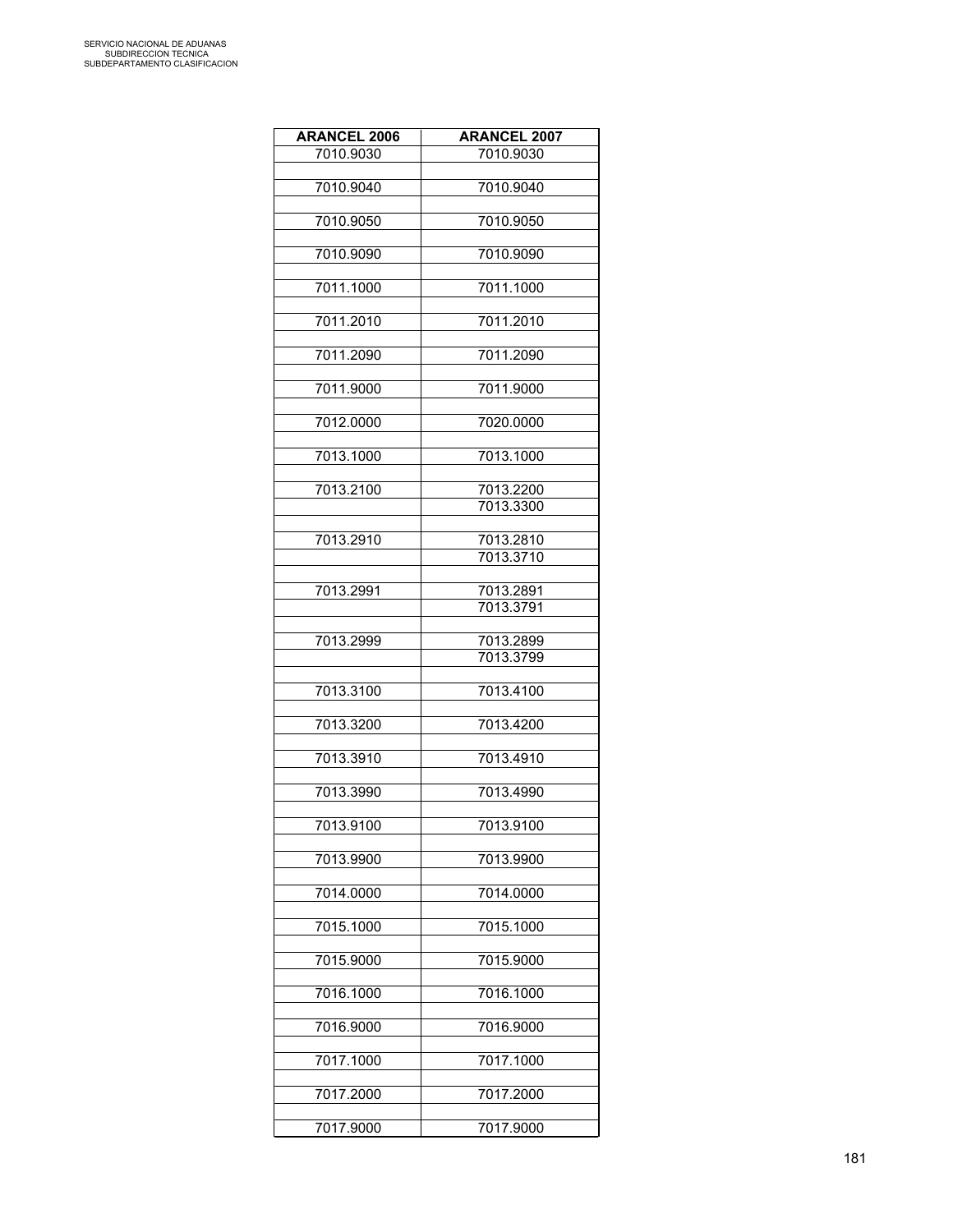| <b>ARANCEL 2006</b> | <b>ARANCEL 2007</b> |
|---------------------|---------------------|
| 7018.1000           | 7018.1000           |
| 7018.2000           | 7018.2000           |
| 7018.9000           | 7018.9000           |
| 7019.1100           | 7019.1100           |
| 7019.1200           | 7019.1200           |
| 7019.1900           | 7019.1900           |
| 7019.3100           | 7019.3100           |
| 7019.3200           | 7019.3200           |
| 7019.3900           | 7019.3900           |
| 7019.4000           | 7019.4000           |
| 7019.5100           | 7019.5100           |
| 7019.5200           | 7019.5200           |
| 7019.5900           | 7019.5900           |
| 7019.9000           | 7019.9000           |
| 7020.0000           | 7020.0000           |
| 7101.1010           | 7101.1010           |
| 7101.1090           | 7101.1090           |
| 7101.2100           | 7101.2100           |
| 7101.2210           | 7101.2210           |
| 7101.2290           | 7101.2290           |
| 7102.1000           | 7102.1000           |
| 7102.2100           | 7102.2100           |
| 7102.2900           | 7102.2900           |
| 7102.3100           | 7102.3100           |
| 7102.3900           | 7102.3900           |
| 7103.1010           | 7103.1010           |
| 7103.1090           | 7103.1090           |
| 7103.9100           | 7103.9100           |
| 7103.9900           | 7103.9900           |
|                     |                     |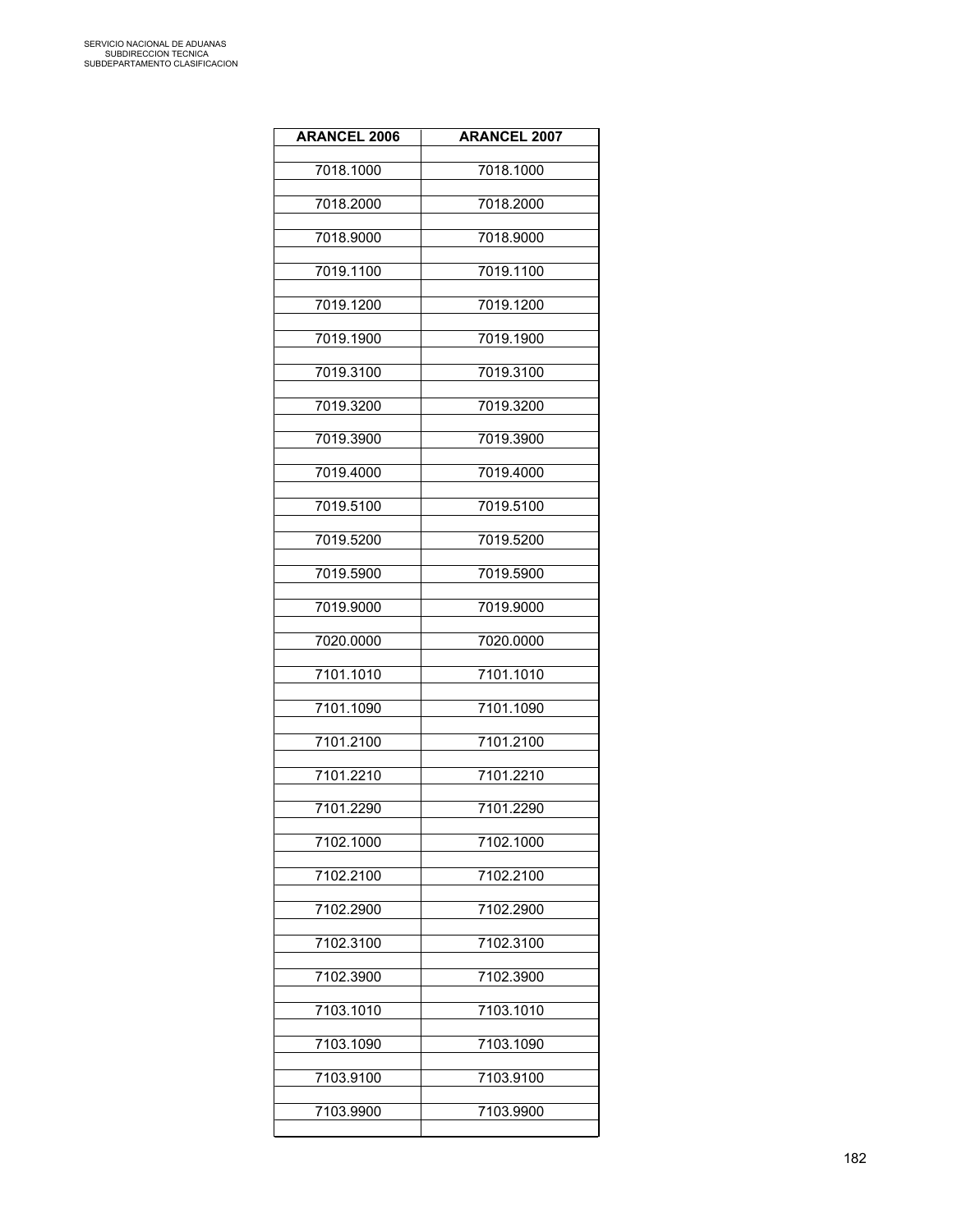| <b>ARANCEL 2006</b> | <b>ARANCEL 2007</b> |
|---------------------|---------------------|
| 7104.1000           | 7104.1000           |
| 7104.2000           | 7104.2000           |
|                     |                     |
| 7104.9000           | 7104.9000           |
|                     |                     |
| 7105.1000           | 7105.1000           |
| 7105.9000           | 7105.9000           |
|                     |                     |
| 7106.1000           | 7106.1000           |
| 7106.9110           | 7106.9110           |
|                     |                     |
| 7106.9120           | 7106.9120           |
| 7106.9200           | 7106.9200           |
|                     |                     |
| 7107.0000           | 7107.0000           |
| 7108.1100           | 7108.1100           |
|                     |                     |
| 7108.1200           | 7108.1200           |
|                     |                     |
| 7108.1300           | 7108.1300           |
| 7108.2000           | 7108.2000           |
|                     |                     |
| 7109.0000           | 7109.0000           |
| 7110.1100           | 7110.1100           |
|                     |                     |
| 7110.1900           | 7110.1900           |
| 7110.2100           | 7110.2100           |
|                     |                     |
| 7110.2900           | 7110.2900           |
| 7110.3100           | 7110.3100           |
|                     |                     |
| 7110.3900           | 7110.3900           |
| 7110.4100           | 7110.4100           |
|                     |                     |
| 7110.4900           | 7110.4900           |
| 7111.0000           | 7111.0000           |
|                     |                     |
| 7112.3000           | 7112.3000           |
|                     |                     |
| 7112.9100           | 7112.9100           |
| 7112.9200           | 7112.9210           |
|                     | 7112.9290           |
| 7112.9900           | 7112.9900           |
|                     |                     |
| 7113.1100           | 7113.1100           |
|                     |                     |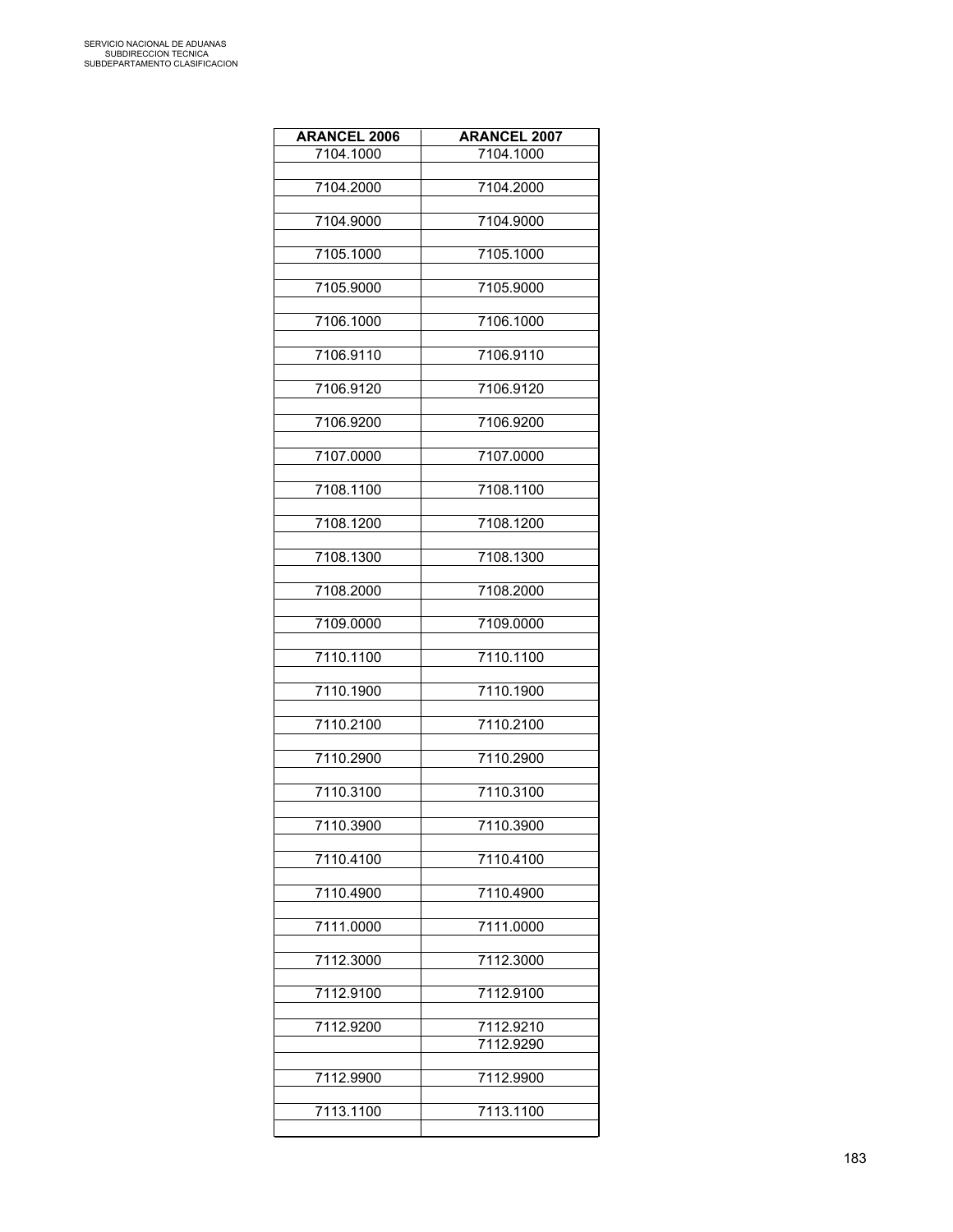| <b>ARANCEL 2006</b> | <b>ARANCEL 2007</b> |
|---------------------|---------------------|
| 7113.1900           | 7113.1900           |
|                     |                     |
| 7113.2000           | 7113.2000           |
| 7114.1100           | 7114.1100           |
|                     |                     |
| 7114.1900           | 7114.1900           |
| 7114.2000           | 7114.2000           |
|                     |                     |
| 7115.1000           | 7115.1000           |
| 7115.9000           | 7115.9000           |
|                     |                     |
| 7116.1000           | 7116.1000           |
|                     |                     |
| 7116.2000           | 7116.2000           |
| 7117.1100           | 7117.1100           |
|                     |                     |
| 7117.1910           | 7117.1910           |
| 7117.1920           | 7117.1920           |
|                     |                     |
| 7117.1990           | 7117.1990           |
|                     |                     |
| 7117.9000           | 7117.9000           |
| 7118.1000           | 7118.1000           |
|                     |                     |
| 7118.9000           | 7118.9000           |
| 7201.1000           | 7201.1000           |
|                     |                     |
| 7201.2000           | 7201.2000           |
| 7201.5000           | 7201.5000           |
|                     |                     |
| 7202.1100           | 7202.1100           |
|                     |                     |
| 7202.1900           | 7202.1900           |
| 7202.2110           | 7202.2110           |
|                     |                     |
| 7202.2120           | 7202.2120           |
| 7202.2900           | 7202.2900           |
|                     |                     |
| 7202.3000           | 7202.3000           |
| 7202.4100           | 7202.4100           |
|                     |                     |
| 7202.4900           | 7202.4900           |
|                     |                     |
| 7202.5000           | 7202.5000           |
| 7202.6000           | 7202.6000           |
|                     |                     |
| 7202.7000           | 7202.7000           |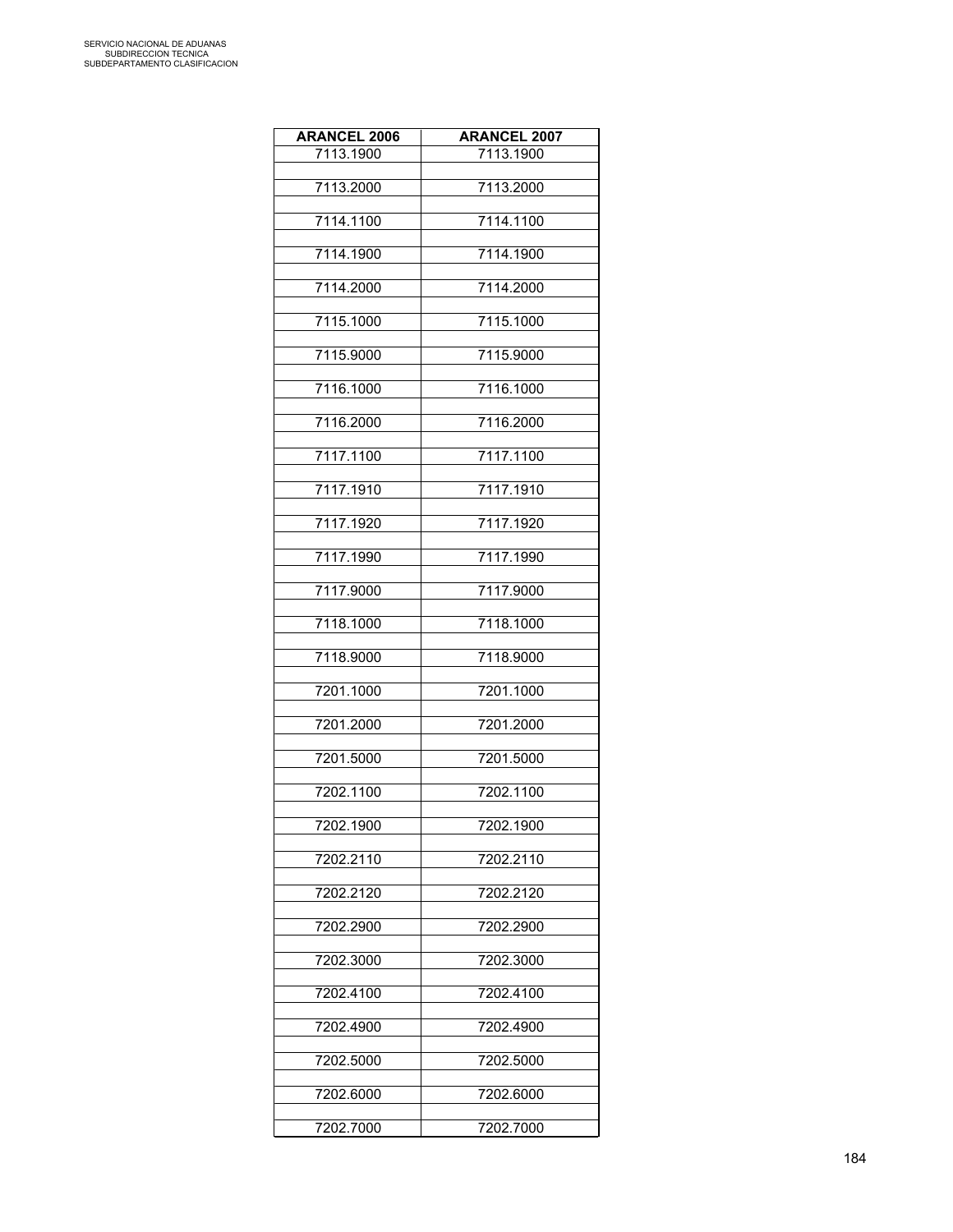| <b>ARANCEL 2006</b> | <b>ARANCEL 2007</b> |
|---------------------|---------------------|
| 7202.8000           | 7202.8000           |
| 7202.9100           | 7202.9100           |
| 7202.9200           | 7202.9200           |
| 7202.9300           | 7202.9300           |
| 7202.9900           | 7202.9900           |
| 7203.1000           | 7203.1000           |
| 7203.9000           | 7203.9000           |
| 7204.1000           | 7204.1000           |
| 7204.2100           | 7204.2100           |
| 7204.2900           | 7204.2900           |
| 7204.3000           | 7204.3000           |
| 7204.4100           | 7204.4100           |
| 7204.4900           | 7204.4900           |
| 7204.5000           | 7204.5000           |
| 7205.1000           | 7205.1000           |
| 7205.2100           | 7205.2100           |
| 7205.2900           | 7205.2900           |
| 7206.1000           | 7206.1000           |
| 7206.9000           | 7206.9000           |
| 7207.1100           | 7207.1100           |
| 7207.1200           | 7207.1200           |
| 7207.1900           | 7207.1900           |
| 7207.2000           | 7207.2000           |
| 7208.1000           | 7208.1000           |
| 7208.2500           | 7208.2500           |
| 7208.2600           | 7208.2600           |
| 7208.2700           | 7208.2700           |
| 7208.3600           | 7208.3600           |
| 7208.3700           | 7208.3700           |
|                     |                     |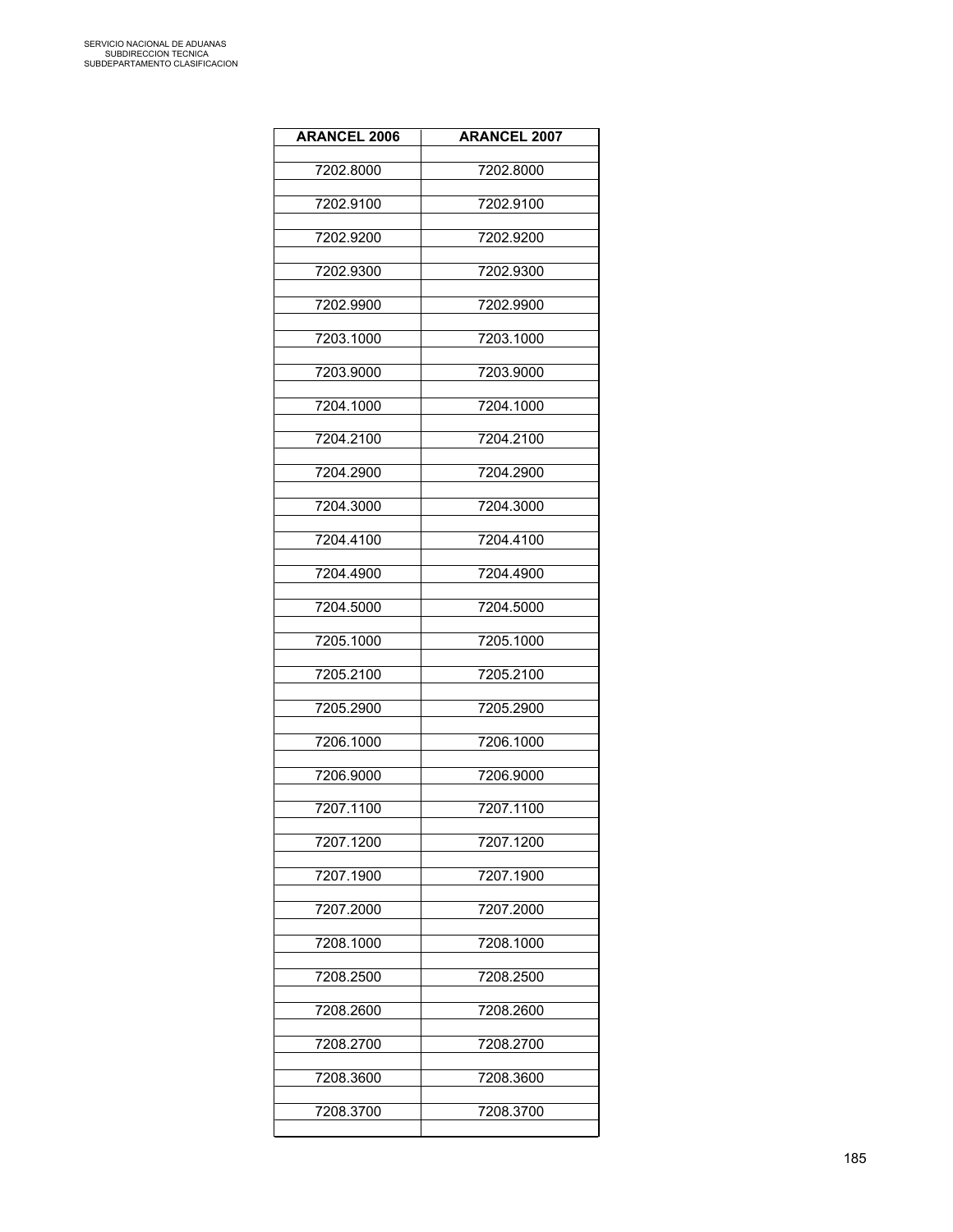| <b>ARANCEL 2006</b> | <b>ARANCEL 2007</b> |
|---------------------|---------------------|
| 7208.3800           | 7208.3800           |
|                     |                     |
| 7208.3900           | 7208.3900           |
| 7208.4000           | 7208.4000           |
|                     |                     |
| 7208.5100           | 7208.5100           |
| 7208.5200           | 7208.5200           |
|                     |                     |
| 7208.5300           | 7208.5300           |
|                     |                     |
| 7208.5400           | 7208.5400           |
| 7208.9000           | 7208.9000           |
|                     |                     |
| 7209.1500           | 7209.1500           |
| 7209.1600           | 7209.1600           |
|                     |                     |
| 7209.1700           | 7209.1700           |
| 7209.1800           | 7209.1800           |
|                     |                     |
| 7209.2500           | 7209.2500           |
|                     |                     |
| 7209.2600           | 7209.2600           |
| 7209.2700           | 7209.2700           |
|                     |                     |
| 7209.2800           | 7209.2800           |
| 7209.9000           | 7209.9000           |
|                     |                     |
| 7210.1110           | 7210.1110           |
| 7210.1190           | 7210.1190           |
|                     |                     |
| 7210.1200           | 7210.1200           |
|                     |                     |
| 7210.2000           | 7210.2000           |
| 7210.3000           | 7210.3000           |
|                     |                     |
| 7210.4100           | 7210.4100           |
| 7210.4900           | 7210.4900           |
|                     |                     |
| 7210.5000           | 7210.5000           |
| 7210.6100           | 7210.6100           |
|                     |                     |
| 7210.6900           | 7210.6900           |
|                     |                     |
| 7210.7000           | 7210.7000           |
| 7210.9000           | 7210.9000           |
|                     |                     |
| 7211.1300           | 7211.1300           |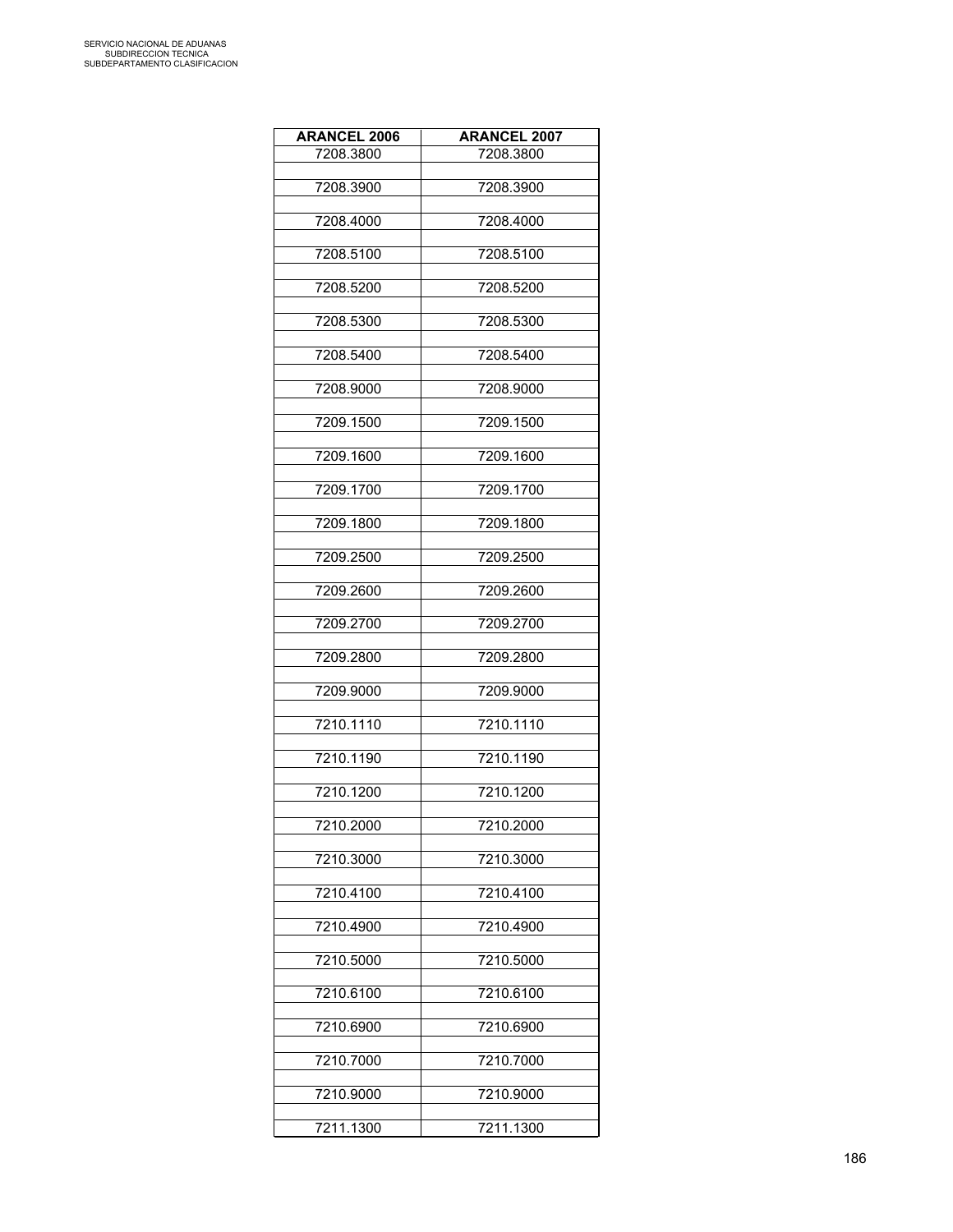| <b>ARANCEL 2006</b> | <b>ARANCEL 2007</b> |
|---------------------|---------------------|
| 7211.1400           | 7211.1400           |
| 7211.1900           | 7211.1900           |
| 7211.2300           | 7211.2300           |
| 7211.2910           | 7211.2910           |
| 7211.2990           | 7211.2990           |
| 7211.9000           | 7211.9000           |
| 7212.1010           | 7212.1010           |
| 7212.1090           | 7212.1090           |
| 7212.2000           | 7212.2000           |
| 7212.3000           | 7212.3000           |
| 7212.4000           | 7212.4000           |
| 7212.5000           | 7212.5000           |
| 7212.6000           | 7212.6000           |
| 7213.1000           | 7213.1000           |
| 7213.2000           | 7213.2000           |
| 7213.9110           | 7213.9110           |
| 7213.9120           | 7213.9120           |
| 7213.9190           | 7213.9190           |
| 7213.9900           | 7213.9900           |
| 7214.1000           | 7214.1000           |
| 7214.2000           | 7214.2000           |
| 7214.3000           | 7214.3000           |
| 7214.9100           | 7214.9100           |
| 7214.9900           | 7214.9900           |
| 7215.1000           | 7215.1000           |
| 7215.5000           | 7215.5000           |
| 7215.9000           | 7215.9000           |
| 7216.1000           | 7216.1000           |
| 7216.2100           | 7216.2100           |
|                     |                     |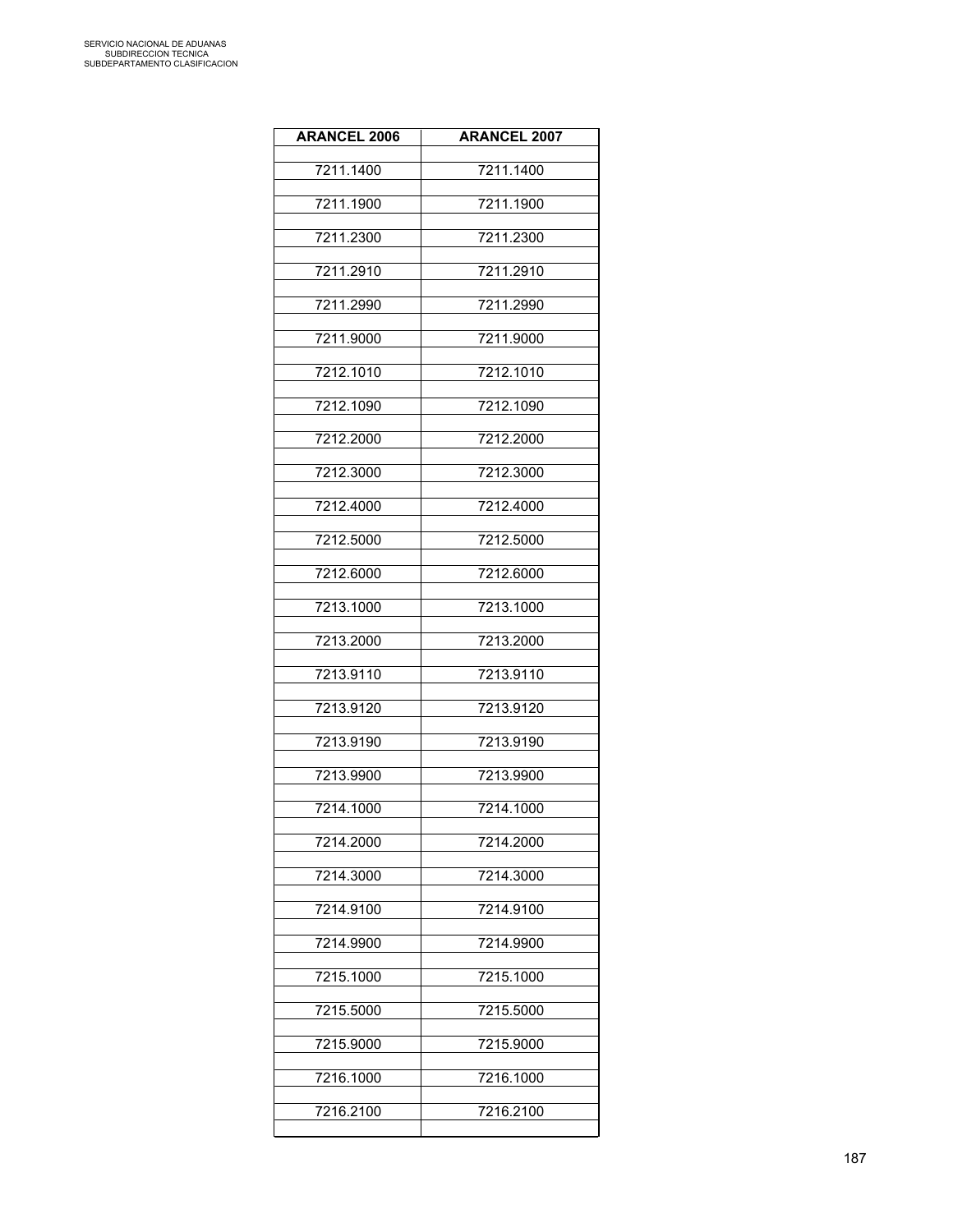| <b>ARANCEL 2006</b> | <b>ARANCEL 2007</b> |
|---------------------|---------------------|
| 7216.2200           | 7216.2200           |
|                     |                     |
| 7216.3100           | 7216.3100           |
| 7216.3200           | 7216.3200           |
|                     |                     |
| 7216.3300           | 7216.3300           |
|                     |                     |
| 7216.4000           | 7216.4000           |
| 7216.5000           | 7216.5000           |
|                     |                     |
| 7216.6100           | 7216.6100           |
|                     |                     |
| 7216.6900           | 7216.6900           |
|                     |                     |
| 7216.9100           | 7216.9100           |
| 7216.9900           | 7216.9900           |
|                     |                     |
| 7217.1000           | 7217.1000           |
|                     |                     |
| 7217.2000           | 7217.2000           |
| 7217.3000           | 7217.3000           |
|                     |                     |
| 7217.9000           | 7217.9000           |
|                     |                     |
| 7218.1000           | 7218.1000           |
| 7218.9100           | 7218.9100           |
|                     |                     |
| 7218.9900           | 7218.9900           |
|                     |                     |
| 7219.1100           | 7219.1100           |
| 7219.1200           | 7219.1200           |
|                     |                     |
| 7219.1300           | 7219.1300           |
|                     |                     |
| 7219.1400           | 7219.1400           |
| 7219.2100           | 7219.2100           |
|                     |                     |
| 7219.2200           | 7219.2200           |
|                     |                     |
| 7219.2300           | 7219.2300           |
|                     |                     |
| 7219.2400           | 7219.2400           |
| 7219.3100           | 7219.3100           |
|                     |                     |
| 7219.3200           | 7219.3200           |
|                     |                     |
| 7219.3300           | 7219.3300           |
| 7219.3400           | 7219.3400           |
|                     |                     |
| 7219.3500           | 7219.3500           |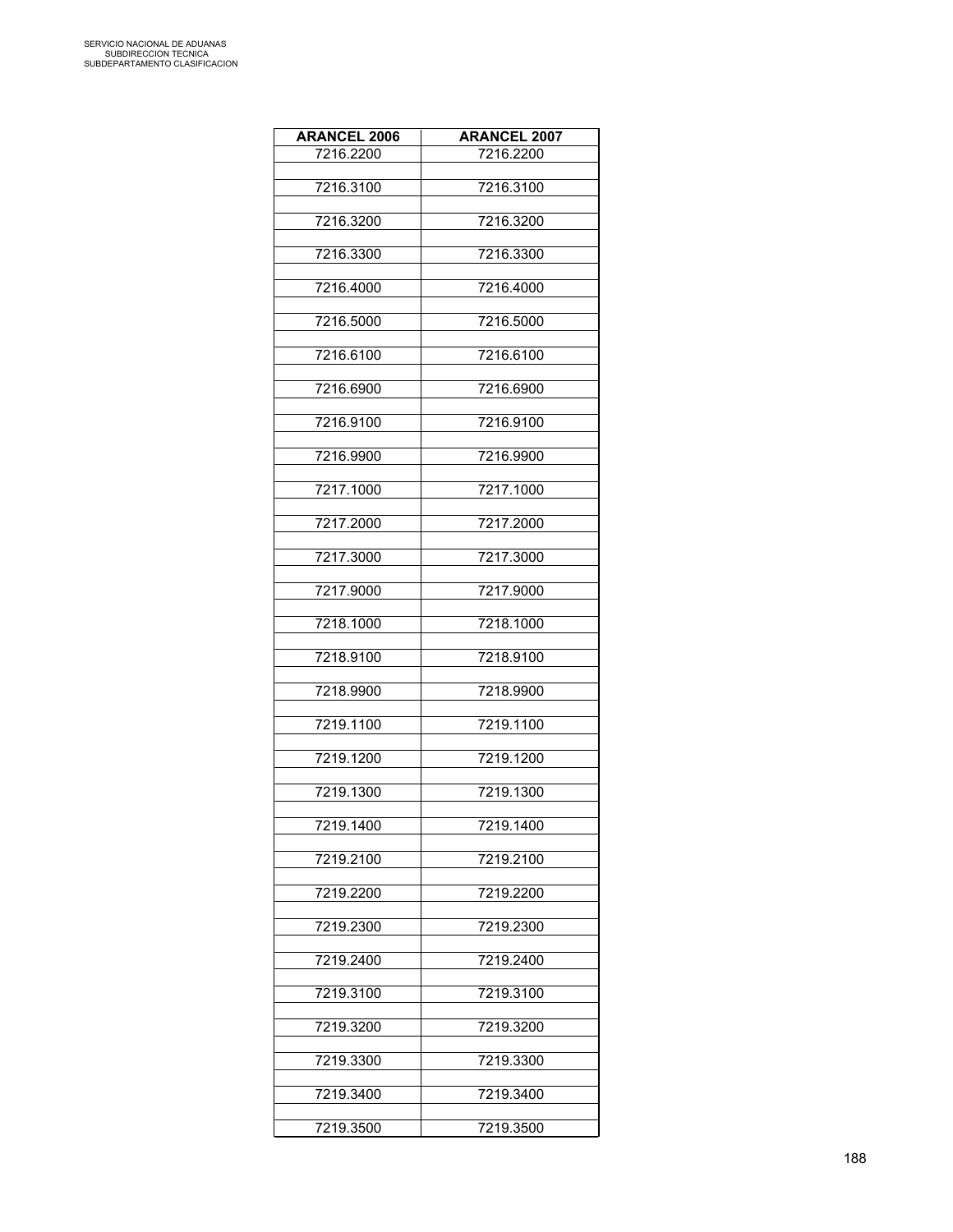| <b>ARANCEL 2006</b> | <b>ARANCEL 2007</b> |
|---------------------|---------------------|
|                     |                     |
| 7219.9000           | 7219.9000           |
| 7220.1100           | 7220.1100           |
|                     |                     |
| 7220.1200           | 7220.1200           |
|                     |                     |
| 7220.2000           | 7220.2000           |
| 7220.9000           | 7220.9000           |
|                     |                     |
| 7221.0000           | 7221.0000           |
|                     |                     |
| 7222.1100           | 7222.1100           |
| 7222.1900           | 7222.1900           |
|                     |                     |
| 7222.2000           | 7222.2000           |
|                     |                     |
| 7222.3000           | 7222.3000           |
| 7222.4000           | 7222.4000           |
|                     |                     |
| 7223.0000           | 7223.0000           |
|                     |                     |
| 7224.1000           | 7224.1000           |
| 7224.9000           | 7224.9000           |
|                     |                     |
| 7225.1100           | 7225.1100           |
|                     |                     |
| 7225.1900           | 7225.1900           |
| 7225.2000           | 7225.3000           |
|                     | 7225.4000           |
|                     | 7225.5000           |
|                     | 7225.9100           |
|                     | 7225.9200           |
|                     | 7225.9900           |
|                     |                     |
| 7225.3000           | 7225.3000           |
|                     |                     |
| 7225.4000           | 7225.4000           |
|                     |                     |
| 7225.5000           | 7225.5000           |
| 7225.9100           | 7225.9100           |
|                     |                     |
| 7225.9200           | 7225.9200           |
|                     |                     |
| 7225.9900           | 7225.9900           |
| 7226.1100           | 7226.1100           |
|                     |                     |
| 7226.1900           | 7226.1900           |
|                     |                     |
| 7226.2000           | 7226.2000           |
| 7226.9100           | 7226.9100           |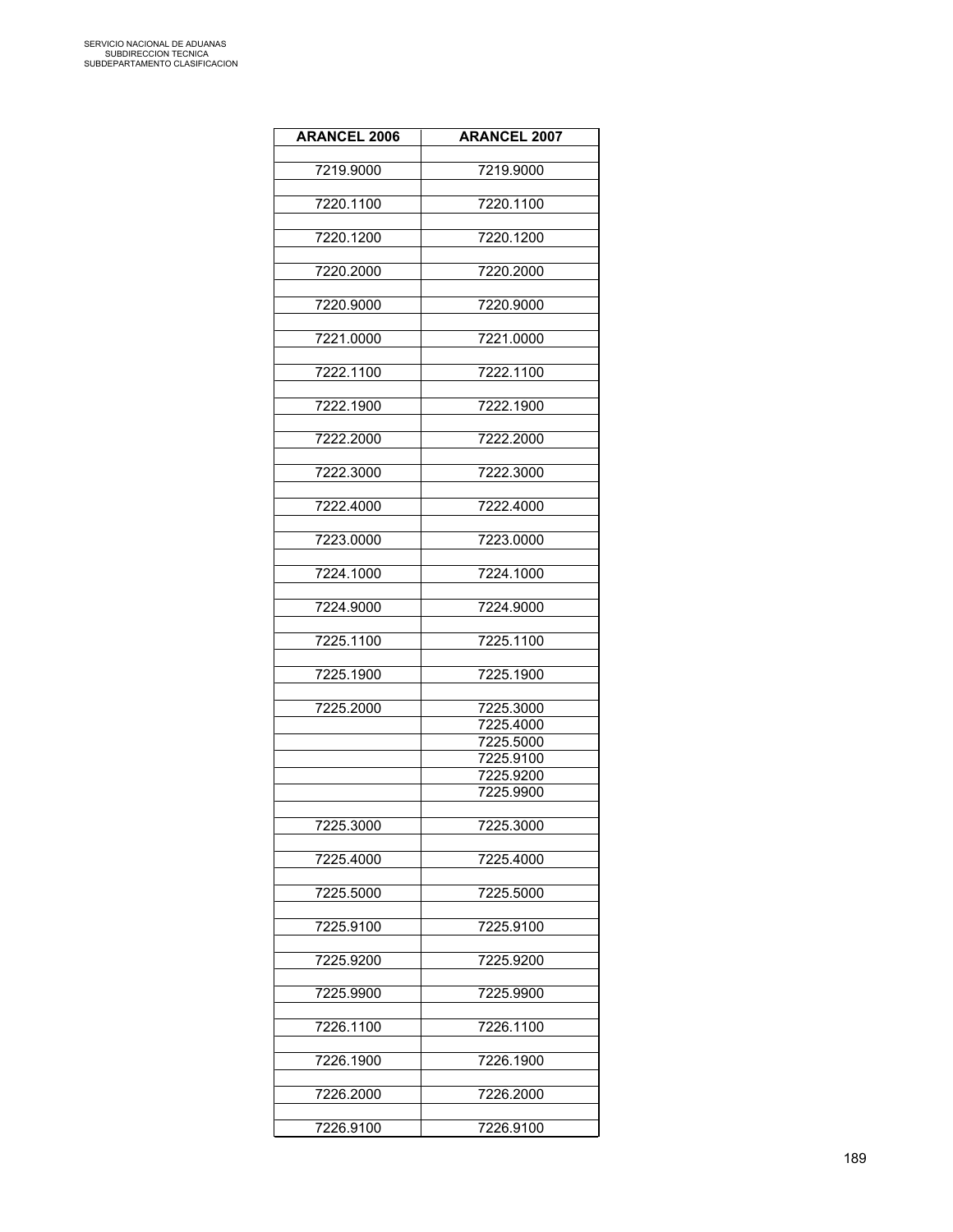| <b>ARANCEL 2006</b> | <b>ARANCEL 2007</b>    |
|---------------------|------------------------|
| 7226.9200           | 7226.9200              |
| 7226.9300           | 7226.9900              |
| 7226.9400           | 7226.9900              |
| 7226.9900           | 7226.9900              |
| 7227.1000           | 7227.1000              |
| 7227.2000           | 7227.2000              |
| 7227.9000           | 7227.9000              |
| 7228.1000           | 7228.1000              |
| 7228.2000           | 7228.2000              |
| 7228.3000           | 7228.3000              |
| 7228.4000           | 7228.4000              |
| 7228.5000           | 7228.5000              |
| 7228.6000           | 7228.6000              |
| 7228.7000           | 7228.7000              |
| 7228.8010           | 7228.8010              |
| 7228.8020           | 7228.8020              |
| 7229.1000           | 7229.9000              |
| 7229.2000           | 7229.2000              |
| 7229.9000           | 7229.9000              |
| 7301.1000           | 7301.1000              |
| 7301.2000           | 7301.2000              |
| 7302.1000           | 7302.1000              |
| 7302.3000           | 7302.3000              |
| 7302.4000           | 7302.4000              |
| 7302.9000           | 7302.9000              |
| 7303.0000           | 7303.0000              |
| 7304.1000           | 7304.1100              |
|                     | 7304.1900              |
| 7304.2100           | 7304.2200<br>7304.2300 |
|                     |                        |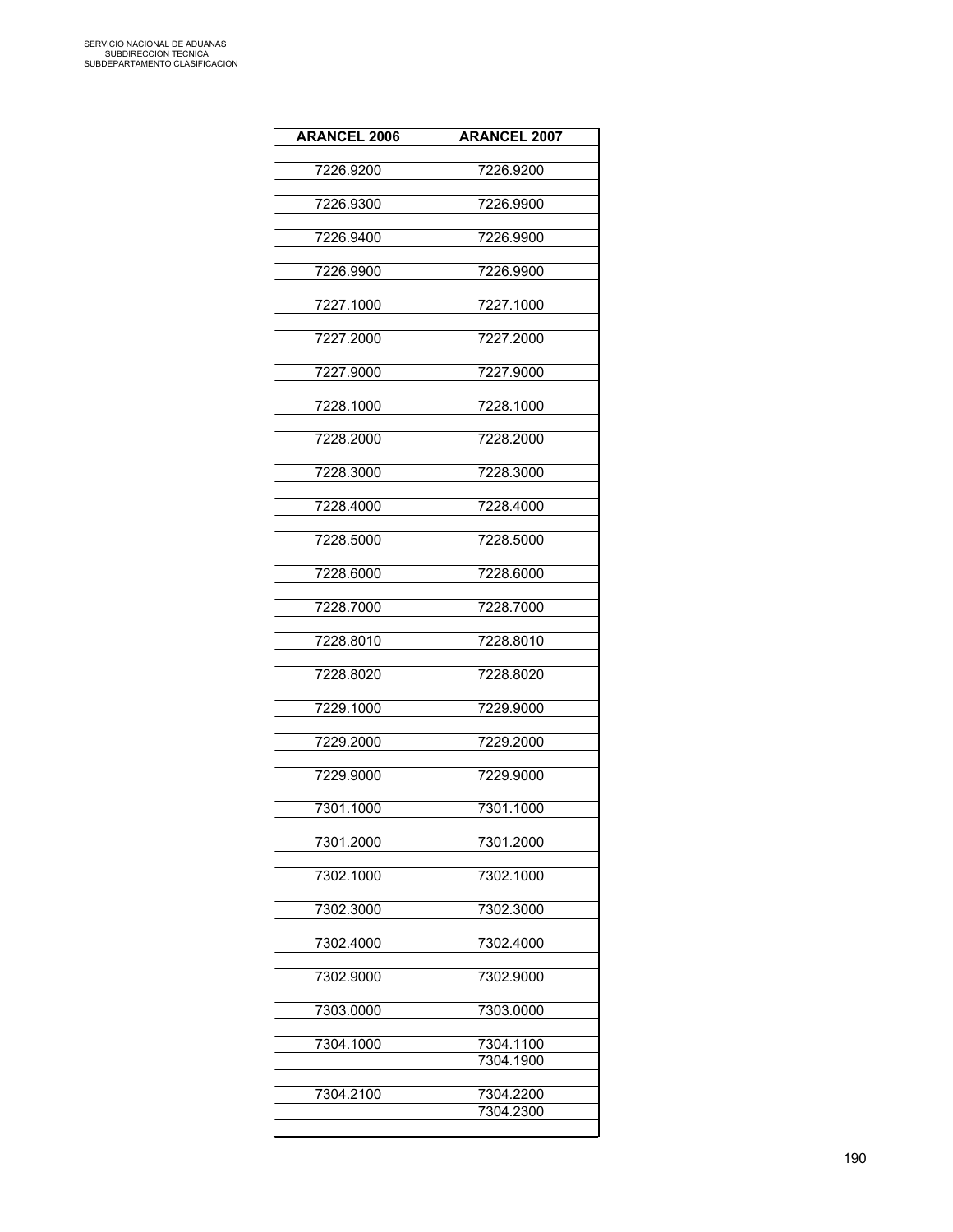| <b>ARANCEL 2006</b> | <b>ARANCEL 2007</b> |
|---------------------|---------------------|
| 7304.2900           | 7304.2400           |
|                     | 7304.2900           |
|                     |                     |
| 7304.3100           | 7304.3100           |
|                     |                     |
| 7304.3900           | 7304.3900           |
|                     |                     |
| 7304.4110           | 7304.4110           |
|                     |                     |
| 7304.4190           | 7304.4190           |
|                     |                     |
| 7304.4900           | 7304.4900           |
|                     |                     |
| 7304.5100           | 7304.5100           |
|                     |                     |
| 7304.5900           | 7304.5900           |
|                     |                     |
|                     |                     |
| 7304.9000           | 7304.9000           |
|                     |                     |
| 7305.1100           | 7305.1100           |
|                     |                     |
| 7305.1200           | 7305.1200           |
|                     |                     |
| 7305.1900           | 7305.1900           |
|                     |                     |
| 7305.2000           | 7305.2000           |
|                     |                     |
| 7305.3100           | 7305.3100           |
|                     |                     |
| 7305.3900           | 7305.3900           |
|                     |                     |
| 7305.9000           | 7305.9000           |
|                     |                     |
| 7306.1000           | 7306.1100           |
|                     | 7306.1900           |
|                     |                     |
| 7306.2000           | 7306.2100           |
|                     | 7306.2900           |
|                     |                     |
| 7306.3000           | 7306.3000           |
|                     |                     |
| 7306.4000           | 7306.4000           |
|                     |                     |
| 7306.5000           | 7306.5000           |
|                     |                     |
| 7306.6000           | 7306.6100           |
|                     | 7306.6900           |
|                     |                     |
| 7306.9000           | 7306.9000           |
|                     |                     |
| 7307.1100           | 7307.1100           |
|                     |                     |
| 7307.1900           | 7307.1900           |
|                     |                     |
| 7307.2100           | 7307.2100           |
|                     |                     |
| 7307.2200           | 7307.2200           |
|                     |                     |
| 7307.2300           | 7307.2300           |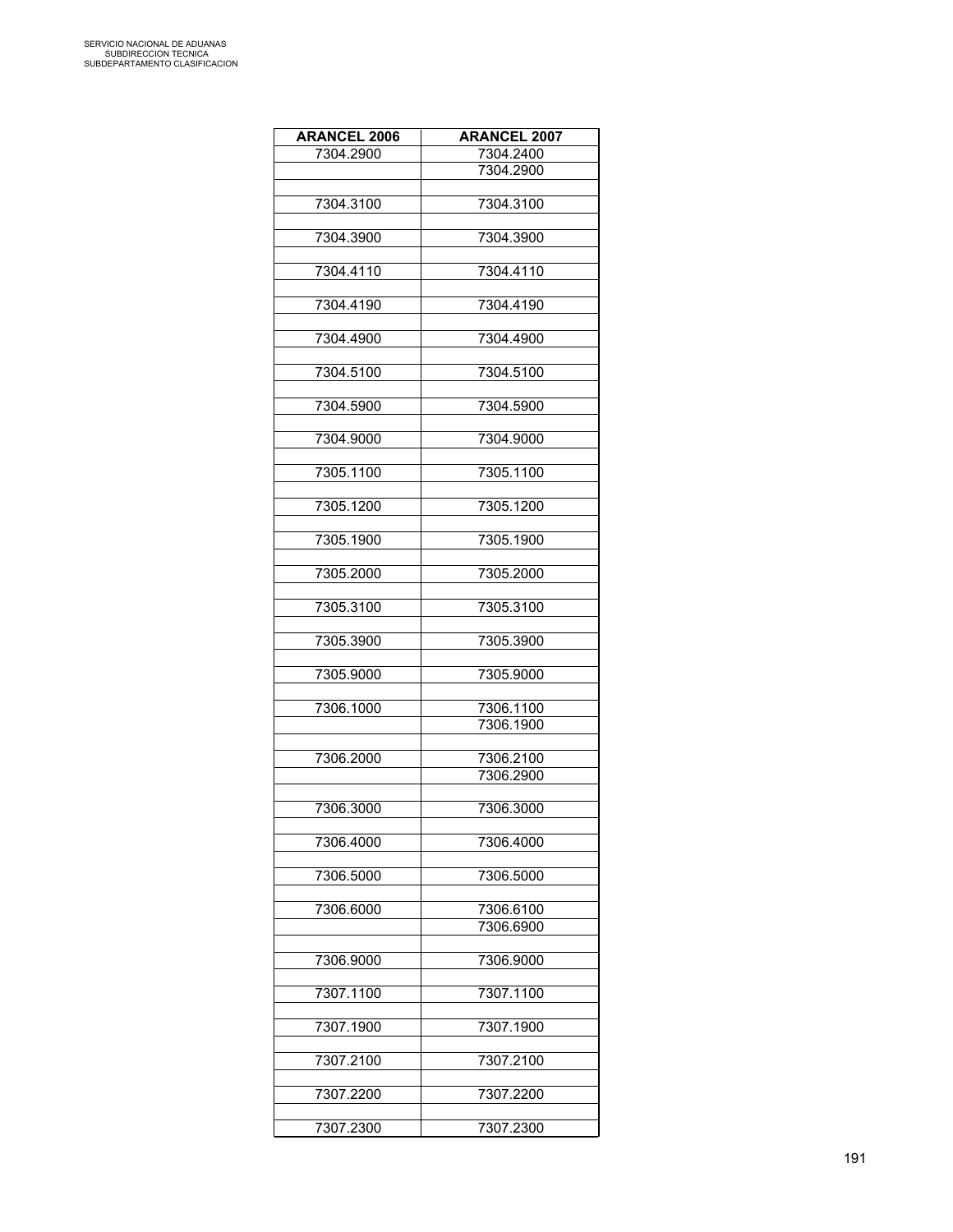| <b>ARANCEL 2006</b> | <b>ARANCEL 2007</b> |
|---------------------|---------------------|
| 7307.2900           | 7307.2900           |
| 7307.9100           | 7307.9100           |
| 7307.9200           | 7307.9200           |
| 7307.9300           | 7307.9300           |
| 7307.9900           | 7307.9900           |
| 7308.1000           | 7308.1000           |
| 7308.2000           | 7308.2000           |
| 7308.3000           | 7308.3000           |
| 7308.4000           | 7308.4000           |
| 7308.9000           | 7308.9000           |
| 7309.0010           | 7309.0010           |
| 7309.0021           | 7309.0021           |
| 7309.0022           | 7309.0022           |
| 7309.0023           | 7309.0023           |
| 7309.0090           | 7309.0090           |
| 7310.1010           | 7310.1010           |
| 7310.1090           | 7310.1090           |
| 7310.2100           | 7310.2100           |
| 7310.2910           | 7310.2910           |
| 7310.2990           | 7310.2990           |
| 7311.0010           | 7311.0010           |
| 7311.0020           | 7311.0020           |
| 7311.0030           | 7311.0030           |
| 7311.0090           | 7311.0090           |
| 7312.1010           | 7312.1010           |
| 7312.1090           | 7312.1090           |
| 7312.9000           | 7312.9000           |
| 7313.0000           | 7313.0000           |
| 7314.1200           | 7314.1200           |
|                     |                     |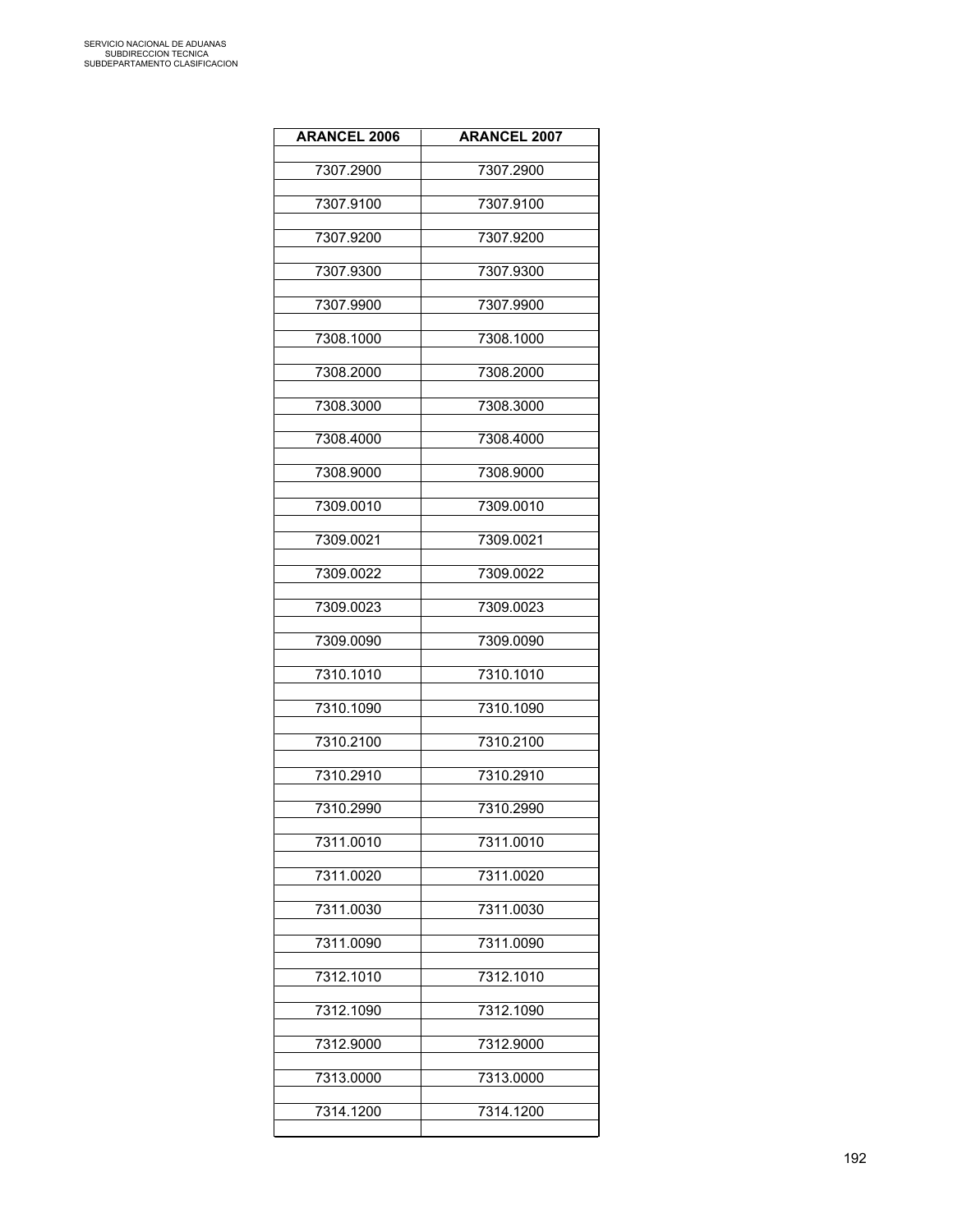| <b>ARANCEL 2006</b> | <b>ARANCEL 2007</b> |
|---------------------|---------------------|
| 7314.1300           | 7314.1900           |
|                     |                     |
| 7314.1400           | 7314.1400           |
| 7314.1900           | 7314.1900           |
|                     |                     |
| 7314.2000           | 7314.2000           |
| 7314.3100           | 7314.3100           |
| 7314.3900           | 7314.3900           |
|                     |                     |
| 7314.4110           | 7314.4110           |
| 7314.4190           | 7314.4190           |
| 7314.4200           | 7314.4200           |
| 7314.4900           | 7314.4900           |
| 7314.5000           | 7314.5000           |
|                     |                     |
| 7315.1100           | 7315.1100           |
| 7315.1200           | 7315.1200           |
| 7315.1900           | 7315.1900           |
| 7315.2000           | 7315.2000           |
| 7315.8100           | 7315.8100           |
| 7315.8200           | 7315.8200           |
| 7315.8910           | 7315.8910           |
| 7315.8990           | 7315.8990           |
|                     |                     |
| 7315.9000           | 7315.9000           |
| 7316.0000           | 7316.0000           |
| 7317.0010           | 7317.0010           |
| 7317.0090           | 7317.0090           |
| 7318.1100           | 7318.1100           |
| 7318.1200           | 7318.1200           |
| 7318.1300           | 7318.1300           |
|                     |                     |
| 7318.1400           | 7318.1400           |
| 7318.1500           | 7318.1500           |
| 7318.1600           | 7318.1600           |
| 7318.1900           | 7318.1900           |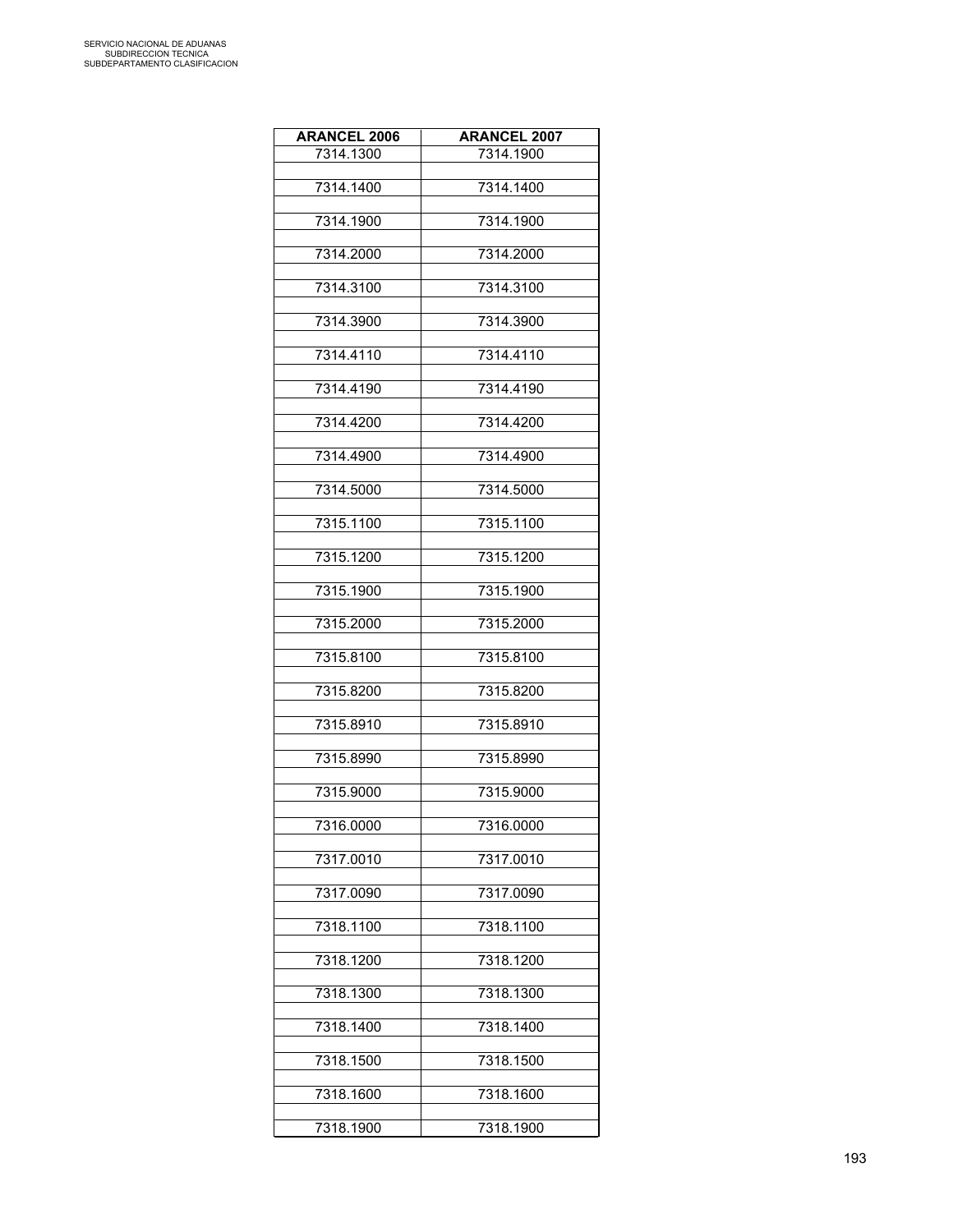| <b>ARANCEL 2006</b> | <b>ARANCEL 2007</b>    |
|---------------------|------------------------|
| 7318.2100           | 7318.2100              |
|                     |                        |
| 7318.2200           | 7318.2200              |
| 7318.2300           | 7318.2300              |
| 7318.2400           | 7318.2400              |
|                     |                        |
| 7318.2900           | 7318.2900              |
| 7319.1000           | 7319.9000              |
| 7319.2000           | 7319.2000              |
| 7319.3000           | 7319.3000              |
| 7319.9000           | 7319.9000              |
|                     |                        |
| 7320.1000           | 7320.1000              |
| 7320.2000           | 7320.2000              |
| 7320.9000           | 7320.9000              |
|                     |                        |
| 7321.1110           | 7321.1110<br>7321.1910 |
|                     |                        |
| 7321.1120           | 7321.1120              |
|                     | 7321.1990              |
| 7321.1190           | 7321.1190              |
|                     | 7321.1990              |
| 7321.1210           | 7321.1210              |
|                     |                        |
| 7321.1290           | 7321.1290              |
| 7321.1310           | 7321.1910              |
| 7321.1390           | 7321.1990              |
|                     |                        |
| 7321.8110           | 7321.8110<br>7321.8900 |
|                     |                        |
| 7321.8120           | 7321.8120<br>7321.8900 |
|                     |                        |
| 7321.8200           | 7321.8200              |
| 7321.8300           | 7321.8900              |
|                     |                        |
| 7321.9010           | 7321.9000              |
| 7321.9020           | 7321.9000              |
| 7321.9030           | 7321.9000              |
|                     |                        |
| 7321.9090           | 7321.9000              |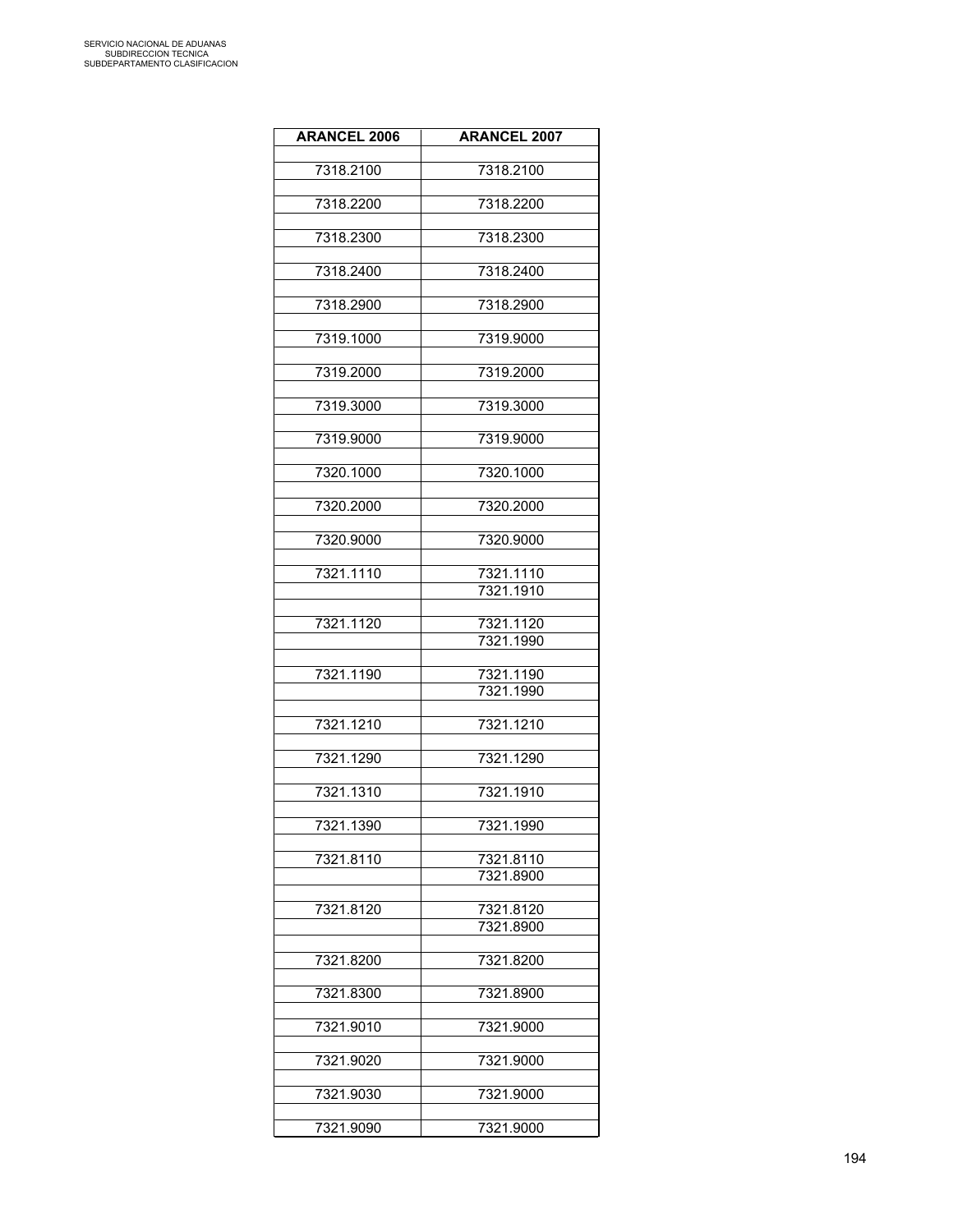| <b>ARANCEL 2006</b> | <b>ARANCEL 2007</b> |
|---------------------|---------------------|
| 7322.1100           | 7322.1100           |
| 7322.1900           | 7322.1900           |
| 7322.9000           | 7322.9000           |
| 7323.1000           | 7323.1000           |
| 7323.9100           | 7323.9100           |
| 7323.9200           | 7323.9200           |
| 7323.9300           | 7323.9300           |
| 7323.9400           | 7323.9400           |
| 7323.9900           | 7323.9900           |
| 7324.1000           | 7324.1000           |
| 7324.2100           | 7324.2100           |
| 7324.2900           | 7324.2900           |
| 7324.9000           | 7324.9000           |
| 7325.1000           | 7325.1000           |
| 7325.9110           | 7325.9110           |
| 7325.9190           | 7325.9190           |
| 7325.9900           | 7325.9900           |
| 7326.1110           | 7326.1110           |
| 7326.1190           | 7326.1190           |
| 7326.1900           | 7326.1900           |
| 7326.2000           | 7326.2000           |
| 7326.9000           | 7326.9000           |
| 7401.1000           | 7401.0000           |
| 7401.2000           | 7401.0000           |
| 7402.0010           | 7402.0010           |
| 7402.0090           | 7402.0090           |
| 7403.1100           | 7403.1100           |
| 7403.1200           | 7403.1200           |
| 7403.1300           | 7403.1300           |
|                     |                     |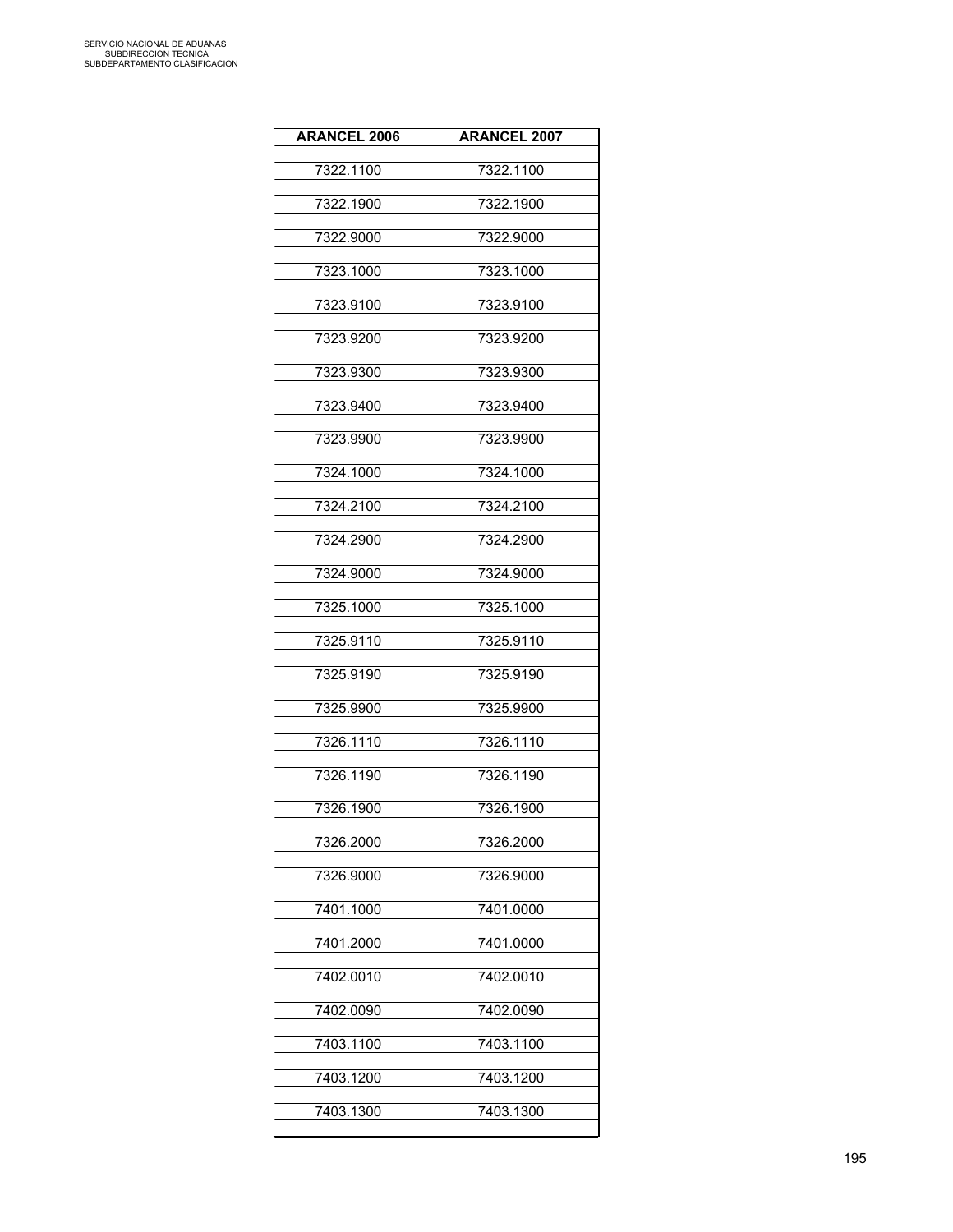| <b>ARANCEL 2006</b> | <b>ARANCEL 2007</b> |
|---------------------|---------------------|
| 7403.1900           | 7403.1900           |
|                     |                     |
| 7403.2100           | 7403.2100           |
| 7403.2200           | 7403.2200           |
|                     |                     |
| 7403.2300           | 7403.2900           |
| 7403.2900           | 7403.2900           |
|                     |                     |
| 7404.0011           | 7404.0011           |
|                     |                     |
| 7404.0019           | 7404.0019           |
| 7404.0021           | 7404.0021           |
|                     |                     |
| 7404.0029           | 7404.0029           |
|                     |                     |
| 7404.0090           | 7404.0090           |
| 7405.0000           | 7405.0000           |
|                     |                     |
| 7406.1000           | 7406.1000           |
| 7406.2000           | 7406.2000           |
|                     |                     |
| 7407.1010           | 7407.1010           |
|                     |                     |
| 7407.1090           | 7407.1090           |
| 7407.2110           | 7407.2110           |
|                     |                     |
| 7407.2190           | 7407.2190           |
|                     |                     |
| 7407.2210           | 7407.2911           |
| 7407.2290           | 7407.2919           |
|                     |                     |
| 7407.2910           | 7407.2991           |
| 7407.2990           | 7407.2999           |
|                     |                     |
| 7408.1110           | 7408.1110           |
|                     |                     |
| 7408.1190           | 7408.1190           |
| 7408.1900           | 7408.1900           |
|                     |                     |
| 7408.2110           | 7408.2110           |
| 7408.2190           | 7408.2190           |
|                     |                     |
| 7408.2210           | 7408.2210           |
|                     |                     |
| 7408.2290           | 7408.2290           |
| 7408.2910           | 7408.2910           |
|                     |                     |
| 7408.2990           | 7408.2990           |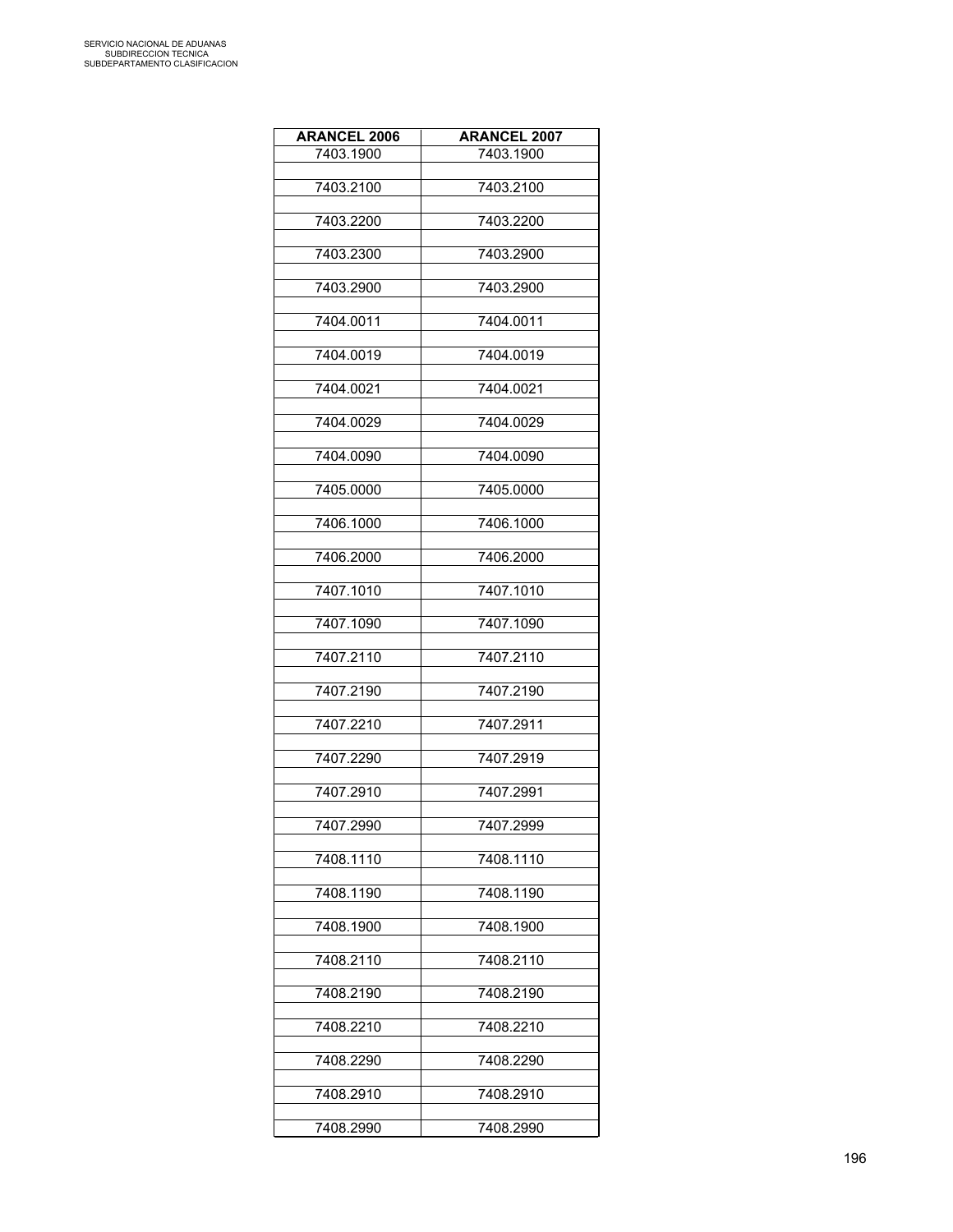| <b>ARANCEL 2006</b> | <b>ARANCEL 2007</b>    |
|---------------------|------------------------|
| 7409.1100           | 7409.1100              |
| 7409.1900           | 7409.1900              |
| 7409.2100           | 7409.2100              |
| 7409.2900           | 7409.2900              |
| 7409.3100           | 7409.3100              |
| 7409.3900           | 7409.3900              |
| 7409.4000           | 7409.4000              |
| 7409.9000           | 7409.9000              |
| 7410.1100           | 7410.1100              |
| 7410.1200           | 7410.1200              |
| 7410.2100           | 7410.2100              |
| 7410.2200           | 7410.2200              |
| 7411.1000           | 7411.1000              |
| 7411.2100           | 7411.2100              |
| 7411.2200           | 7411.2200              |
| 7411.2900           | 7411.2900              |
| 7412.1000           | 7412.1000              |
| 7412.2000           | 7412.2000              |
| 7413.0000           | 7413.0000              |
| 7414.2000           | 7419.9990              |
| 7414.9000           | 7419.9990              |
| 7415.1000           | 7415.1000              |
| 7415.2100           | 7415.2100              |
| 7415.2900           | 7415.2900              |
| 7415.3300           | 7415.3300              |
|                     |                        |
| 7415.3900           | 7415.3900              |
| 7416.0000           | 7419.9990              |
| 7417.0000           | 7418.1900<br>7419.9990 |
| 7418.1100           | 7418.1100              |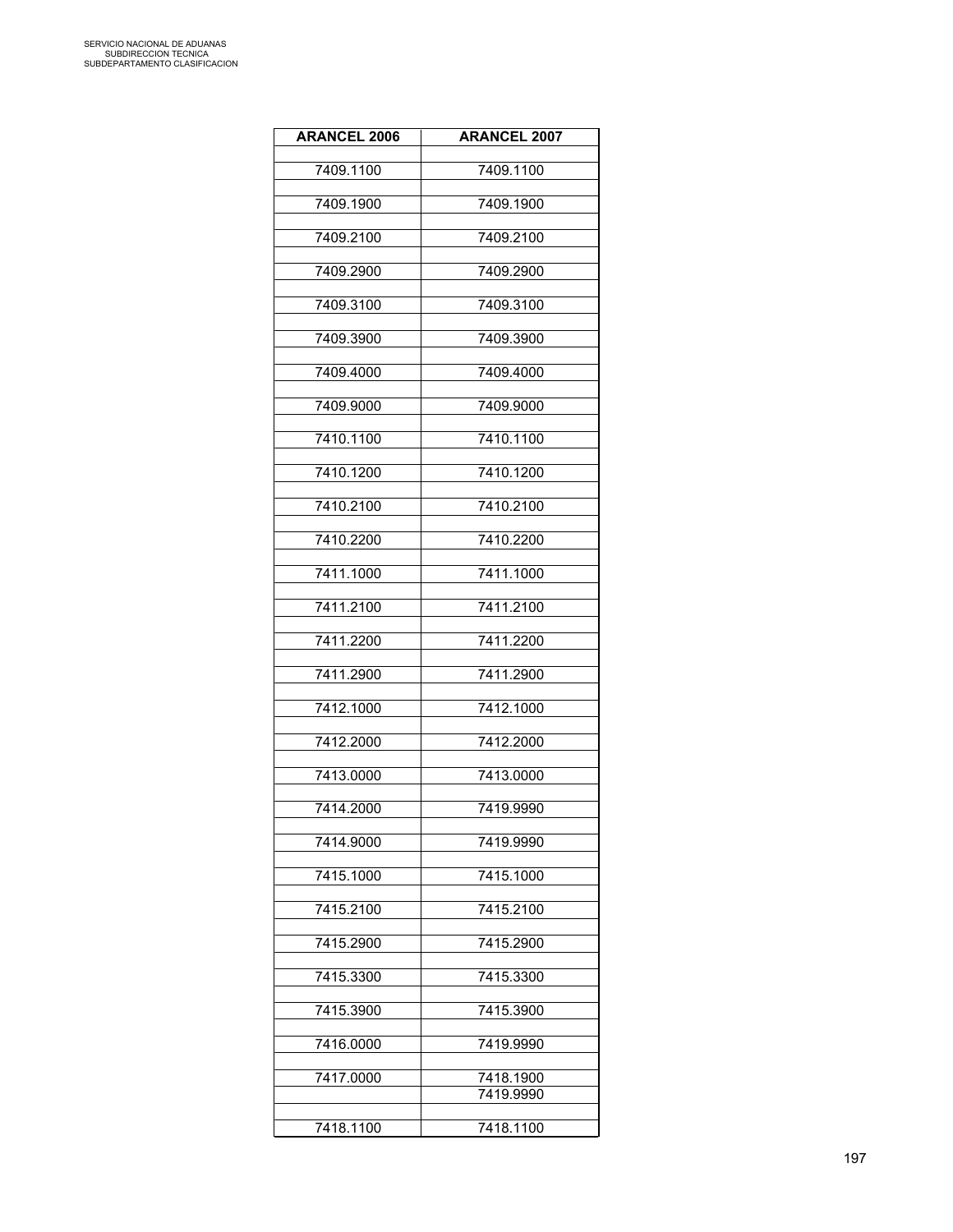| <b>ARANCEL 2006</b> | <b>ARANCEL 2007</b>    |
|---------------------|------------------------|
| 7418.1900           | 7418.1900              |
| 7418.2000           | 7418.2000              |
| 7419.1000           | 7419.1000              |
| 7419.9100           | 7419.9100              |
|                     | 8536.7000              |
| 7419.9911           | 7419.9911              |
| 7419.9919           | 7419.9919              |
| 7419.9990           | 7419.9990<br>8536.7000 |
| 7501.1000           | 7501.1000              |
| 7501.2000           | 7501.2000              |
| 7502.1000           | 7502.1000              |
| 7502.2000           | 7502.2000              |
| 7503.0000           | 7503.0000              |
| 7504.0000           | 7504.0000              |
| 7505.1100           | 7505.1100              |
| 7505.1200           | 7505.1200              |
| 7505.2100           | 7505.2100              |
| 7505.2200           | 7505.2200              |
|                     |                        |
| 7506.1010           | 7506.1010              |
| 7506.1090           | 7506.1090              |
| 7506.2010           | 7506.2010              |
| 7506.2090           | 7506.2090              |
| 7507.1100           | 7507.1100              |
| 7507.1200           | 7507.1200              |
| 7507.2000           | 7507.2000              |
| 7508.1000           | 7508.1000              |
| 7508.9000           | 7508.9000              |
| 7601.1000           | 7601.1000              |
|                     |                        |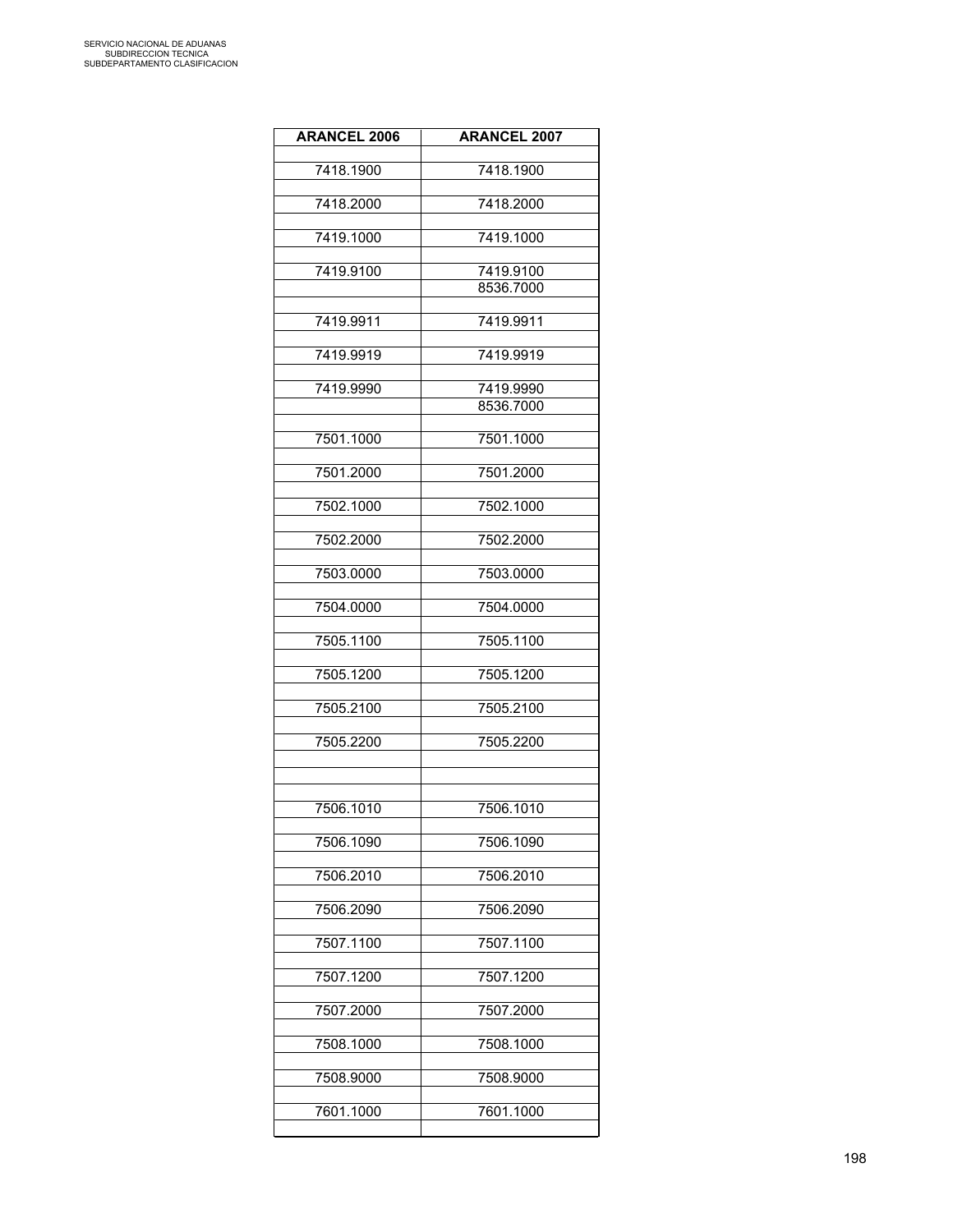| <b>ARANCEL 2006</b> | <b>ARANCEL 2007</b> |
|---------------------|---------------------|
| 7601.2000           | 7601.2000           |
|                     |                     |
| 7602.0000           | 7602.0000           |
| 7603.1000           | 7603.1000           |
|                     |                     |
| 7603.2000           | 7603.2000           |
|                     | 7604.1000           |
| 7604.1000           |                     |
| 7604.2100           | 7604.2100           |
|                     |                     |
| 7604.2900           | 7604.2900           |
| 7605.1100           | 7605.1100           |
|                     |                     |
| 7605.1900           | 7605.1900           |
|                     |                     |
| 7605.2100           | 7605.2100           |
| 7605.2900           | 7605.2900           |
|                     |                     |
| 7606.1100           | 7606.1100           |
|                     |                     |
| 7606.1200           | 7606.1200           |
| 7606.9100           | 7606.9100           |
|                     |                     |
| 7606.9200           | 7606.9200           |
|                     |                     |
| 7607.1100           | 7607.1100           |
| 7607.1900           | 7607.1900           |
|                     |                     |
| 7607.2010           | 7607.2010           |
| 7607.2090           | 7607.2090           |
|                     |                     |
| 7608.1000           | 7608.1000           |
|                     |                     |
| 7608.2000           | 7608.2000           |
| 7609.0000           | 7609.0000           |
|                     |                     |
| 7610.1000           | 7610.1000           |
|                     |                     |
| 7610.9000           | 7610.9000           |
| 7611.0000           | 7611.0000           |
|                     |                     |
| 7612.1000           | 7612.1000           |
|                     |                     |
| 7612.9000           | 7612.9000           |
| 7613.0000           | 7613.0000           |
|                     |                     |
| 7614.1000           | 7614.1000           |
| 7614.9000           | 7614.9000           |
|                     |                     |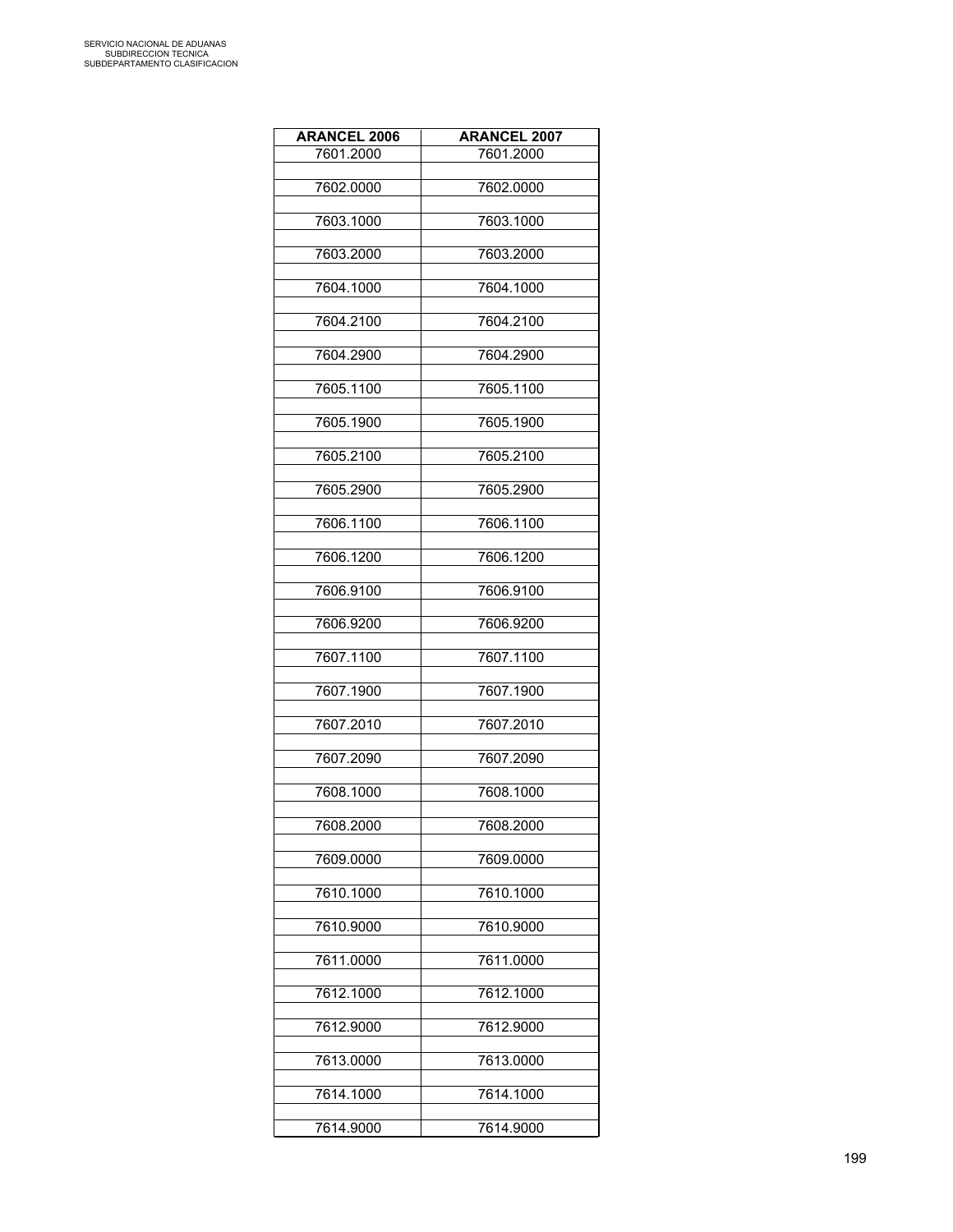| <b>ARANCEL 2006</b> | <b>ARANCEL 2007</b> |
|---------------------|---------------------|
| 7615.1100           | 7615.1100           |
| 7615.1900           | 7615.1900           |
| 7615.2000           | 7615.2000           |
| 7616.1000           | 7616.1000           |
| 7616.9100           | 7616.9100           |
| 7616.9910           | 7616.9910           |
| 7616.9991           | 7616.9991           |
| 7616.9992           | 7616.9992           |
| 7616.9993           | 7616.9993           |
| 7616.9999           | 7616.9999           |
| 7801.1000           | 7801.1000           |
| 7801.9100           | 7801.9100           |
| 7801.9900           | 7801.9900           |
| 7802.0000           | 7802.0000           |
| 7803.0000           | 7806.0000           |
| 7804.1100           | 7804.1100           |
| 7804.1900           | 7804.1900           |
| 7804.2000           | 7804.2000           |
| 7805.0000           | 7806.0000           |
| 7806.0000           | 7806.0000           |
| 7901.1100           | 7901.1100           |
| 7901.1200           | 7901.1200           |
| 7901.2000           | 7901.2000           |
| 7902.0000           | 7902.0000           |
| 7903.1000           | 7903.1000           |
| 7903.9000           | 7903.9000           |
| 7904.0000           | 7904.0000           |
| 7905.0000           | 7905.0000           |
| 7906.0000           | 7907.0000           |
|                     |                     |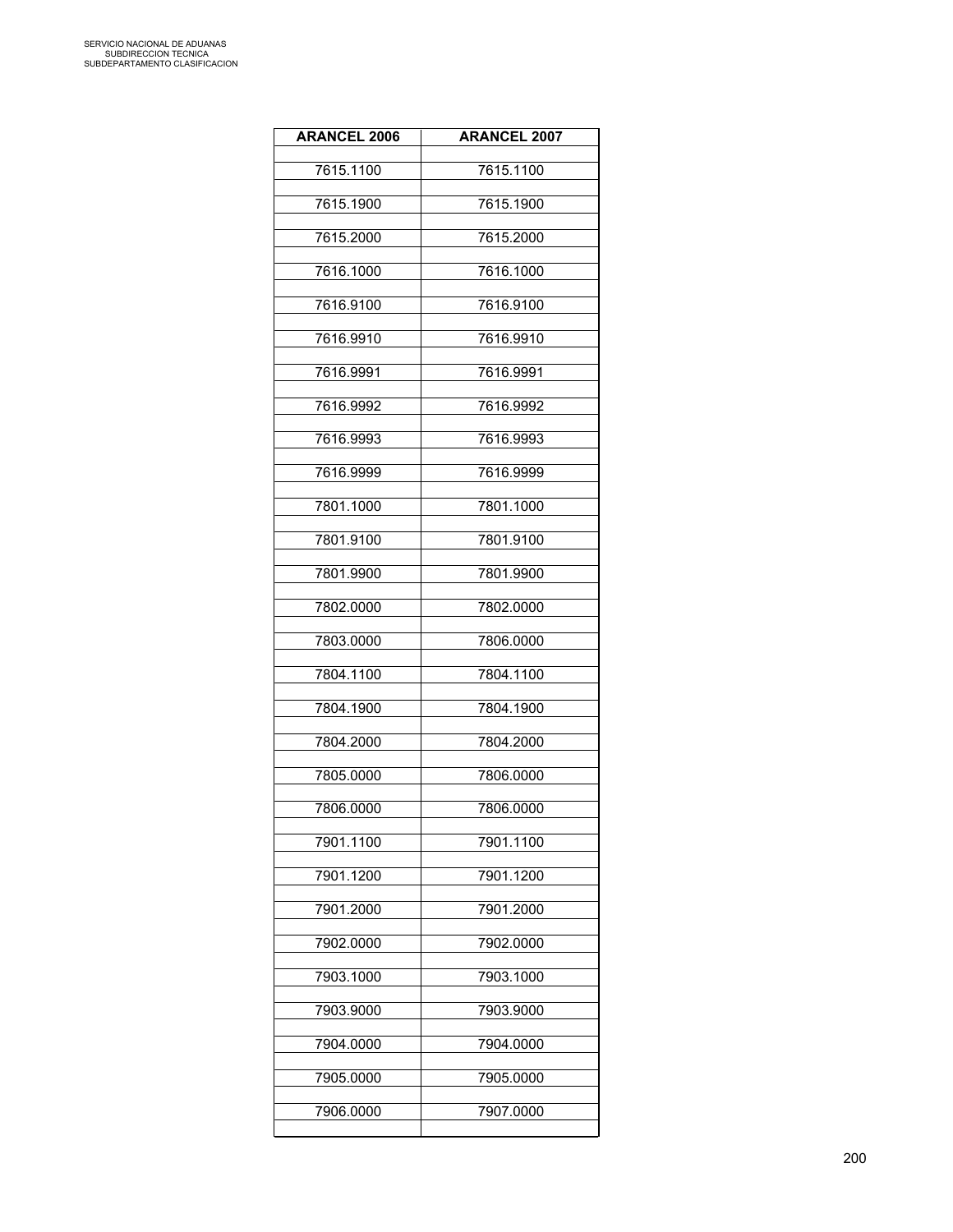| <b>ARANCEL 2006</b> | <b>ARANCEL 2007</b> |
|---------------------|---------------------|
| 7907.0000           | 7907.0000           |
|                     |                     |
| 8001.1000           | 8001.1000           |
| 8001.2000           | 8001.2000           |
| 8002.0000           | 8002.0000           |
| 8003.0000           | 8003.0000           |
|                     |                     |
| 8004.0000           | 8007.0000           |
| 8005.0000           | 8007.0000           |
| 8006.0000           | 8007.0000           |
| 8007.0000           | 8007.0000           |
| 8101.1000           | 8101.1000           |
| 8101.9400           | 8101.9400           |
| 8101.9500           | 8101.9900           |
| 8101.9600           | 8101.9600           |
| 8101.9700           | 8101.9700           |
| 8101.9900           | 8101.9900           |
| 8102.1000           | 8102.1000           |
| 8102.9400           | 8102.9400           |
| 8102.9510           | 8102.9510           |
| 8102.9590           | 8102.9590           |
| 8102.9600           | 8102.9600           |
| 8102.9700           | 8102.9700           |
| 8102.9900           | 8102.9900           |
| 8103.2000           | 8103.2000           |
| 8103.3000           | 8103.3000           |
| 8103.9000           | 8103.9000           |
| 8104.1100           | 8104.1100           |
| 8104.1900           | 8104.1900           |
| 8104.2000           | 8104.2000           |
| 8104.3000           | 8104.3000           |
| 8104.9000           | 8104.9000           |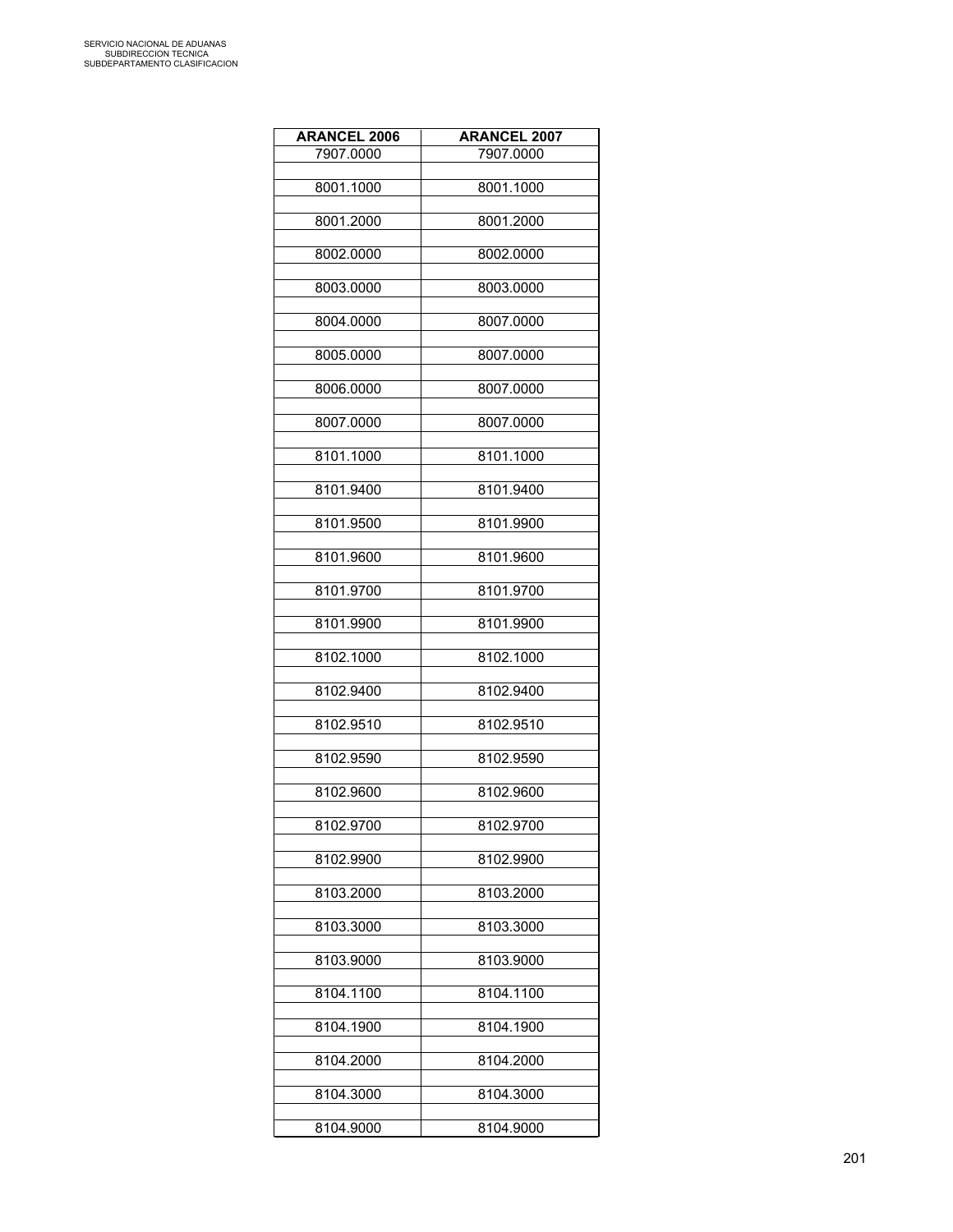| <b>ARANCEL 2006</b> | <b>ARANCEL 2007</b> |
|---------------------|---------------------|
| 8105.2000           | 8105.2000           |
| 8105.3000           | 8105.3000           |
| 8105.9000           | 8105.9000           |
| 8106.0000           | 8106.0000           |
| 8107.2000           | 8107.2000           |
| 8107.3000           | 8107.3000           |
| 8107.9000           | 8107.9000           |
| 8108.2000           | 8108.2000           |
| 8108.3000           | 8108.3000           |
| 8108.9000           | 8108.9000           |
| 8109.2000           | 8109.2000           |
| 8109.3000           | 8109.3000           |
| 8109.9000           | 8109.9000           |
| 8110.1000           | 8110.1000           |
| 8110.2000           | 8110.2000           |
| 8110.9000           | 8110.9000           |
| 8111.0010           | 8111.0010           |
| 8111.0090           | 8111.0090           |
| 8112.1200           | 8112.1200           |
| 8112.1300           | 8112.1300           |
| 8112.1900           | 8112.1900           |
| 8112.2100           | 8112.2100           |
| 8112.2200           | 8112.2200           |
| 8112.2900           | 8112.2900           |
| 8112.3000           | 8112.9200           |
|                     | 8112.9900           |
| 8112.4000           | 8112.9200           |
|                     | 8112.9900           |
| 8112.5100           | 8112.5100           |
| 8112.5200           | 8112.5200           |
|                     |                     |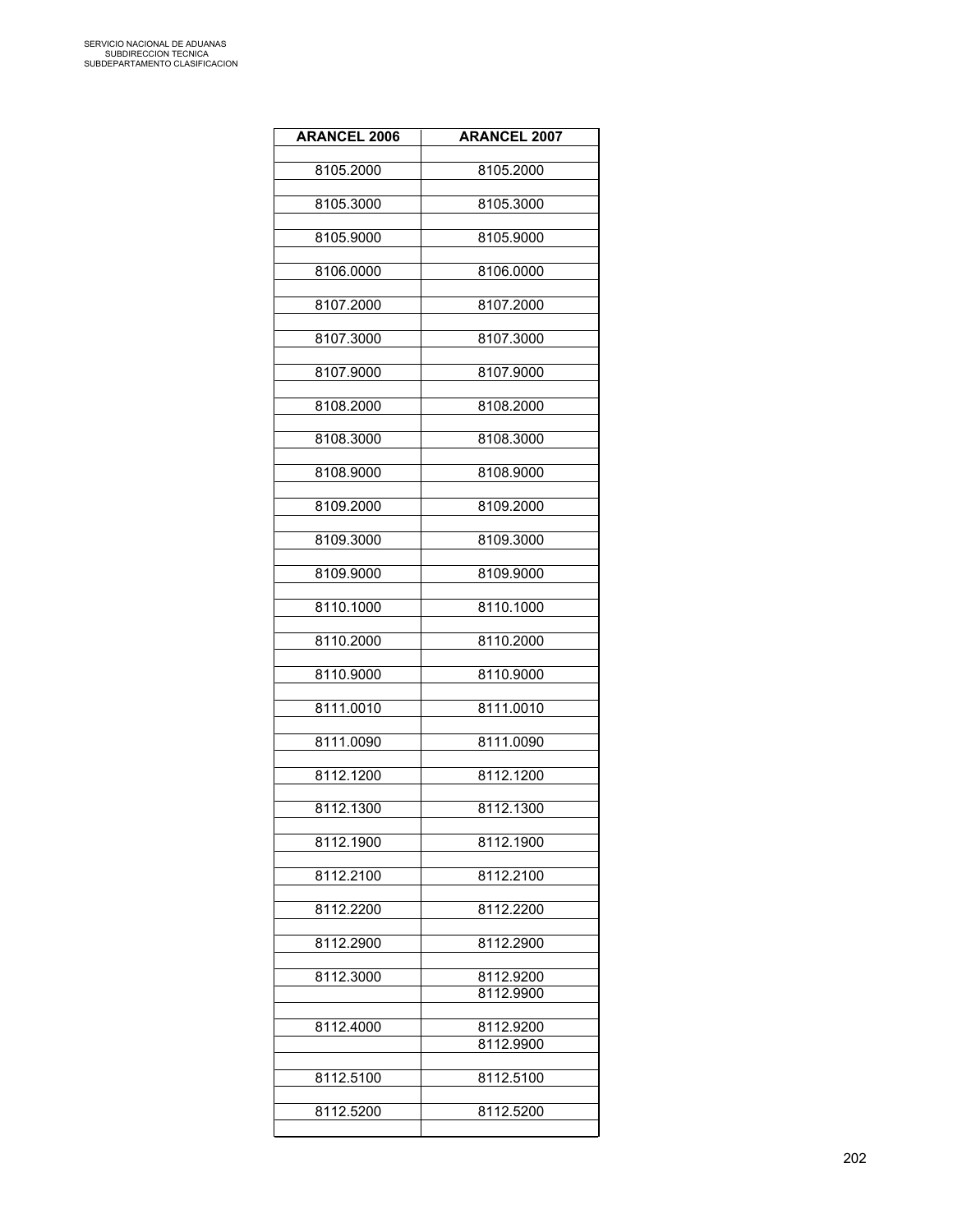| <b>ARANCEL 2006</b> | <b>ARANCEL 2007</b> |
|---------------------|---------------------|
| 8112.5900           | 8112.5900           |
|                     |                     |
| 8112.9200           | 8112.9200           |
| 8112.9900           | 8112.9900           |
|                     |                     |
| 8113.0000           | 8113.0000           |
|                     |                     |
| 8201.1000           | 8201.1000           |
| 8201.2000           | 8201.2000           |
|                     |                     |
| 8201.3000           | 8201.3000           |
| 8201.4000           | 8201.4000           |
|                     |                     |
| 8201.5000           | 8201.5000           |
|                     |                     |
| 8201.6000           | 8201.6000           |
| 8201.9000           | 8201.9000           |
|                     |                     |
| 8202.1000           | 8202.1000           |
| 8202.2000           | 8202.2000           |
|                     |                     |
| 8202.3100           | 8202.3100           |
|                     |                     |
| 8202.3900           | 8202.3900           |
| 8202.4000           | 8202.4000           |
|                     |                     |
| 8202.9100           | 8202.9100           |
| 8202.9900           | 8202.9900           |
|                     |                     |
| 8203.1010           | 8203.1010           |
|                     |                     |
| 8203.1090           | 8203.1090           |
| 8203.2000           | 8203.2000           |
|                     |                     |
| 8203.3000           | 8203.3000           |
|                     |                     |
| 8203.4000           | 8203.4000           |
| 8204.1100           | 8204.1100           |
|                     |                     |
| 8204.1200           | 8204.1200           |
| 8204.2000           | 8204.2000           |
|                     |                     |
| 8205.1000           | 8205.1000           |
|                     |                     |
| 8205.2000           | 8205.2000           |
| 8205.3000           | 8205.3000           |
|                     |                     |
| 8205.4000           | 8205.4000           |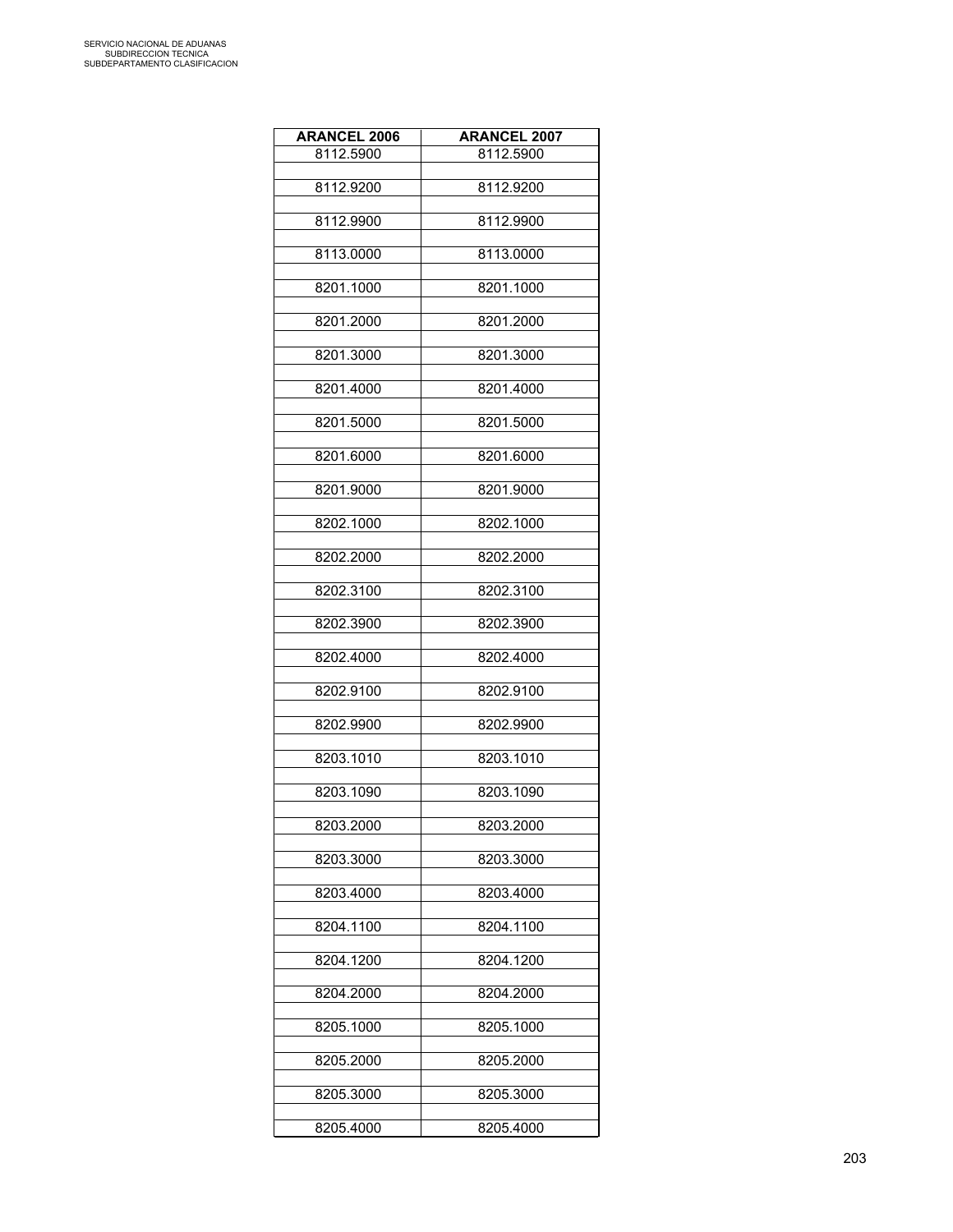| <b>ARANCEL 2006</b> | <b>ARANCEL 2007</b> |
|---------------------|---------------------|
| 8205.5100           | 8205.5100           |
| 8205.5910           | 8205.5900           |
| 8205.5920           | 8205.5900           |
| 8205.5990           | 8205.5900           |
| 8205.6000           | 8205.6000           |
| 8205.7000           | 8205.7000           |
| 8205.8000           | 8205.8000           |
| 8205.9000           | 8205.9000           |
| 8206.0000           | 8206.0000           |
| 8207.1310           | 8207.1310           |
| 8207.1320           | 8207.1320           |
| 8207.1330           | 8207.1330           |
| 8207.1390           | 8207.1390           |
| 8207.1910           | 8207.1910           |
| 8207.1920           | 8207.1920           |
| 8207.1930           | 8207.1930           |
| 8207.1990           | 8207.1990           |
| 8207.2000           | 8207.2000           |
| 8207.3000           | 8207.3000           |
| 8207.4000           | 8207.4000           |
| 8207.5010           | 8207.5010           |
| 8207.5090           | 8207.5090           |
| 8207.6000           | 8207.6000           |
| 8207.7000           | 8207.7000           |
| 8207.8000           | 8207.8000           |
| 8207.9000           | 8207.9000           |
| 8208.1000           | 8208.1000           |
| 8208.2000           | 8208.2000           |
| 8208.3000           | 8208.3000           |
|                     |                     |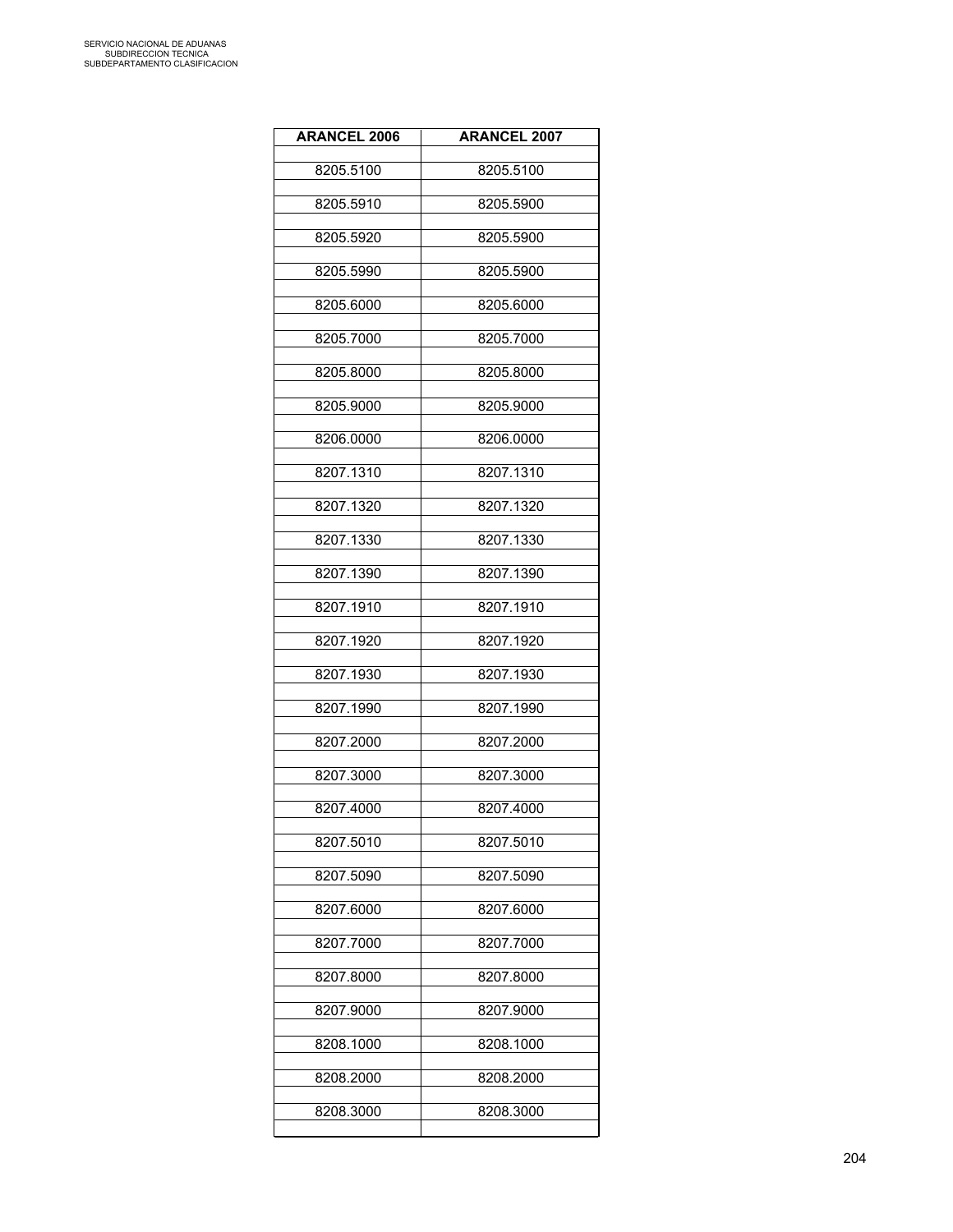| <b>ARANCEL 2006</b> | <b>ARANCEL 2007</b> |
|---------------------|---------------------|
| 8208.4000           | 8208.4000           |
|                     |                     |
| 8208.9000           | 8208.9000           |
| 8209.0000           | 8209.0000           |
|                     |                     |
| 8210.0000           | 8210.0000           |
|                     |                     |
| 8211.1000           | 8211.1000           |
| 8211.9100           | 8211.9100           |
|                     |                     |
| 8211.9200           | 8211.9200           |
|                     |                     |
| 8211.9300           | 8211.9300           |
| 8211.9400           | 8211.9400           |
|                     |                     |
| 8211.9500           | 8211.9500           |
|                     |                     |
| 8212.1010           | 8212.1010           |
| 8212.1090           | 8212.1090           |
|                     |                     |
| 8212.2010           | 8212.2010           |
|                     |                     |
| 8212.2090           | 8212.2090           |
| 8212.9000           | 8212.9000           |
|                     |                     |
| 8213.0000           | 8213.0000           |
|                     |                     |
| 8214.1000           | 8214.1000           |
| 8214.2000           | 8214.2000           |
|                     |                     |
| 8214.9000           | 8214.9000           |
|                     |                     |
| 8215.1000           | 8215.1000           |
|                     |                     |
| 8215.2000           | 8215.2000           |
| 8215.9100           | 8215.9100           |
|                     |                     |
| 8215.9900           | 8215.9900           |
|                     |                     |
| 8301.1000           | 8301.1000           |
| 8301.2000           | 8301.2000           |
|                     |                     |
| 8301.3000           | 8301.3000           |
|                     |                     |
| 8301.4010           | 8301.4010           |
| 8301.4090           | 8301.4090           |
|                     |                     |
| 8301.5000           | 8301.5000           |
|                     |                     |
| 8301.6000           | 8301.6000           |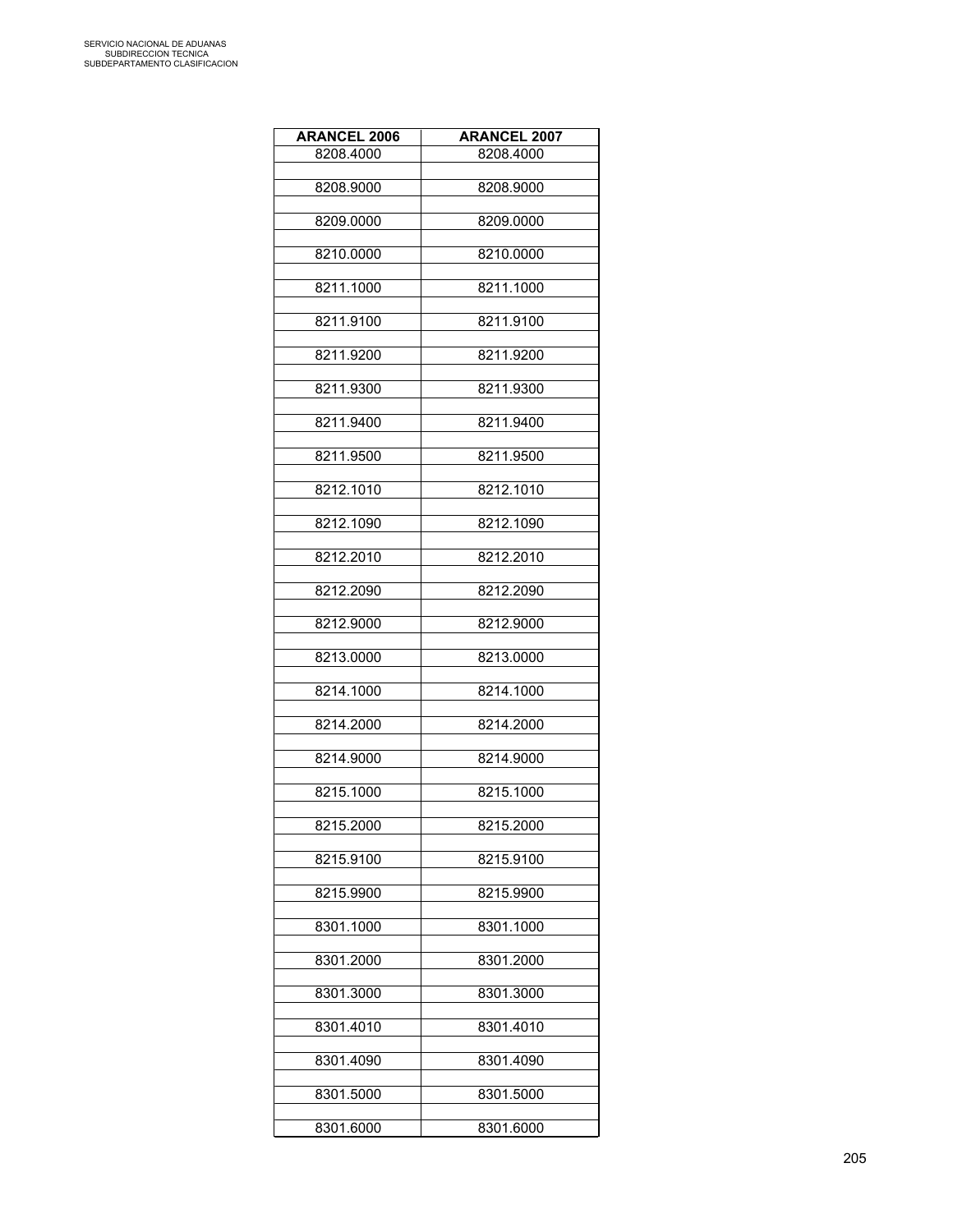| <b>ARANCEL 2006</b> | <b>ARANCEL 2007</b> |
|---------------------|---------------------|
| 8301.7000           | 8301.7000           |
| 8302.1000           | 8302.1000           |
| 8302.2000           | 8302.2000           |
| 8302.3000           | 8302.3000           |
| 8302.4100           | 8302.4100           |
| 8302.4210           | 8302.4210           |
| 8302.4220           | 8302.4220           |
| 8302.4290           | 8302.4290           |
| 8302.4900           | 8302.4900           |
| 8302.5000           | 8302.5000           |
| 8302.6000           | 8302.6000           |
| 8303.0000           | 8303.0000           |
| 8304.0000           | 8304.0000           |
| 8305.1000           | 8305.1000           |
| 8305.2000           | 8305.2000           |
| 8305.9000           | 8305.9000           |
| 8306.1000           | 8306.1000           |
| 8306.2100           | 8306.2100           |
| 8306.2900           | 8306.2900           |
| 8306.3000           | 8306.3000           |
| 8307.1000           | 8307.1000           |
| 8307.9000           | 8307.9000           |
| 8308.1000           | 8308.1000           |
| 8308.2000           | 8308.2000           |
| 8308.9000           | 8308.9000           |
| 8309.1000           | 8309.1000           |
| 8309.9010           | 8309.9010           |
| 8309.9020           | 8309.9020           |
| 8309.9090           | 8309.9090           |
|                     |                     |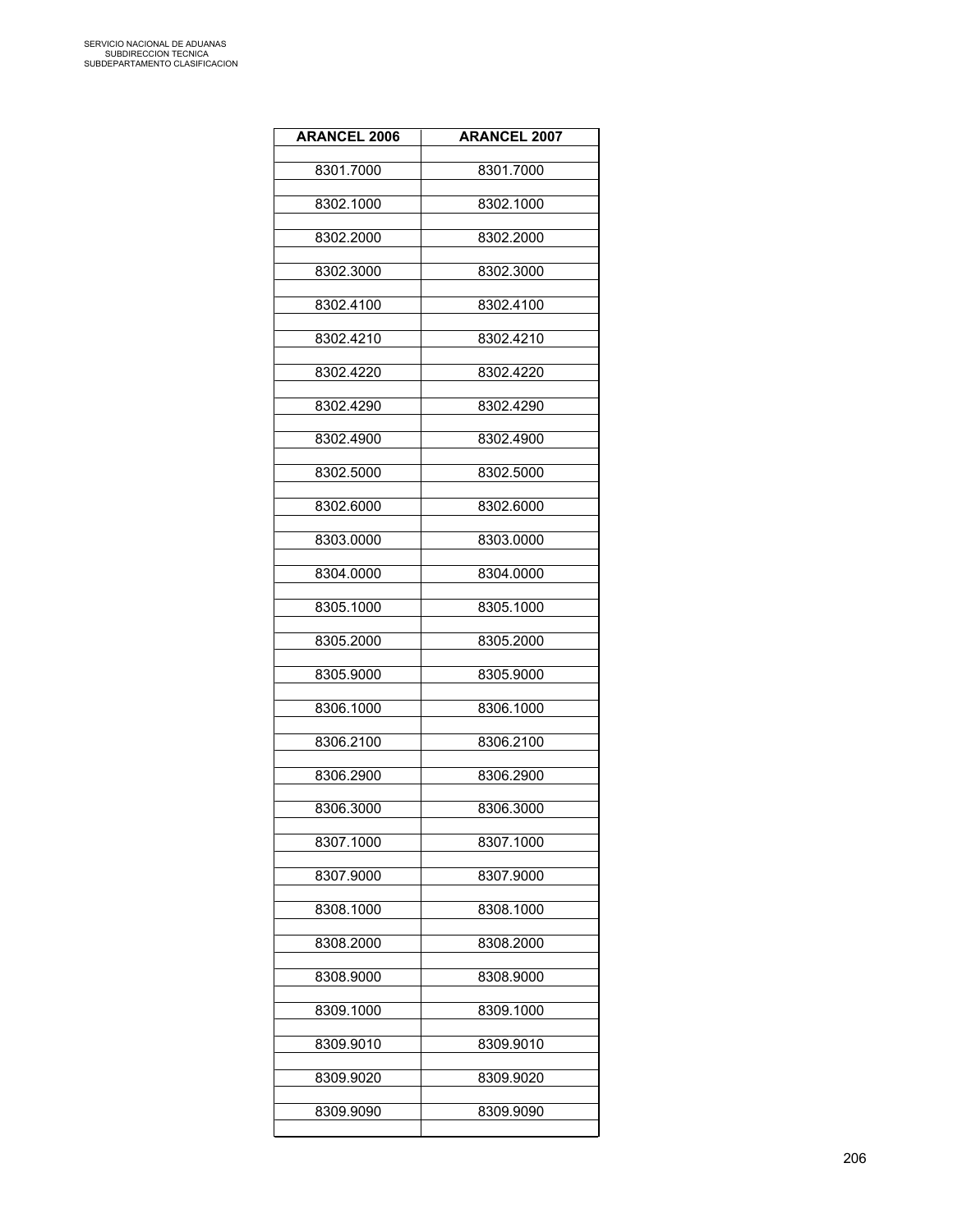| <b>ARANCEL 2006</b> | <b>ARANCEL 2007</b> |
|---------------------|---------------------|
| 8310.0000           | 8310.0000           |
|                     |                     |
| 8311.1010           | 8311.1010           |
| 8311.1090           | 8311.1090           |
|                     |                     |
| 8311.2000           | 8311.2000           |
| 8311.3000           | 8311.3000           |
|                     |                     |
| 8311.9000           | 8311.9000           |
|                     |                     |
| 8401.1000           | 8401.1000           |
| 8401.2000           | 8401.2000           |
|                     |                     |
| 8401.3000           | 8401.3000           |
| 8401.4000           | 8401.4000           |
|                     |                     |
| 8402.1110           | 8402.1110           |
| 8402.1120           | 8402.1120           |
|                     |                     |
| 8402.1190           | 8402.1190           |
|                     |                     |
| 8402.1200           | 8402.1200           |
| 8402.1900           | 8402.1900           |
|                     |                     |
| 8402.2000           | 8402.2000           |
| 8402.9000           | 8402.9000           |
|                     |                     |
| 8403.1000           | 8403.1000           |
|                     |                     |
| 8403.9000           | 8403.9000           |
| 8404.1000           | 8404.1000           |
|                     |                     |
| 8404.2000           | 8404.2000           |
| 8404.9000           | 8404.9000           |
|                     |                     |
| 8405.1000           | 8405.1000           |
| 8405.9000           | 8405.9000           |
|                     |                     |
| 8406.1000           | 8406.1000           |
|                     |                     |
| 8406.8110           | 8406.8100           |
| 8406.8190           | 8406.8100           |
|                     |                     |
| 8406.8200           | 8406.8200           |
| 8406.9010           | 8406.9000           |
|                     |                     |
| 8406.9020           | 8406.9000           |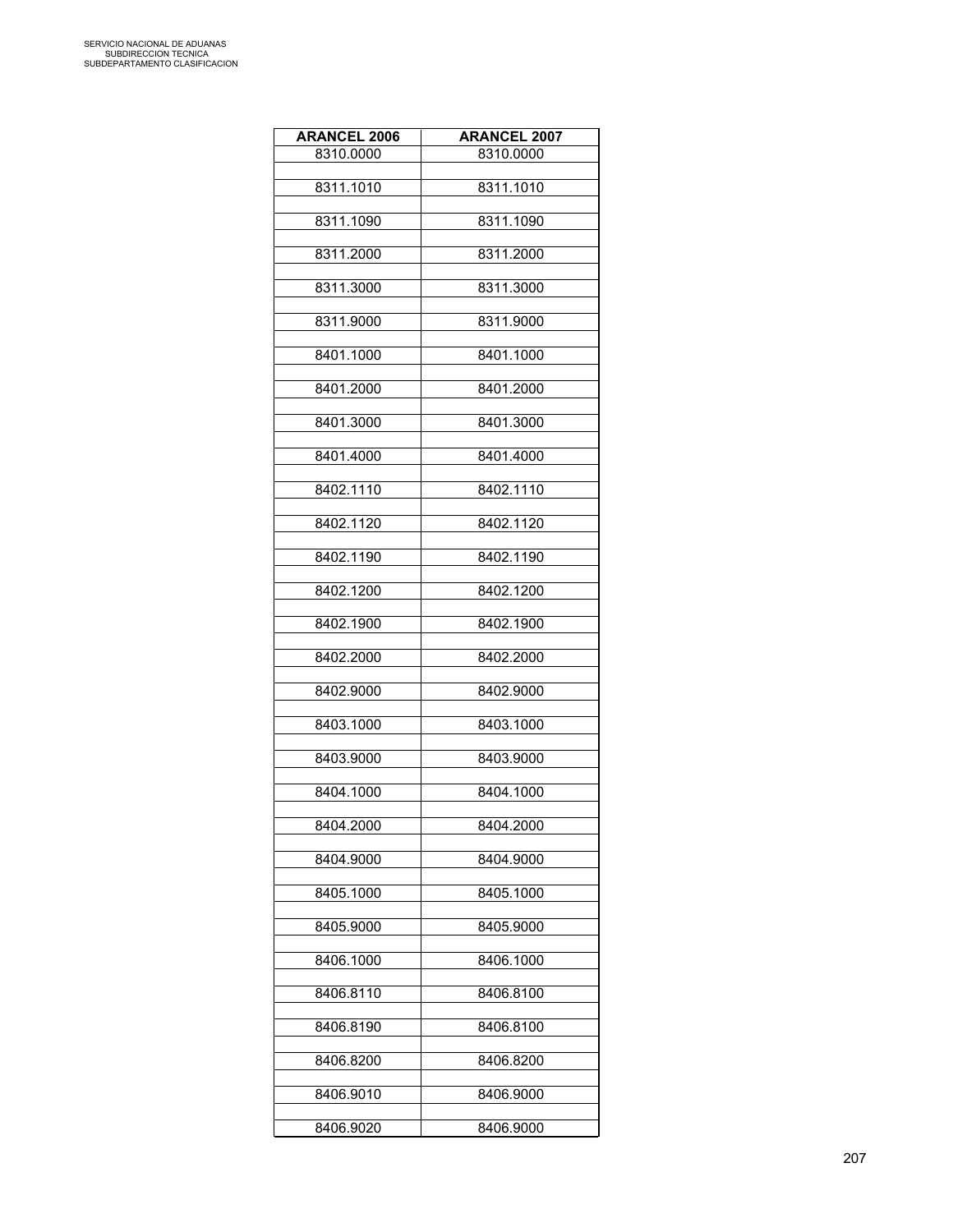| <b>ARANCEL 2006</b> | <b>ARANCEL 2007</b> |
|---------------------|---------------------|
| 8406.9030           | 8406.9000           |
| 8406.9090           | 8406.9000           |
| 8407.1000           | 8407.1000           |
| 8407.2100           | 8407.2100           |
| 8407.2900           | 8407.2900           |
| 8407.3100           | 8407.3100           |
| 8407.3200           | 8407.3200           |
| 8407.3300           | 8407.3300           |
| 8407.3400           | 8407.3400           |
| 8407.9010           | 8407.9010           |
| 8407.9090           | 8407.9090           |
| 8408.1010           | 8408.1010           |
| 8408.1090           | 8408.1090           |
| 8408.2010           | 8408.2010           |
| 8408.2020           | 8408.2020           |
| 8408.2030           | 8408.2030           |
| 8408.2040           | 8408.2040           |
| 8408.2090           | 8408.2090           |
| 8408.9010           | 8408.9010           |
| 8408.9090           | 8408.9090           |
| 8409.1000           | 8409.1000           |
| 8409.9110           | 8409.9110           |
| 8409.9120           | 8409.9120           |
| 8409.9130           | 8409.9130           |
| 8409.9190           | 8409.9190           |
| 8409.9910           | 8409.9910           |
| 8409.9920           | 8409.9920           |
| 8409.9930           | 8409.9930           |
| 8409.9990           | 8409.9990           |
|                     |                     |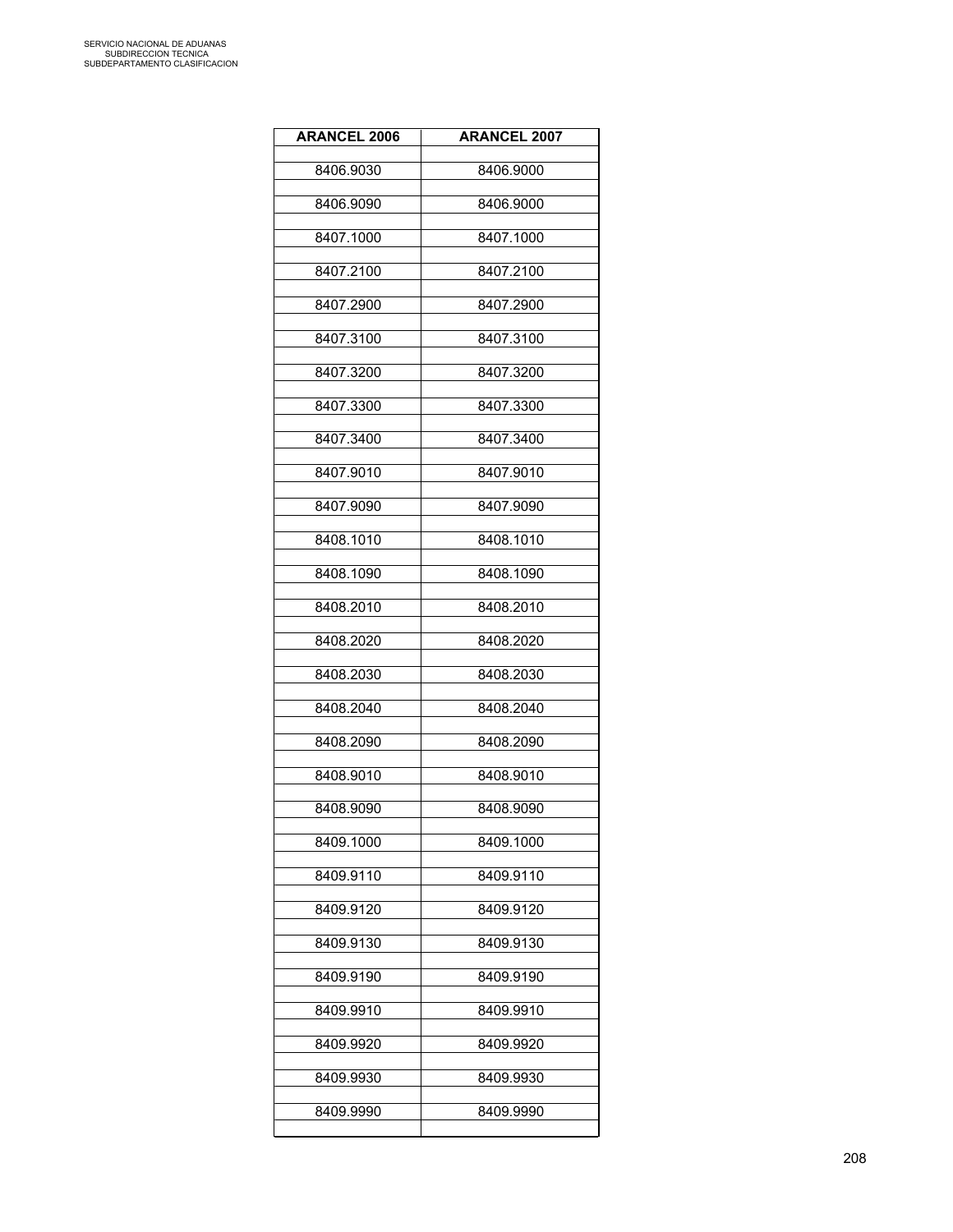| <b>ARANCEL 2006</b> | <b>ARANCEL 2007</b> |
|---------------------|---------------------|
| 8410.1110           | 8410.1110           |
|                     |                     |
| 8410.1120           | 8410.1120           |
| 8410.1210           | 8410.1210           |
|                     |                     |
| 8410.1220           | 8410.1220           |
| 8410.1310           | 8410.1310           |
|                     |                     |
| 8410.1320           | 8410.1320           |
|                     |                     |
| 8410.9000           | 8410.9000           |
| 8411.1100           | 8411.1100           |
|                     |                     |
| 8411.1200           | 8411.1200           |
|                     |                     |
| 8411.2100           | 8411.2100           |
| 8411.2200           | 8411.2200           |
|                     |                     |
| 8411.8100           | 8411.8100           |
| 8411.8210           | 8411.8200           |
|                     |                     |
| 8411.8290           | 8411.8200           |
|                     |                     |
| 8411.9100           | 8411.9100           |
| 8411.9900           | 8411.9900           |
|                     |                     |
| 8412.1000           | 8412.1000           |
|                     |                     |
| 8412.2100           | 8412.2100           |
| 8412.2900           | 8412.2900           |
|                     |                     |
| 8412.3100           | 8412.3100           |
| 8412.3900           | 8412.3900           |
|                     |                     |
| 8412.8000           | 8412.8000           |
|                     |                     |
| 8412.9000           | 8412.9000           |
| 8413.1100           | 8413.1100           |
|                     |                     |
| 8413.1900           | 8413.1900           |
| 8413.2000           | 8413.2000           |
|                     |                     |
| 8413.3010           | 8413.3010           |
|                     |                     |
| 8413.3090           | 8413.3090           |
| 8413.4000           | 8413.4000           |
|                     |                     |
| 8413.5000           | 8413.5000           |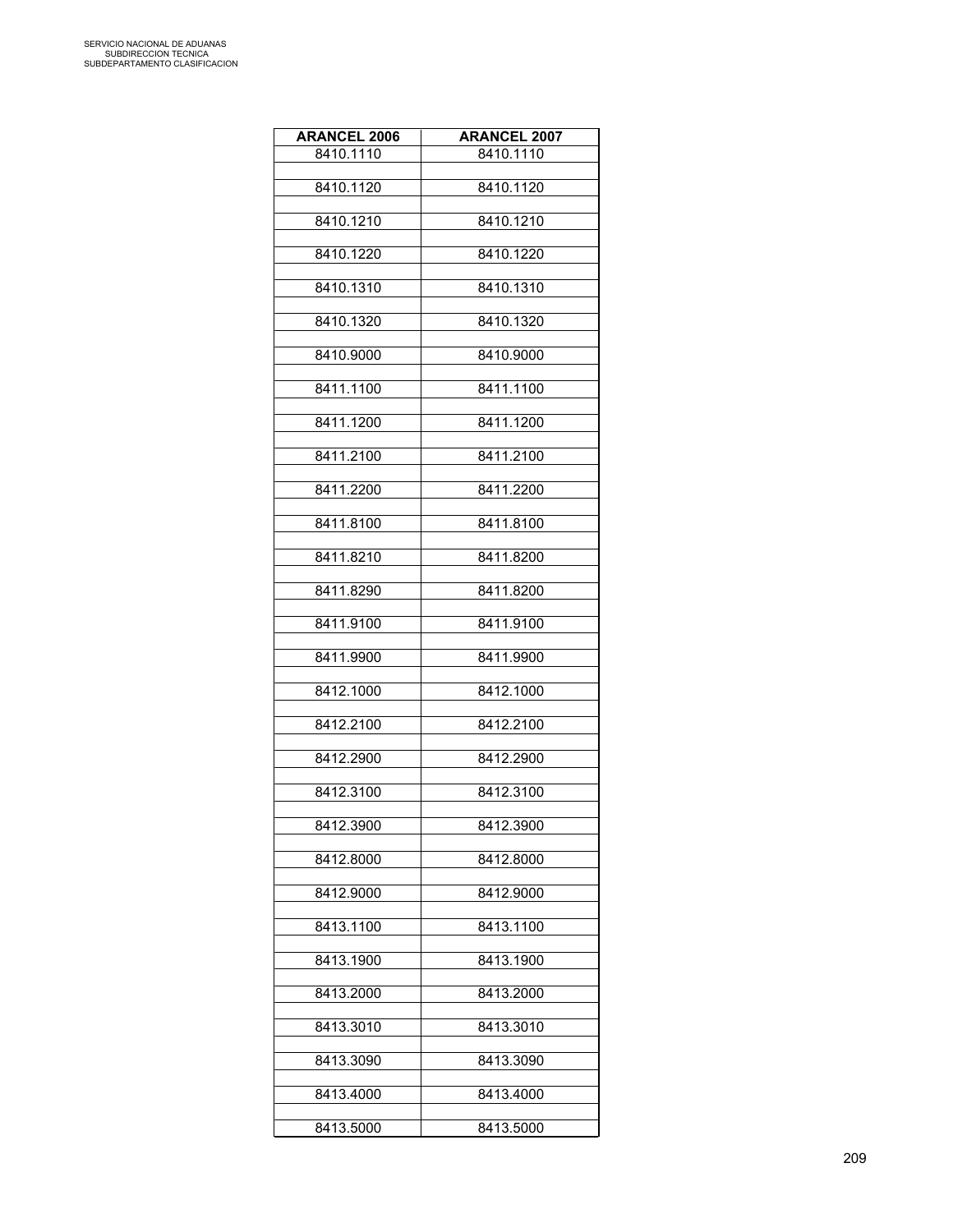| <b>ARANCEL 2006</b> | <b>ARANCEL 2007</b> |
|---------------------|---------------------|
| 8413.6000           | 8413.6000           |
| 8413.7000           | 8413.7000           |
| 8413.8100           | 8413.8100           |
| 8413.8200           | 8413.8200           |
| 8413.9100           | 8413.9100           |
| 8413.9200           | 8413.9200           |
| 8414.1000           | 8414.1000           |
| 8414.2000           | 8414.2000           |
| 8414.3010           | 8414.3010           |
| 8414.3090           | 8414.3090           |
| 8414.4010           | 8414.4010           |
| 8414.4090           | 8414.4090           |
| 8414.5100           | 8414.5100           |
| 8414.5900           | 8414.5900           |
| 8414.6000           | 8414.6000           |
| 8414.8010           | 8414.8010           |
| 8414.8090           | 8414.8090           |
| 8414.9010           | 8414.9010           |
| 8414.9090           | 8414.9090           |
| 8415.1000           | 8415.1000           |
| 8415.2000           | 8415.2000           |
| 8415.8100           | 8415.8100           |
| 8415.8200           | 8415.8200           |
| 8415.8300           | 8415.8300           |
| 8415.9010           | 8415.9000           |
| 8415.9090           | 8415.9000           |
| 8416.1000           | 8416.1000           |
| 8416.2000           | 8416.2000           |
| 8416.3000           | 8416.3000           |
|                     |                     |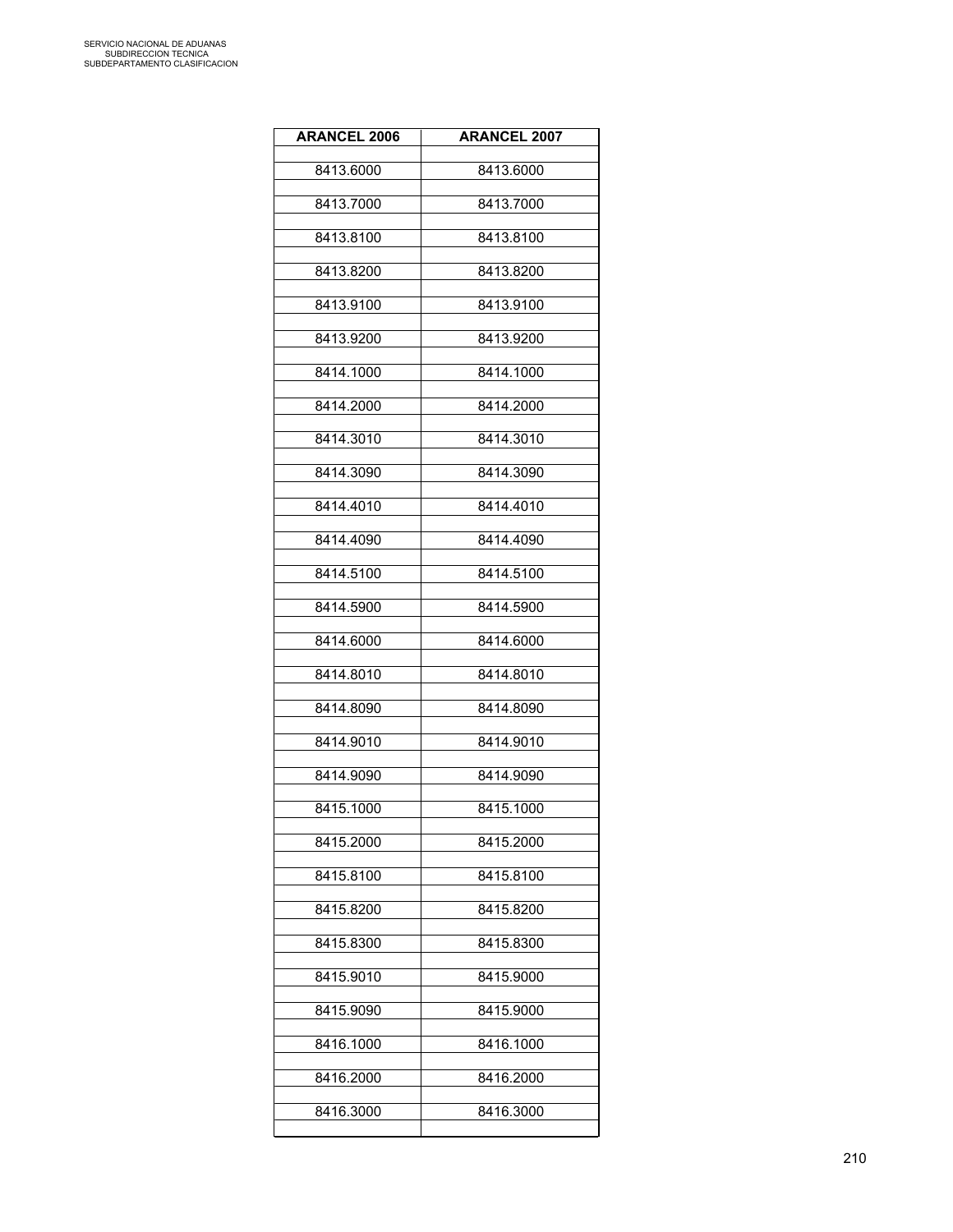| <b>ARANCEL 2006</b> | <b>ARANCEL 2007</b> |
|---------------------|---------------------|
| 8416.9000           | 8416.9000           |
|                     |                     |
| 8417.1000           | 8417.1000           |
| 8417.2000           | 8417.2000           |
|                     |                     |
| 8417.8000           | 8417.8000           |
|                     |                     |
| 8417.9000           | 8417.9000           |
| 8418.1011           | 8418.1011           |
|                     |                     |
| 8418.1012           | 8418.1012           |
| 8418.1013           | 8418.1013           |
|                     |                     |
| 8418.1019           | 8418.1019           |
|                     |                     |
| 8418.1090           | 8418.1090           |
| 8418.2110           | 8418.2110           |
|                     |                     |
| 8418.2120           | 8418.2120           |
|                     |                     |
| 8418.2130           | 8418.2130           |
| 8418.2190           | 8418.2190           |
|                     |                     |
| 8418.2200           | 8418.2900           |
|                     |                     |
| 8418.2900           | 8418.2900           |
| 8418.3000           | 8418.3000           |
|                     |                     |
| 8418.4000           | 8418.4000           |
|                     |                     |
| 8418.5000           | 8418.5000           |
| 8418.6100           | 8418.6990           |
|                     |                     |
| 8418.6910           | 8418.6910           |
| 8418.6920           | 8418.6920           |
|                     |                     |
| 8418.6990           | 8418.6990           |
|                     |                     |
| 8418.9100           | 8418.9100           |
| 8418.9910           | 8418.9910           |
|                     |                     |
| 8418.9990           | 8418.9990           |
|                     |                     |
| 8419.1100           | 8419.1100           |
| 8419.1900           | 8419.1900           |
|                     |                     |
| 8419.2000           | 8419.2000           |
| 8419.3100           | 8419.3100           |
|                     |                     |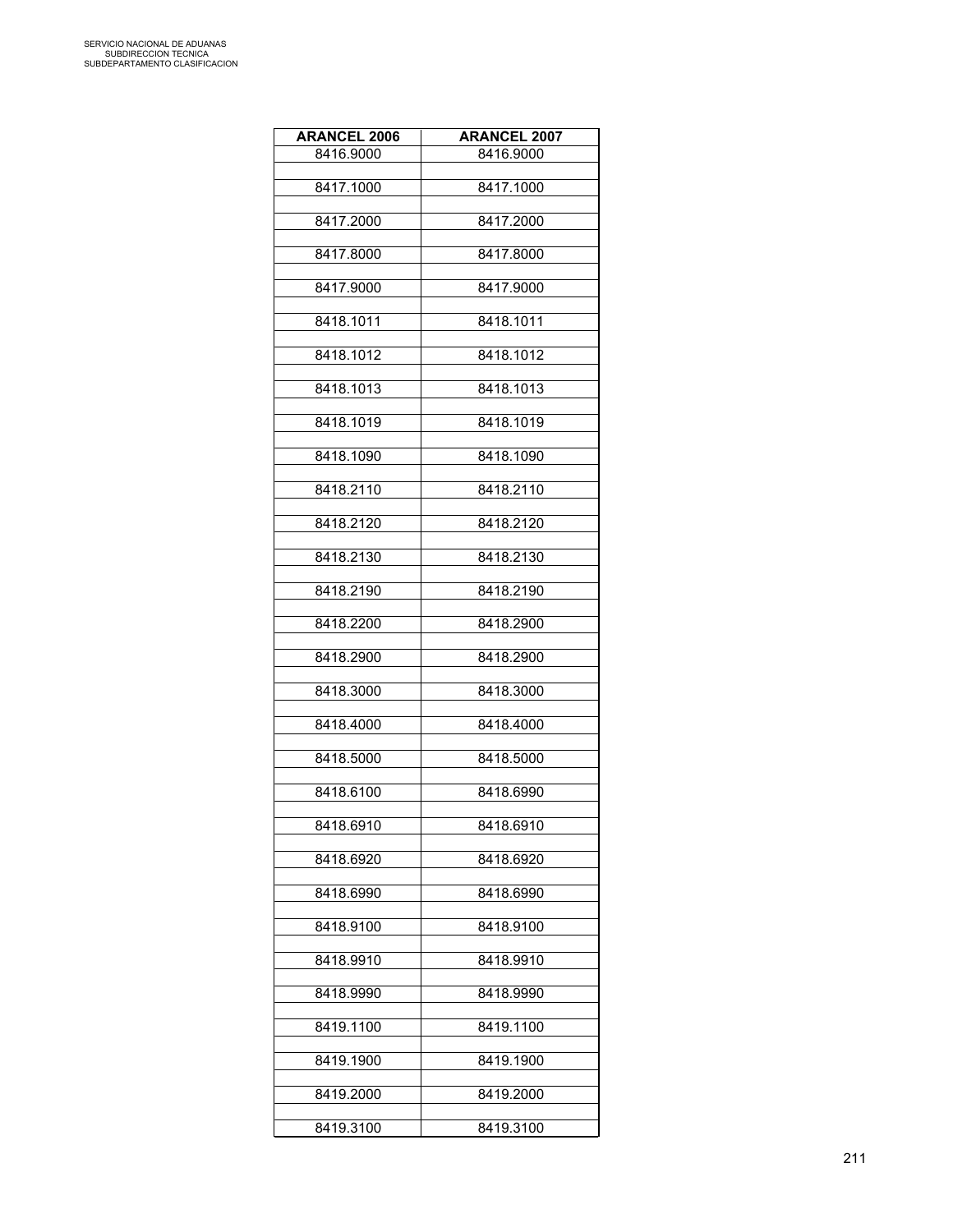| <b>ARANCEL 2006</b> | <b>ARANCEL 2007</b> |
|---------------------|---------------------|
| 8419.3210           | 8419.3210           |
| 8419.3220           | 8419.3220           |
| 8419.3900           | 8419.3900           |
| 8419.4000           | 8419.4000           |
| 8419.5000           | 8419.5000           |
| 8419.6000           | 8419.6000           |
| 8419.8100           | 8419.8100           |
| 8419.8910           | 8419.8910           |
| 8419.8920           | 8419.8920           |
|                     |                     |
| 8419.8990           | 8419.8990           |
|                     | 8486.1000           |
|                     | 8486.2000           |
| 8419.9000           | 8419.9000           |
|                     | 8486.9000           |
|                     |                     |
| 8420.1000           | 8420.1000           |
| 8420.9100           | 8420.9100           |
| 8420.9900           | 8420.9900           |
| 8421.1100           | 8421.1100           |
| 8421.1200           | 8421.1200           |
|                     |                     |
| 8421.1900           | 8421.1900           |
|                     | 8486.1000           |
|                     | 8486.2000           |
|                     | 8486.3000           |
| 8421.2110           | 8421.2110           |
|                     |                     |
| 8421.2191           | 8421.2191           |
| 8421.2192           | 8421.2192           |
| 8421.2193           | 8421.2193           |
| 8421.2199           | 8421.2199           |
| 8421.2210           | 8421.2210           |
| 8421.2290           | 8421.2290           |
| 8421.2300           | 8421.2300           |
| 8421.2910           | 8421.2910           |
|                     |                     |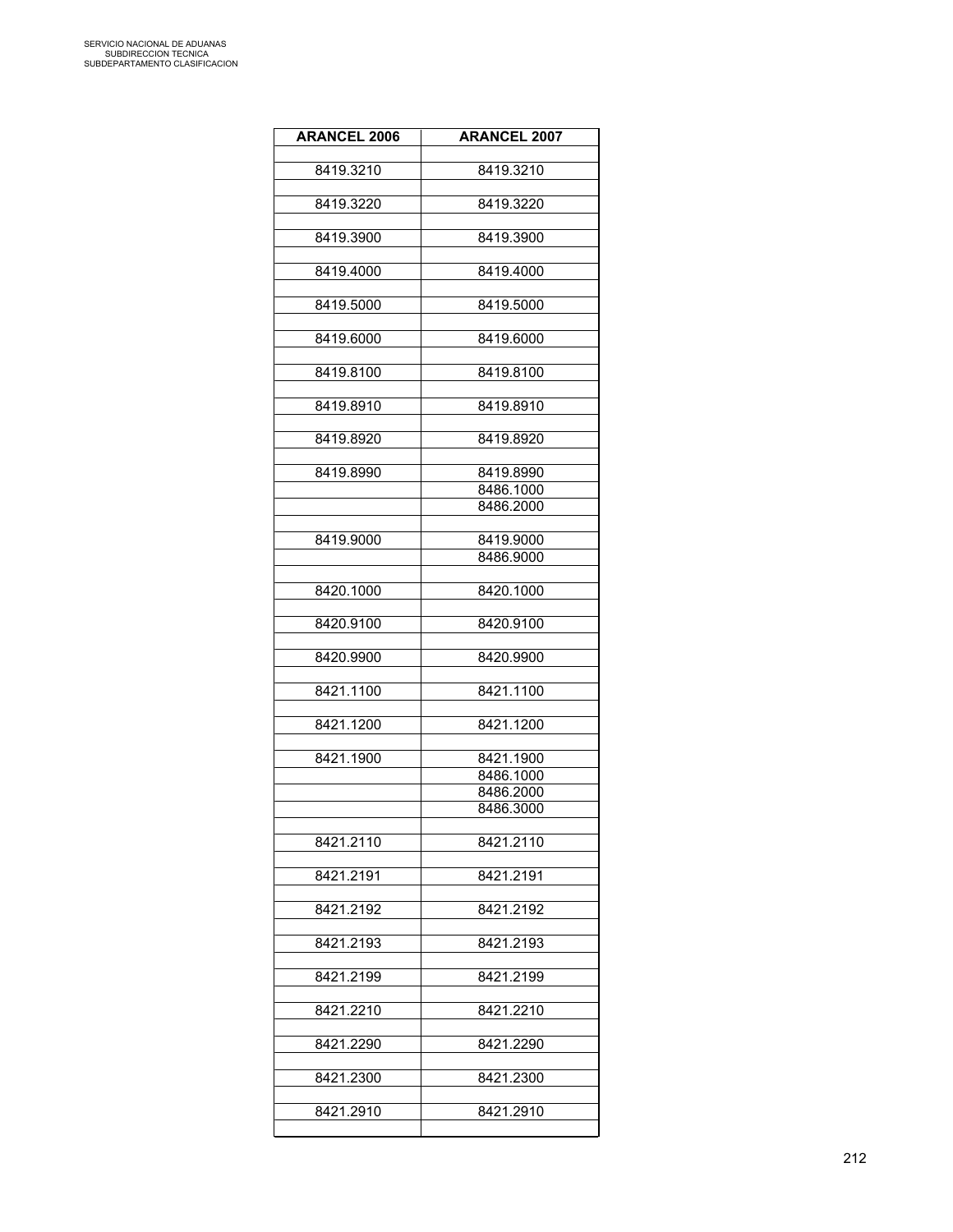| <b>ARANCEL 2006</b> | <b>ARANCEL 2007</b>    |
|---------------------|------------------------|
| 8421.2920           | 8421.2920              |
| 8421.2990           | 8421.2990              |
|                     |                        |
| 8421.3110           | 8421.3110              |
|                     |                        |
| 8421.3190           | 8421.3190              |
| 8421.3910           | 8421.3910              |
|                     |                        |
| 8421.3990           | 8421.3990              |
| 8421.9110           | 8421.9100              |
|                     |                        |
| 8421.9120           | 8421.9100              |
|                     |                        |
| 8421.9190           | 8421.9100<br>8486.9000 |
|                     |                        |
| 8421.9900           | 8421.9900              |
|                     |                        |
| 8422.1100           | 8422.1100              |
| 8422.1900           | 8422.1900              |
| 8422.2000           | 8422.2000              |
| 8422.3010           | 8422.3010              |
|                     |                        |
| 8422.3020           | 8422.3020              |
| 8422.3030           | 8422.3030              |
| 8422.3090           | 8422.3090              |
|                     |                        |
| 8422.4000           | 8422.4000              |
|                     |                        |
| 8422.9010           | 8422.9000              |
| 8422.9020           | 8422.9000              |
|                     |                        |
| 8422.9090           | 8422.9000              |
| 8423.1000           | 8423.1000              |
|                     |                        |
| 8423.2000           | 8423.2000              |
| 8423.3000           | 8423.3000              |
|                     |                        |
| 8423.8100           | 8423.8100              |
|                     |                        |
| 8423.8200           | 8423.8200              |
| 8423.8900           | 8423.8900              |
|                     |                        |
| 8423.9000           | 8423.9000              |
| 8424.1000           | 8424.1000              |
|                     |                        |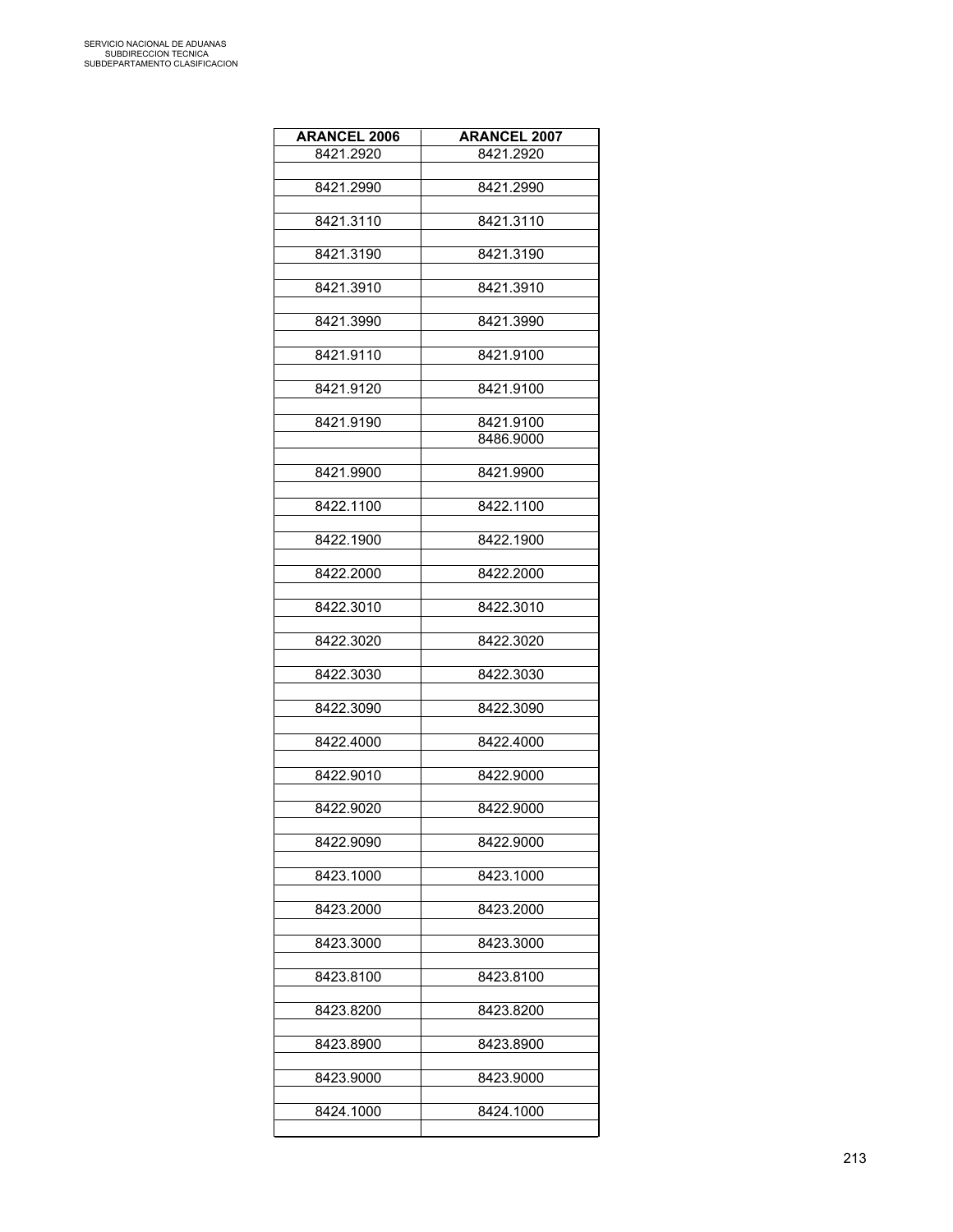| <b>ARANCEL 2006</b> | <b>ARANCEL 2007</b> |
|---------------------|---------------------|
| 8424.2000           | 8424.2000           |
|                     |                     |
| 8424.3000           | 8424.3000           |
|                     |                     |
| 8424.8110           | 8424.8110           |
|                     |                     |
| 8424.8190           | 8424.8190           |
| 8424.8900           | 8424.8900           |
|                     | 8486.2000           |
|                     | 8486.3000           |
|                     |                     |
| 8424.9000           | 8424.9000           |
|                     | 8486.9000           |
|                     |                     |
| 8425.1100           | 8425.1100           |
|                     |                     |
| 8425.1900           | 8425.1900           |
| 8425.2000           | 8425.3100           |
|                     | 8425.3990           |
|                     |                     |
| 8425.3100           | 8425.3100           |
|                     |                     |
| 8425.3910           | 8425.3910           |
|                     |                     |
| 8425.3990           | 8425.3990           |
|                     |                     |
| 8425.4100           | 8425.4100           |
| 8425.4200           | 8425.4200           |
|                     |                     |
| 8425.4900           | 8425.4900           |
|                     |                     |
| 8426.1100           | 8426.1100           |
|                     |                     |
| 8426.1200           | 8426.1200           |
|                     |                     |
| 8426.1900           | 8426.1900           |
|                     |                     |
| 8426.2000           | 8426.2000           |
| 8426.3000           | 8426.3000           |
|                     |                     |
| 8426.4100           | 8426.4100           |
|                     |                     |
| 8426.4900           | 8426.4900           |
|                     |                     |
| 8426.9100           | 8426.9100           |
|                     |                     |
| 8426.9900           | 8426.9900           |
| 8427.1011           | 8427.1011           |
|                     |                     |
| 8427.1012           | 8427.1012           |
|                     |                     |
| 8427.1090           | 8427.1090           |
|                     |                     |
| 8427.2011           | 8427.2011           |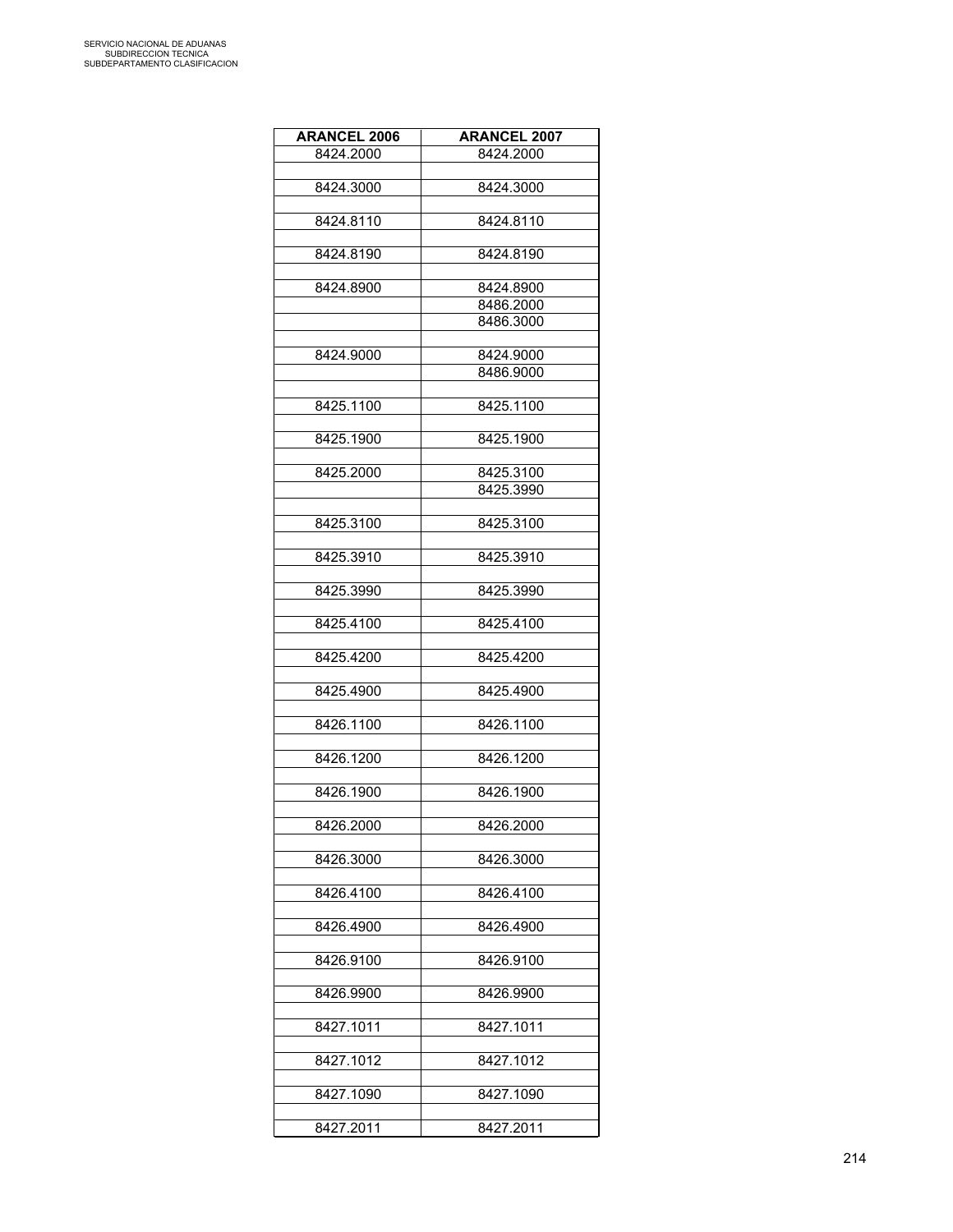| <b>ARANCEL 2006</b> | <b>ARANCEL 2007</b>    |
|---------------------|------------------------|
| 8427.2012           | 8427.2012              |
|                     |                        |
| 8427.2013           | 8427.2013              |
| 8427.2014           | 8427.2014              |
|                     |                        |
| 8427.2015           | 8427.2015              |
| 8427.2016           | 8427.2016              |
| 8427.2090           | 8427.2090              |
|                     |                        |
| 8427.9000           | 8427.9000              |
| 8428.1010           | 8428.1010              |
|                     |                        |
| 8428.1091           | 8428.1091              |
| 8428.1092           | 8428.1092              |
| 8428.1099           | 8428.1099              |
|                     |                        |
| 8428.2000           | 8428.2000              |
| 8428.3100           | 8428.3100              |
|                     |                        |
| 8428.3200           | 8428.3200              |
| 8428.3310           | 8428.3310              |
| 8428.3390           | 8428.3390              |
|                     |                        |
| 8428.3900           | 8428.3900              |
|                     | 8486.4000              |
| 8428.4010           | 8428.4010              |
| 8428.4020           | 8428.4020              |
|                     |                        |
| 8428.5000           | 8428.9000              |
| 8428.6000           | 8428.6000              |
|                     |                        |
| 8428.9000           | 8428.9000<br>8486.4000 |
|                     |                        |
| 8429.1110           | 8429.1110              |
| 8429.1190           | 8429.1190              |
|                     |                        |
| 8429.1910           | 8429.1910              |
| 8429.1990           | 8429.1990              |
| 8429.2010           | 8429.2010              |
|                     |                        |
| 8429.2090           | 8429.2090              |
|                     |                        |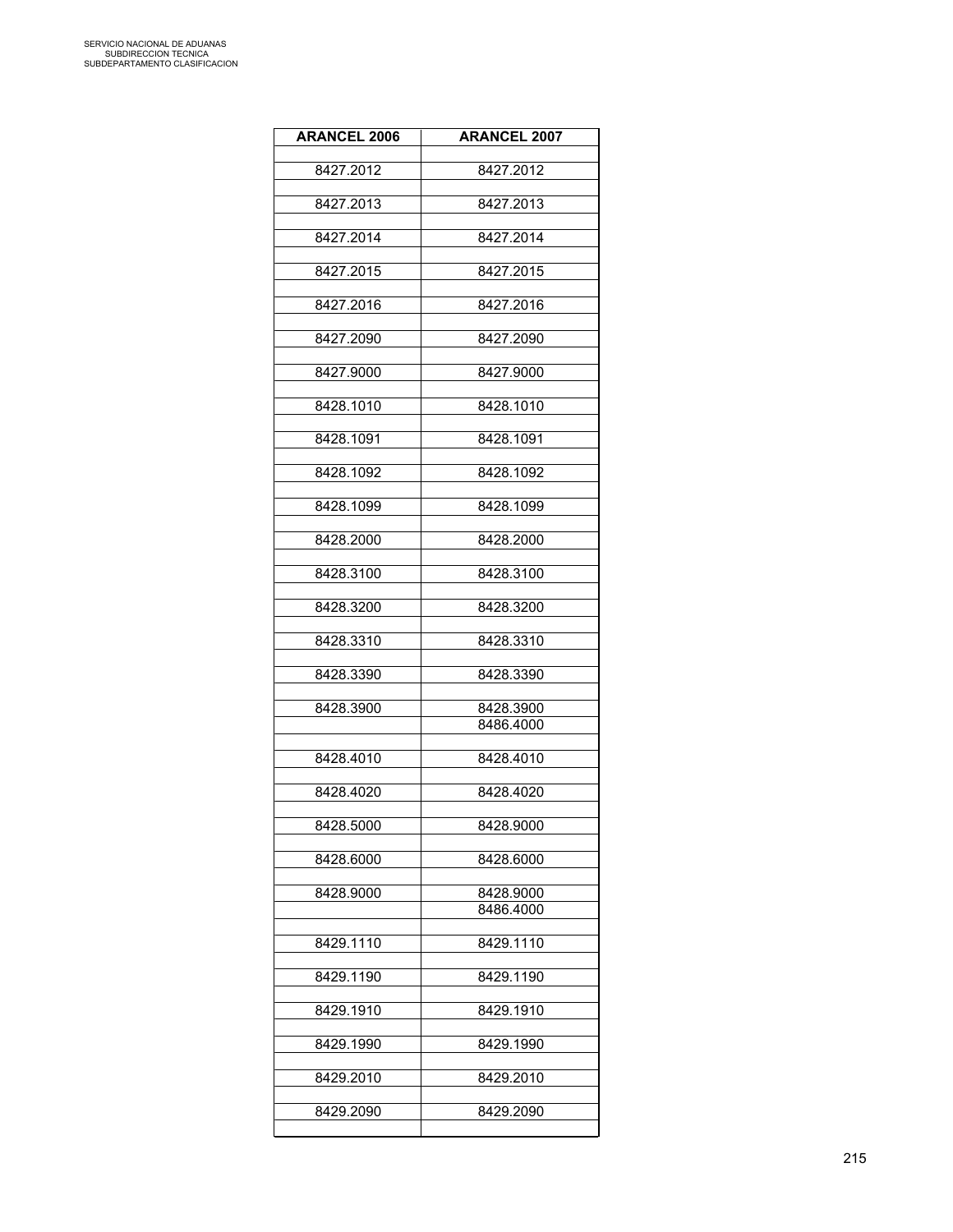| <b>ARANCEL 2006</b> | <b>ARANCEL 2007</b>    |
|---------------------|------------------------|
| 8429.3000           | 8429.3000              |
|                     |                        |
| 8429.4010           | 8429.4010              |
| 8429.4090           | 8429.4090              |
|                     |                        |
| 8429.5110           | 8429.5110              |
| 8429.5190           | 8429.5190              |
|                     |                        |
| 8429.5210           | 8429.5210              |
|                     |                        |
| 8429.5290           | 8429.5290              |
| 8429.5910           | 8429.5910              |
|                     |                        |
| 8429.5920           | 8429.5920              |
| 8429.5930           | 8429.5930              |
|                     |                        |
| 8429.5990           | 8429.5990              |
|                     |                        |
| 8430.1000           | 8430.1000              |
| 8430.2000           | 8430.2000              |
|                     |                        |
| 8430.3100           | 8430.3100              |
| 8430.3900           | 8430.3900              |
|                     |                        |
| 8430.4110           | 8430.4110              |
| 8430.4190           | 8430.4190              |
|                     |                        |
| 8430.4910           | 8430.4910              |
|                     |                        |
| 8430.4990           | 8430.4990              |
| 8430.5000           | 8430.5000              |
|                     |                        |
| 8430.6100           | 8430.6100              |
| 8430.6900           | 8430.6900              |
|                     |                        |
| 8431.1010           | 8431.1010              |
|                     |                        |
| 8431.1020           | 8431.1020              |
| 8431.1090           | 8431.1090              |
|                     |                        |
| 8431.2000           | 8431.2000              |
| 8431.3100           | 8431.3100              |
|                     |                        |
| 8431.3910           | 8431.3910              |
|                     |                        |
| 8431.3990           | 8431.3990<br>8486.9000 |
|                     |                        |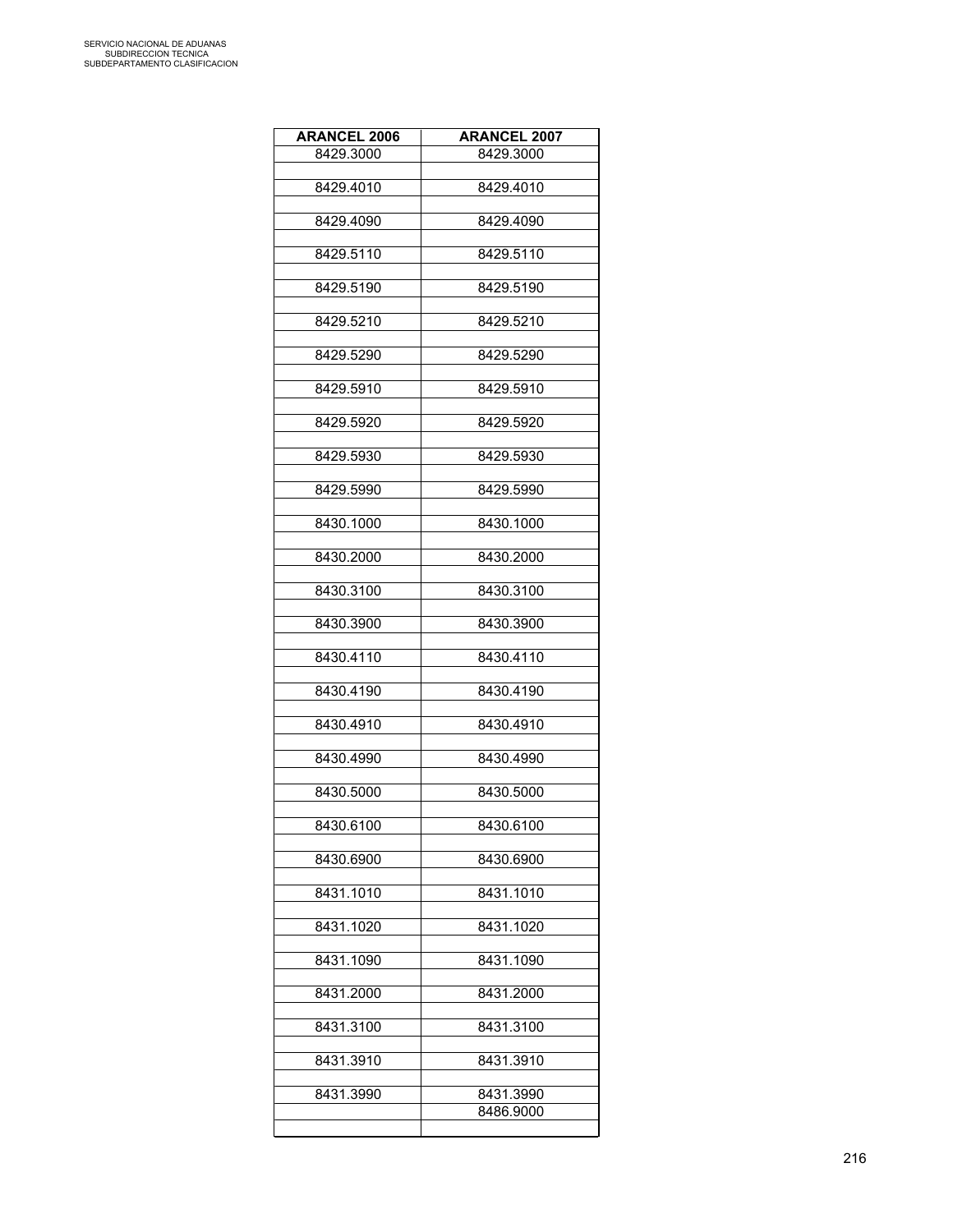| <b>ARANCEL 2006</b> | <b>ARANCEL 2007</b> |
|---------------------|---------------------|
| 8431.4110           | 8431.4110           |
|                     |                     |
| 8431.4120           | 8431.4120           |
| 8431.4130           | 8431.4130           |
|                     |                     |
| 8431.4190           | 8431.4190           |
|                     |                     |
| 8431.4200           | 8431.4200           |
| 8431.4310           | 8431.4310           |
|                     |                     |
| 8431.4320           | 8431.4320           |
|                     |                     |
| 8431.4390           | 8431.4390           |
| 8431.4910           | 8431.4910           |
|                     |                     |
| 8431.4990           | 8431.4990           |
|                     |                     |
| 8432.1000           | 8432.1000           |
| 8432.2100           | 8432.2100           |
|                     |                     |
| 8432.2900           | 8432.2900           |
|                     |                     |
| 8432.3000           | 8432.3000           |
| 8432.4000           | 8432.4000           |
|                     |                     |
| 8432.8000           | 8432.8000           |
|                     |                     |
| 8432.9000           | 8432.9000           |
| 8433.1100           | 8433.1100           |
|                     |                     |
| 8433.1900           | 8433.1900           |
| 8433.2000           |                     |
|                     | 8433.2000           |
| 8433.3000           | 8433.3000           |
|                     |                     |
| 8433.4000           | 8433.4000           |
| 8433.5100           | 8433.5100           |
|                     |                     |
| 8433.5200           | 8433.5200           |
|                     |                     |
| 8433.5300           | 8433.5300           |
| 8433.5910           | 8433.5910           |
|                     |                     |
| 8433.5920           | 8433.5920           |
|                     |                     |
| 8433.5930           | 8433.5930           |
| 8433.5990           | 8433.5990           |
|                     |                     |
| 8433.6010           | 8433.6010           |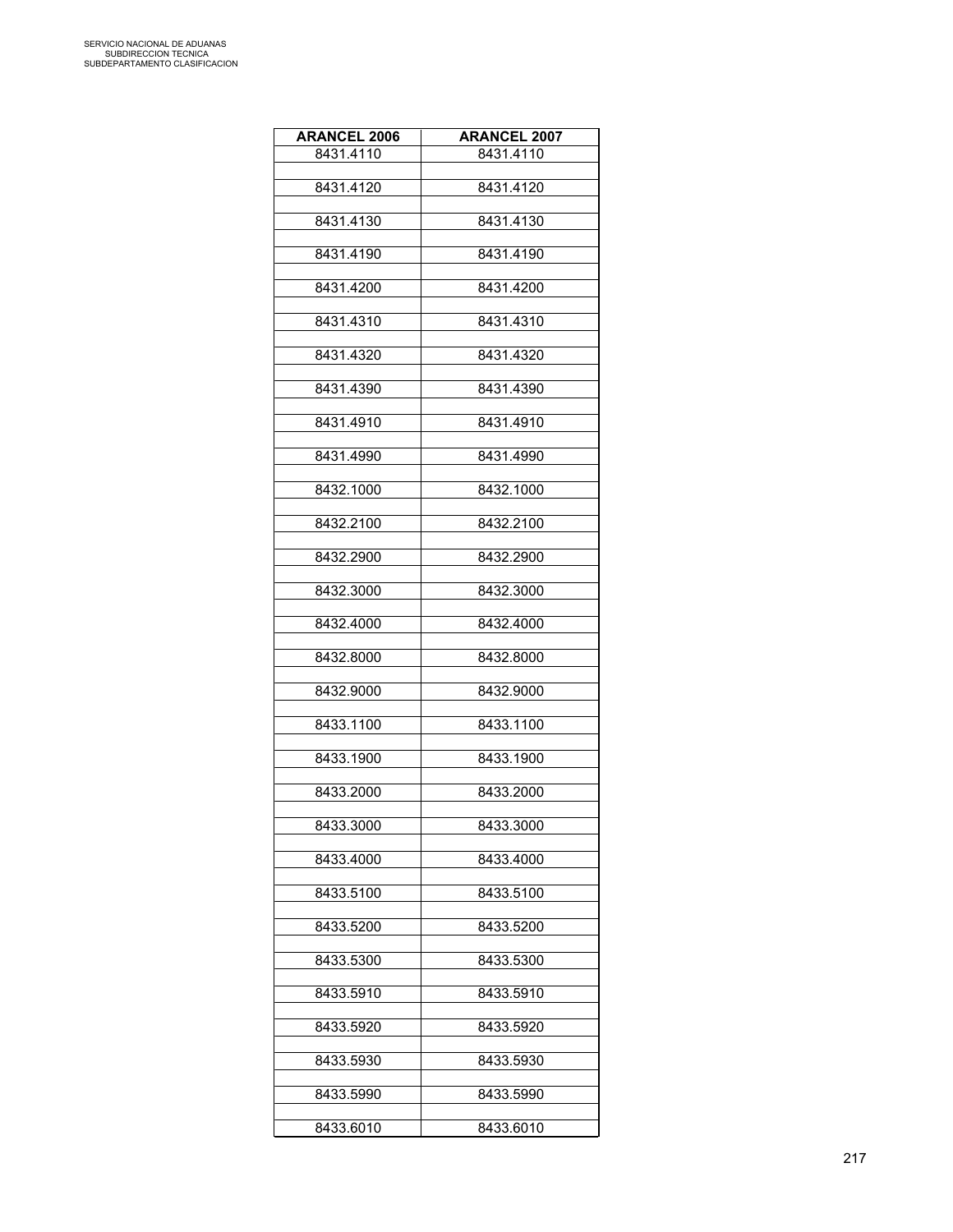| <b>ARANCEL 2006</b> | <b>ARANCEL 2007</b> |
|---------------------|---------------------|
| 8433.6090           | 8433.6090           |
| 8433.9000           | 8433.9000           |
| 8434.1000           | 8434.1000           |
| 8434.2000           | 8434.2000           |
| 8434.9000           | 8434.9000           |
| 8435.1010           | 8435.1010           |
| 8435.1090           | 8435.1090           |
| 8435.9000           | 8435.9000           |
| 8436.1000           | 8436.1000           |
| 8436.2100           | 8436.2100           |
| 8436.2900           | 8436.2900           |
| 8436.8000           | 8436.8000           |
| 8436.9100           | 8436.9100           |
| 8436.9900           | 8436.9900           |
| 8437.1000           | 8437.1000           |
| 8437.8000           | 8437.8000           |
| 8437.9000           | 8437.9000           |
| 8438.1010           | 8438.1010           |
| 8438.1020           | 8438.1020           |
| 8438.2000           | 8438.2000           |
| 8438.3000           | 8438.3000           |
| 8438.4000           | 8438.4000           |
| 8438.5000           | 8438.5000           |
| 8438.6000           | 8438.6000           |
| 8438.8010           | 8438.8010           |
| 8438.8090           | 8438.8090           |
| 8438.9000           | 8438.9000           |
| 8439.1000           | 8439.1000           |
| 8439.2000           | 8439.2000           |
|                     |                     |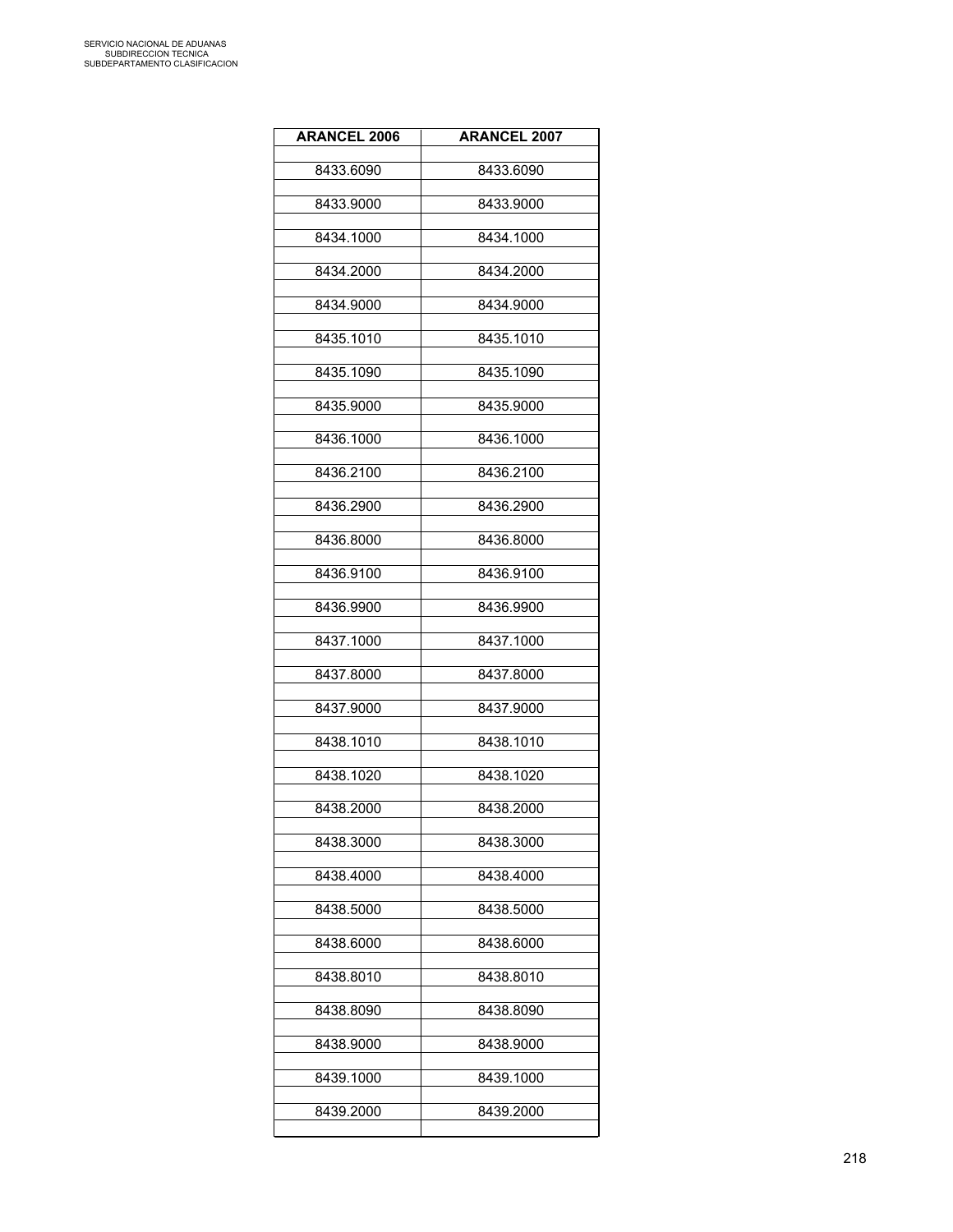| <b>ARANCEL 2006</b> | <b>ARANCEL 2007</b> |
|---------------------|---------------------|
| 8439.3000           | 8439.3000           |
|                     |                     |
| 8439.9100           | 8439.9100           |
|                     |                     |
| 8439.9900           | 8439.9900           |
|                     |                     |
| 8440.1000           | 8440.1000           |
|                     |                     |
| 8440.9000           | 8440.9000           |
|                     |                     |
| 8441.1010           | 8441.1010           |
|                     |                     |
| 8441.1020           | 8441.1020           |
|                     |                     |
| 8441.1090           | 8441.1090           |
|                     |                     |
| 8441.2000           | 8441.2000           |
|                     |                     |
| 8441.3000           | 8441.3000           |
|                     |                     |
| 8441.4000           | 8441.4000           |
|                     |                     |
| 8441.8000           | 8441.8000           |
|                     |                     |
| 8441.9000           | 8441.9000           |
|                     |                     |
| 8442.1000           | 8442.3000           |
|                     |                     |
| 8442.2000           | 8442.3000           |
|                     |                     |
| 8442.3000           | 8442.3000           |
|                     |                     |
| 8442.4000           | 8442.4000           |
|                     | 8442.5000           |
| 8442.5000           |                     |
|                     | 8443.1100           |
| 8443.1100           |                     |
| 8443.1200           | 8443.1200           |
|                     |                     |
| 8443.1910           | 8443.1310           |
|                     |                     |
| 8443.1990           | 8443.1390           |
|                     |                     |
| 8443.2100           | 8443.1400           |
|                     |                     |
| 8443.2900           | 8443.1500           |
|                     |                     |
| 8443.3000           | 8443.1600           |
|                     |                     |
| 8443.4000           | 8443.1700           |
|                     |                     |
| 8443.5100           | 8443.3120           |
|                     | 8443.3212           |
|                     | 8443.3900           |
|                     |                     |
|                     |                     |
| 8443.5900           | 8443.1900           |
|                     |                     |
| 8443.6000           | 8443.9100           |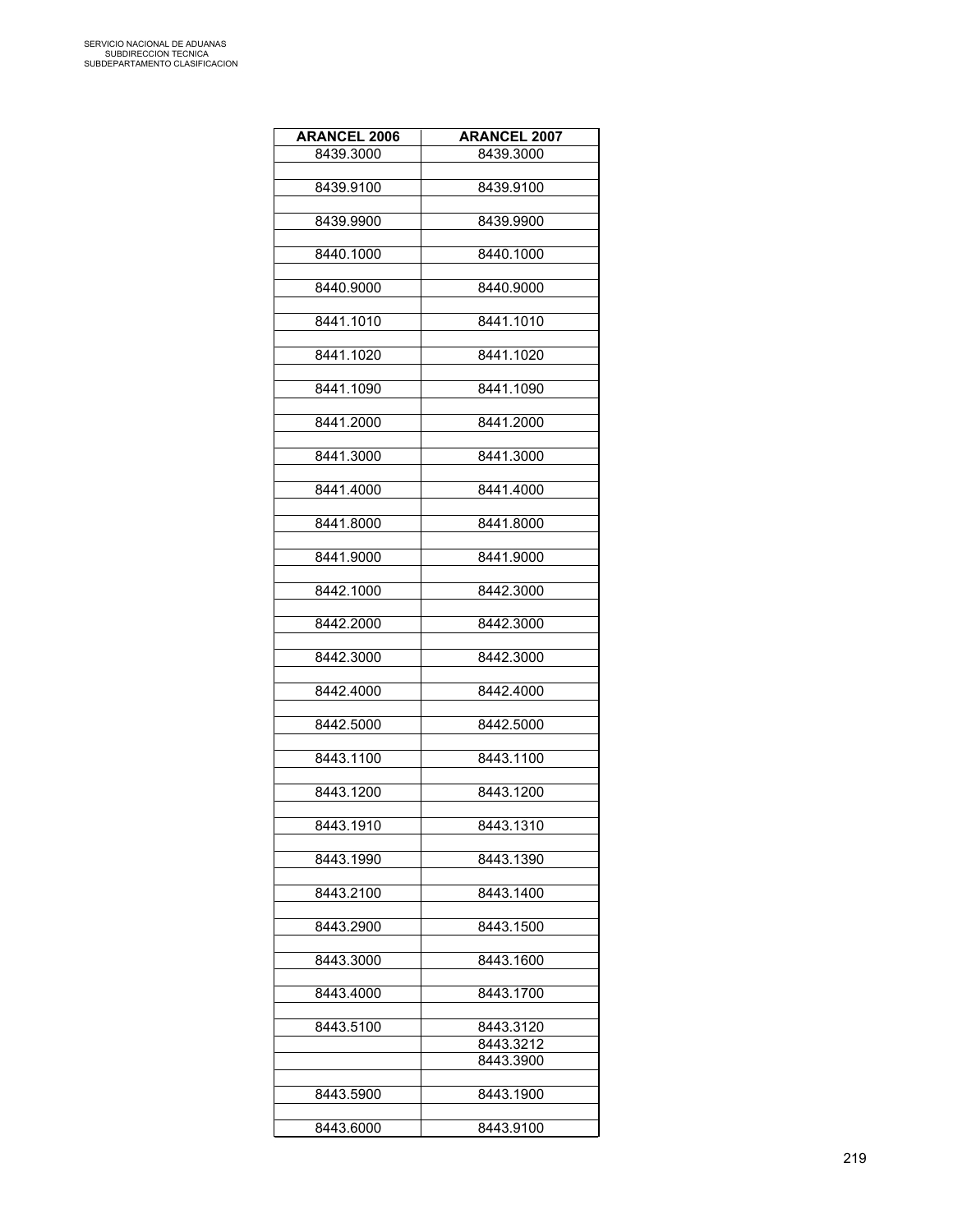| <b>ARANCEL 2006</b> | <b>ARANCEL 2007</b> |
|---------------------|---------------------|
|                     | 8443.9990           |
|                     |                     |
| 8443.9000           | 8443.9100           |
|                     | 8443.9990           |
|                     |                     |
| 8444.0000           | 8444.0000           |
|                     |                     |
| 8445.1100           | 8445.1100           |
|                     |                     |
| 8445.1200           | 8445.1200           |
|                     |                     |
| 8445.1300           | 8445.1300           |
|                     |                     |
| 8445.1900           | 8445.1900           |
|                     |                     |
| 8445.2000           | 8445.2000           |
|                     |                     |
| 8445.3000           | 8445.3000           |
|                     |                     |
| 8445.4000           | 8445.4000           |
|                     |                     |
| 8445.9000           | 8445.9000           |
|                     |                     |
| 8446.1000           | 8446.1000           |
|                     |                     |
| 8446.2100           | 8446.2100           |
|                     |                     |
| 8446.2900           | 8446.2900           |
|                     |                     |
| 8446.3000           | 8446.3000           |
|                     |                     |
| 8447.1100           | 8447.1100           |
|                     |                     |
| 8447.1200           | 8447.1200           |
|                     |                     |
| 8447.2010           | 8447.2010           |
|                     |                     |
| 8447.2090           | 8447.2090           |
|                     |                     |
| 8447.9000           | 8447.9000           |
|                     |                     |
| 8448.1100           | 8448.1100           |
|                     |                     |
| 8448.1900           | 8448.1900           |
|                     |                     |
| 8448.2000           | 8448.2000           |
|                     |                     |
| 8448.3100           | 8448.3100           |
|                     |                     |
| 8448.3200           | 8448.3200           |
|                     |                     |
| 8448.3300           | 8448.3300           |
|                     |                     |
| 8448.3900           | 8448.3900           |
|                     |                     |
| 8448.4100           | 8448.4900           |
|                     |                     |
| 8448.4200           | 8448.4200           |
|                     |                     |
|                     |                     |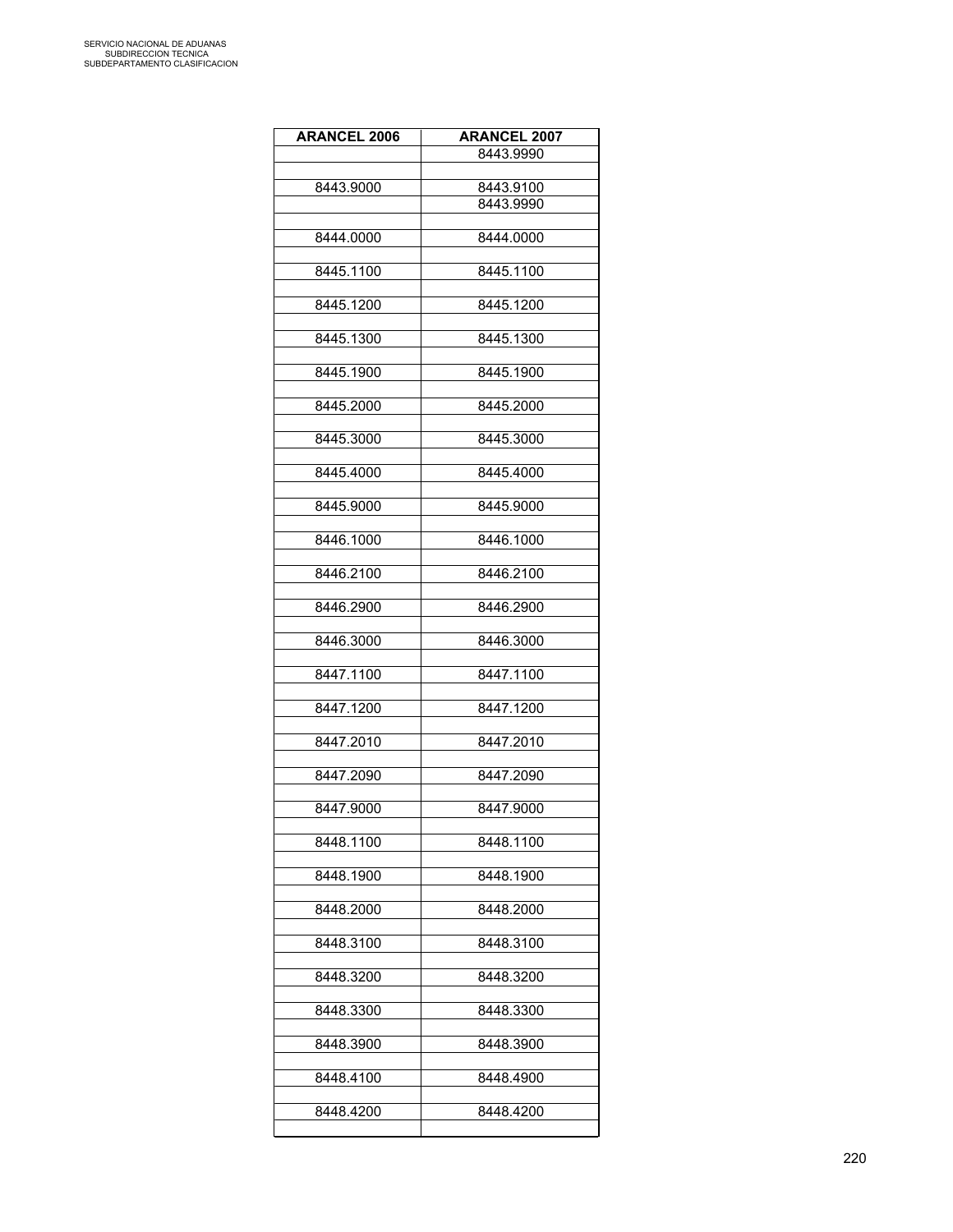| <b>ARANCEL 2006</b> | <b>ARANCEL 2007</b> |
|---------------------|---------------------|
| 8448.4900           | 8448.4900           |
|                     |                     |
| 8448.5100           | 8448.5100           |
|                     |                     |
| 8448.5900           | 8448.5900           |
| 8449.0000           | 8449.0000           |
|                     |                     |
| 8450.1111           | 8450.1111           |
|                     |                     |
| 8450.1112           | 8450.1112           |
|                     |                     |
| 8450.1119           | 8450.1119           |
| 8450.1121           | 8450.1121           |
|                     |                     |
| 8450.1122           | 8450.1122           |
|                     |                     |
| 8450.1129           | 8450.1129           |
|                     |                     |
| 8450.1131           | 8450.1131           |
| 8450.1132           | 8450.1132           |
|                     |                     |
| 8450.1139           | 8450.1139           |
|                     |                     |
| 8450.1190           | 8450.1190           |
|                     |                     |
| 8450.1200           | 8450.1200           |
|                     |                     |
| 8450.1900           | 8450.1900           |
| 8450.2000           | 8450.2000           |
|                     |                     |
| 8450.9010           | 8450.9000           |
|                     |                     |
| 8450.9020           | 8450.9000           |
|                     |                     |
| 8450.9090           | 8450.9000           |
| 8451.1000           | 8451.1000           |
|                     |                     |
| 8451.2100           | 8451.2100           |
|                     |                     |
| 8451.2900           | 8451.2900           |
|                     |                     |
| 8451.3000           | 8451.3000           |
| 8451.4010           | 8451.4010           |
|                     |                     |
| 8451.4020           | 8451.4020           |
|                     |                     |
| 8451.5000           | 8451.5000           |
|                     |                     |
| 8451.8010           | 8451.8010           |
|                     |                     |
| 8451.8090           | 8451.8090           |
| 8451.9010           | 8451.9000           |
|                     |                     |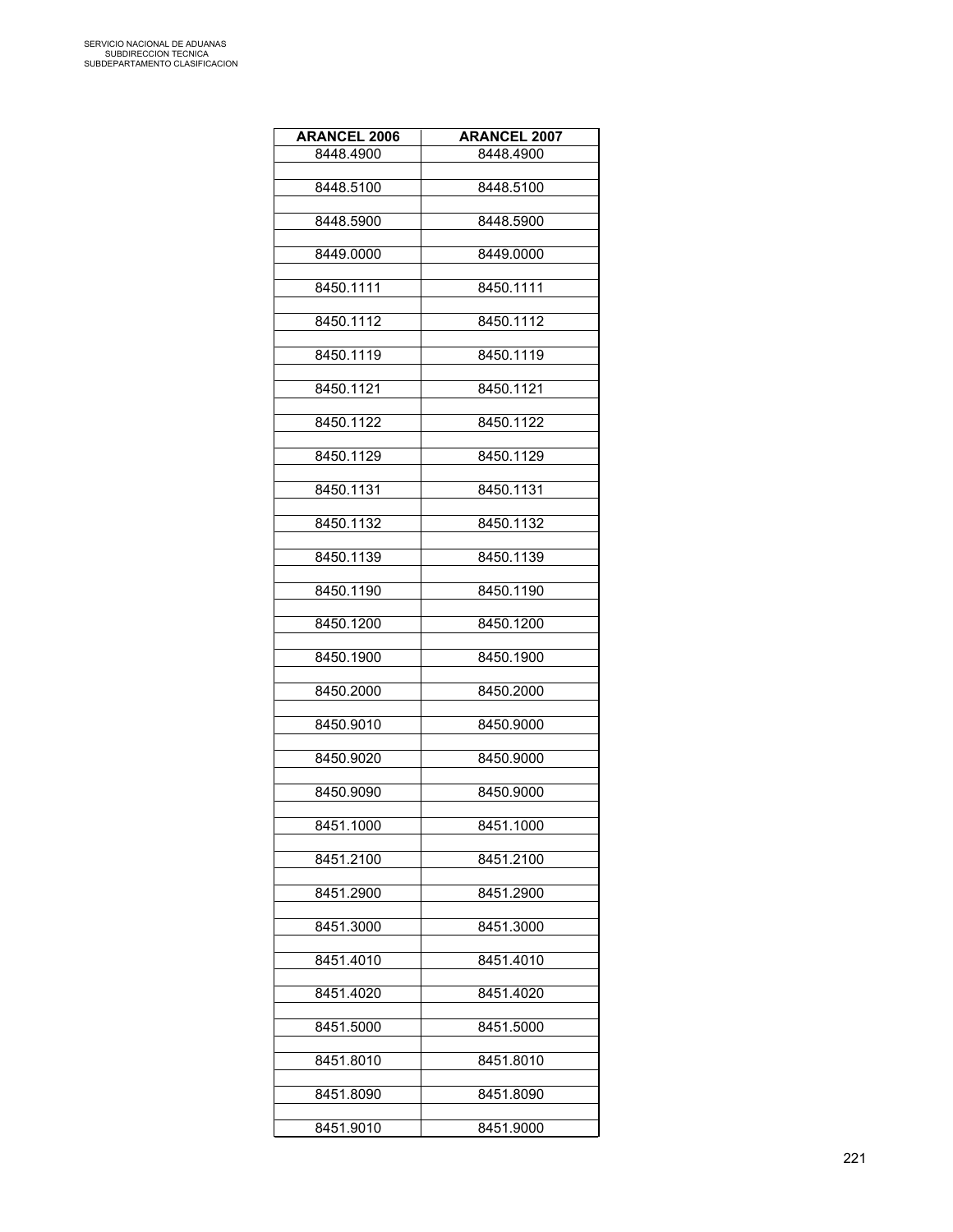| <b>ARANCEL 2006</b> | <b>ARANCEL 2007</b>    |
|---------------------|------------------------|
|                     |                        |
| 8451.9020           | 8451.9000              |
| 8451.9090           | 8451.9000              |
|                     |                        |
| 8452.1000           | 8452.1000              |
| 8452.2100           | 8452.2100              |
|                     |                        |
| 8452.2900           | 8452.2900              |
|                     |                        |
| 8452.3000           | 8452.3000              |
| 8452.4000           | 8452.4000              |
|                     |                        |
| 8452.9000           | 8452.9000              |
| 8453.1000           | 8453.1000              |
|                     |                        |
| 8453.2000           | 8453.2000              |
|                     |                        |
| 8453.8000           | 8453.8000              |
| 8453.9000           | 8453.9000              |
|                     |                        |
| 8454.1000           | 8454.1000              |
|                     |                        |
| 8454.2000           | 8454.2000              |
| 8454.3010           | 8454.3010              |
|                     |                        |
| 8454.3090           | 8454.3090              |
| 8454.9000           | 8454.9000              |
|                     |                        |
| 8455.1000           | 8455.1000              |
| 8455.2100           |                        |
|                     | 8455.2100              |
| 8455.2200           | 8455.2200              |
|                     |                        |
| 8455.3000           | 8455.3000              |
| 8455.9010           | 8455.9000              |
|                     |                        |
| 8455.9090           | 8455.9000              |
|                     |                        |
| 8456.1000           | 8456.1000<br>8486.1000 |
|                     | 8486.2000              |
|                     | 8486.3000              |
|                     |                        |
| 8456.2000           | 8456.2000<br>8486.3000 |
|                     |                        |
| 8456.3000           | 8456.3000              |
|                     | 8486.3000              |
|                     | 8456.2000              |
| 8456.9100           |                        |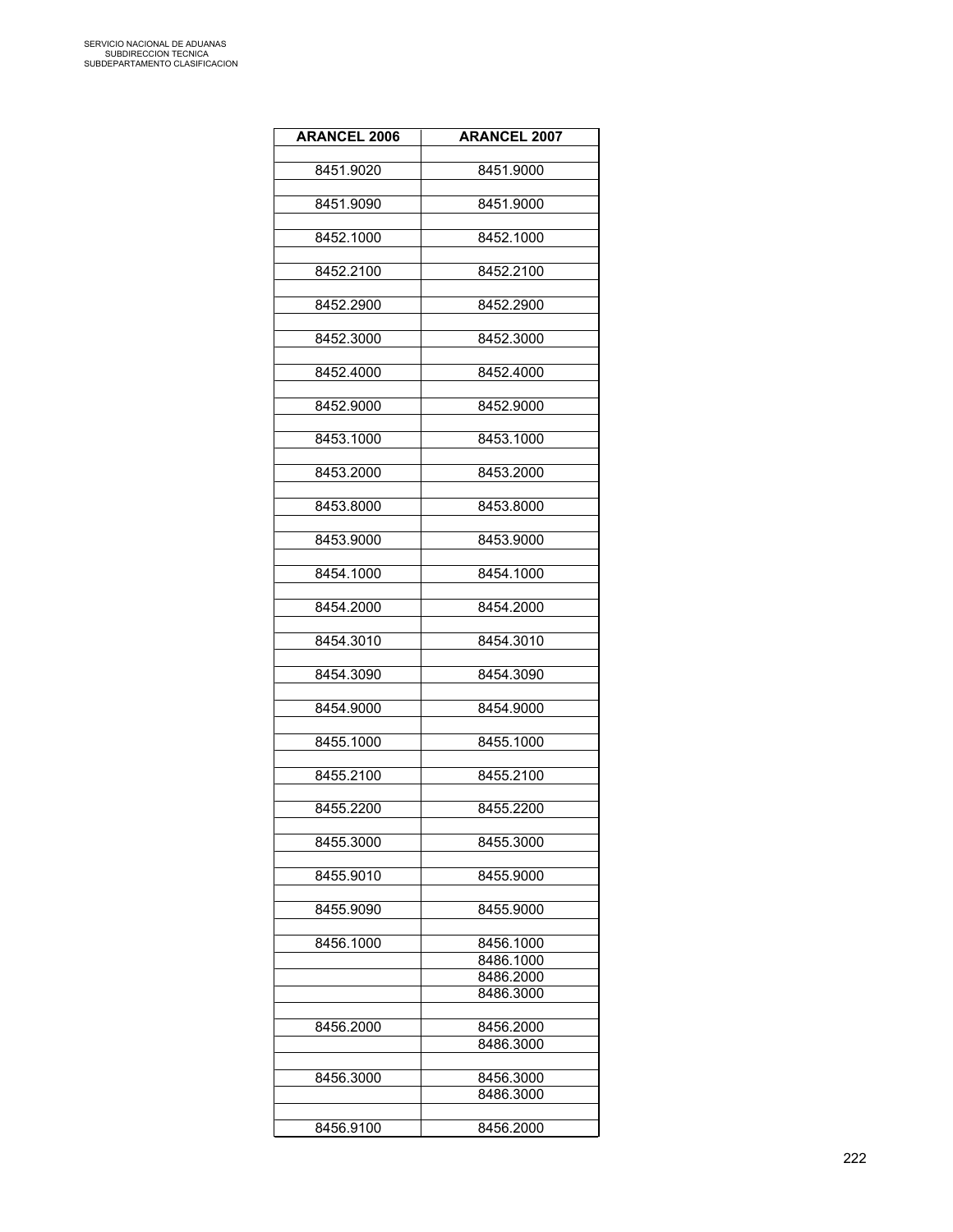| <b>ARANCEL 2006</b> | <b>ARANCEL 2007</b> |
|---------------------|---------------------|
|                     |                     |
| 8456.9900           | 8456.9000           |
|                     | 8486.1000           |
|                     | 8486.3000           |
|                     | 8486.4000           |
| 8457.1000           | 8457.1000           |
|                     |                     |
| 8457.2000           | 8457.2000           |
|                     |                     |
| 8457.3000           | 8457.3000           |
| 8458.1110           | 8458.1110           |
|                     |                     |
| 8458.1190           | 8458.1190           |
| 8458.1910           | 8458.1910           |
|                     |                     |
| 8458.1990           | 8458.1990           |
| 8458.9100           | 8458.9100           |
|                     |                     |
| 8458.9900           | 8458.9900           |
| 8459.1000           | 8459.1000           |
|                     |                     |
| 8459.2100           | 8459.2100           |
| 8459.2900           | 8459.2900           |
|                     |                     |
| 8459.3100           | 8459.3100           |
| 8459.3900           | 8459.3900           |
|                     |                     |
| 8459.4000           | 8459.4000           |
| 8459.5100           | 8459.5100           |
|                     |                     |
| 8459.5900           | 8459.5900           |
| 8459.6100           | 8459.6100           |
|                     |                     |
| 8459.6900           | 8459.6900           |
| 8459.7010           | 8459.7010           |
|                     |                     |
| 8459.7090           | 8459.7090           |
| 8460.1100           | 8460.1100           |
|                     | 8460.1900           |
| 8460.1900           |                     |
| 8460.2100           | 8460.2100           |
| 8460.2900           | 8460.2900           |
|                     |                     |
| 8460.3100           | 8460.3100           |
|                     |                     |
| 8460.3900           | 8460.3900           |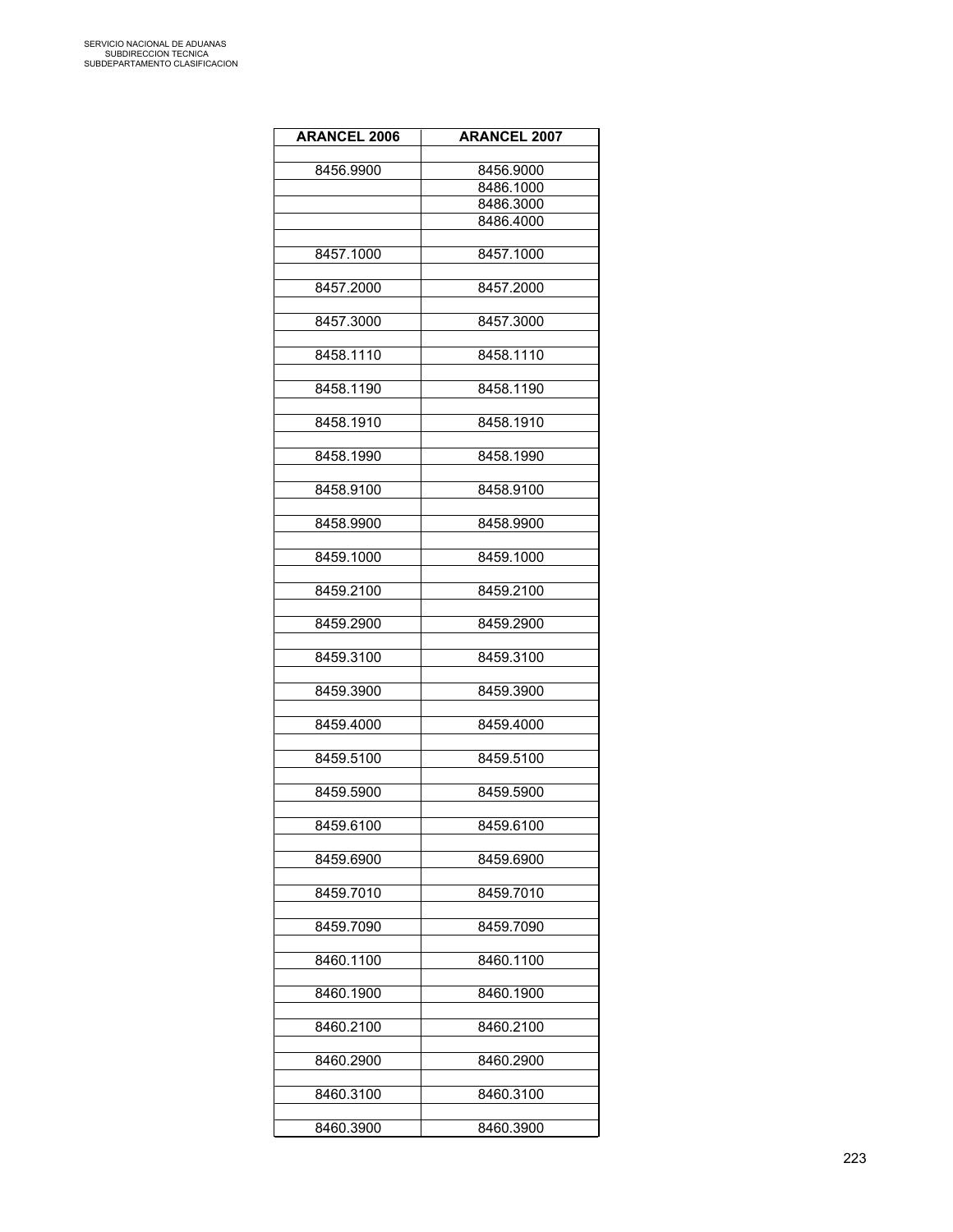| <b>ARANCEL 2006</b> | <b>ARANCEL 2007</b>    |
|---------------------|------------------------|
| 8460.4010           | 8460.4010              |
|                     |                        |
| 8460.4090           | 8460.4090              |
| 8460.9011           | 8460.9011              |
| 8460.9019           | 8460.9019              |
| 8460.9091           | 8460.9091              |
| 8460.9099           | 8460.9099              |
| 8461.2010           | 8461.2010              |
| 8461.2090           | 8461.2090              |
| 8461.3010           | 8461.3010              |
| 8461.3090           | 8461.3090              |
| 8461.4000           | 8461.4000              |
| 8461.5010           | 8461.5010              |
| 8461.5090           | 8461.5090              |
|                     |                        |
| 8461.9010           | 8461.9010              |
| 8461.9090           | 8461.9090              |
| 8462.1010           | 8462.1010              |
| 8462.1090           | 8462.1090              |
| 8462.2110           | 8462.2110              |
|                     |                        |
| 8462.2120           | 8462.2120              |
| 8462.2190           | 8462.2190              |
|                     | 8486.2000              |
| 8462.2910           | 8462.2910              |
| 8462.2920           | 8462.2920              |
|                     |                        |
| 8462.2990           | 8462.2990<br>8486.2000 |
|                     |                        |
| 8462.3110           | 8462.3110              |
| 8462.3120           | 8462.3120              |
| 8462.3190           | 8462.3190              |
| 8462.3910           | 8462.3910              |
| 8462.3920           | 8462.3920              |
|                     |                        |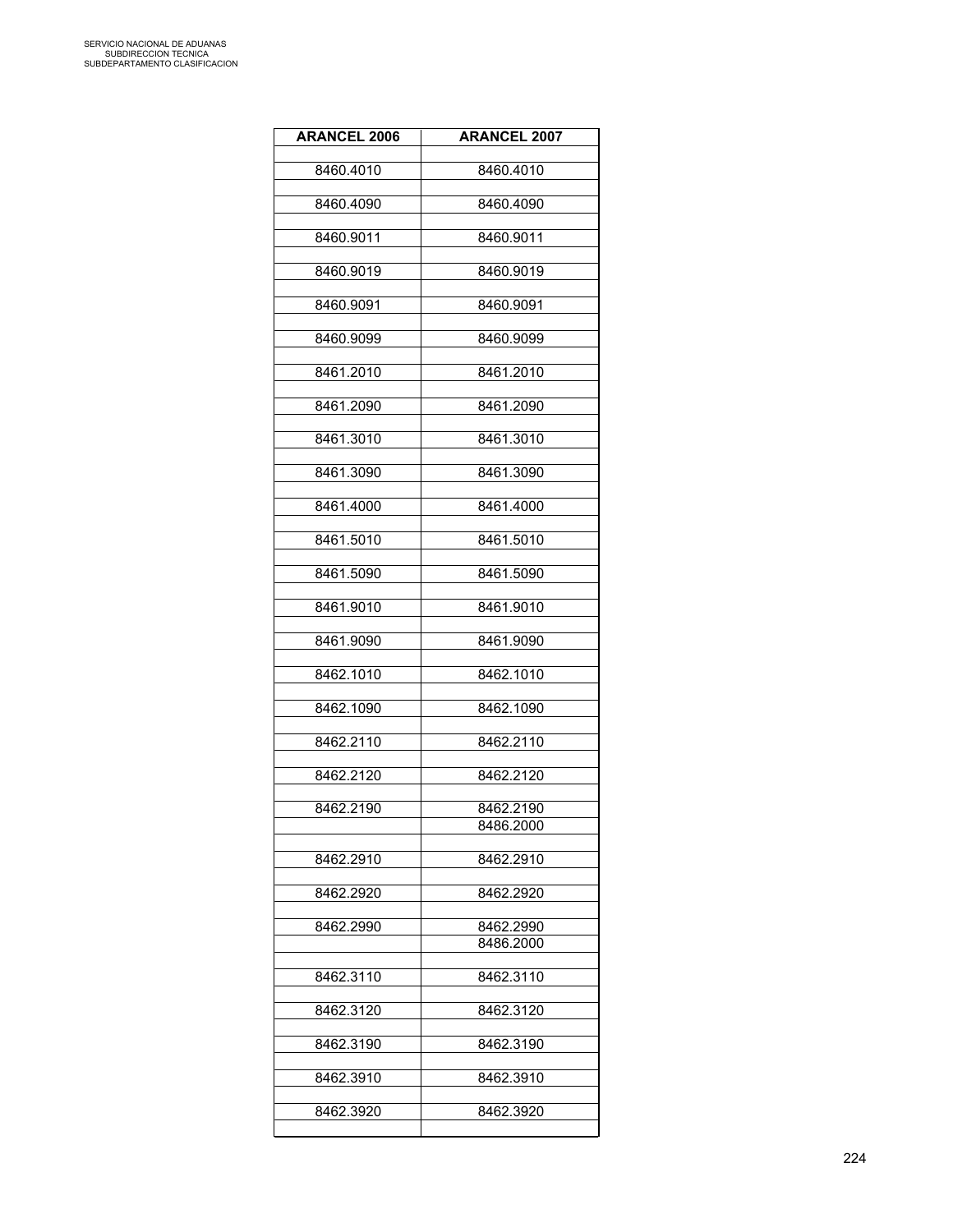| <b>ARANCEL 2006</b> | <b>ARANCEL 2007</b> |
|---------------------|---------------------|
| 8462.3990           | 8462.3990           |
|                     |                     |
| 8462.4100           | 8462.4100           |
|                     |                     |
| 8462.4900           | 8462.4900           |
|                     |                     |
| 8462.9110           | 8462.9110           |
|                     |                     |
| 8462.9190           | 8462.9190           |
|                     |                     |
|                     |                     |
| 8462.9910           | 8462.9910           |
|                     |                     |
| 8462.9990           | 8462.9990           |
|                     |                     |
| 8463.1000           | 8463.1000           |
|                     |                     |
| 8463.2000           | 8463.2000           |
|                     |                     |
| 8463.3000           | 8463.3000           |
|                     |                     |
| 8463.9010           | 8463.9010           |
|                     |                     |
| 8463.9090           | 8463.9090           |
|                     |                     |
| 8464.1000           | 8464.1000           |
|                     | 8486.1000           |
|                     | 8486.2000           |
|                     | 8486.3000           |
|                     |                     |
| 8464.2000           | 8464.2000           |
|                     | 8486.1000           |
|                     | 8486.2000           |
|                     | 8486.3000           |
|                     |                     |
| 8464.9000           | 8464.9000           |
|                     | 8486.1000           |
|                     | 8486.2000           |
|                     | 8486.3000           |
|                     |                     |
| 8465.1000           | 8465.1000           |
|                     |                     |
| 8465.9110           | 8465.9110           |
|                     |                     |
| 8465.9120           | 8465.9120           |
|                     |                     |
| 8465.9190           | 8465.9190           |
|                     |                     |
| 8465.9200           | 8465.9200           |
|                     |                     |
| 8465.9300           | 8465.9300           |
|                     |                     |
| 8465.9400           | 8465.9400           |
|                     |                     |
| 8465.9500           | 8465.9500           |
|                     |                     |
|                     |                     |
| 8465.9600           | 8465.9600           |
|                     |                     |
| 8465.9910           | 8465.9910           |
|                     | 8486.2000           |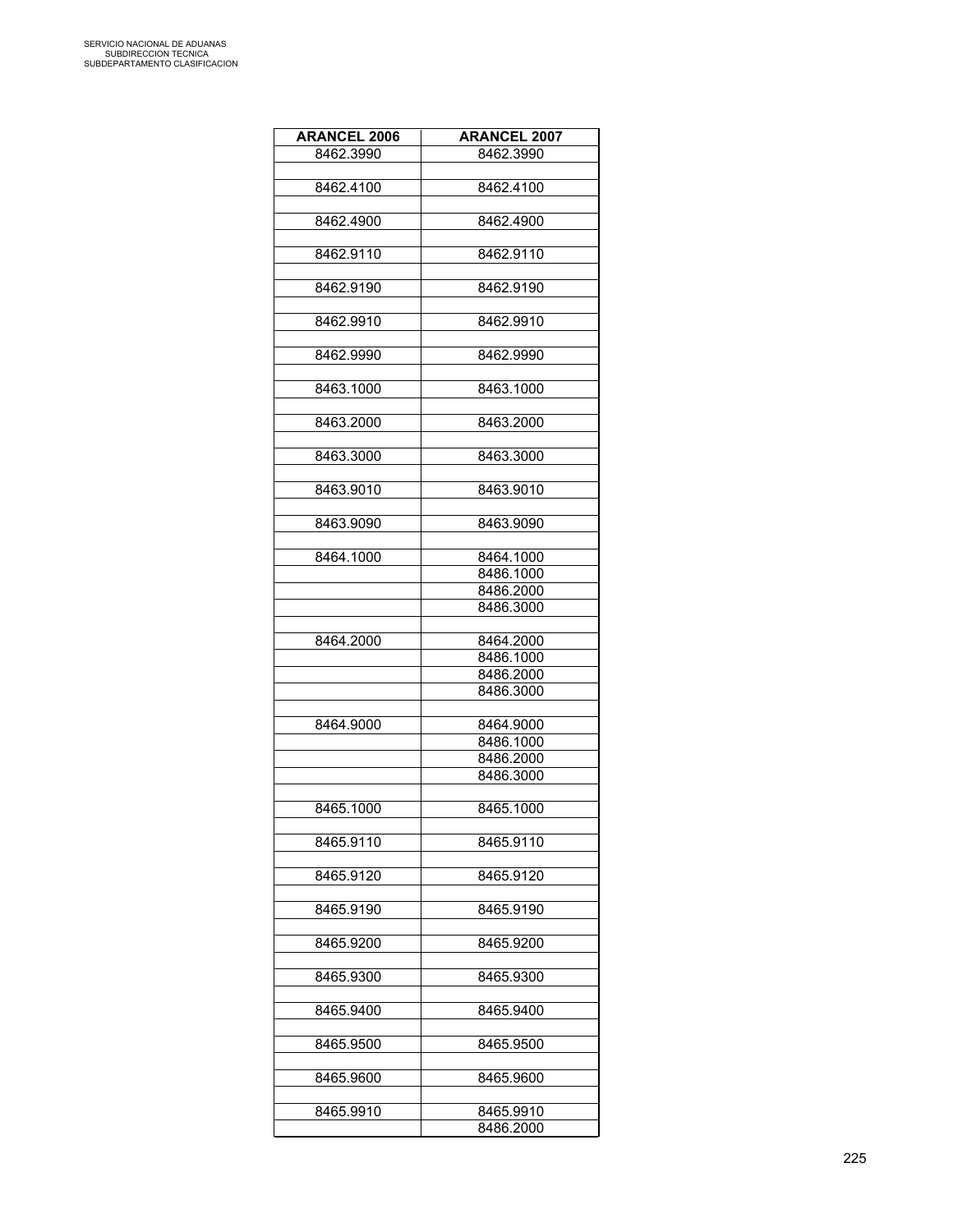| <b>ARANCEL 2006</b> | <b>ARANCEL 2007</b>    |
|---------------------|------------------------|
|                     | 8486.4000              |
|                     |                        |
| 8465.9990           | 8465.9990              |
|                     | 8486.2000              |
|                     | 8486.4000              |
|                     |                        |
| 8466.1000           | 8466.1000              |
|                     | 8486.9000              |
|                     |                        |
| 8466.2000           | 8466.2000              |
|                     | 8486.9000              |
|                     |                        |
|                     |                        |
| 8466.3000           | 8466.3000<br>8486.9000 |
|                     |                        |
|                     |                        |
| 8466.9100           | 8466.9100              |
|                     | 8486.9000              |
|                     |                        |
| 8466.9200           | 8466.9200              |
|                     | 8486.9000              |
|                     |                        |
| 8466.9310           | 8466.9300              |
|                     | 8486.9000              |
|                     |                        |
| 8466.9390           | 8466.9300              |
|                     | 8486.9000              |
|                     |                        |
| 8466.9410           | 8466.9400              |
|                     | 8486.9000              |
|                     |                        |
| 8466.9490           | 8466.9400              |
|                     | 8486.9000              |
|                     |                        |
| 8467.1110           | 8467.1110              |
|                     |                        |
| 8467.1190           | 8467.1190              |
|                     |                        |
| 8467.1900           | 8467.1900              |
|                     |                        |
| 8467.2110           | 8467.2110              |
|                     |                        |
| 8467.2120           | 8467.2120              |
|                     |                        |
| 8467.2210           | 8467.2210              |
|                     |                        |
| 8467.2220           | 8467.2220              |
|                     |                        |
| 8467.2290           | 8467.2290              |
|                     |                        |
| 8467.2910           | 8467.2910              |
|                     |                        |
| 8467.2920           | 8467.2920              |
|                     |                        |
| 8467.2930           | 8467.2930              |
|                     |                        |
| 8467.2991           | 8467.2991              |
|                     |                        |
| 8467.2999           | 8467.2999              |
|                     |                        |
|                     |                        |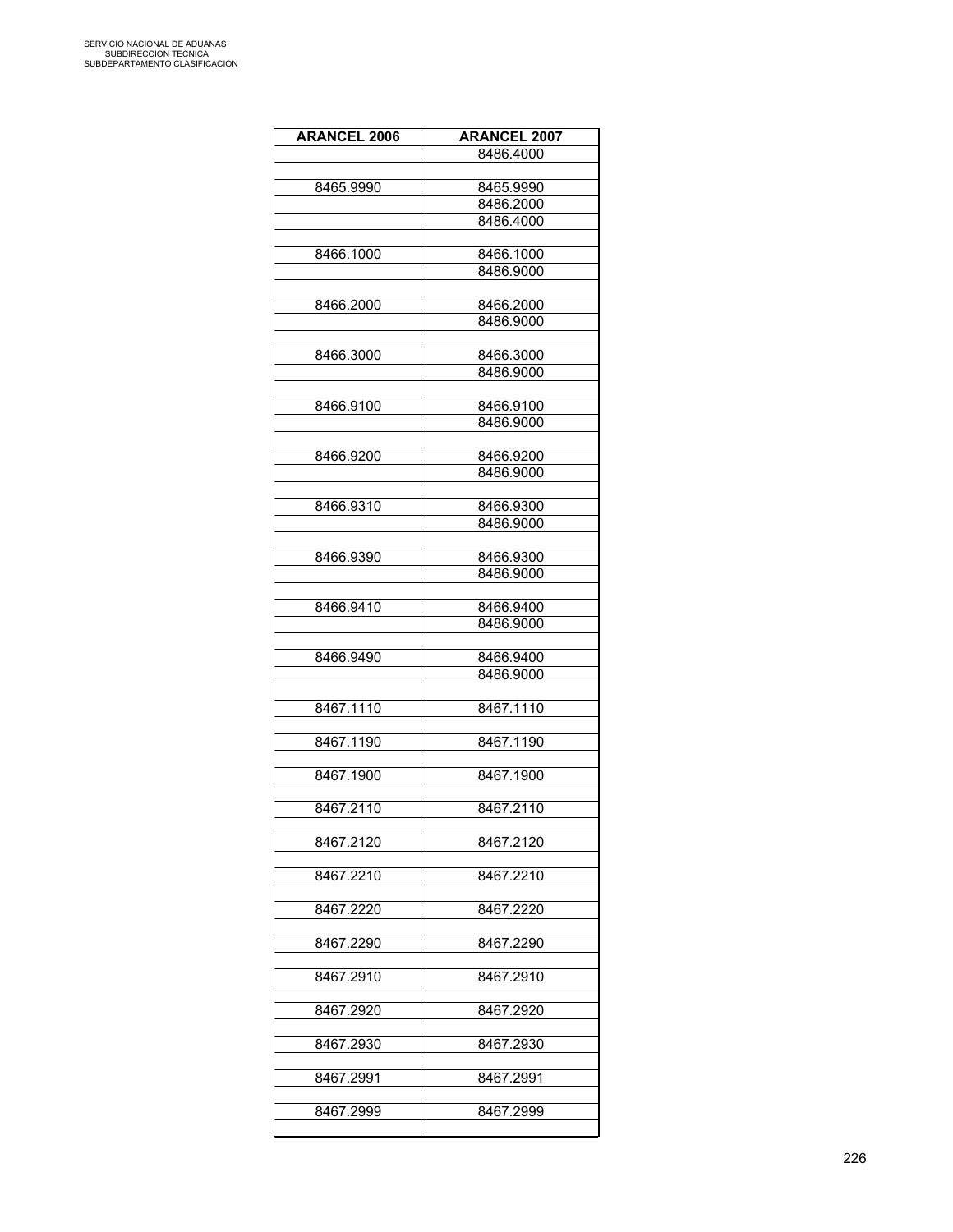| <b>ARANCEL 2006</b> | <b>ARANCEL 2007</b>    |
|---------------------|------------------------|
| 8467.8100           | 8467.8100              |
|                     |                        |
| 8467.8900           | 8467.8900              |
|                     |                        |
| 8467.9100           | 8467.9100              |
|                     |                        |
| 8467.9200           | 8467.9200              |
| 8467.9910           | 8467.9900              |
|                     |                        |
| 8467.9990           | 8467.9900              |
|                     |                        |
| 8468.1000           | 8468.1000              |
|                     |                        |
| 8468.2000           | 8468.2000              |
|                     |                        |
| 8468.8000           | 8468.8000              |
| 8468.9000           | 8468.9000              |
|                     |                        |
| 8469.1100           | 8469.0000              |
|                     |                        |
| 8469.1200           | 8469.0000              |
|                     |                        |
| 8469.2000           | 8469.0000              |
|                     |                        |
| 8469.3000           | 8469.0000              |
| 8470.1010           | 8470.1010              |
|                     |                        |
| 8470.1020           | 8470.1020              |
|                     |                        |
| 8470.2100           | 8470.2100              |
|                     |                        |
| 8470.2900           | 8470.2900              |
|                     |                        |
| 8470.3000           | 8470.3000              |
| 8470.4000           | 8470.9000              |
|                     |                        |
| 8470.5000           | 8470.5000              |
|                     |                        |
| 8470.9000           | 8470.9000              |
|                     |                        |
| 8471.1000           | 8471.3000              |
|                     | 8471.4110<br>8471.4190 |
|                     | 8471.4910              |
|                     | 8471.4990              |
|                     | 8471.5000              |
|                     |                        |
| 8471.3000           | 8471.3000              |
|                     |                        |
| 8471.4110           | 8471.4110              |
|                     |                        |
| 8471.4190           | 8471.4190              |
| 8471.4910           | 8471.4910              |
|                     |                        |
|                     |                        |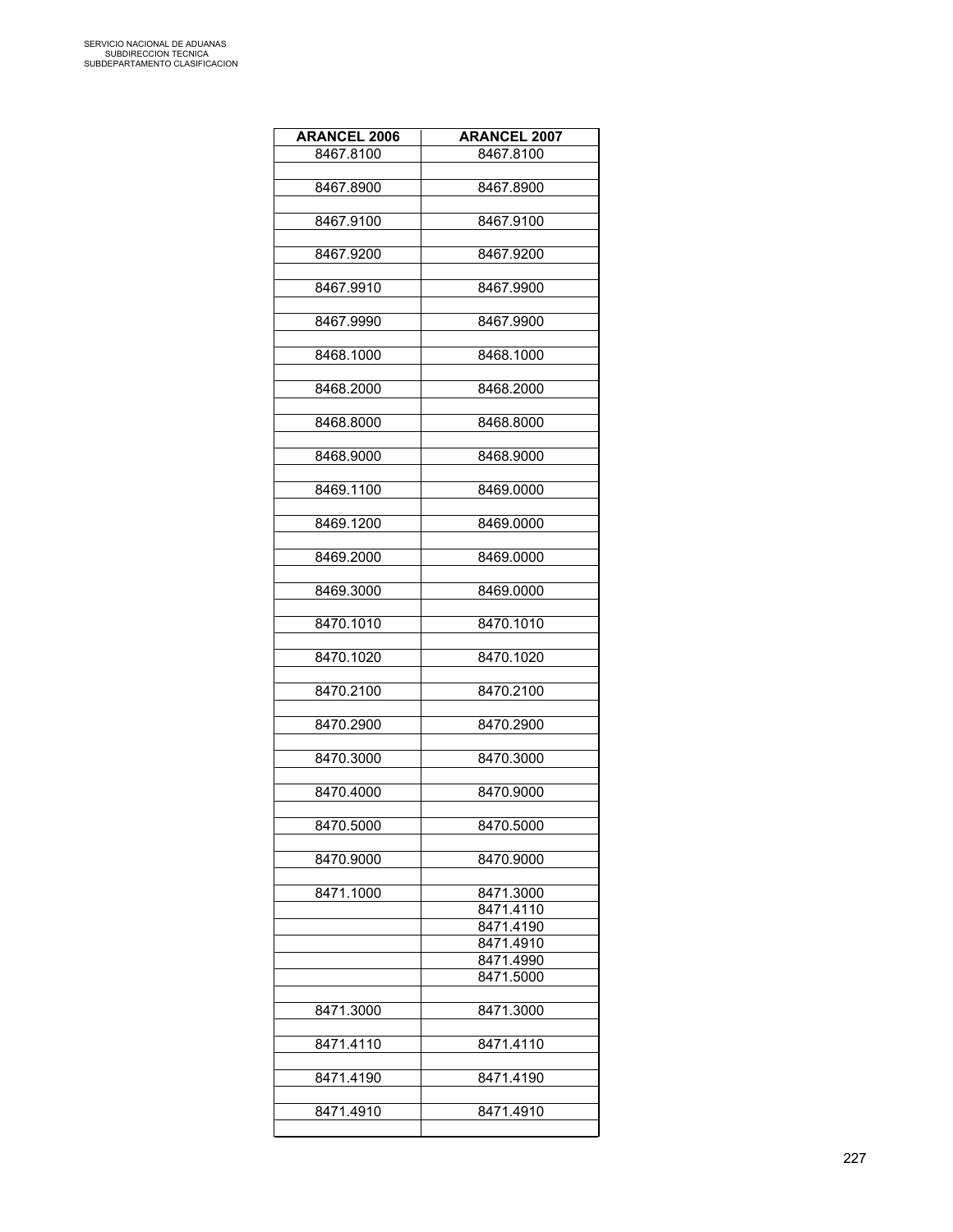| <b>ARANCEL 2006</b> | <b>ARANCEL 2007</b> |
|---------------------|---------------------|
| 8471.4990           | 8471.4990           |
|                     |                     |
| 8471.5000           | 8471.5000           |
|                     |                     |
| 8471.6010           | 8471.6010           |
|                     |                     |
| 8471.6021           | 8443.3211           |
|                     |                     |
| 8471.6022           | 8443.3211           |
|                     |                     |
| 8471.6023           | 8443.3219           |
|                     |                     |
| 8471.6024           | 8443.3212           |
|                     |                     |
| 8471.6025           | 8443.3213           |
|                     |                     |
| 8471.6026           | 8443.3219           |
|                     |                     |
| 8471.6029           | 8443.3219           |
|                     |                     |
| 8471.6031           | 8528.4110           |
|                     |                     |
|                     |                     |
| 8471.6032           | 8528.5111           |
|                     |                     |
| 8471.6039           | 8528.4120           |
|                     | 8528.5112           |
|                     | 8528.5119           |
|                     | 8528.5120           |
|                     |                     |
| 8471.6040           | 8471.6040           |
|                     |                     |
| 8471.6090           | 8471.6090           |
|                     | 8528.6100           |
|                     |                     |
| 8471.7010           | 8471.7011           |
|                     | 8471.7012           |
|                     | 8471.7019           |
|                     |                     |
| 8471.7020           | 8471.7020           |
|                     |                     |
| 8471.7090           | 8471.7090           |
|                     |                     |
| 8471.8010           | 8471.8010           |
|                     | 8517.6210           |
|                     |                     |
| 8471.8020           | 8471.8020           |
|                     | 8517.6290           |
|                     |                     |
| 8471.8090           | 8471.8090           |
|                     | 8517.6290           |
|                     |                     |
| 8471.9010           | 8471.9010           |
|                     |                     |
| 8471.9020           | 8471.9020           |
|                     |                     |
| 8471.9090           | 8471.9090           |
|                     |                     |
| 8472.1000           | 8472.1000           |
|                     |                     |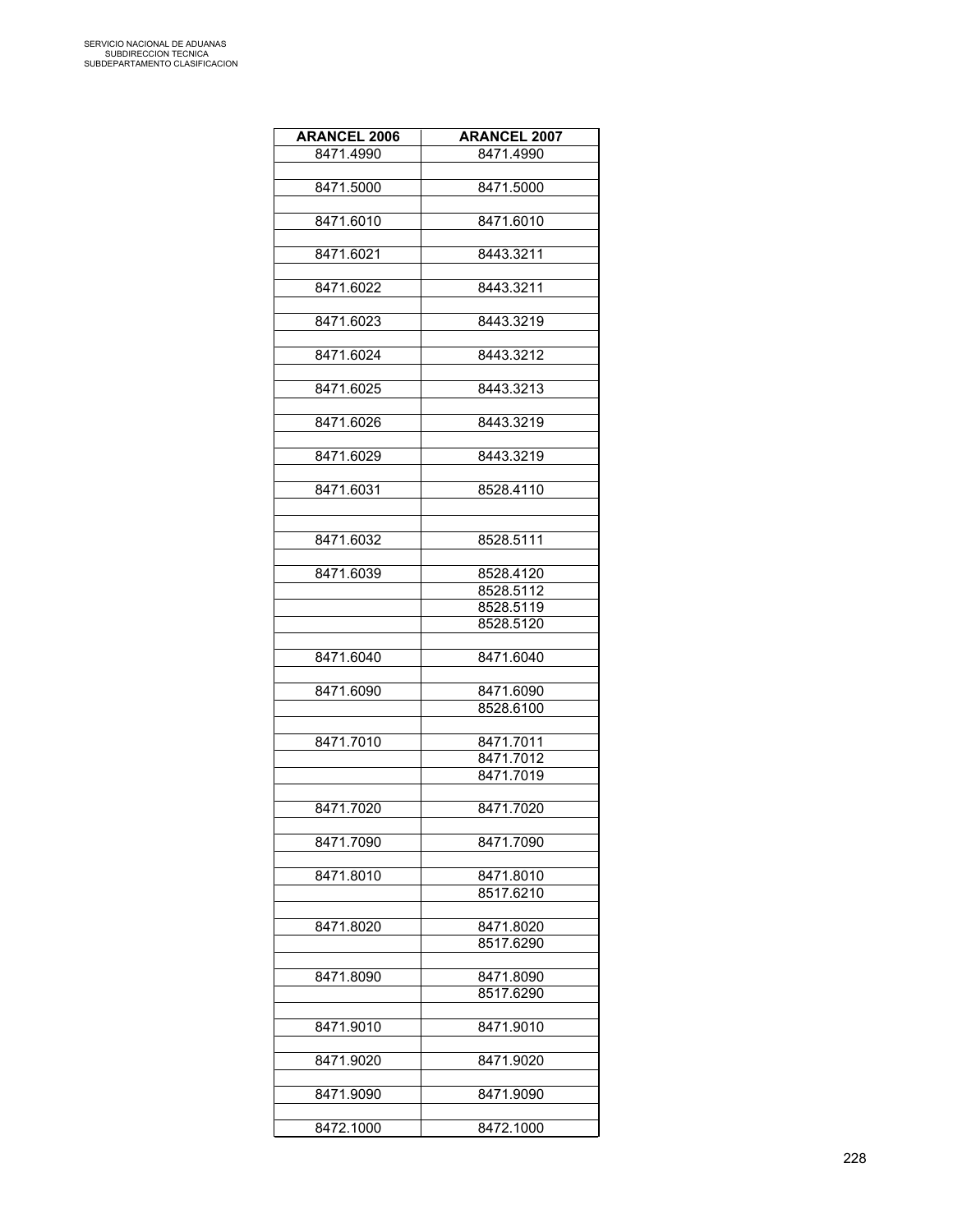| <b>ARANCEL 2006</b> | <b>ARANCEL 2007</b>    |
|---------------------|------------------------|
| 8472.2000           | 8472.9090              |
|                     |                        |
| 8472.3000           | 8472.3000              |
| 8472.9010           | 8472.9010              |
|                     |                        |
| 8472.9020           | 8472.9020              |
| 8472.9030           | 8472.9030              |
|                     |                        |
| 8472.9090           | 8443.3900              |
|                     | 8472.9090              |
| 8473.1010           | 8473.1000              |
|                     |                        |
| 8473.1020           | 8473.1000              |
| 8473.1090           | 8473.1000              |
|                     |                        |
| 8473.2100           | 8473.2100              |
| 8473.2900           | 8473.2900              |
|                     |                        |
| 8473.3010           | 8473.3000              |
|                     | 8443.9990              |
| 8473.3020           | 8473.3000              |
|                     | 8443.9990              |
|                     |                        |
| 8473.3030           | 8473.3000              |
|                     | 8443.9910<br>8443.9990 |
|                     |                        |
| 8473.3090           | 8473.3000              |
|                     | 8443.9990              |
|                     | 8517.7000<br>8529.9000 |
|                     |                        |
| 8473.4000           | 8473.4000              |
|                     | 8443.9990              |
|                     |                        |
| 8473.5010           | 8473.5000<br>8443.9990 |
|                     |                        |
| 8473.5020           | 8473.5000              |
|                     | 8443.9990              |
| 8473.5090           | 8473.5000              |
|                     | 8443.9990              |
|                     |                        |
| 8474.1010           | 8474.1010              |
| 8474.1020           | 8474.1020              |
|                     |                        |
| 8474.1030           | 8474.1030              |
| 8474.1090           | 8474.1090              |
|                     |                        |
|                     |                        |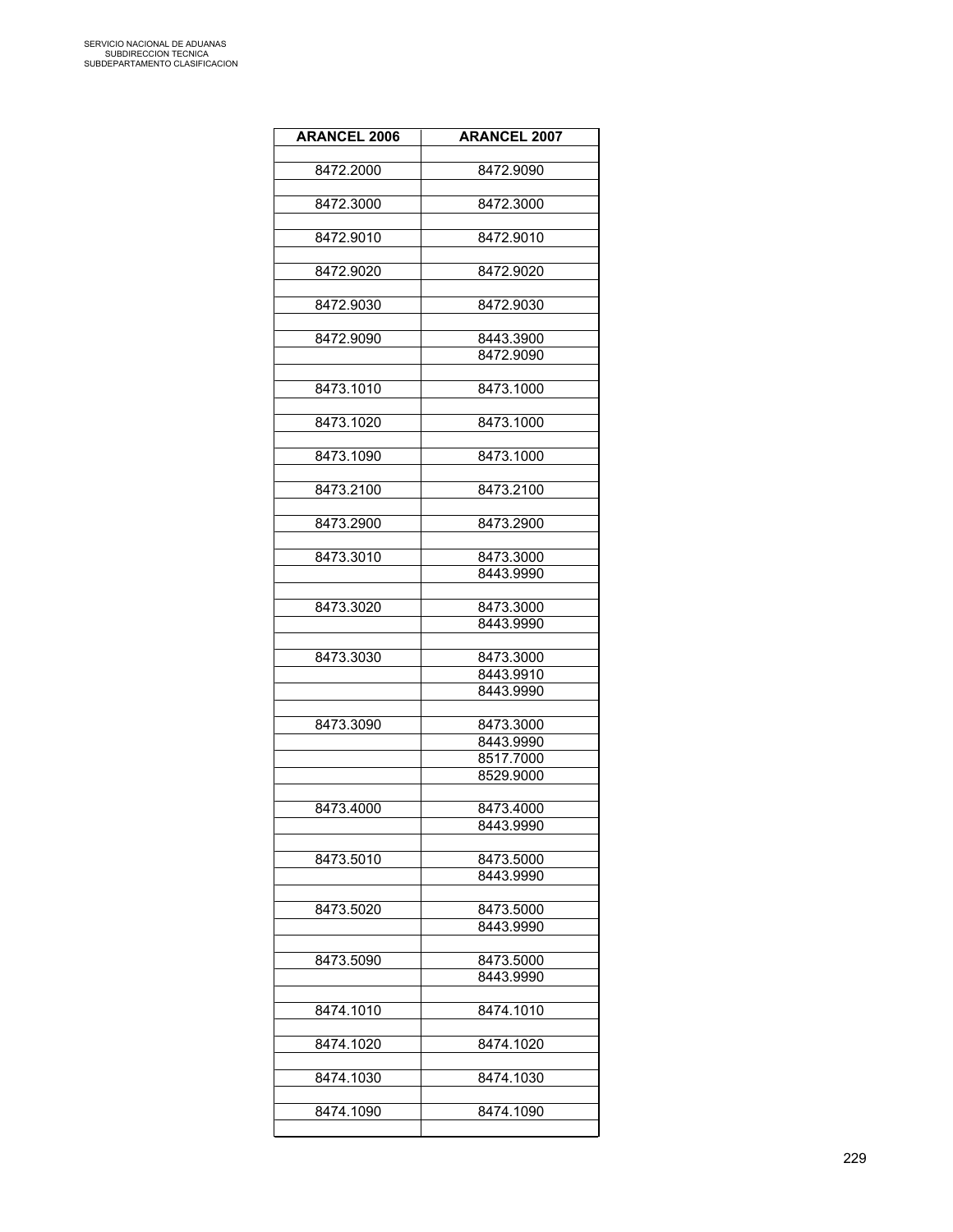| <b>ARANCEL 2006</b> | <b>ARANCEL 2007</b>    |
|---------------------|------------------------|
| 8474.2000           | 8474.2000              |
|                     |                        |
| 8474.3100           | 8474.3100              |
|                     |                        |
| 8474.3200           | 8474.3200              |
|                     |                        |
| 8474.3900           | 8474.3900              |
|                     |                        |
| 8474.8000           | 8474.8000              |
|                     |                        |
| 8474.9010           | 8474.9010              |
|                     |                        |
| 8474.9090           | 8474.9090              |
|                     |                        |
| 8475.1000           | 8475.1000              |
|                     |                        |
| 8475.2100           | 8475.2100              |
|                     |                        |
| 8475.2900           | 8475.2900              |
|                     |                        |
| 8475.9000           | 8475.9000              |
|                     |                        |
| 8476.2100           | 8476.2100              |
|                     |                        |
| 8476.2900           | 8476.2900              |
|                     |                        |
|                     | 8476.8100              |
| 8476.8100           |                        |
|                     | 8476.8900              |
| 8476.8900           |                        |
|                     |                        |
| 8476.9000           | 8476.9000              |
|                     |                        |
| 8477.1000           | 8477.1000<br>8486.4000 |
|                     |                        |
|                     |                        |
| 8477.2000           | 8477.2000              |
|                     | 8486.2000              |
|                     |                        |
| 8477.3000           | 8477.3000              |
|                     | 8486.2000              |
|                     |                        |
| 8477.4000           | 8477.4000              |
|                     | 8486.4000              |
|                     |                        |
| 8477.5100           | 8477.5100              |
|                     |                        |
| 8477.5900           | 8477.5900              |
|                     | 8486.4000              |
|                     |                        |
| 8477.8000           | 8477.8000              |
|                     | 8486.2000              |
|                     |                        |
| 8477.9010           | 8477.9000              |
|                     |                        |
| 8477.9020           | 8477.9000              |
|                     |                        |
| 8477.9030           | 8477.9000              |
|                     |                        |
| 8477.9090           | 8477.9000              |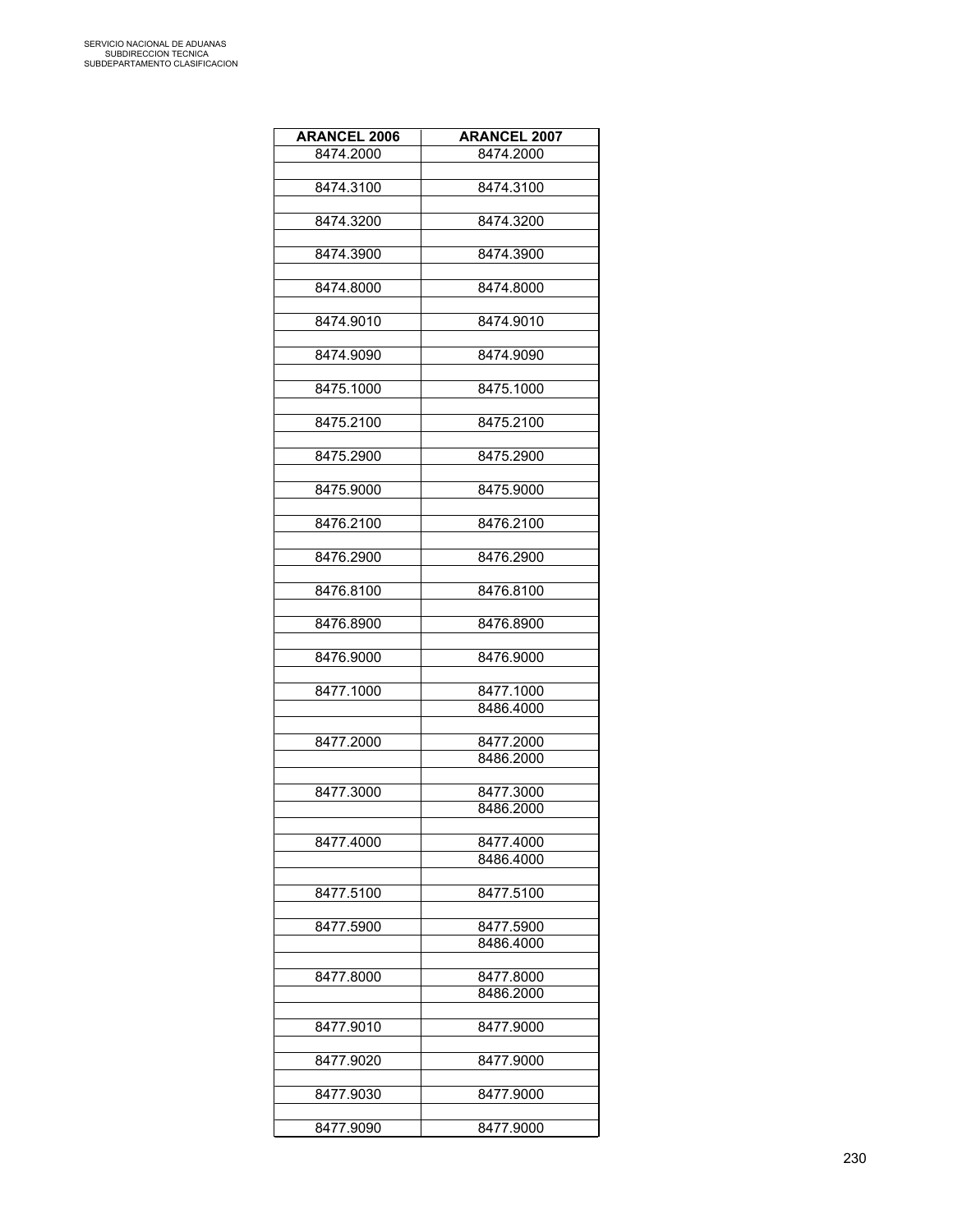| <b>ARANCEL 2006</b> | <b>ARANCEL 2007</b> |
|---------------------|---------------------|
|                     | 8486.9000           |
|                     |                     |
| 8478.1000           | 8478.1000           |
|                     |                     |
| 8478.9000           | 8478.9000           |
|                     |                     |
| 8479.1000           | 8479.1000           |
|                     |                     |
| 8479.2000           | 8479.2000           |
|                     |                     |
| 8479.3010           | 8479.3010           |
|                     |                     |
|                     |                     |
| 8479.3020           | 8479.3020           |
|                     |                     |
| 8479.3090           | 8479.3090           |
|                     |                     |
| 8479.4000           | 8479.4000           |
|                     |                     |
| 8479.5000           | 8479.5000           |
|                     | 8486.3000           |
|                     |                     |
| 8479.6000           | 8479.6000           |
|                     |                     |
| 8479.8100           | 8479.8100           |
|                     |                     |
| 8479.8200           | 8479.8200           |
|                     |                     |
| 8479.8910           | 8479.8910           |
|                     |                     |
| 8479.8920           | 8479.8920           |
|                     |                     |
| 8479.8930           | 8479.8930           |
|                     |                     |
| 8479.8990           | 8479.8990           |
|                     | 8486.1000           |
|                     | 8486.2000           |
|                     | 8486.3000           |
|                     | 8486.4000           |
|                     | 8508.1990           |
|                     | 8508.6000           |
|                     |                     |
| 8479.9010           | 8479.9000           |
|                     |                     |
| 8479.9020           | 8479.9000           |
|                     |                     |
| 8479.9030           | 8479.9000           |
|                     |                     |
| 8479.9040           | 8479.9000           |
|                     |                     |
| 8479.9090           | 8479.9000           |
|                     | 8486.9000           |
|                     | 8508.7000           |
|                     |                     |
| 8480.1000           | 8480.1000           |
|                     |                     |
| 8480.2000           | 8480.2000           |
|                     |                     |
| 8480.3000           | 8480.3000           |
|                     |                     |
|                     |                     |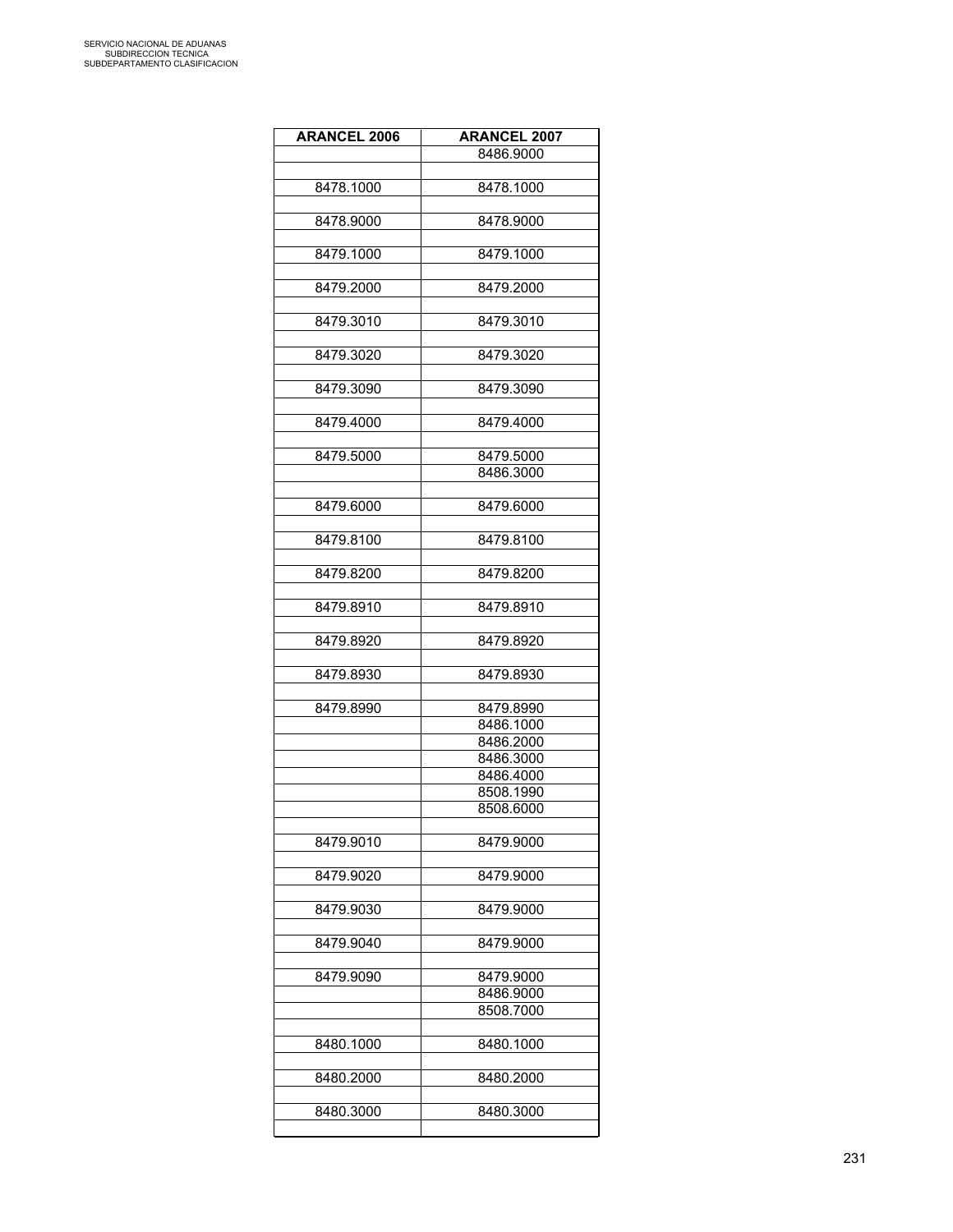| <b>ARANCEL 2006</b> | <b>ARANCEL 2007</b>    |
|---------------------|------------------------|
| 8480.4100           | 8480.4100              |
|                     |                        |
| 8480.4900           | 8480.4900              |
| 8480.5000           | 8480.5000              |
|                     |                        |
| 8480.6000           | 8480.6000              |
|                     |                        |
| 8480.7100           | 8480.7100<br>8486.4000 |
|                     |                        |
| 8480.7900           | 8480.7900              |
|                     |                        |
| 8481.1000           | 8481.1000              |
| 8481.2010           | 8481.2010              |
|                     |                        |
| 8481.2020           | 8481.2020              |
| 8481.3010           | 8481.3010              |
|                     |                        |
| 8481.3090           | 8481.3090              |
|                     |                        |
| 8481.4000           | 8481.4000              |
| 8481.8010           | 8481.8010              |
|                     |                        |
| 8481.8091           | 8481.8091              |
|                     |                        |
| 8481.8099           | 8481.8099              |
| 8481.9000           | 8481.9000              |
|                     |                        |
| 8482.1010           | 8482.1010              |
| 8482.1020           | 8482.1020              |
|                     |                        |
| 8482.1090           | 8482.1090              |
|                     |                        |
| 8482.2010           | 8482.2010              |
| 8482.2090           | 8482.2090              |
|                     |                        |
| 8482.3000           | 8482.3000              |
|                     |                        |
| 8482.4000           | 8482.4000              |
| 8482.5000           | 8482.5000              |
|                     |                        |
| 8482.8010           | 8482.8010              |
| 8482.8090           | 8482.8090              |
|                     |                        |
| 8482.9100           | 8482.9100              |
|                     |                        |
| 8482.9910           | 8482.9910              |
| 8482.9920           | 8482.9920              |
|                     |                        |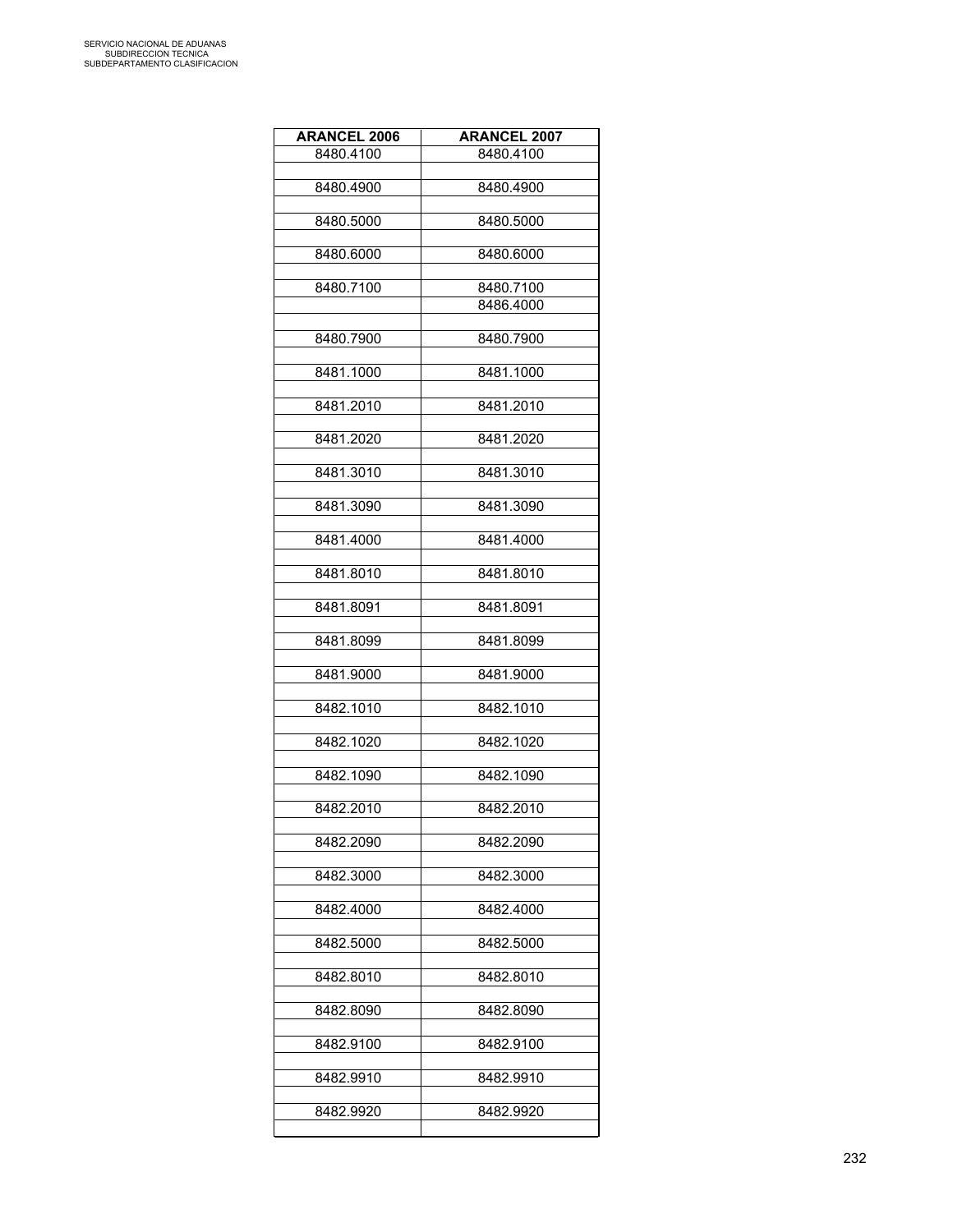| <b>ARANCEL 2006</b> | <b>ARANCEL 2007</b> |
|---------------------|---------------------|
| 8482.9930           | 8482.9930           |
|                     |                     |
| 8482.9940           | 8482.9940           |
|                     |                     |
| 8482.9990           | 8482.9990           |
|                     |                     |
| 8483.1010           | 8483.1010           |
|                     |                     |
| 8483.1020           | 8483.1020           |
| 8483.1090           | 8483.1090           |
|                     |                     |
| 8483.2000           | 8483.2000           |
|                     |                     |
| 8483.3010           | 8483.3010           |
|                     |                     |
| 8483.3020           | 8483.3020           |
|                     |                     |
| 8483.3090           | 8483.3090           |
|                     |                     |
| 8483.4011           | 8483.4011           |
|                     |                     |
| 8483.4012           | 8483.4012           |
|                     |                     |
| 8483.4021           | 8483.4021           |
| 8483.4022           | 8483.4022           |
|                     |                     |
| 8483.4029           | 8483.4029           |
|                     |                     |
| 8483.4090           | 8483.4090           |
|                     |                     |
| 8483.5010           | 8483.5000           |
|                     |                     |
| 8483.5020           | 8483.5000           |
|                     |                     |
| 8483.5090           | 8483.5000           |
|                     |                     |
| 8483.6010           | 8483.6000           |
| 8483.6020           | 8483.6000           |
|                     |                     |
| 8483.6030           | 8483.6000           |
|                     |                     |
| 8483.6090           | 8483.6000           |
|                     |                     |
| 8483.9000           | 8483.9000           |
|                     |                     |
| 8484.1000           | 8484.1000           |
|                     |                     |
| 8484.2010           | 8484.2010           |
|                     |                     |
| 8484.2090           | 8484.2090           |
|                     |                     |
| 8484.9000           | 8484.9000           |
| 8485.1000           | 8487.1000           |
|                     |                     |
| 8485.9010           | 8487.9010           |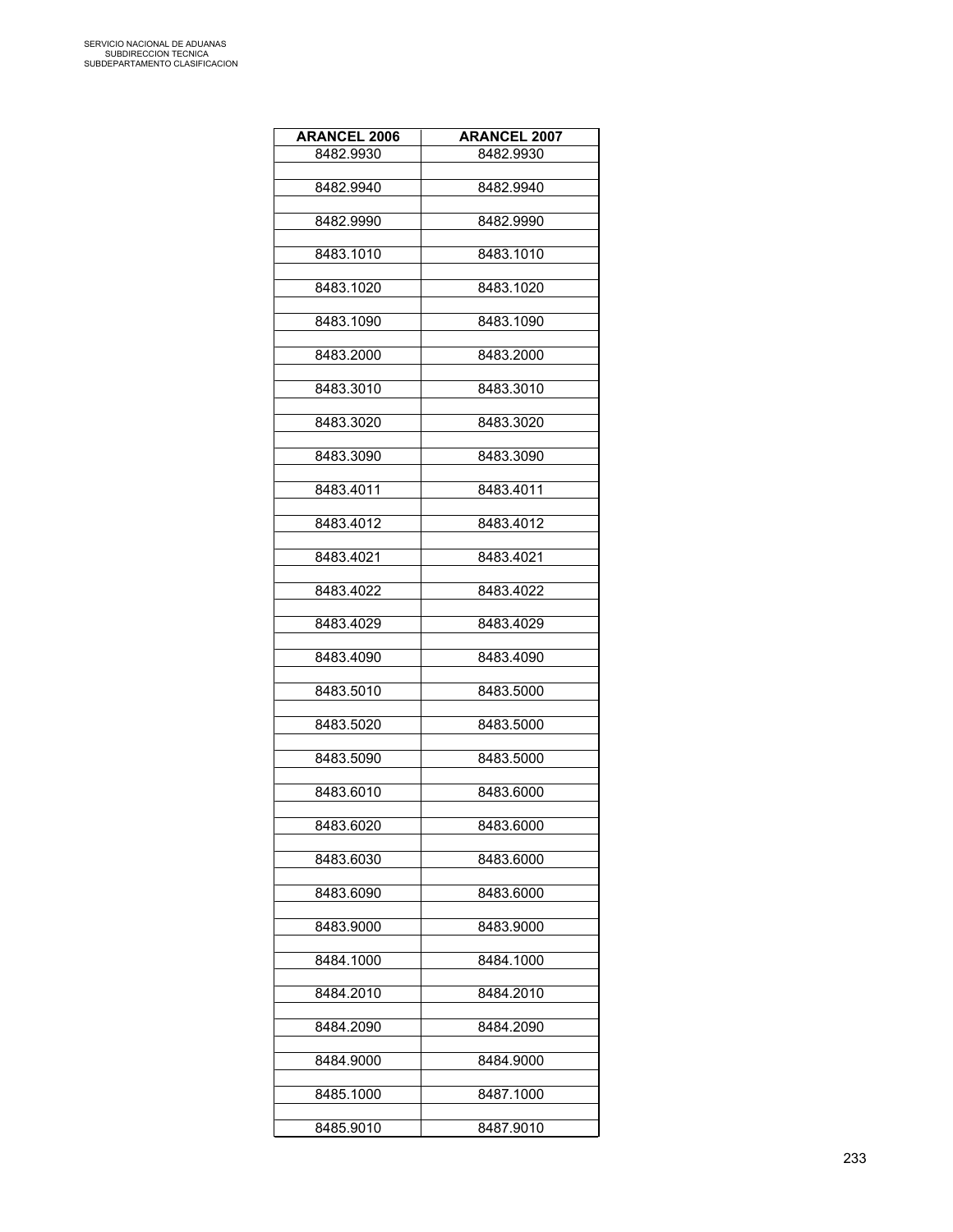| <b>ARANCEL 2006</b> | <b>ARANCEL 2007</b> |
|---------------------|---------------------|
| 8485.9090           | 8487.9090           |
| 8501.1000           | 8501.1000           |
| 8501.2000           | 8501.2000           |
| 8501.3100           | 8501.3100           |
| 8501.3210           | 8501.3210           |
| 8501.3220           | 8501.3220           |
| 8501.3290           | 8501.3290           |
| 8501.3300           | 8501.3300           |
| 8501.3400           | 8501.3400           |
| 8501.4000           | 8501.4000           |
| 8501.5100           | 8501.5100           |
| 8501.5210           | 8501.5210           |
| 8501.5220           | 8501.5220           |
| 8501.5290           | 8501.5290           |
| 8501.5310           | 8501.5310           |
| 8501.5391           | 8501.5391           |
| 8501.5392           | 8501.5392           |
| 8501.5393           | 8501.5393           |
| 8501.5399           | 8501.5399           |
| 8501.6100           | 8501.6100           |
| 8501.6200           | 8501.6200           |
| 8501.6300           | 8501.6300           |
| 8501.6410           | 8501.6410           |
| 8501.6420           | 8501.6420           |
| 8501.6430           | 8501.6430           |
| 8501.6440           | 8501.6440           |
| 8501.6490           | 8501.6490           |
| 8502.1110           | 8502.1110           |
| 8502.1120           | 8502.1120           |
|                     |                     |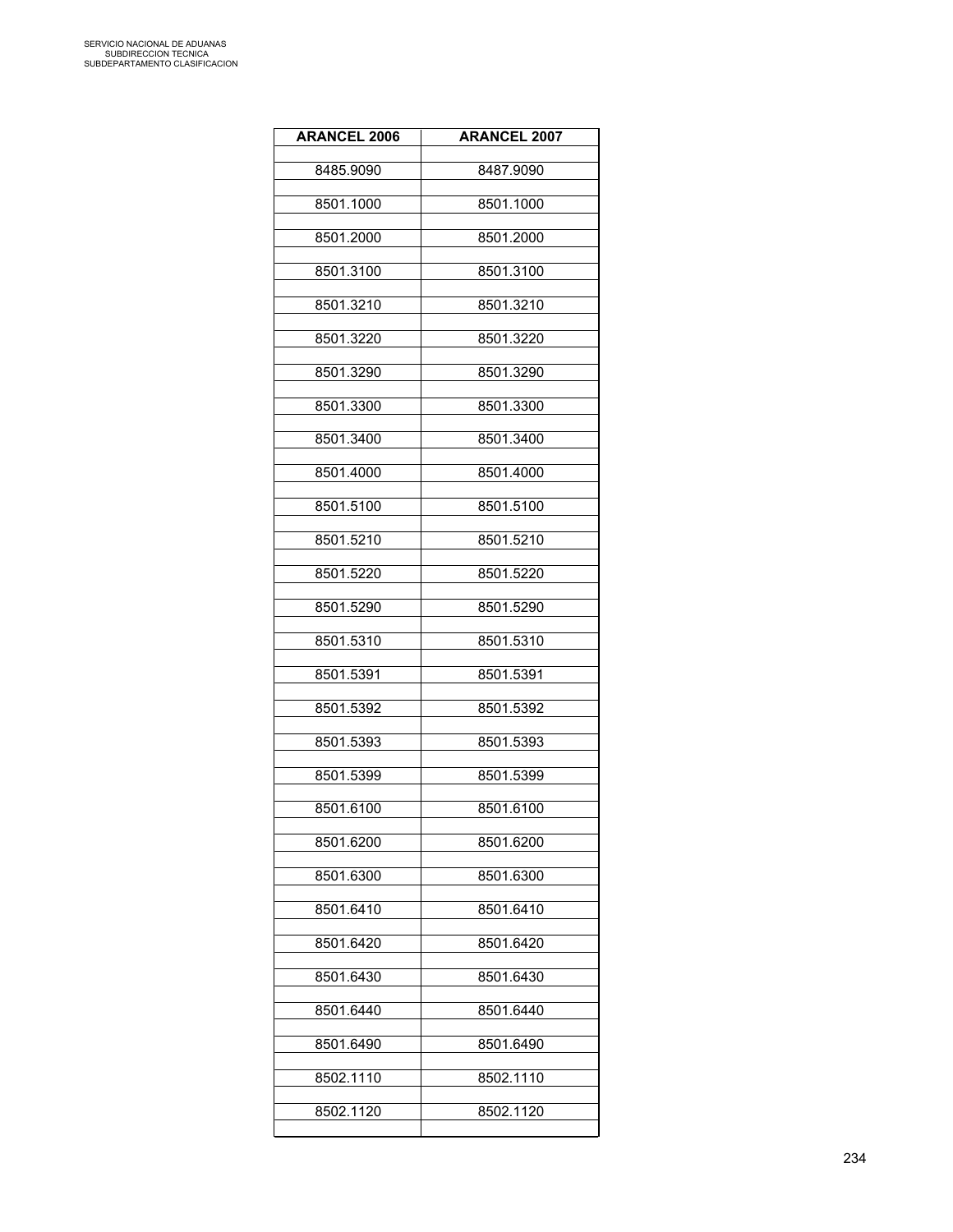| <b>ARANCEL 2006</b> | <b>ARANCEL 2007</b> |
|---------------------|---------------------|
| 8502.1190           | 8502.1190           |
|                     |                     |
| 8502.1210           | 8502.1210           |
| 8502.1220           | 8502.1220           |
|                     |                     |
| 8502.1290           | 8502.1290           |
| 8502.1310           | 8502.1310           |
|                     |                     |
| 8502.1320           | 8502.1320           |
|                     |                     |
| 8502.1390           | 8502.1390           |
| 8502.2000           | 8502.2000           |
|                     |                     |
| 8502.3100           | 8502.3100           |
|                     |                     |
| 8502.3910           | 8502.3910           |
| 8502.3920           | 8502.3920           |
|                     |                     |
| 8502.3930           | 8502.3930           |
| 8502.3990           | 8502.3990           |
|                     |                     |
| 8502.4000           | 8502.4000           |
|                     |                     |
| 8503.0010           | 8503.0010           |
| 8503.0090           | 8503.0090           |
|                     |                     |
| 8504.1000           | 8504.1000           |
|                     |                     |
| 8504.2110           | 8504.2110           |
| 8504.2120           | 8504.2120           |
|                     |                     |
| 8504.2130           | 8504.2130           |
| 8504.2140           | 8504.2140           |
|                     |                     |
| 8504.2190           | 8504.2190           |
|                     |                     |
| 8504.2210           | 8504.2210           |
| 8504.2220           | 8504.2220           |
|                     |                     |
| 8504.2230           | 8504.2230           |
| 8504.2290           | 8504.2290           |
|                     |                     |
| 8504.2310           | 8504.2310           |
|                     |                     |
| 8504.2320           | 8504.2320           |
| 8504.2330           | 8504.2330           |
|                     |                     |
| 8504.2390           | 8504.2390           |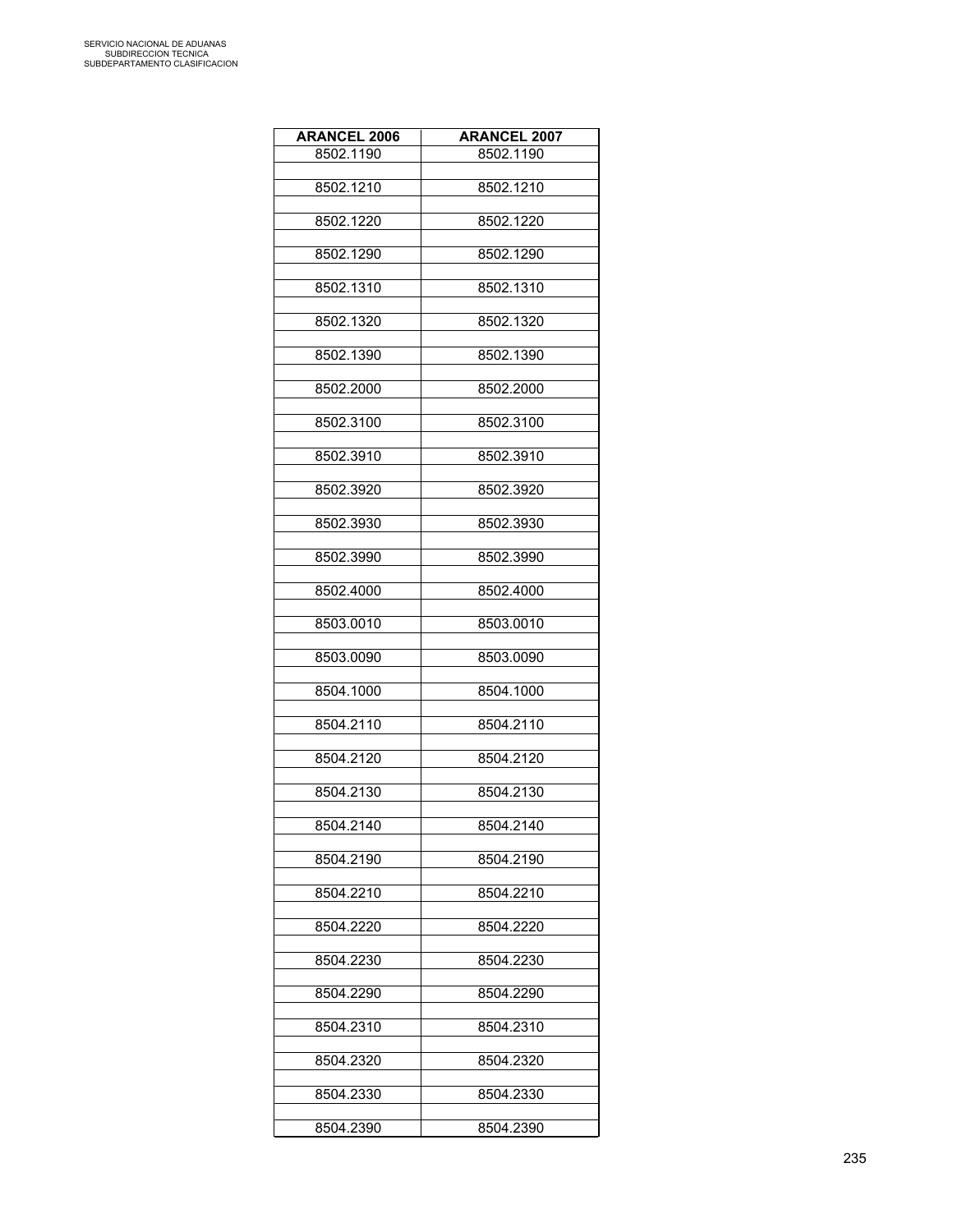| <b>ARANCEL 2006</b> | <b>ARANCEL 2007</b> |
|---------------------|---------------------|
| 8504.3100           | 8504.3100           |
| 8504.3200           | 8504.3200           |
| 8504.3300           | 8504.3300           |
| 8504.3400           | 8504.3400           |
| 8504.4010           | 8504.4000           |
| 8504.4020           | 8504.4000           |
| 8504.4030           | 8504.4000           |
| 8504.4040           | 8504.4000           |
| 8504.4050           | 8504.4000           |
| 8504.4090           | 8504.4000           |
| 8504.5000           | 8504.5000           |
| 8504.9010           | 8504.9000           |
| 8504.9020           | 8504.9000           |
| 8504.9090           | 8504.9000           |
| 8505.1100           | 8505.1100           |
| 8505.1900           | 8505.1900           |
| 8505.2000           | 8505.2000           |
| 8505.3000           | 8505.9090           |
| 8505.9010           | 8505.9010           |
| 8505.9090           | 8505.9090           |
| 8506.1010           | 8506.1010           |
| 8506.1090           | 8506.1090           |
| 8506.3010           | 8506.3010           |
| 8506.3090           | 8506.3090           |
| 8506.4010           | 8506.4010           |
| 8506.4090           | 8506.4090           |
| 8506.5010           | 8506.5010           |
| 8506.5090           | 8506.5090           |
| 8506.6010           | 8506.6010           |
|                     |                     |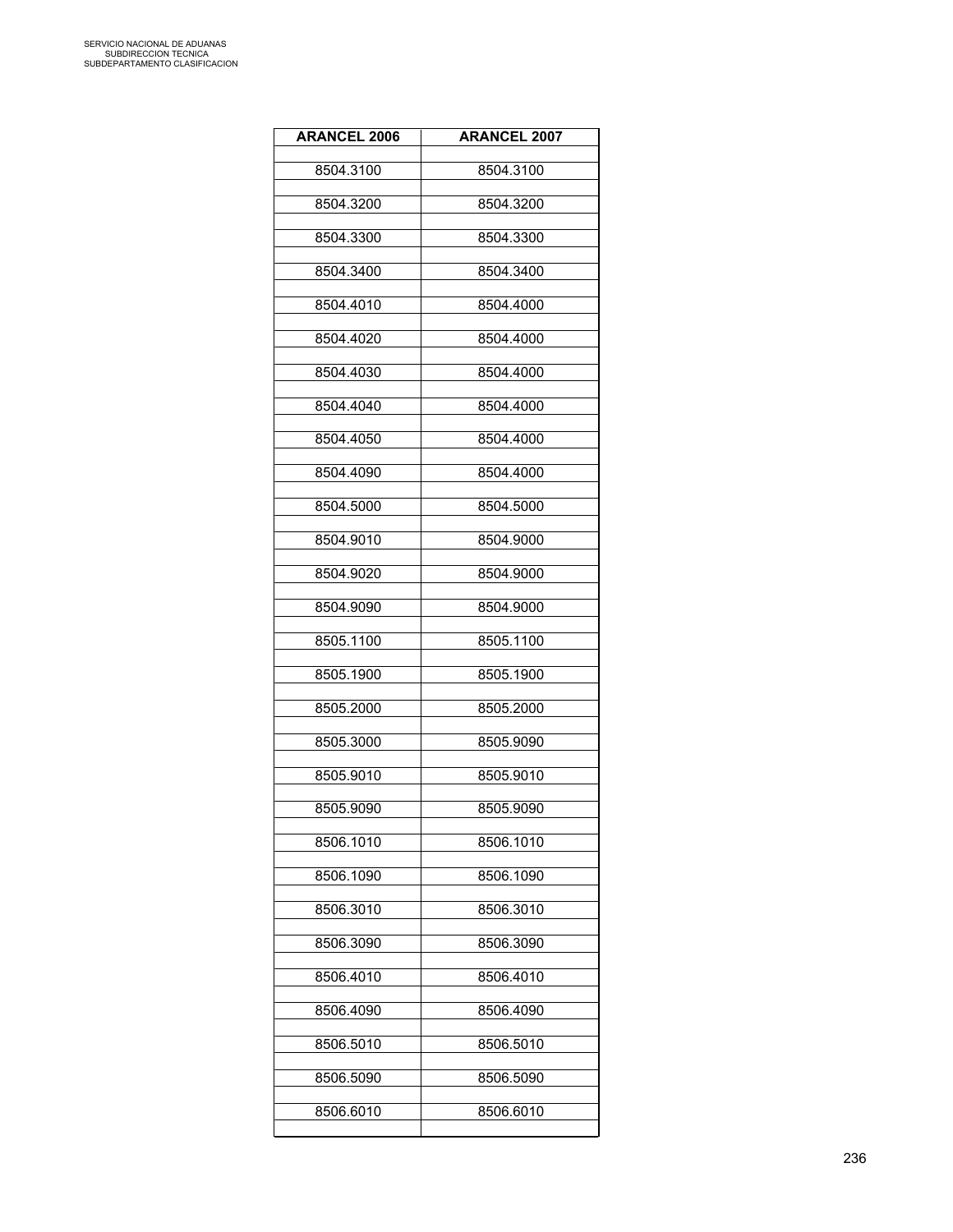| <b>ARANCEL 2006</b> | <b>ARANCEL 2007</b> |
|---------------------|---------------------|
| 8506.6090           | 8506.6090           |
|                     |                     |
| 8506.8010           | 8506.8010           |
|                     |                     |
| 8506.8090           | 8506.8090           |
|                     |                     |
| 8506.9000           | 8506.9000           |
|                     |                     |
| 8507.1010           | 8507.1010           |
|                     |                     |
| 8507.1090           | 8507.1090           |
|                     |                     |
| 8507.2000           | 8507.2000           |
|                     |                     |
| 8507.3010           | 8507.3000           |
|                     |                     |
| 8507.3020           | 8507.3000           |
| 8507.3030           | 8507.3000           |
|                     |                     |
| 8507.3090           | 8507.3000           |
|                     |                     |
| 8507.4000           | 8507.4000           |
|                     |                     |
| 8507.8000           | 8507.8000           |
|                     |                     |
| 8507.9000           | 8507.9000           |
|                     |                     |
| 8509.1010           | 8508.1110           |
|                     | 8508.1910           |
|                     |                     |
| 8509.1020           | 8508.1120           |
|                     | 8508.1920           |
|                     |                     |
| 8509.1090           | 8508.1190           |
|                     | 8508.1990           |
|                     |                     |
| 8509.2000           | 8509.8000           |
|                     |                     |
| 8509.3000           | 8509.8000           |
|                     | 8509.4011           |
| 8509.4011           |                     |
| 8509.4019           | 8509.4019           |
|                     |                     |
| 8509.4020           | 8509.4020           |
|                     |                     |
| 8509.8000           | 8509.8000           |
|                     |                     |
| 8509.9010           | 8509.9010           |
|                     |                     |
| 8509.9090           | 8508.7000           |
|                     | 8509.9090           |
|                     |                     |
| 8510.1000           | 8510.1000           |
|                     |                     |
| 8510.2000           | 8510.2000           |
|                     |                     |
| 8510.3000           | 8510.3000           |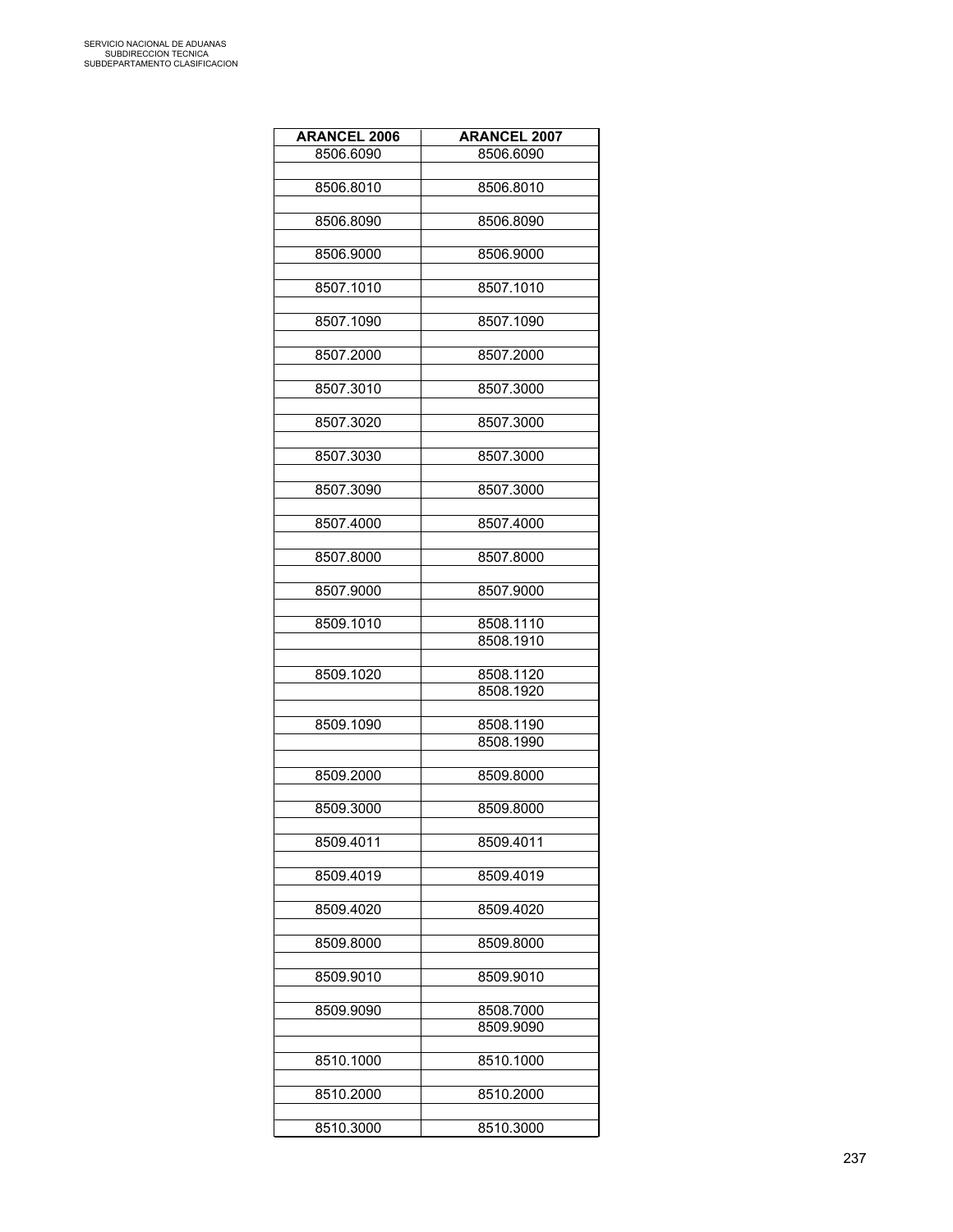| <b>ARANCEL 2006</b> | <b>ARANCEL 2007</b>    |
|---------------------|------------------------|
| 8510.9000           | 8510.9000              |
| 8511.1000           | 8511.1000              |
| 8511.2010           | 8511.2000              |
| 8511.2090           | 8511.2000              |
| 8511.3000           | 8511.3000              |
| 8511.4000           | 8511.4000              |
| 8511.5000           | 8511.5000              |
| 8511.8000           | 8511.8000              |
| 8511.9000           | 8511.9000              |
| 8512.1000           | 8512.1000              |
| 8512.2010           | 8512.2010              |
| 8512.2020           | 8512.2020              |
| 8512.2030           | 8512.2030              |
| 8512.2040           | 8512.2040              |
| 8512.2090           | 8512.2090              |
| 8512.3000           | 8512.3000              |
| 8512.4000           | 8512.4000              |
| 8512.9000           | 8512.9000              |
| 8513.1010           | 8513.1010              |
| 8513.1020           | 8513.1020              |
| 8513.1090           | 8513.1090              |
| 8513.9000           | 8513.9000              |
| 8514.1000           | 8514.1000              |
|                     | 8486.1000<br>8486.2000 |
| 8514.2000           | 8514.2000              |
|                     | 8486.1000<br>8486.2000 |
| 8514.3000           | 8514.3000              |
|                     | 8486.1000<br>8486.2000 |
| 8514.4000           | 8514.4000              |
|                     |                        |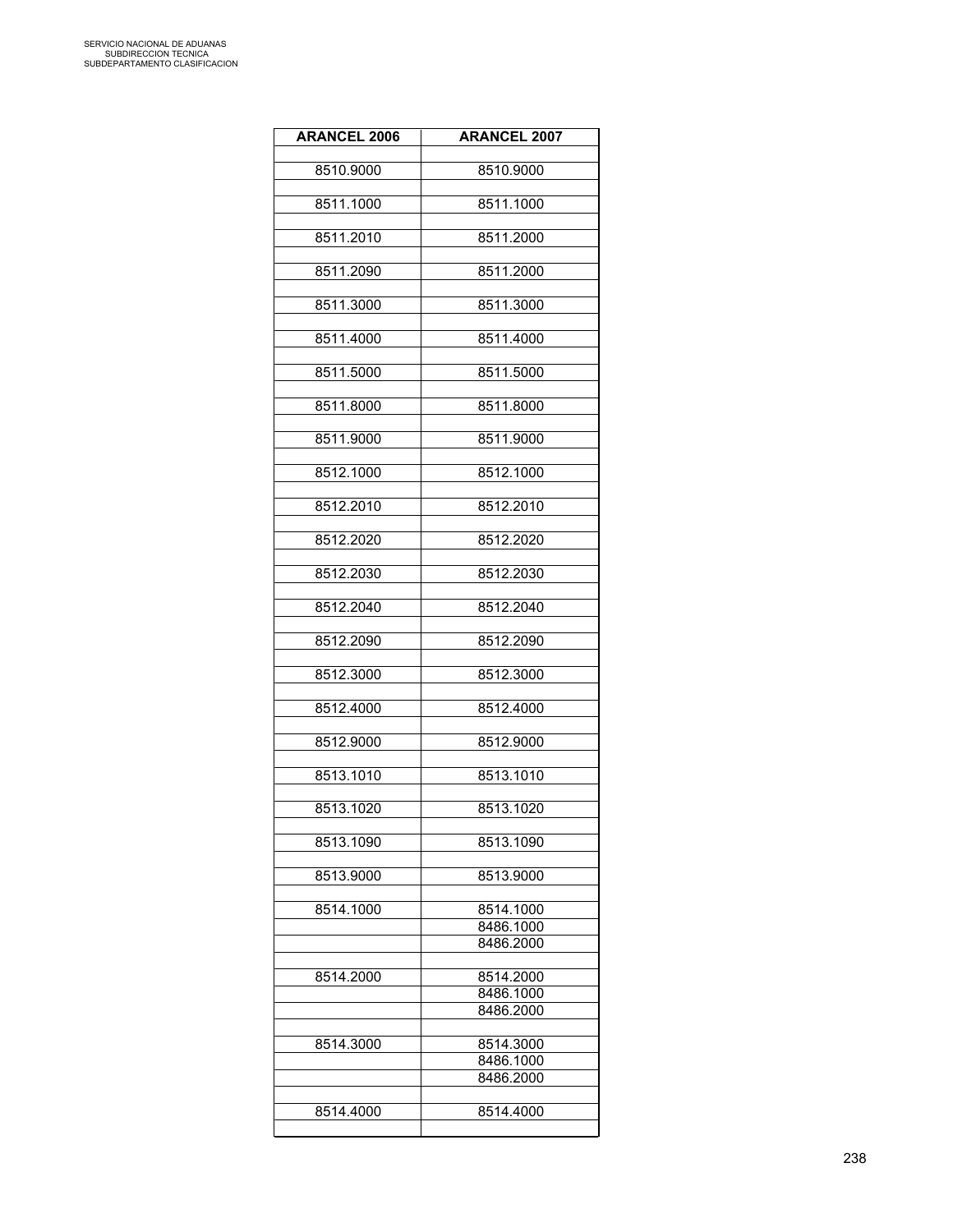| <b>ARANCEL 2006</b> | <b>ARANCEL 2007</b> |
|---------------------|---------------------|
| 8514.9000           | 8514.9000           |
|                     | 8486.9000           |
|                     |                     |
| 8515.1100           | 8515.1100           |
|                     |                     |
| 8515.1900           | 8515.1900           |
|                     | 8486.4000           |
|                     |                     |
| 8515.2100           | 8515.2100           |
|                     | 8486.4000           |
|                     |                     |
| 8515.2900           | 8515.2900           |
|                     | 8486.4000           |
|                     |                     |
| 8515.3100           | 8515.3100           |
|                     |                     |
| 8515.3910           | 8515.3910           |
|                     |                     |
| 8515.3920           | 8515.3920           |
|                     |                     |
| 8515.3990           | 8515.3990           |
|                     |                     |
| 8515.8000           | 8515.8000           |
|                     | 8486.2000           |
|                     | 8486.4000           |
|                     |                     |
| 8515.9000           | 8515.9000           |
|                     | 8486.9000           |
|                     |                     |
| 8516.1010           | 8516.1010           |
|                     |                     |
| 8516.1020           | 8516.1020           |
|                     |                     |
| 8516.1090           | 8516.1090           |
|                     |                     |
| 8516.2100           | 8516.2100           |
|                     |                     |
| 8516.2900           | 8516.2900           |
|                     |                     |
| 8516.3100           | 8516.3100           |
|                     |                     |
| 8516.3200           | 8516.3200           |
|                     |                     |
| 8516.3300           | 8516.3300           |
|                     |                     |
| 8516.4010           | 8516.4010           |
|                     |                     |
| 8516.4090           | 8516.4090           |
|                     |                     |
| 8516.5010           | 8516.5000           |
|                     |                     |
| 8516.5090           | 8516.5000           |
|                     |                     |
| 8516.6010           | 8516.6010           |
|                     |                     |
| 8516.6020           | 8516.6020           |
|                     |                     |
| 8516.6030           | 8516.6030           |
|                     |                     |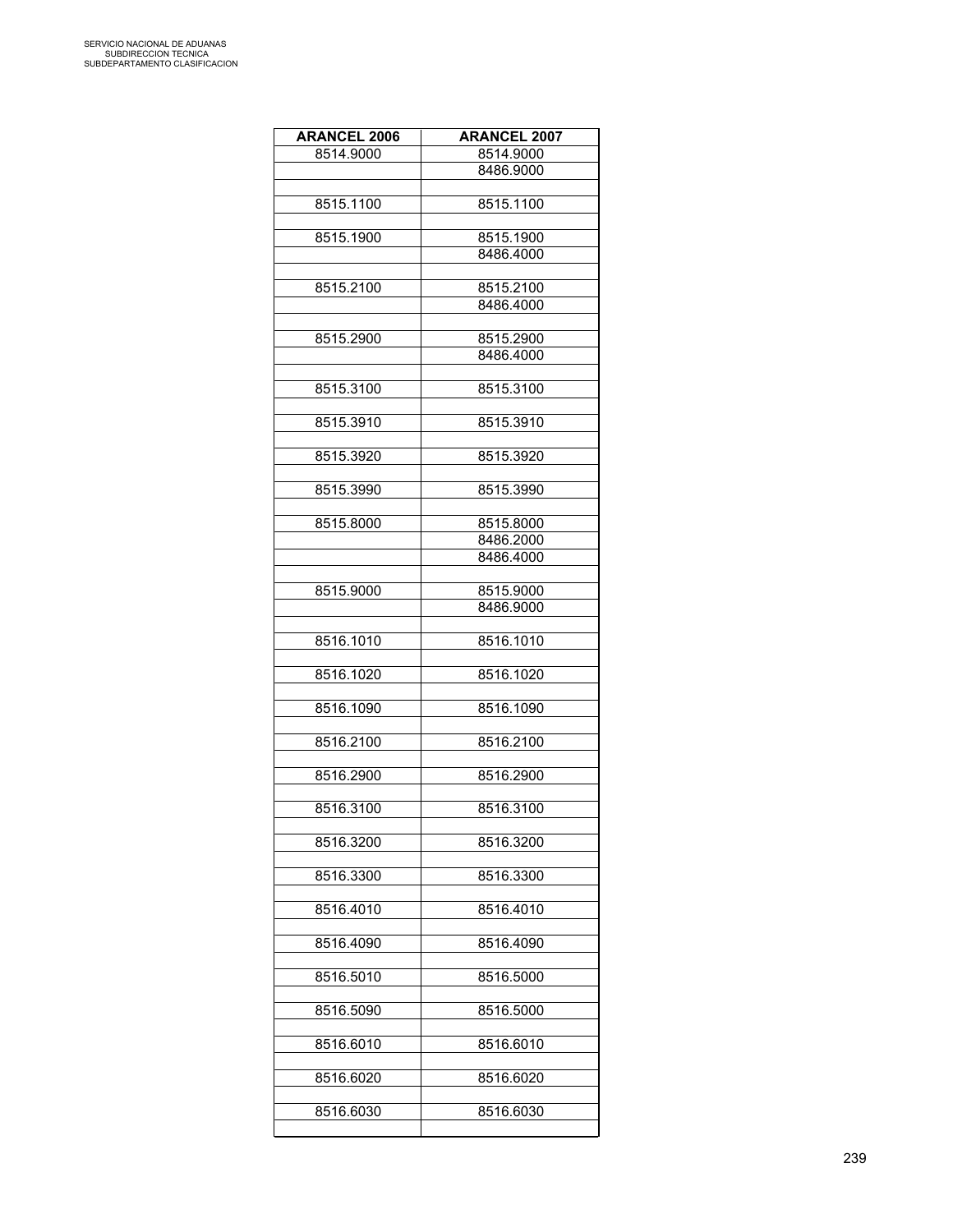| <b>ARANCEL 2006</b> | <b>ARANCEL 2007</b> |
|---------------------|---------------------|
| 8516.6090           | 8516.6090           |
|                     |                     |
| 8516.7100           | 8516.7100           |
|                     |                     |
| 8516.7200           | 8516.7200           |
|                     |                     |
|                     |                     |
| 8516.7900           | 8516.7900           |
|                     | 8516.8000           |
| 8516.8000           |                     |
|                     |                     |
| 8516.9010           | 8516.9000           |
|                     |                     |
| 8516.9020           | 8516.9000           |
|                     |                     |
| 8516.9030           | 8516.9000           |
|                     |                     |
| 8516.9040           | 8516.9000           |
|                     |                     |
| 8516.9050           | 8516.9000           |
|                     |                     |
| 8516.9060           | 8516.9000           |
|                     |                     |
| 8516.9070           | 8516.9000           |
|                     |                     |
| 8516.9080           | 8516.9000           |
|                     |                     |
| 8516.9090           | 8516.9000           |
|                     | 8486.9000           |
|                     |                     |
| 8517.1100           | 8517.1100           |
|                     |                     |
|                     |                     |
| 8517.1910           | 8517.1810           |
|                     |                     |
| 8517.1990           | 8517.6900           |
|                     | 8517.1890           |
|                     |                     |
| 8517.2100           | 8443.3190           |
|                     | 8443.3290           |
|                     |                     |
| 8517.2200           | 8443.3290           |
|                     | 8517.6290           |
|                     |                     |
| 8517.3010           | 8517.6290           |
|                     |                     |
| 8517.3090           | 8517.6290           |
|                     |                     |
| 8517.5010           | 8517.6220           |
|                     |                     |
| 8517.5020           | 8517.6100           |
|                     | 8517.6290           |
|                     |                     |
| 8517.5090           |                     |
|                     | 8517.6100           |
|                     | 8517.6210           |
|                     | 8517.6290           |
|                     |                     |
| 8517.8010           | 8517.6290           |
|                     | 8517.6900           |
|                     |                     |
| 8517.8020           | 8517.6290           |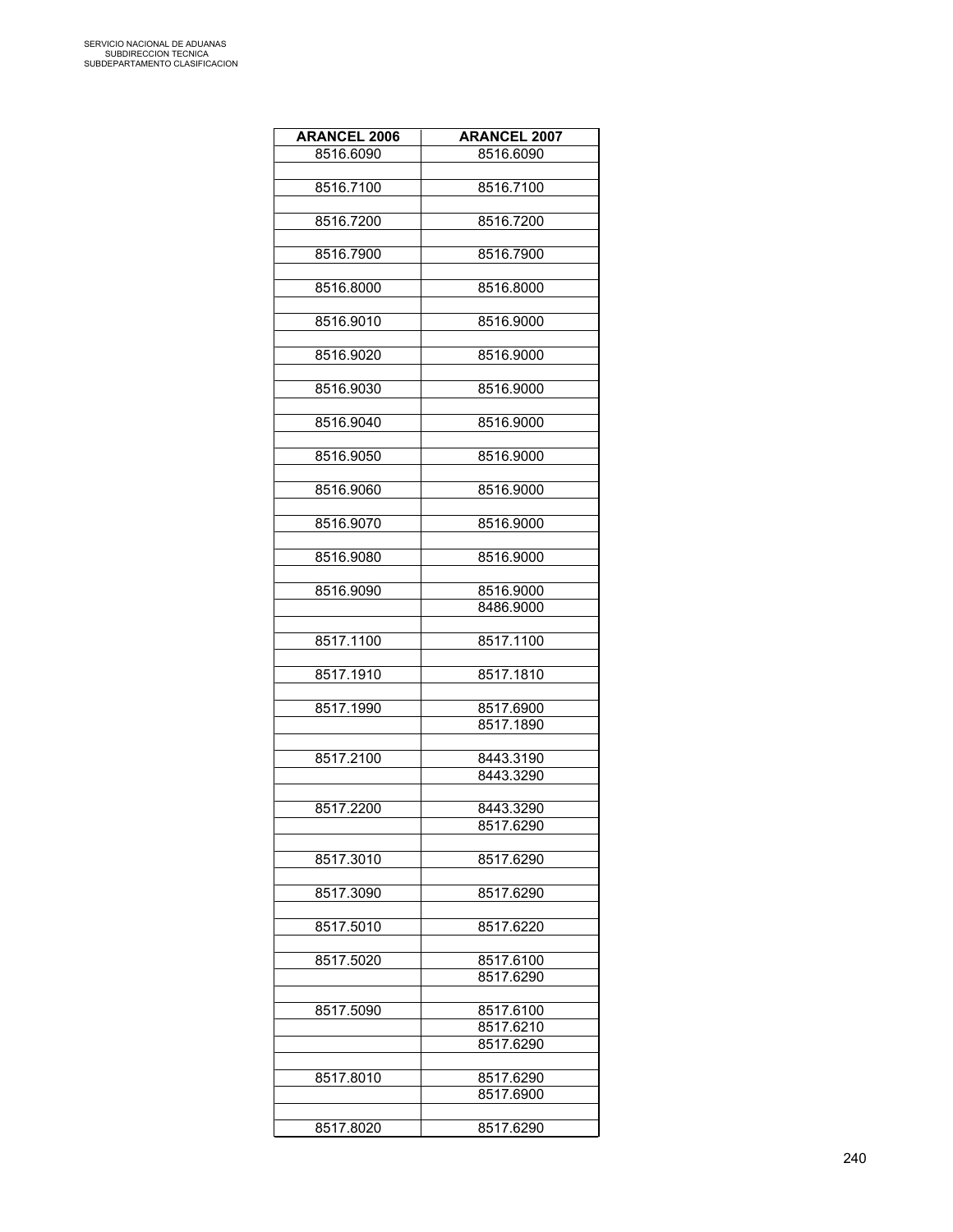| <b>ARANCEL 2006</b> | <b>ARANCEL 2007</b> |
|---------------------|---------------------|
|                     | 8517.6900           |
|                     |                     |
|                     |                     |
| 8517.8090           | 8517.6290           |
|                     | 8517.6900           |
|                     |                     |
| 8517.9010           | 8517.7000           |
|                     |                     |
| 8517.9020           | 8517.7000           |
|                     |                     |
| 8517.9030           | 8517.7000           |
|                     |                     |
| 8517.9040           | 8517.7000           |
|                     |                     |
| 8517.9050           | 8517.7000           |
|                     |                     |
| 8517.9090           | 8517.7000           |
|                     | 8443.9990           |
|                     |                     |
| 8518.1000           | 8518.1000           |
|                     |                     |
| 8518.2100           | 8518.2100           |
|                     |                     |
| 8518.2200           | 8518.2200           |
|                     |                     |
| 8518.2900           | 8518.2900           |
|                     |                     |
| 8518.3010           | 8517.1820           |
|                     |                     |
| 8518.3090           | 8518.3000           |
|                     |                     |
| 8518.4000           | 8518.4000           |
|                     |                     |
| 8518.5000           | 8518.5000           |
|                     |                     |
| 8518.9000           | 8518.9000           |
|                     |                     |
| 8519.1000           | 8519.2000           |
|                     |                     |
| 8519.2100           | 8519.8900           |
|                     |                     |
| 8519.2900           | 8519.8900           |
|                     |                     |
| 8519.3100           | 8519.3000           |
|                     |                     |
| 8519.3900           | 8519.3000           |
|                     |                     |
| 8519.4000           | 8519.8190           |
|                     | 8519.8900           |
|                     |                     |
| 8519.9200           | 8519.8190           |
|                     |                     |
| 8519.9300           | 8519.8190           |
|                     |                     |
| 8519.9910           | 8519.8110           |
|                     |                     |
| 8519.9990           | 8519.2000           |
|                     | 8519.8120           |
|                     | 8519.8190           |
|                     | 8519.8900           |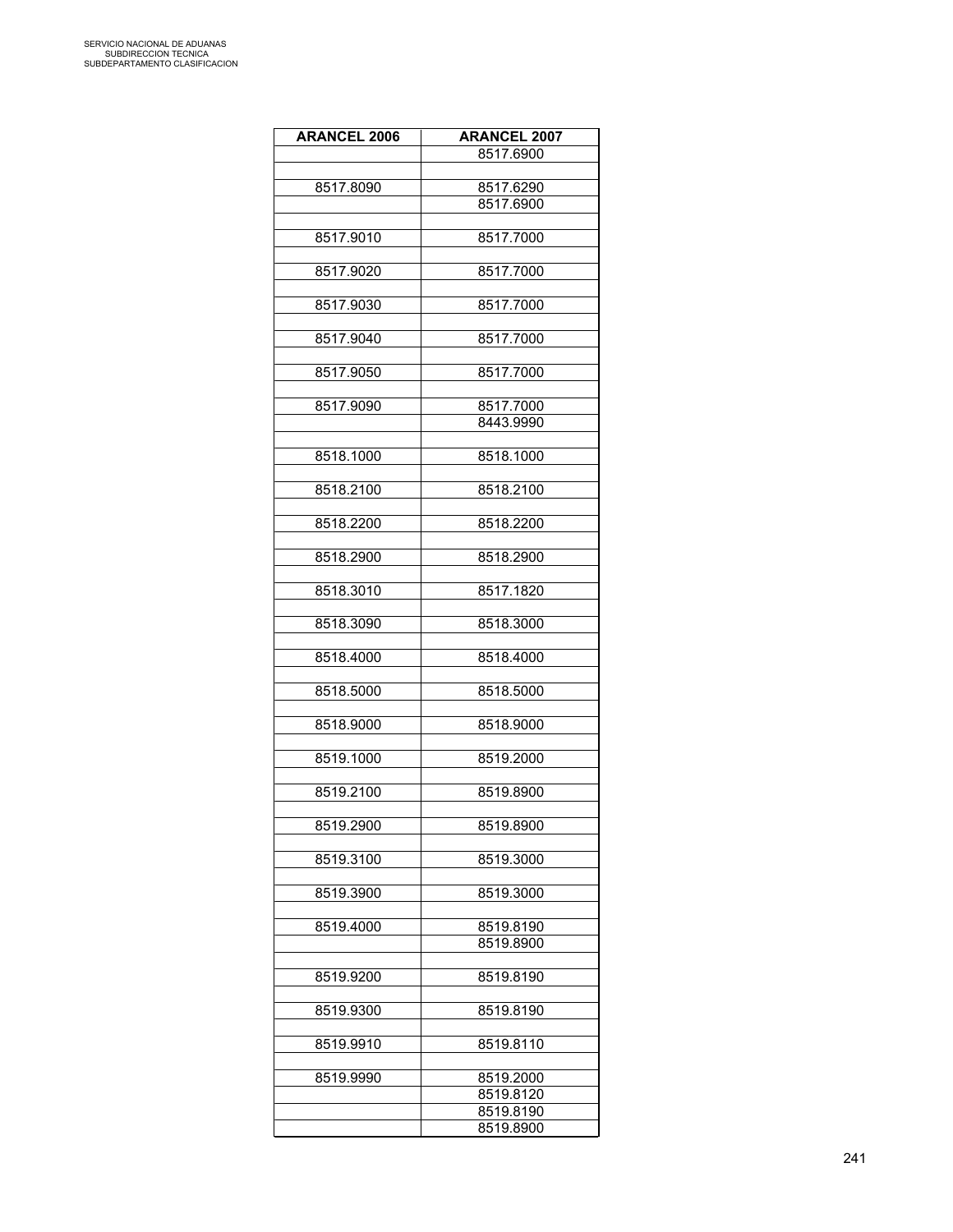| <b>ARANCEL 2006</b> | <b>ARANCEL 2007</b> |
|---------------------|---------------------|
|                     |                     |
| 8520.1000           | 8519.8190           |
|                     |                     |
| 8520.2000           | 8519.5000           |
| 8520.3200           |                     |
|                     | 8519.8190           |
| 8520.3300           | 8519.8190           |
|                     |                     |
| 8520.3900           | 8519.8190           |
|                     |                     |
| 8520.9000           | 8519.8190           |
|                     | 8519.8900           |
| 8521.1010           | 8521.1010           |
|                     |                     |
| 8521.1020           | 8521.1020           |
|                     |                     |
| 8521.1090           | 8521.1090           |
|                     |                     |
| 8521.9000           | 8521.9020           |
|                     | 8521.9090           |
|                     |                     |
| 8522.1000           | 8522.1000           |
| 8522.9010           | 8522.9000           |
|                     |                     |
| 8522.9090           | 8522.9000           |
|                     |                     |
| 8523.1110           | 8523.2911           |
|                     | 8523.2912           |
|                     | 8523.2912           |
| 8523.1190           | 8523.2911           |
|                     | 8523.2912           |
|                     | 8523.2919           |
|                     |                     |
| 8523.1200           | 8523.2911           |
|                     | 8523.2912           |
|                     | 8523.2919           |
|                     |                     |
| 8523.1300           | 8523.2911           |
|                     | 8523.2912           |
|                     | 8523.2919           |
|                     |                     |
| 8523.2011           | 8523.2930           |
| 8523.2019           | 8523.2930           |
|                     |                     |
| 8523.2090           | 8523.2930           |
|                     |                     |
| 8523.3000           | 8523.2100           |
|                     |                     |
| 8523.9000           | 8523.4011           |
|                     | 8523.4012           |
|                     | 8523.4019           |
|                     | 8523.5100           |
|                     | 8523.5900           |
|                     | 8523.8090           |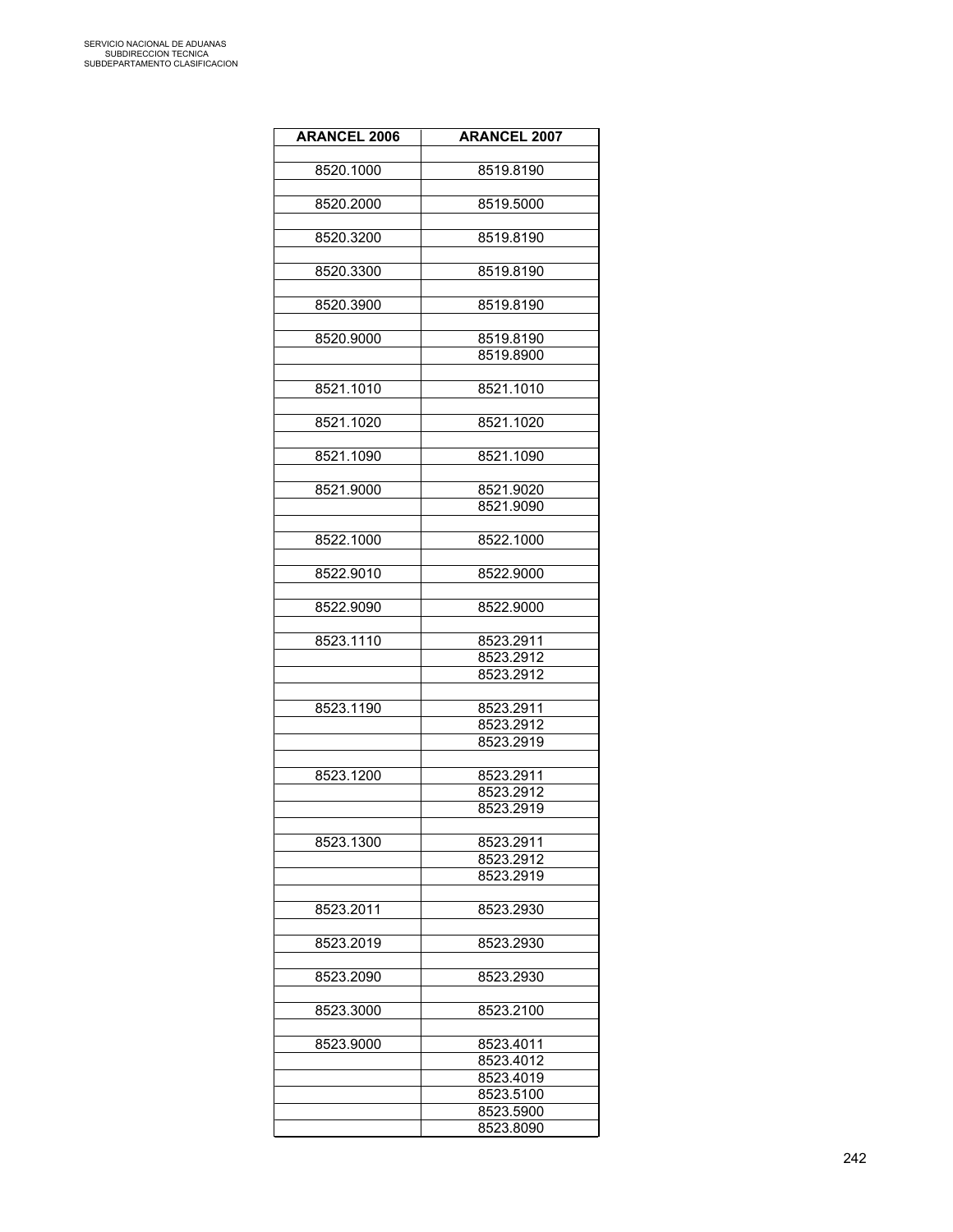| <b>ARANCEL 2006</b> | <b>ARANCEL 2007</b> |
|---------------------|---------------------|
|                     |                     |
| 8524.1000           | 8523.8010           |
| 8524.3110           | 8523.4021           |
|                     | 8523.4022           |
|                     | 8523.4023           |
|                     | 8523.4024           |
|                     | 8523.4029           |
|                     |                     |
| 8524.3190           | 8523.4021           |
|                     | 8523.4022           |
|                     | 8523.4023           |
|                     | 8523.4024           |
|                     | 8523.4029           |
|                     |                     |
| 8524.3200           | 8523.4021           |
|                     | 8523.4022           |
|                     | 8523.4023           |
|                     | 8523.4024           |
|                     | 8523.4029           |
| 8524.3910           | 8523.4022           |
|                     |                     |
| 8524.3990           | 8523.4021           |
|                     | 8523.4023           |
|                     | 8523.4024           |
|                     | 8523.4029           |
|                     |                     |
| 8524.4010           | 8523.2921           |
|                     |                     |
| 8524.4090           | 8523.2929           |
|                     |                     |
| 8524.5110           | 8523.2922           |
|                     |                     |
| 8524.5120           | 8523.2923           |
| 8524.5190           | 8523.2929           |
|                     |                     |
| 8524.5210           | 8523.2922           |
|                     |                     |
| 8524.5220           | 8523.2923           |
|                     |                     |
| 8524.5290           | 8523.2929           |
|                     |                     |
| 8524.5310           | 8523.2922           |
|                     |                     |
| 8524.5320           | 8523.2923           |
|                     |                     |
| 8524.5390           | 8523.2929           |
| 8524.6000           | 8523.2100           |
|                     |                     |
| 8524.9110           | 8523.2990           |
|                     | 8523.4029           |
|                     | 8523.5100           |
|                     | 8523.5900           |
|                     | 8523.8020           |
|                     |                     |
| 8524.9190           | 8523.2990           |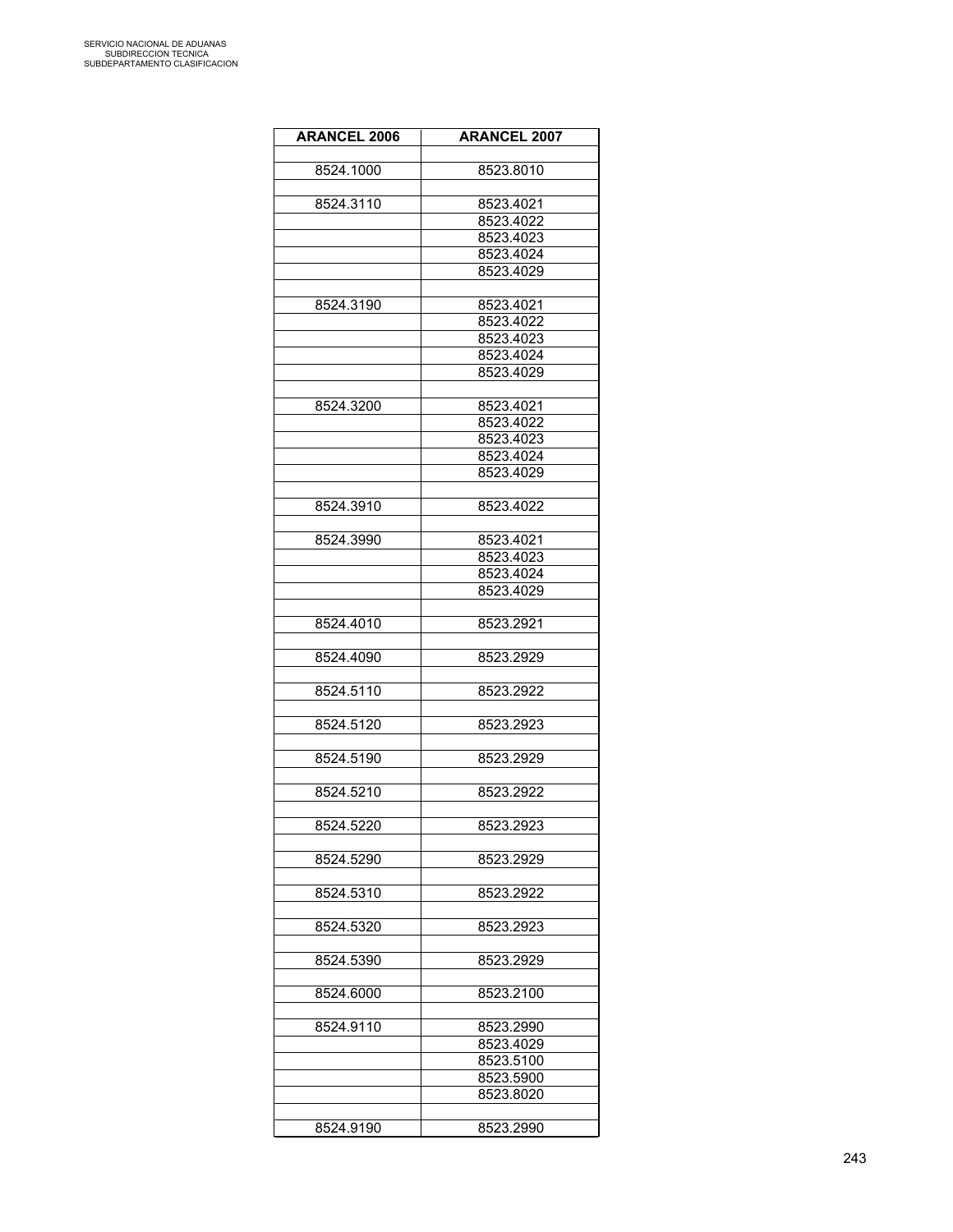| <b>ARANCEL 2006</b> | <b>ARANCEL 2007</b> |
|---------------------|---------------------|
|                     | 8523.4029           |
|                     | 8523.5100           |
|                     | 8523.5900           |
|                     | 8523.8090           |
|                     |                     |
|                     |                     |
| 8524.9910           | 8523.2990           |
|                     | 8523.4029           |
|                     | 8523.5100           |
|                     | 8523.5900           |
|                     | 8523.8090           |
|                     |                     |
| 8524.9990           | 8523.2990           |
|                     | 8523.4029           |
|                     | 8523.5100           |
|                     | 8523.5900           |
|                     | 8523.8090           |
|                     |                     |
| 8525.1011           | 8517.6100           |
|                     | 8517.6290           |
|                     | 8525.5090           |
|                     |                     |
| 8525.1019           | 8517.6100           |
|                     | 8517.6290           |
|                     |                     |
|                     | 8525.5090           |
|                     |                     |
| 8525.1021           | 8517.6100           |
|                     | 8517.6290           |
|                     | 8525.5010           |
|                     |                     |
| 8525.1029           | 8517.6100           |
|                     | 8517.6290           |
|                     | 8525.5090           |
|                     |                     |
| 8525.2010           | 8517.6100           |
|                     | 8517.6290           |
|                     | 8525.6010           |
|                     | 8525.6090           |
|                     |                     |
| 8525.2020           | 8517.6100           |
|                     | 8525.6090           |
|                     |                     |
| 8525.2030           | 8517.1200           |
|                     |                     |
|                     |                     |
| 8525.2090           | 8517.6100           |
|                     | 8517.6290           |
|                     | 8525.6090           |
|                     |                     |
| 8525.3011           | 8525.8010           |
|                     |                     |
| 8525.3012           | 8525.8010           |
|                     |                     |
| 8525.3020           | 8525.8010           |
|                     |                     |
| 8525.3030           | 8525.8010           |
|                     |                     |
| 8525.3090           | 8525.8010           |
|                     |                     |
| 8525.4010           | 8525.8030           |
|                     |                     |
|                     |                     |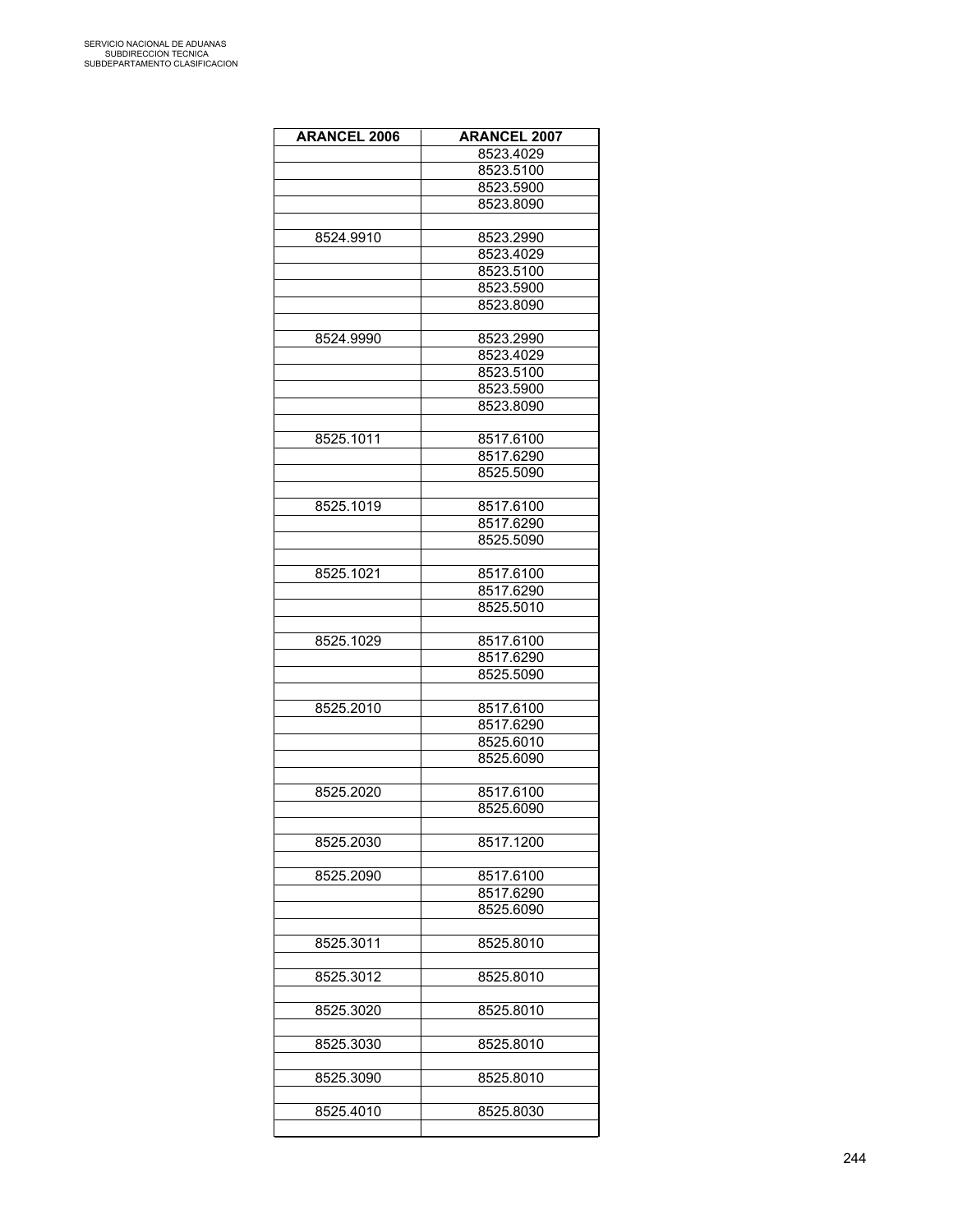| <b>ARANCEL 2006</b> | <b>ARANCEL 2007</b>    |
|---------------------|------------------------|
| 8525.4020           | 8525.8020              |
|                     |                        |
| 8526.1000           | 8526.1000              |
|                     |                        |
| 8526.9100           | 8526.9100              |
|                     |                        |
| 8526.9200           | 8526.9200              |
| 8527.1200           | 8527.1200              |
|                     |                        |
| 8527.1300           | 8527.1300              |
|                     |                        |
| 8527.1900           | 8527.1900              |
|                     |                        |
| 8527.2110           | 8527.2110              |
|                     |                        |
| 8527.2120           | 8527.2120              |
| 8527.2130           | 8527.2130              |
|                     |                        |
| 8527.2190           | 8527.2190              |
|                     |                        |
| 8527.2900           | 8527.2900              |
|                     |                        |
| 8527.3110           | 8527.9110              |
|                     |                        |
| 8527.3120           | 8527.9120              |
| 8527.3130           | 8527.9130              |
|                     |                        |
| 8527.3190           | 8527.9190              |
|                     |                        |
| 8527.3200           | 8527.9200              |
|                     |                        |
| 8527.3900           | 8527.9990              |
| 8527.9010           | 8527.9910              |
|                     |                        |
| 8527.9020           | 8527.9990              |
|                     |                        |
| 8527.9090           | 8527.9990              |
|                     |                        |
| 8528.1210           | 8528.7100              |
|                     | 8528.7210<br>8528.7220 |
|                     | 8528.7230              |
|                     | 8528.7290              |
|                     |                        |
| 8528.1220           | 8528.7100              |
|                     | 8528.7210              |
|                     | 8528.7220              |
|                     | 8528.7230              |
|                     | 8528.7290              |
| 8528.1230           | 8528.7100              |
|                     | 8528.7210              |
|                     | 8528.7220              |
|                     | 8528.7230              |
|                     | 8528.7290              |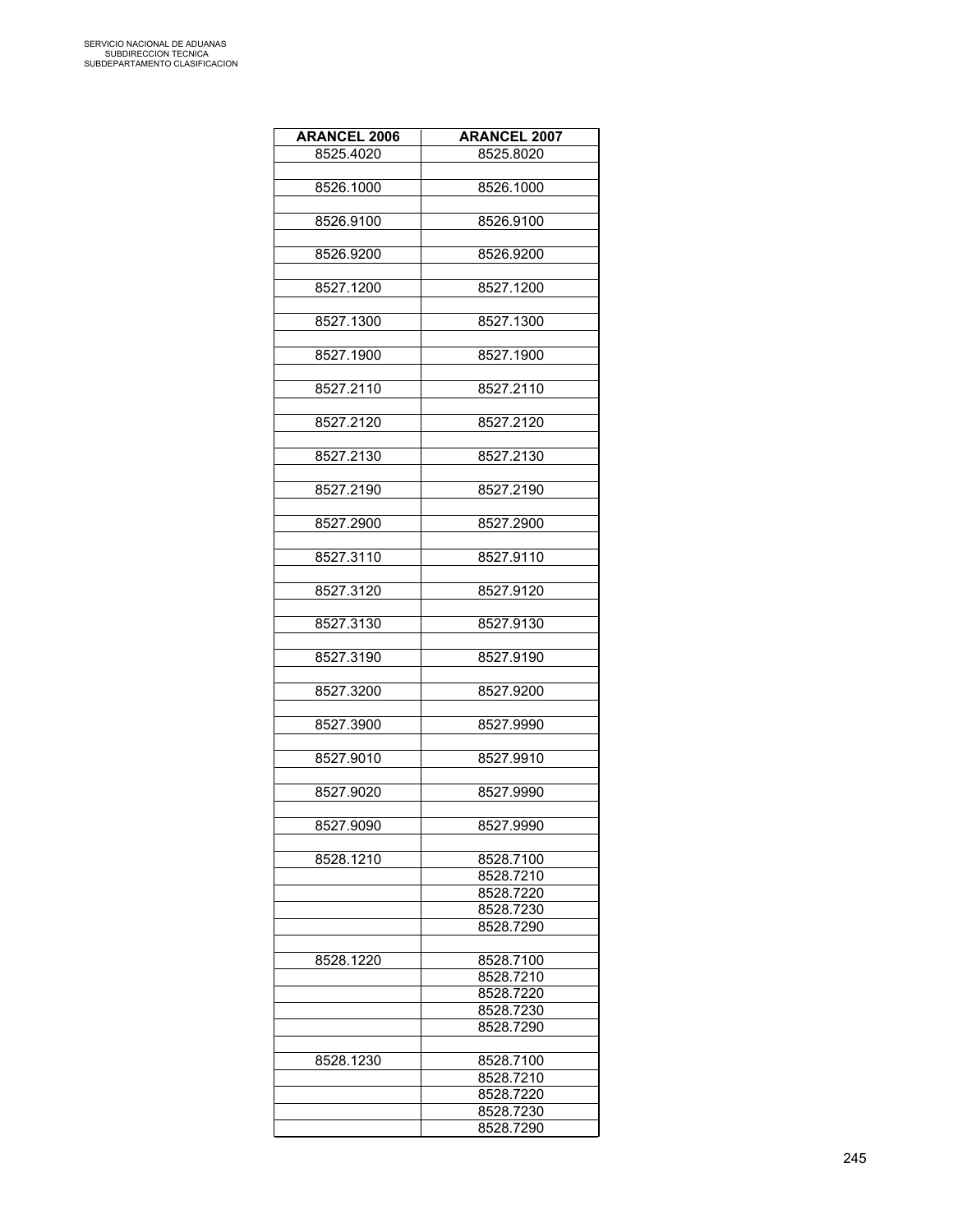| <b>ARANCEL 2006</b> | <b>ARANCEL 2007</b> |
|---------------------|---------------------|
|                     |                     |
| 8528.1240           | 8528.7100           |
|                     | 8528.7210           |
|                     | 8528.7220           |
|                     | 8528.7230           |
|                     | 8528.7290           |
|                     |                     |
| 8528.1250           | 8528.7100           |
|                     | 8528.7210           |
|                     | 8528.7220           |
|                     | 8528.7230           |
|                     | 8528.7290           |
|                     |                     |
| 8528.1260           | 8528.7100           |
|                     | 8528.7210           |
|                     | 8528.7220           |
|                     | 8528.7230           |
|                     | 8528.7290           |
|                     |                     |
| 8528.1270           | 8528.7100           |
|                     | 8528.7210           |
|                     | 8528.7220           |
|                     | 8528.7230           |
|                     | 8528.7290           |
|                     |                     |
| 8528.1290           | 8528.7100           |
|                     | 8528.7210           |
|                     | 8528.7220           |
|                     | 8528.7230           |
|                     | 8528.7290           |
|                     |                     |
| 8528.1300           | 8528.7100           |
|                     | 8528.7300           |
|                     |                     |
| 8528.2110           | 8528.4910           |
|                     | 8528.5910           |
|                     |                     |
| 8528.2120           | 8528.4910           |
|                     | 8528.5910           |
|                     |                     |
| 8528.2130           | 8528.4910           |
|                     | 8528.5910           |
|                     |                     |
| 8528.2140           | 8528.4910           |
|                     | 8528.5910           |
|                     |                     |
| 8528.2150           | 8528.4910           |
|                     | 8528.5910           |
|                     |                     |
| 8528.2160           | 8528.4910           |
|                     | 8528.5910           |
|                     |                     |
| 8528.2170           | 8528.4910           |
|                     | 8528.5910           |
|                     |                     |
| 8528.2190           | 8528.4910           |
|                     | 8528.5910           |
|                     |                     |
| 8528.2200           | 8528.4920           |
|                     |                     |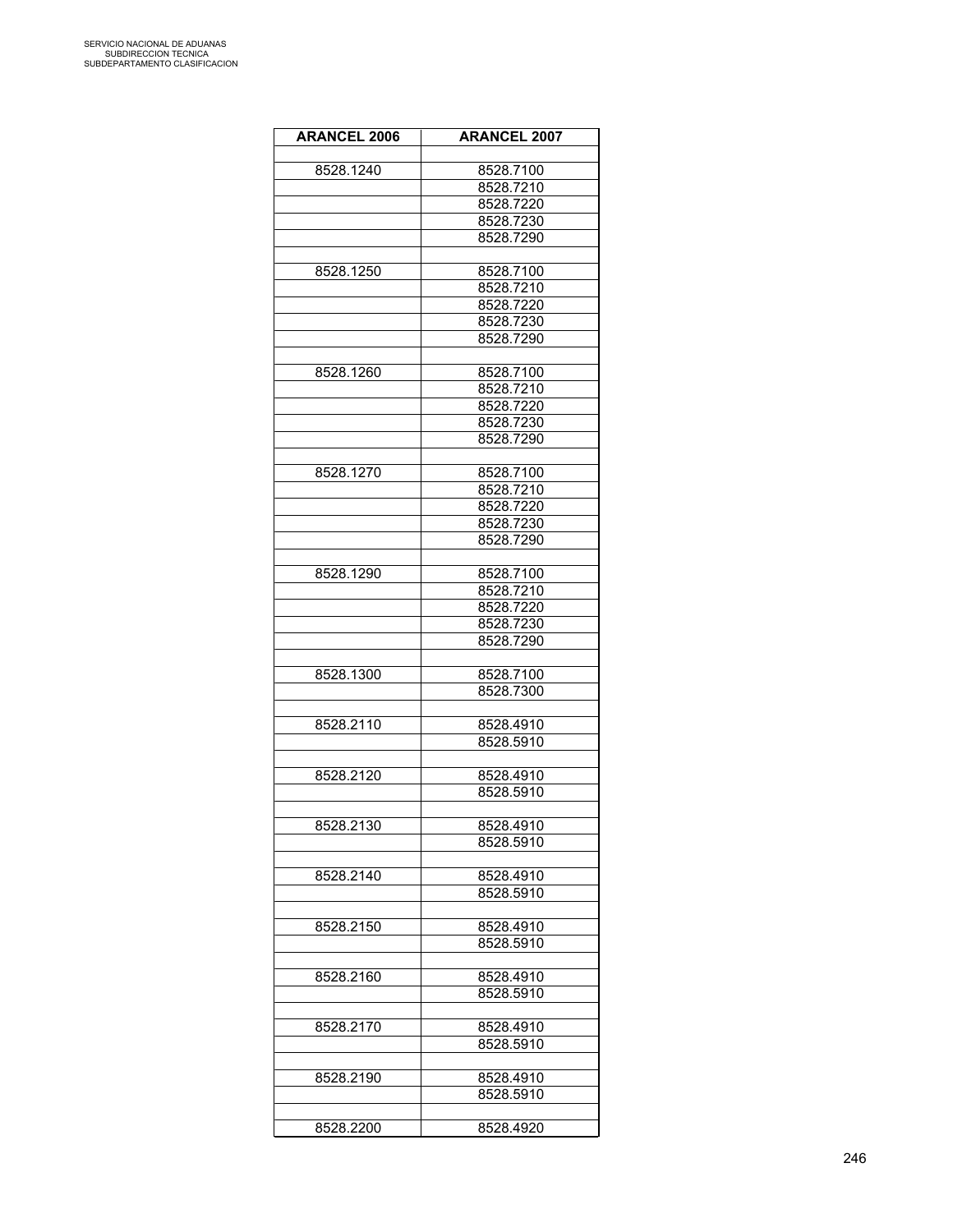| <b>ARANCEL 2006</b> | <b>ARANCEL 2007</b> |
|---------------------|---------------------|
|                     | 8528.5920           |
|                     |                     |
| 8528.3010           | 8528.6900           |
| 8528.3020           | 8528.6900           |
|                     |                     |
| 8528.3030           | 8528.6900           |
|                     |                     |
| 8528.3040           | 8528.6900           |
| 8528.3090           | 8528.6900           |
|                     |                     |
| 8529.1010           | 8529.1010           |
|                     |                     |
| 8529.1020           | 8529.1020           |
| 8529.1090           | 8529.1090           |
|                     |                     |
| 8529.9010           | 8529.9000           |
|                     |                     |
| 8529.9020           | 8529.9000           |
| 8529.9030           | 8529.9000           |
|                     |                     |
| 8529.9040           | 8529.9000           |
|                     |                     |
| 8529.9050           | 8529.9000           |
| 8529.9060           | 8529.9000           |
|                     |                     |
| 8529.9070           | 8529.9000           |
| 8529.9090           | 8529.9000           |
|                     | 8517.7000           |
|                     |                     |
| 8530.1000           | 8530.1000           |
| 8530.8000           |                     |
|                     | 8530.8000           |
| 8530.9000           | 8530.9000           |
|                     |                     |
| 8531.1010           | 8531.1010           |
| 8531.1090           | 8531.1090           |
|                     |                     |
| 8531.2000           | 8531.2000           |
|                     |                     |
| 8531.8000           | 8531.8000           |
| 8531.9010           | 8531.9010           |
|                     |                     |
| 8531.9090           | 8531.9090           |
|                     |                     |
| 8532.1000           | 8532.1000           |
| 8532.2100           | 8532.2100           |
|                     |                     |
| 8532.2200           | 8532.2200           |
|                     |                     |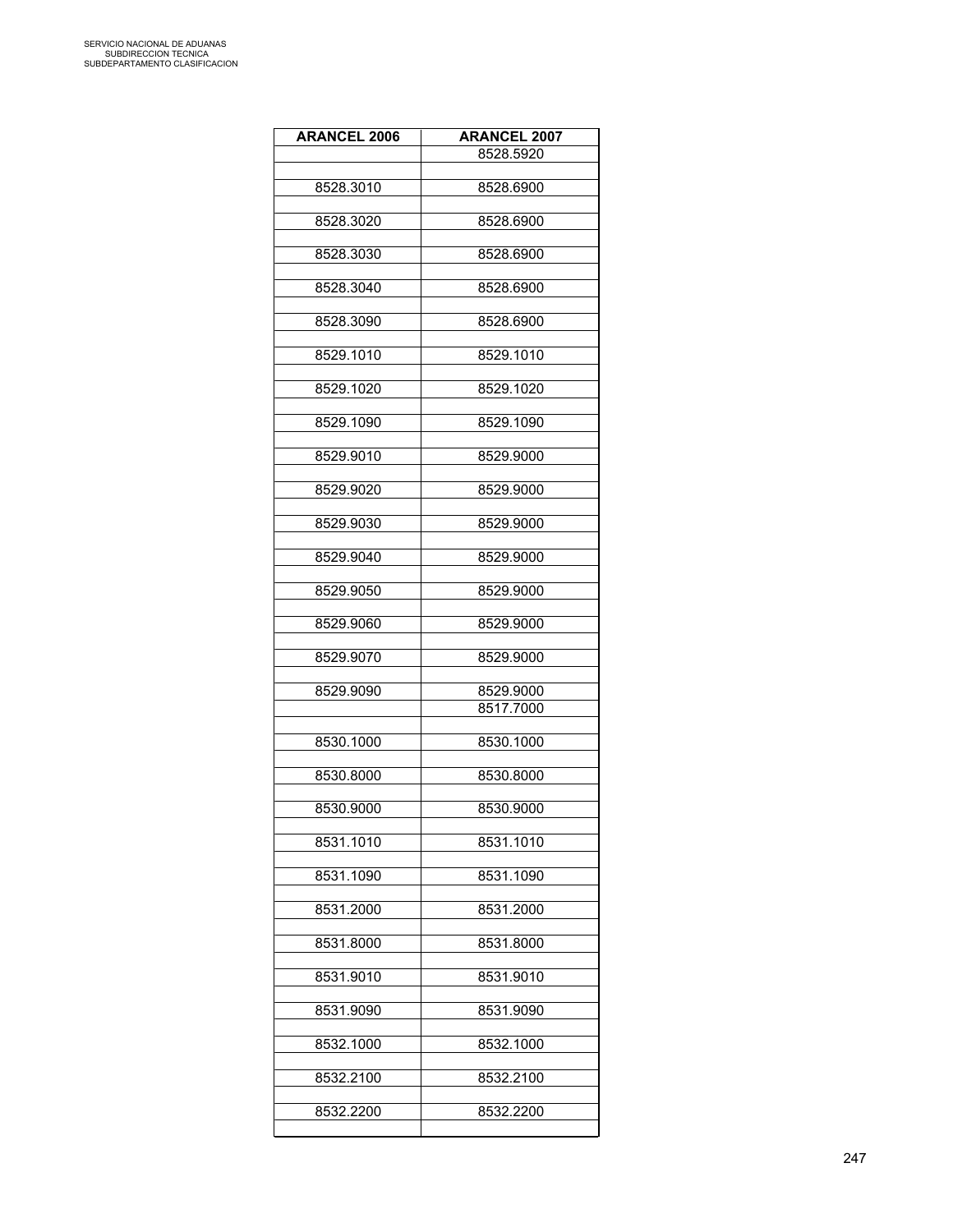| <b>ARANCEL 2006</b> | <b>ARANCEL 2007</b> |
|---------------------|---------------------|
| 8532.2300           | 8532.2300           |
|                     |                     |
| 8532.2400           | 8532.2400           |
|                     |                     |
| 8532.2500           | 8532.2500           |
|                     |                     |
| 8532.2900           | 8532.2900           |
| 8532.3000           | 8532.3000           |
|                     |                     |
| 8532.9000           | 8532.9000           |
|                     |                     |
| 8533.1000           | 8533.1000           |
|                     |                     |
| 8533.2100           | 8533.2100           |
|                     |                     |
| 8533.2900           | 8533.2900           |
| 8533.3110           | 8533.3110           |
|                     |                     |
| 8533.3120           | 8533.3120           |
|                     |                     |
| 8533.3130           | 8533.3130           |
|                     |                     |
| 8533.3910           | 8533.3910           |
|                     |                     |
| 8533.3920           | 8533.3920           |
|                     |                     |
| 8533.3930           | 8533.3930           |
|                     |                     |
| 8533.4011           | 8533.4011           |
| 8533.4019           | 8533.4019           |
|                     |                     |
| 8533.4020           | 8533.4020           |
|                     |                     |
| 8533.4030           | 8533.4030           |
|                     |                     |
| 8533.9010           | 8533.9000           |
|                     |                     |
| 8533.9090           | 8533.9000           |
|                     |                     |
| 8534.0000           | 8534.0000           |
| 8535.1010           | 8535.1010           |
|                     |                     |
| 8535.1020           | 8535.1020           |
|                     |                     |
| 8535.2100           | 8535.2100           |
|                     |                     |
| 8535.2900           | 8535.2900           |
|                     |                     |
| 8535.3010           | 8535.3010           |
| 8535.3021           | 8535.3021           |
|                     |                     |
| 8535.3029           | 8535.3029           |
|                     |                     |
| 8535.4000           | 8535.4000           |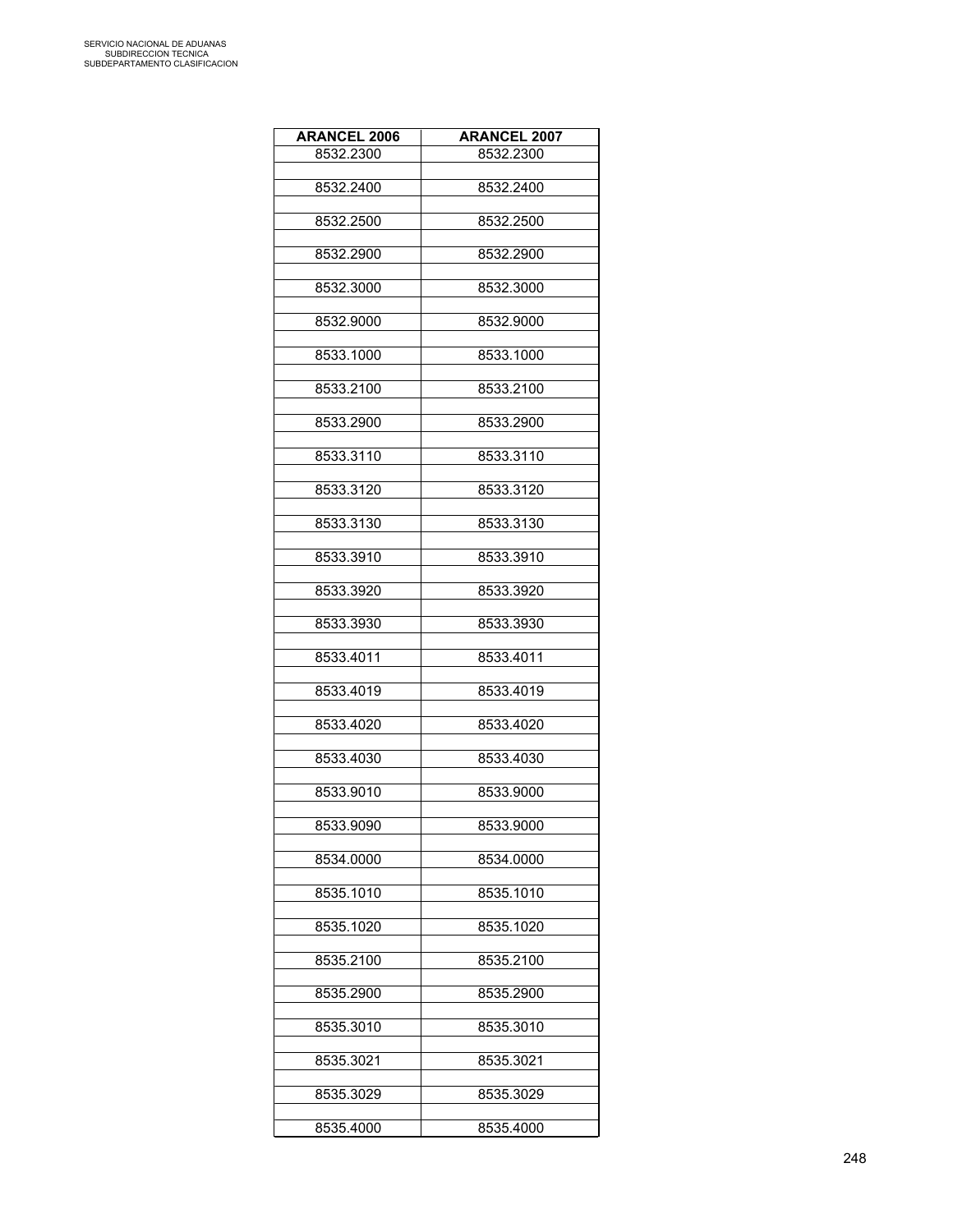| <b>ARANCEL 2006</b> | <b>ARANCEL 2007</b> |
|---------------------|---------------------|
| 8535.9010           | 8535.9010           |
| 8535.9020           | 8535.9020           |
| 8535.9090           | 8535.9090           |
| 8536.1010           | 8536.1010           |
| 8536.1020           | 8536.1020           |
| 8536.2000           | 8536.2000           |
| 8536.3010           | 8536.3010           |
| 8536.3090           | 8536.3090           |
| 8536.4110           | 8536.4110           |
| 8536.4190           | 8536.4190           |
| 8536.4910           | 8536.4910           |
| 8536.4990           | 8536.4990           |
| 8536.5011           | 8536.5011           |
| 8536.5012           | 8536.5012           |
| 8536.5013           | 8536.5013           |
| 8536.5014           | 8536.5014           |
| 8536.5015           | 8536.5015           |
| 8536.5016           | 8536.5016           |
| 8536.5019           | 8536.5019           |
| 8536.5091           | 8536.5091           |
| 8536.5099           | 8536.5099           |
| 8536.6100           | 8536.6100           |
| 8536.6900           | 8536.6900           |
| 8536.9011           | 8536.9011           |
| 8536.9012           | 8536.9012           |
| 8536.9013           | 8536.9013           |
| 8536.9019           | 8536.9019           |
| 8536.9090           | 8536.9090           |
| 8537.1010           | 8537.1090           |
|                     |                     |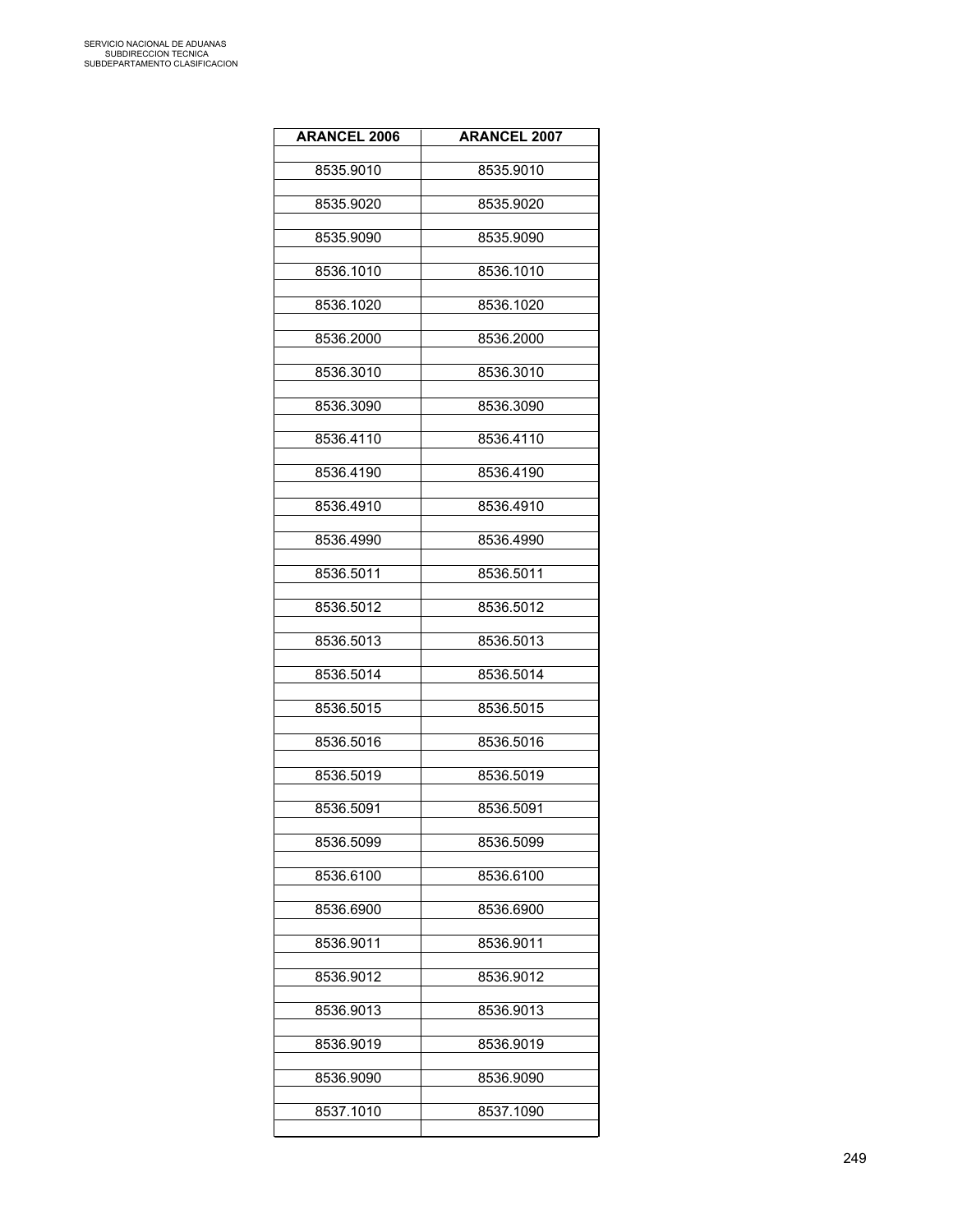| <b>ARANCEL 2006</b> | <b>ARANCEL 2007</b> |
|---------------------|---------------------|
| 8537.1020           | 8537.1020           |
|                     |                     |
| 8537.1030           | 8537.1030           |
|                     |                     |
| 8537.1040           | 8537.1040           |
| 8537.1090           | 8537.1090           |
|                     |                     |
| 8537.2010           | 8537.2010           |
|                     |                     |
| 8537.2090           | 8537.2090           |
|                     |                     |
| 8538.1010           | 8538.1000           |
| 8538.1090           | 8538.1000           |
|                     |                     |
| 8538.9010           | 8538.9090           |
|                     |                     |
| 8538.9020           | 8538.9020           |
|                     |                     |
| 8538.9030           | 8538.9090           |
| 8538.9090           | 8538.9090           |
|                     |                     |
| 8539.1010           | 8539.1010           |
|                     |                     |
| 8539.1090           | 8539.1090           |
|                     |                     |
| 8539.2110           | 8539.2110           |
| 8539.2190           | 8539.2190           |
|                     |                     |
| 8539.2210           | 8539.2210           |
|                     |                     |
| 8539.2290           | 8539.2290           |
|                     |                     |
| 8539.2911           | 8539.2911           |
| 8539.2919           | 8539.2919           |
|                     |                     |
| 8539.2991           | 8539.2991           |
|                     |                     |
| 8539.2999           | 8539.2999           |
|                     |                     |
| 8539.3100           | 8539.3100           |
|                     |                     |
| 8539.3210           | 8539.3210           |
| 8539.3220           | 8539.3220           |
|                     |                     |
| 8539.3290           | 8539.3290           |
|                     |                     |
| 8539.3910           | 8539.3910           |
|                     |                     |
| 8539.3990           | 8539.3990           |
| 8539.4100           | 8539.4100           |
|                     |                     |
| 8539.4900           | 8539.4900           |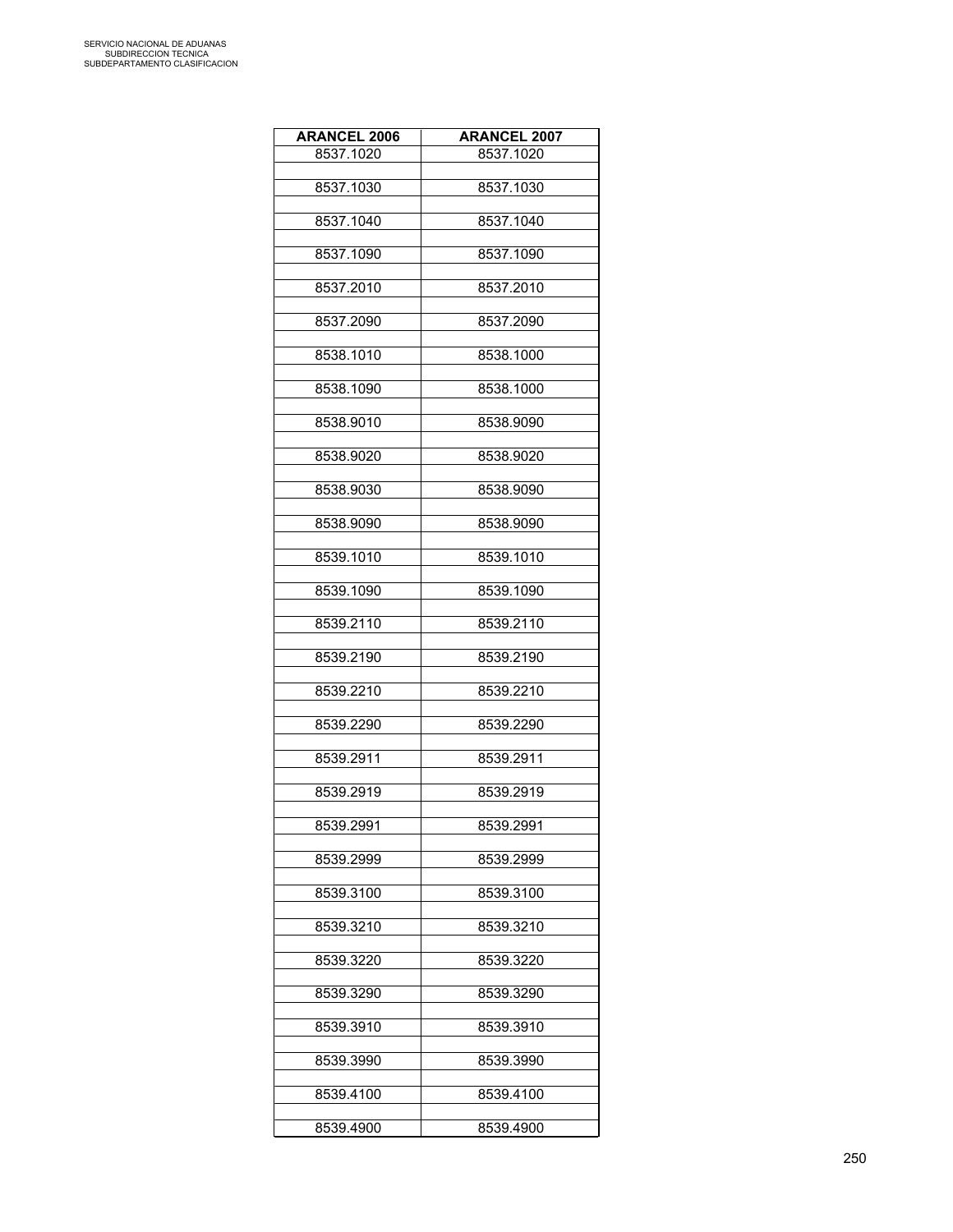| <b>ARANCEL 2006</b> | <b>ARANCEL 2007</b> |
|---------------------|---------------------|
| 8539.9010           | 8539.9010           |
| 8539.9090           | 8539.9090           |
| 8540.1110           | 8540.1100           |
| 8540.1120           | 8540.1100           |
| 8540.1130           | 8540.1100           |
| 8540.1140           | 8540.1100           |
| 8540.1190           | 8540.1100           |
| 8540.1210           | 8540.1200           |
| 8540.1220           | 8540.1200           |
| 8540.1290           | 8540.1200           |
| 8540.2000           | 8540.2000           |
| 8540.4000           | 8540.4000           |
| 8540.5000           | 8540.5000           |
| 8540.6000           | 8540.6000           |
| 8540.7100           | 8540.7100           |
| 8540.7200           | 8540.7200           |
| 8540.7900           | 8540.7900           |
| 8540.8100           | 8540.8100           |
| 8540.8900           | 8540.8900           |
| 8540.9110           | 8540.9100           |
| 8540.9190           | 8540.9100           |
| 8540.9910           | 8540.9900           |
| 8540.9990           | 8540.9900           |
| 8541.1000           | 8541.1000           |
| 8541.2100           | 8541.2100           |
| 8541.2900           | 8541.2900           |
| 8541.3000           | 8541.3000           |
| 8541.4000           | 8541.4000           |
| 8541.5000           | 8541.5000           |
|                     |                     |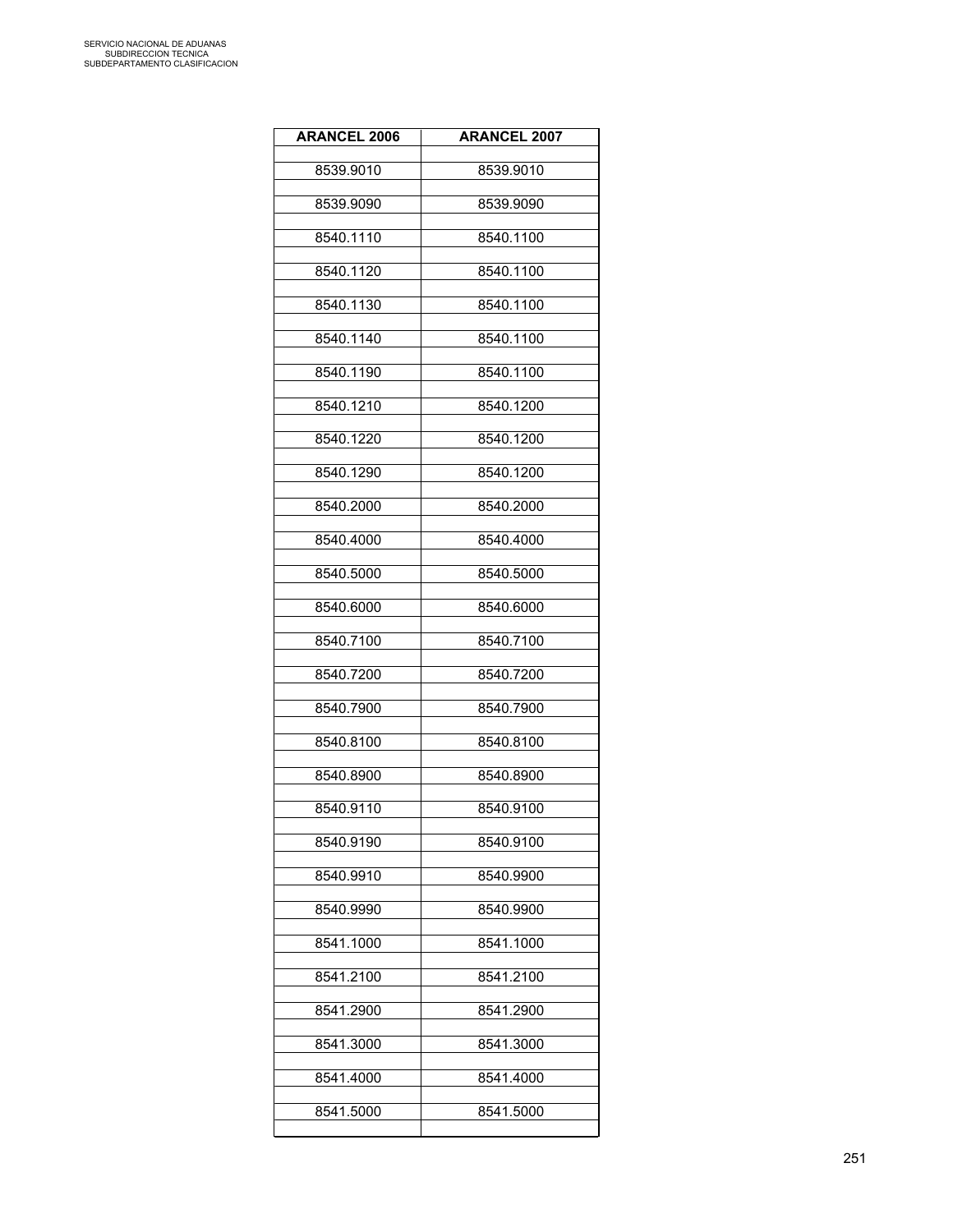| <b>ARANCEL 2006</b> | <b>ARANCEL 2007</b> |
|---------------------|---------------------|
| 8541.6000           | 8541.6000           |
|                     |                     |
| 8541.9000           | 8541.9000           |
|                     |                     |
| 8542.1000           | 8523.5200           |
|                     |                     |
| 8542.2110           | 8542.3900           |
|                     |                     |
| 8542.2120           | 8542.3100           |
|                     | 8542.3900           |
|                     |                     |
| 8542.2190           | 8542.3100           |
|                     | 8542.3200           |
|                     | 8542.3300           |
|                     | 8542.3900           |
|                     |                     |
| 8542.2900           | 8542.3100           |
|                     | 8542.3200           |
|                     | 8542.3300           |
|                     | 8542.3900           |
|                     |                     |
| 8542.6000           | 8542.3100           |
|                     | 8542.3200           |
|                     | 8542.3300           |
|                     | 8542.3900           |
|                     |                     |
| 8542.7000           | 8543.9090           |
|                     | 8548.9000           |
|                     |                     |
| 8542.9000           | 8523.5200           |
|                     | 8542.9000           |
|                     |                     |
| 8543.1100           | 8486.2000           |
|                     |                     |
| 8543.1910           | 8543.1010           |
|                     |                     |
| 8543.1990           | 8543.1090           |
|                     |                     |
| 8543.2000           | 8543.2000           |
|                     |                     |
| 8543.3010           | 8543.3000           |
|                     |                     |
| 8543.3020           | 8543.3000           |
|                     |                     |
| 8543.3090           | 8543.3000           |
|                     |                     |
| 8543.4000           | 8543.7090           |
|                     |                     |
| 8543.8100           | 8523.5900           |
|                     |                     |
| 8543.8910           | 8543.7010           |
|                     |                     |
| 8543.8990           | 8486.1000           |
|                     | 8486.2000           |
|                     | 8486.3000           |
|                     | 8486.4000           |
|                     | 8523.5200           |
|                     | 8543.7090           |
|                     |                     |
|                     |                     |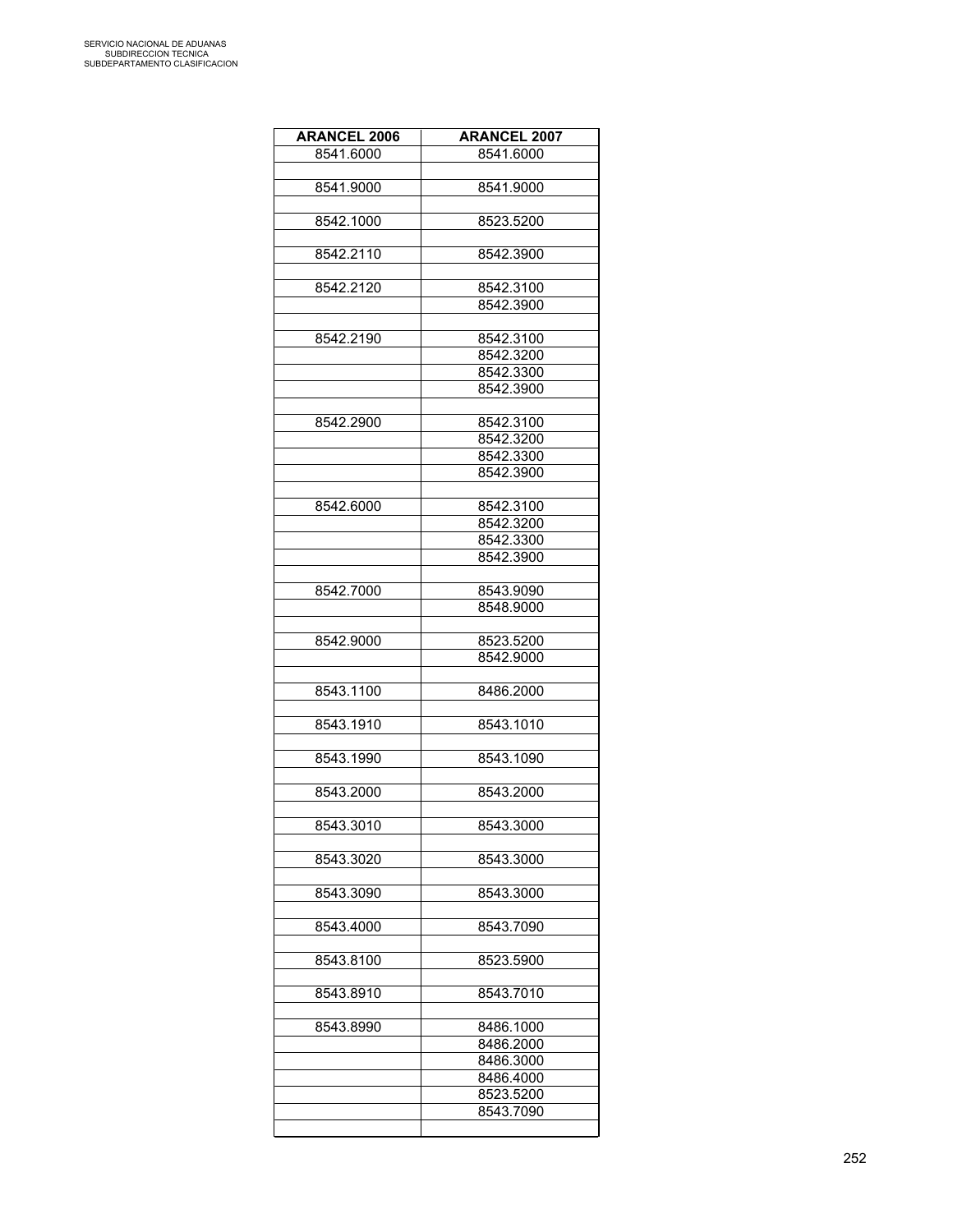| <b>ARANCEL 2006</b> | <b>ARANCEL 2007</b> |
|---------------------|---------------------|
| 8543.9010           | 8486.9000           |
|                     | 8523.5200           |
|                     | 8543.9010           |
|                     |                     |
|                     |                     |
| 8543.9090           | 8486.9000           |
|                     | 8523.5200           |
|                     | 8543.9090           |
|                     |                     |
| 8544.1100           | 8544.1100           |
|                     |                     |
| 8544.1900           | 8544.1900           |
|                     |                     |
| 8544.2010           | 8544.2010           |
|                     |                     |
| 8544.2020           | 8544.2020           |
|                     |                     |
| 8544.2090           | 8544.2090           |
|                     |                     |
| 8544.3010           | 8544.3010           |
|                     |                     |
| 8544.3090           | 8544.3090           |
|                     |                     |
| 8544.4110           | 8544.4211           |
|                     |                     |
| 8544.4120           | 8544.4212           |
|                     |                     |
| 8544.4190           | 8544.4219           |
|                     |                     |
| 8544.4910           | 8544.4911           |
|                     |                     |
| 8544.4920           | 8544.4912           |
|                     |                     |
| 8544.4990           | 8544.4919           |
|                     |                     |
| 8544.5110           | 8544.4291           |
|                     |                     |
| 8544.5190           |                     |
|                     | 8544.4299           |
|                     |                     |
| 8544.5910           | 8544.4991           |
|                     |                     |
| 8544.5990           | 8544.4999           |
|                     |                     |
| 8544.6010           | 8544.6010           |
|                     |                     |
| 8544.6090           | 8544.6090           |
|                     |                     |
| 8544.7000           | 8544.7000           |
|                     |                     |
| 8545.1100           | 8545.1100           |
|                     |                     |
| 8545.1900           | 8545.1900           |
|                     |                     |
| 8545.2000           | 8545.2000           |
|                     |                     |
| 8545.9000           | 8545.9000           |
|                     |                     |
| 8546.1000           | 8546.1000           |
|                     |                     |
| 8546.2010           | 8546.2010           |
|                     |                     |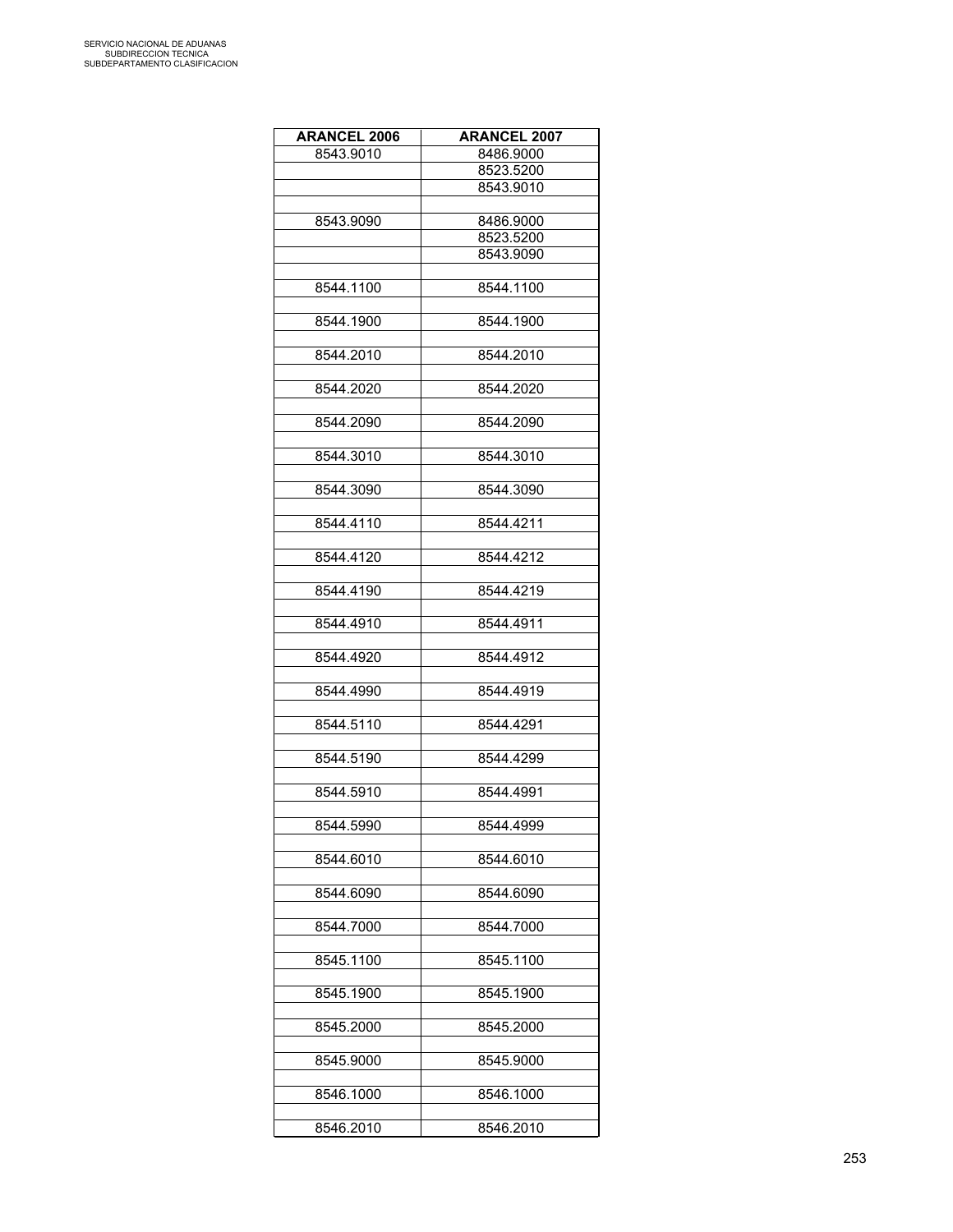| <b>ARANCEL 2006</b> | <b>ARANCEL 2007</b> |
|---------------------|---------------------|
| 8546.2020           | 8546.2020           |
|                     |                     |
| 8546.2090           | 8546.2090           |
| 8546.9010           | 8546.9010           |
|                     |                     |
| 8546.9090           | 8546.9090           |
| 8547.1000           | 8547.1000           |
| 8547.2000           | 8547.2000           |
| 8547.9000           | 8547.9000           |
|                     |                     |
| 8548.1010           | 8548.1010           |
| 8548.1090           | 8548.1010           |
|                     | 8548.1020           |
|                     | 8548.1030           |
|                     | 8548.1040           |
|                     | 8548.1050           |
|                     | 8548.1090           |
|                     |                     |
| 8548.9000           | 8542.3100           |
|                     |                     |
|                     | 8542.3200           |
|                     | 8542.3300           |
|                     | 8542.3900           |
|                     | 8548.9000           |
|                     |                     |
| 8601.1000           | 8601.1000           |
| 8601.2000           | 8601.2000           |
|                     |                     |
| 8602.1000           | 8602.1000           |
| 8602.9000           | 8602.9000           |
|                     |                     |
| 8603.1010           | 8603.1010           |
| 8603.1090           | 8603.1090           |
|                     |                     |
| 8603.9000           | 8603.9000           |
| 8604.0000           | 8604.0000           |
| 8605.0000           | 8605.0000           |
|                     |                     |
| 8606.1000           | 8606.1000           |
| 8606.2000           | 8606.9100           |
| 8606.3000           | 8606.3000           |
|                     |                     |
| 8606.9100           | 8606.9100           |
| 8606.9200           | 8606.9200           |
|                     |                     |
| 8606.9910           | 8606.9910           |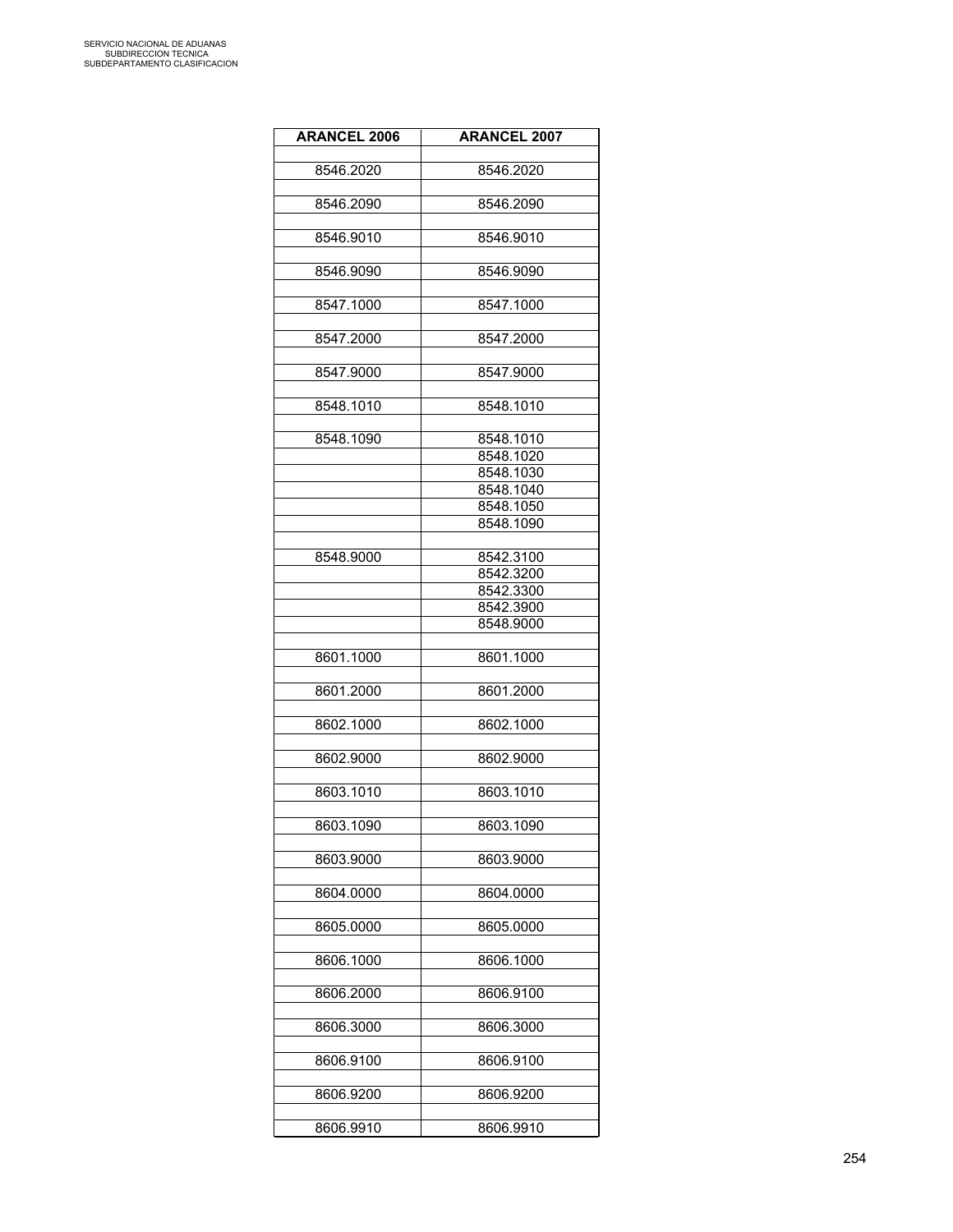| <b>ARANCEL 2006</b> | <b>ARANCEL 2007</b> |
|---------------------|---------------------|
| 8606.9990           | 8606.9990           |
| 8607.1100           | 8607.1100           |
| 8607.1200           | 8607.1200           |
| 8607.1910           | 8607.1910           |
| 8607.1920           | 8607.1920           |
| 8607.1930           | 8607.1930           |
| 8607.1940           | 8607.1940           |
| 8607.1990           | 8607.1990           |
| 8607.2100           | 8607.2100           |
| 8607.2900           | 8607.2900           |
| 8607.3000           | 8607.3000           |
| 8607.9100           | 8607.9100           |
| 8607.9910           | 8607.9910           |
| 8607.9990           | 8607.9990           |
| 8608.0000           | 8608.0000           |
| 8609.0000           | 8609.0000           |
| 8701.1000           | 8701.1000           |
| 8701.2010           | 8701.2010           |
| 8701.2020           | 8701.2020           |
| 8701.2090           | 8701.2090           |
| 8701.3000           | 8701.3000           |
| 8701.9011           | 8701.9011           |
| 8701.9012           | 8701.9012           |
| 8701.9019           | 8701.9019           |
| 8701.9090           | 8701.9090           |
| 8702.1011           | 8702.1011           |
| 8702.1019           | 8702.1019           |
| 8702.1091           | 8702.1091           |
| 8702.1099           | 8702.1099           |
|                     |                     |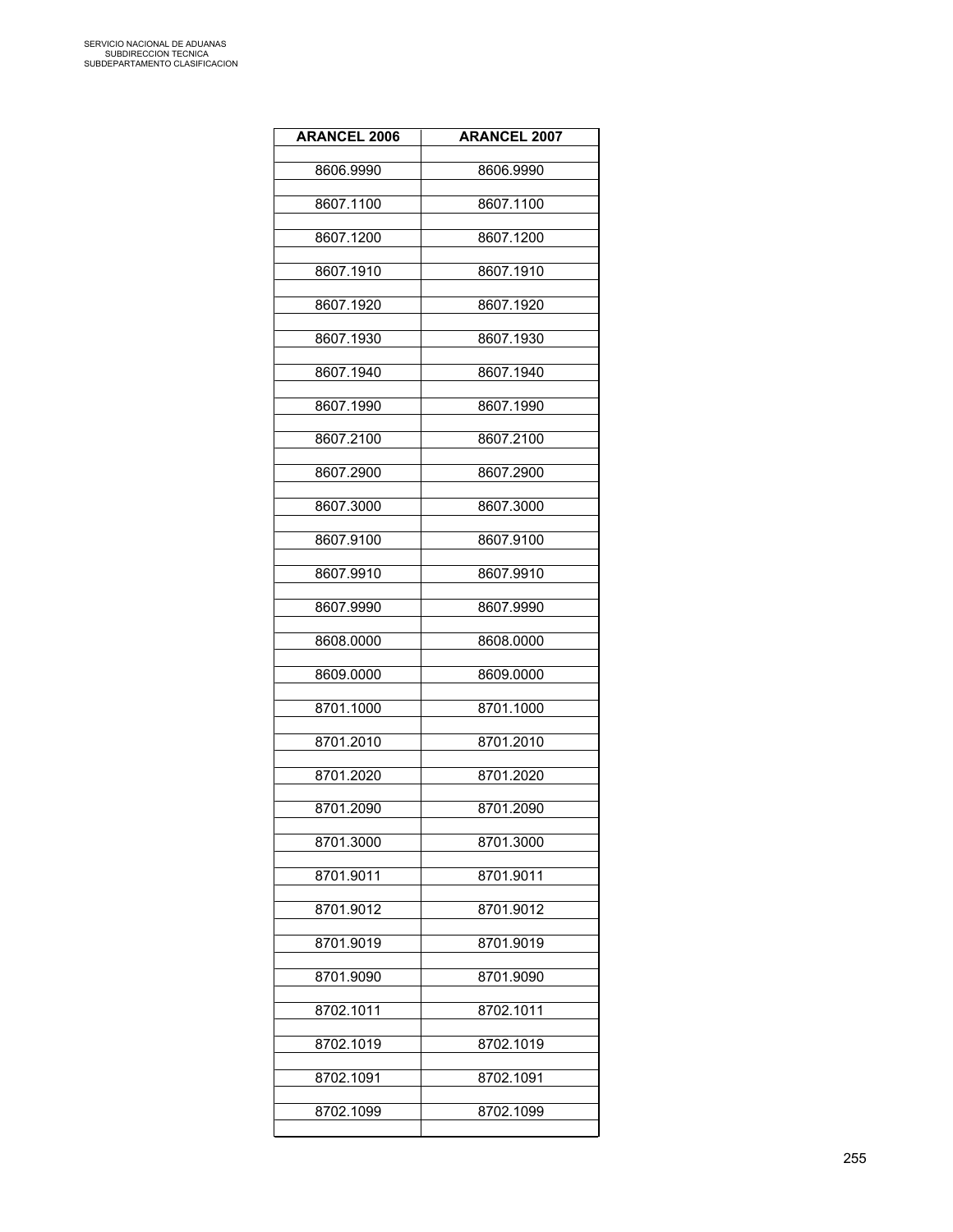| <b>ARANCEL 2006</b> | <b>ARANCEL 2007</b> |
|---------------------|---------------------|
| 8702.9011           | 8702.9011           |
|                     |                     |
| 8702.9019           | 8702.9019           |
|                     |                     |
| 8702.9020           | 8702.9020           |
| 8702.9090           | 8702.9090           |
|                     |                     |
| 8703.1000           | 8703.1000           |
|                     |                     |
| 8703.2110           | 8703.2110           |
| 8703.2120           | 8703.2120           |
|                     |                     |
| 8703.2130           | 8703.2130           |
|                     |                     |
| 8703.2191           | 8703.2191           |
|                     |                     |
| 8703.2199           | 8703.2199           |
| 8703.2211           | 8703.2211           |
|                     |                     |
| 8703.2219           | 8703.2219           |
|                     |                     |
| 8703.2220           | 8703.2220           |
| 8703.2230           | 8703.2230           |
|                     |                     |
| 8703.2291           | 8703.2291           |
|                     |                     |
| 8703.2299           | 8703.2299           |
|                     |                     |
| 8703.2311           | 8703.2311           |
| 8703.2319           | 8703.2319           |
|                     |                     |
| 8703.2320           | 8703.2320           |
|                     |                     |
| 8703.2330           | 8703.2330           |
| 8703.2391           | 8703.2391           |
|                     |                     |
| 8703.2399           | 8703.2399           |
|                     |                     |
| 8703.2411           | 8703.2411           |
|                     |                     |
| 8703.2419           | 8703.2419           |
| 8703.2420           | 8703.2420           |
|                     |                     |
| 8703.2430           | 8703.2430           |
|                     |                     |
| 8703.2491           | 8703.2491           |
| 8703.2499           | 8703.2499           |
|                     |                     |
| 8703.3110           | 8703.3110           |
|                     |                     |
| 8703.3120           | 8703.3120           |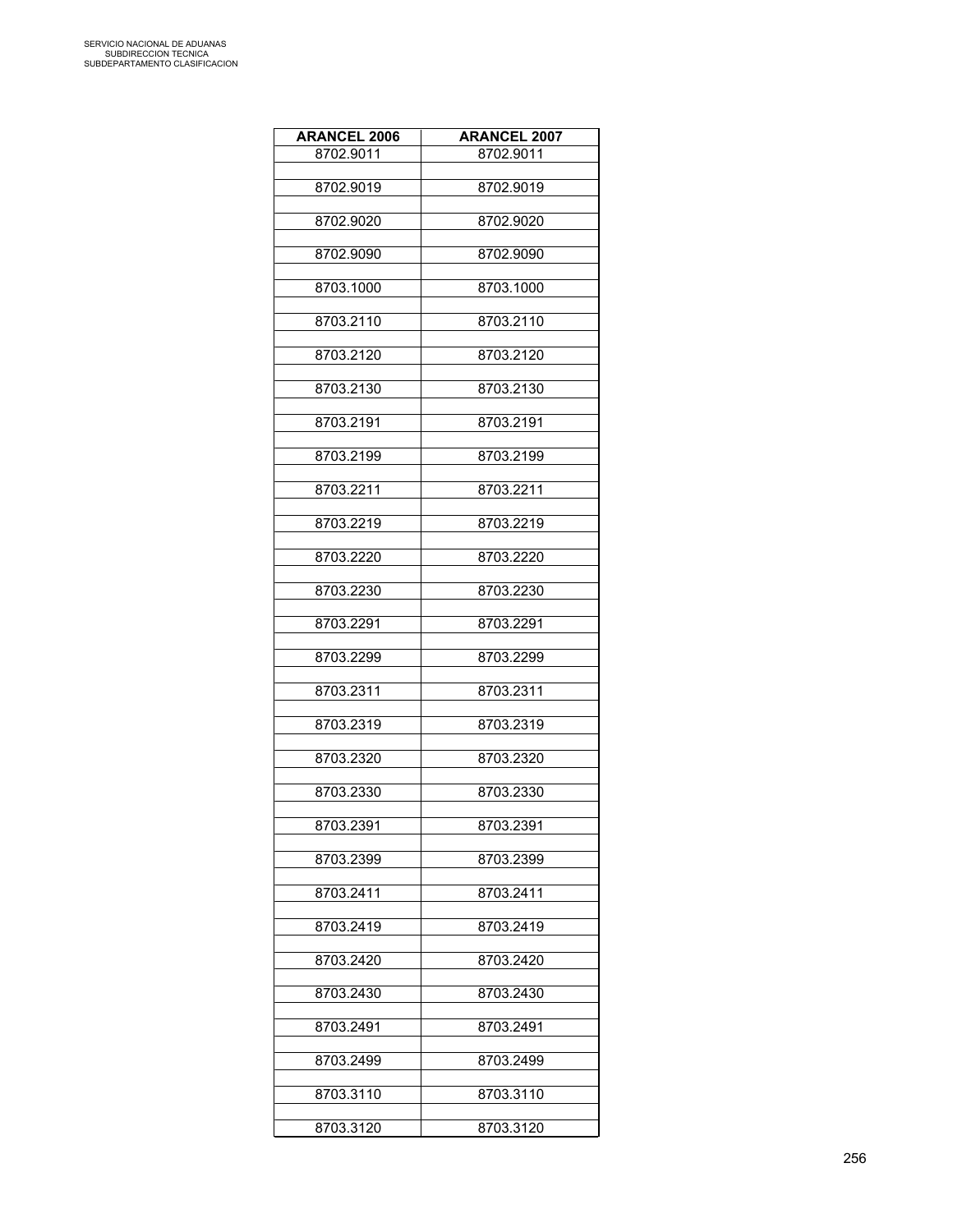| <b>ARANCEL 2006</b> | <b>ARANCEL 2007</b> |
|---------------------|---------------------|
| 8703.3130           | 8703.3130           |
| 8703.3190           | 8703.3190           |
| 8703.3211           | 8703.3211           |
| 8703.3212           | 8703.3212           |
| 8703.3220           | 8703.3220           |
| 8703.3230           | 8703.3230           |
| 8703.3291           | 8703.3291           |
| 8703.3299           | 8703.3299           |
| 8703.3310           | 8703.3310           |
| 8703.3320           | 8703.3320           |
| 8703.3330           | 8703.3330           |
| 8703.3390           | 8703.3390           |
| 8703.9010           | 8703.9010           |
| 8703.9020           | 8703.9020           |
| 8703.9030           | 8703.9030           |
| 8703.9090           | 8703.9090           |
| 8704.1010           | 8704.1010           |
| 8704.1090           | 8704.1090           |
| 8704.2111           | 8704.2111           |
| 8704.2112           | 8704.2112           |
| 8704.2119           | 8704.2119           |
| 8704.2121           | 8704.2121           |
| 8704.2129           | 8704.2129           |
| 8704.2130           | 8704.2130           |
| 8704.2140           | 8704.2140           |
| 8704.2150           | 8704.2150           |
| 8704.2161           | 8704.2161           |
| 8704.2169           | 8704.2169           |
| 8704.2170           | 8704.2170           |
|                     |                     |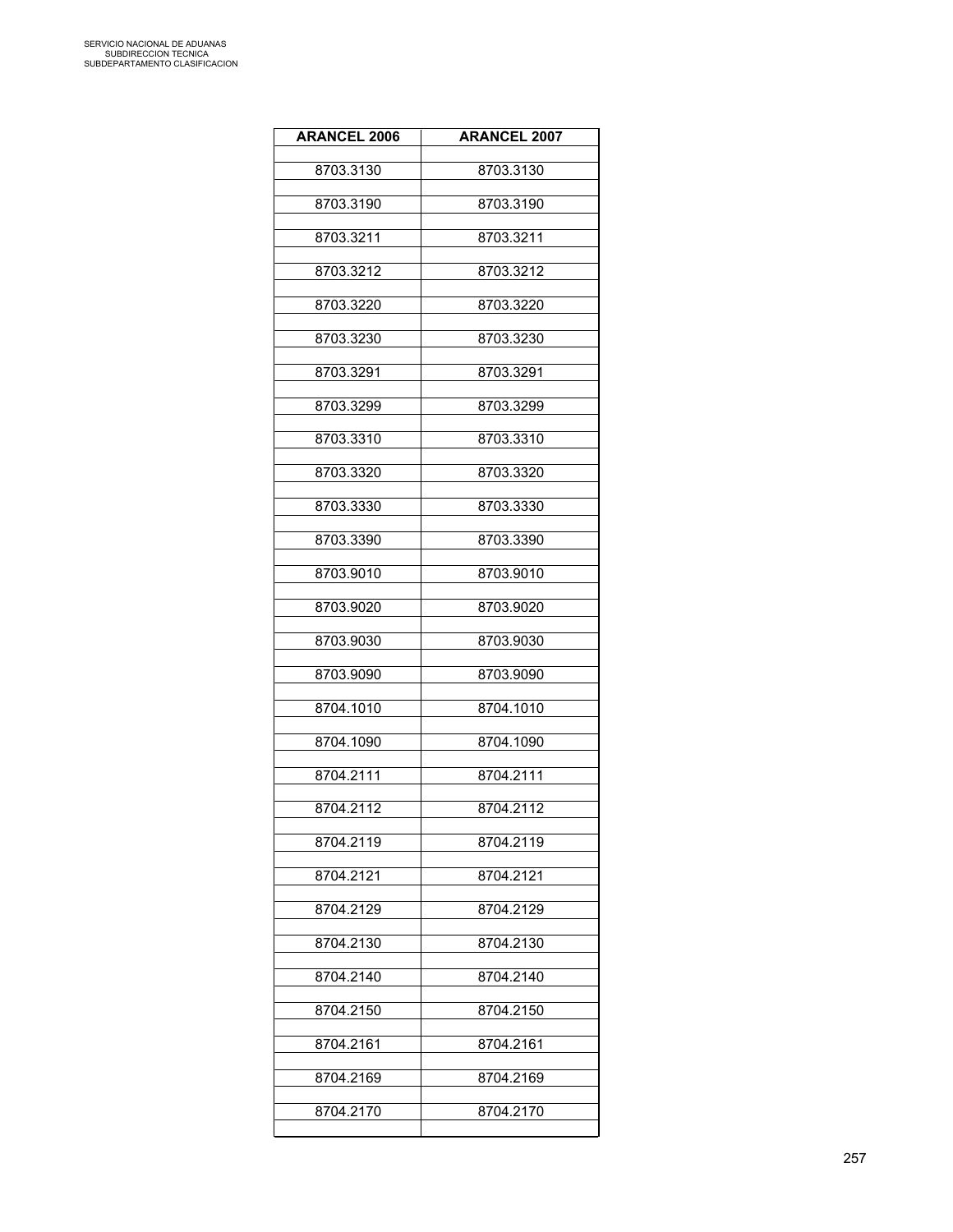| <b>ARANCEL 2006</b> | <b>ARANCEL 2007</b> |
|---------------------|---------------------|
| 8704.2180           | 8704.2180           |
|                     |                     |
| 8704.2190           | 8704.2190           |
| 8704.2210           | 8704.2210           |
|                     |                     |
| 8704.2220           | 8704.2220           |
|                     |                     |
| 8704.2230           | 8704.2230           |
| 8704.2240           | 8704.2240           |
|                     |                     |
| 8704.2250           | 8704.2250           |
|                     |                     |
| 8704.2260           | 8704.2260           |
| 8704.2271           | 8704.2271           |
|                     |                     |
| 8704.2279           | 8704.2279           |
|                     |                     |
| 8704.2280           | 8704.2280           |
| 8704.2290           | 8704.2290           |
|                     |                     |
| 8704.2311           | 8704.2311           |
|                     |                     |
| 8704.2319           | 8704.2319           |
| 8704.2321           | 8704.2321           |
|                     |                     |
| 8704.2329           | 8704.2329           |
|                     |                     |
| 8704.2330           | 8704.2330           |
| 8704.2340           | 8704.2340           |
|                     |                     |
| 8704.2351           | 8704.2351           |
| 8704.2359           | 8704.2359           |
|                     |                     |
| 8704.2360           | 8704.2360           |
|                     |                     |
| 8704.2390           | 8704.2390           |
| 8704.3111           | 8704.3111           |
|                     |                     |
| 8704.3119           | 8704.3119           |
|                     |                     |
| 8704.3121           | 8704.3121           |
| 8704.3129           | 8704.3129           |
|                     |                     |
| 8704.3130           | 8704.3130           |
|                     |                     |
| 8704.3140           | 8704.3140           |
| 8704.3150           | 8704.3150           |
|                     |                     |
| 8704.3161           | 8704.3161           |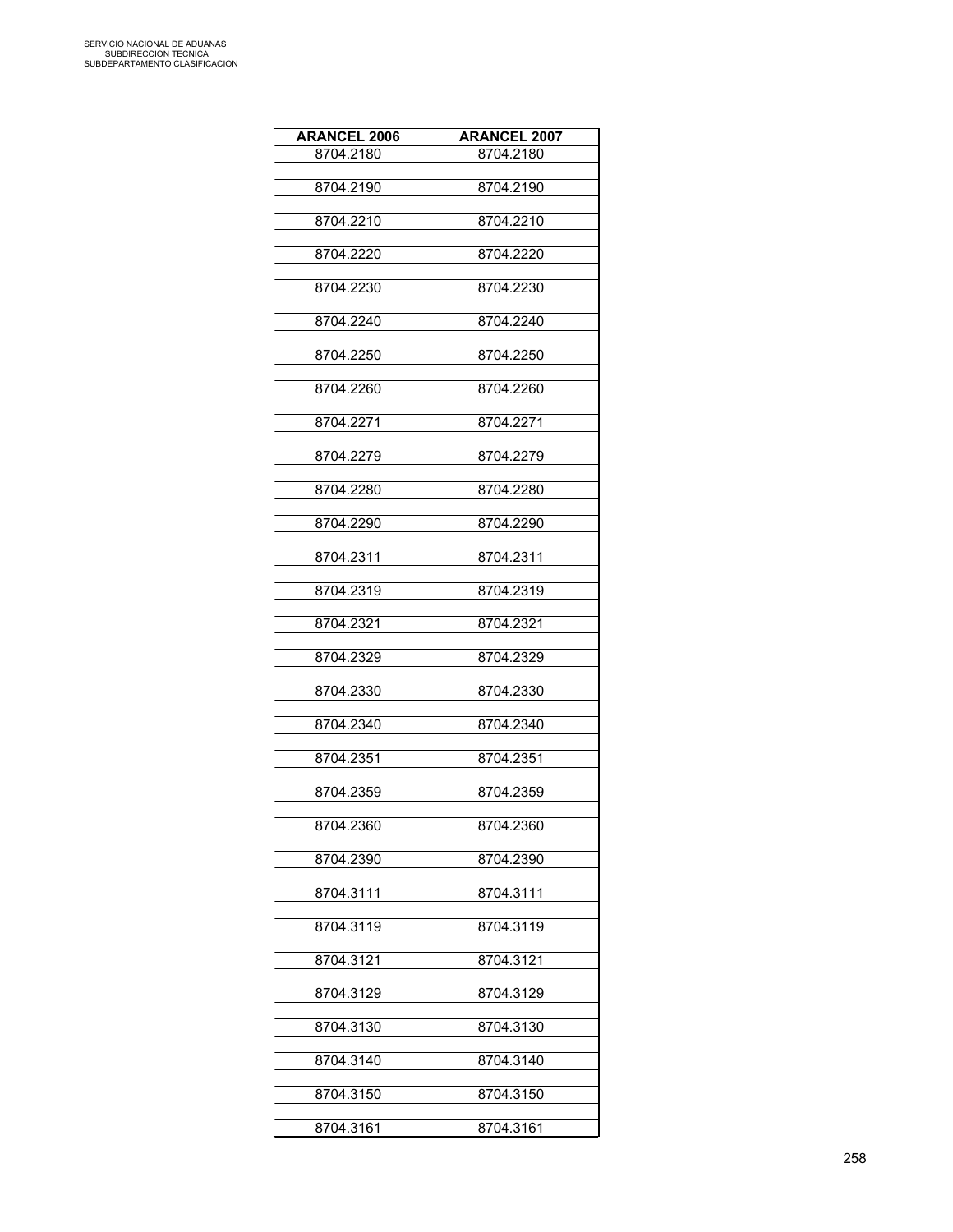| <b>ARANCEL 2006</b> | <b>ARANCEL 2007</b> |
|---------------------|---------------------|
| 8704.3169           | 8704.3169           |
| 8704.3170           | 8704.3170           |
| 8704.3180           | 8704.3180           |
| 8704.3190           | 8704.3190           |
| 8704.3210           | 8704.3210           |
| 8704.3220           | 8704.3220           |
| 8704.3230           | 8704.3230           |
| 8704.3240           | 8704.3240           |
| 8704.3250           | 8704.3250           |
| 8704.3260           | 8704.3260           |
| 8704.3270           | 8704.3270           |
| 8704.3280           | 8704.3280           |
| 8704.3290           | 8704.3290           |
| 8704.9010           | 8704.9010           |
| 8704.9020           | 8704.9020           |
| 8704.9030           | 8704.9030           |
| 8704.9040           | 8704.9040           |
| 8704.9050           | 8704.9050           |
| 8704.9060           | 8704.9060           |
| 8704.9070           | 8704.9070           |
| 8704.9080           | 8704.9080           |
| 8704.9090           | 8704.9090           |
| 8705.1010           | 8705.1010           |
| 8705.1090           | 8705.1090           |
| 8705.2010           | 8705.2010           |
| 8705.2090           | 8705.2090           |
| 8705.3010           | 8705.3010           |
| 8705.3020           | 8705.3020           |
| 8705.3090           | 8705.3090           |
|                     |                     |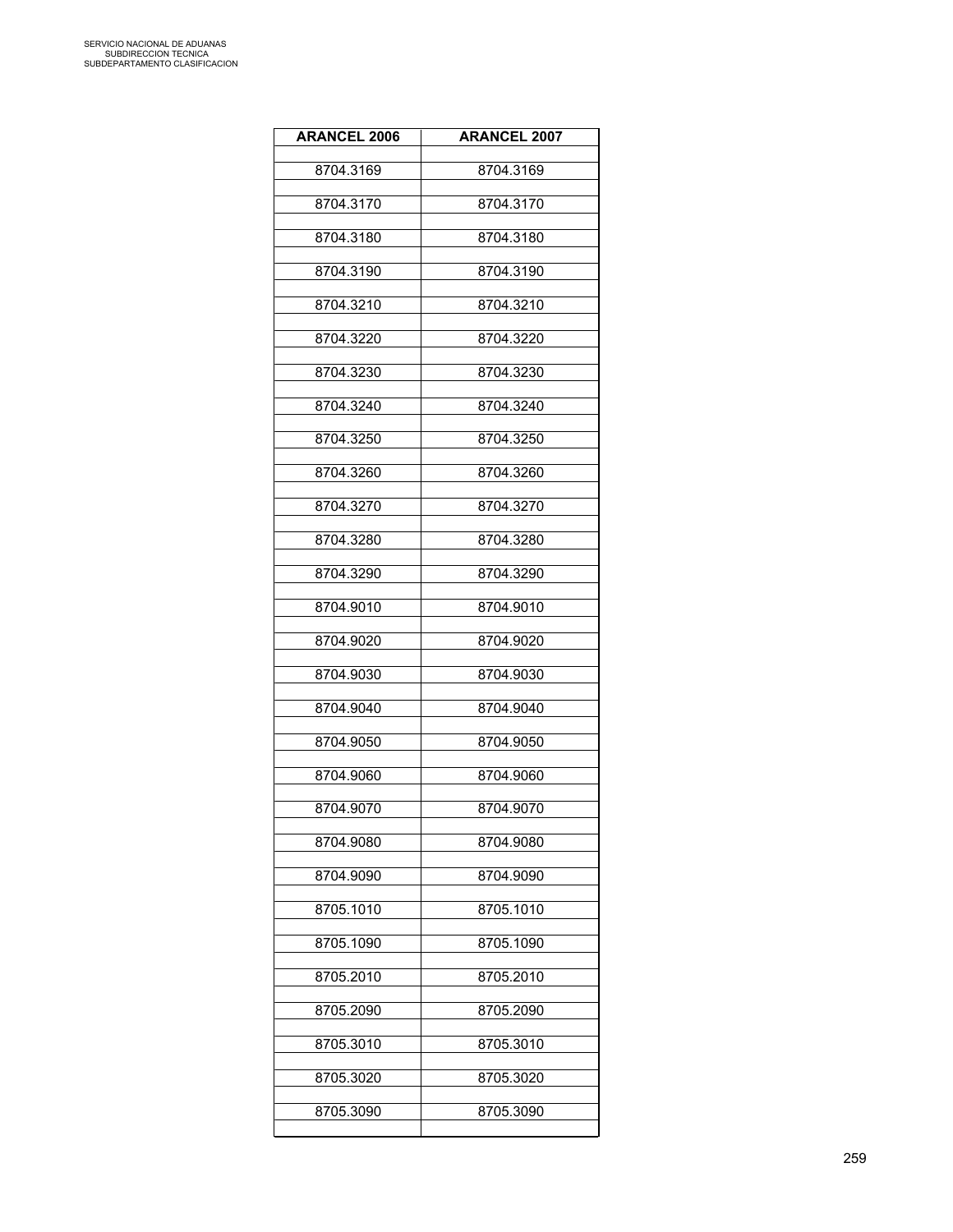| <b>ARANCEL 2006</b> | <b>ARANCEL 2007</b> |
|---------------------|---------------------|
| 8705.4010           | 8705.4010           |
|                     |                     |
| 8705.4090           | 8705.4090           |
| 8705.9010           | 8705.9010           |
|                     |                     |
| 8705.9090           | 8705.9090           |
|                     |                     |
| 8706.0011           | 8706.0011           |
| 8706.0012           | 8706.0012           |
|                     |                     |
| 8706.0019           | 8706.0019           |
|                     |                     |
| 8706.0021           | 8706.0021           |
| 8706.0022           | 8706.0022           |
|                     |                     |
| 8706.0029           | 8706.0029           |
| 8706.0091           |                     |
|                     | 8706.0091           |
| 8706.0092           | 8706.0092           |
|                     |                     |
| 8706.0093           | 8706.0093           |
|                     | 8706.0099           |
| 8706.0099           |                     |
| 8707.1011           | 8707.1011           |
|                     |                     |
| 8707.1012           | 8707.1012           |
| 8707.1019           | 8707.1019           |
|                     |                     |
| 8707.9011           | 8707.9011           |
|                     |                     |
| 8707.9019           | 8707.9019           |
| 8707.9091           | 8707.9091           |
|                     |                     |
| 8707.9092           | 8707.9092           |
|                     |                     |
| 8707.9099           | 8707.9099           |
| 8708.1010           | 8708.1010           |
|                     |                     |
| 8708.1090           | 8708.1090           |
| 8708.2100           | 8708.2100           |
|                     |                     |
| 8708.2910           | 8708.2910           |
|                     |                     |
| 8708.2920           | 8708.9500           |
| 8708.2930           | 8708.2930           |
|                     |                     |
| 8708.2940           | 8708.9500           |
|                     |                     |
| 8708.2950           | 8708.2950           |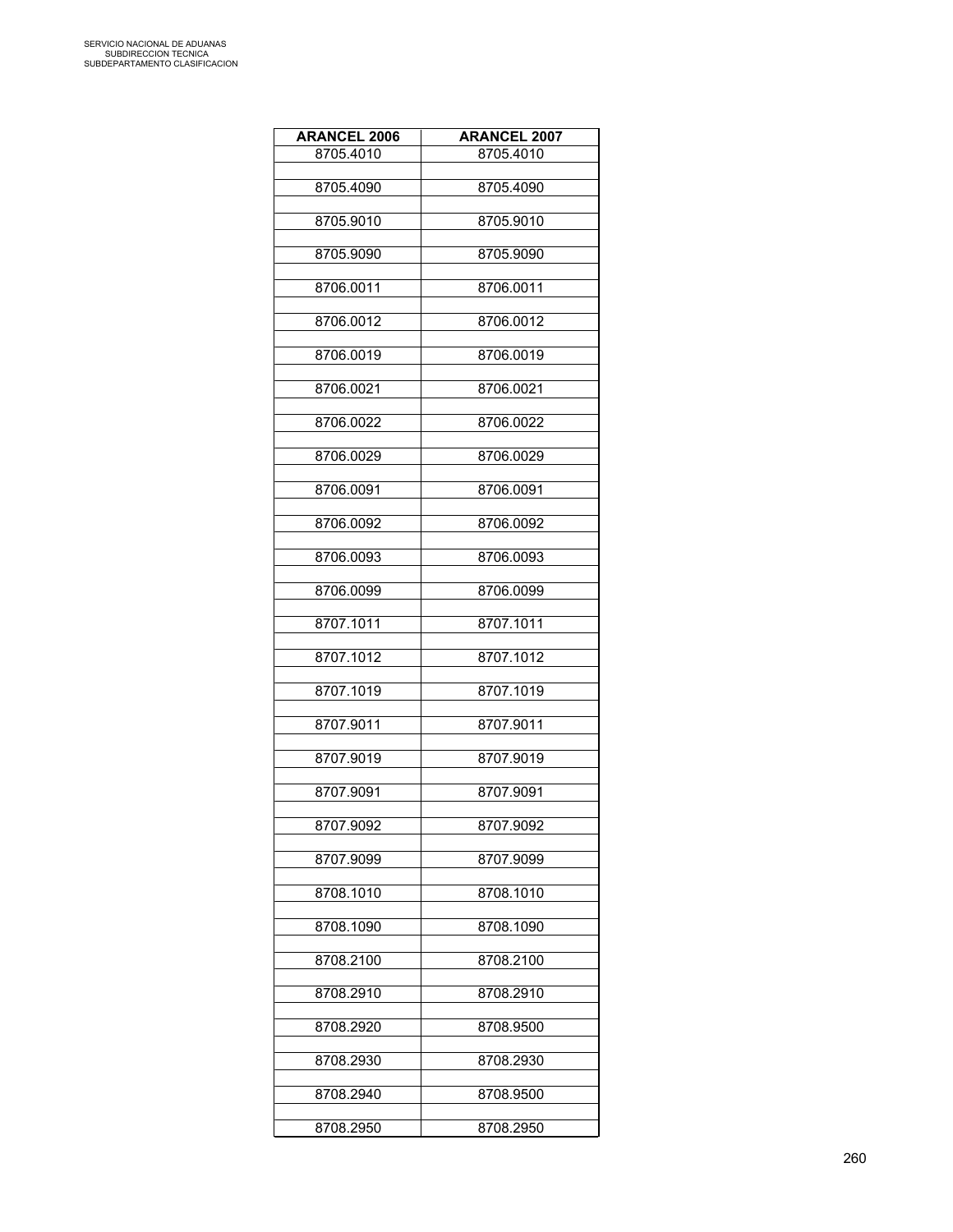| <b>ARANCEL 2006</b> | <b>ARANCEL 2007</b> |
|---------------------|---------------------|
| 8708.2960           | 8708.2960           |
| 8708.2970           | 8708.2970           |
| 8708.2990           | 8708.2990           |
| 8708.3110           | 8708.3010           |
| 8708.3190           | 8708.3090           |
| 8708.3910           | 8708.3020           |
| 8708.3990           | 8708.3090           |
| 8708.4010           | 8708.4010           |
| 8708.4020           | 8708.4020           |
| 8708.4030           | 8708.4030           |
| 8708.4040           | 8708.4040           |
| 8708.4090           | 8708.4090           |
| 8708.5000           | 8708.5000           |
| 8708.6000           | 8708.5000           |
| 8708.7010           | 8708.7010           |
| 8708.7090           | 8708.7020           |
| 8708.8010           | 8708.8010           |
| 8708.8091           | 8708.8091           |
| 8708.8092           | 8708.8092           |
| 8708.8093           | 8708.8093           |
| 8708.8094           | 8708.8094           |
| 8708.8099           | 8708.8099           |
| 8708.9100           | 8708.9100           |
| 8708.9200           | 8708.9200           |
| 8708.9311           | 8708.9311           |
| 8708.9312           | 8708.9312           |
| 8708.9313           | 8708.9313           |
| 8708.9314           | 8708.9314           |
| 8708.9319           | 8708.9319           |
|                     |                     |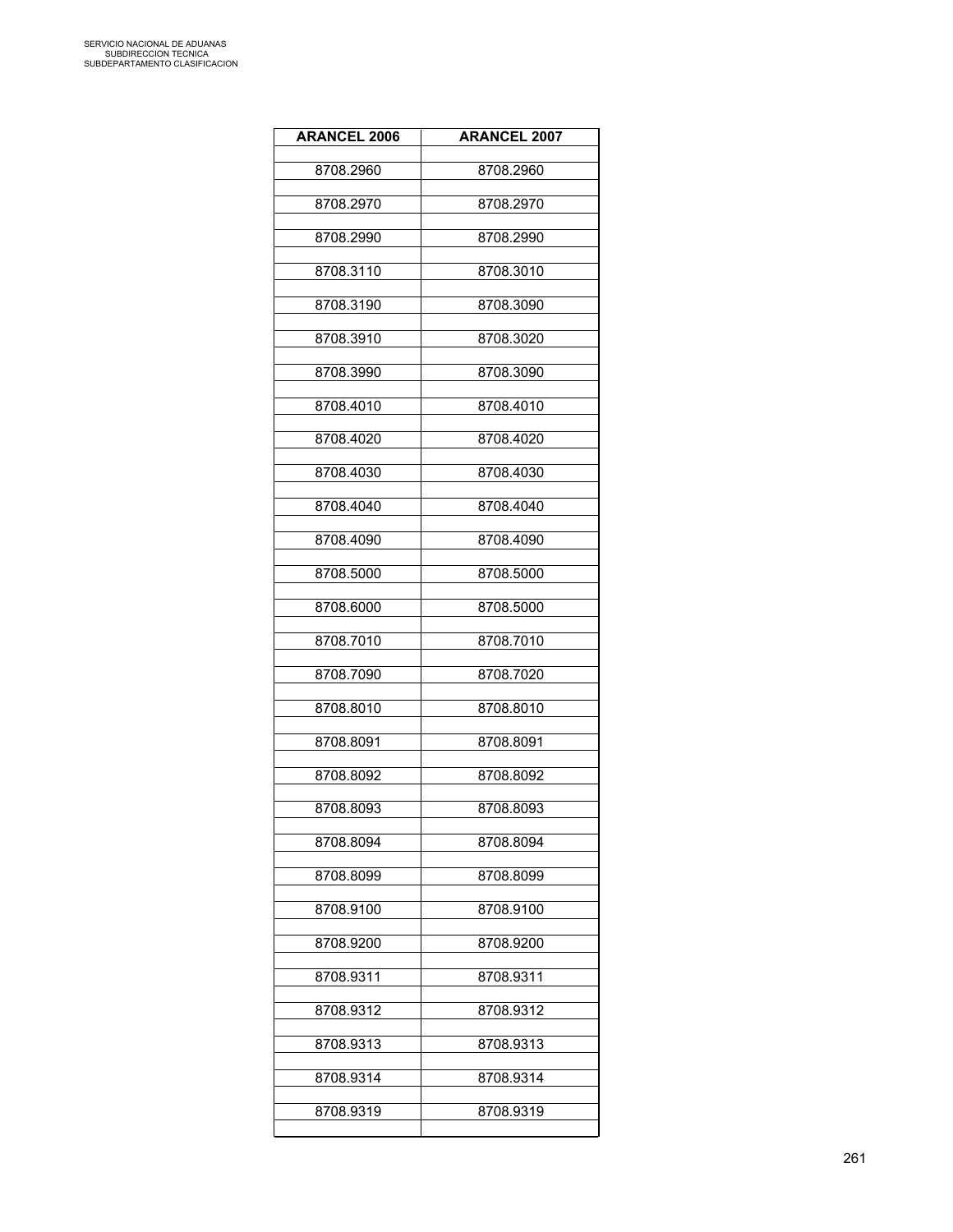| <b>ARANCEL 2006</b> | <b>ARANCEL 2007</b> |
|---------------------|---------------------|
| 8708.9390           | 8708.9390           |
|                     |                     |
| 8708.9400           | 8708.9400           |
|                     |                     |
| 8708.9910           | 8708.9990           |
|                     |                     |
| 8708.9920           | 8708.9990           |
|                     |                     |
| 8708.9930           | 8708.9930           |
|                     |                     |
| 8708.9940           | 8708.9990           |
|                     |                     |
| 8708.9950           | 8708.8099           |
|                     |                     |
| 8708.9960           | 8708.9960           |
|                     |                     |
| 8708.9990           | 8708.4090           |
|                     | 8708.5000           |
|                     | 8708.8099           |
|                     | 8708.9100           |
|                     | 8708.9200           |
|                     | 8708.9400           |
|                     | 8708.9500           |
|                     | 8708.9990           |
|                     |                     |
| 8709.1100           | 8709.1100           |
|                     |                     |
|                     |                     |
| 8709.1900           | 8709.1900           |
|                     |                     |
| 8709.9000           | 8709.9000           |
|                     |                     |
| 8710.0000           | 8710.0000           |
| 8711.1000           | 8711.1000           |
|                     |                     |
|                     |                     |
| 8711.2010           | 8711.2010           |
|                     |                     |
| 8711.2020           | 8711.2020           |
|                     |                     |
| 8711.2090           | 8711.2090           |
|                     |                     |
| 8711.3000           | 8711.3000           |
|                     |                     |
| 8711.4000           | 8711.4000           |
|                     |                     |
| 8711.5000           | 8711.5000           |
|                     |                     |
| 8711.9000           | 8711.9000           |
|                     |                     |
| 8712.0010           | 8712.0010           |
|                     |                     |
| 8712.0020           | 8712.0020           |
|                     |                     |
| 8712.0090           | 8712.0090           |
|                     |                     |
| 8713.1010           | 8713.1010           |
|                     |                     |
| 8713.1090           | 8713.1090           |
|                     |                     |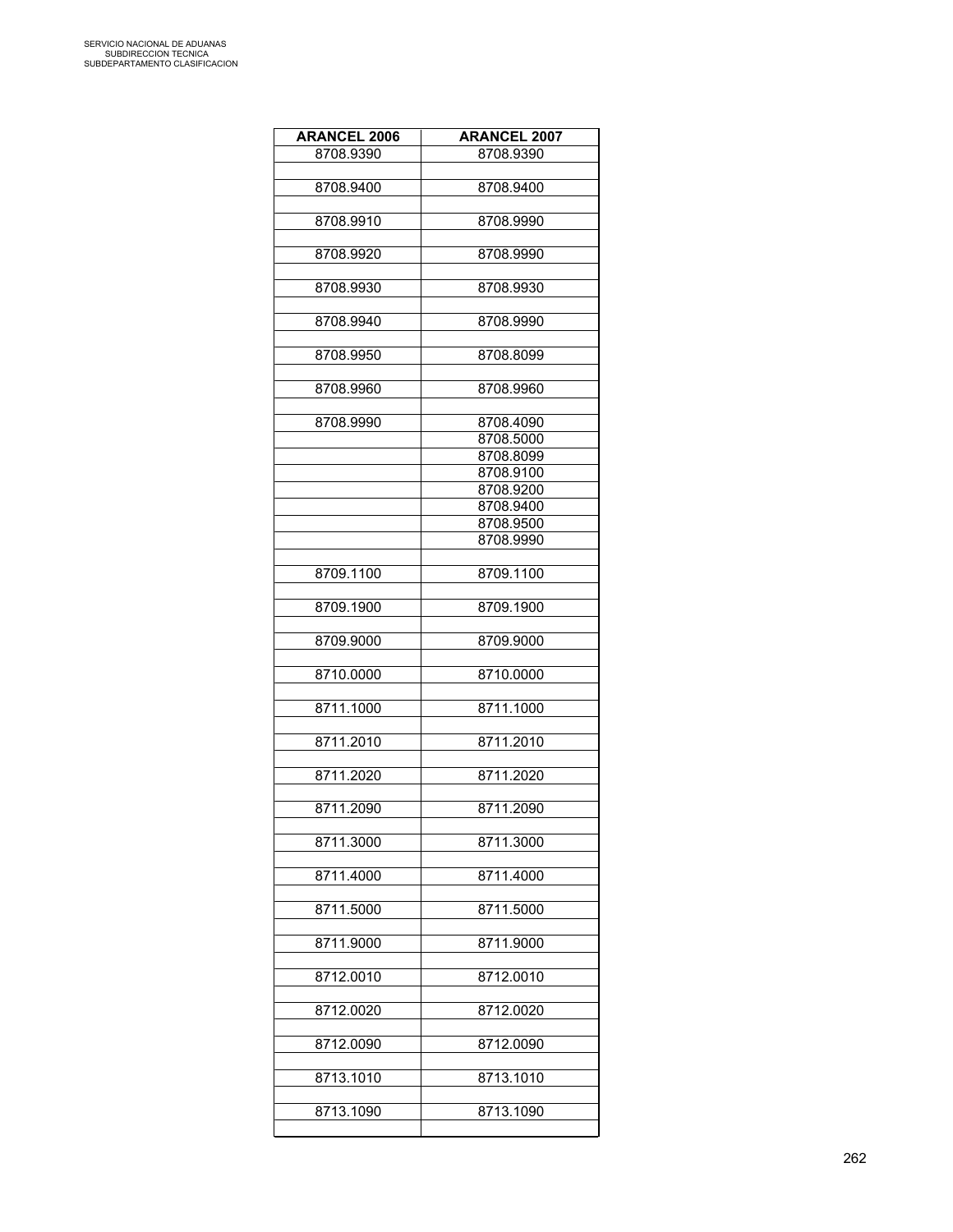| <b>ARANCEL 2006</b> | <b>ARANCEL 2007</b> |
|---------------------|---------------------|
| 8713.9000           | 8713.9000           |
| 8714.1100           | 8714.1100           |
|                     |                     |
| 8714.1900           | 8714.1900           |
| 8714.2000           | 8714.2000           |
| 8714.9100           | 8714.9100           |
| 8714.9200           | 8714.9200           |
| 8714.9300           | 8714.9300           |
| 8714.9400           | 8714.9400           |
| 8714.9500           | 8714.9500           |
| 8714.9600           | 8714.9600           |
| 8714.9910           | 8714.9910           |
| 8714.9920           | 8714.9920           |
| 8714.9990           | 8714.9990           |
| 8715.0010           | 8715.0010           |
| 8715.0020           | 8715.0020           |
| 8715.0090           | 8715.0090           |
| 8716.1000           | 8716.1000           |
| 8716.2000           | 8716.2000           |
| 8716.3110           | 8716.3110           |
| 8716.3190           | 8716.3190           |
| 8716.3910           | 8716.3910           |
| 8716.3920           | 8716.3920           |
| 8716.3930           | 8716.3930           |
| 8716.3940           | 8716.3940           |
| 8716.3990           | 8716.3990           |
| 8716.4000           | 8716.4000           |
| 8716.8010           | 8716.8010           |
| 8716.8090           | 8716.8090           |
| 8716.9010           | 8716.9010           |
| 8716.9020           | 8716.9020           |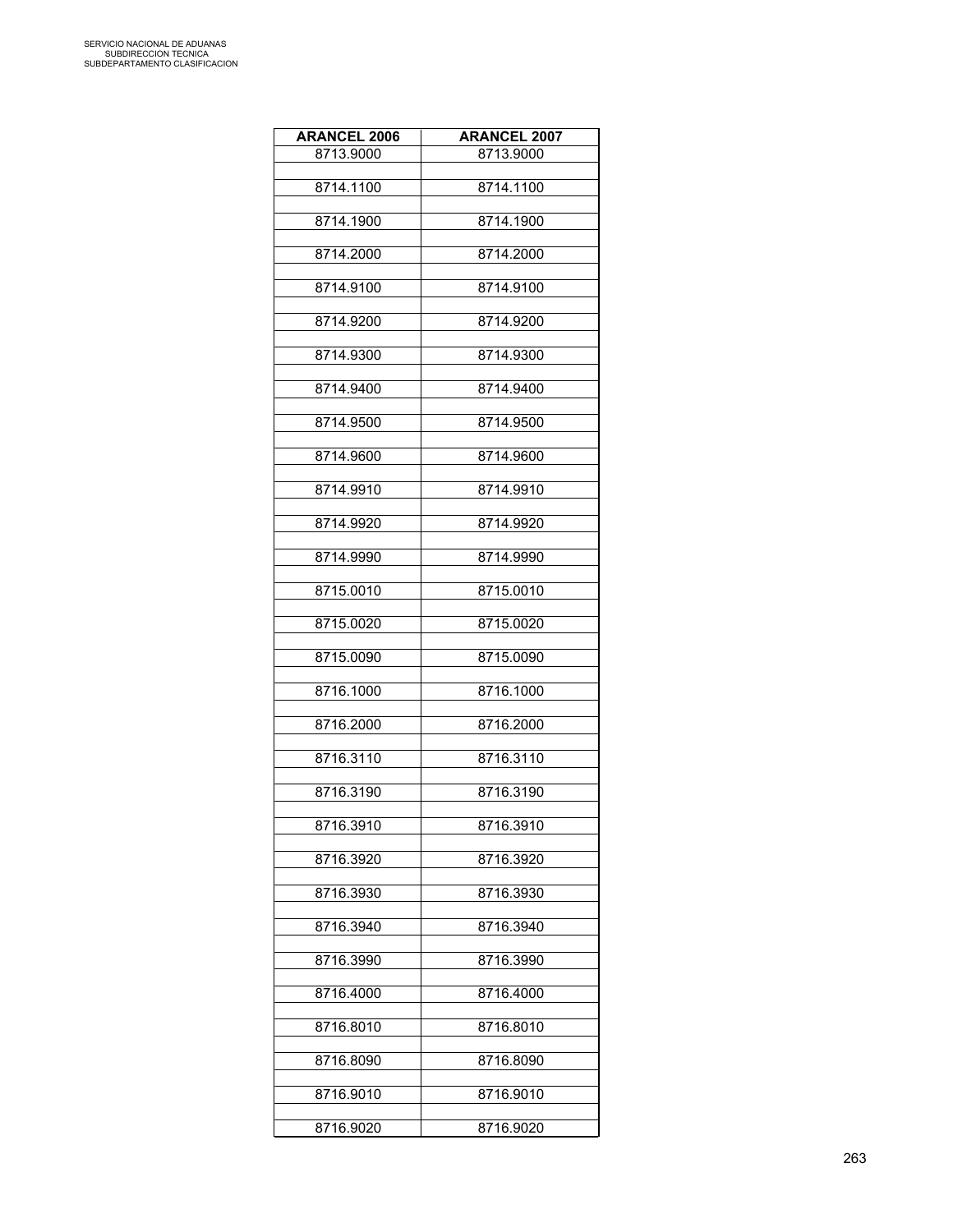| <b>ARANCEL 2006</b> | <b>ARANCEL 2007</b> |
|---------------------|---------------------|
| 8716.9030           | 8716.9030           |
| 8716.9040           | 8716.9040           |
| 8716.9050           | 8716.9050           |
| 8716.9090           | 8716.9090           |
| 8801.1000           | 8801.0000           |
| 8801.9000           | 8801.0000           |
| 8802.1110           | 8802.1110           |
| 8802.1120           | 8802.1120           |
| 8802.1190           | 8802.1190           |
| 8802.1210           | 8802.1210           |
| 8802.1220           | 8802.1220           |
| 8802.1290           | 8802.1290           |
| 8802.2010           | 8802.2010           |
| 8802.2020           | 8802.2020           |
| 8802.2090           | 8802.2090           |
| 8802.3010           | 8802.3010           |
| 8802.3020           | 8802.3020           |
| 8802.3090           | 8802.3090           |
| 8802.4000           | 8802.4000           |
| 8802.6000           | 8802.6000           |
| 8803.1000           | 8803.1000           |
| 8803.2000           | 8803.2000           |
| 8803.3010           | 8803.3010           |
| 8803.3090           | 8803.3090           |
| 8803.9000           | 8803.9000           |
| 8804.0000           | 8804.0000           |
| 8805.1000           | 8805.1000           |
| 8805.2100           | 8805.2100           |
| 8805.2900           | 8805.2900           |
|                     |                     |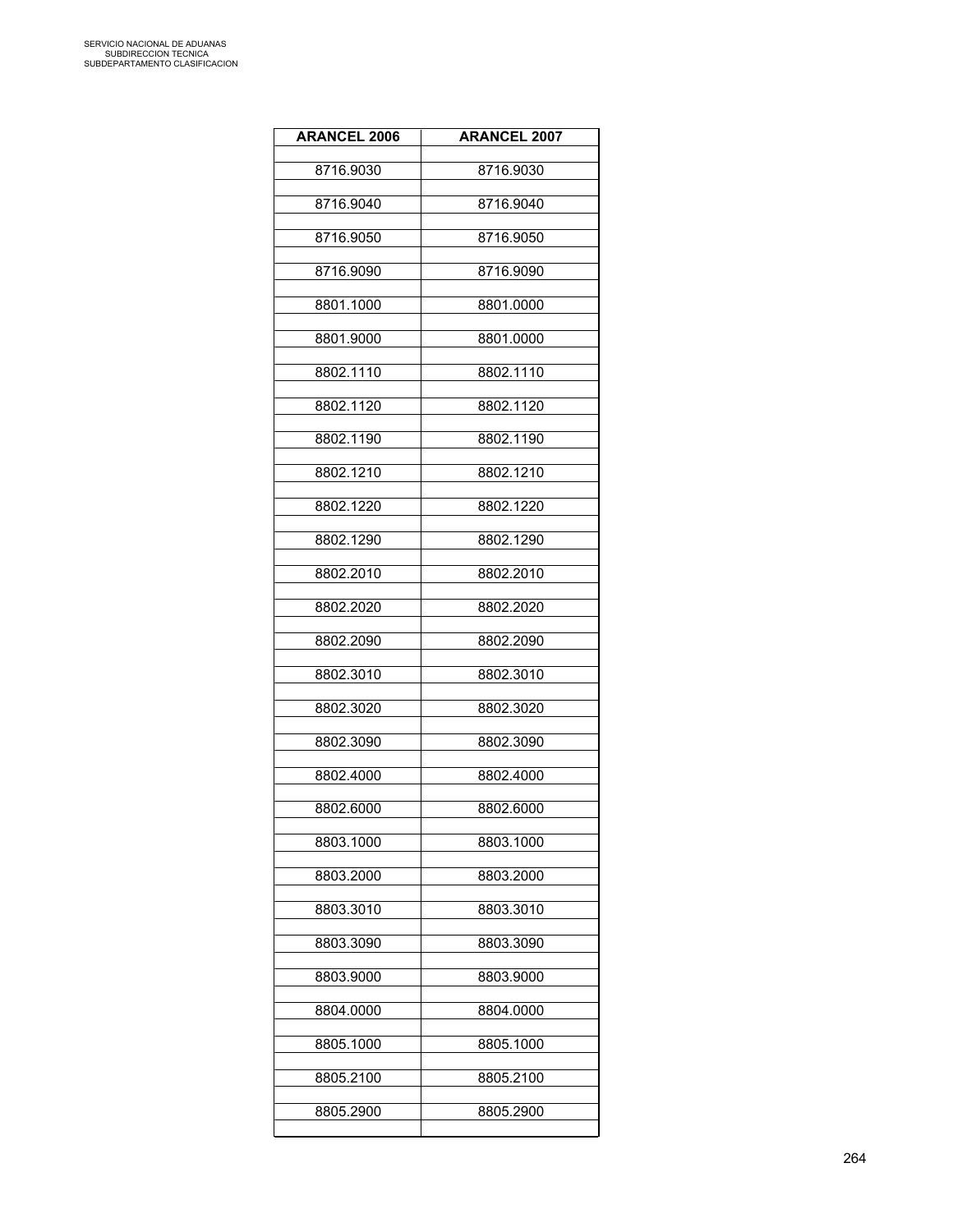| <b>ARANCEL 2006</b> | <b>ARANCEL 2007</b> |
|---------------------|---------------------|
| 8901.1010           | 8901.1010           |
|                     |                     |
| 8901.1090           | 8901.1090           |
|                     |                     |
| 8901.2011           | 8901.2011           |
| 8901.2019           | 8901.2019           |
|                     |                     |
| 8901.2090           | 8901.2090           |
|                     |                     |
| 8901.3010           | 8901.3010           |
|                     |                     |
| 8901.3090           | 8901.3090           |
| 8901.9011           | 8901.9011           |
|                     |                     |
| 8901.9012           | 8901.9012           |
|                     |                     |
| 8901.9019           | 8901.9019           |
|                     |                     |
| 8901.9091           | 8901.9091           |
| 8901.9092           | 8901.9092           |
|                     |                     |
| 8901.9099           | 8901.9099           |
|                     |                     |
| 8902.0011           | 8902.0011           |
|                     |                     |
| 8902.0012           | 8902.0012           |
| 8902.0019           | 8902.0019           |
|                     |                     |
| 8902.0091           | 8902.0091           |
|                     |                     |
| 8902.0092           | 8902.0092           |
|                     |                     |
| 8902.0099           | 8902.0099           |
| 8903.1000           | 8903.1000           |
|                     |                     |
| 8903.9100           | 8903.9100           |
|                     |                     |
| 8903.9210           | 8903.9210           |
| 8903.9220           | 8903.9220           |
|                     |                     |
| 8903.9290           | 8903.9210           |
|                     | 8903.9220           |
| 8903.9910           | 8903.9910           |
|                     |                     |
| 8903.9990           | 8903.9990           |
| 8904.0010           | 8904.0010           |
|                     |                     |
| 8904.0090           | 8904.0090           |
|                     |                     |
| 8905.1000           | 8905.1000           |
|                     |                     |
| 8905.2000           | 8905.2000           |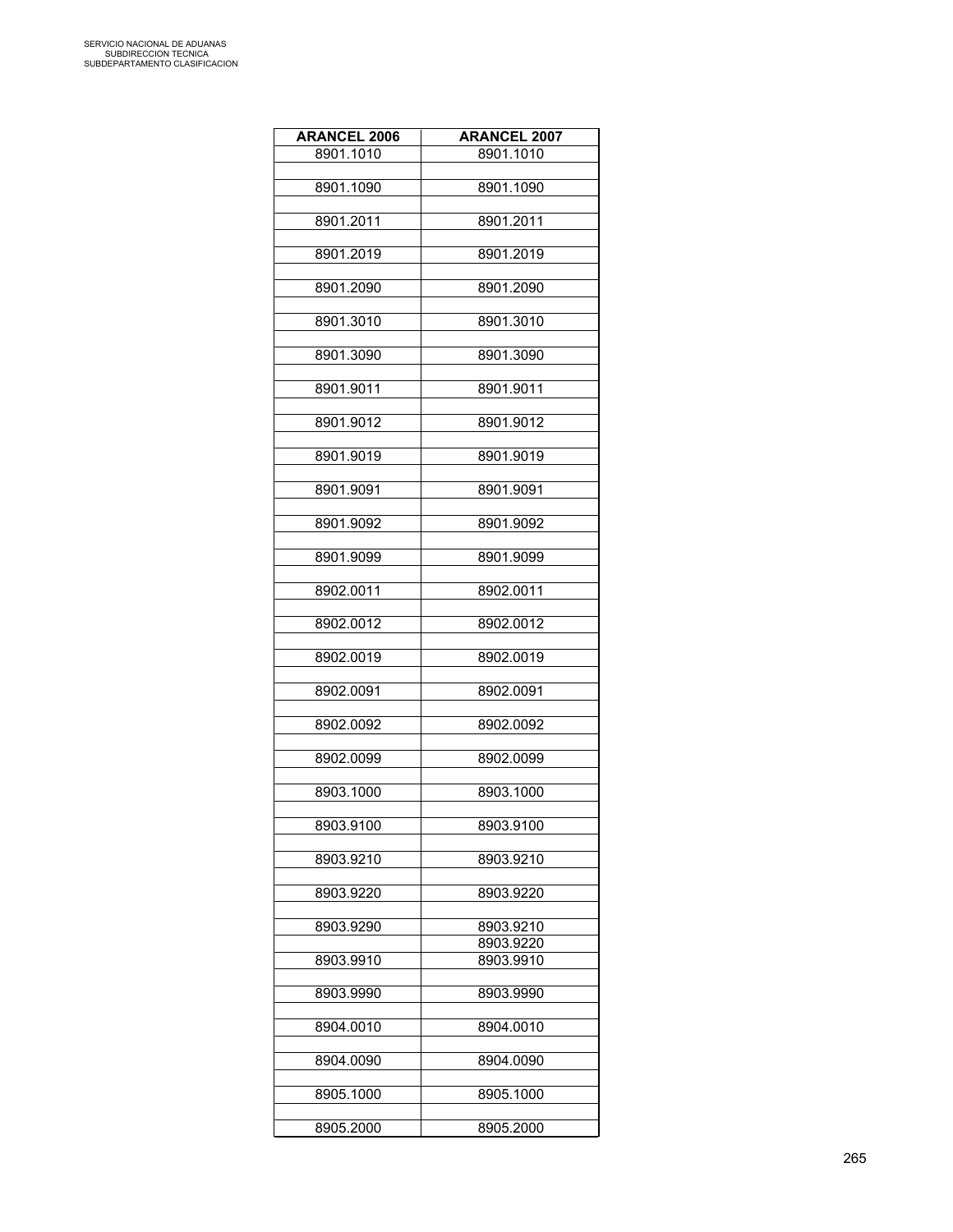| <b>ARANCEL 2006</b> | <b>ARANCEL 2007</b> |
|---------------------|---------------------|
| 8905.9000           | 8905.9000           |
| 8906.1000           | 8906.1000           |
| 8906.9010           | 8906.9010           |
| 8906.9090           | 8906.9090           |
| 8907.1000           | 8907.1000           |
| 8907.9000           | 8907.9000           |
| 8908.0000           | 8908.0000           |
| 9001.1000           | 9001.1000           |
| 9001.2000           | 9001.2000           |
| 9001.3000           | 9001.3000           |
| 9001.4000           | 9001.4000           |
| 9001.5000           | 9001.5000           |
| 9001.9000           | 9001.9000           |
| 9002.1100           | 9002.1100           |
| 9002.1900           | 9002.1900           |
| 9002.2000           | 9002.2000           |
| 9002.9000           | 9002.9000           |
| 9003.1100           | 9003.1100           |
| 9003.1910           | 9003.1910           |
| 9003.1920           | 9003.1920           |
| 9003.1990           | 9003.1990           |
| 9003.9000           | 9003.9000           |
| 9004.1010           | 9004.1010           |
| 9004.1020           | 9004.1020           |
| 9004.1090           | 9004.1090           |
| 9004.9010           | 9004.9010           |
| 9004.9080           | 9004.9080           |
| 9004.9090           | 9004.9090           |
| 9005.1000           | 9005.1000           |
|                     |                     |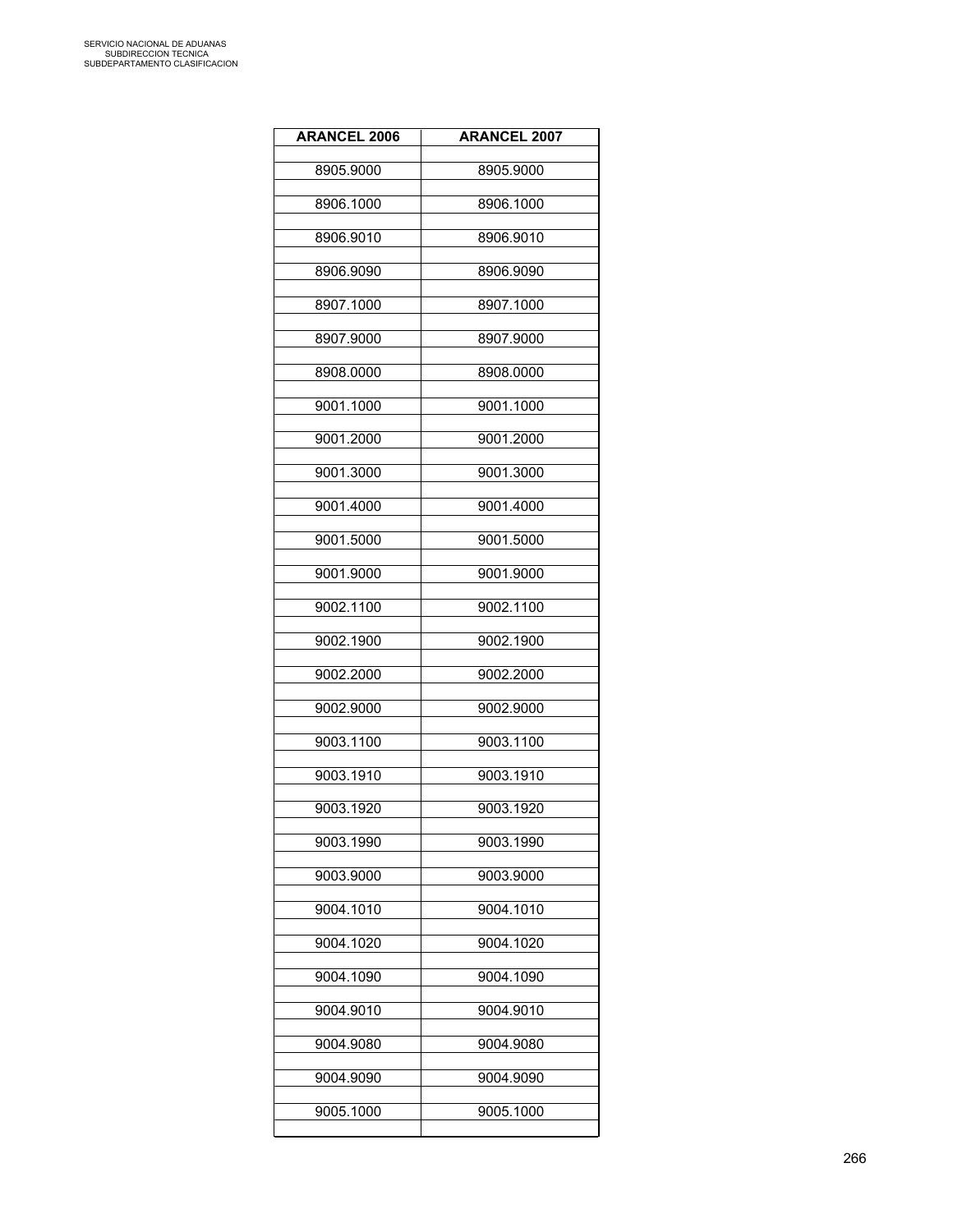| <b>ARANCEL 2006</b> | <b>ARANCEL 2007</b> |
|---------------------|---------------------|
| 9005.8000           | 9005.8000           |
|                     |                     |
| 9005.9000           | 9005.9000           |
|                     |                     |
| 9006.1000           | 9006.1000           |
|                     |                     |
| 9006.2000           | 9006.5200           |
|                     | 9006.5390           |
|                     | 9006.5900           |
|                     |                     |
| 9006.3000           | 9006.3000           |
|                     |                     |
| 9006.4000           | 9006.4000           |
| 9006.5100           | 9006.5100           |
|                     |                     |
| 9006.5200           | 9006.5200           |
|                     |                     |
| 9006.5310           | 9006.5310           |
|                     |                     |
| 9006.5390           | 9006.5390           |
|                     |                     |
| 9006.5900           | 9006.5900           |
|                     |                     |
| 9006.6100           | 9006.6100           |
|                     |                     |
| 9006.6200           | 9006.6900           |
|                     |                     |
| 9006.6900           | 9006.6900           |
|                     |                     |
| 9006.9100           | 9006.9100           |
|                     |                     |
| 9006.9900           | 9006.9900           |
| 9007.1100           | 9007.1100           |
|                     |                     |
| 9007.1910           | 9007.1910           |
|                     |                     |
| 9007.1990           | 9007.1990           |
|                     |                     |
| 9007.2000           | 9007.2000           |
|                     |                     |
| 9007.9100           | 9007.9100           |
|                     |                     |
| 9007.9200           | 9007.9200           |
|                     |                     |
| 9008.1000           | 9008.1000           |
|                     |                     |
| 9008.2000           | 9008.2000           |
|                     |                     |
| 9008.3000           | 9008.3000           |
|                     |                     |
| 9008.4000           | 9008.4000           |
| 9008.9000           | 9008.9000           |
|                     |                     |
| 9009.1100           | 8443.3110           |
|                     | 8443.3120           |
|                     | 8443.3190           |
|                     |                     |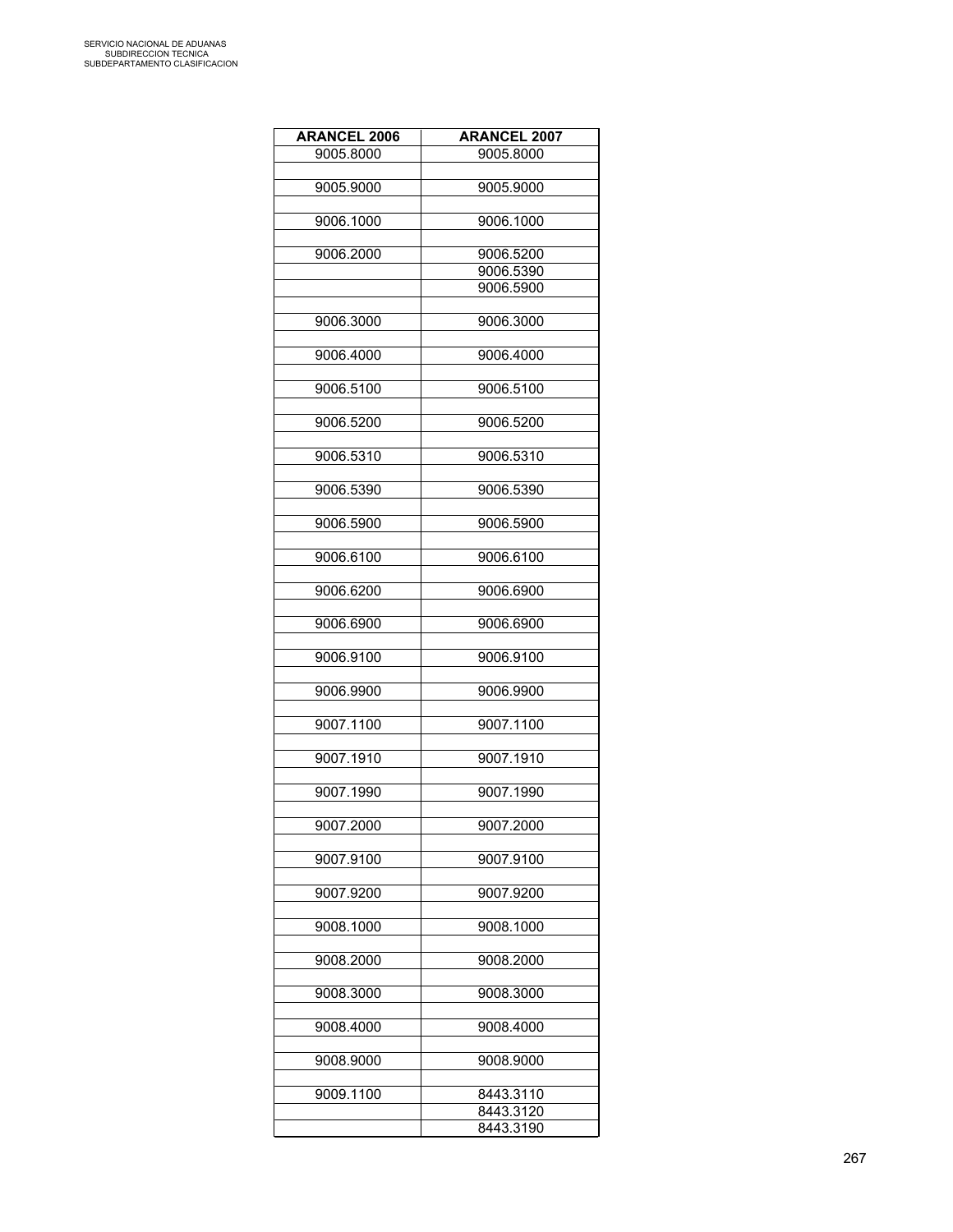| <b>ARANCEL 2006</b> | <b>ARANCEL 2007</b> |
|---------------------|---------------------|
|                     | 8443.3211           |
|                     | 8443.3212           |
|                     | 8443.3213           |
|                     | 8443.3219           |
|                     | 8443.3290           |
|                     | 8443.3900           |
|                     |                     |
| 9009.1200           | 8443.3110           |
|                     | 8443.3120           |
|                     | 8443.3190           |
|                     | 8443.3211           |
|                     | 8443.3212           |
|                     | 8443.3213           |
|                     | 8443.3219           |
|                     | 8443.3290           |
|                     |                     |
|                     | 8443.3900           |
|                     |                     |
| 9009.2100           | 8443.3900           |
|                     |                     |
| 9009.2200           | 8443.3900           |
|                     |                     |
| 9009.3000           | 8443.3900           |
|                     |                     |
| 9009.9110           | 8443.9990           |
|                     |                     |
| 9009.9190           | 8443.9990           |
|                     |                     |
| 9009.9210           | 8443.9990           |
|                     |                     |
| 9009.9290           | 8443.9990           |
|                     |                     |
| 9009.9310           | 8443.9990           |
|                     |                     |
| 9009.9390           | 8443.9990           |
|                     |                     |
| 9009.9910           | 8443.9990           |
|                     |                     |
| 9009.9990           | 8443.9920           |
|                     | 8443.9990           |
|                     |                     |
| 9010.1000           | 9010.1000           |
|                     |                     |
| 9010.4100           | 8486.2000           |
|                     |                     |
| 9010.4200           | 8486.2000           |
|                     |                     |
| 9010.4900           | 8486.2000           |
|                     |                     |
| 9010.5000           | 9010.5000           |
|                     | 8486.3000           |
|                     |                     |
| 9010.6000           | 9010.6000           |
|                     |                     |
| 9010.9000           | 9010.9000           |
|                     | 8486.9000           |
|                     |                     |
| 9011.1000           | 9011.1000           |
|                     | 8486.4000           |
|                     |                     |
|                     |                     |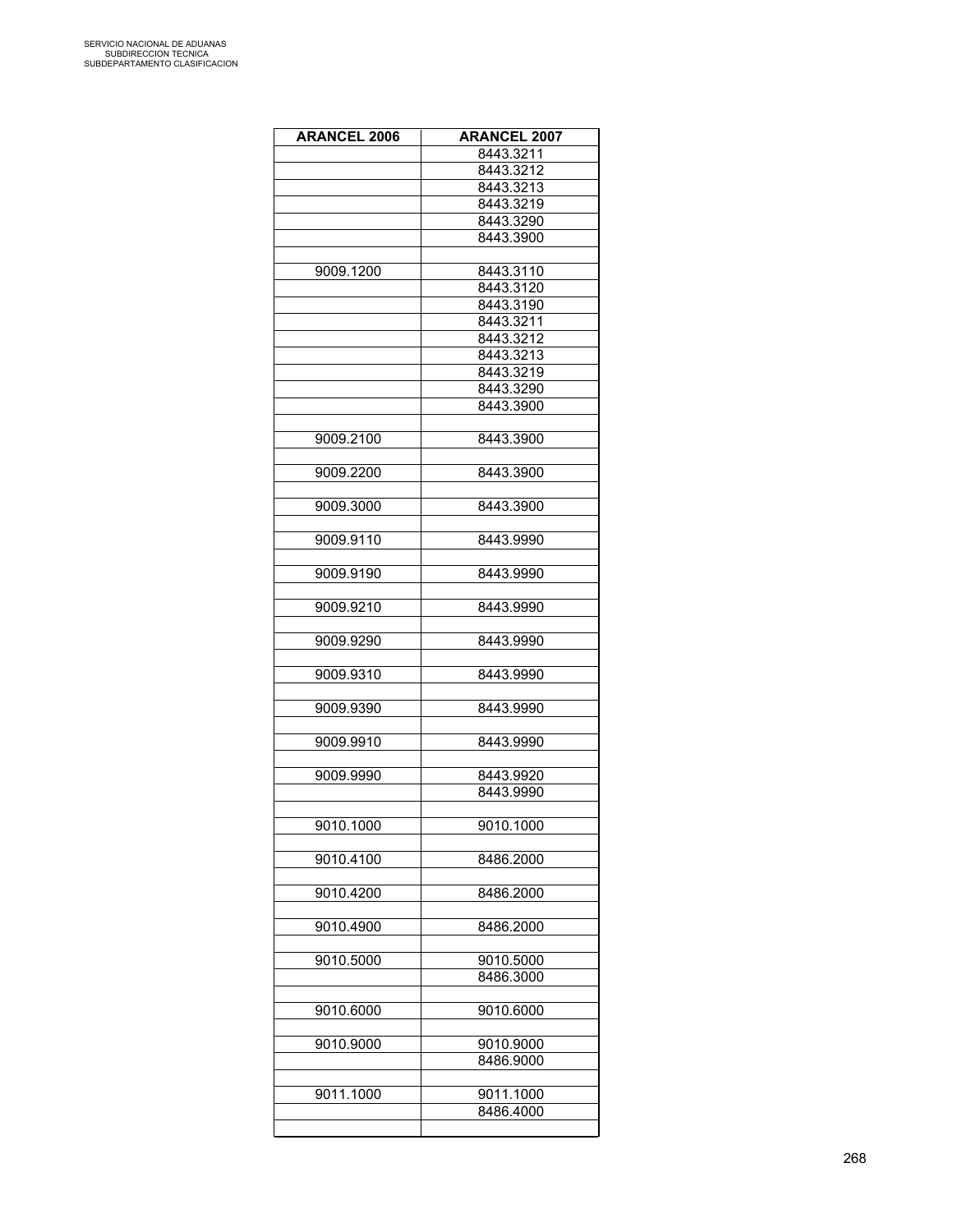| <b>ARANCEL 2006</b> | <b>ARANCEL 2007</b> |
|---------------------|---------------------|
| 9011.2000           | 9011.2000           |
|                     | 8486.4000           |
|                     |                     |
| 9011.8000           | 9011.8000           |
|                     |                     |
| 9011.9000           | 9011.9000           |
|                     | 8486.9000           |
|                     |                     |
| 9012.1000           | 9012.1000           |
|                     | 8486.4000           |
|                     |                     |
| 9012.9000           | 9012.9000           |
|                     | 8486.9000           |
|                     |                     |
| 9013.1000           | 9013.1000           |
|                     |                     |
| 9013.2000           | 9013.2000           |
|                     |                     |
| 9013.8000           | 9013.8000           |
|                     |                     |
| 9013.9000           | 9013.9000           |
|                     |                     |
| 9014.1000           | 9014.1000           |
|                     |                     |
| 9014.2000           | 9014.2000           |
|                     |                     |
| 9014.8000           | 9014.8000           |
|                     |                     |
| 9014.9000           | 9014.9000           |
|                     |                     |
| 9015.1000           | 9015.1000           |
|                     |                     |
| 9015.2000           | 9015.2000           |
|                     |                     |
| 9015.3000           | 9015.3000           |
|                     |                     |
| 9015.4000           | 9015.4000           |
|                     |                     |
| 9015.8000           | 9015.8000           |
|                     |                     |
| 9015.9000           | 9015.9000           |
|                     |                     |
| 9016.0000           | 9016.0000           |
|                     |                     |
| 9017.1000           | 9017.1000           |
|                     |                     |
| 9017.2000           | 9017.2000           |
|                     | 8486.4000           |
|                     |                     |
| 9017.3000           | 9017.3000           |
|                     |                     |
| 9017.8000           | 9017.8000           |
|                     |                     |
| 9017.9000           | 9017.9000           |
|                     | 8486.9000           |
|                     |                     |
| 9018.1110           | 9018.1110           |
|                     |                     |
| 9018.1191           | 9018.1191           |
|                     |                     |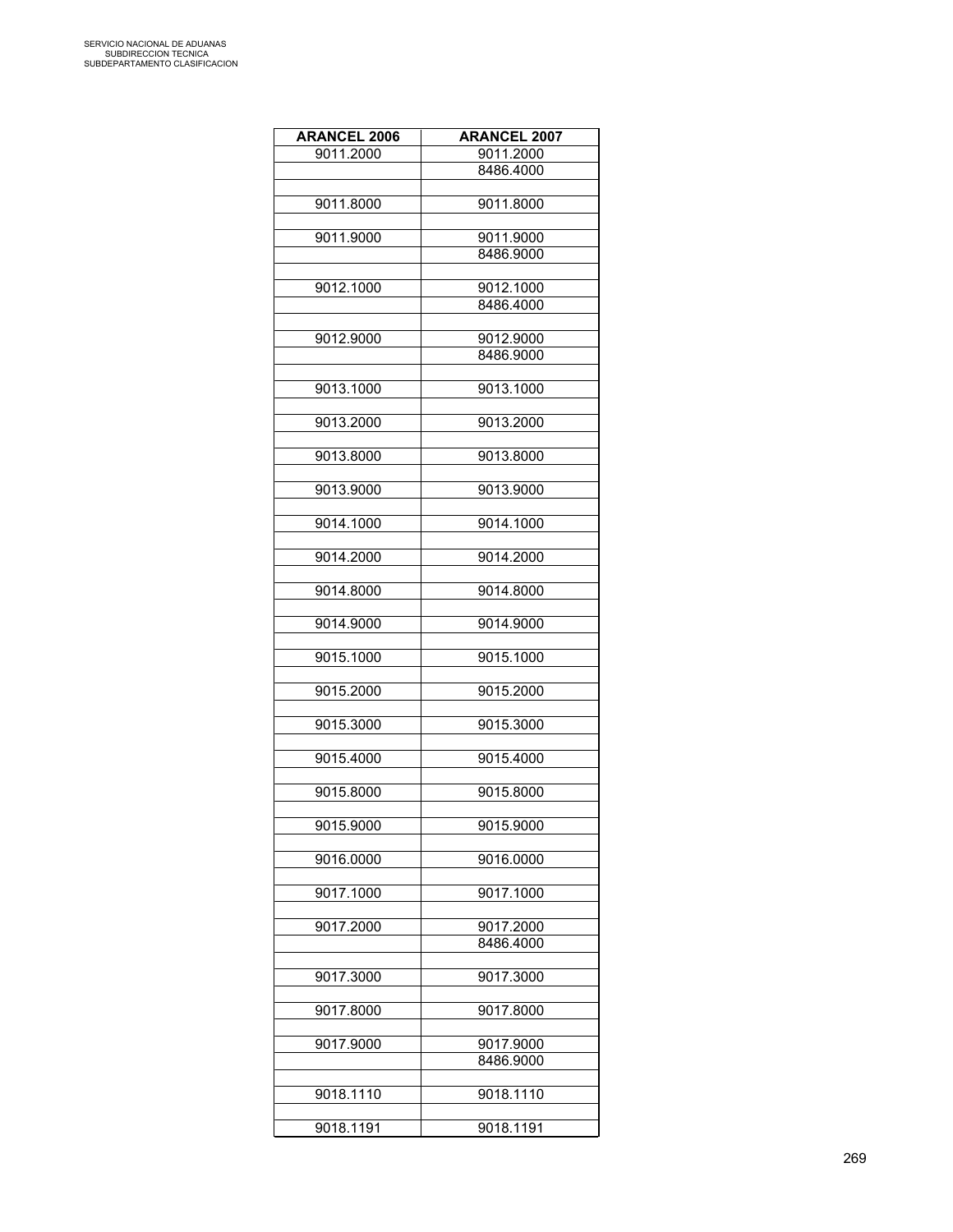| <b>ARANCEL 2006</b> | <b>ARANCEL 2007</b> |
|---------------------|---------------------|
| 9018.1199           | 9018.1199           |
| 9018.1200           | 9018.1200           |
| 9018.1300           | 9018.1300           |
| 9018.1400           | 9018.1400           |
| 9018.1910           | 9018.1910           |
| 9018.1991           | 9018.1990           |
| 9018.1999           | 9018.1990           |
| 9018.2000           | 9018.2000           |
| 9018.3110           | 9018.3110           |
| 9018.3120           | 9018.3120           |
| 9018.3190           | 9018.3190           |
| 9018.3200           | 9018.3200           |
| 9018.3910           | 9018.3910           |
| 9018.3920           | 9018.3920           |
| 9018.3930           | 9018.3930           |
| 9018.3990           | 9018.3990           |
| 9018.4100           | 9018.4100           |
| 9018.4900           | 9018.4900           |
| 9018.5000           | 9018.5000           |
| 9018.9010           | 9018.9010           |
| 9018.9020           | 9018.9020           |
| 9018.9030           | 9018.9030           |
| 9018.9040           | 9018.9040           |
| 9018.9050           | 9018.9050           |
| 9018.9080           | 9018.9080           |
| 9018.9091           | 9018.9090           |
| 9018.9099           | 9018.9090           |
| 9019.1000           | 9019.1000           |
| 9019.2010           | 9019.2010           |
|                     |                     |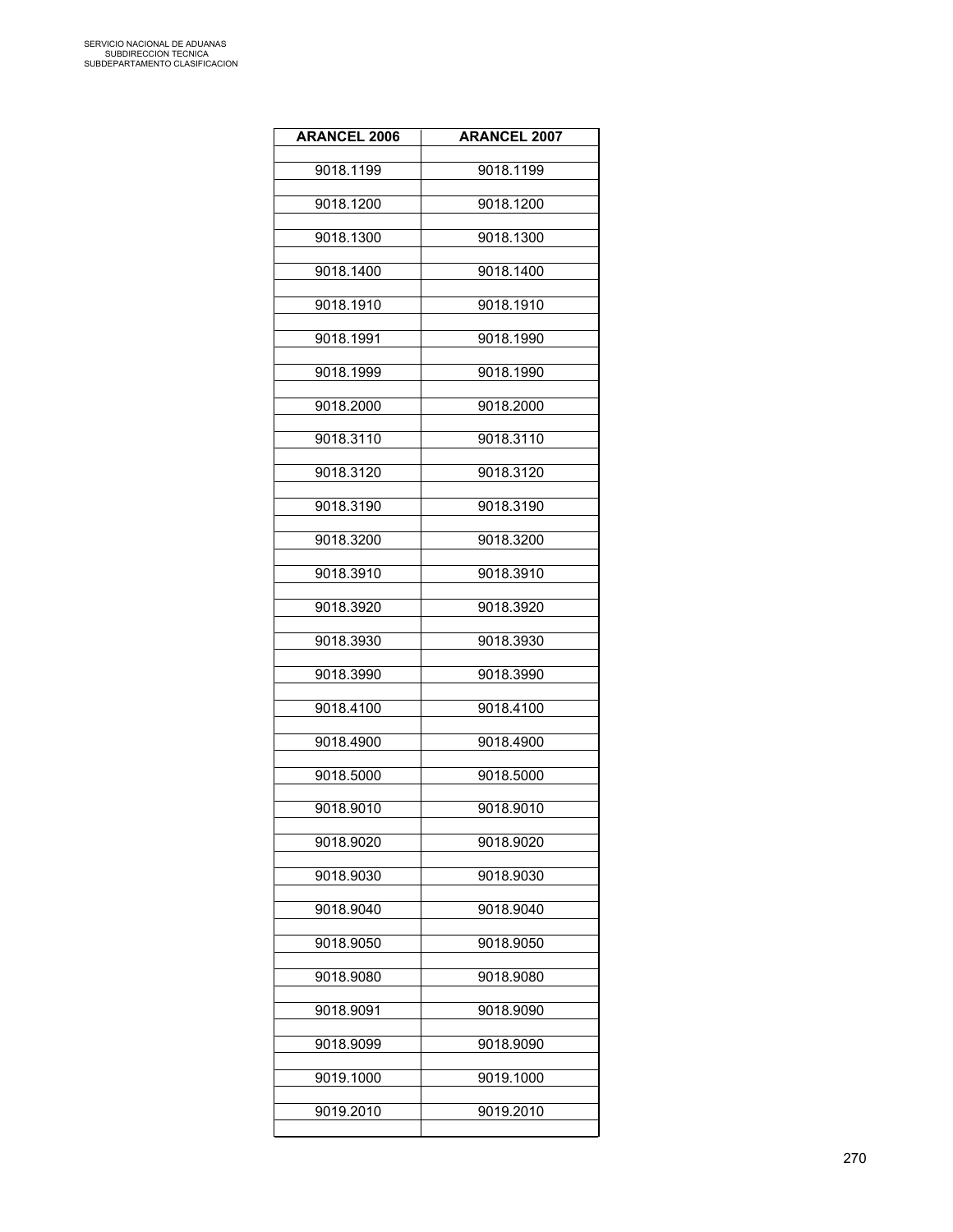| <b>ARANCEL 2006</b> | <b>ARANCEL 2007</b> |
|---------------------|---------------------|
| 9019.2090           | 9019.2090           |
|                     |                     |
| 9020.0011           | 9020.0011           |
| 9020.0012           | 9020.0012           |
| 9020.0019           | 9020.0019           |
| 9020.0021           | 9020.0021           |
| 9020.0022           | 9020.0022           |
| 9020.0029           | 9020.0029           |
| 9020.0090           | 9020.0090           |
| 9021.1000           | 9021.1000           |
| 9021.2100           | 9021.2100           |
| 9021.2900           | 9021.2900           |
| 9021.3100           | 9021.3100           |
| 9021.3900           | 9021.3900           |
| 9021.4000           | 9021.4000           |
| 9021.5000           | 9021.5000           |
| 9021.9000           | 9021.9000           |
| 9022.1200           | 9022.1200           |
| 9022.1300           | 9022.1300           |
| 9022.1410           | 9022.1410           |
| 9022.1490           | 9022.1490           |
| 9022.1900           | 9022.1900           |
| 9022.2100           | 9022.2100           |
| 9022.2900           | 9022.2900           |
| 9022.3000           | 9022.3000           |
| 9022.9010           | 9022.9010           |
| 9022.9020           | 9022.9020           |
| 9022.9090           | 9022.9090           |
| 9023.0000           | 9023.0000           |
| 9024.1000           | 9024.1000           |
| 9024.8000           | 9024.8000           |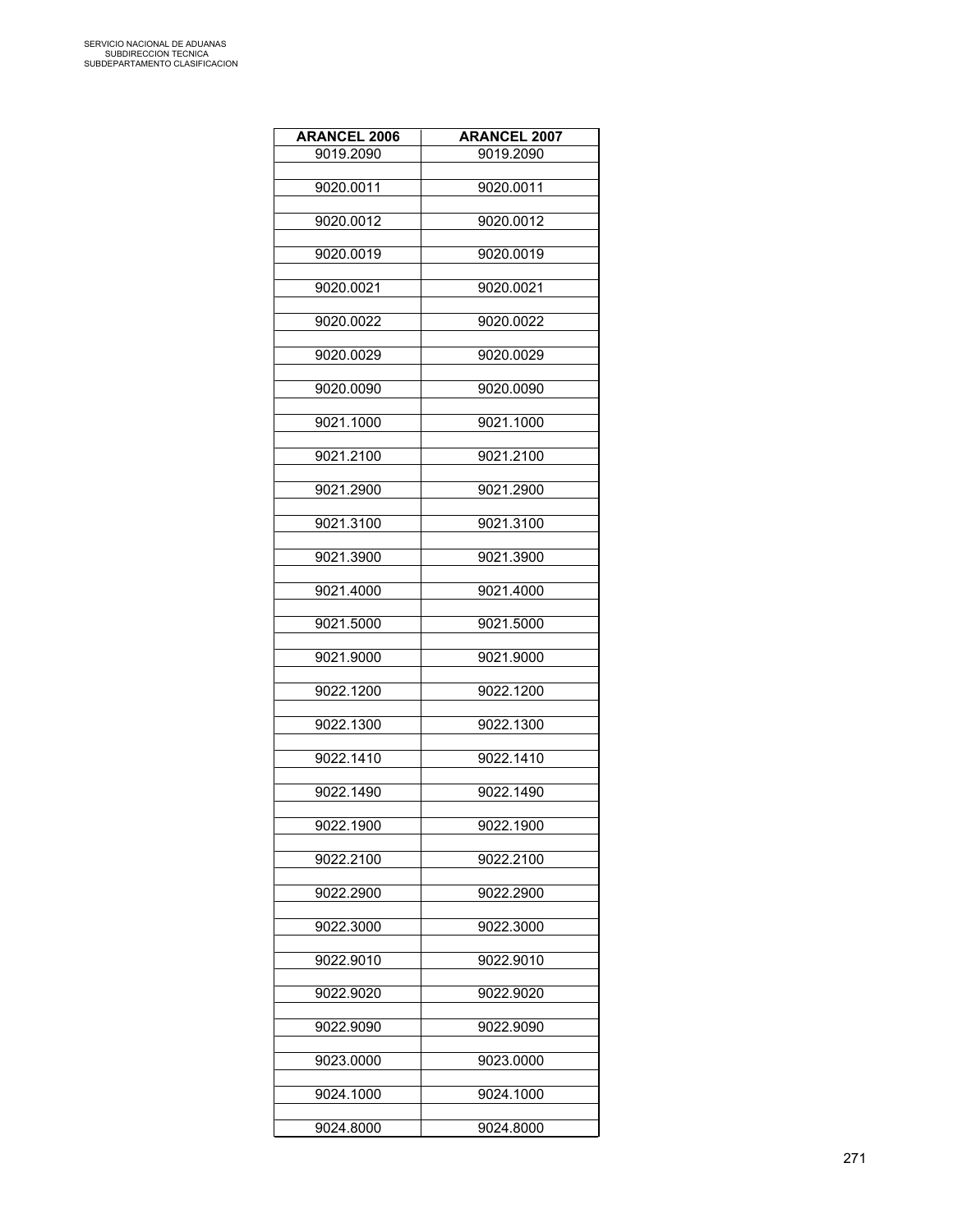| <b>ARANCEL 2006</b> | <b>ARANCEL 2007</b> |
|---------------------|---------------------|
| 9024.9000           | 9024.9000           |
| 9025.1100           | 9025.1100           |
| 9025.1900           | 9025.1900           |
| 9025.8000           | 9025.8000           |
| 9025.9000           | 9025.9000           |
| 9026.1010           | 9026.1010           |
| 9026.1090           | 9026.1090           |
| 9026.2010           | 9026.2010           |
| 9026.2090           | 9026.2090           |
| 9026.8000           | 9026.8000           |
| 9026.9000           | 9026.9000           |
| 9027.1010           | 9027.1010           |
| 9027.1090           | 9027.1090           |
| 9027.2000           | 9027.2000           |
| 9027.3000           | 9027.3000           |
| 9027.4000           | 9027.8090           |
| 9027.5000           | 9027.5000           |
| 9027.8010           | 9027.8010           |
| 9027.8090           | 9027.8090           |
| 9027.9010           | 9027.9000           |
| 9027.9090           | 9027.9000           |
| 9028.1010           | 9028.1010           |
| 9028.1020           | 9028.1020           |
| 9028.1090           | 9028.1090           |
| 9028.2010           | 9028.2010           |
| 9028.2090           | 9028.2090           |
| 9028.3010           | 9028.3010           |
| 9028.3090           | 9028.3090           |
| 9028.9000           | 9028.9000           |
|                     |                     |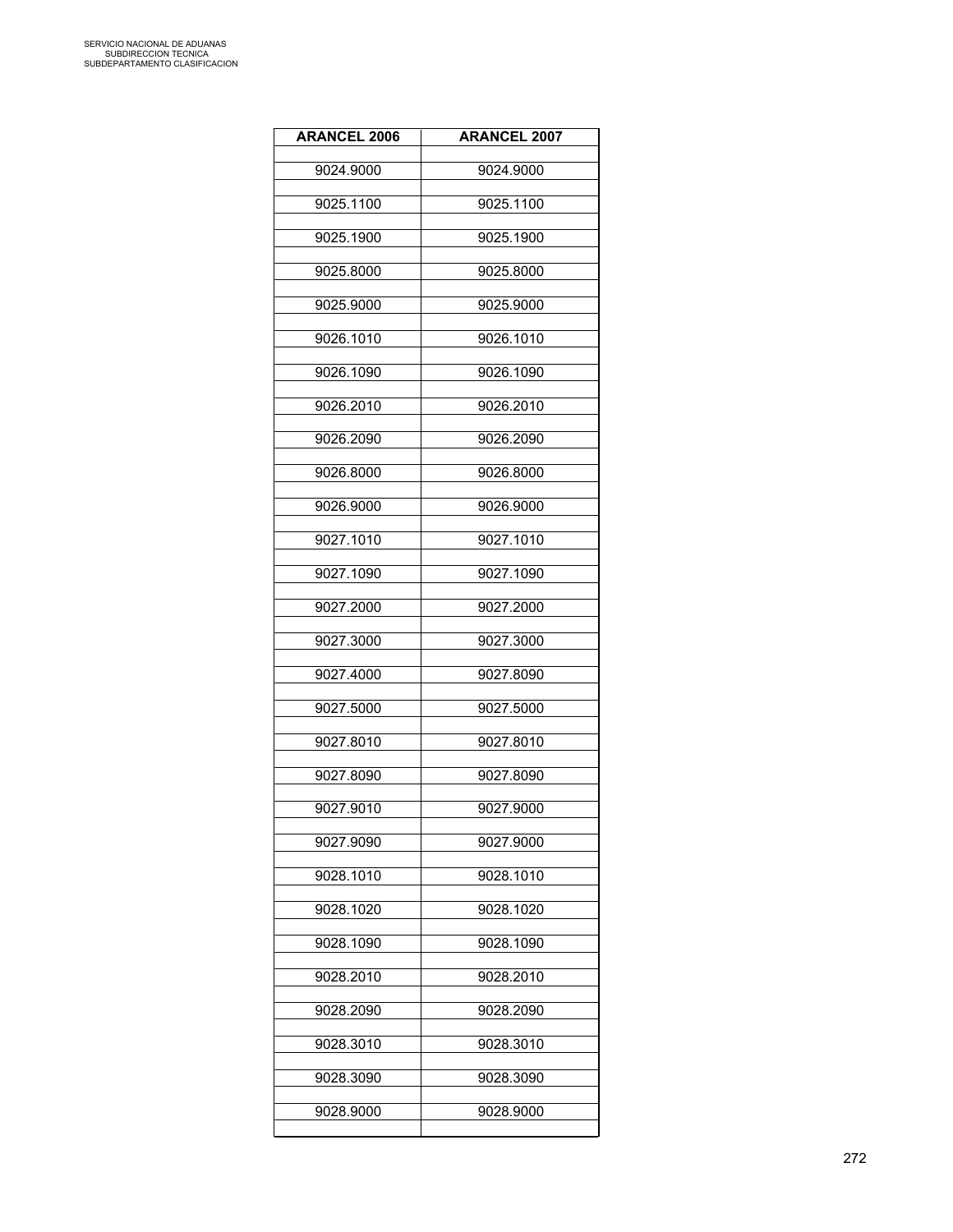| <b>ARANCEL 2006</b> | <b>ARANCEL 2007</b>    |
|---------------------|------------------------|
| 9029.1000           | 9029.1000              |
|                     |                        |
| 9029.2000           | 9029.2000              |
|                     |                        |
| 9029.9000           | 9029.9000              |
|                     |                        |
| 9030.1000           | 9030.1000              |
| 9030.2000           | 9030.2000              |
|                     |                        |
| 9030.3100           | 9030.3100              |
|                     |                        |
| 9030.3910           | 9030.3300              |
|                     | 9030.3900              |
|                     |                        |
| 9030.3990           | 9030.3300              |
|                     | 9030.3900              |
| 9030.4000           | 9030.4000              |
|                     |                        |
| 9030.8200           | 9030.8200              |
|                     |                        |
| 9030.8300           | 9030.2000              |
|                     | 9030.3200              |
|                     | 9030.3900              |
|                     | 9030.8400              |
|                     |                        |
| 9030.8900           | 9030.2000<br>9030.8900 |
|                     |                        |
| 9030.9000           | 9030.9000              |
|                     |                        |
| 9031.1000           | 9031.1000              |
|                     |                        |
| 9031.2000           | 9031.2000              |
|                     |                        |
| 9031.3000           | 9031.4990              |
| 9031.4100           | 9031.4100              |
|                     |                        |
| 9031.4910           | 9031.4910              |
|                     |                        |
| 9031.4990           | 9031.4990              |
|                     |                        |
| 9031.8010           | 9031.8000              |
| 9031.8090           |                        |
|                     | 9031.8000              |
| 9031.9000           | 9031.9000              |
|                     |                        |
| 9032.1000           | 9032.1000              |
|                     |                        |
| 9032.2000           | 9032.2000              |
|                     |                        |
| 9032.8100           | 9032.8100              |
| 9032.8910           | 9032.8900              |
|                     |                        |
| 9032.8990           | 9032.8900              |
|                     |                        |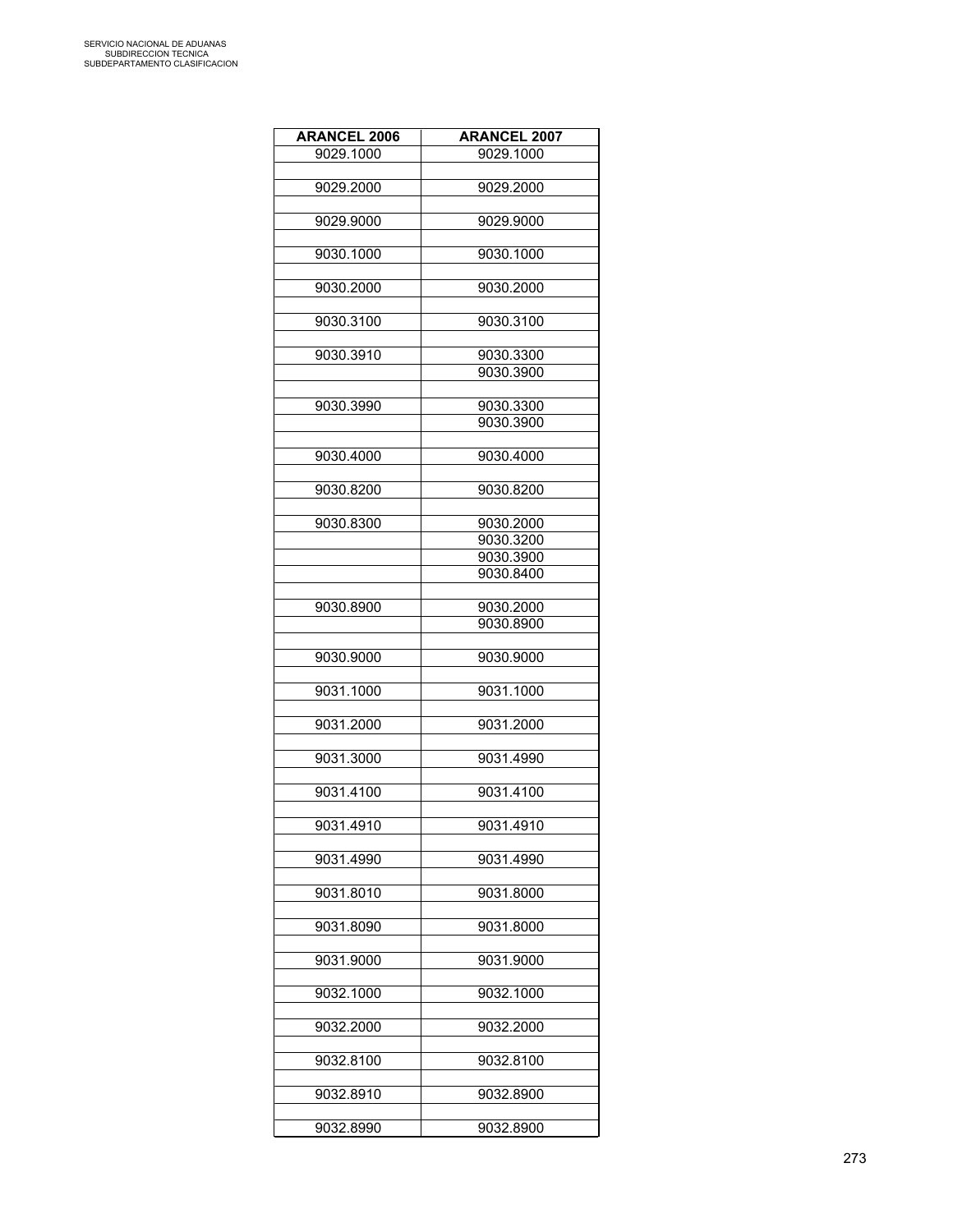| <b>ARANCEL 2006</b> | <b>ARANCEL 2007</b> |
|---------------------|---------------------|
| 9032.9000           | 9032.9000           |
| 9033.0000           | 9033.0000           |
| 9101.1100           | 9101.1100           |
| 9101.1200           | 9101.1900           |
| 9101.1900           | 9101.1900           |
| 9101.2100           | 9101.2100           |
| 9101.2900           | 9101.2900           |
| 9101.9100           | 9101.9100           |
| 9101.9900           | 9101.9900           |
| 9102.1100           | 9102.1100           |
| 9102.1200           | 9102.1200           |
| 9102.1900           | 9102.1900           |
| 9102.2100           | 9102.2100           |
| 9102.2900           | 9102.2900           |
| 9102.9100           | 9102.9100           |
| 9102.9900           | 9102.9900           |
| 9103.1000           | 9103.1000           |
| 9103.9000           | 9103.9000           |
| 9104.0000           | 9104.0000           |
| 9105.1100           | 9105.1100           |
| 9105.1900           | 9105.1900           |
| 9105.2100           | 9105.2100           |
| 9105.2900           | 9105.2900           |
| 9105.9100           | 9105.9100           |
| 9105.9900           | 9105.9900           |
| 9106.1000           | 9106.1000           |
| 9106.2000           | 9106.9000           |
| 9106.9000           | 9106.9000           |
| 9107.0000           | 9107.0000           |
|                     |                     |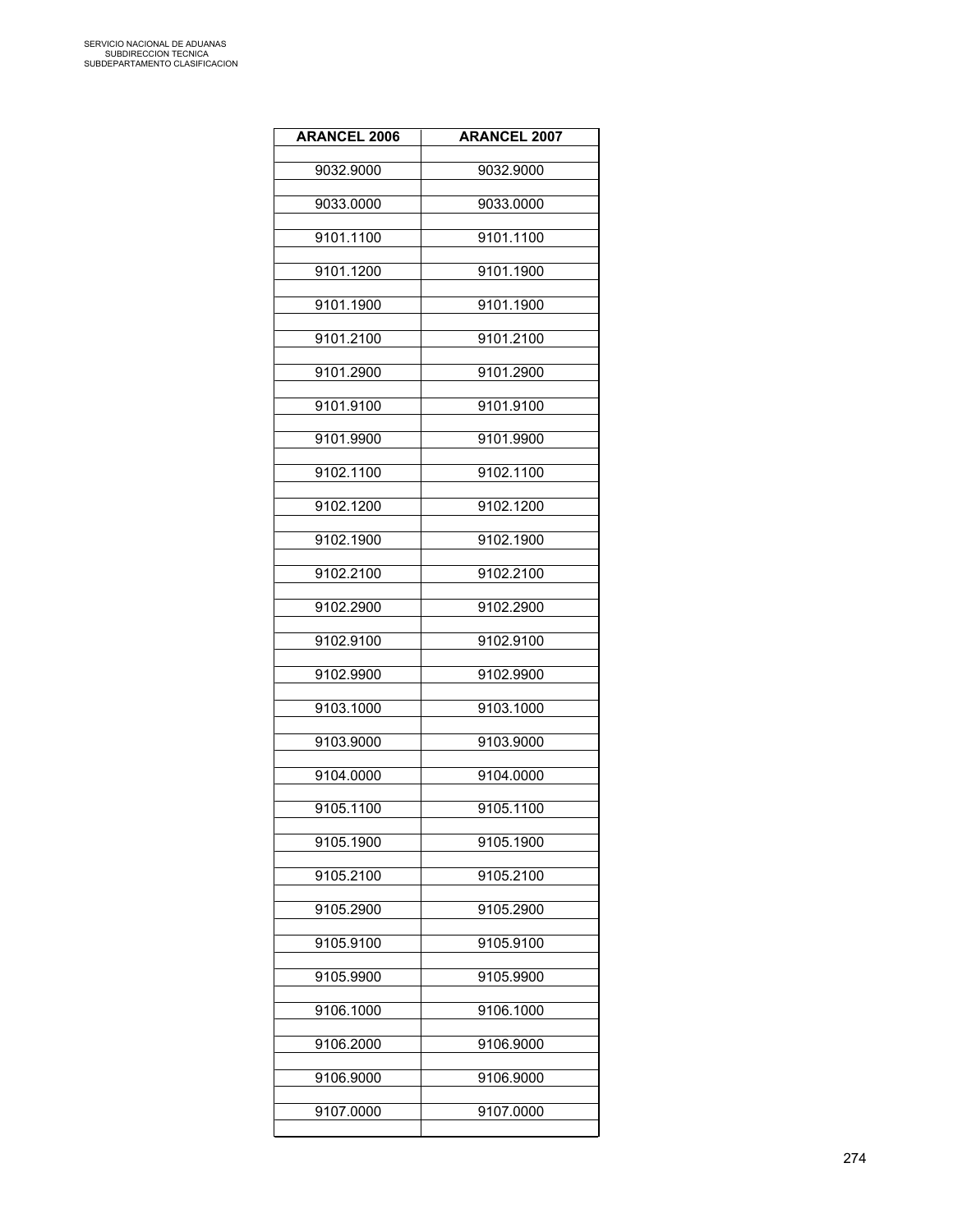| <b>ARANCEL 2006</b> | <b>ARANCEL 2007</b> |
|---------------------|---------------------|
| 9108.1100           | 9108.1100           |
| 9108.1200           | 9108.1200           |
|                     |                     |
| 9108.1900           | 9108.1900           |
| 9108.2000           | 9108.2000           |
| 9108.9000           | 9108.9000           |
| 9109.1100           | 9109.1100           |
| 9109.1900           | 9109.1900           |
| 9109.9000           | 9109.9000           |
| 9110.1100           | 9110.1100           |
| 9110.1200           | 9110.1200           |
| 9110.1900           | 9110.1900           |
| 9110.9000           | 9110.9000           |
| 9111.1000           | 9111.1000           |
| 9111.2000           | 9111.2000           |
| 9111.8000           | 9111.8000           |
| 9111.9000           | 9111.9000           |
| 9112.2000           | 9112.2000           |
| 9112.9000           | 9112.9000           |
| 9113.1000           | 9113.1000           |
| 9113.2000           | 9113.2000           |
| 9113.9000           | 9113.9000           |
| 9114.1000           | 9114.1000           |
| 9114.2000           | 9114.2000           |
| 9114.3000           | 9114.3000           |
| 9114.4000           | 9114.4000           |
| 9114.9000           | 9114.9000           |
| 9201.1000           | 9201.1000           |
| 9201.2000           | 9201.2000           |
| 9201.9000           | 9201.9000           |
| 9202.1000           | 9202.1000           |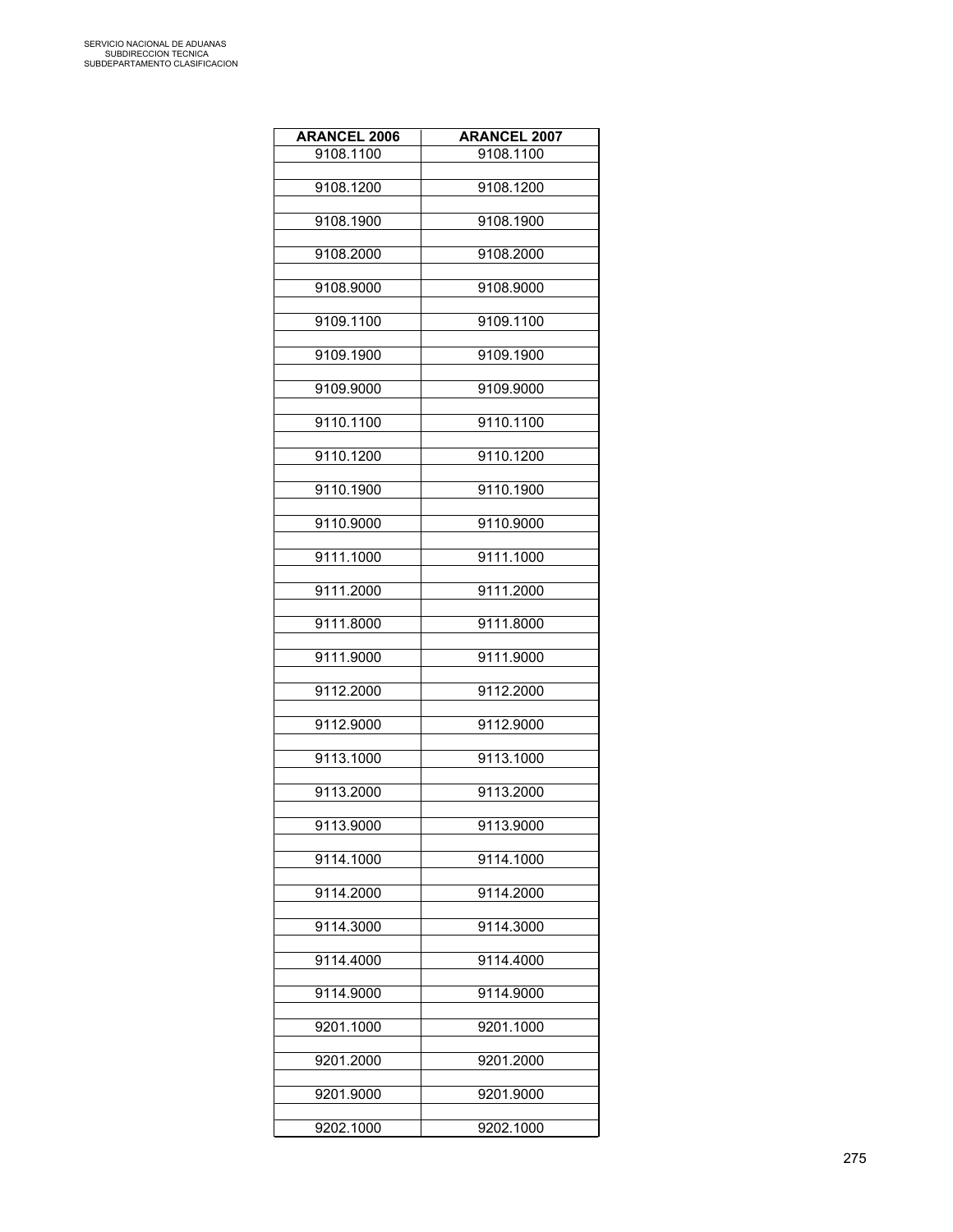| <b>ARANCEL 2006</b> | <b>ARANCEL 2007</b> |
|---------------------|---------------------|
| 9202.9000           | 9202.9000           |
| 9203.0000           | 9205.9000           |
| 9204.1000           | 9205.9000           |
| 9204.2000           | 9205.9000           |
| 9205.1000           | 9205.1000           |
| 9205.9000           | 9205.9000           |
| 9206.0000           | 9206.0000           |
| 9207.1000           | 9207.1000           |
| 9207.9000           | 9207.9000           |
| 9208.1000           | 9208.1000           |
| 9208.9000           | 9208.9000           |
| 9209.1000           | 9209.9900           |
| 9209.2000           | 9209.9900           |
| 9209.3000           | 9209.3000           |
| 9209.9100           | 9209.9100           |
| 9209.9200           | 9209.9200           |
| 9209.9300           | 9209.9900           |
| 9209.9400           | 9209.9400           |
| 9209.9900           | 9209.9900           |
| 9301.1100           | 9301.1100           |
| 9301.1900           | 9301.1900           |
| 9301.2000           | 9301.2000           |
| 9301.9000           | 9301.9000           |
| 9302.0000           | 9302.0000           |
| 9303.1000           | 9303.1000           |
| 9303.2000           | 9303.2000           |
| 9303.3000           | 9303.3000           |
| 9303.9000           | 9303.9000           |
| 9304.0000           | 9304.0000           |
|                     |                     |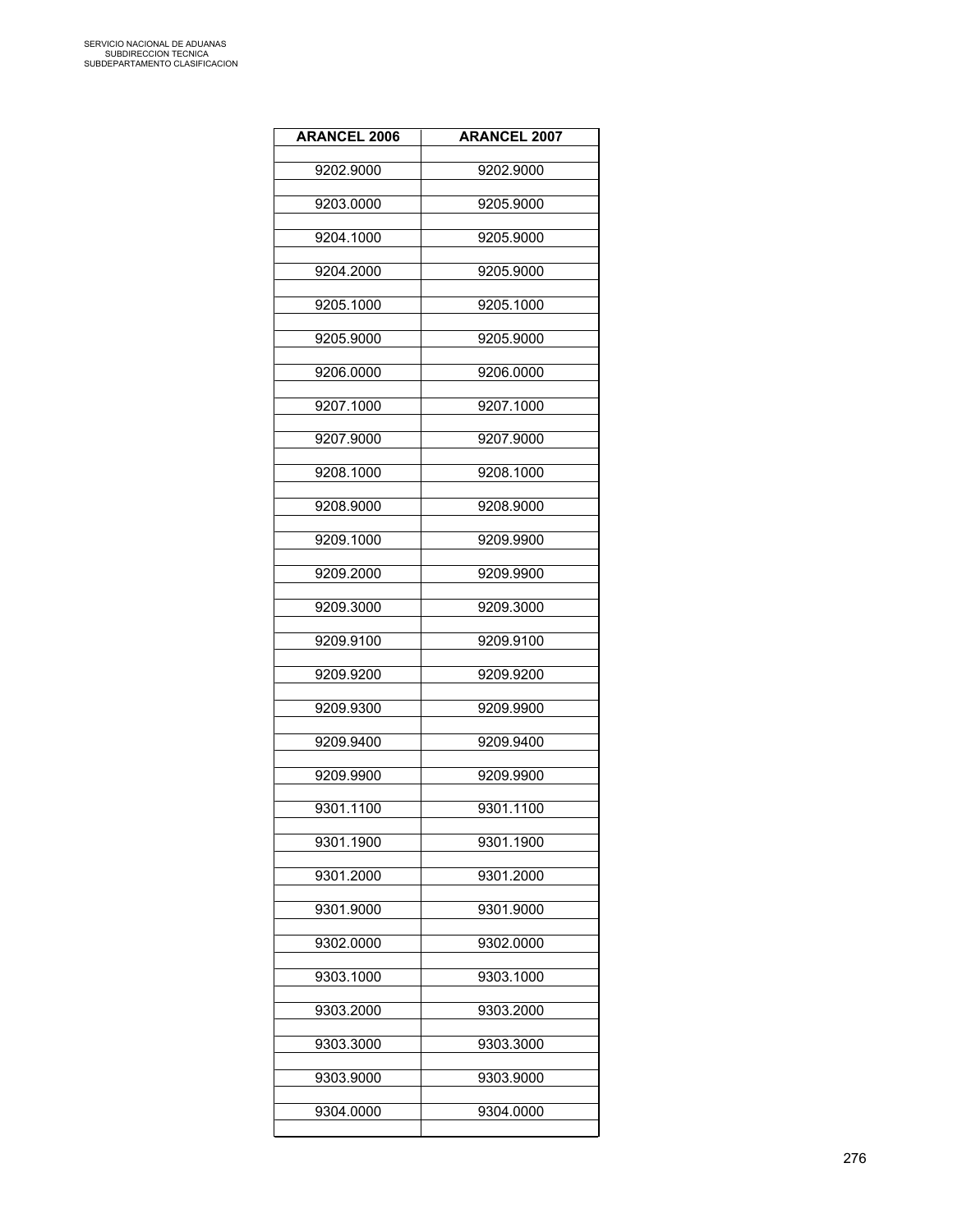| <b>ARANCEL 2006</b> | <b>ARANCEL 2007</b> |
|---------------------|---------------------|
| 9305.1000           | 9305.1000           |
|                     |                     |
| 9305.2100           | 9305.2100           |
|                     |                     |
| 9305.2900           | 9305.2900           |
|                     |                     |
| 9305.9100           | 9305.9100           |
|                     |                     |
| 9305.9900           | 9305.9900           |
|                     |                     |
| 9306.1000           | 9306.3090           |
|                     |                     |
| 9306.2110           | 9306.2110           |
|                     |                     |
| 9306.2190           | 9306.2190           |
|                     |                     |
| 9306.2900           | 9306.2900           |
|                     |                     |
| 9306.3000           | 9306.3010           |
|                     | 9306.3090           |
|                     |                     |
| 9306.9010           | 9306.9010           |
|                     |                     |
| 9306.9090           | 9306.9090           |
|                     |                     |
|                     |                     |
| 9307.0000           | 9307.0000           |
|                     |                     |
| 9401.1000           | 9401.1000           |
|                     |                     |
| 9401.2000           | 9401.2000           |
|                     |                     |
| 9401.3000           | 9401.3000           |
|                     |                     |
| 9401.4000           | 9401.4000           |
|                     |                     |
| 9401.5000           | 9401.5100           |
|                     | 9401.5900           |
|                     |                     |
| 9401.6110           | 9401.6110           |
|                     |                     |
| 9401.6120           | 9401.6120           |
|                     |                     |
| 9401.6130           | 9401.6130           |
|                     |                     |
| 9401.6190           | 9401.6190           |
|                     |                     |
| 9401.6910           | 9401.6910           |
|                     |                     |
| 9401.6920           | 9401.6920           |
|                     |                     |
| 9401.6930           | 9401.6930           |
|                     |                     |
| 9401.6990           | 9401.6990           |
|                     |                     |
| 9401.7110           | 9401.7110           |
|                     |                     |
| 9401.7120           | 9401.7120           |
|                     |                     |
| 9401.7130           | 9401.7130           |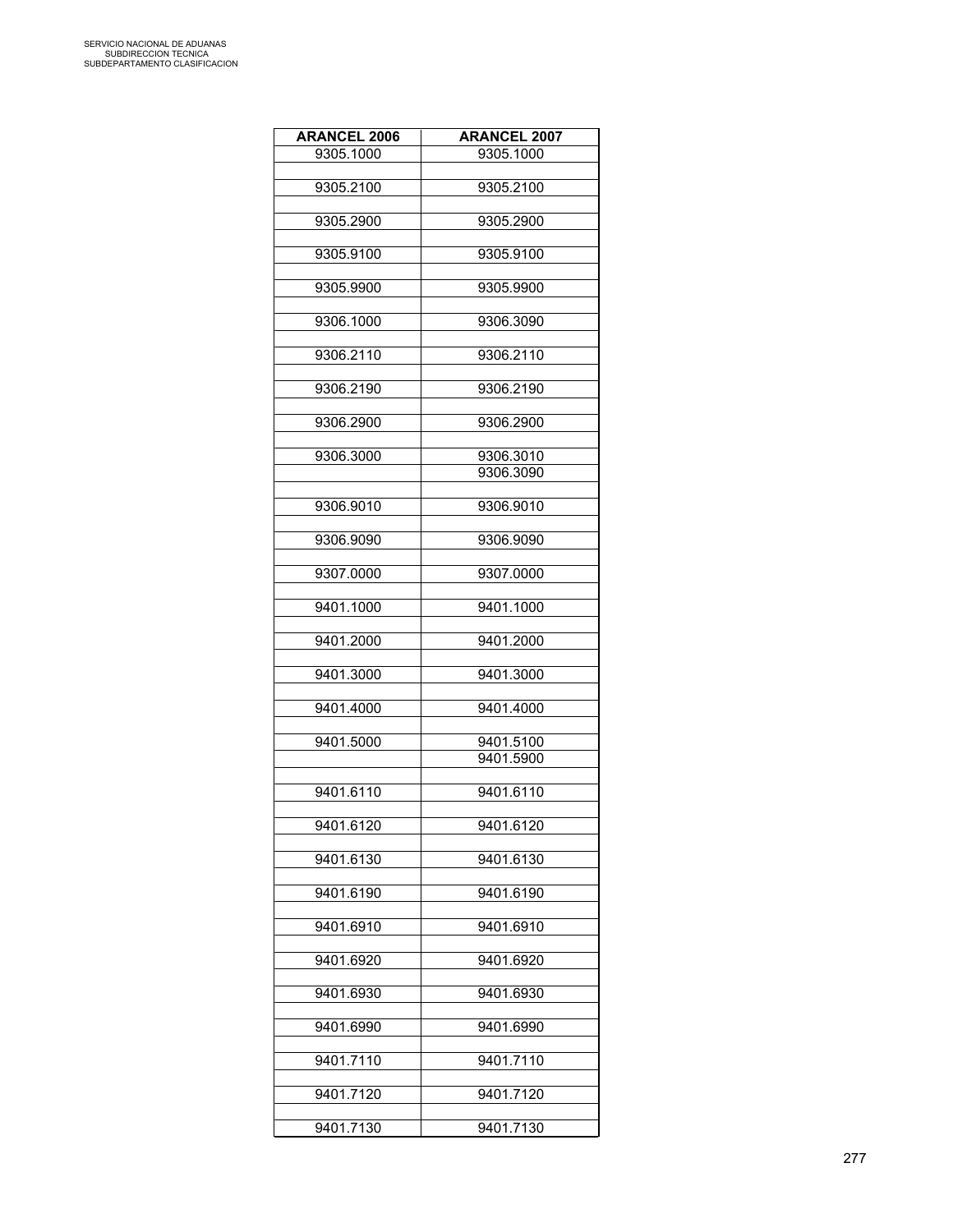| <b>ARANCEL 2006</b> | <b>ARANCEL 2007</b> |
|---------------------|---------------------|
| 9401.7190           | 9401.7190           |
| 9401.7910           | 9401.7910           |
| 9401.7920           | 9401.7920           |
| 9401.7930           | 9401.7930           |
| 9401.7990           | 9401.7990           |
| 9401.8010           | 9401.8010           |
| 9401.8020           | 9401.8020           |
| 9401.8030           | 9401.8030           |
| 9401.8090           | 9401.8090           |
| 9401.9010           | 9401.9010           |
| 9401.9020           | 9401.9020           |
| 9401.9090           | 9401.9090           |
| 9402.1010           | 9402.1010           |
| 9402.1020           | 9402.1020           |
| 9402.1090           | 9402.1090           |
| 9402.9010           | 9402.9010           |
| 9402.9080           | 9402.9080           |
| 9402.9090           | 9402.9090           |
| 9403.1000           | 9403.1000           |
| 9403.2010           | 9403.2010           |
| 9403.2020           | 9403.2020           |
| 9403.2030           | 9403.2030           |
| 9403.2090           | 9403.2090           |
| 9403.3010           | 9403.3010           |
| 9403.3020           | 9403.3020           |
| 9403.3030           | 9403.3030           |
| 9403.3090           | 9403.3090           |
| 9403.4000           | 9403.4000           |
| 9403.5010           | 9403.5010           |
|                     |                     |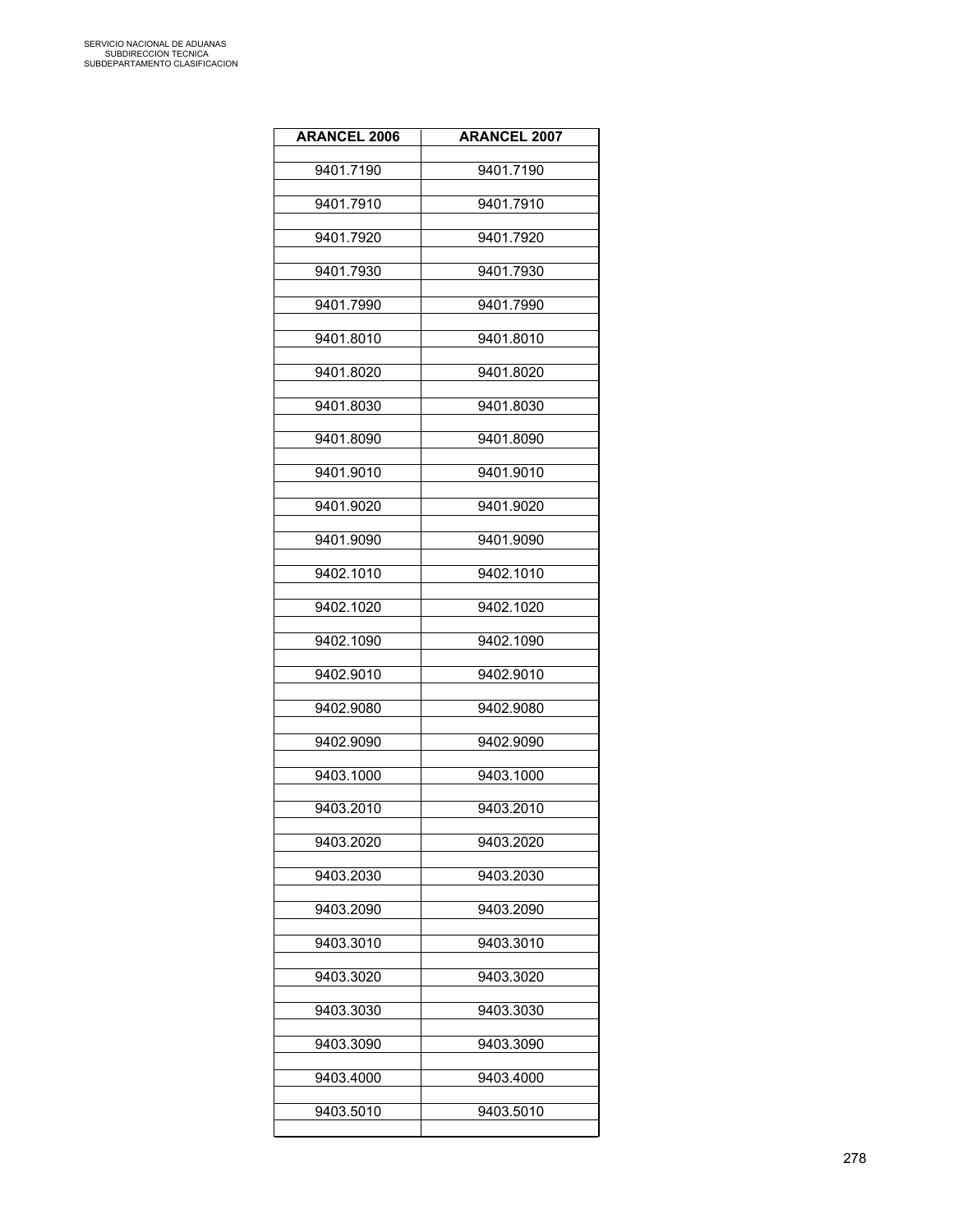| <b>ARANCEL 2006</b> | <b>ARANCEL 2007</b> |
|---------------------|---------------------|
| 9403.5020           | 9403.5020           |
|                     |                     |
| 9403.5030           | 9403.5030           |
| 9403.5040           | 9403.5040           |
|                     |                     |
| 9403.5090           | 9403.5090           |
|                     | 9403.6010           |
| 9403.6010           |                     |
| 9403.6020           | 9403.6020           |
|                     |                     |
| 9403.6030           | 9403.6030           |
| 9403.6090           | 9403.6090           |
|                     |                     |
| 9403.7010           | 9403.7010           |
|                     |                     |
| 9403.7020           | 9403.7020           |
| 9403.7090           | 9403.7090           |
|                     |                     |
| 9403.8000           | 9403.8100           |
|                     | 9403.8900           |
| 9403.9010           | 9403.9010           |
|                     |                     |
| 9403.9020           | 9403.9020           |
|                     |                     |
| 9403.9090           | 9403.9090           |
| 9404.1010           | 9404.1010           |
|                     |                     |
| 9404.1020           | 9404.1020           |
|                     |                     |
| 9404.1090           | 9404.1090           |
| 9404.2100           | 9404.2100           |
|                     |                     |
| 9404.2910           | 9404.2910           |
| 9404.2990           | 9404.2990           |
|                     |                     |
| 9404.3000           | 9404.3000           |
|                     |                     |
| 9404.9010           | 9404.9010           |
| 9404.9020           | 9404.9020           |
|                     |                     |
| 9404.9090           | 9404.9090           |
|                     |                     |
| 9405.1010           | 9405.1010           |
| 9405.1020           | 9405.1020           |
|                     |                     |
| 9405.1030           | 9405.1030           |
|                     |                     |
| 9405.1090           | 9405.1090           |
|                     |                     |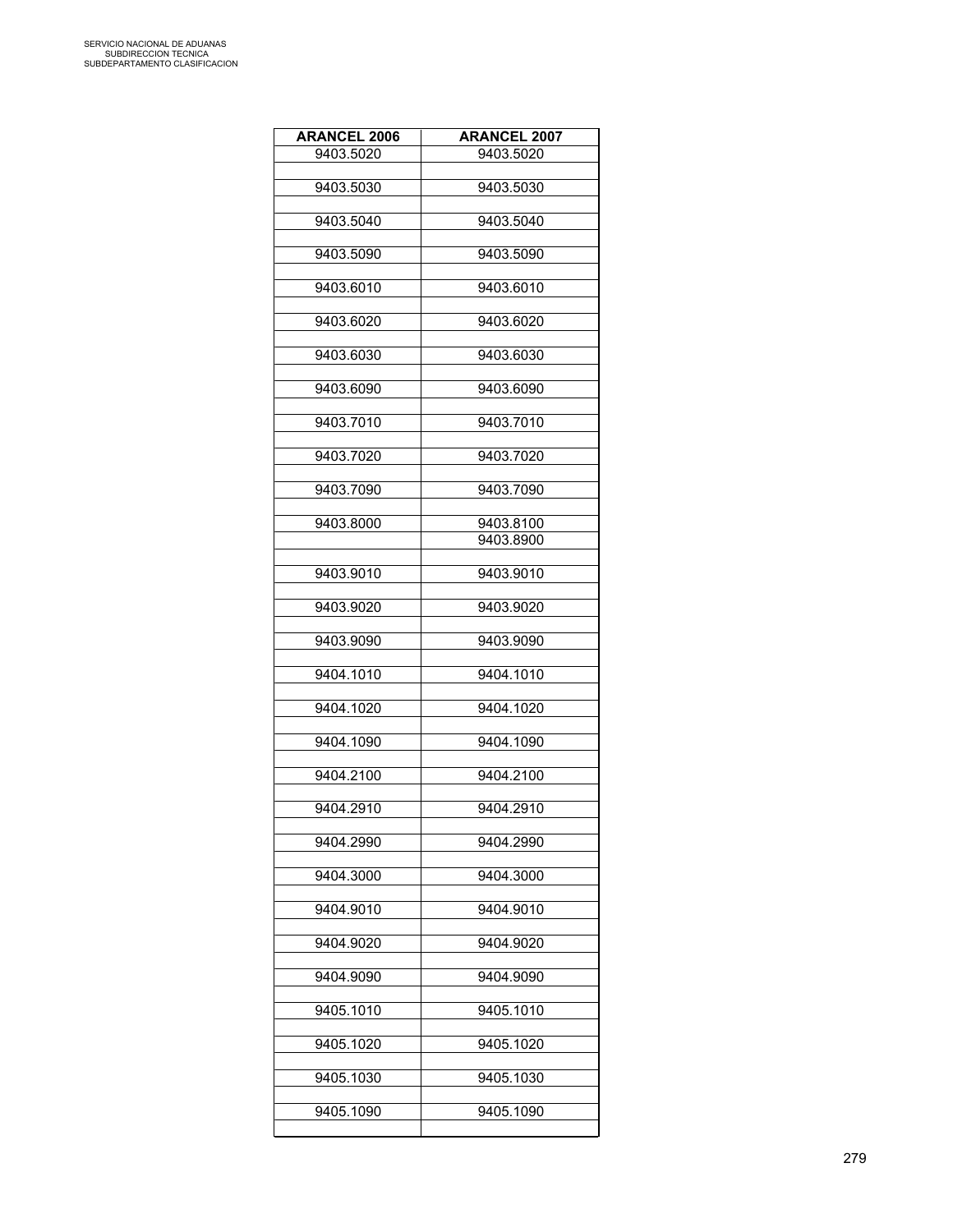| <b>ARANCEL 2006</b> | <b>ARANCEL 2007</b> |
|---------------------|---------------------|
| 9405.2010           | 9405.2010           |
|                     |                     |
| 9405.2020           | 9405.2020           |
|                     |                     |
| 9405.2030           | 9405.2030           |
| 9405.2090           | 9405.2090           |
|                     |                     |
| 9405.3000           | 9405.3000           |
|                     |                     |
| 9405.4010           | 9405.4010           |
|                     |                     |
| 9405.4020           | 9405.4020           |
|                     |                     |
| 9405.4090           | 9405.4090           |
| 9405.5000           | 9405.5000           |
|                     |                     |
| 9405.6010           | 9405.6010           |
|                     |                     |
| 9405.6090           | 9405.6090           |
|                     |                     |
| 9405.9100           | 9405.9100           |
|                     |                     |
| 9405.9200           | 9405.9200           |
|                     |                     |
| 9405.9900           | 9405.9900           |
| 9406.0010           | 9406.0010           |
|                     |                     |
| 9406.0020           | 9406.0020           |
|                     |                     |
| 9406.0030           | 9406.0030           |
|                     |                     |
| 9406.0090           | 9406.0090           |
| 9501.0000           | 9503.0010           |
|                     |                     |
| 9502.1010           | 9503.0021           |
|                     |                     |
| 9502.1090           | 9503.0029           |
|                     |                     |
| 9502.9100           | 9503.0021           |
|                     |                     |
| 9502.9900           | 9503.0029           |
| 9503.1000           | 9503.0090           |
|                     |                     |
| 9503.2000           | 9503.0040           |
|                     |                     |
| 9503.3000           | 9503.0090           |
|                     |                     |
| 9503.4110           | 9503.0031           |
|                     |                     |
| 9503.4190           | 9503.0031           |
| 9503.4910           | 9503.0039           |
|                     |                     |
| 9503.4990           | 9503.0039           |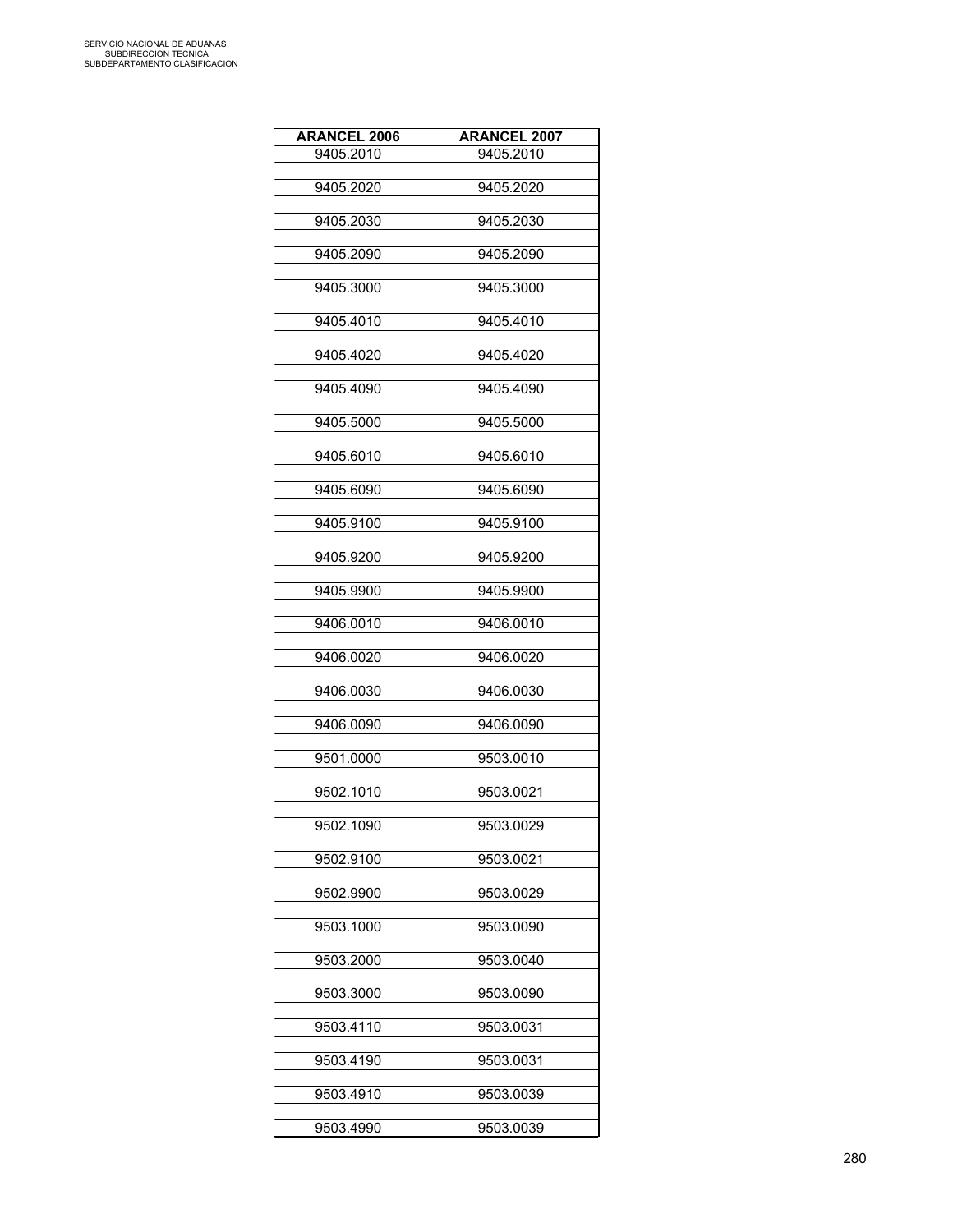| <b>ARANCEL 2006</b> | <b>ARANCEL 2007</b> |
|---------------------|---------------------|
| 9503.5000           | 9503.0070           |
| 9503.6000           | 9503.0050           |
| 9503.7010           | 9503.0060           |
| 9503.7090           | 9503.0060           |
| 9503.8010           | 9503.0080           |
| 9503.8090           | 9503.0080           |
| 9503.9010           | 9503.0090           |
| 9503.9090           | 9503.0090           |
| 9504.1000           | 9504.1000           |
| 9504.2010           | 9504.2010           |
| 9504.2020           | 9504.2020           |
| 9504.3000           | 9504.3000           |
| 9504.4000           | 9504.4000           |
| 9504.9000           | 9504.9000           |
| 9505.1010           | 9505.1010           |
| 9505.1020           | 9505.1020           |
| 9505.1090           | 9505.1090           |
| 9505.9000           | 9505.9000           |
| 9506.1100           | 9506.1100           |
| 9506.1200           | 9506.1200           |
| 9506.1900           | 9506.1900           |
| 9506.2100           | 9506.2100           |
| 9506.2900           | 9506.2900           |
| 9506.3100           | 9506.3100           |
| 9506.3200           | 9506.3200           |
| 9506.3900           | 9506.3900           |
| 9506.4000           | 9506.4000           |
| 9506.5100           | 9506.5100           |
| 9506.5900           | 9506.5900           |
|                     |                     |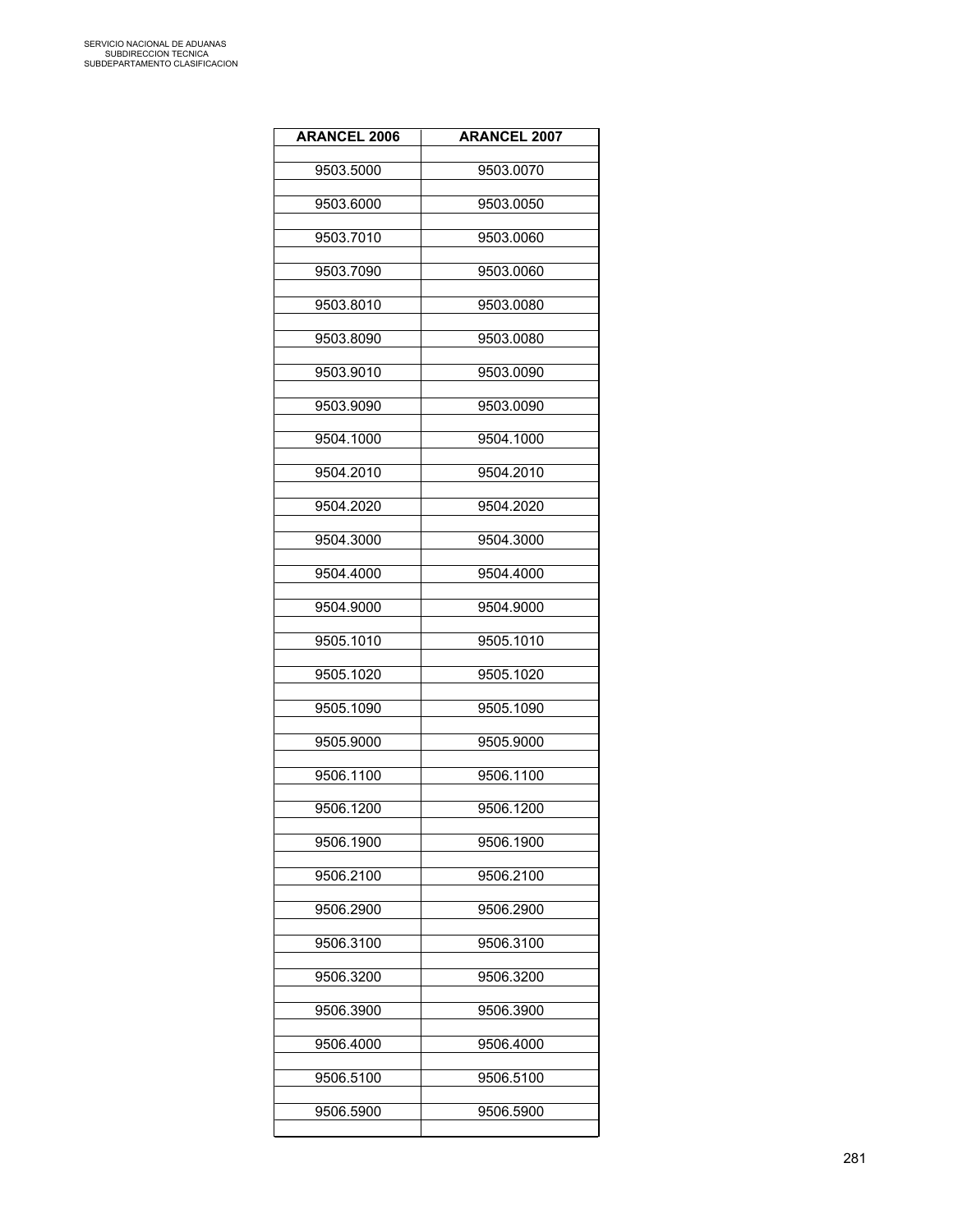| <b>ARANCEL 2006</b> | <b>ARANCEL 2007</b> |
|---------------------|---------------------|
| 9506.6100           | 9506.6100           |
|                     |                     |
| 9506.6210           | 9506.6210           |
|                     |                     |
| 9506.6220           | 9506.6220           |
| 9506.6290           | 9506.6290           |
|                     |                     |
| 9506.6900           | 9506.6900           |
|                     |                     |
| 9506.7000           | 9506.7000           |
|                     |                     |
| 9506.9110           | 9506.9110           |
| 9506.9120           | 9506.9120           |
|                     |                     |
| 9506.9130           | 9506.9130           |
|                     |                     |
| 9506.9910           | 9506.9910           |
|                     |                     |
| 9506.9990           | 9506.9990           |
|                     |                     |
| 9507.1000           | 9507.1000           |
| 9507.2000           | 9507.2000           |
|                     |                     |
| 9507.3000           | 9507.3000           |
|                     |                     |
| 9507.9000           | 9507.9000           |
|                     |                     |
| 9508.1000           | 9508.1000           |
| 9508.9010           | 9508.9010           |
|                     |                     |
| 9508.9020           | 9508.9020           |
|                     |                     |
| 9508.9090           | 9508.9090           |
|                     |                     |
| 9601.1000           | 9601.1000           |
| 9601.9000           | 9601.9000           |
|                     |                     |
| 9602.0000           | 9602.0000           |
|                     |                     |
| 9603.1000           | 9603.1000           |
|                     |                     |
| 9603.2100           | 9603.2100           |
|                     |                     |
| 9603.2900           | 9603.2900           |
| 9603.3000           | 9603.3000           |
|                     |                     |
| 9603.4000           | 9603.4000           |
|                     |                     |
| 9603.5000           | 9603.5000           |
|                     |                     |
| 9603.9010           | 9603.9010           |
| 9603.9090           | 9603.9090           |
|                     |                     |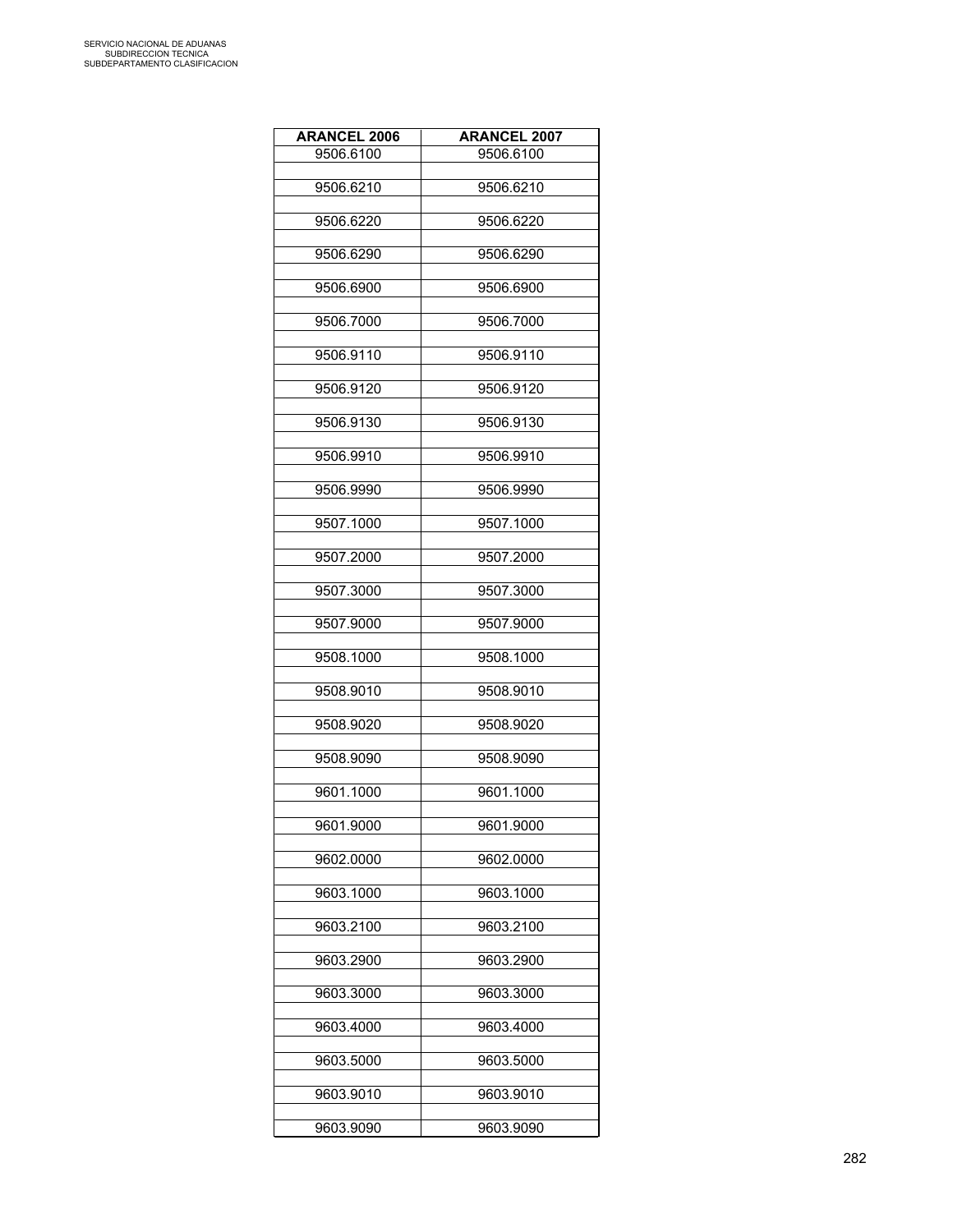| <b>ARANCEL 2006</b> | <b>ARANCEL 2007</b> |
|---------------------|---------------------|
| 9604.0000           | 9604.0000           |
| 9605.0000           | 9605.0000           |
| 9606.1000           | 9606.1000           |
| 9606.2100           | 9606.2100           |
| 9606.2200           | 9606.2200           |
| 9606.2900           | 9606.2900           |
| 9606.3000           | 9606.3000           |
| 9607.1100           | 9607.1100           |
| 9607.1900           | 9607.1900           |
| 9607.2000           | 9607.2000           |
| 9608.1010           | 9608.1010           |
| 9608.1090           | 9608.1090           |
| 9608.2010           | 9608.2010           |
| 9608.2020           | 9608.2020           |
| 9608.3100           | 9608.3100           |
| 9608.3900           | 9608.3900           |
| 9608.4000           | 9608.4000           |
| 9608.5000           | 9608.5000           |
| 9608.6000           | 9608.6000           |
| 9608.9100           | 9608.9100           |
| 9608.9900           | 9608.9900           |
| 9609.1010           | 9609.1010           |
| 9609.1020           | 9609.1020           |
| 9609.1090           | 9609.1090           |
| 9609.2000           | 9609.2000           |
| 9609.9000           | 9609.9000           |
| 9610.0010           | 9610.0010           |
| 9610.0090           | 9610.0090           |
| 9611.0000           | 9611.0000           |
|                     |                     |